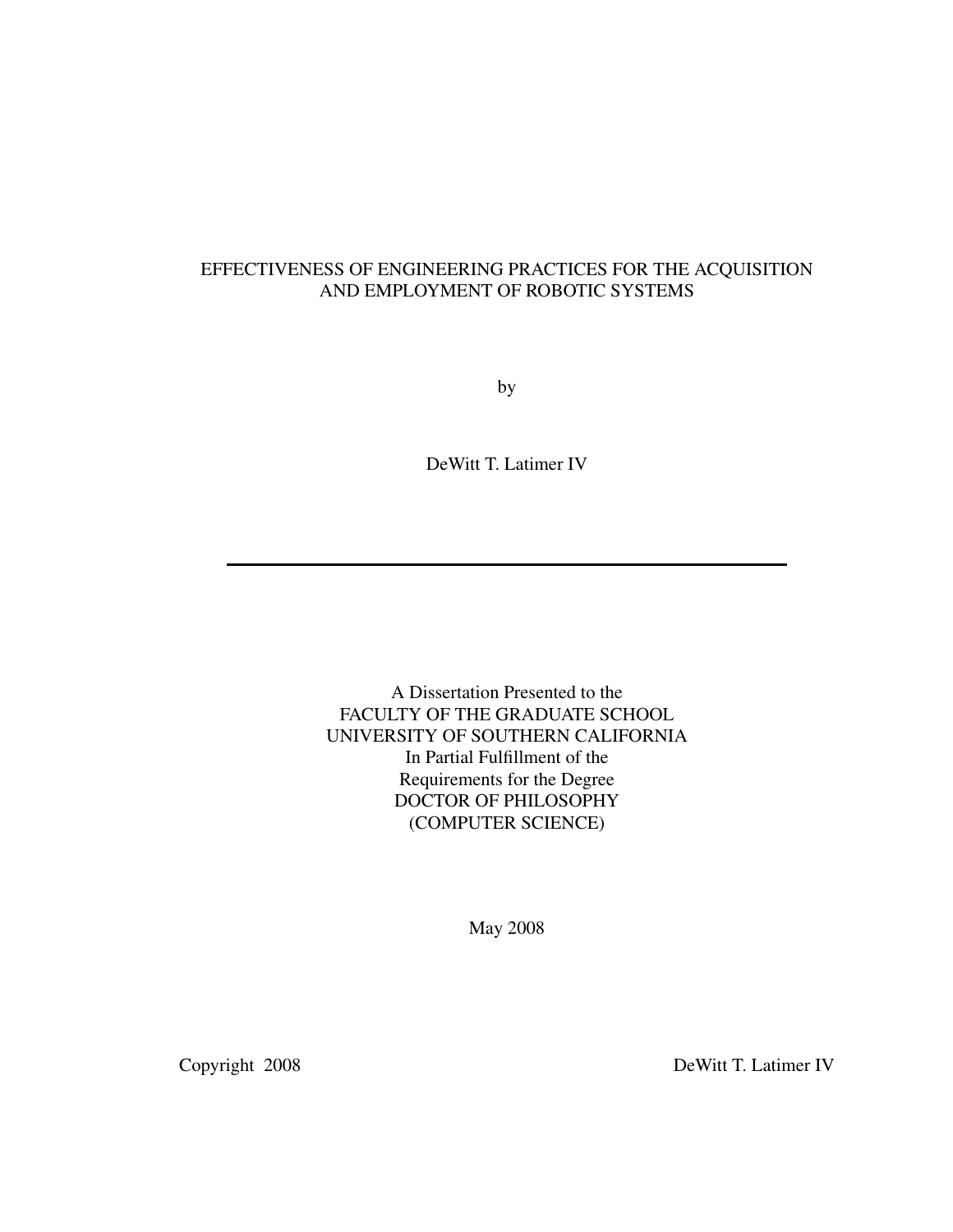# Table of Contents

| <b>List Of Tables</b> |                        |                                                                   | vii            |  |  |
|-----------------------|------------------------|-------------------------------------------------------------------|----------------|--|--|
|                       | <b>List Of Figures</b> |                                                                   |                |  |  |
|                       | <b>Abstract</b>        |                                                                   |                |  |  |
|                       |                        | <b>Chapter 1: Introduction to Robotic Systems Acquisition</b>     | $\mathbf{1}$   |  |  |
| 1.1                   |                        |                                                                   | $\mathbf{1}$   |  |  |
| 1.2                   |                        |                                                                   | 5              |  |  |
|                       | 1.2.1                  | Importance of Engineering in Acquisition and Systems Engineering  | $\overline{7}$ |  |  |
|                       |                        | <b>Chapter 2: Statement of Research Question</b>                  | 9              |  |  |
|                       |                        | <b>Chapter 3: Research Methodology</b>                            | 11             |  |  |
| 3.1                   |                        |                                                                   | 11             |  |  |
| 3.2                   |                        |                                                                   | 12             |  |  |
|                       | 3.2.1                  |                                                                   | 14             |  |  |
|                       |                        | Narrative Description of the Case<br>3.2.1.1                      | 14             |  |  |
|                       |                        | 3.2.1.2                                                           | 15             |  |  |
|                       |                        | 3.2.1.3                                                           | 17             |  |  |
|                       |                        | 3.2.1.4                                                           | 19             |  |  |
|                       | 3.2.2                  | Case 1: CMU Surface Assessment Robot                              | 20             |  |  |
|                       | 3.2.3                  |                                                                   | 24             |  |  |
|                       | 3.2.4                  | Case 3: Haptic PackBot Explorer Robot Controller                  | 28             |  |  |
|                       | 3.2.5                  | Case 4: Autonomous Helicopter Landing Capability                  | 31             |  |  |
|                       | 3.2.6                  | Case 5: Hoboken, NJ Robot Garage Maintenance Change               | 33             |  |  |
|                       | 3.2.7                  | Case 6: Robotic Vacuum User Satisfaction                          | 35             |  |  |
|                       | 3.2.8                  |                                                                   | 38             |  |  |
| 3.3                   |                        |                                                                   | 39             |  |  |
|                       | 3.3.1                  |                                                                   | 39             |  |  |
|                       | 3.3.2                  |                                                                   | 39             |  |  |
|                       | 3.3.3                  |                                                                   | 39             |  |  |
|                       |                        | 3.3.3.1                                                           | 40             |  |  |
|                       |                        | 3.3.3.2<br>Respondent Background and General Experience Questions | 40             |  |  |
|                       |                        | 3.3.3.3<br>Robotic Acquisition Project Questions                  | 40             |  |  |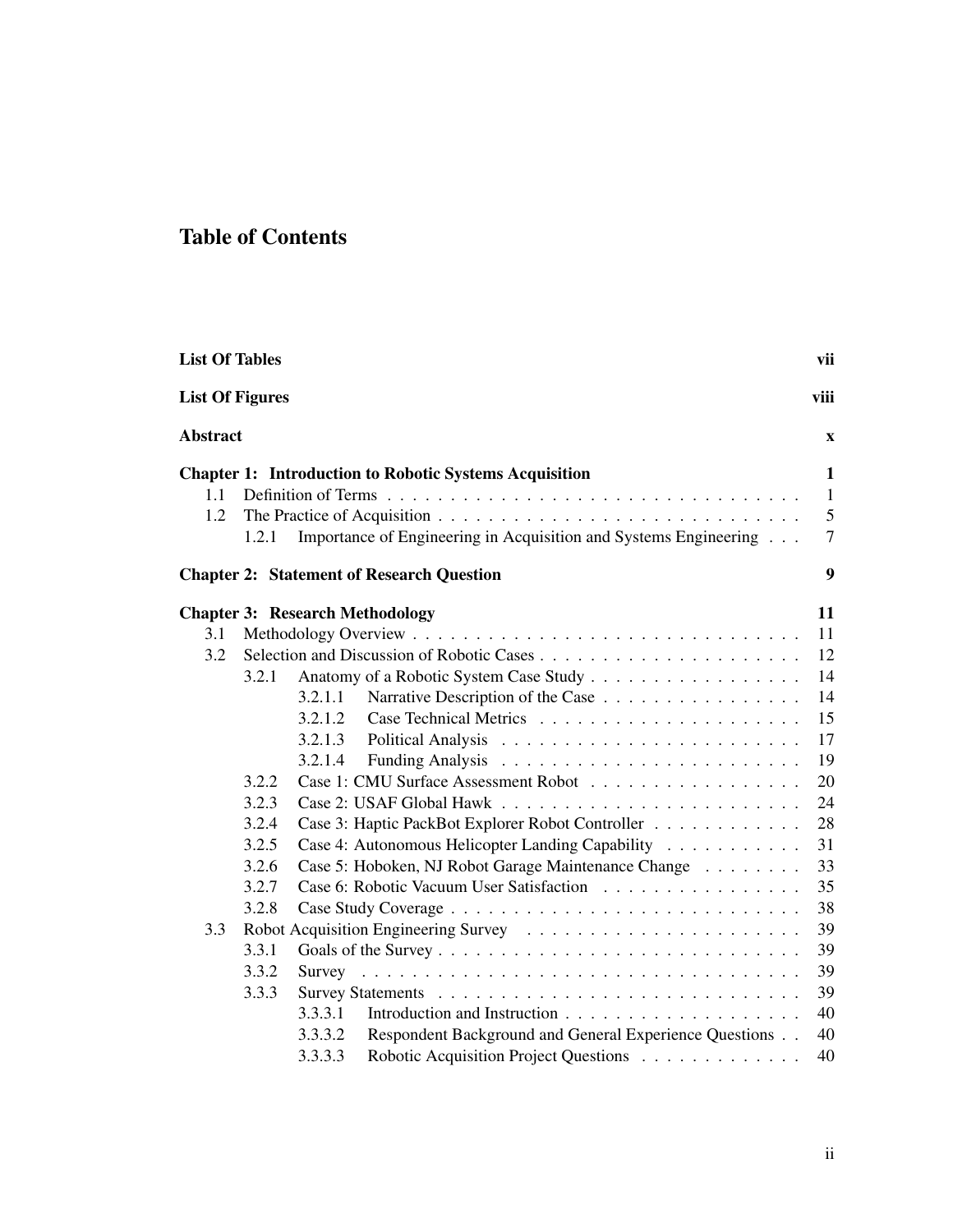|                   |       | 3.3.3.4<br>Acquisition Engineering Practice Questions                   | 40 |
|-------------------|-------|-------------------------------------------------------------------------|----|
|                   |       | 3.3.3.5                                                                 | 41 |
|                   | 3.3.4 |                                                                         | 41 |
|                   | 3.3.5 |                                                                         | 41 |
|                   | 3.3.6 |                                                                         | 42 |
|                   | 3.3.7 |                                                                         | 42 |
| 3.4               |       |                                                                         | 42 |
|                   | 3.4.1 |                                                                         | 42 |
|                   | 3.4.2 |                                                                         | 43 |
| 3.5               |       | Arriving at Feasibility Rationales for Robotic Systems Acquisition      | 45 |
|                   |       | <b>Chapter 4: Analysis and Discussion of Results</b>                    | 46 |
| 4.1               |       | Analysis of Robot Acquisition Engineering Survey                        | 46 |
|                   | 4.1.1 |                                                                         | 46 |
|                   | 4.1.2 |                                                                         | 46 |
|                   | 4.1.3 |                                                                         | 47 |
|                   | 4.1.4 |                                                                         | 52 |
|                   |       | 4.1.4.1                                                                 | 52 |
|                   |       | 4.1.4.2<br>Predicting Schedule Performance                              | 52 |
|                   |       | Predicting Requirements Performance<br>4.1.4.3                          | 52 |
|                   |       | 4.1.4.4                                                                 | 58 |
| 4.2               |       |                                                                         | 62 |
|                   | 4.2.1 |                                                                         | 62 |
|                   | 4.2.2 |                                                                         | 66 |
|                   | 4.2.3 |                                                                         | 67 |
|                   | 4.2.4 |                                                                         | 68 |
|                   | 4.2.5 |                                                                         | 70 |
|                   |       | <b>Chapter 5: Conclusions and Directions for Future Work</b>            | 73 |
| 5.1               |       |                                                                         | 73 |
|                   | 5.1.1 | Rejection of H0 (Engineering methods do not impact the success of a     |    |
|                   |       |                                                                         | 73 |
|                   | 5.1.2 | Rejection of H1 (Engineering Methods are Not Success Critical)          | 73 |
|                   | 5.1.3 | Rejection of H2 (Engineering Provides a Complete Practice for Robotics) | 73 |
|                   | 5.1.4 | Rejection of H3 (Lack of Robotic Engineering Methods)                   | 74 |
| 5.2               |       | Feasibility Rationales for Robotic Systems Acquisition                  | 75 |
| 5.3               |       |                                                                         | 77 |
|                   |       | 5.3.0.1                                                                 | 77 |
|                   |       | Robotic Engineering Body of Knowledge<br>5.3.0.2                        | 77 |
| <b>References</b> |       |                                                                         | 79 |
| <b>Appendices</b> |       |                                                                         | 89 |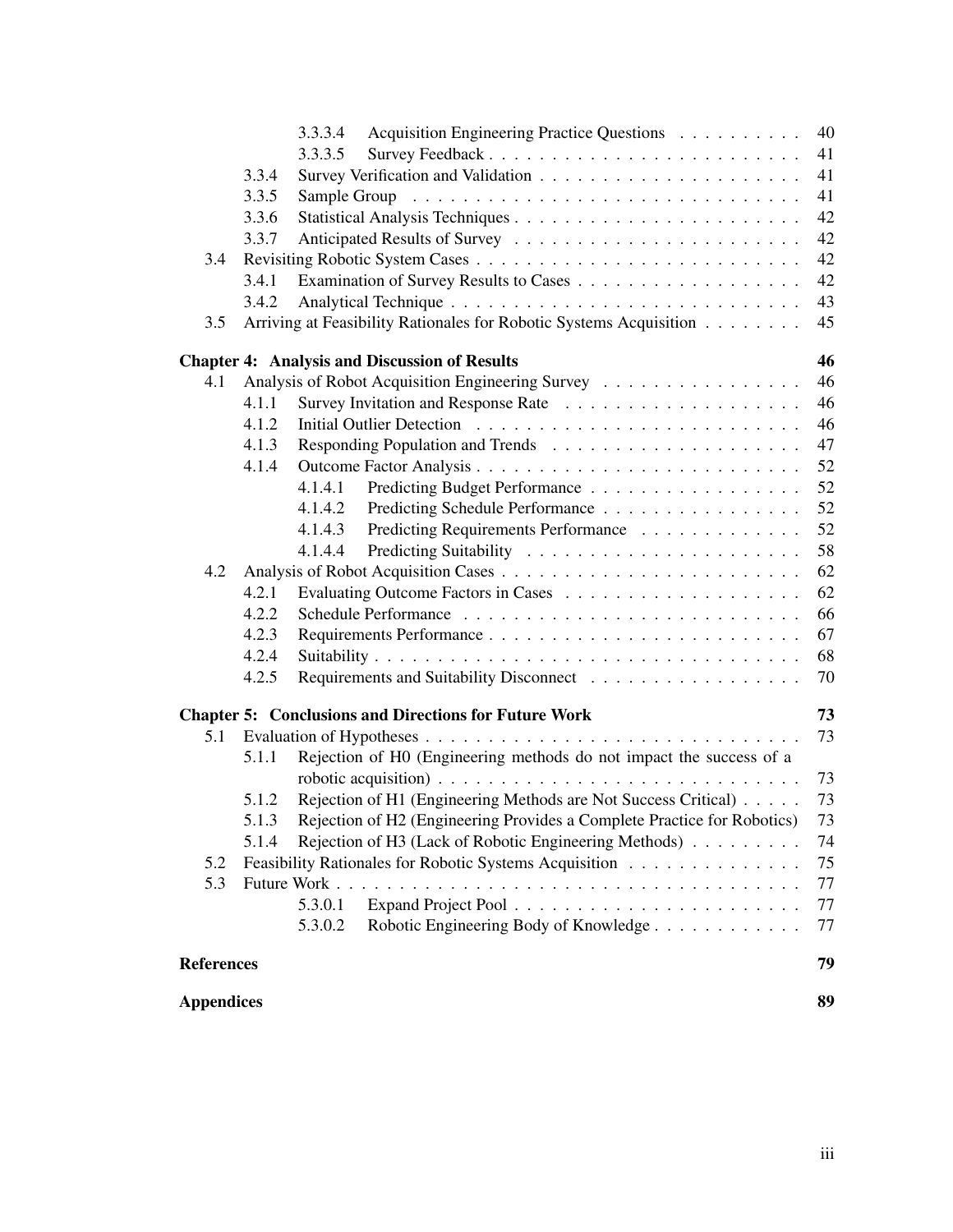# Appendix A

|                   |              | 89                                                                   |
|-------------------|--------------|----------------------------------------------------------------------|
|                   |              | 89                                                                   |
|                   | A.1.1        | 89                                                                   |
|                   | A.1.2        | 90<br>Background and General Experience Questions                    |
|                   | A.1.3        | 93                                                                   |
|                   | A.1.4        | 96                                                                   |
|                   |              | 97<br>Acquisition Requirements Development<br>A.1.4.1                |
|                   |              | Acquisition Technical Management 102<br>A.1.4.2                      |
|                   |              | A.1.4.3                                                              |
|                   |              | A.1.4.4                                                              |
|                   | A.1.5        |                                                                      |
| A.2               |              |                                                                      |
|                   | A.2.1        |                                                                      |
|                   | A.2.2        | Invitation to Government Acquisition Professionals 112               |
|                   | A.2.3        |                                                                      |
|                   |              |                                                                      |
| <b>Appendix B</b> |              |                                                                      |
|                   |              |                                                                      |
|                   |              |                                                                      |
| <b>B.2</b>        |              |                                                                      |
| B.3               |              |                                                                      |
|                   | <b>B.3.1</b> | Response Correlations between X18 and Engineering Practice Complete- |
|                   |              |                                                                      |
|                   | <b>B.3.2</b> |                                                                      |
| <b>B.4</b>        |              |                                                                      |
|                   | <b>B.4.1</b> | Y3, Full Engineering Factors, and Submodel Considerations 124        |
|                   | <b>B.4.2</b> | Y3, Environmental Factors, and Submodel Considerations 128           |
|                   | <b>B.4.3</b> |                                                                      |
| B.5               |              |                                                                      |
|                   |              | B.5.1 Y1, Full Engineering Factors, and Submodel Considerations 136  |
|                   | B.5.2        | Y1, Environmental Factors, and Submodel Considerations 140           |
|                   | B.5.3        |                                                                      |
|                   |              |                                                                      |
|                   |              | B.6.1 Y0, Full Engineering Factors, and Submodel Considerations 147  |
|                   | <b>B.6.2</b> | Y0, Environmental Factors, and Submodel Considerations 151           |
|                   | <b>B.6.3</b> |                                                                      |
|                   |              |                                                                      |
| <b>Appendix C</b> |              |                                                                      |
|                   |              |                                                                      |
| C.1               |              | 160                                                                  |
| C.2               |              | 160                                                                  |
|                   | C.2.1        |                                                                      |
|                   | C.2.2        | Road Surface Assessment Domain Description 161                       |
|                   | C.2.3        |                                                                      |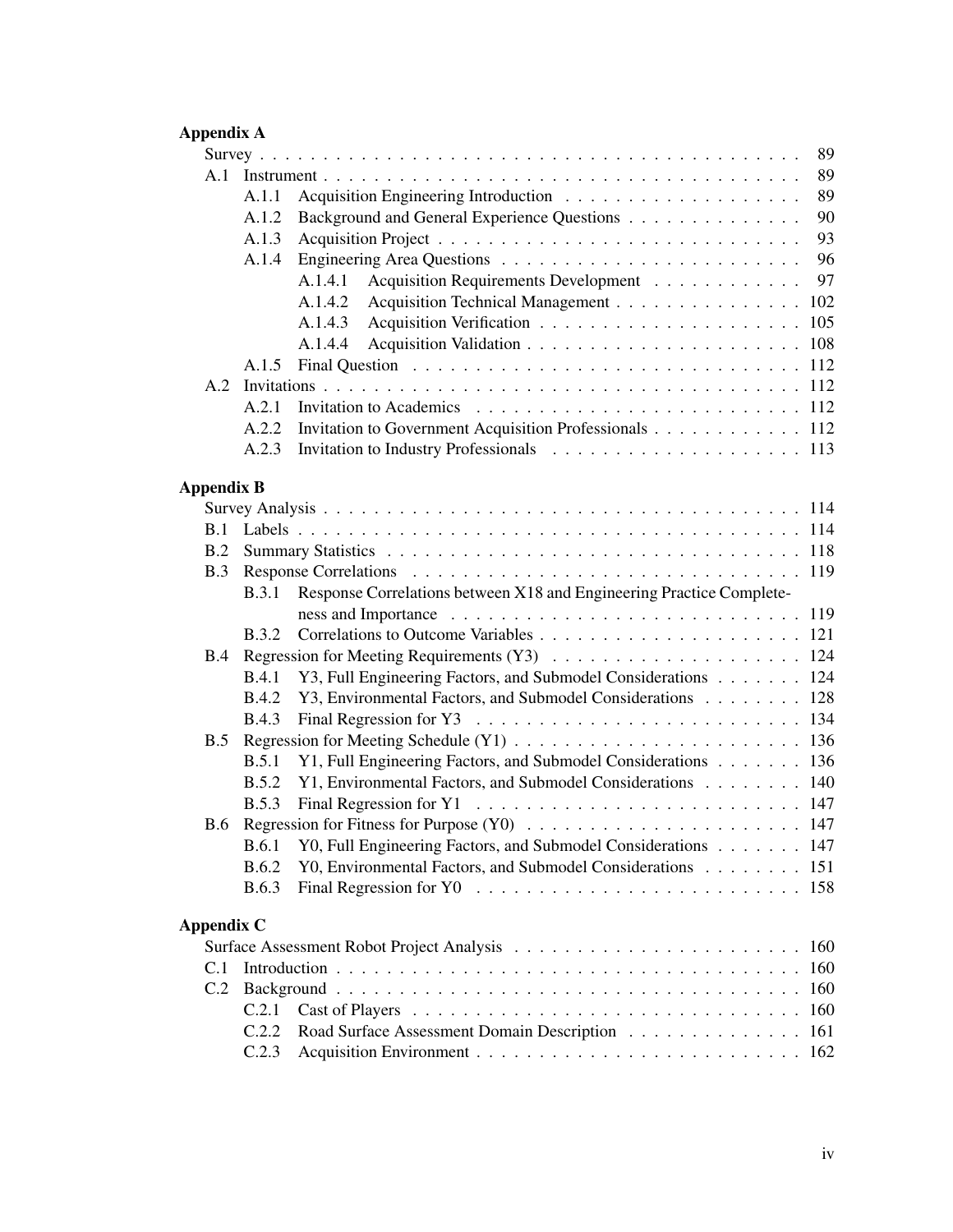|                   | C.2.4 |                                                                     |
|-------------------|-------|---------------------------------------------------------------------|
|                   | C.2.5 |                                                                     |
| C.3               |       |                                                                     |
|                   | C.3.1 |                                                                     |
|                   | C.3.2 |                                                                     |
|                   | C.3.3 |                                                                     |
|                   | C.3.4 |                                                                     |
|                   | C.3.5 |                                                                     |
|                   |       |                                                                     |
|                   |       |                                                                     |
| <b>Appendix D</b> |       |                                                                     |
|                   |       |                                                                     |
|                   |       |                                                                     |
|                   | D.2.1 | Early History of Unmanned Aerial Vehicles 171                       |
|                   | D.2.2 | Global Hawk ACTD Program and Transition to a Major Acquisition Pro- |
|                   |       |                                                                     |
|                   | D.2.3 |                                                                     |
|                   | D.2.4 | Technical Description of the Global Hawk RQ-4A and RQ-4B 174        |
|                   | D.2.5 |                                                                     |
|                   |       |                                                                     |
| <b>Appendix E</b> |       |                                                                     |
|                   |       |                                                                     |
| E.1               |       |                                                                     |
| E.2               |       |                                                                     |
|                   | E.2.1 |                                                                     |
|                   | E.2.2 | iRobot PackBot and Operational Environment Discussion 180           |
|                   | E.2.3 |                                                                     |
|                   | E.2.4 |                                                                     |
|                   |       |                                                                     |
|                   |       | E.2.4.2                                                             |
|                   | E.2.5 |                                                                     |
|                   | E.2.6 |                                                                     |
|                   | E.2.7 |                                                                     |
| E.3               |       |                                                                     |
|                   | E.3.1 |                                                                     |
|                   | E.3.2 |                                                                     |
|                   | E.3.3 | 186                                                                 |
| E.4               |       | 187                                                                 |
| E.5               |       |                                                                     |
| <b>Appendix F</b> |       |                                                                     |
|                   |       | Autonomous Helicopter Safe and Precise Landing Capability 189       |
| E.1               |       | 189                                                                 |
| F <sub>12</sub>   |       | 189                                                                 |
|                   | F.2.1 |                                                                     |
|                   |       |                                                                     |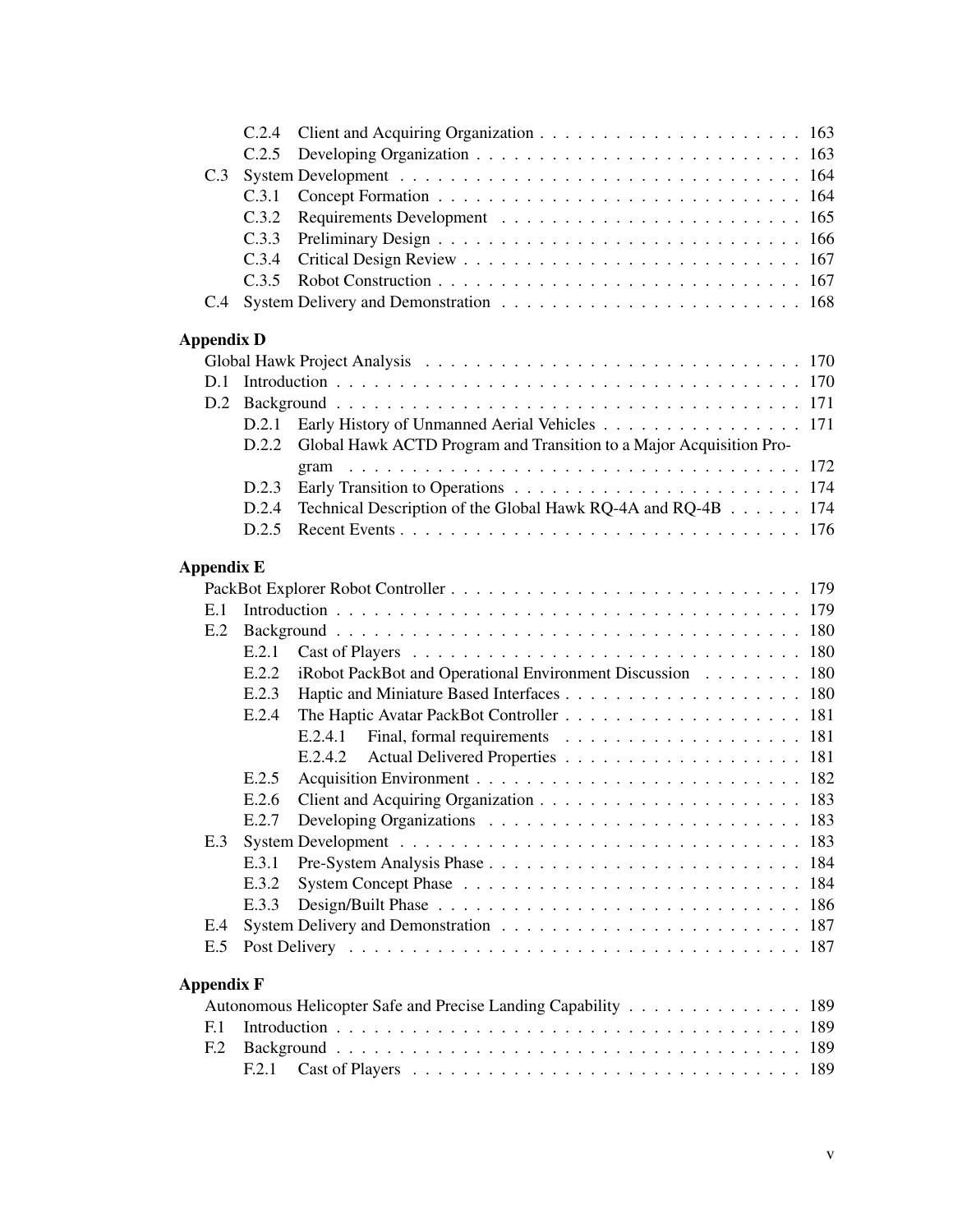|                   | F.2.2<br>Autonomous Helicopter and Operational Environment Discussion 189 |
|-------------------|---------------------------------------------------------------------------|
|                   | F.2.3                                                                     |
|                   | F.2.4                                                                     |
|                   | F.2.5<br>192                                                              |
| F.3               |                                                                           |
| F <sub>4</sub>    |                                                                           |
| F.5               |                                                                           |
| <b>Appendix G</b> |                                                                           |
|                   |                                                                           |
| G.1               |                                                                           |
| G.2               |                                                                           |
|                   | G.2.1                                                                     |
|                   | G.2.2<br>Robot Garage and Operational Environment Discussion 194          |
|                   | G.2.3                                                                     |
|                   | G.2.4                                                                     |
| G.3               |                                                                           |
|                   | G.3.1                                                                     |
|                   | G.3.2                                                                     |
|                   | G.3.3                                                                     |
|                   | G.3.4                                                                     |
| <b>Appendix H</b> |                                                                           |
|                   |                                                                           |
| H.1               |                                                                           |
| H.2               |                                                                           |
|                   | H.2.1                                                                     |
|                   | H.2.2                                                                     |
|                   | H.2.3                                                                     |
| H.3               |                                                                           |
| H.4               |                                                                           |
| H.5               | Reverse Engineering a Weighted-Sum Trade-Off Matrix 210                   |
|                   | H.5.1                                                                     |
|                   | H.5.2                                                                     |
| H.6               | 213                                                                       |
|                   | [Table of Contents]                                                       |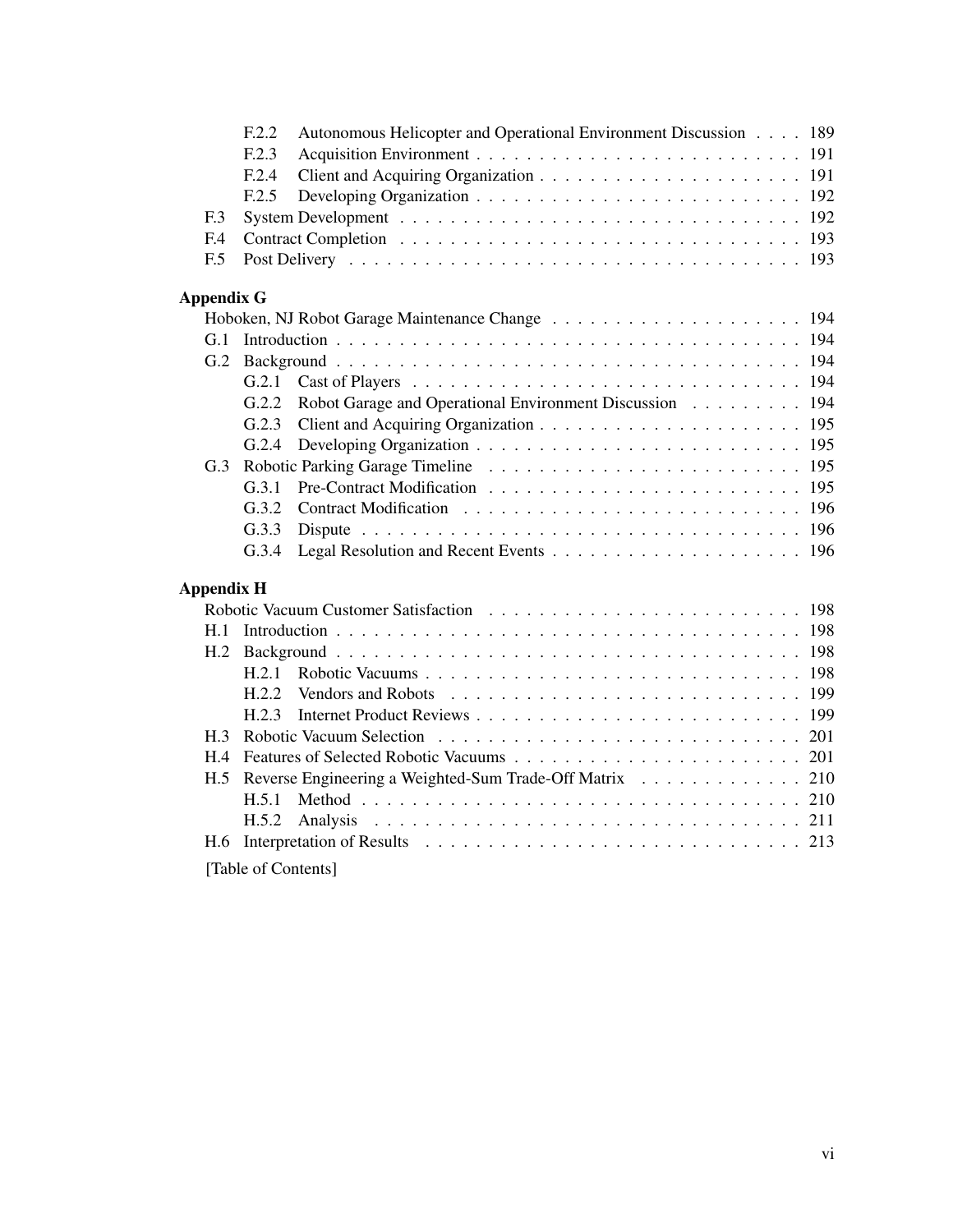# List Of Tables

| 3.1 |                                                                      |    |
|-----|----------------------------------------------------------------------|----|
| 3.2 | CMU Surface Assessment Case Design and Resource Metrics              | 21 |
| 3.3 |                                                                      | 25 |
| 3.4 |                                                                      | 29 |
| 3.5 | Autonomous Helicopter Landing Capability Design and Resource Metrics | 31 |
| 3.6 | Hoboken Robotic Garage Design and Resource Metrics                   | 34 |
| 3.7 |                                                                      | 36 |
| 4.1 | Outcome Variable Pairwise Correlations and t-test Values             | 50 |
| 4.2 | Case Requirements Performance Related to ARD Practices Observed 66   |    |
| 4.3 | Case Requirements Performance Related to ARD Practices Observed 67   |    |
| 4.4 | Case Suitability Related to AVER Practices Observed 69               |    |
| D.1 |                                                                      |    |
| H.1 |                                                                      |    |
|     |                                                                      |    |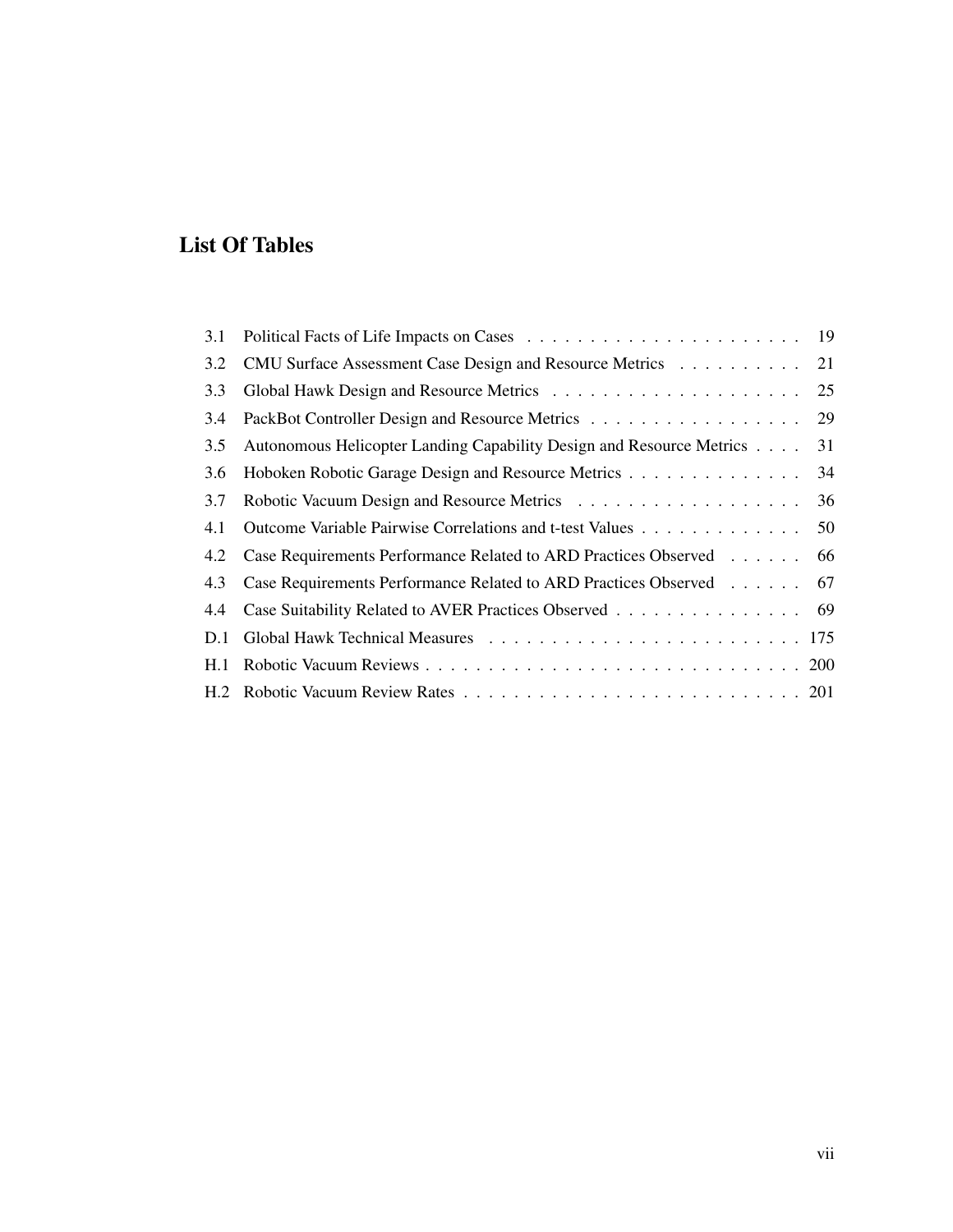# List Of Figures

| 3.1 |                                                                                                                                      | 12 |
|-----|--------------------------------------------------------------------------------------------------------------------------------------|----|
| 3.2 |                                                                                                                                      | 16 |
| 4.1 | Box Plot of Completeness of Engineering Practices Conditioned by Student Sta-                                                        | 48 |
| 4.2 | Scatter-plot Matrix of Overall Engineering Effort to Average Importance of En-                                                       | 50 |
| 4.3 | Scatter-plot Matrix of Overall Engineering Effort to Average Completeness of                                                         | 51 |
| 4.4 | Expected Value Plot for Schedule Performance and the Completeness of ARD                                                             | 53 |
| 4.5 | Expected Value Plot for Schedule Performance and the Importance of AVER                                                              | 54 |
| 4.6 | Expected Value Plot for Schedule Performance and the Engineer's Robotics Ex-<br>perience $(X05)$ Given the Other Predictor Variables | 55 |
| 4.7 | Expected Value Plot for Schedule Performance and Desired Robot Autonomy                                                              | 56 |
| 4.8 | Plot of Response Values for Meeting Requirements Verses Completeness of ARD                                                          | 57 |
| 4.9 | Expected Value Plot for Requirements Performance and the Completeness of                                                             | 58 |
|     | 4.10 Expected Value Plot for Requirements Performance and the Importance of ATM<br>Given the Other Predictor Variables               | 59 |
|     | 4.11 Expected Value Plot for Requirements Performance and the Importance of AVAL                                                     | 60 |
|     | 4.12 Outlier Test Graph for Best Suitability Predictors of Suitability                                                               | 61 |
|     | 4.13 Expected Value Plot for Suitability and the Completeness of AVER Given the                                                      | 62 |
|     | 4.14 Expected Value Plot for Suitability and the Importance of AVAL Given the Other                                                  | 63 |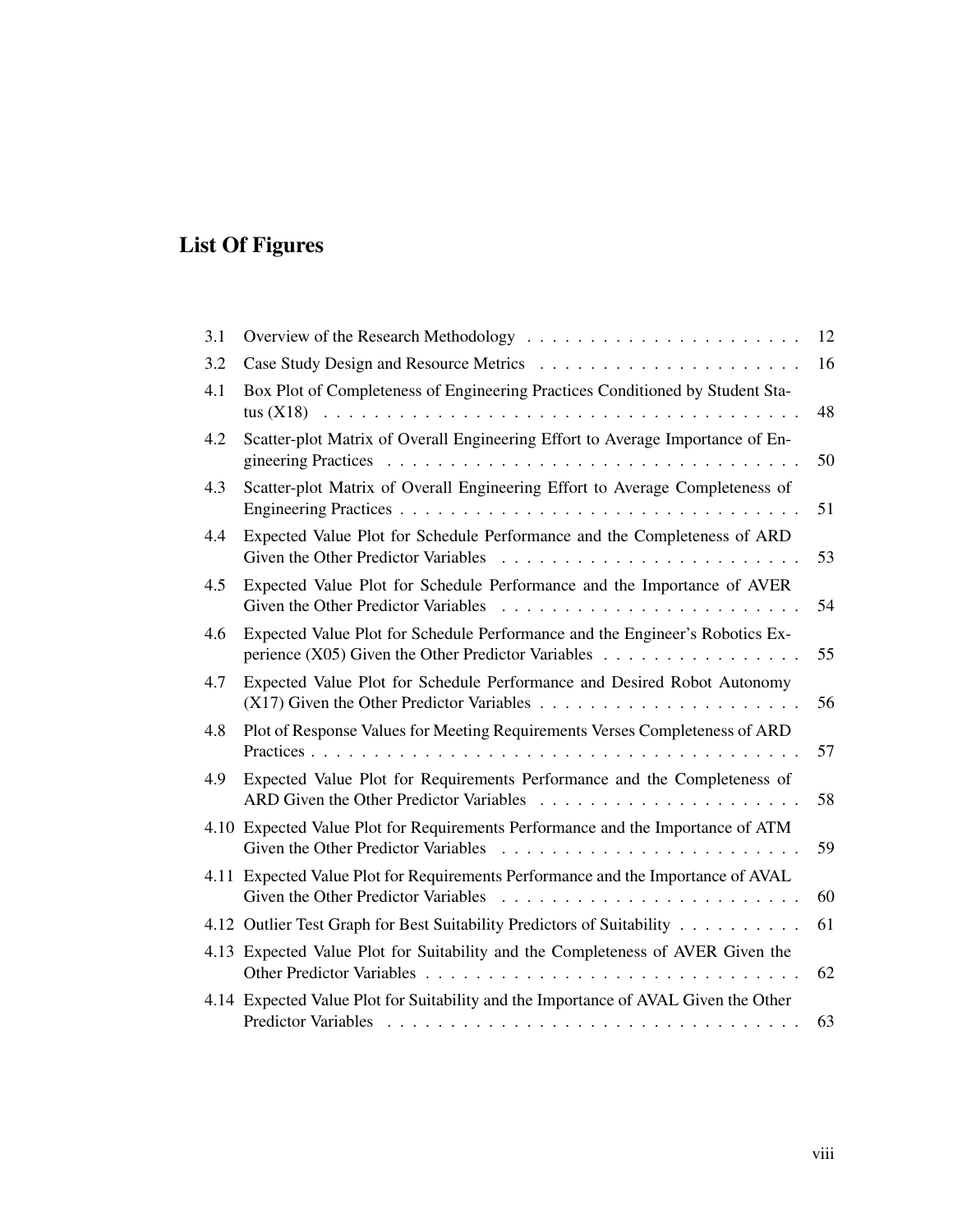| 4.15 Expected Value Plot for Suitability and the Importance of AVER Given the Other  |  |
|--------------------------------------------------------------------------------------|--|
| 4.16 Expected Value Plot for Suitability and Being Designated as NOT Safety Critical |  |
|                                                                                      |  |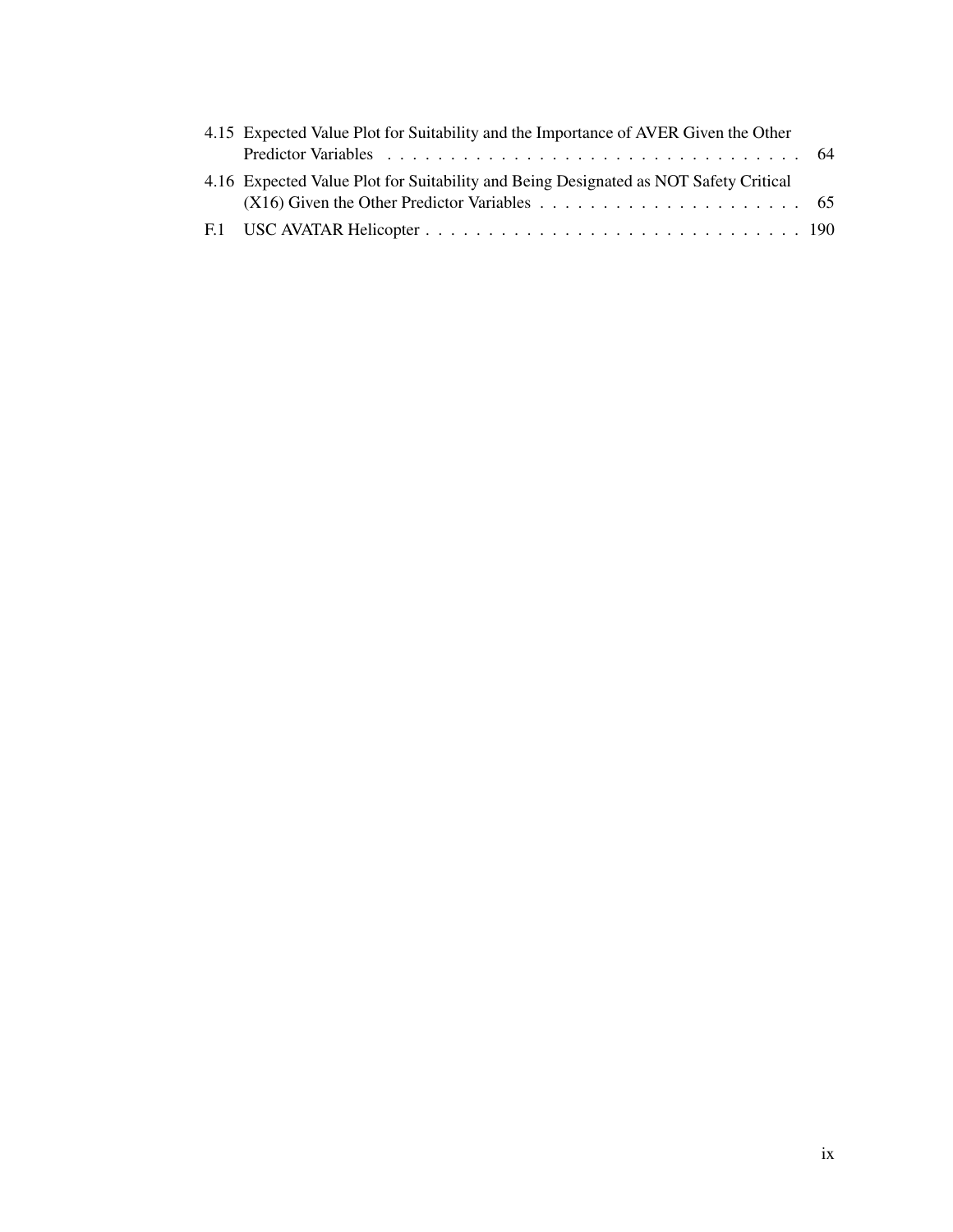## Abstract

This thesis is concerned with the identification of engineering practices that most influence the ability of an organization to successfully acquire and employ a robot. Of specific interest are the matches or mismatches between our technical efforts and achieving robotic systems that are suitable for the intended purpose. From a survey of engineers (n=18) who have advised or performed the acquisition of robots, candidate relations between engineering practices and system success metrics are proposed. Those relationships are then evaluated against a 5 case studies and one mini-study to examine more closely how the practices are implemented as specific engineering methods in context. From those observations, a series project feasibility rationales are proposed to aid engineers and managers evaluate the feasibility of their robotic system acquisition.<sup>1</sup>

<sup>&</sup>lt;sup>1</sup>The views expressed in this report are those of the author and do not reflect the official policy or position of the United States Air Force, Department of Defense, or the U.S. Government.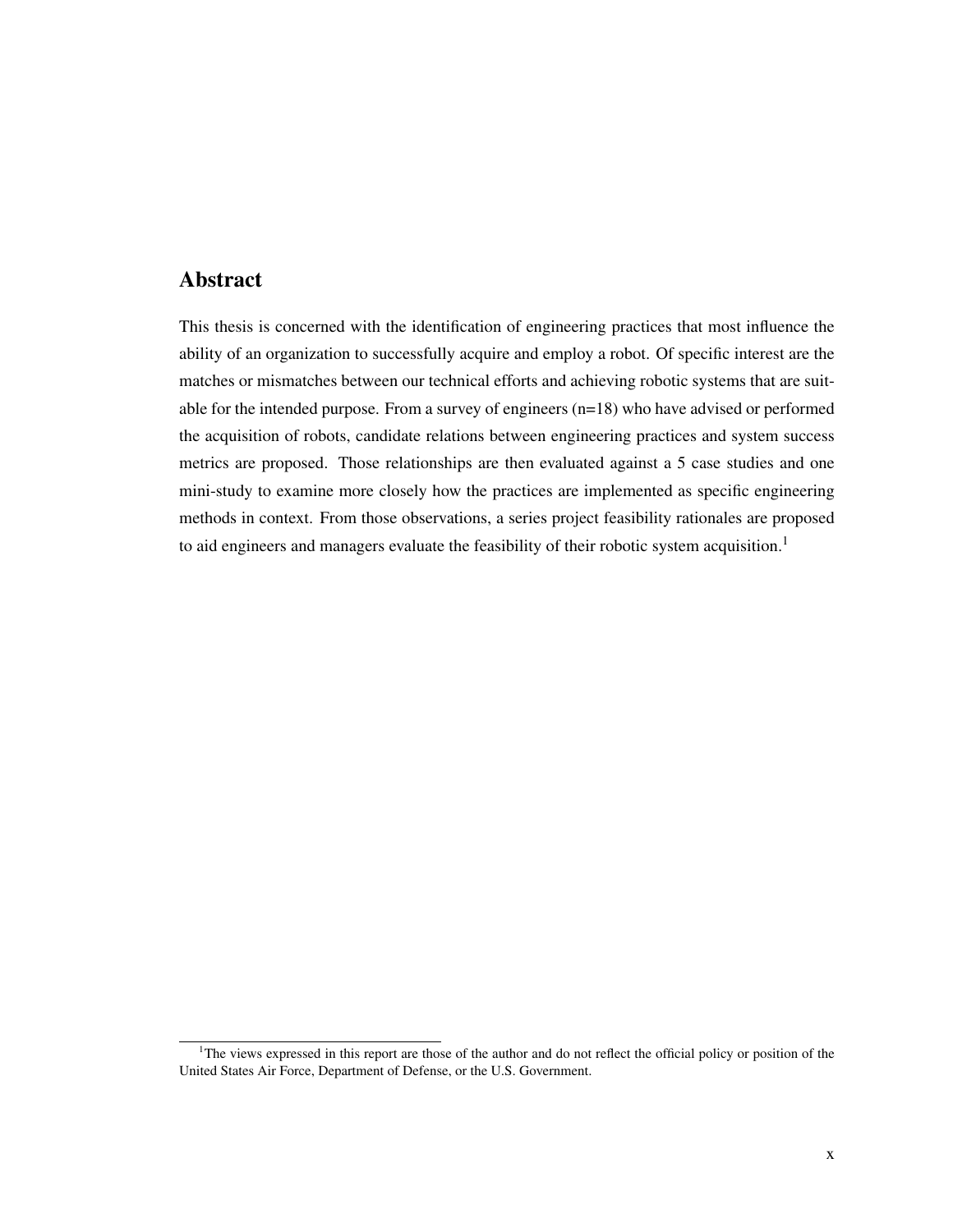## Chapter 1

#### Introduction to Robotic Systems Acquisition

Robotic systems pose a particular challenge to the people buying them, the acquirers. Presently, the majority of research in robotics is focused on how to develop the specific technical solutions. However, many robots delivered with the best of technological solutions still fail to meet the needs of the system's stakeholders. Indeed many of the issues are not with the technology of the robot built by the developer, but are rather with the acquirer's ability to participate in a meaningful fashion in the specification, development, or employment of the robot.

This research examined the engineering practices used by acquisition personnel for robots. This work also seeks to determine if there are any gaps in the current methods available to engineers supporting acquisition activities.

#### 1.1 Definition of Terms

Many terms used in this thesis come from different disciplines, or are so broad as to need to be constrained to make research feasible. Below several terms are defined with concrete examples. In some cases these definitions are more limiting than common usage, to increase the precision in which the terms are addressed. Many of these definitions are interrelated, for example understanding who the various stakeholders are is needed to understand the acquisition.

A Robot is a mechanism which physically interacts with the world, senses in an uncontrolled environment, exhibits some level of autonomy, and is physically separated from its operator. In this way, a robot is considered an integrated hardware/software mechanism which in response to some sensed stimulus, physically interacts with the world, without being explicitly commanded, and yet is physically separate from any human operator. Thus a mechatronic device that relays sensor information to a user and the user explicitly commands all settings of mechanical actuation would not be a robot for the purpose of this thesis. This definition is also consistent with the Robotics and Automation Societies position on separating robotic systems from automation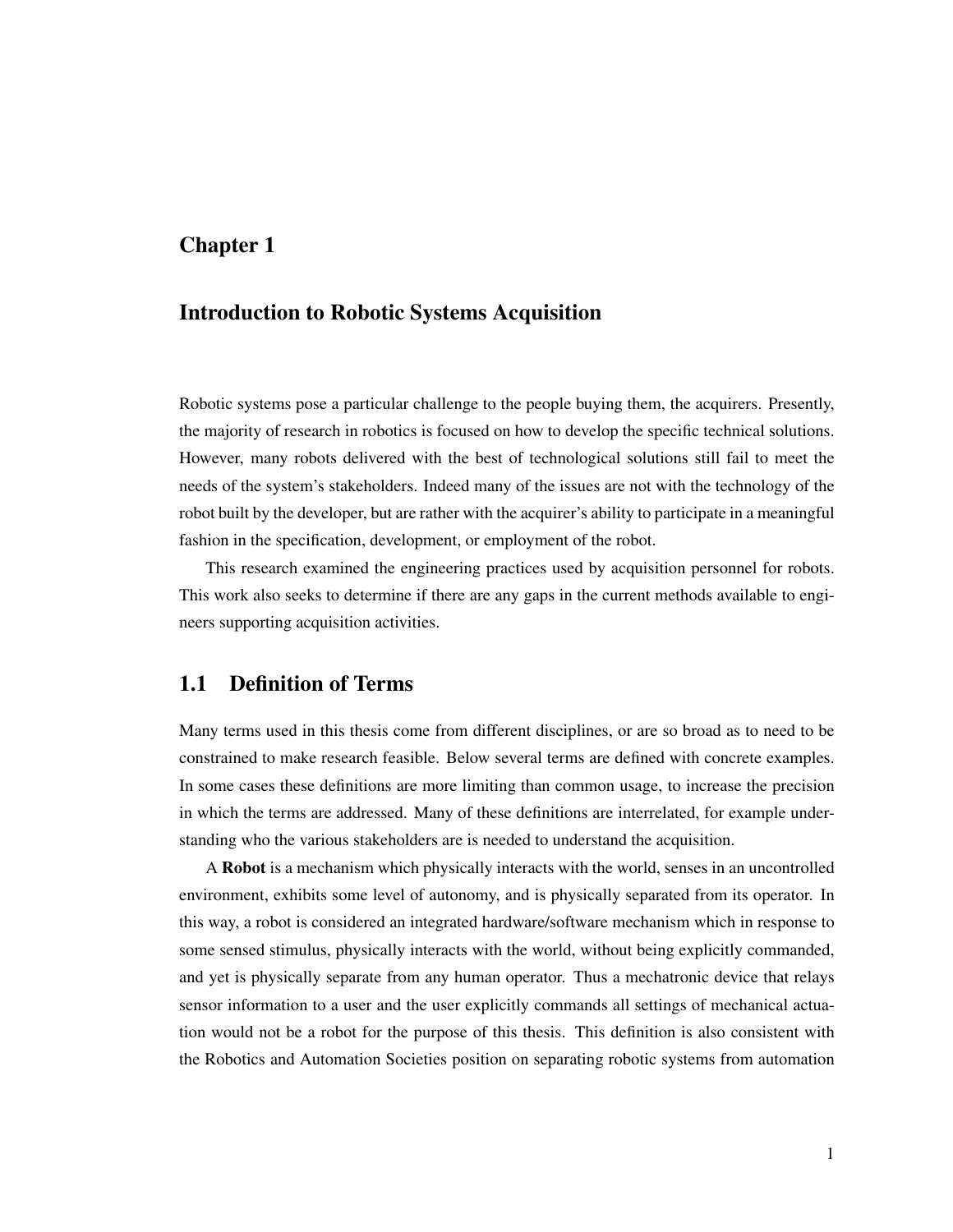systems (which also sense and interact with the world, but in controlled environments). Two example robots used as case studies are the Carnegie Mellon University (CMU) surface assessment robot and Northrop Grumman's Global Hawk Unmanned Aerial System. The surface assessment robot measures a road profile and then paints markings for various types of deviations between the sensed road profile and a desired road profile. The Global Hawk, while typically referred to as a remotely piloted vehicle, has autonomy to maintain safety of flight during communications interruptions with the operator.

A robot alone typically does not satisfy a client's needed for a capability. For this the whole Robotic System must be considered. A robotic system includes the robot, support equipment for the robot (chargers, programming environment, command/control instrumentation, etc.), training materials, repair equipment, or any other items and personnel needed for the robot to provide a capability to a client. For the surface assessment robotic system, this would include the robot, various instructions (for operation, maintenance, and shipping), and on site computers and printers for handling the reports. In the case of the Global Hawk, the total robotic system would include the air vehicle, ground control unit, spares and maintenance facilities, the training materials for users, and communications infrastructure that enables the system to operate.

Next, are the Stakeholders that are relevant to the acquisition of robotic systems. Stakeholders include the developer, acquirer, client, and user.

A Developer is the individual or organization that designs, manufactures, and delivers the robot. Robots are normally referred to by their lead developer. Thus the developers in our cases are CMU and Northrop Grumman, for the surface assessment robot and the Global Hawk respectively. A developer does not typically entirely produce a robot from scratch, and may employ one or more sub-contractors or partners to develop the robot. Unqualified references to a developer will refer to the collection of lead (or prime) developer, partners, and sub-contractors as a single, unified entity.

An Acquirer is an individual organization performing the acquisition process (see below). Acquirers translate client and user needs to developer, manages and executes the source selection of a prime developer, maintains oversight/insight into developer activities to keep the client/user appraised of development risks, and transition the finished product to the users for operational use. For the surface assessment robot, the case study refers to a specific manager working for the client. For the Global Hawk system, the acquirer would be the Joint Program Office at Wright-Patterson Air Force Base.

A Client is the individual or organization that is responsible for providing resources for the acquisition. Such resources include money, personnel, schedule, and authority. Ultimately, "make" and "buy" decisions are made by this stakeholder, although in many cases the client may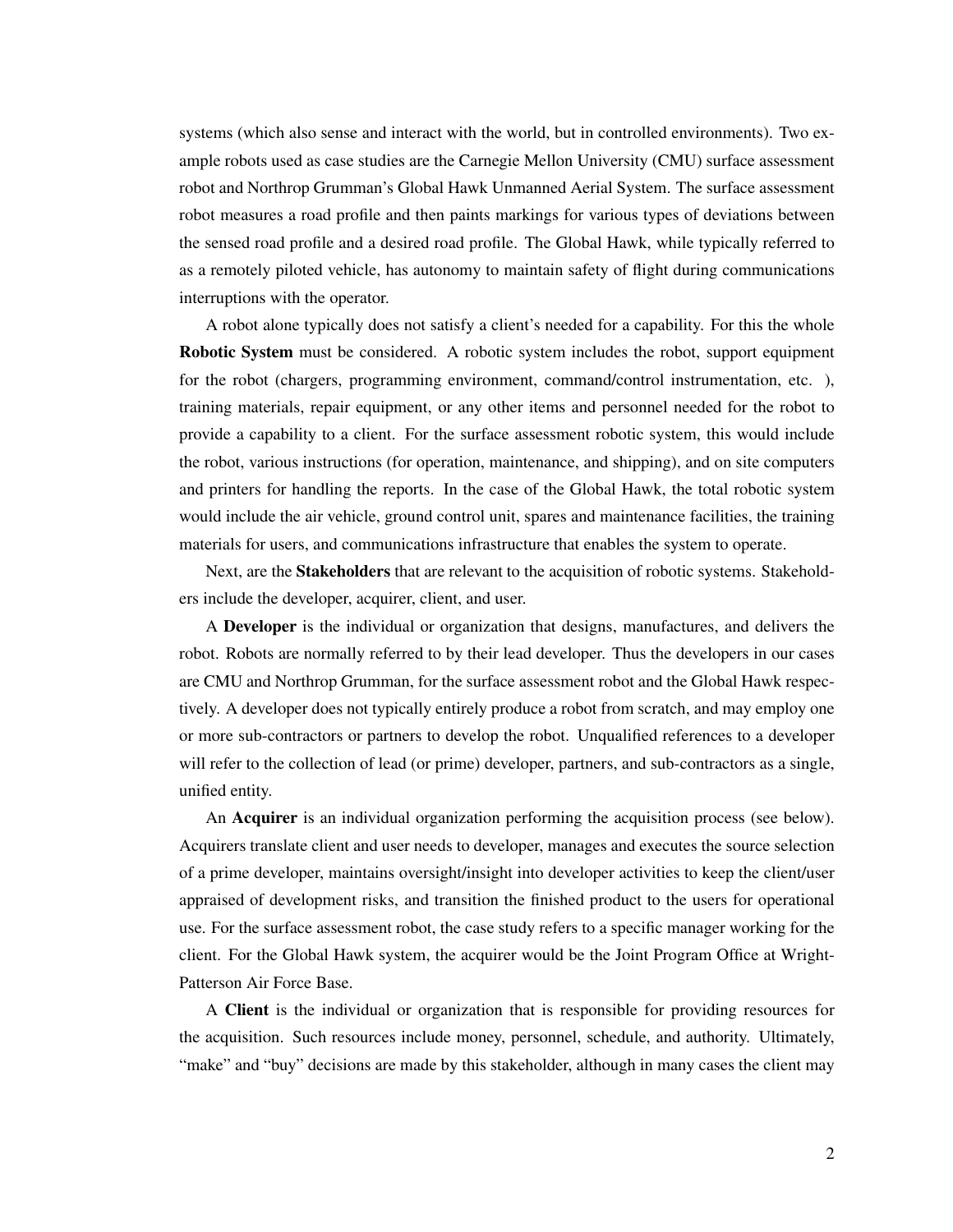empower acquirers to make some or all "make" and "buy" decisions for their organization (probably given some guidelines, procedures, or laws). For the surface assessment robot, the client is the unnamed sponsoring corporation as a whole. For the Global Hawk system, the Congress of the United States would be the client, as they are the organization that authorizes the exact amount of money that will be allowed to be spent to acquire the system.

A User is the individual or organization which will employ and/or support the robot directly. Users can be operators, maintainers, and mangers who are responsible for ensuring the robot is used to achieve a goal. In the case of the surface assessment robot, the users are the field engineers and operators who perform, and use the results of, the surface assessment. For the Global Hawk, the users are the military squadrons that operate and maintain the robots to perform their flying mission.

Some literature refers to a **Customer**, which typically refers to the receiver in a supplierreceiver business transaction. The customer is defined as the union of acquirer and client. Users may or may not be customers, as some users may not be part of the customer interaction. The presence of a user as a customer is dependent on the specific business model being used by the client and acquisition organization being used. The term customer is avoided where possible in this thesis, instead favoring to keep the roles of acquirer and client explicit. For the survey, which deals with a broad audience, the term customer is used, as is standard in actual engineering practice, where a customer can take on any of the roles of client, acquirer, or user.

Given the stakeholders, the Practice of Acquisition can be defined as the typical processes used to "obtain products through contract" as defined by the CMMI-ACQ<sup>SM</sup> (Dodson 2006) and that is "directed and funded" by a client as defined in the US Department of Defense Acquisition System (DoD 2003a). Another definition of acquisition is proposed by Oberndorf, in which acquisition is the "set of activities performed to procure, develop, and maintain a system" (Meyers 2001). Acquirers use acquisition processes to obtain a product that is to be employed by users to fulfill some need of the client. For the surface assessment robot, the acquisition process included the funding of research agreements with CMU and the series of interactions between the client and CMU. For the Global Hawk acquisition, the process is described in the various laws, policies, and statues and specified by tailored procedures by the Joint Program Office. Examples include the Federal Acquisition Regulation (DAR CAA 2006) and the DoD Directive 5000.1: The Defense Acquisition System (DoD 2003a) mandates the creation of a series of management and engineering plans by the government acquisition office, such as a Global Hawk System Engineering Plan; and the implementation of guidance and processes described and detailed in DoDD 5000.2 (DoD 2003b). These policies and directives are the specific methods employed by the acquirer.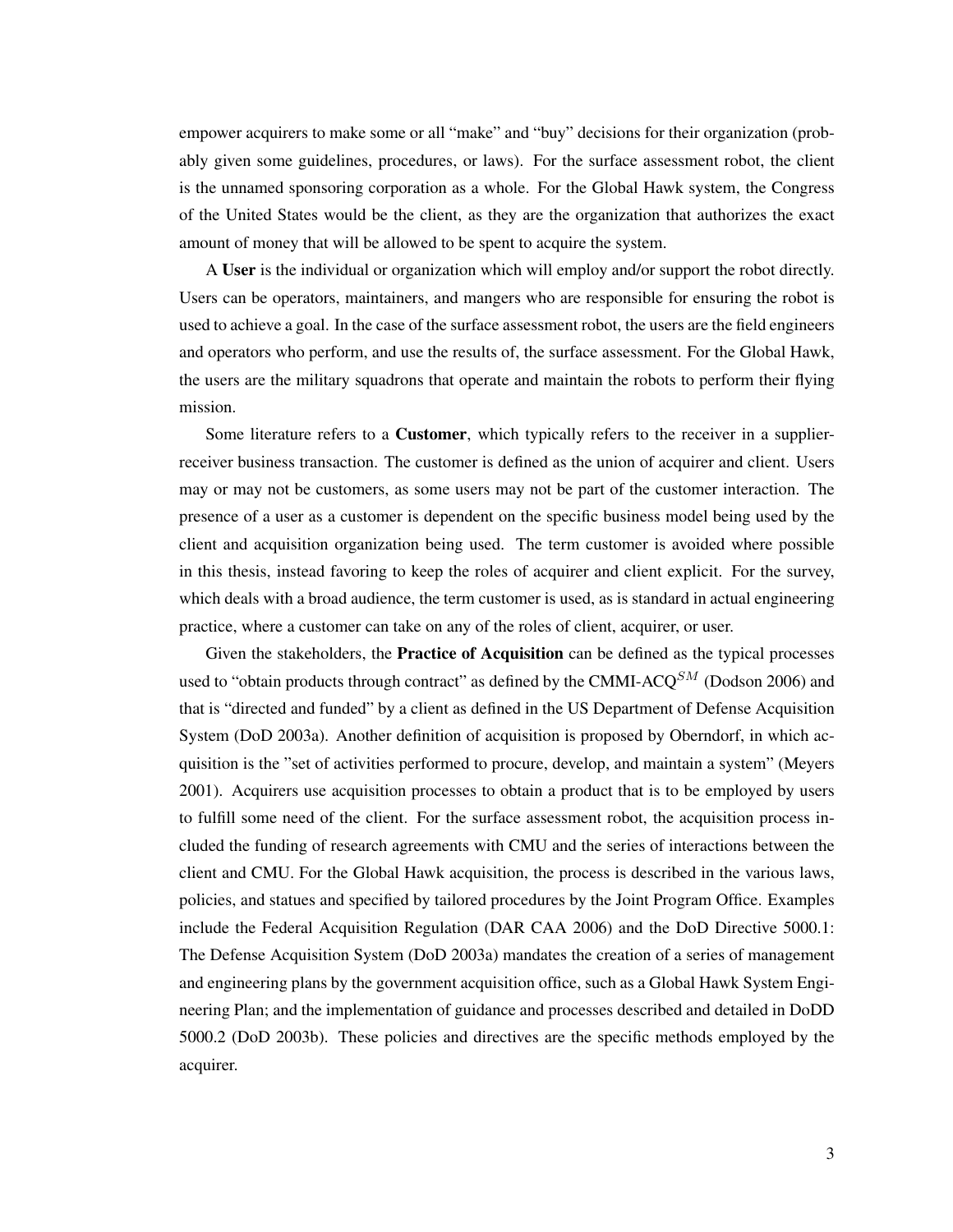This brings us to the definition of an **Engineering Method**. Koen states that the engineering method is the application of engineering heuristics (Koen 1984). Koen proposed that definition as the most compact. An intermediate definition proposed: "the engineering method is the use of heuristics to cause the best change in a poorly understood situation within the available resources"(Koen 1984) gives guidance on engineering heuristics. Hence, the engineering heuristics used to achieve an acquisition practice would be the engineering methods used by acquirers. One example of an engineering heuristic would be to use a generally accepted recommended practice of requirements specification by IEEE (IEEE 1998) to generate requirements, as was done in the surface assessment robot case. Another example would be the methods proposed for aircraft avionics (RTCA 2001), which would be used by for avionics software in Global Hawk, as required by the Federal Aviation Administration (FAA) (FAA 2003) to utilize the Global Hawk in civilian airspace. While both the FAA and the IEEE standard acknowledge that known methods cannot guarantee that all possible requirements are specified correctly to lead to a perfectly correct solution, the standards act as a heuristic that generally leads to a solution. Thus, by Koen, heuristics such as these would be the methods used to realize the practice of acquisition.

An example of an engineering method in acquisition would be to utilize open systems principals to architect a technical solution at the acquisition level (as discussed in (Hanratty 1999)). While both the DoD guidance and the CMMI-ACQ<sup>SM</sup> illuminate the need for practices to architect a technical solution at the acquisition level, this open systems methodology discusses using the open system concept to achieve that goal as well as providing a method by which an engineer can assess if a given architecture has been designed according to open systems principals. Other technical methods proposed to support acquisition (such as dependability cases (Weinstock 2004), QUASAR (Firesmith 2006), and Architecture Trade-off Analysis Method (Kazman 2000)) outline methods by which systems engineering can be performed to support software intensive system acquisition and development, but does not aid engineers and architects determine how to engineer and design a robotic system (or indeed provide guidance on what is an appropriate software architecture).

This finally brings us to the definition of an **Engineering Practice**. Per the CMMI-ACQ<sup>SM</sup> (Hanratty 1999) an engineering practice is more general than a method, and is a goal many different specific engineering method may satisfy. An example, the requirements development process area has a practice to perform trade-off analyzes for satisfying competing client desires. The specific method employed by the engineer is comprised of a more specific tool (such as weighted sum of features tables) and notions of which types of technical features should factor into that trade-off.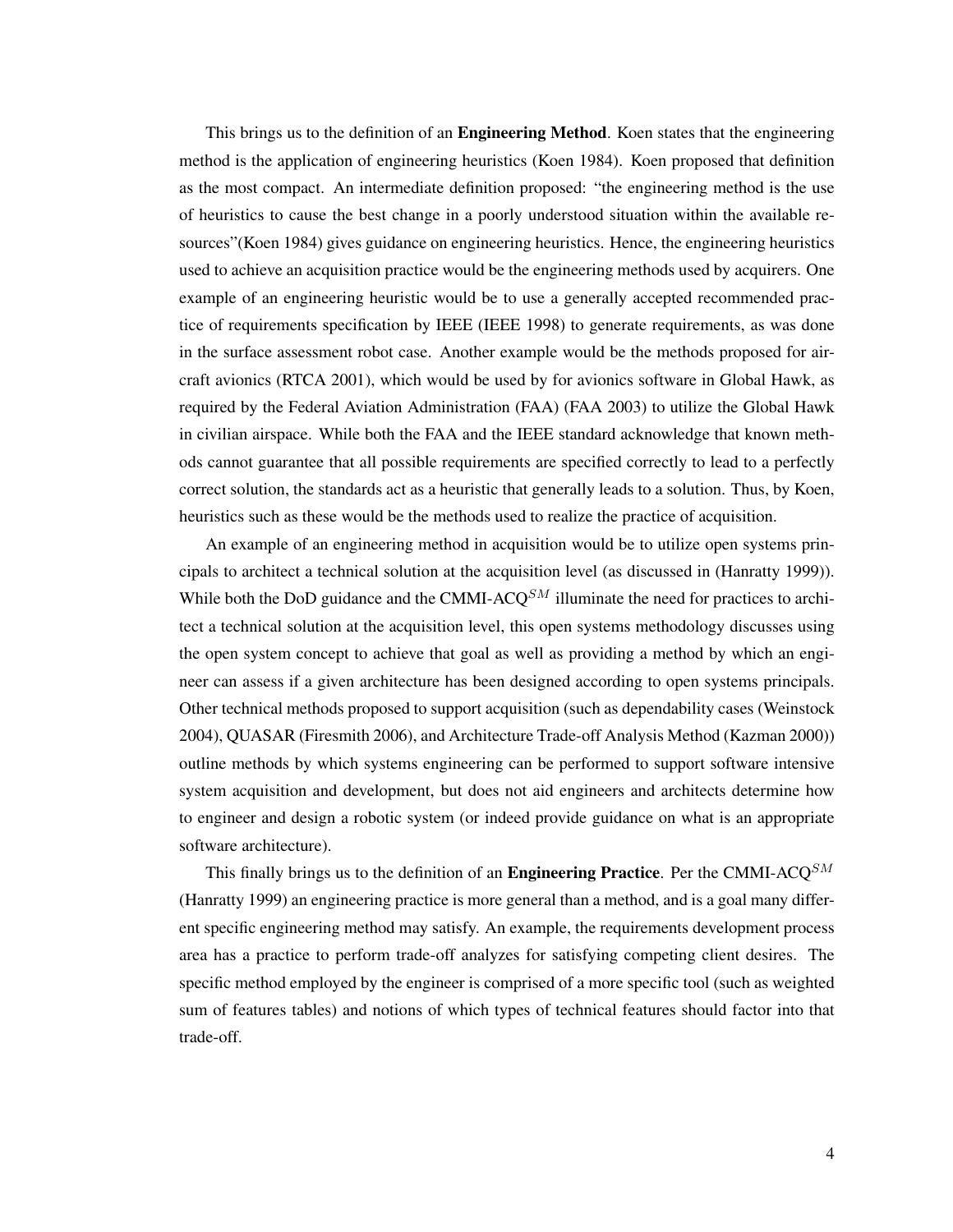#### 1.2 The Practice of Acquisition

Consider the case of buying a house. The acquirer, client, and user is the home buyer. However, since few users are familiar with all the issues of buying a house, we employ a Realtor to aid in acquiring the house. This Realtor is responsible for helping us understand the various metrics and trade-offs, such as what is a quarter-bath, or what is a semi-finished basement. Some questions may involve the Realtor performing some research on our behalf. When a decision is made to buy a property, the Realtor helps negotiate final closing issues and helps ensure that the buyer is protected from any bait-and-switch with the property. Over the centuries, there is a well coded understanding of how this acquirer, presently known as a Realtor, does their job and what are the key aspects of home buying they need to ensure are represented to their clients. Of course some Realtors are better acquirers for their clients than others, these norms do not preclude differences due to individual abilities, local optimizations, "above and beyond" customer service, or other factors.

For example, the Realtor has a practice to advise a client about the condition of the property being considered. One method that may be used by the Realtor is to perform a visual inspection of the property with the buyer and point out problems. Another purpose of this joint walk through method is that the Realtor can ensure that the property is being truthfully disclosed to the buyer by the seller (in engineering, we do physical configuration audits which are similar, but typically more invasive). Another set of methods the Realtor uses are to help the buyer develop requirements for what kind of property they are going to buy. For example, the Realtor elicits information about the buyer's desire for proximity to place of work, family, and friends, as well as checking the buyer's family plans to see about being in an appropriate school district. Realtors will also employ checklists of tasks that a buyer needs to perform, such as securing funding from a lender, establishing escrow accounts, and performing various buyer inspections to ensure that their buyer is kept on schedule to complete the transaction in a reasonable amount of time. In totality, the set of methods to satisfy the statutory and customary requirements of a Relator to a buyer makes up that industry's generally accepted acquisition practice.

The most common encountered definition of acquisition practices and methods is given in the description of the Defense Acquisition System, which "provides management principles and mandatory policies and procedures for managing all acquisition programs"(DoD 2003a). In essence, this is the organization specific directive of what acquisition processes must be operated in the Department of Defense, and not a generic framework to characterize or evaluate all (including non-defense and non-government) acquisitions.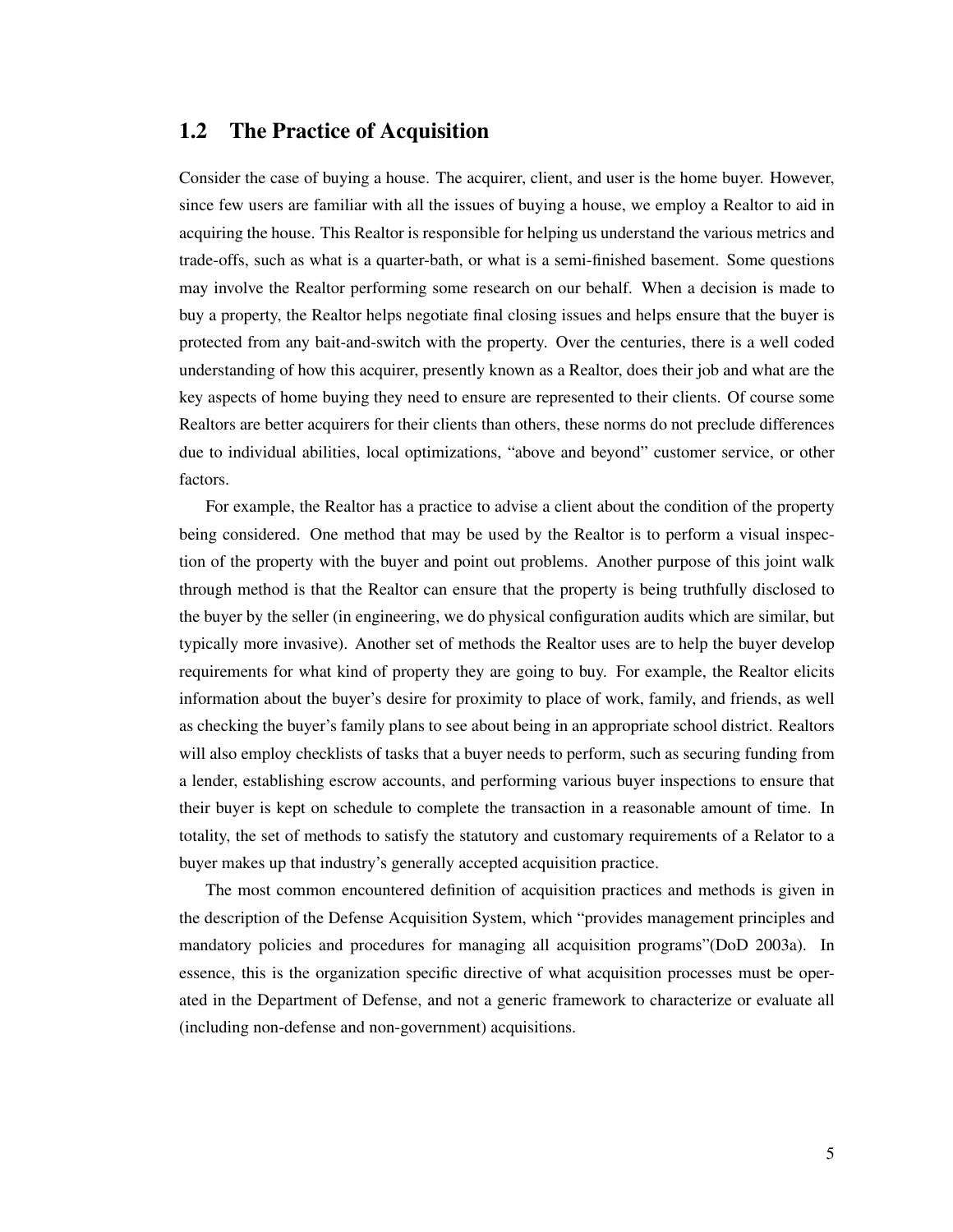The Software Engineering Institute has developed a process model, the CMMI-ACQ<sup>SM</sup>, that provides a breakdown of the various process areas into practices that would need to be employed at various levels of maturity to be considered a mature acquisition organization. The CMMI- $ACO<sup>SM</sup>$  describes what needs to be done for acquisition, but not how to achieve the given what. Several process areas list engineering practices that needs to be accomplished, but does not specify how to achieve those practices. The how is the engineering methods of interest for this paper.

For example, the CMMI-ACQ<sup>SM</sup> has a process area for Acquisition Verification, which describes the set of practices that must be satisfied for an acquirer to effectively verify work products. One practice, "SP 1.1 - Select Work Products for Verification", requires that an acquirer consciously select which work products will be verified as well as establishing which verification method will be used on each work product. The CMMI-ACQ<sup>SM</sup> does not address which verification methods are appropriate to which work products, that is outside the scope of the process framework. For acquisition verification of an engineering product, the acquirer would need engineers of appropriate skill to be able to determine which method to use and then employ that method to verify that work product. Thus, an engineer performing acquisition verification would have to employ engineering methods from accepted sources. For example, the engineer could use IEEE standard 1012-2004 "IEEE Standard for Software Verification and Validation" and IEEE Standard 1062-1998 "IEEE Recommended Practice for Software Acquisition" to tailor a verification method for a software work product subject to acquisition verification.

Maturity is important both in development and acquisition organizations. A common reason for considering acquisition maturity is that a less mature acquirer may derail a mature developer (Chick 2006). For example, if the acquirer forces a developer to short circuit disciplined configuration management to get a change done quickly,, problems may arise down the road leading to increased maintenance costs (due to missing documentation) or increased development time (because downstream developers may not have been notified of a change). Ultimately there are many potential examples of how an acquirer can force a developer violate engineering methods meant to contain cost and schedule growth to meet an immediate goal. However, typically, there are many examples where these derailments are likely to end up delaying or raising the cost of the whole acquisition. While maturity, as given by the CMMI-ACO<sup>SM</sup> is important, and this paper will use the CMMI-ACQ<sup>SM</sup> as a construct to focus on methods, explicit determination of the level of maturity of a specific acquisition organization is outside the scope that will be be provided in this paper.

In judging the effectiveness of an acquisition method, Kenneth J. Krieg, Under Secretary of Defense (Acquisition, Technology & Logistics), indicates that "customer success has to be the first criteria when judging the effectiveness of an acquisition" practice or method (Krieg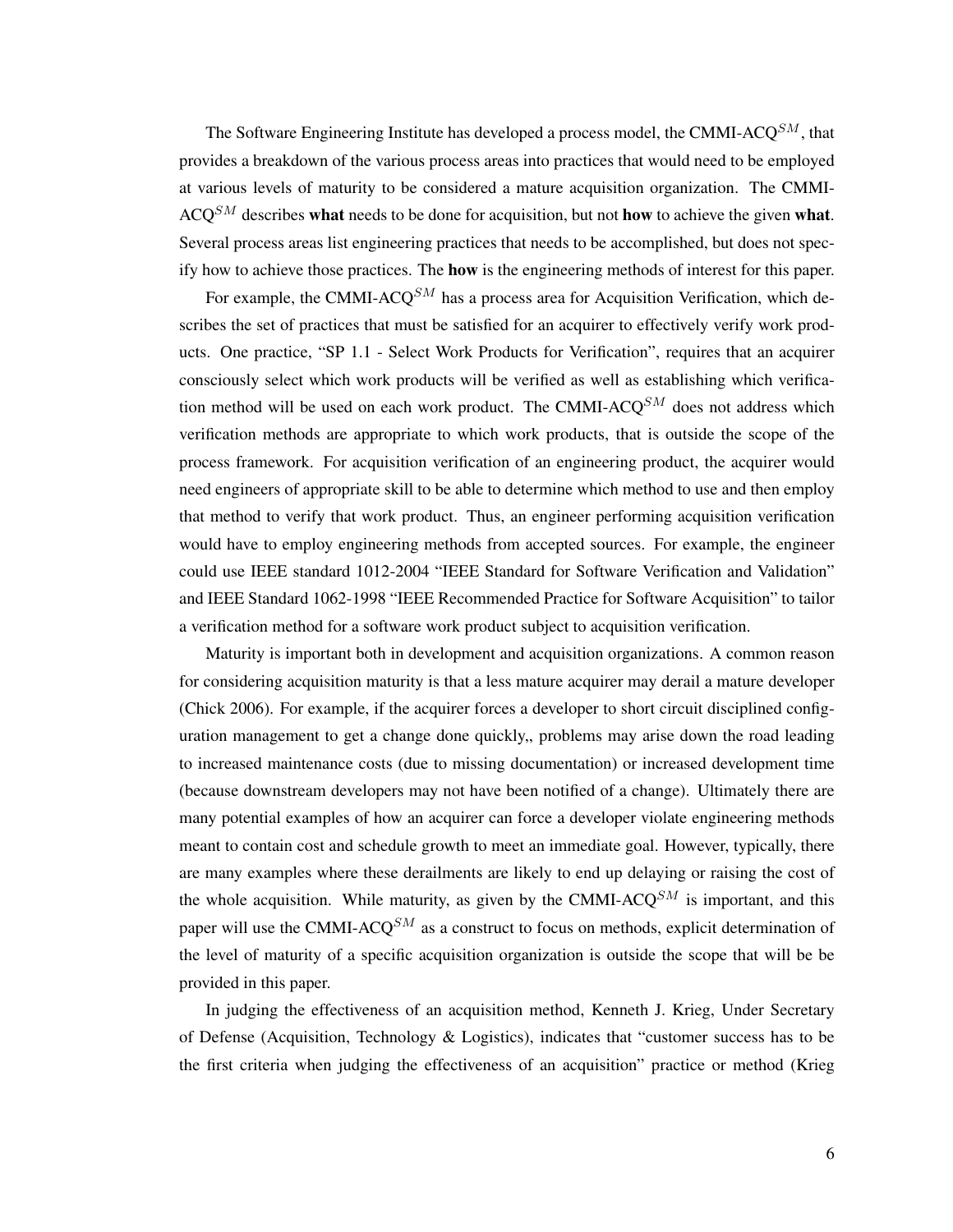2005). Mr. Krieg's testimony, to Congress includes several drives towards effective stewardship, addressing that an acquisition system is accountable to its clients, in this case the Congress, as well as the warfighters (the users of DoD acquired systems).

By considering the engineering methods at the acquisition level, this focuses the examination to what is known as "little-a acquisition" (Krieg 2006). This is differentiated from "big-A Acquisition", which focuses on how we decide where to invest resources by determining which programs are more or less important. Thus, this paper will examine methods concerned with making sure the needs are validated, but not including the methods used at the strategic level to determine which programs will receive how much funding.

#### 1.2.1 Importance of Engineering in Acquisition and Systems Engineering

The importance of engineering in acquisition has anecdotal support. (Marciniak 1980) attributes several activities to the acquirer/buyer, such as reconciliation of independent verification and validation reports, requirements-cost trade-off decisions, and risk management. However, (Marciniak 1980) mostly noted these as special topics for project management. (Glaseman 1982) noted the need for dedicated technical professionals, specifically for software, to be present in acquisition offices. The lack of embedded expertise, Glaseman argued, prevented acquisition programs from effectively evaluating information coming from prime contract developers, verification and validation authorities, and external think thank analyses.

Recent work in mapping the nature of acquisition tasks have culminated in the Capability Maturity Model (Integration) for Acquisition Organizations (CMMI-ACQ) V1.2 (The CMMI Product Team 2007). Of specific interest here are four process groups that are technically oriented: acquisition requirements development (ARD), acquisition technical management (ATM), acquisition verification (AVER), and acquisition validation (AVAL). ARD covers practices related to the establishment of operational needs, technical requirements, contractual provisions, performing various requirements analyses, and allocating requirements. These ARD activities are distinct from the requirements management functions (such functions seek to establish baselines, ensure traceability, and are essential for the engineering of complex systems). ATM addresses technical exchanges between the acquirer and the developer as well as the management of external interfaces. AVER and AVAL cover the base practices for the verification and validation of acquisition level processes and products.

(Elm 2007) brought the notion of effectiveness in systems engineering to the forefront by conducting a survey of 64 respondents to determine what correlations exist between CMMI process groups and project success criteria. Of note in this survey, individual correlations may have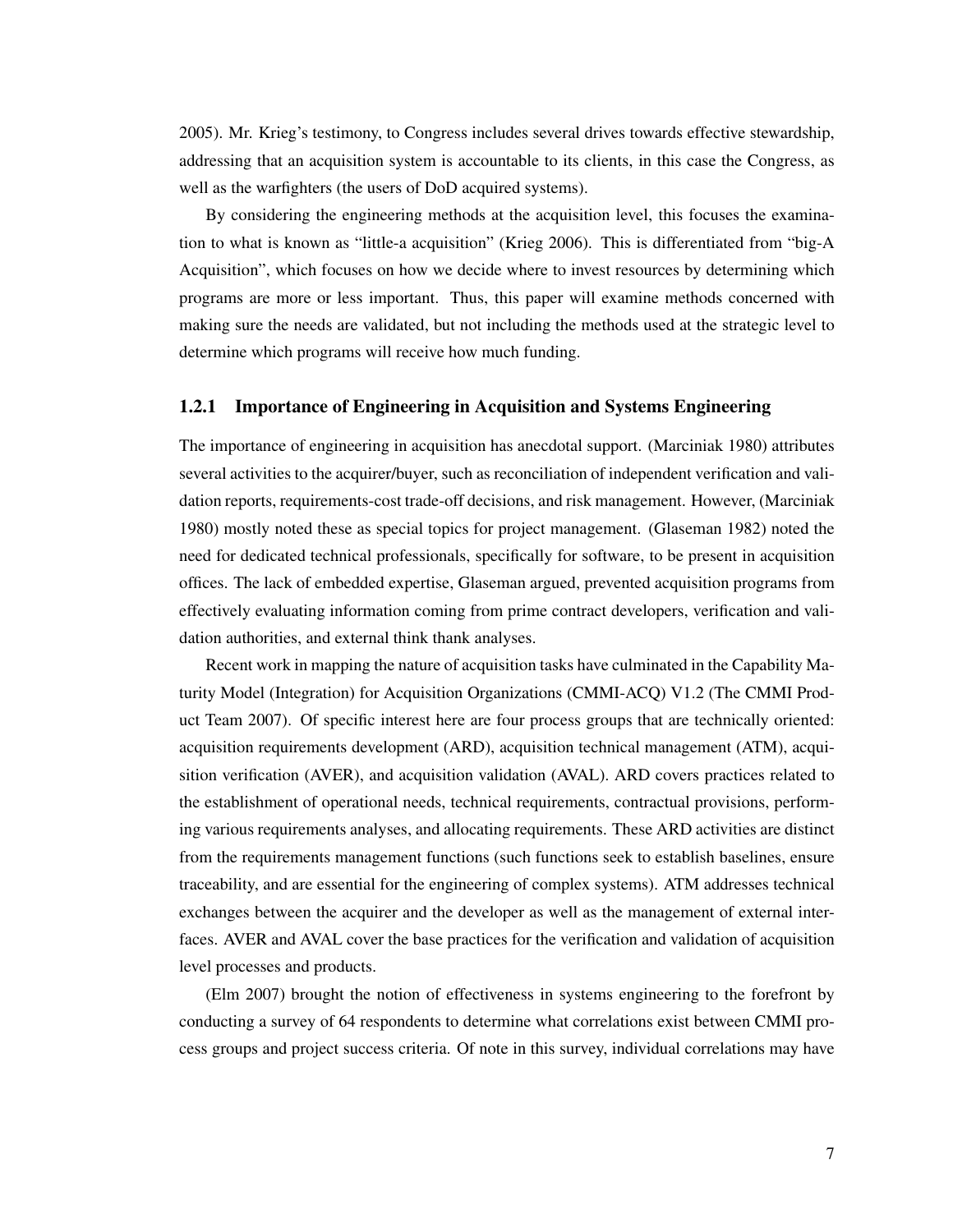been based on smaller samples, as not all respondents answered all questions and some responses may have been dropped as outliers. This study was largely based on the version of the CMMI for developers. Due to the survey only asking a few questions about acquisition capabilities to the developers, this survey was unable to establish a clear relationship between acquirer capability and project performance.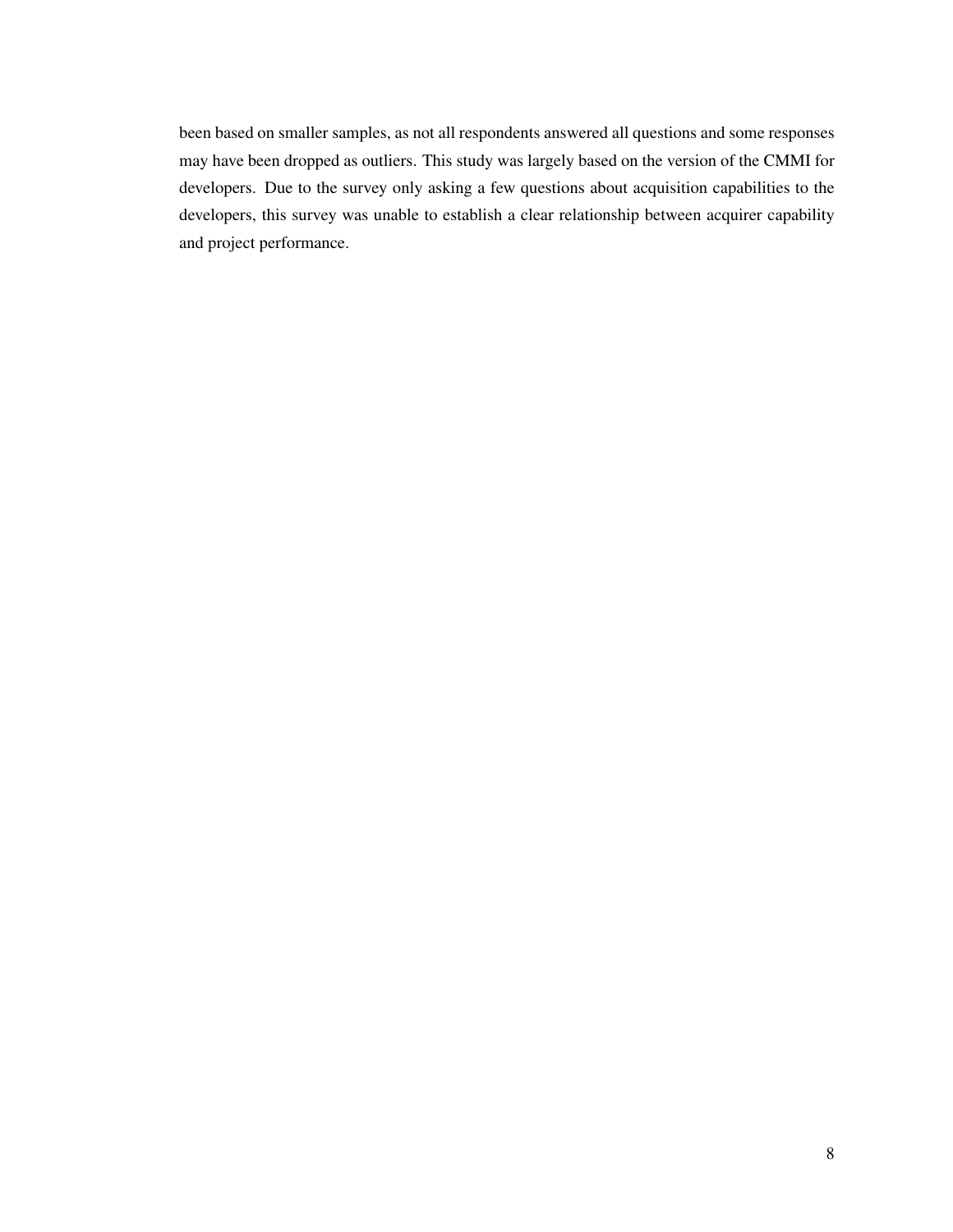## Chapter 2

## Statement of Research Question

What robotic engineering methods need to be employed by an acquirer to improve the likelihood that a robotic system can be acquired on schedule and within budget and employed to the benefit of the clients or users?

Although this question may appear to be straightforward, answering this question is hampered by several factors:

- Lack of a generally accepted definition of robotic engineering methods, especially methods appropriate to the acquisition level.
- Lack of a body of experience that collects the seminal or canonical examples of acquiring and employing robotic systems that provide motivations for using the various engineering methods.

This question is broken into several parts. The first part is to assess what methods acquirers currently utilize when making acquisition decisions. The second part is to examine the success or failure of a small set of acquisitions to meet client and user expectations. The final part is to examine if this is evidence of any gaps in the methods available to be practiced by engineers. Gaps are evidenced by issues analyzed in the selected acquisition case studies that do not have corresponding methods in generally accepted or common use to address them.

Specifically, this thesis will have to address the following null hypothesis and alternate hypotheses:

- H0 (Null Hypothesis): The absence or presence of engineering methods employed by the acquirer does not impact the likelihood of a successful robotic acquisition.
- H1 (Not Success Critical): No engineering methods exist that could make an unsuccessful robot acquisition into a successful one.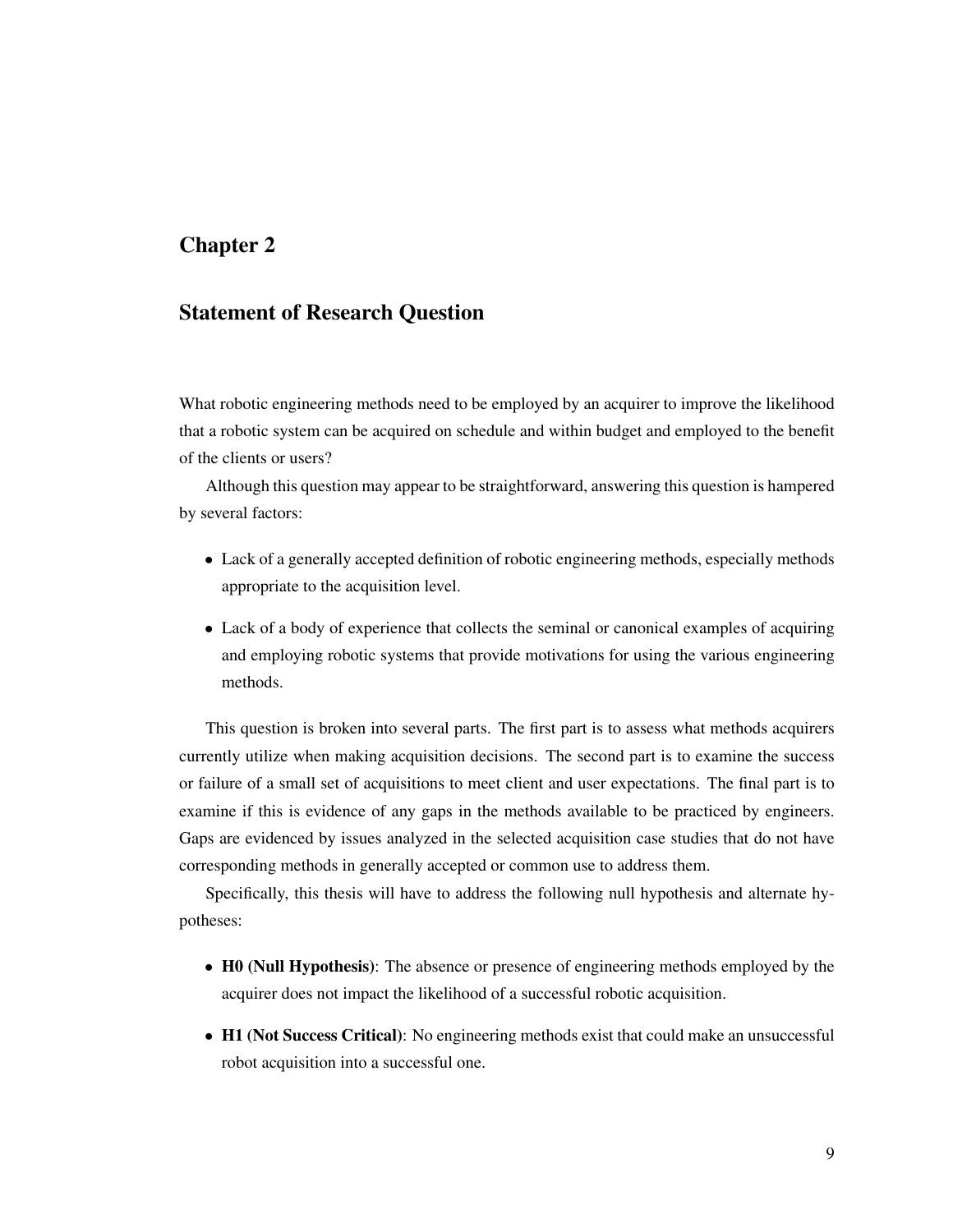- H2 (Complete Practice): There is no observed gap in engineering methods available to successfully acquire a robotic system.
- H3 (Lack of Robotic Engineering Methods): No engineering methods applied at the acquisition level are specific to the robotic systems.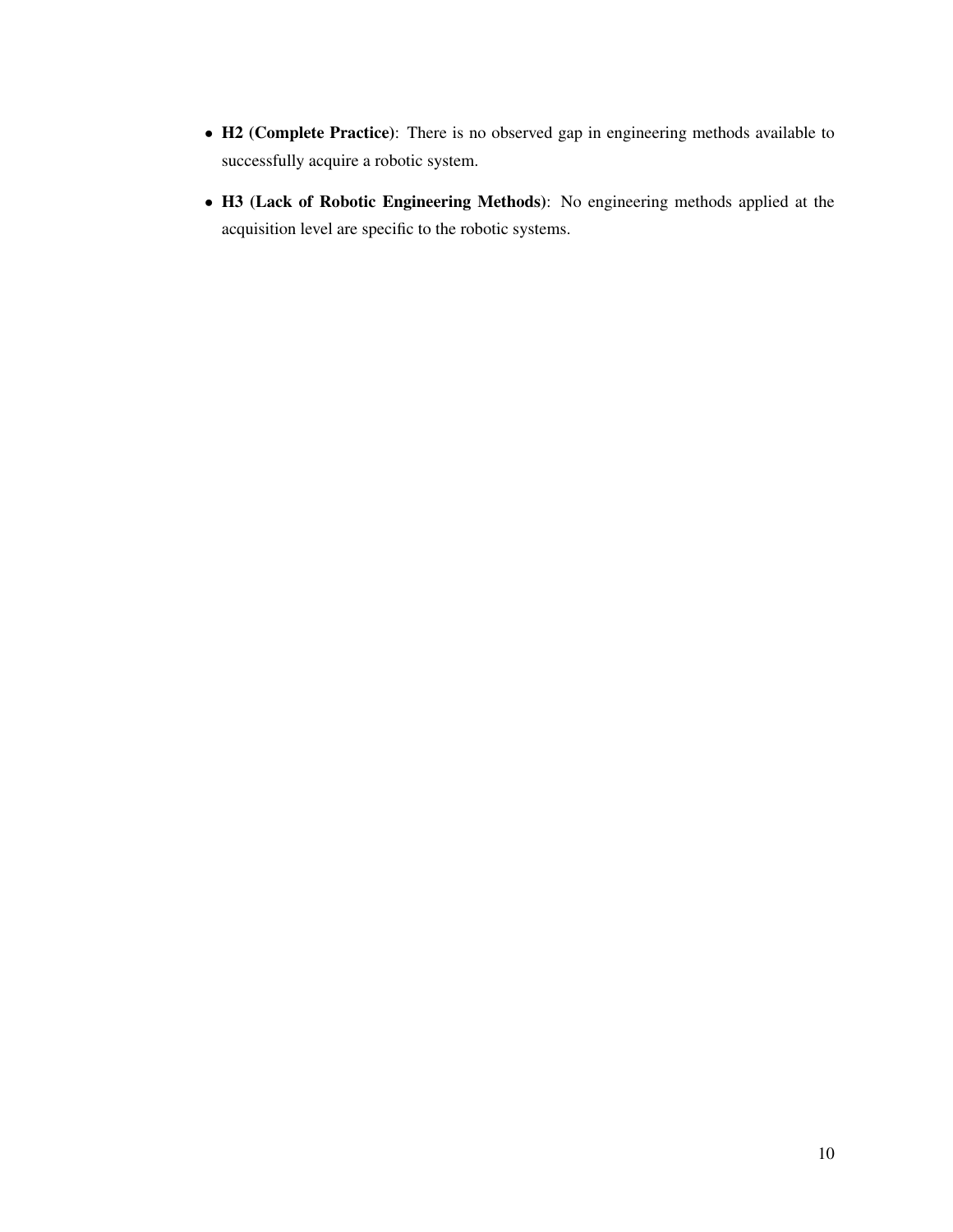## Chapter 3

#### Research Methodology

## 3.1 Methodology Overview

This thesis conducts a case study investigation into the nature of robotics engineering methods as they are applied to the acquisition and employment of robotics systems. The series of case studies of robotic systems acquisitions with sufficient breadth are selected for future examination. A survey is then conducted to determine which broad categories of engineering practices are success critical to the acquisition and employment of robotic systems. The cases are then revisited in light of these selected practices to determine which specific methods are being utilized and their impact to the acquisition effort. Finally, based on the observations in the cases, a direction is cast for future work in building a body of knowledge for the engineering of robotic systems. This methodology is summarized in Figure 3.1.

Per (Yin 2002), the selection of case studies in advance of having theories can help ensure that the cases are selected without bias. The survey then provides several theories based on statistical analysis of the respondents. Running the survey after the selection of the cases ensures no cross pollination of theories to the case selections. Although not necessary in this research, cases could be eliminated in a second stage if the case did not contain information relevant to the theory (e.g. in this thesis, a case that didn't describe the engineering approach by the acquirer could be eliminated without prejudice). By then examining the cases using the theories by the survey, the cases can provide some level of validation of the results of the survey. In the end the full sample size that supports the research could be considered to be the size of the survey respondent pool plus the number of cases used for validation.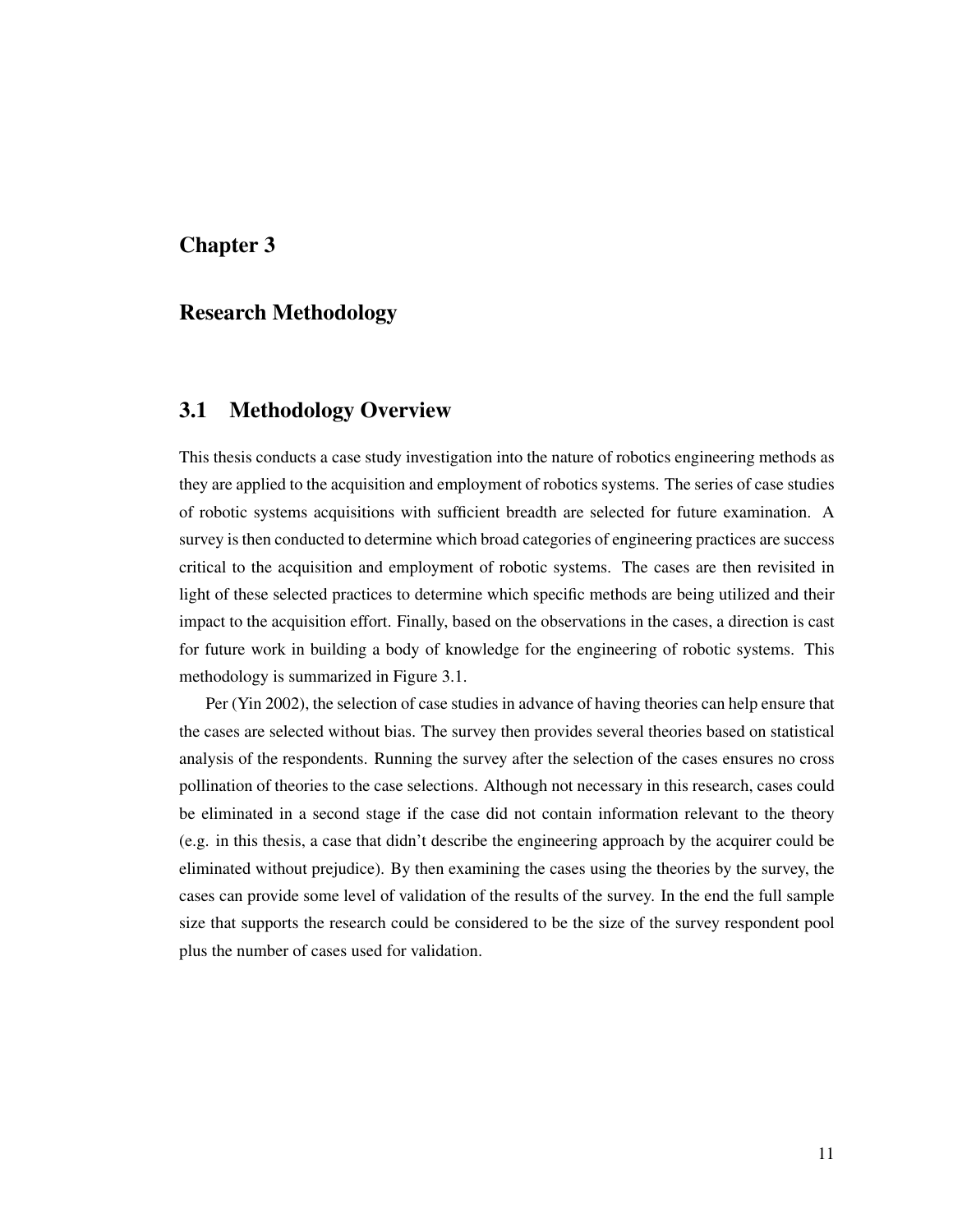

Figure 3.1: Overview of the Research Methodology

## 3.2 Selection and Discussion of Robotic Cases

Case studies provide a mechanism for us to examine not only an engineering method, but to describe what was actually done in the context of a development or acquisition (Kardos 1979). Case studies are used in engineering education to motivate students to participate in the classroom environment and learn about the practice of engineering in the real-world. Yin (Yin 2002) is the most cited reference for designing case study research, and has been used for tutorials in applying case study research, including in software engineering (Perry 2004) and software acquisition (Glasman 1982).

Additionally, case studies have frequently been used in business to build various theories, to the point where the method for building those theories are fairly well established by Eisenhardt (Eisenhardt 1989). This paper presents a straight forward method for conducting case study research, consistent with Yin's (Yin 2002) approach.

Initial work was to define the research question to be achieved in the case studies. For this, a subset of the main research question was asked: What are the motivations and effects of robotic engineering methods used by acquirers of robotic systems? This question provides guidance on the selection of case studies as well as guidance into the next activity, the choosing of a priori constructs.

The main construct selected to characterize the acquisition domain and the processes and methods used in acquisition was the CMMI-ACQ<sup>TM</sup>. Further, we chose the bodies of knowledge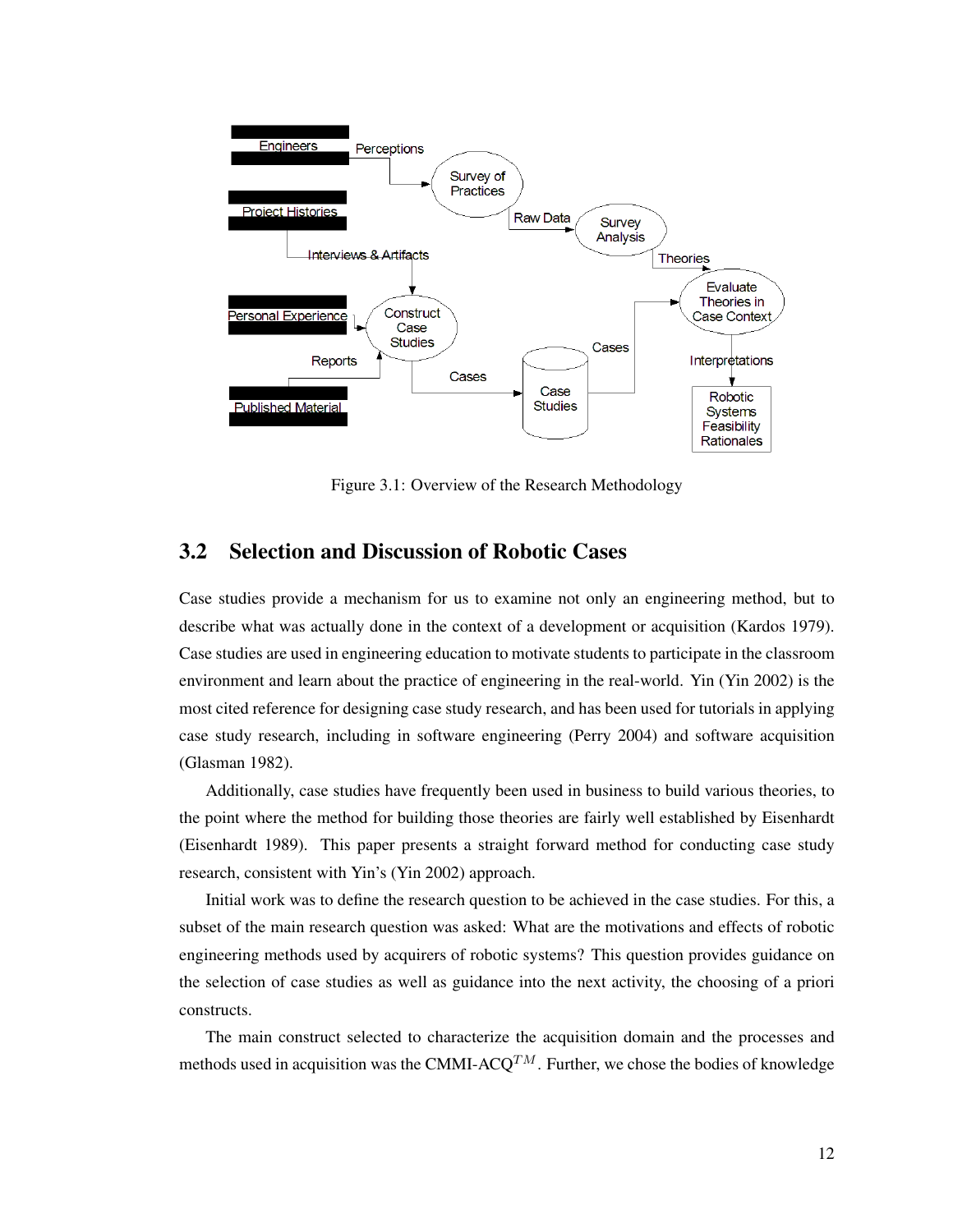to represent the generally accepted practices and methods of disciplines of software, mechanical, electrical, and systems engineering. We also selected continued use of the robotic system and ability to meet budget and schedule constraints as indicators of effectiveness.

The need for quantitative, or empirical, data on acquisition practices was articulated recently by Richard Turner (Turner 2004) in addressing that decisions to use engineering methods need to be supported by analytically verifiable information. This work does not refute the need to collect qualitative data, which can be used to put the quantitative data into perspective, but says that qualitative data should not be solely used. The focus of the work to date has been to analyze cases and systematically examine the qualitative factors.

The goal of the case studies chosen and developed was to demonstrate emerging robotic engineering methods in the context of an actual acquisition. Since there are not a large number of case studies of robotic system acquisitions, the focus will be on developing and selecting robotic case studies that span various engineering process areas (as case study research tends to be too sparse for statistical sampling methods (Eisenhardt 1989)). This will increase the breadth of potential methods to be examined, which is beneficial in this case to reduce the likelihood of examining only domains in which known methods from other disciplines are utilized.

In selecting the process areas to be surveyed, we reduce from the 22 process areas in the CMMI-ACQ<sup>SM</sup>. Those 22 process areas are divided into 4 process area groups, of which the "Acquisition Management Process Group" is the most directly applicable to our interest in engineering methods. Within this process area group are the process areas of acquisition requirements development, acquisition technical solution, acquisition verification and acquisition validation. These process areas are similar to the engineering process areas within the CMMI-DEV<sup>SM</sup> (verification, validation, requirements development, and technical solution). The CMMI-DEV<sup>SM</sup> and CMMI-ACQ<sup>SM</sup> are related, but slightly different, models proposed by the CMMI<sup>SM</sup> Steering Group. These models both share a common goal of providing a framework for improving an organization's capability to build (CMMI-DEV<sup>SM</sup>) or acquire (CMMI-ACQ<sup>SM</sup>) systems. Case studies will have to be selected that will provide data points in these four areas. Generally, we can expect that case studies will provide data in multiple areas, but that they will primarily provide data in one or two areas. Hence a minimum of three case studies should be sufficient to provide some information on the methods used by the practices in these four process areas. More case studies may be examined to foster cross-case pattern exploration, or backing up observations in one case with related examples.

The developed case studies in the appendix appear to have strong evidence in the process areas of acquisition technical management (surface assessment robot, haptic controller), acquisition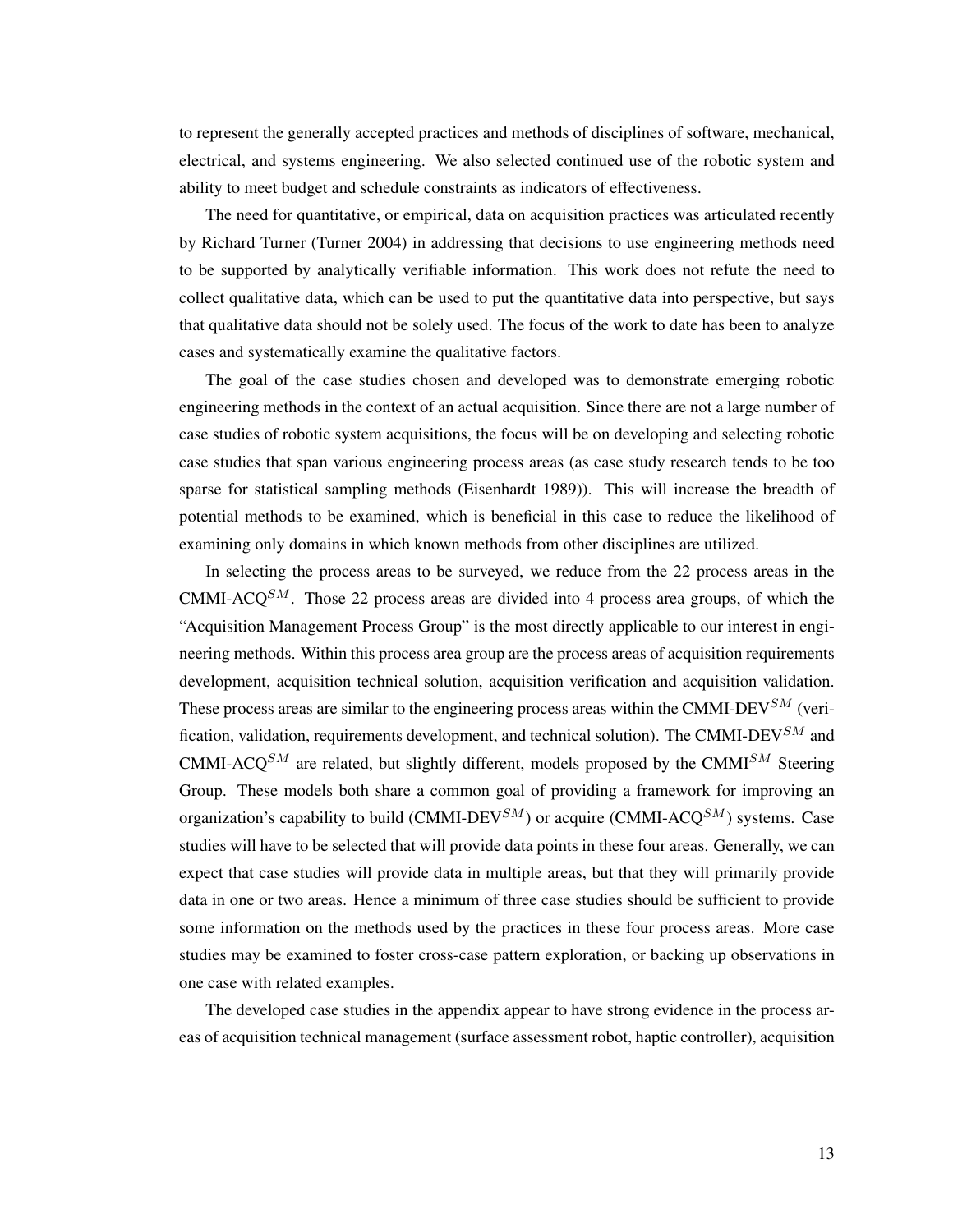validation (Global Hawk, surface assessment robot, autonomous helicopter), acquisition verification (Global Hawk, surface assessment robot), acquisition requirements development (Global Hawk, robotic vacuum), and absence of practice (robotic garage).

Three methods were utilized to help guide the analysis of the quantitative and qualitative factors that impact the case studies. The first method was the examination of the design to resource complexity inherent in the case. The second method was the examination for the political factors impacting the engineering program. The third was to consider the a priori sufficiency of the resources to mature a robot prototype to a system, product, or system-product.

#### 3.2.1 Anatomy of a Robotic System Case Study

A case study is composed of a narrative description, a measure of its technical complexity and a measure of its political risks. Attempts were taken to determine if the a priori funding profile was sufficient based on prior related projects, but various problems were encountered with getting sufficient data, as can be seen in the section on funding analysis.

The purpose of these metrics is to understand the context in which each of the selected cases takes place. By examining each case using these metrics and methods up front, the cases can be shown to have been both technically feasible and understand how the engineering methods employed were able or not able to adapt to the political and social constraints.

#### 3.2.1.1 Narrative Description of the Case

The narrative description of the case provides for the factual reporting of what occurred during the acquisition of a robotic system. The purpose of the narrative is to provide information relating to the case in such a manner as to inform future analysis, but not itself be analytical. Narratives focus on specific people, doing specific things, at a specific time, with specific resources, and in a specific environment. The specificity of the case is its power as a research tool, but limits cases from general utility as a guide on how to perform an acquisition. The specificity enables theories to be evaluated in the case's real-world context so that factors not specifically relating to the theory are available to explain variations or illuminate shortcomings of a theory. This same specificity also limits general utility of the case as a guidebook, because the case is predicated on the specific time and specific environment described, which likely will not apply to a different project.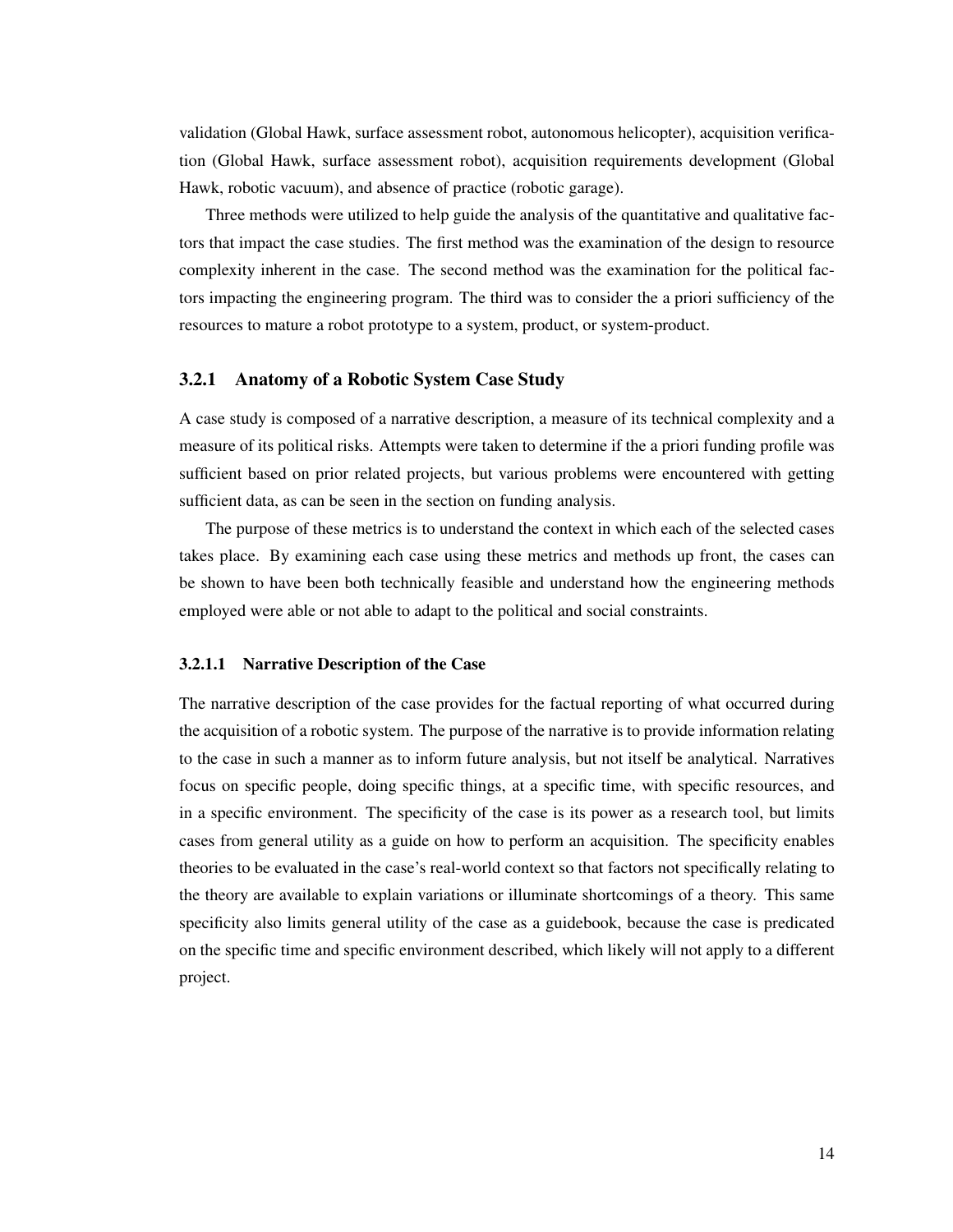#### 3.2.1.2 Case Technical Metrics

In order to show that the cases sufficiently span a range of difficulty and resources, a brief evaluation of the design complexity and resources is performed.

(Moody 1997) provides metrics to measure the design difficulty and resources available to an engineering design case. These metrics have been non-experimentally shown to have some variability in assignment (ibid), but generally only one class of movement within the assignment scale. Accurate and precise characterization of the cases is not necessary, as the cases will not be directly compared based on these metrics. The accuracy demonstrated is sufficient to give confidence that a set of cases spans the design and resource space.

The metrics for design complexity are:

- 1. Design Type (refers to the nature of the design effort on a scale of continuous improvement, original innovative design, to breakthrough design at the highest scores)
- 2. Knowledge Complexity (refers to the number of people who hold the knowledge required to build such a system, higher scores reflecting fewer people knowing the information)
- 3. Steps (refers to the number of process steps or components in the system)
- 4. Quality (refers to focus on implementing or continuing quality-related techniques)
- 5. Process Design (refers to the amount of manufacturing process design effort and how taxed that process will be based on anticipated demand)
- 6. Aggressive Selling Price (refers to the extent that market forces drive challenging unit price or other cost goals)

The metrics for resources are:

- 1. Cost (refers to the ability of the client to pay for the first unit)
- 2. Time (time from definition of need to delivery of the first unit)
- 3. Infrastructure (amount of infrastructure, at the time, needed by the project)

Note that several of these measures (such as infrastructure and cost) are based on the views of the people involved (cost is the client's view) or at the time (infrastructure considers the utilization of resources available at the time). Also, the metric for design type is subjective.

We use these measures to determine if the systems fall into one of three classes: typical engineering projects, politically risky projects, or technology risky projects. (Moody 1997) proposes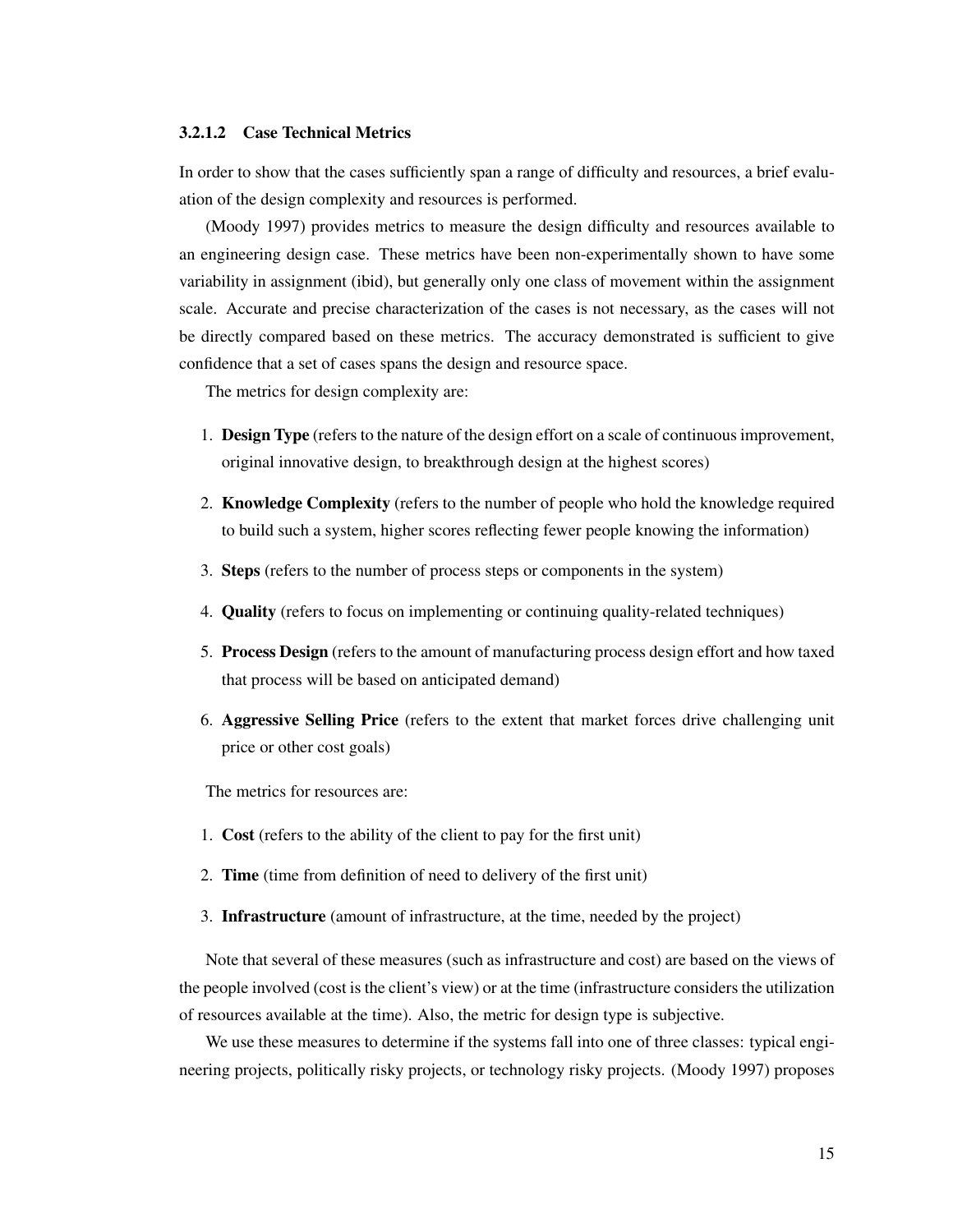

Figure 3.2: Case Study Design and Resource Metrics

that projects within a band of a line running between  $(0,0)$  and  $(50,35)$  are typical engineering design projects. Those projects falling below (lower-right) are politically risky projects that consume more resources than their design complexity would normally indicate and may be highly subject to political changes. Such projects likely have low returns on investment and need nonfinancial reasons to occur (such as road projects, or as (moody 1997) cites projects like the Apollo program). Those projects falling above (upper-left) are high technology risks projects which may need to prioritize technical capabilities in anticipation of trade-offs.

Table 3.2 summarizes the cases identified for later study based on these metrics. According to this method, the CMU Surface Assessment Robot ends up being the most politically risky project. As can be seen in the case description, this appears consistent with what actually happened. The Global Hawk and Haptic PackBot Explorer Robot Controller are the high technology risk projects, which matches the types of technological and production problems encountered by the systems. Finally, the Autonomous Helicopter Safe and Precise Landing Capability, Hoboken Robot Garage Maintenance Change, and Robotic Vacuums appear to be normal engineering projects. The last group doesn't imply that there would be no problems, but that problems should be able to be overcome with reasonable effort.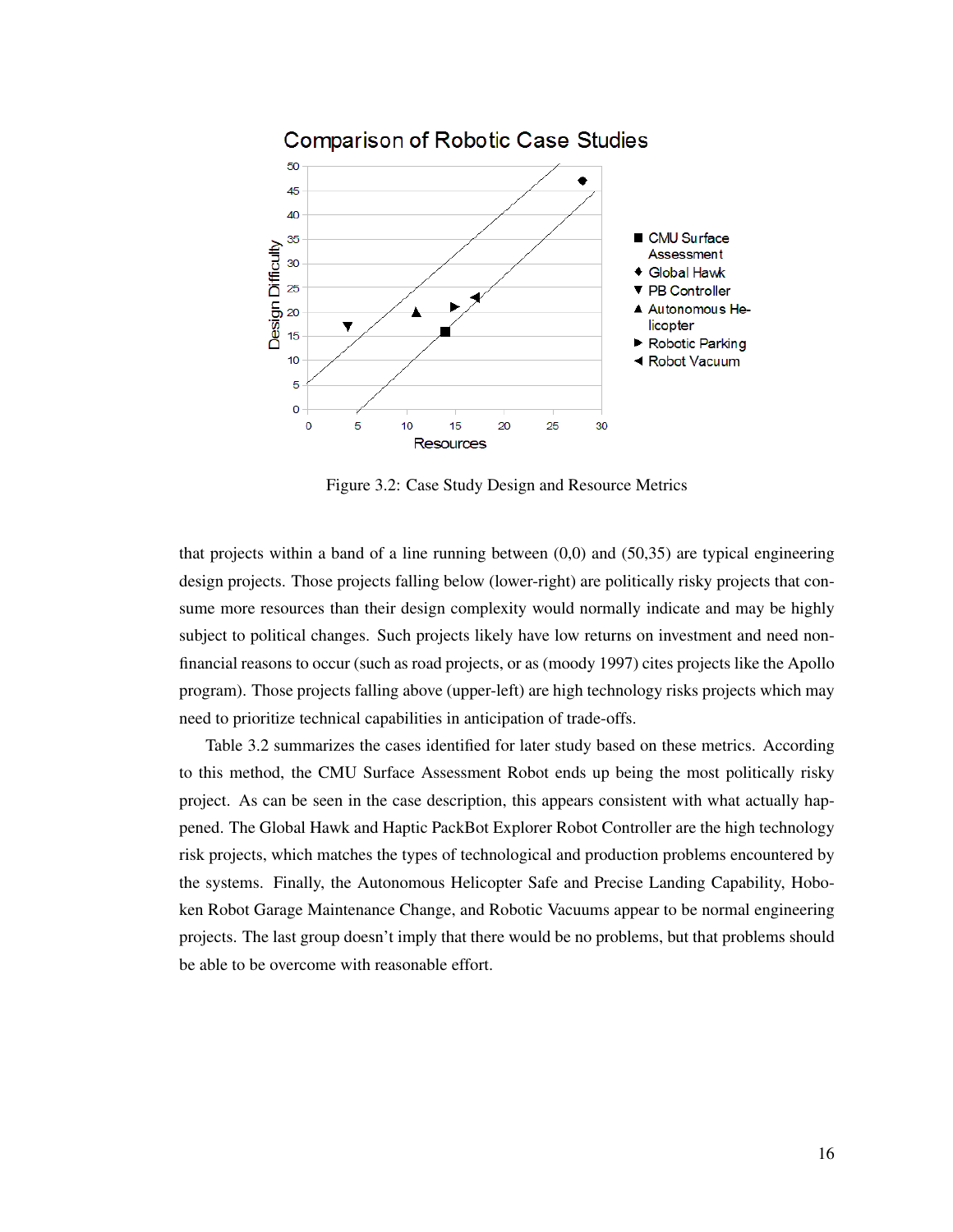#### 3.2.1.3 Political Analysis

Dr. Forman proposed the initial 5 political facts of life (FoL - Fact of Life) for government funded engineering projects (Foreman 1995). These facts of life are used to explain and understand from an engineering point of view how the political and engineering processes differ in their decision making strategies. At the highest level of "big-a" acquisition, those acquisition engineering processes are concerned with optimizing quantified values to obtain a solution for the whole user enterprize. At the same time, political processes have to allocate scarce resources between many competing, and diverse needs in which relative priorities may not be easily measured. By examining these facts of life, the context of a case's engineering methods can be expressed, even if the impact cannot be directly quantified.

These base set of 5 political facts of life proposed by Foreman were:

- 1. Politics, Not Technology, Dictates What Technology Is Allowed to Achieve (refers to the various laws, regulations, licensing, et cetera that limit what is permitted to be done with a technology or the path of a technology's evolution/development)
- 2. Cost Rules (the political system allocates scare resources, and the most scarce resource is money, hence a preference to reduce spending so that other programs can get, potentially more, funding)
- 3. A Strong, Coherent Constituency Is Essential (politicians are elected by large groups of people voting for them, hence a constituency that has a coherent voice for or against a certain program may be more important than technical merit alone)
- 4. Technical Problems Become Political Problems (technical problems may include anticipated trial-and-error of prototype development, another agency, especially the GAO, giving a poor review of a previously supposed successful project, or any other technical argument that can be used by detractors to modify or eliminate an undesired program)
- 5. The Best Engineering Solutions Are Not Necessarily The Best Political Solutions (although a full engineering analysis may indicate that a certain option is the most costeffective, less-risky, and meets all requirements, politics may allocate resources in another fashion to meet the needs of the political process)

Beyond the base 5, several other facts of life are proposed by Dr. Cureton (Cureton 2006). These additional facts of life are:

1. Political problems can become technical problems (the inverse of FoL #3)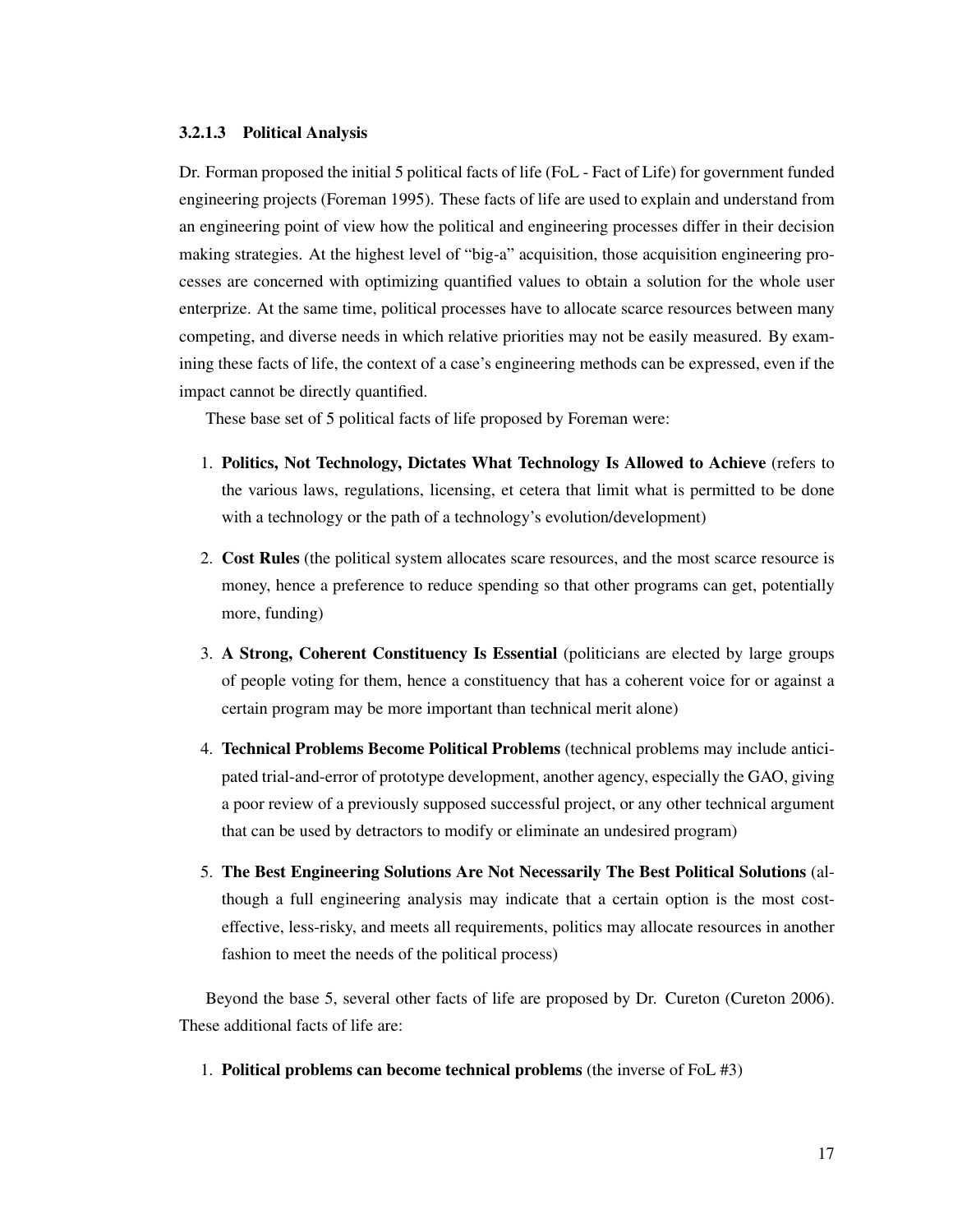- 2. Perception is Often More Important Than The Truth (a phrase, which has almost become clich in modern usage, that states that the facts are not as important as people's perception of the facts).
- 3. Timing is everything (an indication that even a good idea can be presented at the wrong time, such as after the budget for the year has already been determined)
- 4. Politics prefers immediate, near-term gratification (a reality due to the fact that politicians typically have to run for re-election on a frequent basis, typically beginning their next run around the time they being their term in the US House of Representatives)
- 5. Politics believes in gurus and heros (the allure of heros and gurus to the American people is very strong, and politicians understand that and use these people to support their positions)
- 6. A catchy slogan is essential to getting attention (political systems make thousands, or even hundreds of thousands of decisions per year, most of which are "very important". The easiest ones to remember are the ones with the catchy names and slogans)
- 7. Staffers shape decision-making (although not the decision makers themselves, a staffer's position can shape the decision of the politician intentionally or unintentionally through errors of omission or commission in what information is presented to the political member.)

Note that these additional facts of life are not necessarily present in all cases. In many ways, these can act as a checklist for less common political interactions. Also, these can be examined and elaborated in a case study to associate or differentiate two cases.

We used these political facts of life to illustrate and explain the interaction of the political process with these highly political engineering programs. By using these facts of life, we have the ability to characterize the potential root causes of issues that may not have been entirely controlled by the engineering process.

Also note that these factors are not necessarily unique to interactions in the US Government. Many of these political style interactions can and do take place in other countries, large corporations, or even a small team. Although these facts of life are generally applied to government funded programs, application of these facts to other clients may help put qualitative observations into a perspective that can then be compared between differing clients.

Table 3.1 summarizes the significance of political problems encountered by the various programs. Note that these measures are not comparable between programs. For example, the Haptic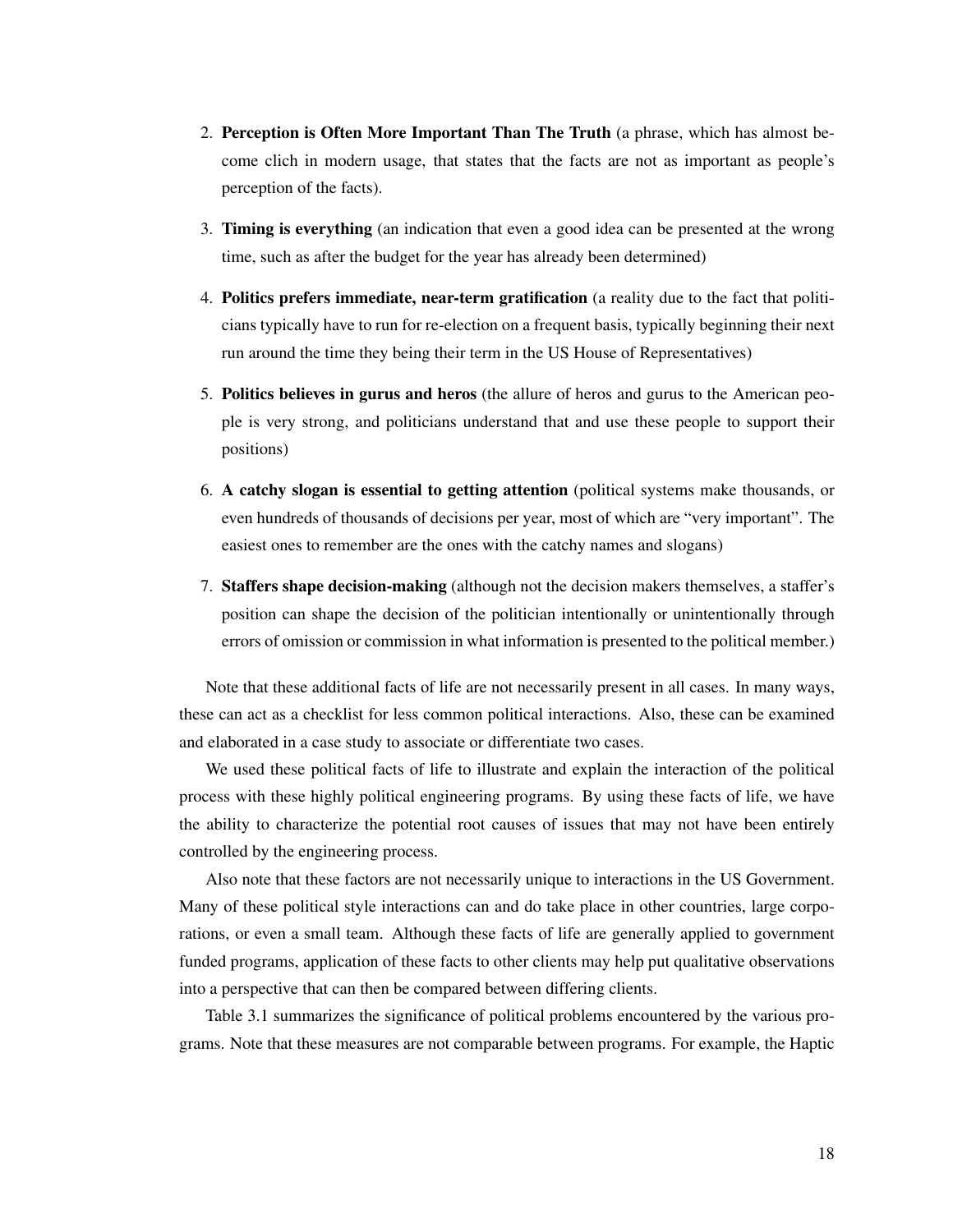| <b>Political Environment</b> |        |        |        |        |        |
|------------------------------|--------|--------|--------|--------|--------|
| Case                         | FOL 1  | FOL 2  | FOL 3  | FOL 4  | FOL 5  |
| lSΑ                          | Yellow | Green  | Red    | Red    | Yellow |
| GH                           | Yellow | Red    | Green  | Yellow | Red    |
| <b>IPB Controller</b>        | Green  | Yellow | Red    | Green  | Red    |
| <b>AVATAR</b>                | Yellow | Red    | Green  | Green  | Green  |
| lHoboken                     | Red    | Yellow | Yellow | Red    | Red    |
| RoboVac                      | Green  | Red    | Green  | Yellow | Red    |

Table 3.1: Political Facts of Life Impacts on Cases

PackBot Explorer Robot Controller is not politically less problematic than the CMU Surface Assessment Robot; only that the distribution of problems in the controller project seem more biased to one area.

#### 3.2.1.4 Funding Analysis

Brooks proposed a factor of three resource guideline for the relative effort to transition software programs to software systems or software products, and a further factor of three to move from products or systems to system-products (Brooks 1995). Meaning that if a software program prototype took \$10,000 develop, would take \$90,000 to turn into a software system-product. This heuristic is often used at the outset of a project to help a software engineer understand if the resources provided are sufficient, within a rough order of magnitude.

However, this notion has not been fully evolved for robotic systems. For example, Brooks considers and defines programs, program products, program system-products. In a similar way, we can consider a robot the analogue to the program, which is a robotic technology component or single robot that has a single scope of independent operation. Some robots can be combined with other components in novel ways or combined with other independent systems to accomplish greater goals, in which case we have a robotic system. Next, a robot may be considered for commercialization, and needs to be packed with documentation to use and maintain the robot, as well as additional engineering for end-user safety and customization; this is a robot product. Finally, in some cases entire robot systems may be evolved into a product, in which case we have a robot system-product. For robotics, there is no established Brooks-like factor for these transitions. Thus, this transition factor could be used only to compare cases. For example, we would use differences in the transition factors to queue further analysis to determine the cause of the differences between the cases.

As future work, with sufficient cases, it may be possible to determine the transition factors that can be used, as Brooks indicated, as an a Priori resource sufficiency heuristic. However, in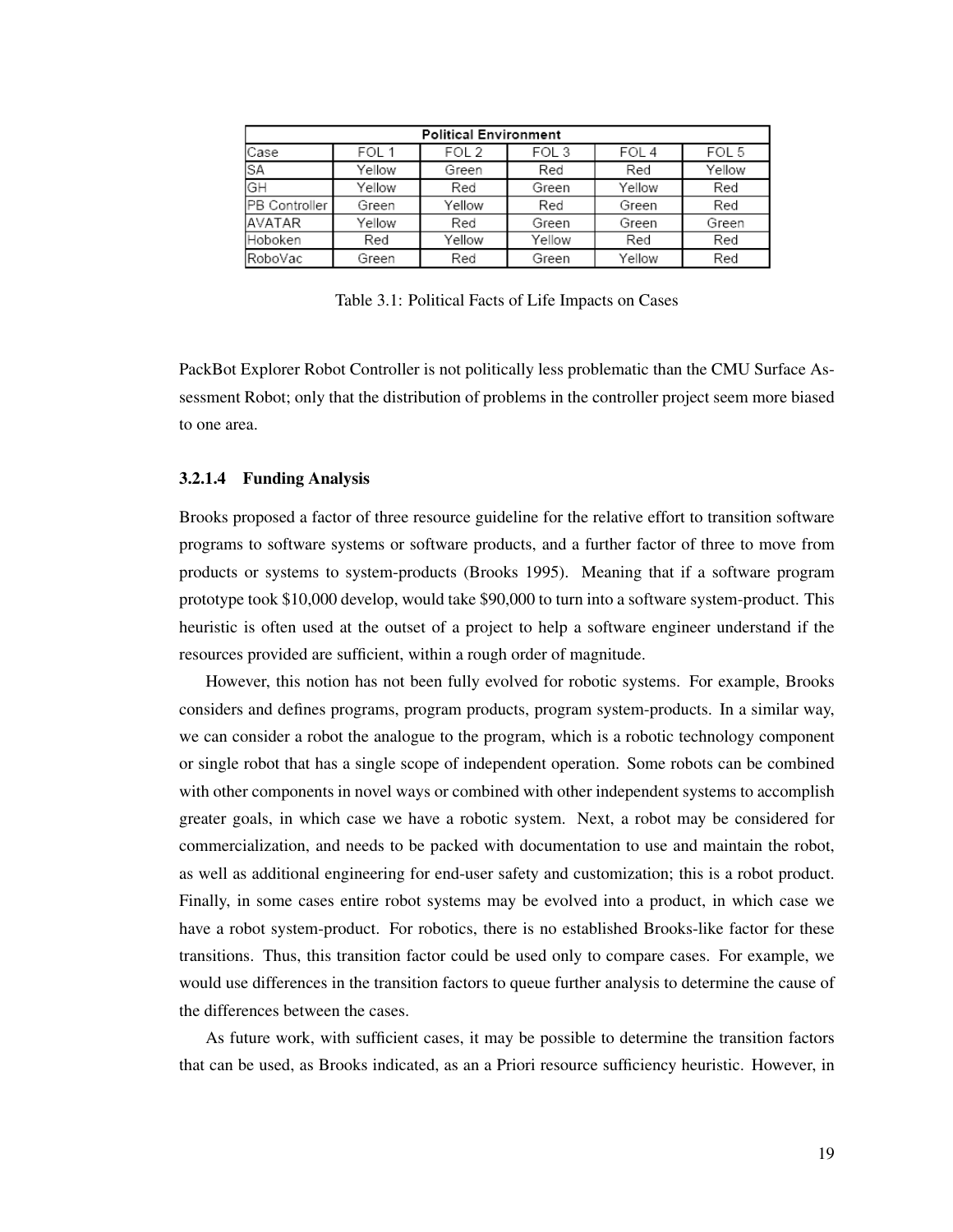examining these cases, getting additional cost data proved to be problematic. Organizations that would be wiling to discuss the technology and engineering of their system generally consider their actual costs to be proprietary and competition sensitive.

Note that, for the above reasons, funding sufficiency will not be addressed.

#### 3.2.2 Case 1: CMU Surface Assessment Robot

This case study illustrates a failure to employ a road surface assessment robot for its intended purpose due to misapplied constraints levied by the acquiring organization. Inherently, the constraints illustrate a fundamental issue, that robotic systems that perform work are inherently part of a larger system and that the robot must come from a technical solution that is aware of the total interaction at a system-of-systems level. Attention will be paid to the interaction between the acquiring organization and the developers to demonstrate what concerns the acquirer had and what analysis was required to be completed by the developer as part of the acquisition. Finally, the robot's delivery and subsequent demonstration that lead to the failure to transition the system to operations will be examined.

I worked as a graduate student from the early concept designs through the critical design review (CDR). This case is based upon my own observations, reviews of working project notes from CDR through final delivery, and personal conversations with the faculty, technical staff, and fellow graduate students at CMU who worked on this project.

In the case of the surface assessment robot, the system was delivered and demonstrated to meet all its specifications and requirements for technical performance, process integration, and business case. However, the robot system has not been used to assess any surfaces after its initial demonstration. Appendix A goes into how the robot was developed, the involvement of the acquisition community, and the client and examines potential root causes for the failure of this system to be transitioned to operations. Potential root causes revolve around the treatment of a design constraint and how that constraint was handled by the acquirer and developer design team. This case study was between a commercial entity and an academic institution with most of the participants (up to and including the President of the client company) having engineering degrees and experience. Political analysis generally was consistent with the experience of the project and highlight the issues around keeping all the various stakeholders happy with the product.

As Table 3.2 indicates, this project fell in the main channel of executable projects according to (Moody 1997), by using resources in relation to the design difficulty.

Although this is not a government program, the political analysis can still performed in the client's corporate context, paying attention to the various entities within and outside the client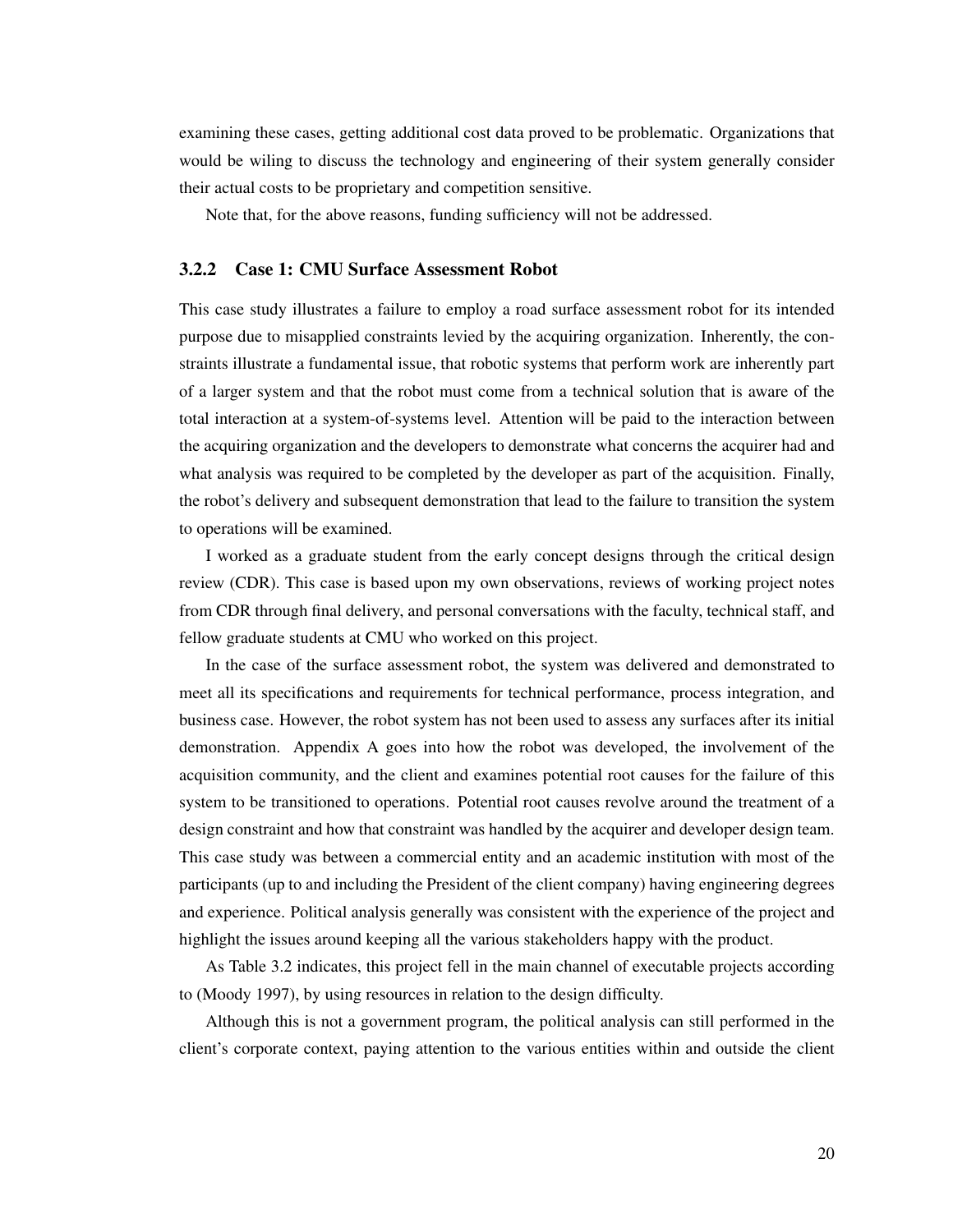|                  | <b>CMU Surface Assessment Robot</b> |       |                                                                                                                            |
|------------------|-------------------------------------|-------|----------------------------------------------------------------------------------------------------------------------------|
|                  |                                     | Score | Rationale                                                                                                                  |
| <b>DESIGN</b>    | Design Type                         | 3/15  | Continuous improvement of road<br>profiling technologies                                                                   |
|                  | Knowledge Complexity                | 1/10  | Most civil engineers understand<br>the issues in road profiling and<br>defect detection                                    |
|                  | Steps                               | 4/10  | Greater than 50, but less than<br>500 components                                                                           |
|                  | Quality                             | 4/10  | CMU research center examining<br>concurrent engineering and<br>quality issues                                              |
|                  | Process Design                      | 0/5   | Only producing one system                                                                                                  |
|                  | Aggressive Selling Price            | 4/5   | Very aggressive ROI goal to<br>recover R&D in first deployment                                                             |
| <b>RESOURCES</b> | Cost                                | 4/15  | Moderately expensive in that it<br>was beyond what was normally<br>spent on student projects                               |
|                  | Time                                | 4/10  | Including up front trade studies.<br>project took 4 years, though<br>major portions were low level of<br>effort            |
|                  | IInfrastructure                     | 6/10  | Expensive test environment,<br>flights for user validations, and<br>single sensor consumed much<br>of the project's budget |

Table 3.2: CMU Surface Assessment Case Design and Resource Metrics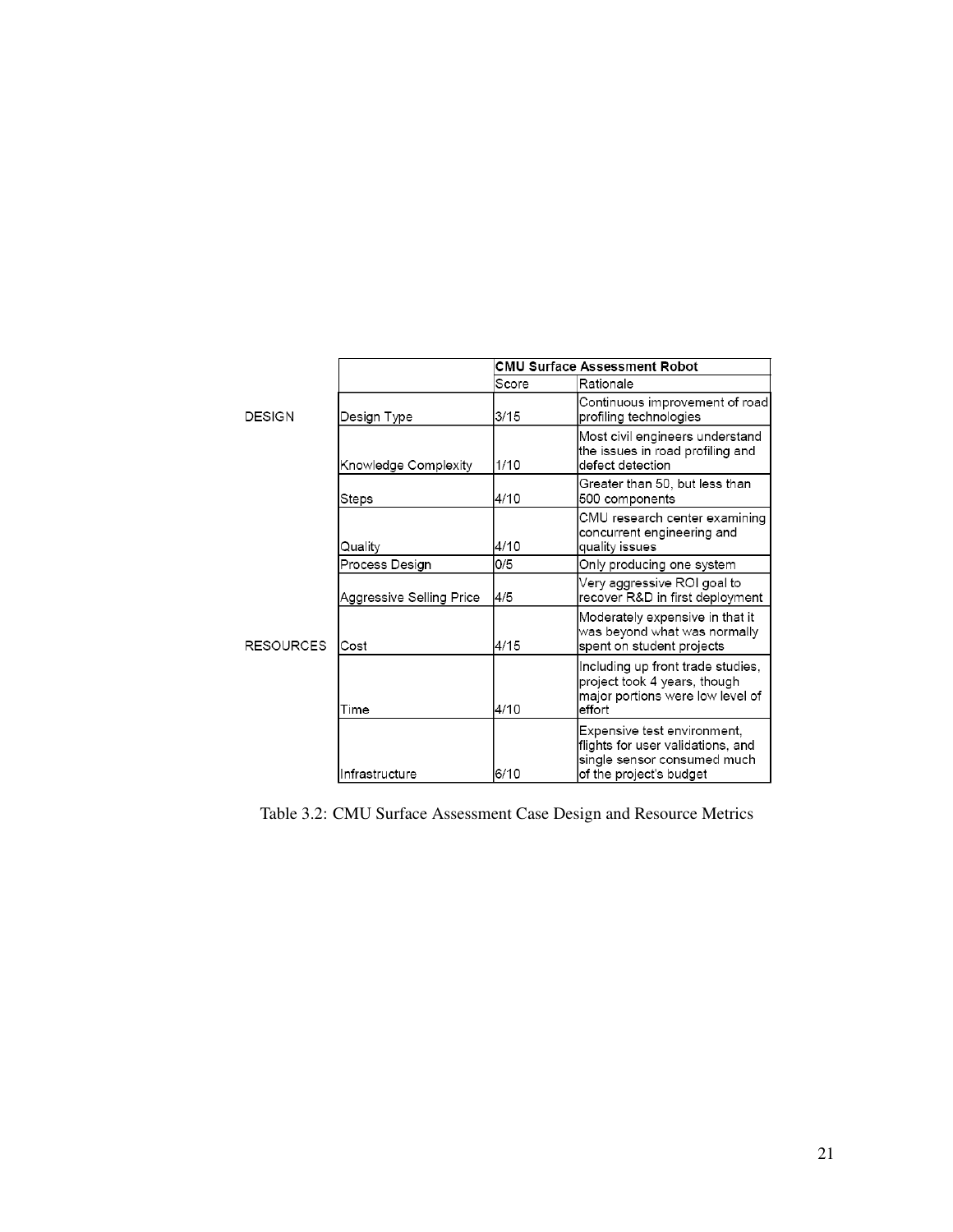corporation. In this case politics refers to ways senior managers, customers of the client, or stockholders of the client interact or otherwise have their intentions felt by the project.

• Politics Not Technology Dictates What Technology Is Allowed to Achieve

A negative impact from this FoL was the obvious example when the client engineers' requested that the robot not perform a quarter-car analysis or do anything that the engineer would determine to be an "engineering decision". Although the technology definitely exists and the measurement tools selected supported this analysis, this constraint can be viewed as a political lien on the technical solution space. Given that the licensed professional engineers would be operating in multiple jurisdictions in multiple countries, the use of automated analysis may not have been defendable at all project locations.

• Cost Rules

Cost rules was the guiding principal for the funding and schedule of this project, through the use of the single project Return on Investment (ROI) requirement. This development was limited in developmental funding to what was anticipated to be saved in the use of the robot in the first deployment. Hence, there was an extreme bias to eliminate any usage that consumed time, as that anticipated end-user usage was in conflict with having development resources.

The schedule pressure, although not reported as a significant factor by the developers, was firm in that the system had to be ready for the target usage without any room for negotiation. Hence, no solutions could be considered that delivered value after the initial assessment. Ultimately, it cannot be concluded that the cost or schedule pressure played a significant factor in this project.

• A Strong, Coherent Constituency is Essential

Initially, this FoL was exploited to the benefit of the project. This project was shepherded from inception to completion due to the involvement of many stakeholders within the client's corporation. Field engineers, quality assurance personnel, and acquirers. This early involvement of so many stakeholders in building the business case and process integration served two purposes. The technical purpose helped keep this project on track towards success. The more important purpose was that this involvement kept the project sold within the client's organization by building up many stakeholders who perceived value in the project.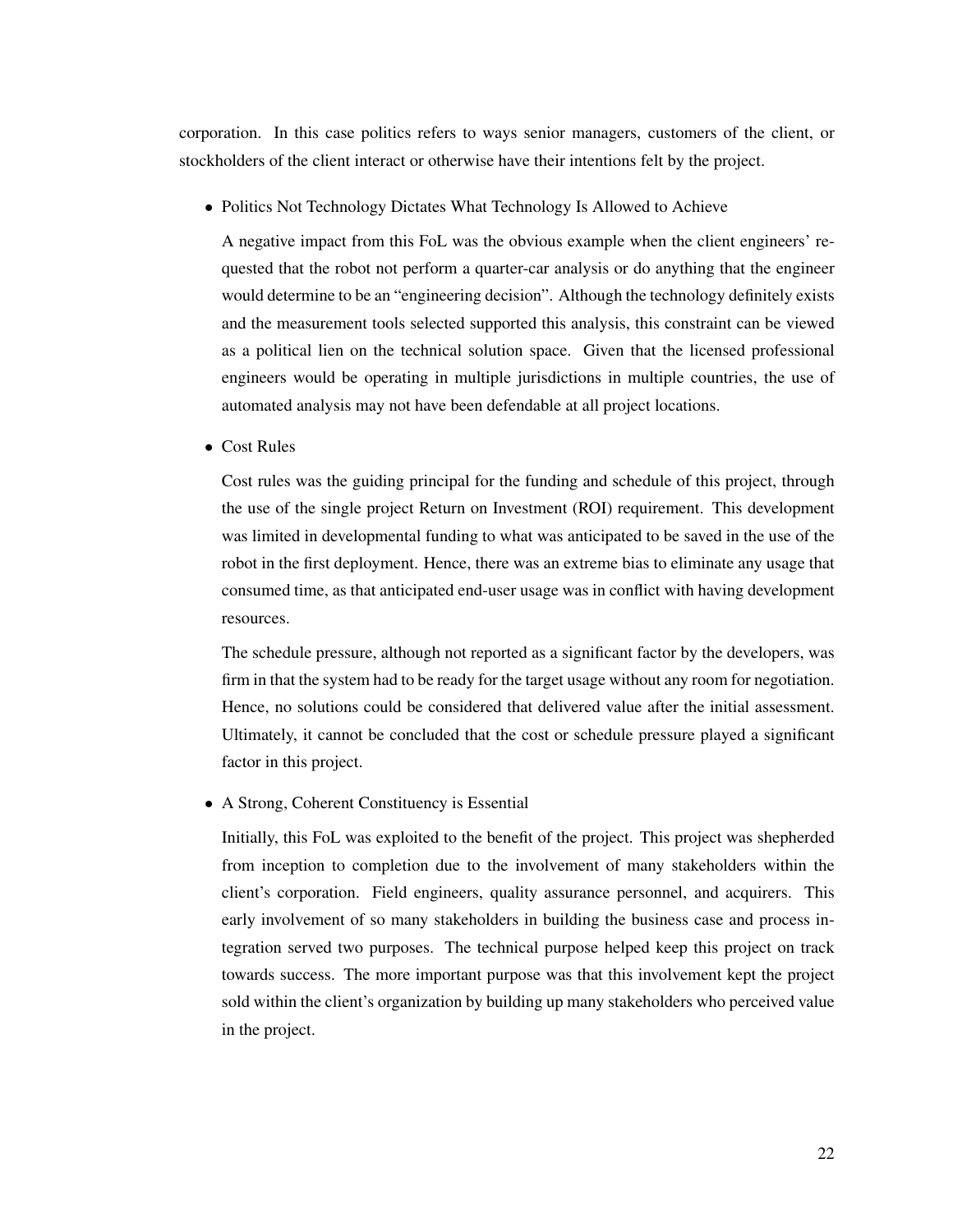However, as pointed out in an upcoming thesis by Apurva Jain (Jain 2007), the lack of involvement in the new management, after the corporate switch, lead to an inevitable success model clash between the project and the new owning company.

• Technical Problems Become Political Problems

In many ways, this project's main negative driver that wasn't overcome was an example of technical problems becoming a political problem in the final demonstration. In the final demonstration the technical issue of how to handle the deviations ended up causing political problems with the managers and the engineers on one side, and the quality assurance organization on the other. In many ways, both wanted to believe they were a full quality organization, but the unexpected markings exposed a difference in how the two parties handled adherence to quality standards. With this problem being brought to the top and fracturing the political alliance of the stakeholders, it should not be surprising that the project was not transitioned to operations, as there was no longer a coherent set of stakeholders to ensure that the project remained funded and focused after the developer's role terminated.

• The Best Engineering Solutions are not Necessarily the Best Political Solutions

The main problem, which was made obvious by the occurrence of the previously stated problem during the final demonstration, for this system was the realization of this FoL at final demonstration. While a system that increased accurate detection of deviations was technically superior, as demonstrated, the reality of the system was that increased accuracy was not desired. Thus a more accurate system did not aid the general managers in dealing with the political pressures of the project. One of these pressures, the need to appear to be a high quality enterprize, is covered in more depth in the next FoL.

• Perception Is Often More Important Than The Truth

In some ways, in talking with individuals present at the demonstration, the perception of a high quality product was more important than the adherence to specific quality standards (road roughness). The client was always very proud of their high quality products and processes, hence the attention and involvement of engineers to support the robot development. This pride in quality led to the decision to have the robot mark all deviations, since the road profiler selected was only periodically sampling, rather than continuous like the manual method. However, what was unanticipated was that the precision and accuracy of the road profiler would be so much higher than the manual method. When confronted with new information about the observed deviations from the specification, the client's staff was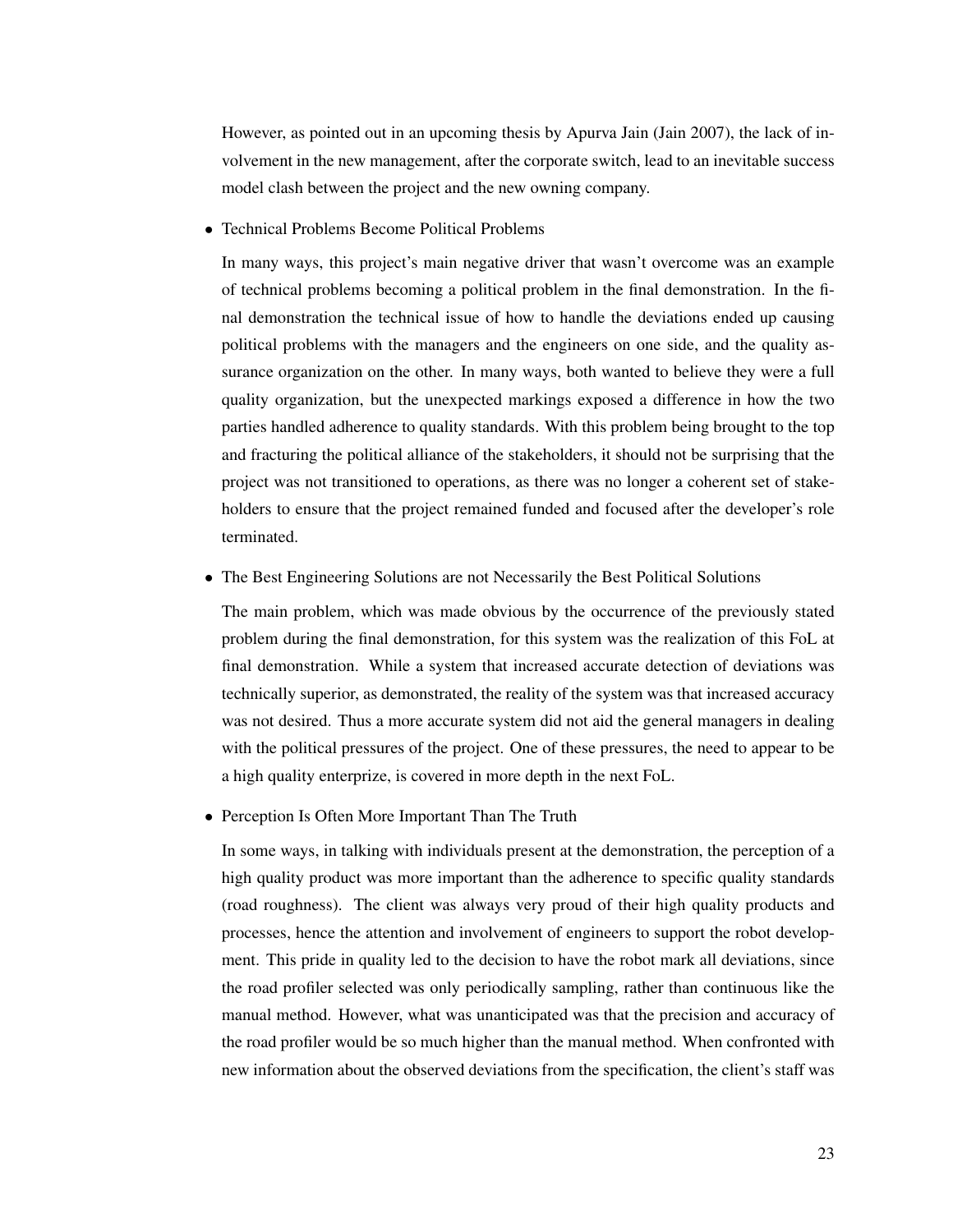split on how to handle this. On one side, the quality assurance personnel wanted to start recording and tracking this new information. On the other hand, the managers and field engineers felt that this new information wasn't useful, as it did not predict success or failure to meet the client's customer's ride quality metrics. Since the corporate culture was to be a high quality organization, this left the managers in a quandary that couldn't be easily solved. However, it was clear that if they continued the manual method, they would meet their customer's expectation. Further, the manual method gave the appearance of intimate attention to detail. On the other hand, while more accurate and precise, the automated method gave the appearance of multiple flaws. Unfortunately, most of these flaws were not significant and did not impact quality. Hence, the decision was fairly easy to continue with the manual methods instead of getting increased accuracy and other process savings from the automated system.

#### 3.2.3 Case 2: USAF Global Hawk

The second case focuses on the interaction between the engineering methods and the political system in the Global Hawk acquisition. In this case study, an examination of the events around the Global Hawk's transformation from a technical demonstration project (an Advanced Capability Technology Demonstration, or ACTD) of a limited number of vehicles to a formal acquisition for a large quantity of vehicles is used to illuminate current budget overruns and other acquisition problems. A systematic examination of political factors is used to differentiate between routine political actions that cause change in an acquisition program and those interactions that are due to engineering problems. Lessons have been documented (Coale 2006) and the technology demonstration to acquisition program transition has been studied and improved (Dobbins 2004) in the time since the transition. Explicit linking of the problems in (Coale 2006) to the political events in the case study provide insight into potential rationales for the engineering method chosen. Initial prototyping through a capability technology demonstration then later transitioned into a major acquisition program. The success of technology demonstrators in providing capabilities early to users (Krieg 2006) .

As Table 3.3 indicates, Global Hawk fell in the main channel of executable projects according to (Moody 1997), by using resources in relation to the design difficulty.

The following political observations are made about this case:

• Politics Not Technology Dictates What Technology Is Allowed to Achieve

Twice this fact appears, in budgets for fiscal years 2006 and 2007 Congress set specific limits not only on the number to be procured in the current year, but also on how many could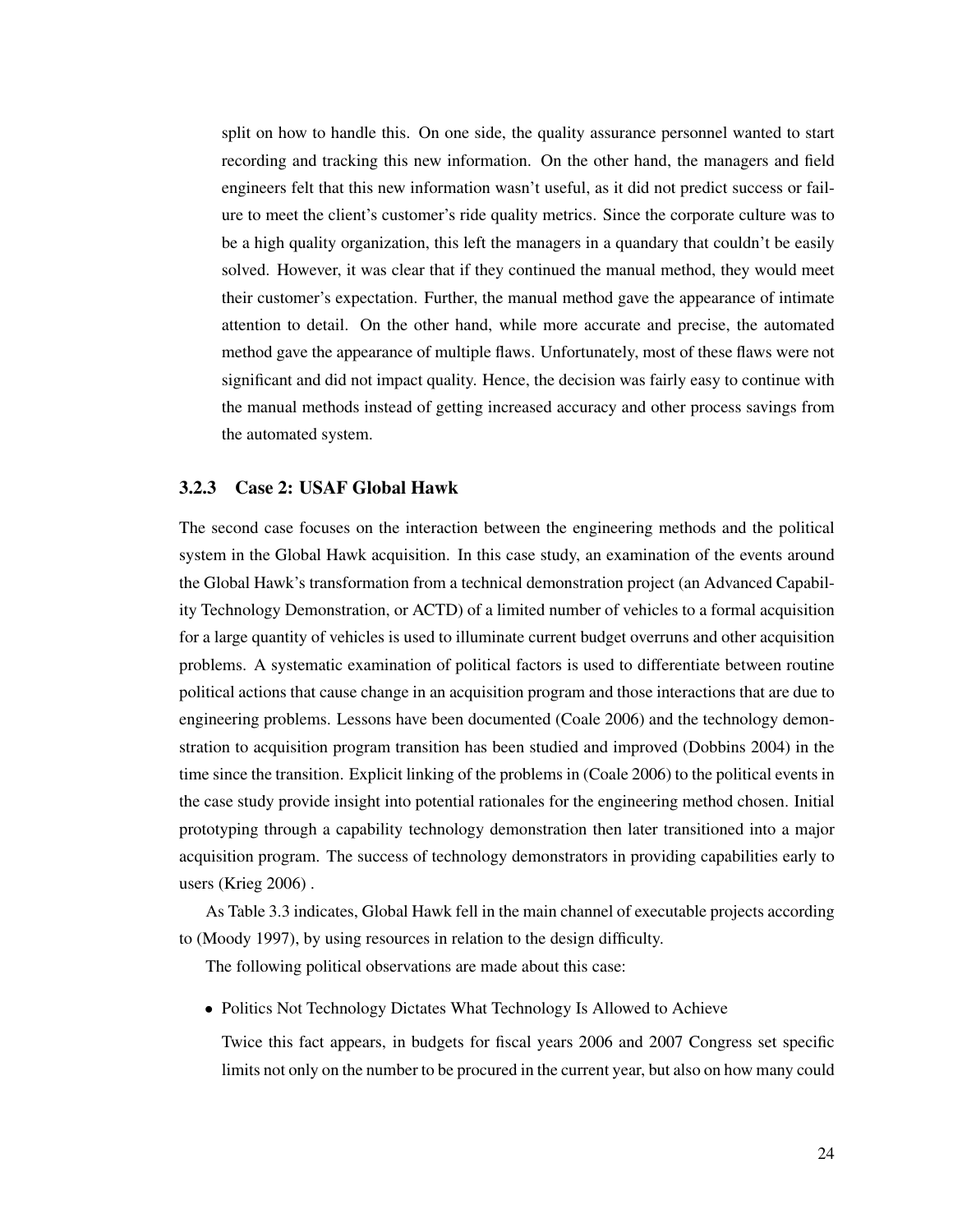|                  |                          | Global Hawk |                                                                                      |
|------------------|--------------------------|-------------|--------------------------------------------------------------------------------------|
|                  |                          | Score       | Rationale                                                                            |
| <b>DESIGN</b>    | Design Type              | 10/15       | Remote-flight in civilian<br>airspace; limited autonomy                              |
|                  | Knowledge Complexity     | 8/10        | Few engineers fully cognizant of<br>autonomy flight safety design for<br><b>IFAA</b> |
|                  | Steps                    | 10/10       | Greater than 10,000<br>components                                                    |
|                  | Quality                  | 10/10       | NG emphasis on continuing<br>quality-related programs                                |
|                  | Process Design           | 4/5         | High complexity system to meet<br>lmoderate market share                             |
|                  | Aggressive Selling Price | 5/5         | Very challenging unit sales price<br>requirements                                    |
| <b>RESOURCES</b> | Cost                     | 10/15       | Very expensive system;<br>Congressional line item                                    |
|                  | Time                     | 10/10       | More than 8 years in<br>development from start of ACTD<br>to first operational unit  |
|                  | Infrastructure           | 8/10        | Large & complex infrastructure<br>for flight test                                    |

Table 3.3: Global Hawk Design and Resource Metrics

be placed "in the queue" by starting advance procurement activities meant to accelerate development.

As cited by both transition studies, the prevention by "color of money" (federal government slang that refers to public laws dictating that money can only be used for the purpose for which Congress appropriated and authorized the expenditure) and statutory limits of certain development activities (such as logistics and manufacturing planning) during the ACTD phase made the conversion to a Major Defense Acquisition Program (MDAP) very difficult. In 2005/2006 one of these limits turned out to be problematic: the difficulties meeting productivity goals, in part due to a lack of spares, which stems from the one year development contracts authorized.

• Cost Rules

Overall, since the Global Hawk was so well sold to the operators and warfighters, the goal of the DoD and the United States Air Force (USAF) was to keep the program sold by trying to paint the cost to acquire the Global Hawk in the best light possible. The entire effort by the USAF to rebook costs to another reporting structure was one way of being able to understate the cost to keep the system sold. Even the DoD came back and had to re-include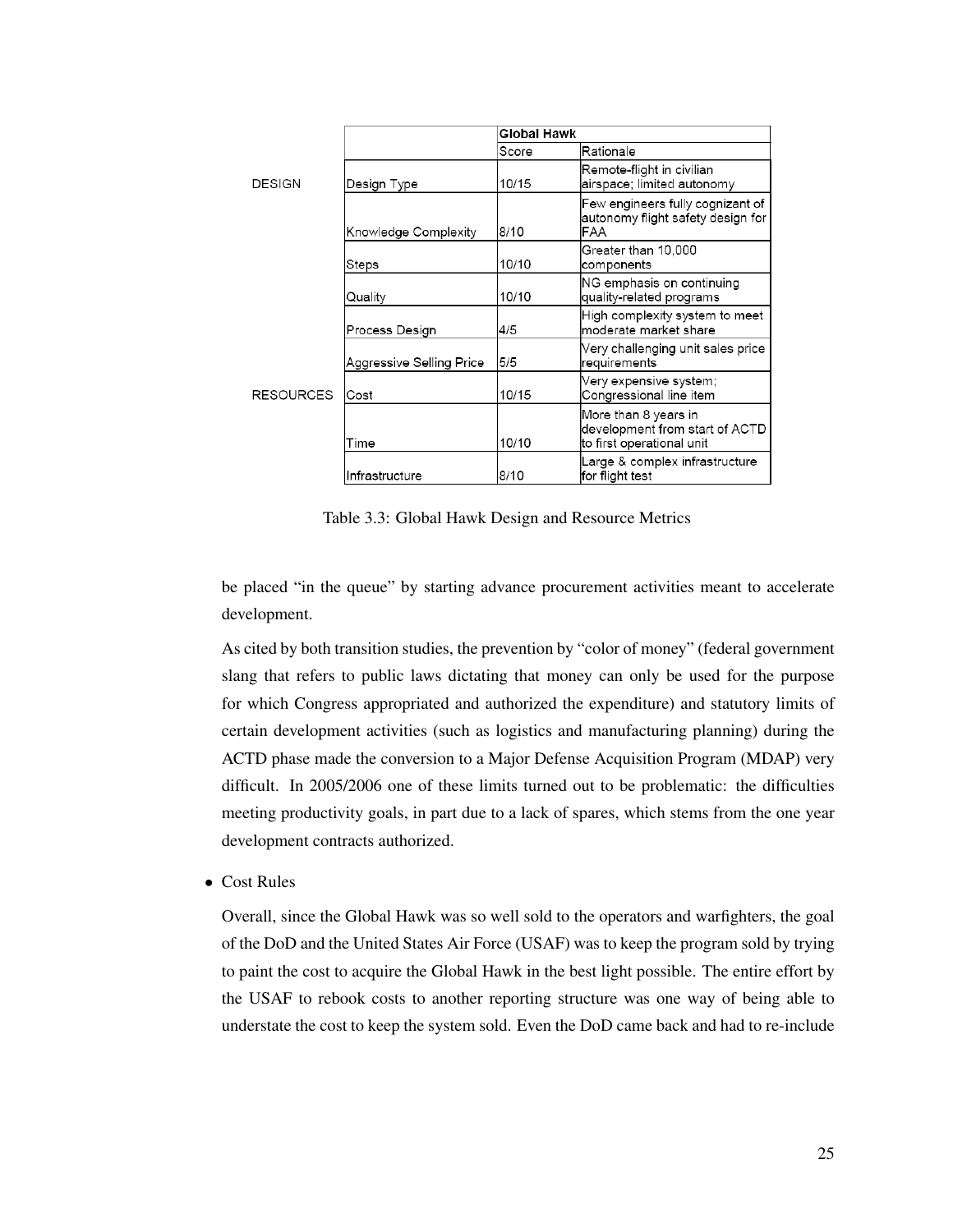some of the costs into the reports to maintain credibility. Although even the DoD didn't go as far in accounting for a cost per unit as the Government Accounting Office (GAO) did.

• A Strong, Coherent Constituency is Essential

One vital constituency that has fought to ensure the Global Hawk capabilities are the Combatant Commanders (the military commanders who are deployed to various areas to fight wars). Most of them have included the mission for High-Altitude Long-Endurance (HALE) systems high in their requirements and even have gone as far as to name Global Hawk specifically. Since the US has been and is engaged in operations, the opinion of these commanders carries very heavy weight with the congressional committees to which they routinely testify. (OMB 2005)

Learning from other programs on building a constituency, the contractors and the government offices are trying to ensure that decision makers are well aware of how many US companies and communities are involved in this project. Even though the two take different strategies in how to cast a wide net (either by listing companies or by listing major community sites), the essence is that the program on both the acquisition and development level is trying to build a picture about how wide spread this program is in supporting many communities with congressional members in key states one Senator proudly proclaims his ability to have brought Global Hawk development to his state. (Lott 2006)

• Technical Problems Become Political Problems

Slower than expected production rates lead congress to direct the program to take the schedule slips into account for budget requests and start reducing program funding and reduce the number of authorized units.

The Nunn-McCurdy breach in 2005, referenced in the case in Annex A, opened up a deeper look into the program office after a GAO study concluded a different, high unit-cost growth percentage. Although the program office claims that the overruns were justified as upgrades and changes to requirements, reporting essentially half the percentage change that the GAO noted caused Congress to become very interested in the specific quantity of units to be acquired and add that quantity into national law with each subsequent year's appropriation, rather then allowing the military to determine the number of units to be acquired based on the funding profile from Congress.

• The Best Engineering Solutions are not Necessarily the Best Political Solutions

The clearest example of this fact of life is that Global Hawk should not have been simultaneously put into system design and production in 2001 with the existing ACTD team.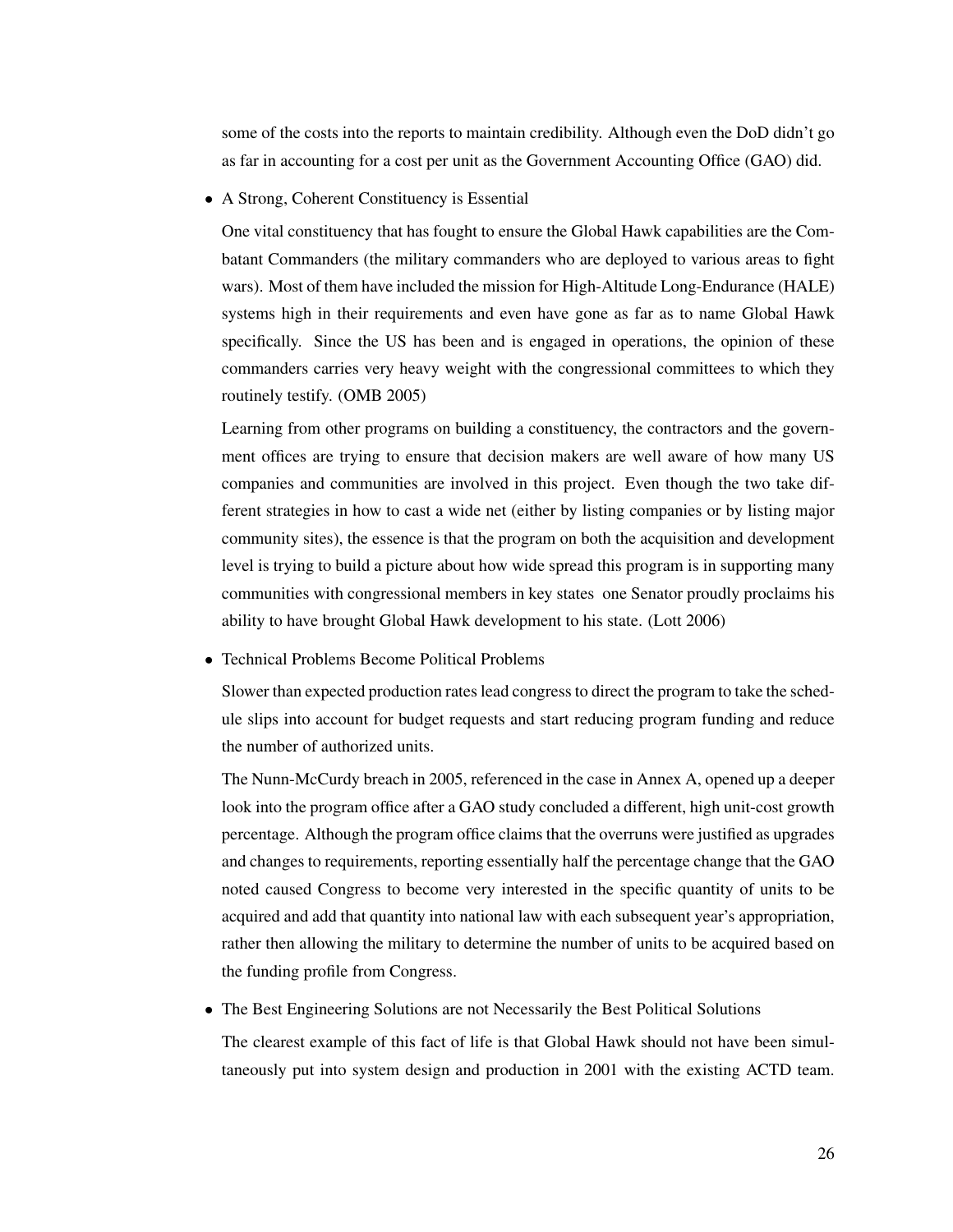As pointed out, many options existed such as re-competing the entire program to find a contractor capable of handling the much larger program or developing the current team to add the management and engineering processes needed for the larger program. However, due to a desire to achieve fast results and quickly be on contract for the fully authorized budget, neither option was selected.

Global Hawk is also central to the decision of when to retire the aging U-2. Ideally, the USAF should start reducing the U-2 fleet as the Global Hawk picks up missions and capabilities. However, Congress (specifically the House) has opted to say that no U-2 can be decommissioned until the Secretary of Defense certifies that no national or military intelligence will be lost with the transition from U-2 to Global Hawk. Despite the fact that some of that funding to maintain the U-2 could move to build improved Global Hawks, Congress seems to be unwilling to take risks with intelligence collection capabilities. One reason may be that Congress doesn't want to take risks with intelligence while troops are committed to action, despite the potential to accelerate the Global Hawk's adoption of the U-2 role.

• Political Problems Become Technical Problems

The Global War on Terror, started in 2001 with Operation Enduring Freedom (OEF) in Afghanistan, was a political issue that needed a quick solution. Since Afghanistan was so far from friendly bases, traditional manned reconnaissance aircraft were going to be hard pressed to support OEF. The Global Hawks could be pressed into service, despite still being in the prototype stage. However, this raised several technical problems One was that the prototypes actually performed so well that their users set increasing, and eventually unrealistic expectations for requirements on its development (stressing the requirements development and management processes of a research/ACTD project).

• Perception Is Often More Important Than The Truth

Congress and the USAF wanted and needed a quick acquisition success. Since the Predator was doing well on meeting cost goals (GAO 2004), it was thought that the Global Hawk could be rapidly transferred from ACTD to MDAP since, after all, the plane was flying so it must be ready for production! The truth was that more effort would be needed to transfer Global Hawk from a science project to a production system than either party seemed to want to initially admit.

• Politics Believes Whatever Can be Seen, Can be Bought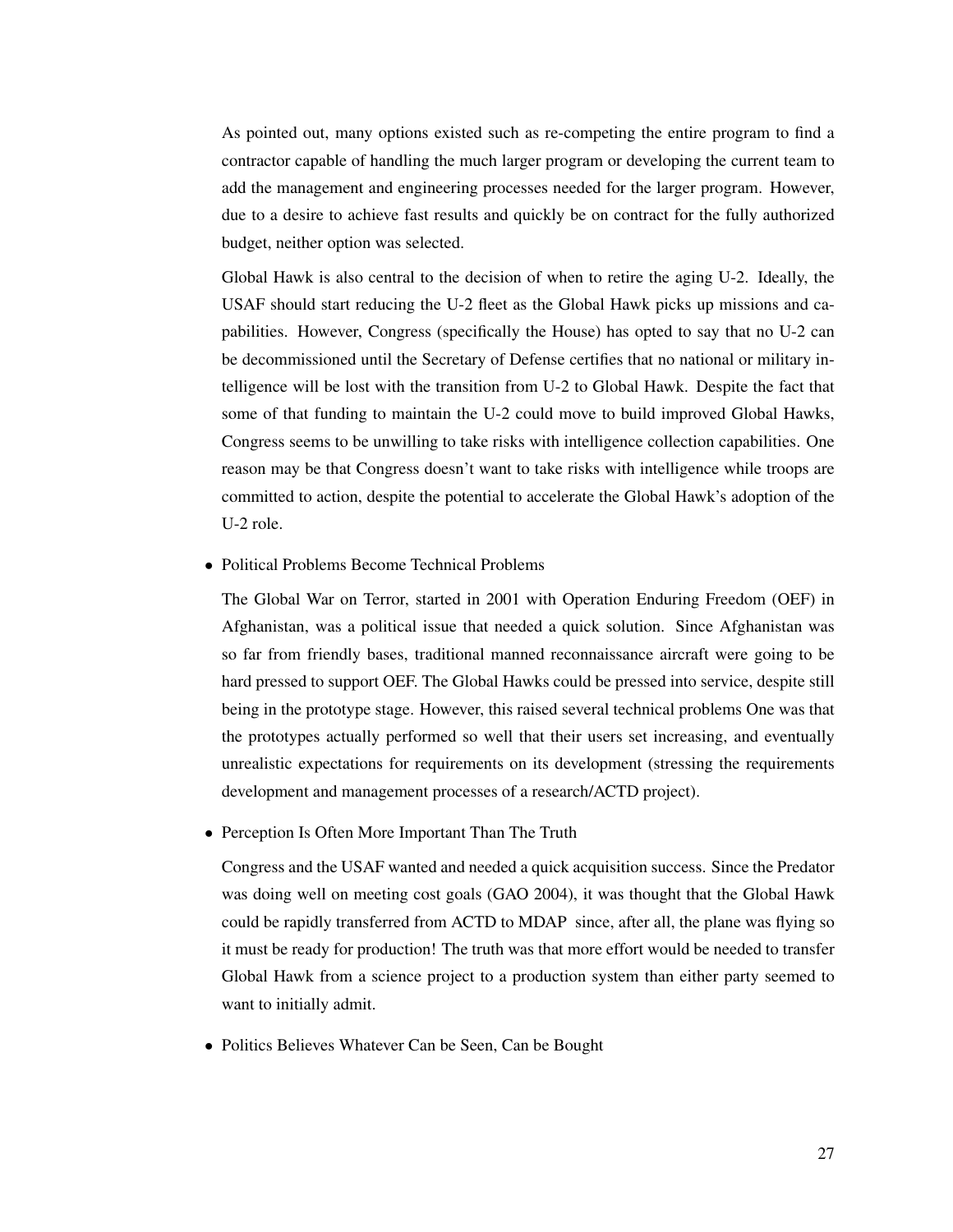Despite continual warnings in the engineering community that prototypes should not be confused with production systems, politicians and managers continually believe that once a system is seen that it is real and can therefore be purchased in large quantities. Nowhere is this clearer than in the acquisition strategies for the Global Hawk.

### 3.2.4 Case 3: Haptic PackBot Explorer Robot Controller

The third case focuses on a zero-cash cost academic research project into a novel interface to control a remotely operated ground vehicle. In this project, iRobot worked with the author to conceive of a project that would reduce the training difficulty associated with learning their Pack-Bot Explorer Robot. The idea was to do something revolutionary that would replace the normal operator control unit and enhance the position of iRobot in the marketplace and with their users. In a similar fashion to the next project (Autonomous Helicopter), this project had an additional goal to expose iRobot to up and coming robotics students as a method to preview their work. The graduate student (who was not interested in a job with iRobot, and hence avoided conflict of interest) then oversaw a competition between two design teams in the Fall 2006 semester, eventually selecting one for development of a prototype in the Spring 2007 semester. The selected interface was a "haptic style avatar" in the form of a miniature stile PackBot Explorer, which would command the sensor payload arm via manipulation of the miniature. Additional haptic feedback (to close the command loop) was to be on a second generation prototype. The PackBot was provided from the SPAWAR SSC (a government agency) at San Diego, CA as part of their small robotics loan pool, which is available to government and academic uses to test out new systems. The project was undertaken without expending any cash by iRobot, but did involve their commitment to bi-weekly telecons and final presentations. The principal developer has filed for a patent on some of the underlying technology and was invited to apply for an engineering position with SPAWAR SSC. Despite the final interface meeting objectives, iRobot has not introduced this style of haptic avatar beyond their immediate development team nor have any other efforts been made to transition this system into their organization.

As Table 3.4 indicates, the PackBot Controller project fell in the "high technology" region according to (Moody 1997), due to its having higher design difficulty than the proportion of the resources allocated.

The following political observations are made about this case:

• Politics Not Technology Dictates What Technology Is Allowed to Achieve

A minor factor in this case, the politics surrounding the export controls and proprietary interfaces made development activities difficult. Although all involved were US citizens,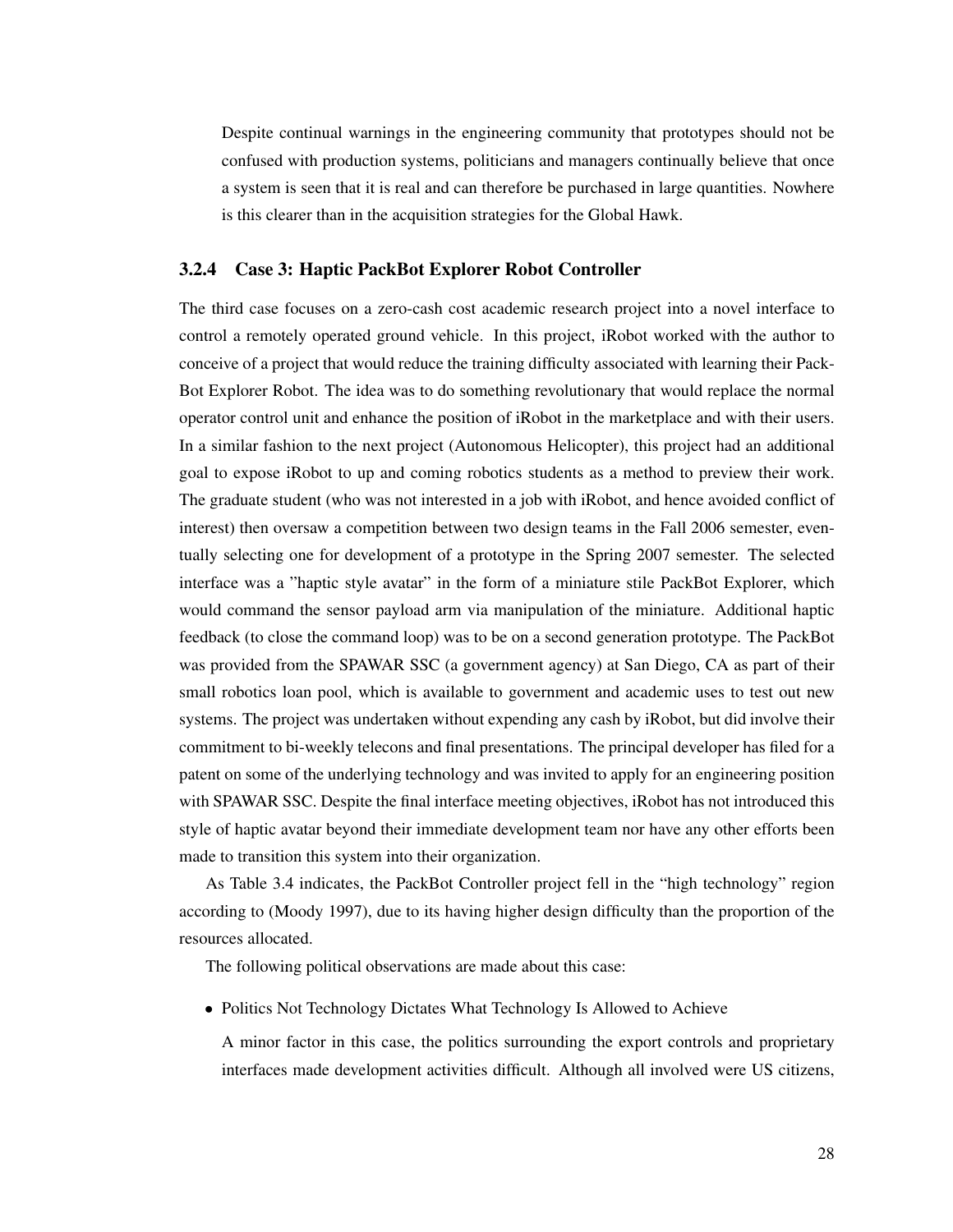|                  |                          | <b>PackBot Controller</b> |                                                                                                                  |  |  |  |
|------------------|--------------------------|---------------------------|------------------------------------------------------------------------------------------------------------------|--|--|--|
|                  |                          | Score                     | Rationale                                                                                                        |  |  |  |
| <b>DESIGN</b>    | Design Type              | 14/15                     | Most engineers indicated that a<br>haptic-style miniature controller<br>would not be technically feasible        |  |  |  |
|                  | Knowledge Complexity     | 3/10                      | Haptic controllers has a large<br>research community, as does<br>the building of miniatures                      |  |  |  |
|                  | Steps                    | 0/10                      | Less than 50 components                                                                                          |  |  |  |
|                  | Quality                  | 0/10                      | No organizational emphasis on<br>quality-related programs and<br>techniques                                      |  |  |  |
|                  | Process Design           | 0/5                       | Only producing one system                                                                                        |  |  |  |
|                  | Aggressive Selling Price | 0/5                       | No selling price for system                                                                                      |  |  |  |
| <b>RESOURCES</b> | Cost                     | 0/15                      | No direct cost to iRobot                                                                                         |  |  |  |
|                  | Time                     | 3/10                      | Including problem definition, the<br>project took about 12 months                                                |  |  |  |
|                  | Infrastructure           | 1/10                      | DeVry and USC test equipment<br>were essential, but with no<br>involvement from either schools<br>lab management |  |  |  |

Table 3.4: PackBot Controller Design and Resource Metrics

the desire to keep information dissimilation at a minimum contributed to the acquirer essentially joining the development team, as the acquirer was the only local individual with access to the full technical interface specification for the PackBot Explorer.

• Cost Rules

Despite being an acknowledged "zero-cost" project up-front, this project experienced definite cost and schedule pressure. On the iRobot front, there was uncertainty if iRobot would be able to fly the developers out for the final talk. Given that the haptic avatar controller was largely a physical system, an in-person interview made the most sense. Despite initial indications that funding would be made available for such a demonstration, come June 2006, iRobot indicated that they preferred movies and telecon for delivery of the system.

On the developer's end, the self-funded students had a specific maximum they were willing to spend on their project. When a primary motor was damaged in integration testing, the answer was to not replace the motor, but use a spare that was known to not have enough power for haptic feedback. Although resorting to no haptic feedback was an open trade, the decision was essentially financial and not technical.

• A Strong, Coherent Constituency is Essential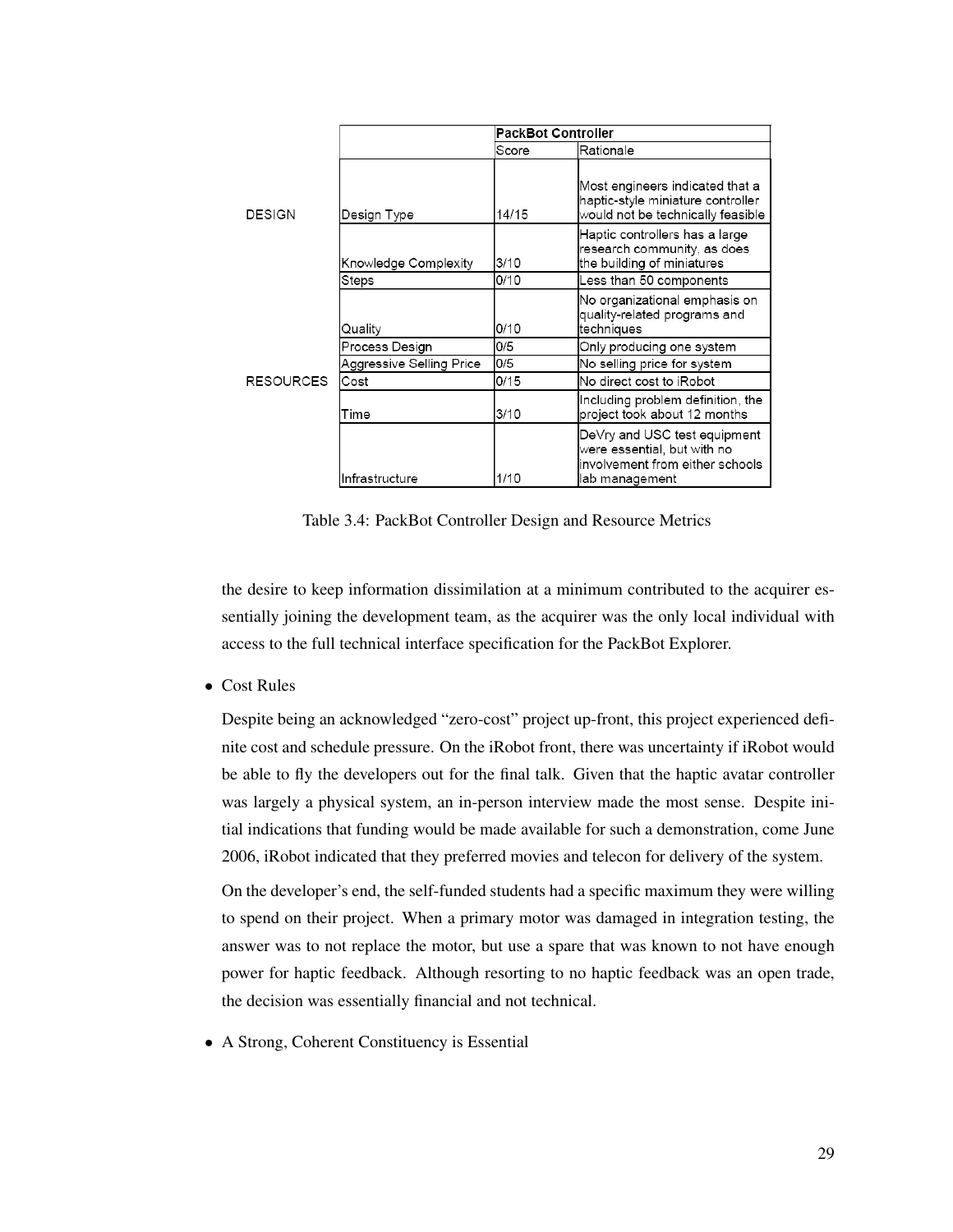Ultimately this is where numerous problems occurred in the acquisition project. Initially tight development between the acquirer and client occured in summer 2006 through the early September 2006 site visit and focused on the creation of a train-the-user-in-the-field graphical user interface concept. After that point, the acquirer worked with a new hire to iRobot. This new hire was in charge of human factors engineering, and although very competent, was new to iRobot. This new representative had different ideas about what could be helpful for iRobot to consider for improvements to their operator control unit, one idea being to work on new physical input modalities. The acquirer was then comfortable in selecting the haptic avatar controller team, as it appeared to be iRobot's new direction. However, that assumption of a new direction by the developer and acquirer was observed not to be true as the project moved to completion.

Also, the project experienced trouble in its name, specifically the "haptic" part of the name. Although the acquirer and the client representative understood that the haptic feedback portion could be traded out, this fact was not communicated to the rest of the government and industrial robots team. Ultimately, when the developer traded out the haptic feedback to meet their budget constraint, the acquirer and client representative did not communicate what this would mean to the rest of the team. Thus, during the final presentation, the iRobot staff focused on the lack of haptic feedback extensively, despite the fact that the system did satisfactorily span the requirements.

• Technical Problems Become Political Problems

This fact was present, but not driving in this case. Ultimately, the loss of the high-torque servo motor (a technical problem) precipitated both the budget and constituency problems that arose. There may have also been some impression that the project was "in trouble", despite the fact that the developers quickly implemented new procedural safeguards to ensure that a similar mistake would not happen again.

• The Best Engineering Solutions are not Necessarily the Best Political Solutions

The selection of the physical input device over a graphical user interface ultimately may be the lead indicator for this political fact of life. Despite the fact that the haptic avatar controller team was best performing, the loss of graphical user interface work did not provide the tie in that the rest of iRobot was expecting to see in a new operator control unit. iRobot believed that the best "bang-for-their-buck" was going to be in the graphical user interface (the new hire didn't speak up about his beliefs in the final meeting), so the pushing of a new physical input controller was likely to have been seen as a distraction.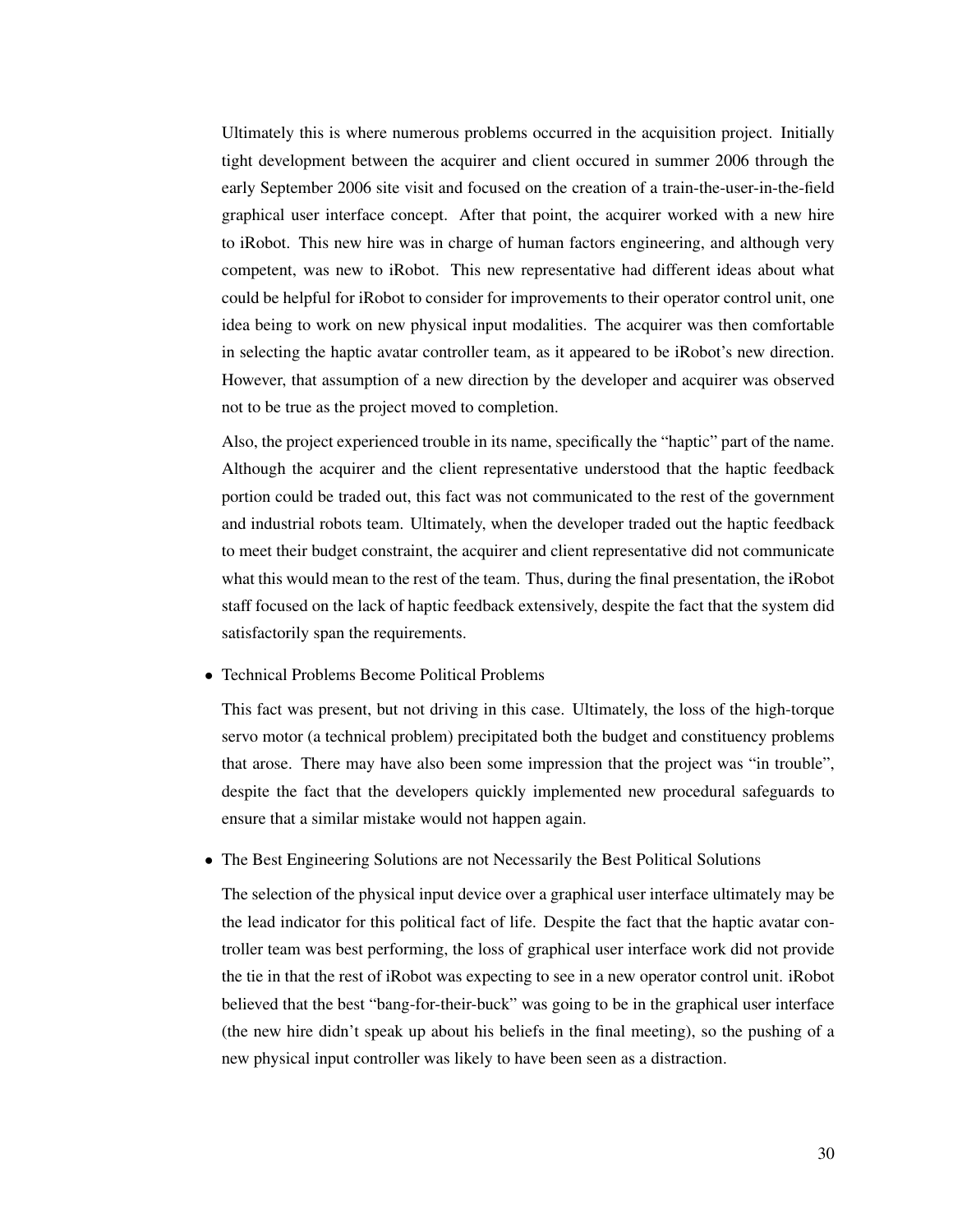|                  |                          | <b>USC AVATAR</b> |                                                                                                                    |  |  |  |
|------------------|--------------------------|-------------------|--------------------------------------------------------------------------------------------------------------------|--|--|--|
|                  |                          | Score             | Rationale                                                                                                          |  |  |  |
| DESIGN           | Design Type              | 10/15             | Fully autonomous flight in<br>unrestricted airspace                                                                |  |  |  |
|                  | Knowledge Complexity     | 6/10              | Small community of autonomous<br>helicopter researchers                                                            |  |  |  |
|                  | Steps                    | 4/10              | 50-500 components                                                                                                  |  |  |  |
|                  | Quality                  | 0/10              | No organizational emphasis on<br>quality-related programs and<br>techniques                                        |  |  |  |
|                  | Process Design           | 0/5               | Only producing one system                                                                                          |  |  |  |
|                  | Aggressive Selling Price | 0/5               | USC able to fulfill obligation<br>within budget; leverage other<br>related contracts/grants for<br>helicopter work |  |  |  |
| <b>RESOURCES</b> | lCost                    | 2'2/15            | Affordable to JPL, some<br>justification to get PRDF funding<br>needed                                             |  |  |  |
|                  | Time                     | 3/10              | 6-12 month duration                                                                                                |  |  |  |
|                  | Infrastructure           | 5/10              | Moderate amount of lab's<br>infrastructure required people on<br>project to support                                |  |  |  |

Table 3.5: Autonomous Helicopter Landing Capability Design and Resource Metrics

#### 3.2.5 Case 4: Autonomous Helicopter Landing Capability

The fourth case focuses on a contract for research between the Jet Propulsion Laboratory (JPL) and the University of Southern California (USC) (contrast with case 1, which was a grant and case 3, which was no-fee) for an autonomous landing helicopter capability. JPL had an additional goal to be able to preview the work of upcoming graduate students who may be able to be hired. This work was performed under JPL's Partnership Research and Development Fund (PRDF) program, which seeds money to small projects that may have great impact for JPL. This means that the funds for the project did not come out of the immediate acquiring group's funding, but was a plus-up award from higher JPL levels of management. The contract called for the delivery of a technical report covering reprints of publications, a model and control system for a class of helicopters, a method for emulating a specific kind of dynamics on a helicopter, and a draft proposal for future funding opportunities. This project was undertaken in one year in, during which time the autonomous landing capability was demonstrated under a variety of conditions. Ultimately the capability was successfully acquired by JPL, but did involve effort by the lead graduate student above-and-beyond contract requirements. Although no draft proposal was submitted, JPL and the USC lab continue to have collaborative efforts. Also, this project did lead to the successful hiring of the lead graduate student by JPL.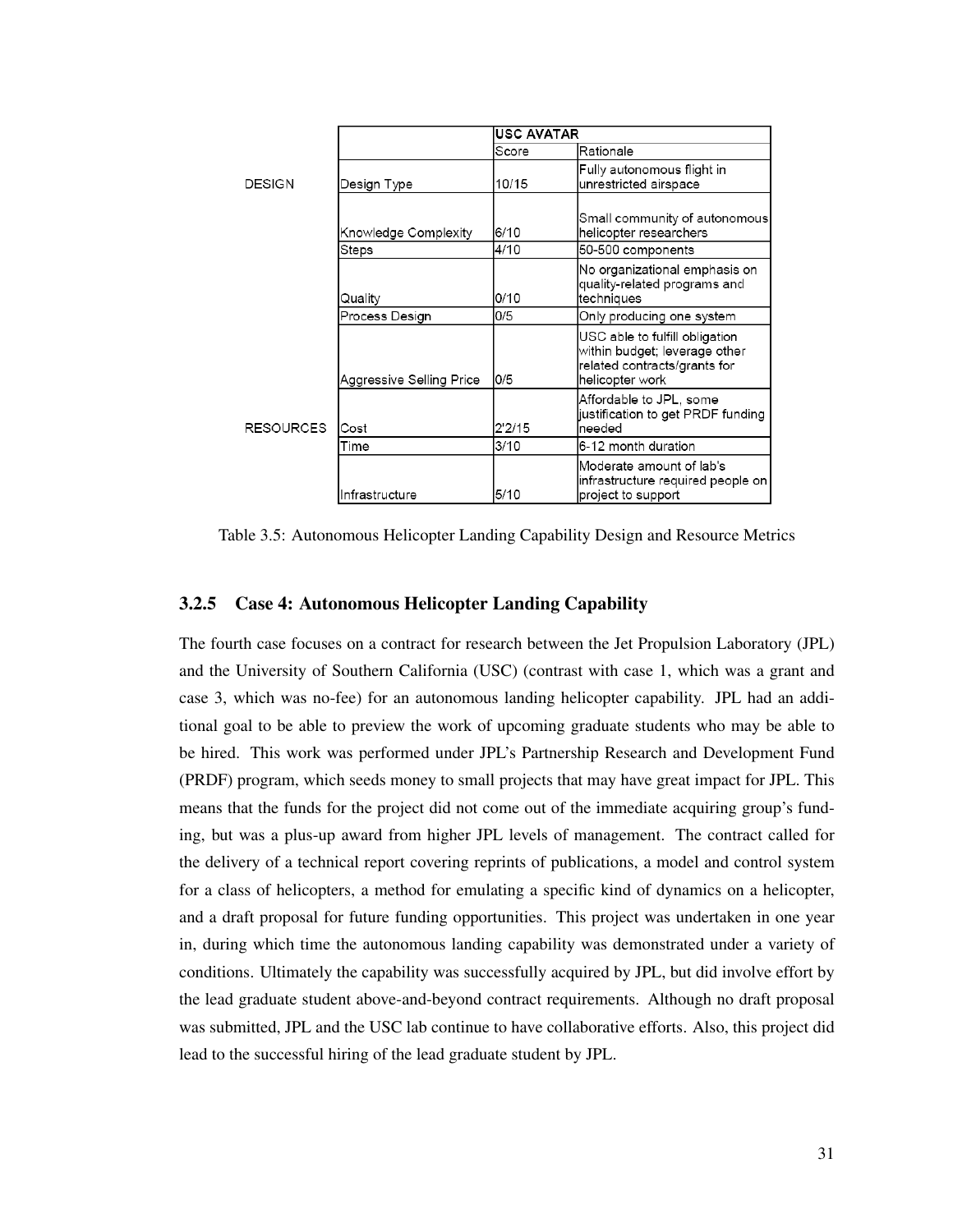As Table 3.5 indicates, the Autonomous Helicopter project fell in the main channel of executable projects according to (Moody 1997), by using resources in relation to the design difficulty.

The following political observations are made about this case:

• Politics Not Technology Dictates What Technology Is Allowed to Achieve

One interesting aspect here was that the Kalman filter for the inertial navigation unit failed several times. Due to the lack of agreements in place, USC was not allowed to see the code of the filter to attempt to help fix the problem.

• Cost Rules

The contract was done in a fixed-price, one-year duration. This move made the project fairly insulated from the problems associated with multi-year budgets. Ultimately, when the call for proposals was put out, the target price was known, and all bidders, including USC, knew that meeting that cost goal was of paramount importance for being accepted.

• A Strong, Coherent Constituency is Essential

One item that worked to USC's favor was the efforts by the lead graduate student to keep involved with the sponsor and the acquiring organization throughout the life of the project. By doing this, the graduate student kept the project sold as important to all members of the acquiring organization and ensured they would know how to use all the different deliverables.

• Technical Problems Become Political Problems

Of note here was that despite several crashes of the helicopter and some initial mismatches in the navigation system's software, the project remained sold to the acquiring organization. Interestingly, this did not cause political problems with the acquiring organization, as the group was familiar with the process of experimentation with physical robots.

• The Best Engineering Solutions are not Necessarily the Best Political Solutions

Related to the issue of the Kalman Filter, the best technical solution would have been to put an agreement in place to allow the lead graduate student direct access to the code. However, such agreements were beyond the control of the acquiring organization, due to the lead graduate student not being a US national.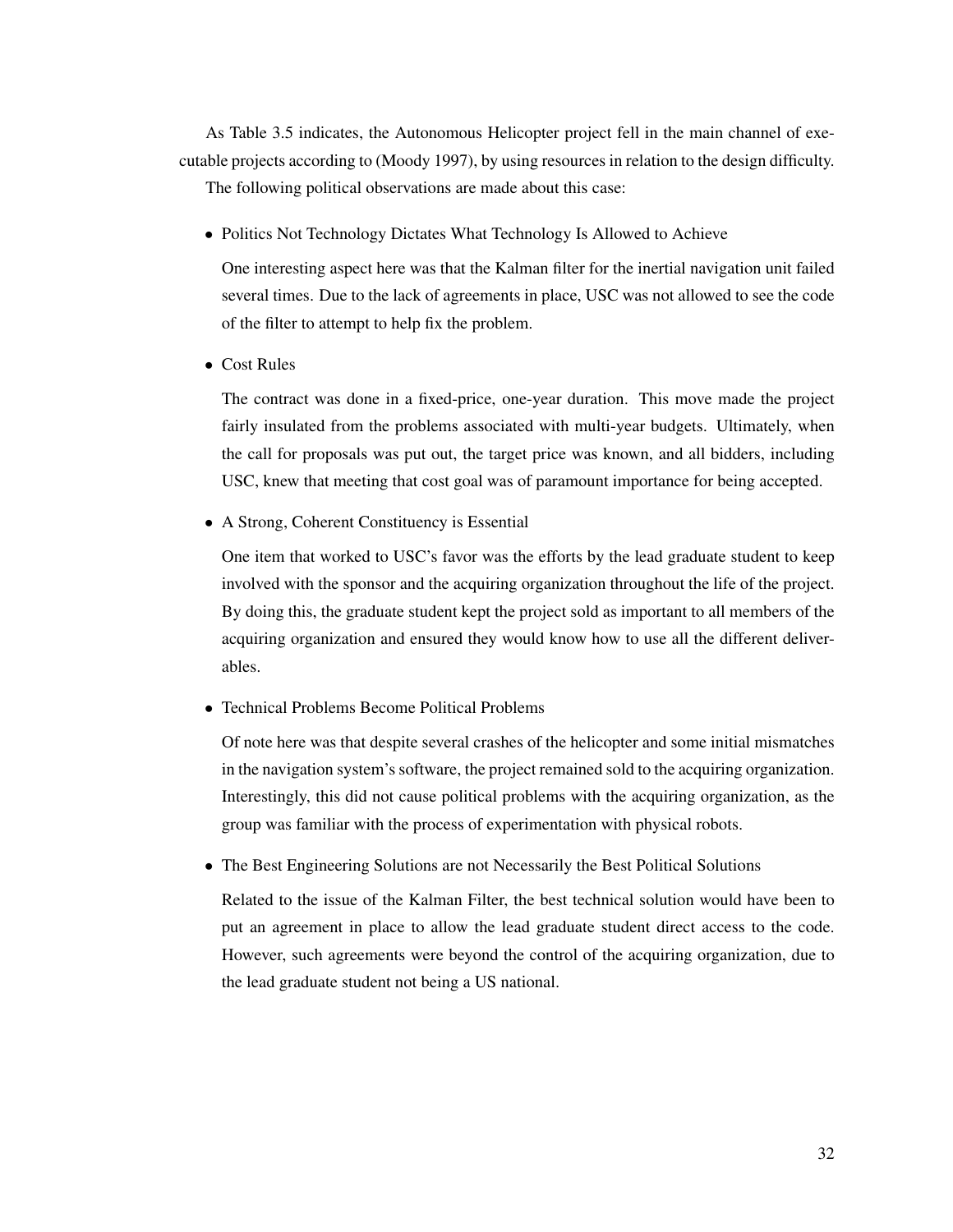## 3.2.6 Case 5: Hoboken, NJ Robot Garage Maintenance Change

The fifth case focuses on the change of the support contract for maintenance of a robotic parking garage in Hoboken, New Jersey (NJ). The garage was built in 2002 by Robotic Parking, a company specializing in automated garages that store cars more efficiently than humans by packing the cars in tighter. In 2006, the city of Hoboken, NJ desired to terminate the maintenance and operation contract with Robotic Parking and undertake a new contract with a different vendor, Unitronics. The city argued that the rise in software license, support and management fees (from \$24,000 to \$27,000 per month, the increase being initially attributed to the software license portion of the contract) was excessive and that Robotic Parking was not sufficiently maintaining the garage. Without evidence of a technical analysis of the impact of removing Robotic Parking, the city suddenly terminated the current contract and removed the Robotic Parking employees from the site. Unfortunately, the software to operate the garage was part of that maintenance contract as a software license. Robotic Parking had established their software so that if the license was not renewed, the software would cease working. Within a few days of the contract termination, the license expired and trapped several vehicles within the garage for two weeks. Eventually the cars were released when a court imposed a new license fee of \$5,500 per month for three years for only the software licenses. Eventually, the city of Hoboken meant to operate and maintain the garage with their employees and not pay software license fees. Ultimately, the city was able to sever ties with Robotic Parking and have Unitronics provide their support in 2007.

As Table 3.6 indicates, the Robotic Garage fell in the main channel of executable projects according to (Moody 1997), by using resources in relation to the design difficulty.

The following political observations are made about this case:

• Politics Not Technology Dictates What Technology Is Allowed to Achieve

This fact plays out in three significant ways. First, when the city removes the current vendor and installs the new vendor, the schedule is politically set and not based on technology needs. Second, the vendor had installed software that was aware of its licensing, and thus the garage would stop operating for licensing (a non-technical issue). Finally, when the garage was inoperative, the courts dictated how a technological solution would release the parking patrons' vehicles from being party to the dispute.

• Cost Rules

The issue with cost is what created the initial impasse between the city and the vendor. When the vendor raised the licensing rate for the software, as part of their total monthto-month contract for management and support, by 20%, the city ended up deciding to go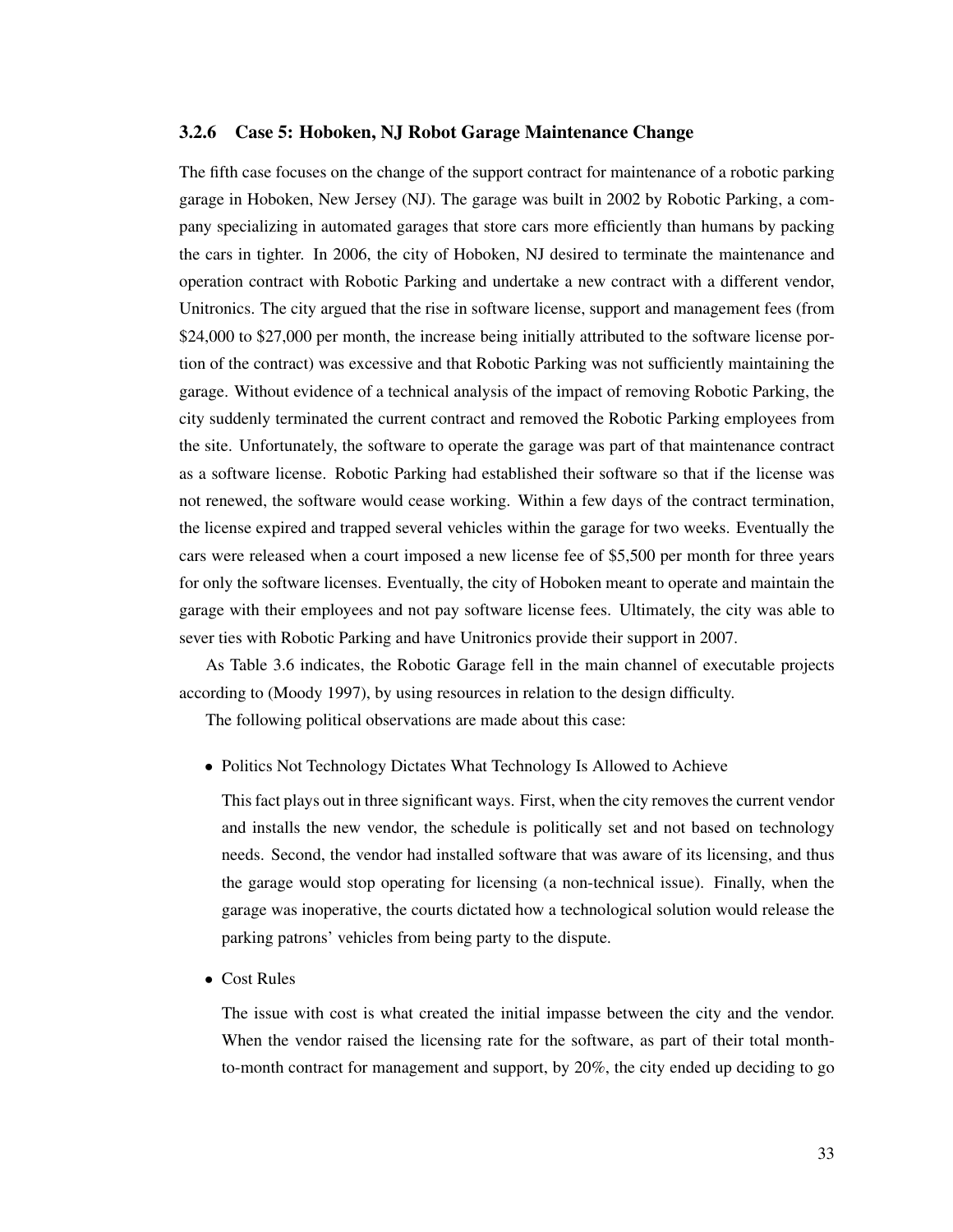|                  |                          | <b>Robotic Parking</b> |                                                                                                                                                          |  |  |
|------------------|--------------------------|------------------------|----------------------------------------------------------------------------------------------------------------------------------------------------------|--|--|
|                  |                          | Score                  | Rationale                                                                                                                                                |  |  |
| <b>DESIGN</b>    | Design Type              | 3/15                   | Continuous improvement of<br>automated parking technologies                                                                                              |  |  |
|                  | Knowledge Complexity     | 4/10                   | Other companies offer similar<br>(but not identical) products                                                                                            |  |  |
|                  | Steps                    | 6/10                   | Greater than 500, but less than<br>10,000 process steps                                                                                                  |  |  |
|                  | Quality                  | 5/10                   | No direct evidence of quality<br>programs beyond normal<br>practice                                                                                      |  |  |
|                  | Process Design           | 1/5                    | System is constructed, not<br>manufactured - targeting a<br>small national market share                                                                  |  |  |
|                  | Aggressive Selling Price | 2/5                    | Moderately aggressive bidding<br>lenvironment                                                                                                            |  |  |
| <b>RESOURCES</b> | Cost                     | 5/15                   | Moderately expensive for<br>Hoboken, NJ                                                                                                                  |  |  |
|                  | Time                     | 5/10                   | Transition took 2 years to fully<br>settle down                                                                                                          |  |  |
|                  | Infrastructure           | 5/10                   | Transition required new staff<br>infrastructure in the city to<br>support the project as well as<br>integrating with existing city<br>business processes |  |  |

Table 3.6: Hoboken Robotic Garage Design and Resource Metrics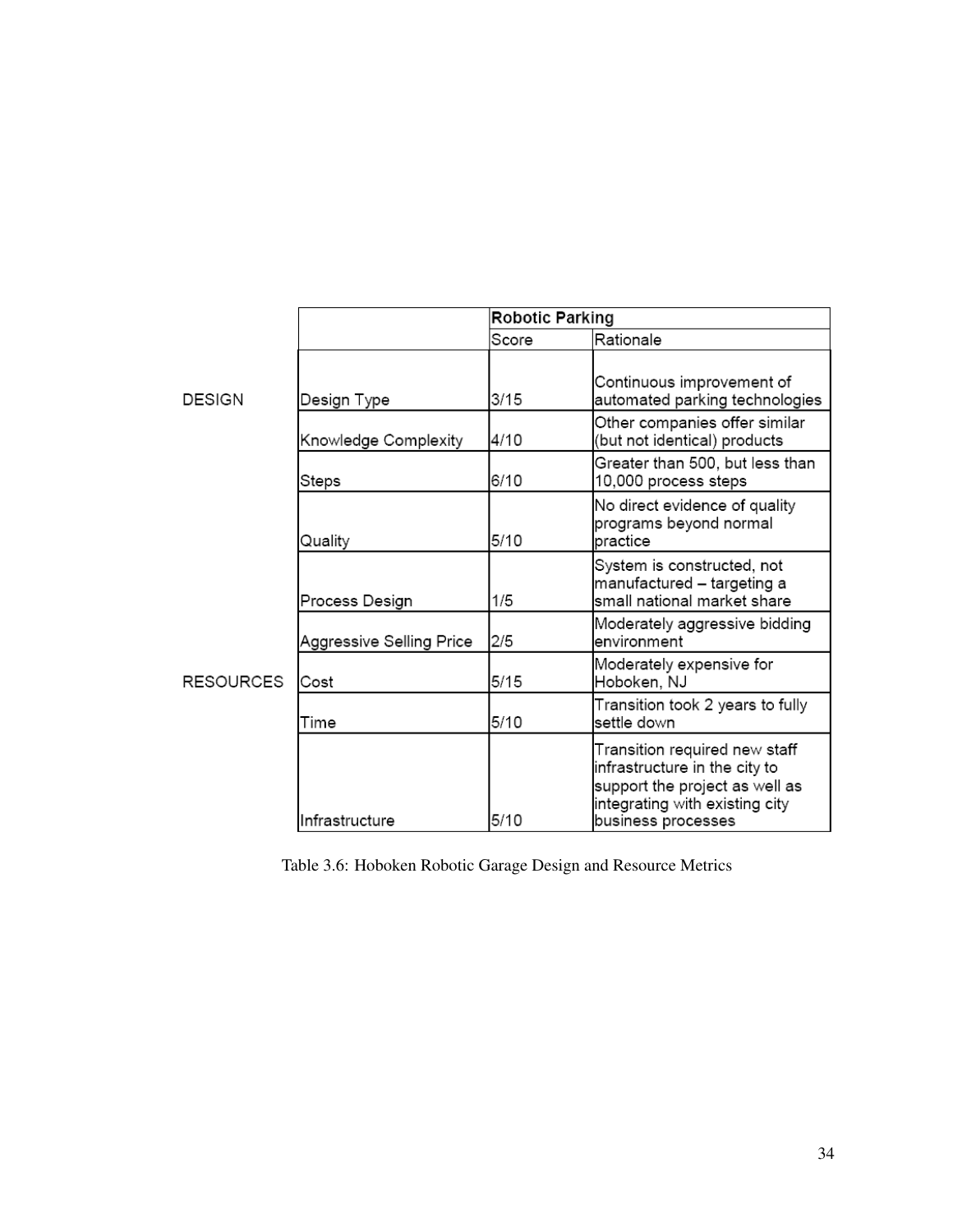with a different vendor. Ultimately, the city had been plagued with budget problems with the facility since the beginning of the construction phase (a different company provided the building, and had several problems in delivery) and was servicing bond payments to continue the operation of the facility.

• A Strong, Coherent Constituency is Essential

The issue of constituency played out to the vendor's detriment in two ways. First, the vendor failed to build sufficient constituency with the city political forces to support the raise in their rate. This enabled politicians that did not like any license fee to propose a new vendor that would give the city the ability to maintain the garage on their own. Second, the parking patrons became a very powerful constituency to the courts. The presence of these constituents, which had no party to the contract dispute between the city and the vendor, enabled the courts to rule that the software had to be reactivated for the purpose of removing the vehicles, despite objections over pricing by the vendor.

• Technical Problems Become Political Problems

The transition between vendors became very politically charged when the garage ceased to operate, trapping parking patrons' vehicles in the structure for weeks. This impasse created a new constituency to the problem and quickly elevated the problem in political and judicial arenas.

• The Best Engineering Solutions are not Necessarily the Best Political Solutions

The best engineering solution would have been to continue to pay the higher rate for the software license until the new vendor completed their work. However, the new license fees were not politically viable for the city, and thus the solution was to immediately remove the current vendor in favor of the new vendor. Unfortunately, without detailed planning on the city's part, the city's project team did not understand technical challenge.

## 3.2.7 Case 6: Robotic Vacuum User Satisfaction

The sixth case attempts to understand the relationship between acquirers and developers of a large marketed commercial robot, in this case robotic vacuums. Robotic vacuums are relatively small robots intended to automatically perform vacuuming operations in a residential, non-commercial, setting. Most of the robots operate by executing some coverage algorithm to attempt to vacuum the entire room, the specifics of the algorithm depend on the sensors available to the robots. Most of the robots require some human intervention to either prepare the space (by removing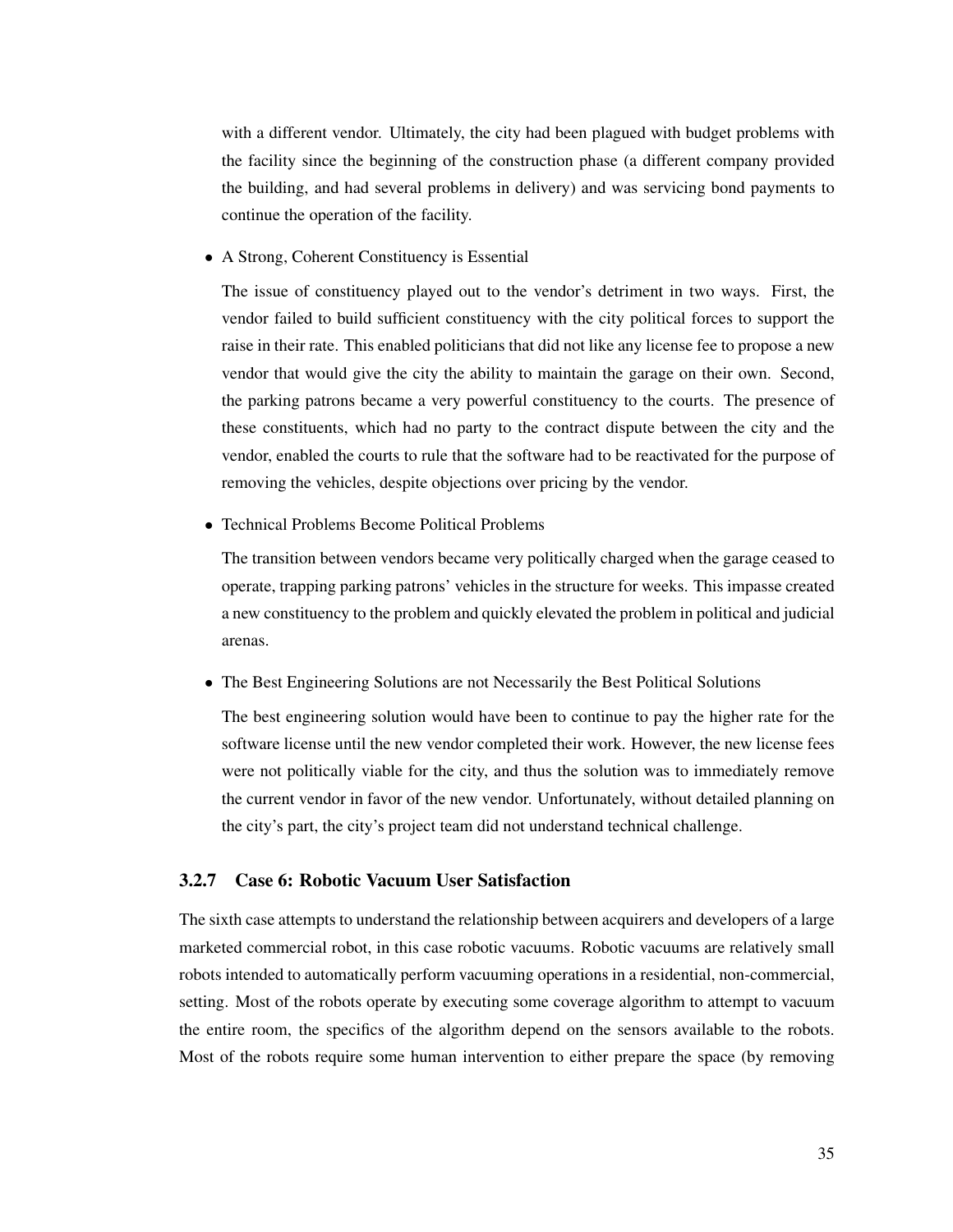|                  |                          | Robotic Vacuum |                                                                                                                              |  |  |  |  |
|------------------|--------------------------|----------------|------------------------------------------------------------------------------------------------------------------------------|--|--|--|--|
|                  |                          | Score          | Rationale                                                                                                                    |  |  |  |  |
| <b>DESIGN</b>    | Design Type              | 5/15           | 2004 -2007 versions are<br>continual improvements on pre-<br>existing robotic technology                                     |  |  |  |  |
|                  | Knowledge Complexity     | 1/10           | Many robotocists understand<br>how to build the autonomy<br>components; vacuum research<br>is preformed by many<br>companies |  |  |  |  |
|                  | Steps                    | 4/10           | Less than 500 process steps                                                                                                  |  |  |  |  |
|                  | Quality                  | 5/10           | Assuming normal emphasis on<br>quality improvement in vendor<br>companies                                                    |  |  |  |  |
|                  | Process Design           | 3/5            | Assuming moderately complex<br>manufacturing targeting to get a<br>moderate market share of<br>robotic vacuums               |  |  |  |  |
|                  | Aggressive Selling Price | 5/5            | Very competitive market                                                                                                      |  |  |  |  |
| <b>RESOURCES</b> | Cost                     | 8/15           | Moderately expensive system,<br>likely regarded as a luxury                                                                  |  |  |  |  |
|                  | Time                     | 3/10           | By examination of iRobot<br>Roomba generations, we<br>estimate a 1 year design cycle                                         |  |  |  |  |
|                  | Infrastructure           | 6/10           | Requires hardware and software<br>infrastructure to develop and<br>people on the projects to support                         |  |  |  |  |

Table 3.7: Robotic Vacuum Design and Resource Metrics

small obstacles, cords, or carpet fringe), empty debris bins, maintain bruses, or other small tasks on a periodic basis. Depending on the vendor, the year of release, and the capabilities of the robots, prices may vary from a few hundred dollars to over \$2,000. User satisfaction with such systems can be examined considering the reviews posted by users to various online forums such as Amazon.com, RobotAdvice.com, and Epinions.com.

This case is more unusual, in that no specific acquirer is considered. This case is intended to show how information is passed between vendors and potential clients/acquirers in a more market based economy. Ultimately this case can only be used to verify and validate trend information and not reveal specific methods of engineering.

As Table 3.7 indicates, robotic vacuums generally fell into the main channel of executable projects according to (Moody 1997), by using resources in relation to the design difficulty.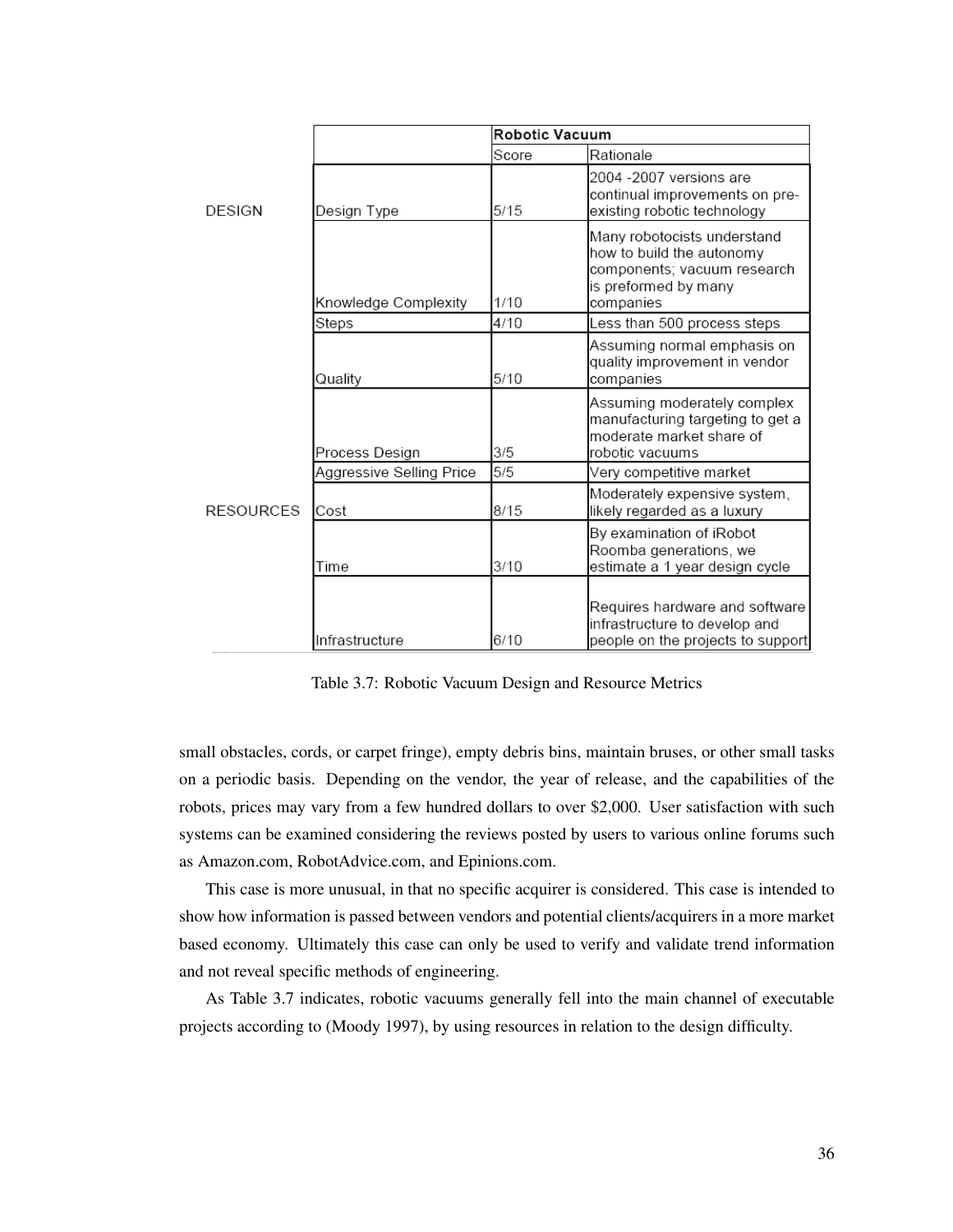As no specific acquirer or client is considered in this case, a surrogate political analysis is performed, largely as a summary of comments of all robot behaviors in the online comments. No formal analysis or inventory of the comments was performed, outside of noting the satisfaction or rating number, so this section is largely based on the impression gained when reading comments and the reaction of the author's family to his own robotic vacuums at home. These observations will be useful as a hypothetical political environment, but a more detailed study would be needed for researchers more interested in consumer robotic vacuums.

The following political observations are made about this case:

• Politics Not Technology Dictates What Technology Is Allowed to Achieve

This fact of life is only minimally present, as in a consumer electronics market, individual clients do not have much say in the technology. However, we can imagine that a solution that required a clients to install a position network in their house, which would enable truly efficient room coverage, would be rejected as too invasive. However, the recent Lighthouse functions being provided by the Roomba 500-series is starting to move in that direction.

• Cost Rules

Cost probably plays some impact to the market penetration of the individual units. However, from a satisfaction point of view, cost seemed to not influence user satisfaction.

• A Strong, Coherent Constituency is Essential

No direct evidence of teaming in the client side was able to be observed based on user ratings of the robots. Of course, this is where marketing and brand recognition comes into play, as companies try to get clients to be excited about their specific brand.

• Technical Problems Become Political Problems

Although the comments were not directly processed, technical problems with robots were a portion of the reasons for low rankings. Essentially, many technical problems lead the user to give a low review for the product. Problems could have been with the life of the battery (one user noted that after over 2 years of daily cycles the battery would no longer charge, which is expected with the type of batteries used), negative experience with technical support, or even failure of the robot to handle carpet tassels or cords (which is noted in the operations manual for all the robots considered). This negative review for negative experience is what would be generally expected.

• The Best Engineering Solutions are not Necessarily the Best Political Solutions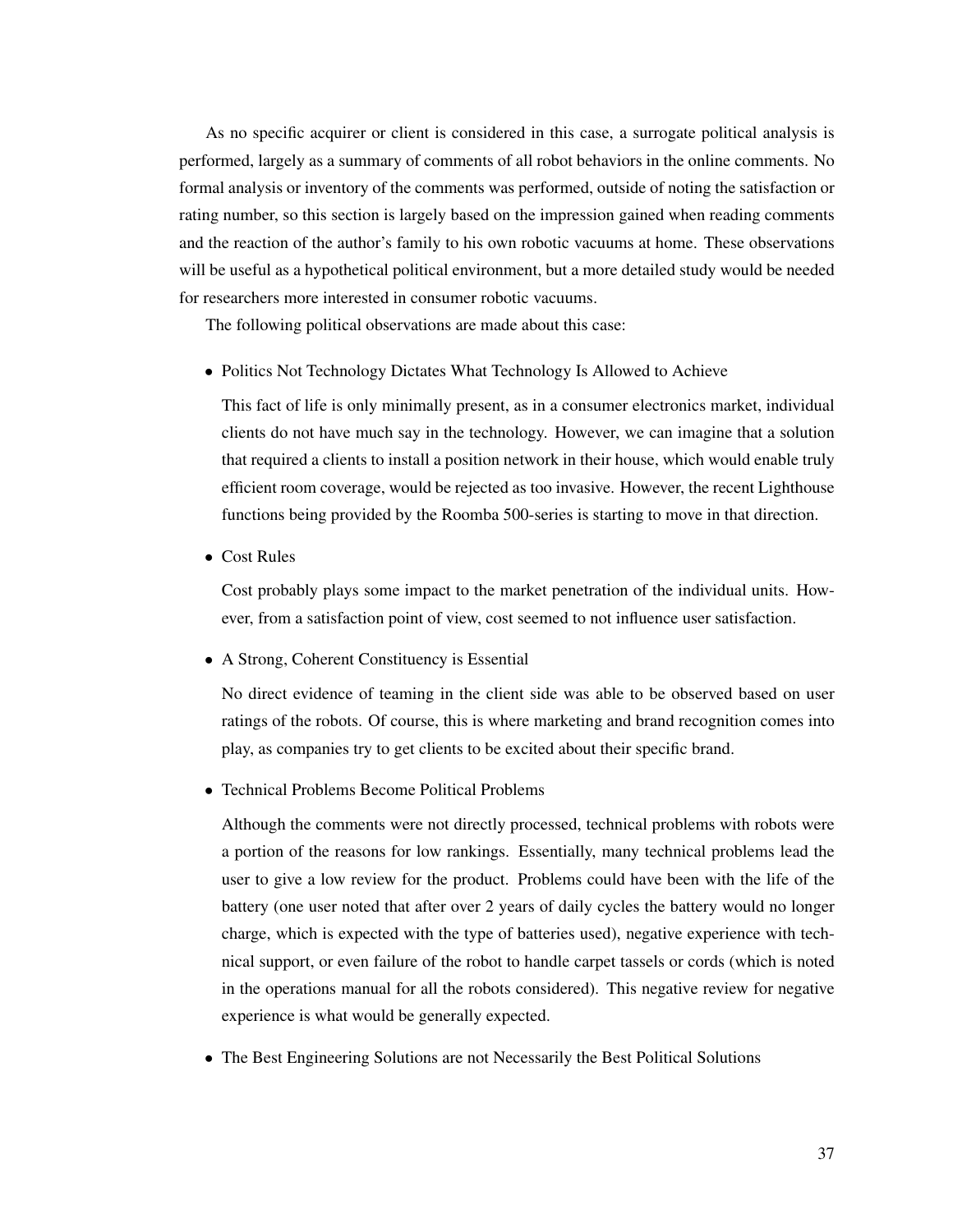A few comments were noticed in which users did not like the random coverage and the resulting longer time that it takes a robot to randomly cover a room. Despite that, without a positioning network, random coverage is a generally the only engineering solution that will probabilistically cover most of the floor of an unknown room, some clients seem to have had a negative reaction to the behavior.

### 3.2.8 Case Study Coverage

This section outlines how the cases breakdown to indicate what kind of coverage we expect these cases to provide.

Four of the six case studies have identifiable acquirers who differed form the client and user populations. The JPL acquisition was performed by it's intended user population (in this case, engineers) and the robot vacuum cleaner case doesn't identify any specific acquirer or user.

Two of the acquisitions, the CMU surface assessment robot and Global Hawk were formal in their methods. The CMU project was specifically examining its engineering methods and experimenting with concurrent and integrated methods. The Global Hawk program, under Northrop Grumman, was subject to its corporate process improvement initiatives. Additionally, both acquisitions had a track record of frequent interaction between the acquirer and the developer, implementing the known best practices relating to integrated product and process development (CMMI Product Team 2006). The remaining projects were less formal in their engineering methods.

Selection is also due to differences in the style of problems being encountered by the cases. The surface assessment robot did not have problems meeting schedule and budget requirements. The robot did have a problem being transitioned to operations, potentially due to an issue with validating a project constraint elicited during the development of the technical solution. The Global Hawk case study, on the other hand, had problems meeting its production schedule and is having increases in the unit-cost of individual Global Hawk systems. The haptic controller project did not get successfully transferred to the client, but its failure was slightly different. The autonomous landing helicopter project was considered to be successful, despite not fully implementing all normal engineering practices. The robotic parking project encountered several problems after delivery that could have been identified by more thorough life cycle engineering.

Also, these case studies demonstrate very different methods of building a case study. The Global Hawk and Hoboken Garage case studies are based on public information and reports in the media, most of which are not engineering documents or artifacts (although, in the Global Hawk case, many of the media reports refer to the outcomes of engineering activities). Some of the information includes acquisition evaluations performed by independent experts and the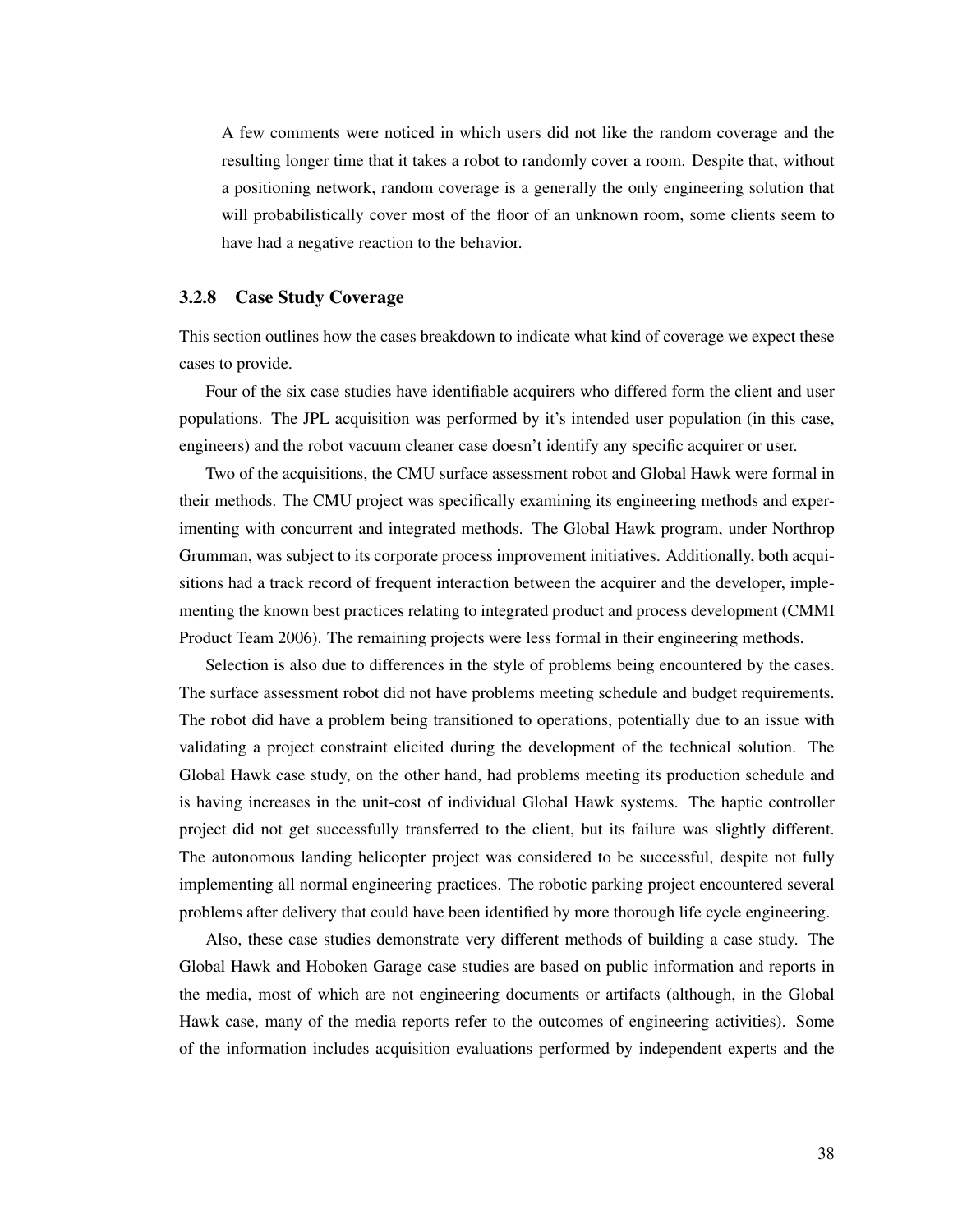Government Accounting Office. The surface assessment robot and haptic PackBot Explorer controller are based on personal experience and access to extensive engineering documentation and artifacts. The Autonomous Helicopter project was accomplished within USC and based on interview access to the principal investigator and lead graduate students as well as reading final technical documents. Finally the robotic vacuum case study is based on some simplistic analysis of feedback verses published technical specifications.

# 3.3 Robot Acquisition Engineering Survey

## 3.3.1 Goals of the Survey

The goals of the survey are to determine what engineering practices are currently being used by people who acquire robots and elicit practice not currently documented in the various engineering bodies of knowledge. Surveys have been used to determine methods and best practice application in acquisition organizations in the past (Turner 2002).

## 3.3.2 Survey

The survey was conducted in an anonymous fashion via a web service, SurveyMonkey.com.

The survey was designed to elicit opinions and perception of completeness in performing engineering analysis tasks by engineers and others involved in the acquisition of robotic systems. Please note that this survey is not an assessment of the respondent's engineering knowledge or skill, nor an assessment of any individual's job performance.

## 3.3.3 Survey Statements

The survey statements are broken into five sections:

- 1. Introduction and Instruction
- 2. Respondent Background and General Experience
- 3. Robotic Acquisition Project
- 4. Acquisition Engineering Practice
- 5. Survey Feedback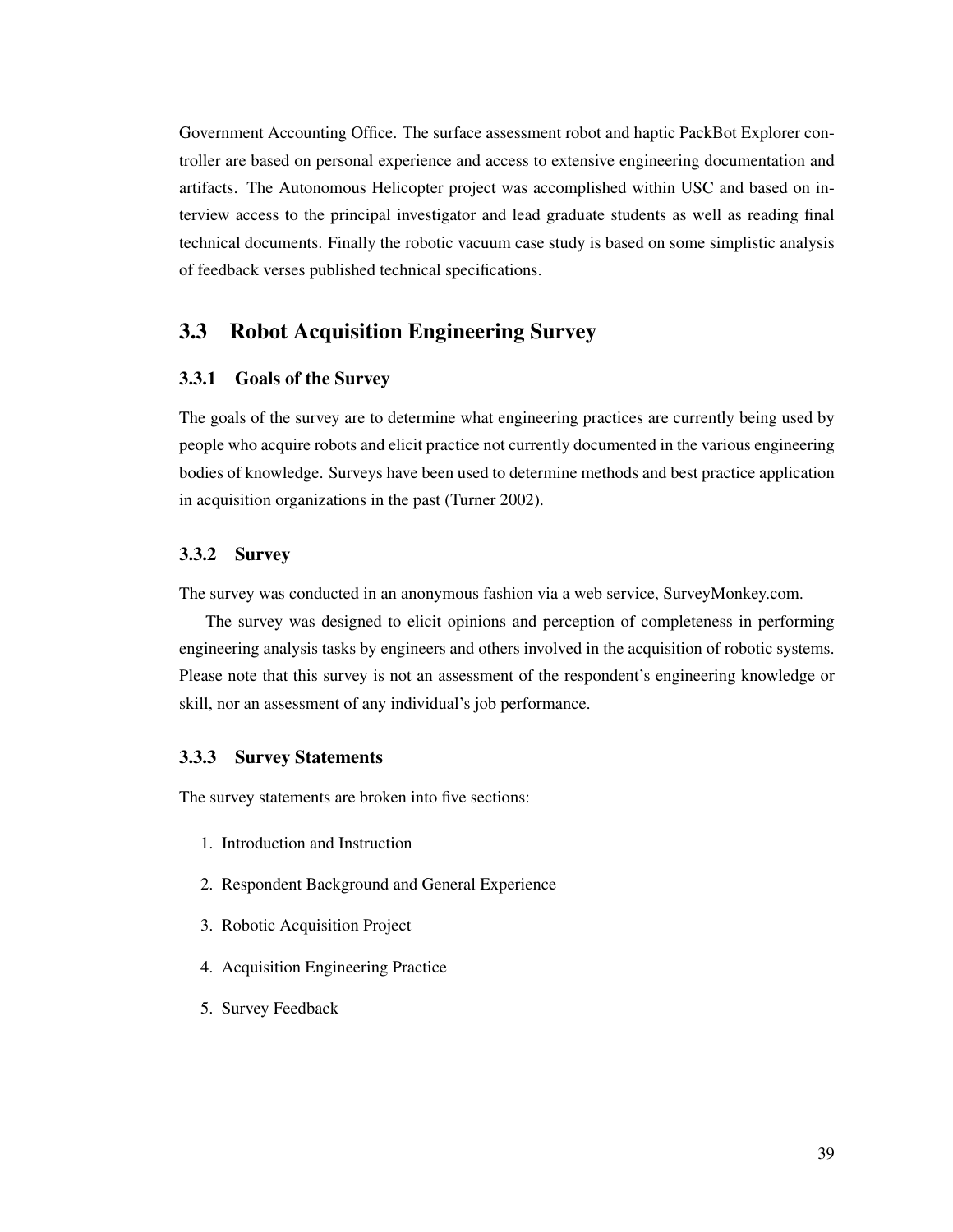### 3.3.3.1 Introduction and Instruction

This section contained no questions for the respondent, but did log into the service provider that a survey had been started. The instructions provided the purpose of the survey, survey instruction (navigation and submission), a definition of acquisition and an example of how and why a robot might be acquired by a university, and the organization of the remaining sections.

### 3.3.3.2 Respondent Background and General Experience Questions

This section consisted of eleven (11) questions designed to provide control information about the field the respondent works in, their total experience with acquisition and robotics, and education levels. The section also asked for the work location, to track geographic dispersion of respondents.

## 3.3.3.3 Robotic Acquisition Project Questions

This section consisted of fourteen (14) questions that asked about the most recently completed acquisition project (or the current project, if none have been completed yet). This "most recent" designation was chosen in an effort to combat selection bias of only reporting on very successful or failed projects. The first question asked how long ago the most recent project was completed. The next set of questions addressed scale issues: per unit cost, and number of units acquired. Next, quality and technical issues were addressed: anticipated lifespan in the robot's intended environment, human or safety critical designation, commercial-off-the-shelf designation, lifecycle strategy employed, and autonomy level. The final set of questions elicited the respondent's opinion of the overall engineering effort performed in addition to project success criteria of meeting requirements, budget, schedule, and success in terms of fitness for the desired purpose.

#### 3.3.3.4 Acquisition Engineering Practice Questions

This section consisted of 54 questions, of which 50 were paired. The first question in a pair was about the opinion of how important a type of engineering activity was for the acquisition described above. The second question was about the perception of the completeness of the efforts undertaken, in terms of helping that acquisition. Respondents were instructed that there was no expectation of an explicit or implied correlation between questions; it is acceptable to indicate an activity was important, yet not have been completely effective, or to indicate an activity was unimportant but was successfully completed (in this case, it may have been successful even if only a small amount of effort was expended). Respondents were also instructed that using the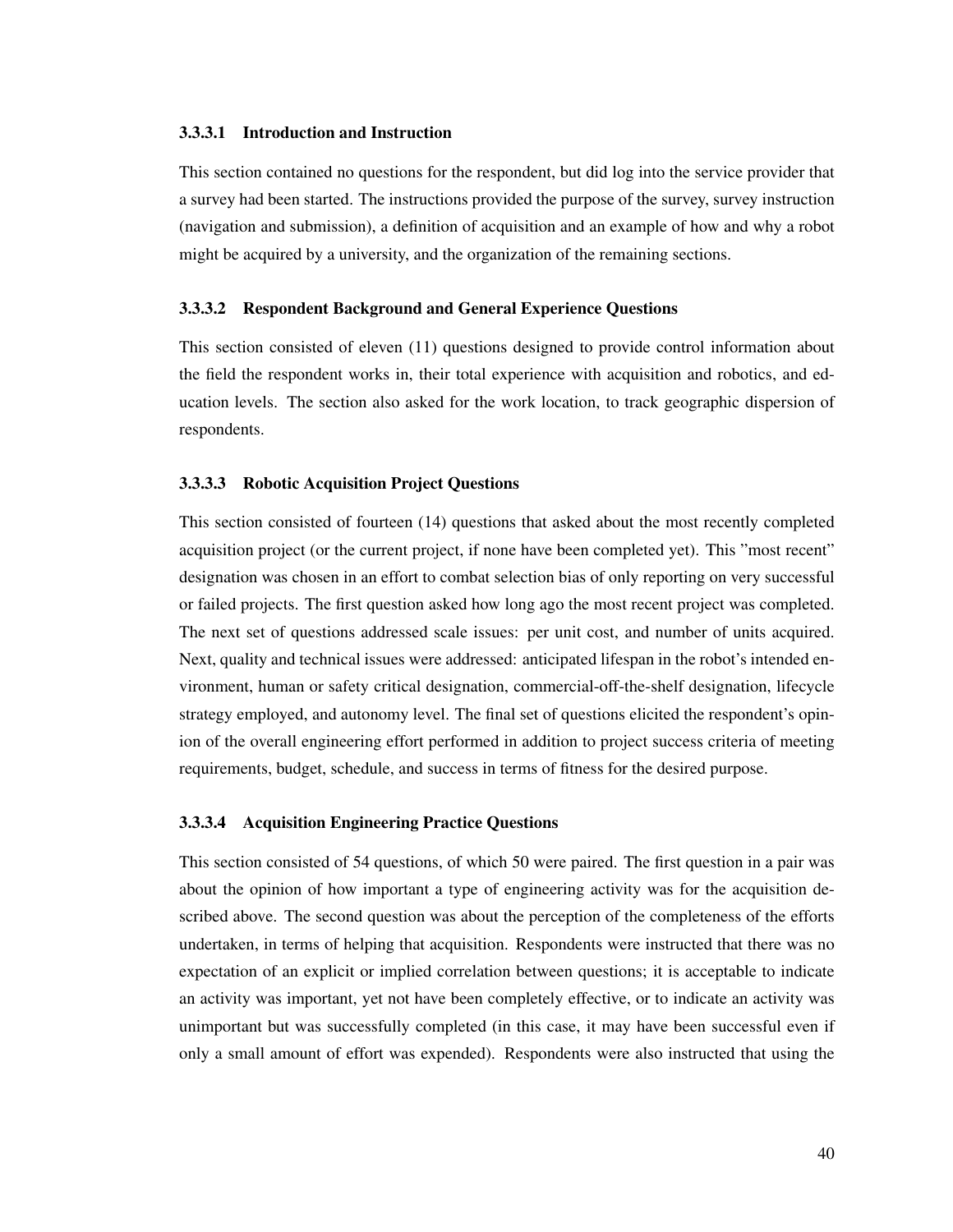entire range for either importance or completeness was not necessary. Further, respondents were instructed to respond based on their perceptions and not the formality of the work. It was possible for activities to have been important and significant effort was expended, but no formal reports or documents were generated. The questions in this section were mostly drawn from the specific practices of the CMMI-ACQ V1.2 (CMMI Product Team 2007), with the addition of two questions that asked about external verification and validation respectively and the omission of a question about peer review practices. The question on peer review was deleted as being redundant with the more general verification and validation practice questions when the survey was evaluated by independent reviewers. Finally, each question allowed for comments and each of the four process groups asked if further practices would be needed.

Note, for all engineering practice questions, respondents had a 5 point scale for completeness or importance and the option to not answer or indicate that information for that question is not available for any reason.

#### 3.3.3.5 Survey Feedback

This section asked only one question, if any other engineering practices should have been covered by the survey. Respondents were provided a text box for free-form responses.

#### 3.3.4 Survey Verification and Validation

Survey questions and format were examined by three engineers with more than 10 years experience and current assigned to acquisition programs. Additional examinations were performed by two engineers with at least 5 years experience in development, but no direct acquisition experience.

#### 3.3.5 Sample Group

Surveys of various sizes have been used to elicit practices of professionals in the field. As pointed out previously, (Elm 2007) used 64 respondents to determine the impact of engineering in product delivery. (Verner 2005) used 42 respondents for determining which software project management practices lead to success. (Lehane 2005) used 43 respondents to determine significant factors in software systems acceptance. (Wojcicki 2006) used 35 respondents to determine the current state-of-practice in verification and validation practices for concurrent software programming. And finally, (Surakka 2007) used only 23 data points to determine which skills were important to software developers in Finland. Viewing engineering as a due-diligence activity, we need only show what a "reasonable" or average engineer would do when encountering similar issues.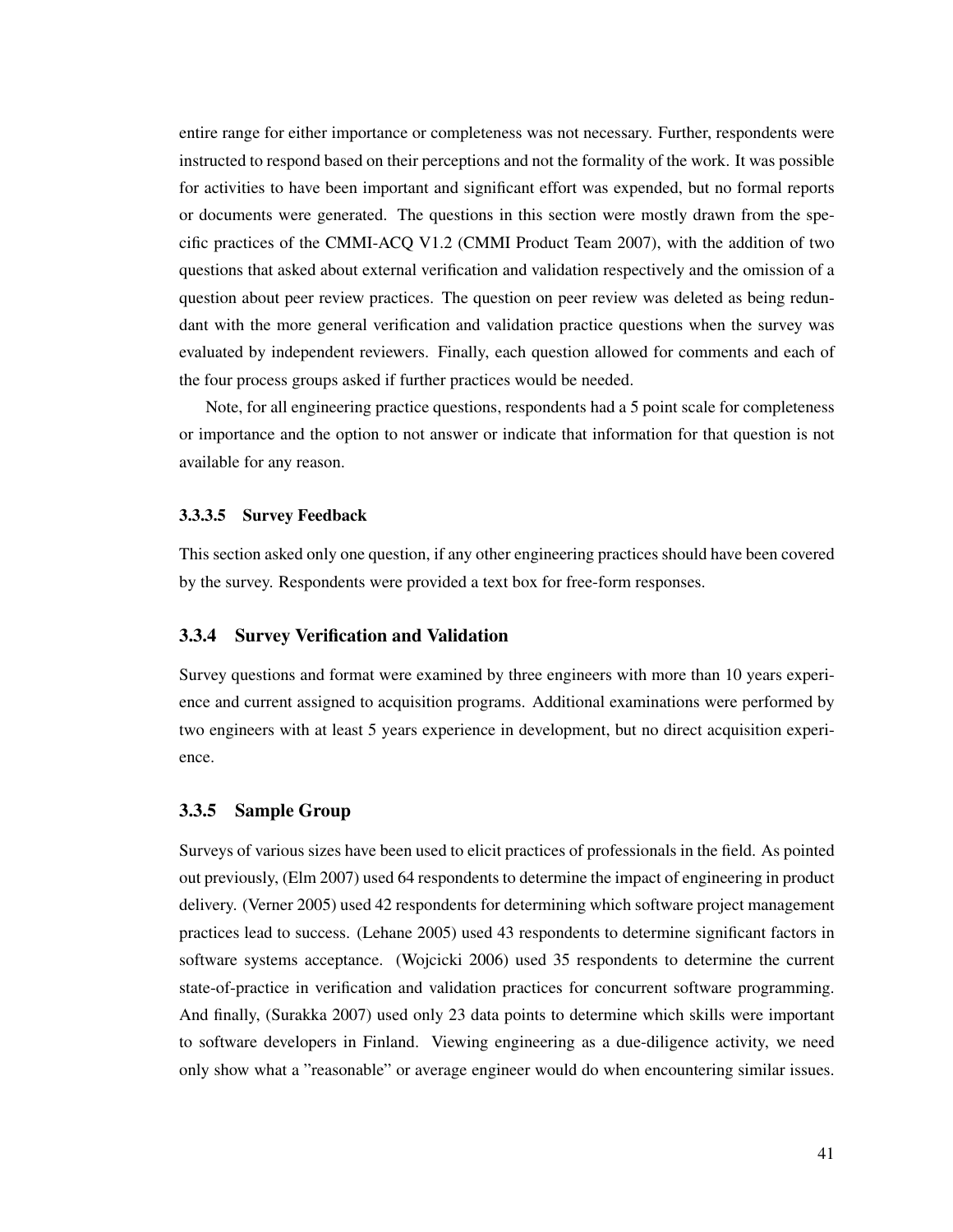This view indicates that state-of-practice performance should be able to be determined by only examining a small population, as has been seen in the cited surveys.

## 3.3.6 Statistical Analysis Techniques

To determine which variables most correlated with project performance (schedule, requirements satisfaction, and suitability), linear regressions were performed. The process of examining candidate regressions was to attempt initially to use as many engineering and project factors as possible. Then sub-models were considered by deleting or adding parameters to the various base models by examining Mallow's statistic (Cook 1999) at each step. During this addition and subtraction process, the r-squared (amount of variability in the response explained by the model) and p-value (probability that the model will be rejected by finding more data) are considered. The goal is a regression function with a high r-squared, but a p-value below 0.05. In advance of performing regression analysis, each response variable was centered to its respective average and normalized. This was done so that each response variable has an average of 0 and a standard deviation of 1, which is normal practice to reduce numerical instability due to underlying statistical tool assumptions (most of which assume a mean of zero and a standard deviation of 1) (Cook 1999).

## 3.3.7 Anticipated Results of Survey

By analyzing the survey respondents to get relations between engineering process areas with acquisition success factors, the null hypothesis (H0 - engineering methods have no impact) would be refuted. However, different relations, correlations, and regressions would not give direct evidence against the other alternative hypotheses. In this case, these relations, correlations, and regressions would need to be examined, validated, and elaborated in a case study context to have theories that would refute those additional alternate hypotheses.

## 3.4 Revisiting Robotic System Cases

## 3.4.1 Examination of Survey Results to Cases

After performing the survey, the cases can then be evaluated for the engineering practices and methods related to the outcome of the survey. The CMMI-ACQ<sup>SM</sup> provided the point of departure for characterizing the methods employed by acquisition organizations, especially to help look for flawed methods. This has been done numerous times (Fisher 2002), and the Standard  $CMMI<sup>SM</sup>$  Appraisal Method for Process Improvement (SCAMPI Upgrade Team 2006) indicates how to determine gaps using the CMMI-DEV $^{SM}$  process model.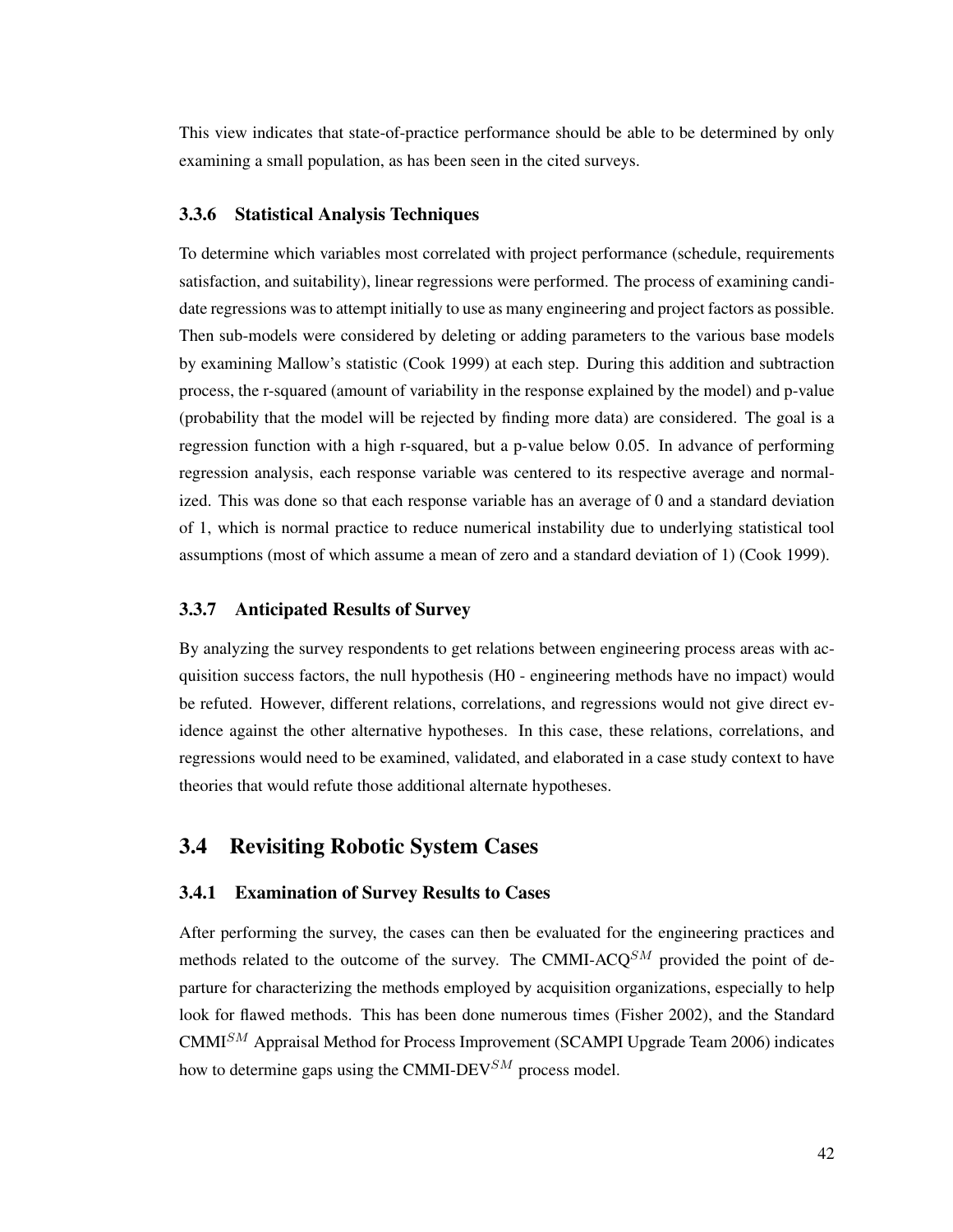Once there were a sufficient number of cases (where sufficient is determined by analysis to be determined via the frameworks provided by Yin and Eisenhardt) of positive and negative example case studies related to the engineering practices in question, the cases were then encoded by the methods observed to be present or lacking in the cases. To support analysis, observations in the case studies of methods in use are to be encoded to CMMI-ACQ<sup>SM</sup>. For example, an observed lack of a method relating to the acquisition verification specific process 1.1 would be encoded as AVER-SP1.1. When a method is present, if possible, a relation to the body of knowledge that specifies the method is given (for example the specifying standard or formal body of knowledge section) and also encoded to the CMMI-ACQ<sup>SM</sup>.

### 3.4.2 Analytical Technique

The specific encoding of the observed methods and practices from the CMMI forms a pattern that can be analyzed directly. This forced the observations to be objectively classified by method and practice. Thus, we could analyze the patterns for variance and covariance in the methods present. These patterns of method usage could be paired with an indication if the method was related with the absence or presence of problems in the source (case study or survey response). The linkage of a cause (observed evidence of a practice) with the observed effect (mitigation of risk) was then formed into potential linked pairs.

In some cases, we did not know the specific methods used, but we could see if there was evidence that some method was done to achieve a practice, in the fashion that the Standard CMMI Appraisal Method for Process Improvement (SCAMPI)(SCAMPI Upgrade Team 2006) assesses maturity of an organization to the CMMI process model. Thus, if expected work products (final reports) exist, that indicate that a practice was performed, and the case could be credited with having satisfied that practice.

The assessment includes which specific practices from the CMMI-ACQ are in evidence, what method was utilized to realize the practice, and any additional information about the method's utility. This profile of practice is then matched with the outcome of the case to form the cause and effect pair. Initially such pairs are constructed for each considered outcome variable, schedule, requirements, and performance. For example, a method used in the CMU Surface Assessment robot was to demonstrate engineering models to the client, which resulted in meeting requirements, but not being suitable; that would generate two pairs: (demonstrate engineering models; met requirements) and (demonstrate engineering models; not suitable).

In the case of conflicting cause and effect pairs, the first attempt was to be more specific in the method. For example, with the CMU system and Global Hawk, both demonstrated engineering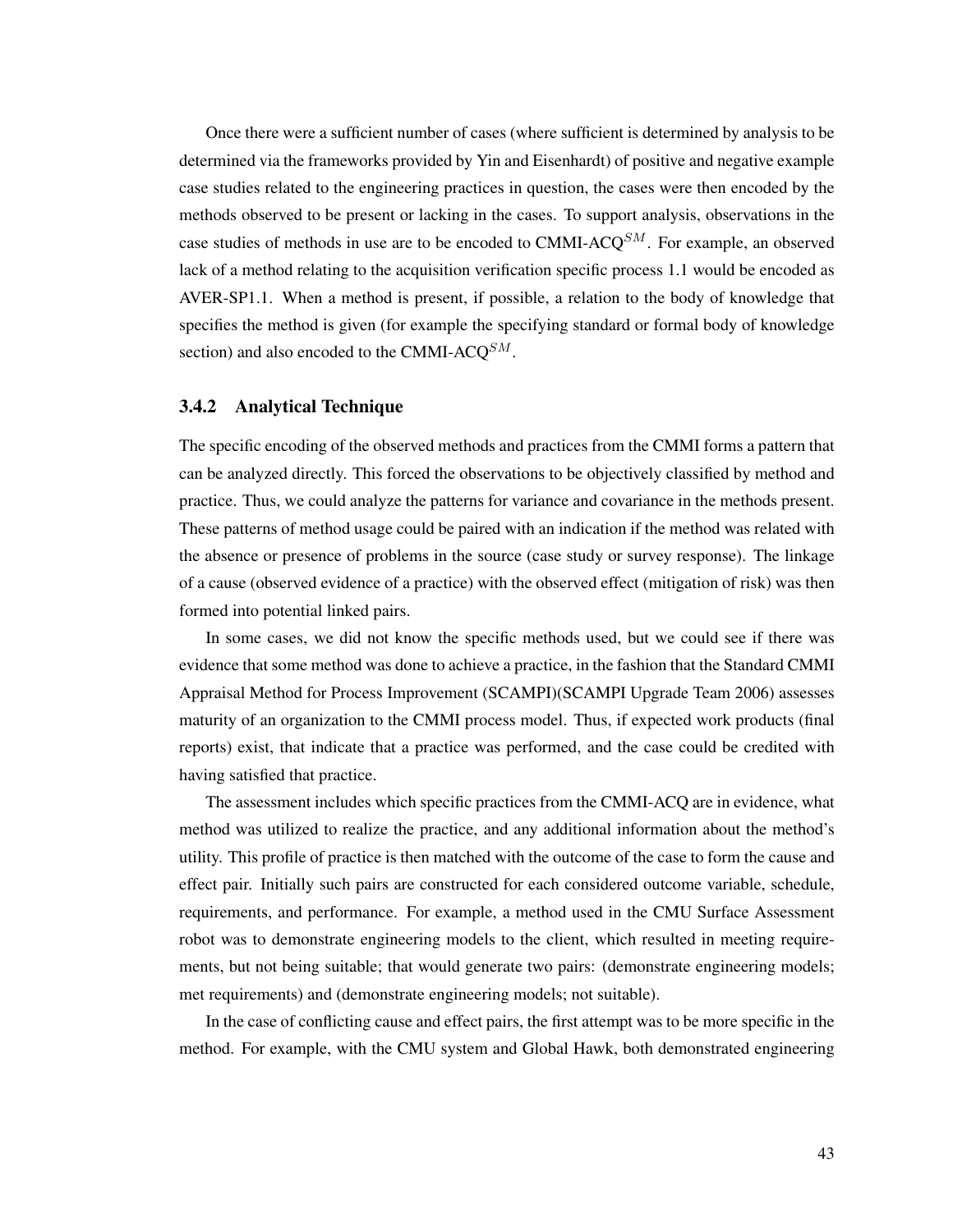models, but with different results for suitability. However, the CMU system demonstrated in nonoperational environment, while Global Hawk demonstrated in operational environments. If pairs continue to conflict,, then the political analysis and case metrics could be used to compare the context of these pairs. We could conclude that the project that was more "normal" in terms of its political risk and its complexity would be the more normal case to be considered.

Remaining pairs were candidate causes and effects attributable to the robotic system's nature. The existence or absence of certain types of these pairs aided our efforts to evaluate the alternative hypotheses H1, H2, and H3.

Negative effect pairs, by construction, could be viewed as gaps in current practice. Thus we were be able to evaluate H1 (Complete Practice), by observing if there are any negative effect pairs remaining after elimination. The presence of negative pairs were candidate gaps in the current practice, which would refute H1.

H2 (Not Success Critical) would have been harder to directly refute, but again was possible to show evidence against it. In unsuccessful acquisition examples, matching a predictive engineering method to a acquisition decision that is counter to the method's output yielded evidence that engineering could have supported the acquisition. Alternately, the use of engineering methods, whose output is used to change an acquisition's direction (yielding a successful acquisition) also lent evidence to refuting this claim. In essence, after common causes were eliminated, both positive and negative effect pairs disprove H2.

Next was to eliminate known root cause and effect pairs. Specifically, pairs that could be attributed to generally accepted engineering practices as defined by professional organizations and standards. In addition to IEEE, ANSI, ASME, and ISO, we considered best practices databases for acquisition (Dangle 2005), RTCA (e.g. (RTCA 2001)), experience reports from the Mobile Robot Knowledge Base (Joint Robotics Program 2008), and guides for conducting technical reviews (e.g. (Cheng 2005)). However, care was taken here to ensure that the essential element of previously conflicting, or closely related pairs is retained. Continuing the previous example, the continued pair was (operationally relevant demonstrations; suitable) and (not operationally relevant demonstrations; not suitable)

Positive effect pairs could then be viewed as methods that were employed but not currently addressed by the common practice of engineering as specified by the component disciplines of system, software, mechanical, and electrical engineering. Thus, with the positive effect pairs, we had candidates for specific robotic engineering methods, which refuted H3 (Lack of Robotic Engineering Methods). Even if no positive effect pairs were observed, we could not have concluded that H2 is true, but this would have been significant finding that would warrant further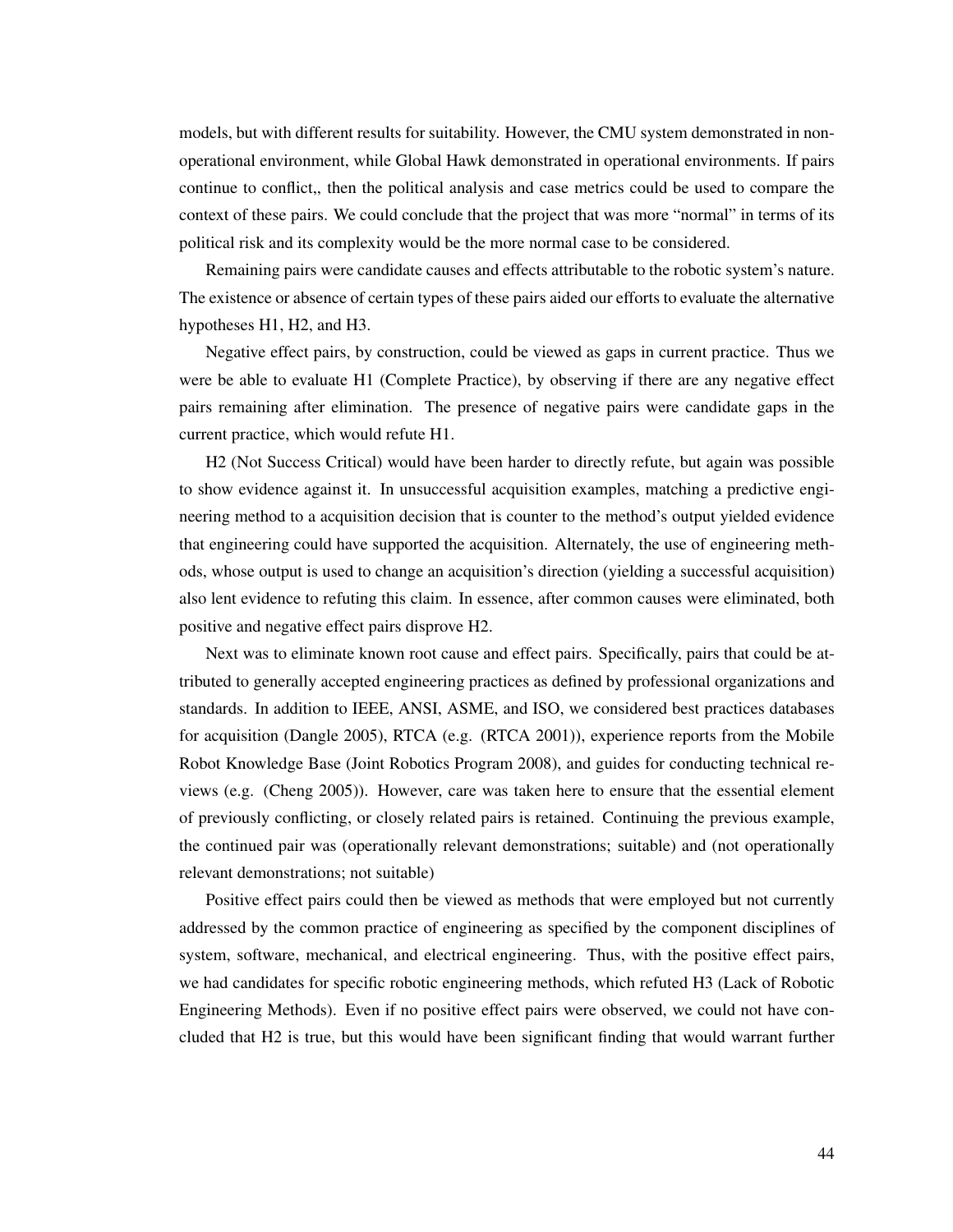examination to determine if robotics is a field that possesses engineering methods unique from the practice of the component disciplines.

## 3.5 Arriving at Feasibility Rationales for Robotic Systems Acquisition

Ultimately, cause and effect pairs can be generated into a list of questions for an engineer to ask about a robotic system acquisition. These pairs capture the core of a heuristic (per Koen) for the acquisition of robotic systems. These feasibility rationales were similar to a list of 100 questions for technical reviews by Cheng (Cheng 2005). In Cheng's work, a database of space system failures was mined for negative examples, and then a root cause analysis lead to a single page description of what technical question may have illuminated the error earlier in the life cycle. For example, lesson 81: "Designate a Responsible Engineer for Complex Equipment" was reversed out from a failure of any one engineer (structural, manufacturing, or project) having taken responsibility to ensure program requirements were satisfied for a piece of micrometeroid shielding. Since no engineer was responsible for that piece of equipment, several tests were waived, and upper level engineers assumed the design criteria were met and failure ensured. Cheng also related other lessons learned to each other in an interdependent fashion, as problems arising from failure to perform these activities are rarely a single point of failure in engineering methods or heuristics.

In this case, since the analysis can include positive examples, the questions can include looking for common success criteria. Continuing our previous example, the positive effect pair of (operationally relevant demonstrations; suitable), then a technical reviewer should examine the evidence presented that argues that the demonstrations were operationally relevant. If the demonstration are not operationally relevant, the engineer should ask why this project feels it can succeed.

This use of questions to support feasibility rationale decisions are themselves heuristics. In full closure, these questions for feasibility examination traced fairly closely with the various heuristics identified in the survey and the case studies. These questions combined the heuristics in various ways, through the encoding and analysis done previously. The tracing was not oneto-one, indeed it is easy to consider that a many-to-many relationship would exist between the questions and the heuristics. For example, the operationally relevant demonstrations question may relate to multiple feasibility questions, while a single question may be informed itself by the description of the operational tests and other heuristics simultaneously.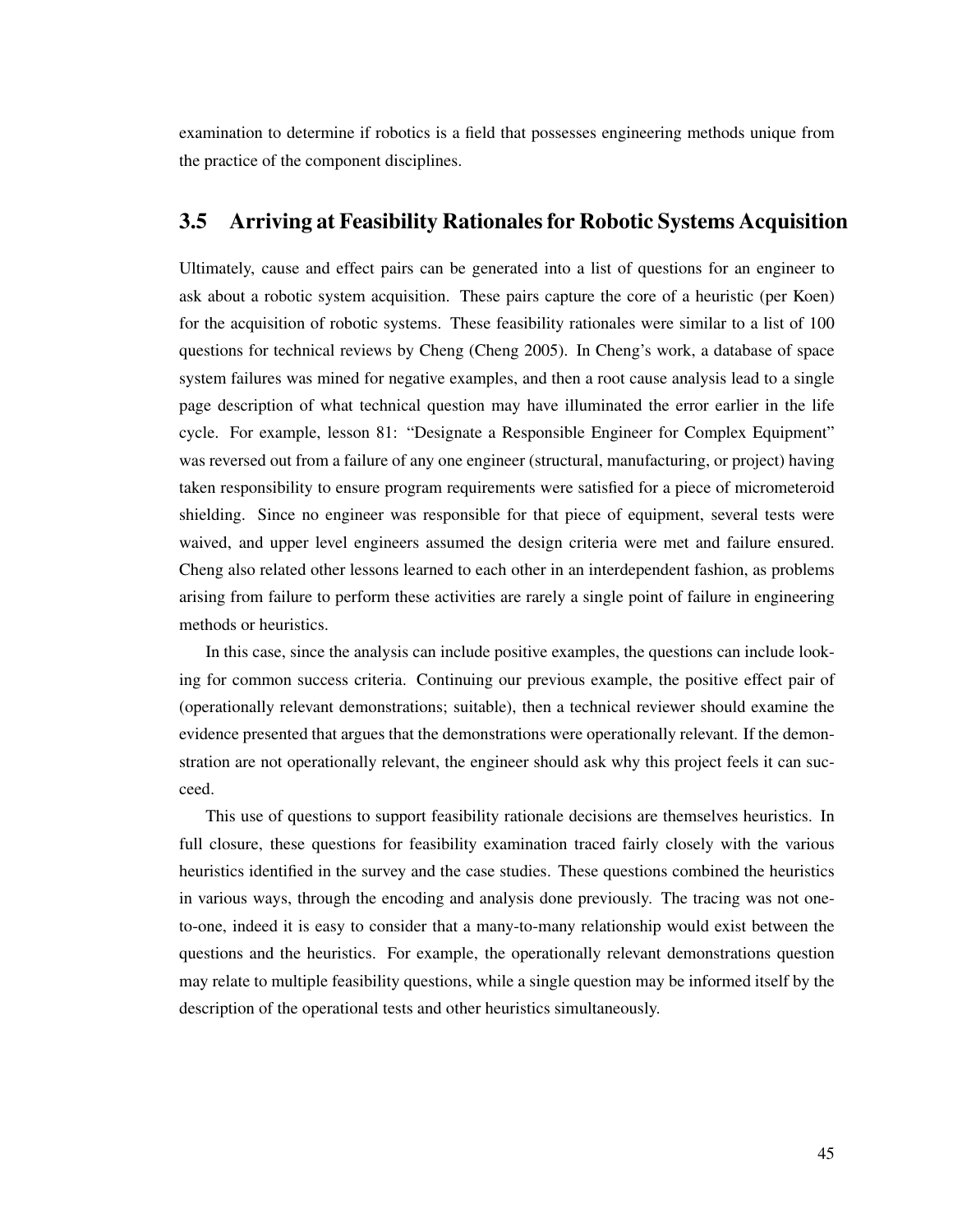# Chapter 4

# Analysis and Discussion of Results

## 4.1 Analysis of Robot Acquisition Engineering Survey

## 4.1.1 Survey Invitation and Response Rate

The survey invitation was sent to 39 individuals. 36 of the 39 individuals were anticipated respondents. The 3 additional individuals, and 13 of the individuals were asked to propagate the survey within their organizations. Invited groups included: University of Southern California Robotics graduate students, faculty, and alumni, Stanford University Faculty, Georgia Tech Faculty, Carnegie Mellon University Faculty and graduate students, US Department of Commerce researchers, US Department of Defense robotics program managers and engineers, and 4 different commercial (non-defense related) entities.

From this invitation pool, 30 surveys were initiated and 21 were completed, giving a response rate of 53.8%.

Given the nature of similar journal articles, especially (Surakka 2007) which used only 23 respondents, and that the relatively new field of robotics is likely considerably smaller than software development as a whole, this constituted a representative sample from which to draw conclusions.

## 4.1.2 Initial Outlier Detection

Two respondents indicated "No Response" for all engineering practice completeness and importance criteria. Since such a respondent would not be matched in any statistical analysis, these two respondents were dropped from the pool.

Several respondents indicated "No Response" for a number of engineering practices or project success criteria. All these respondents are kept in the pool, but statistical analysis will only be based on the subset of the pool that responded to all factors of interest. This is noted later as the number of cases (or "n") that supports that statistical value.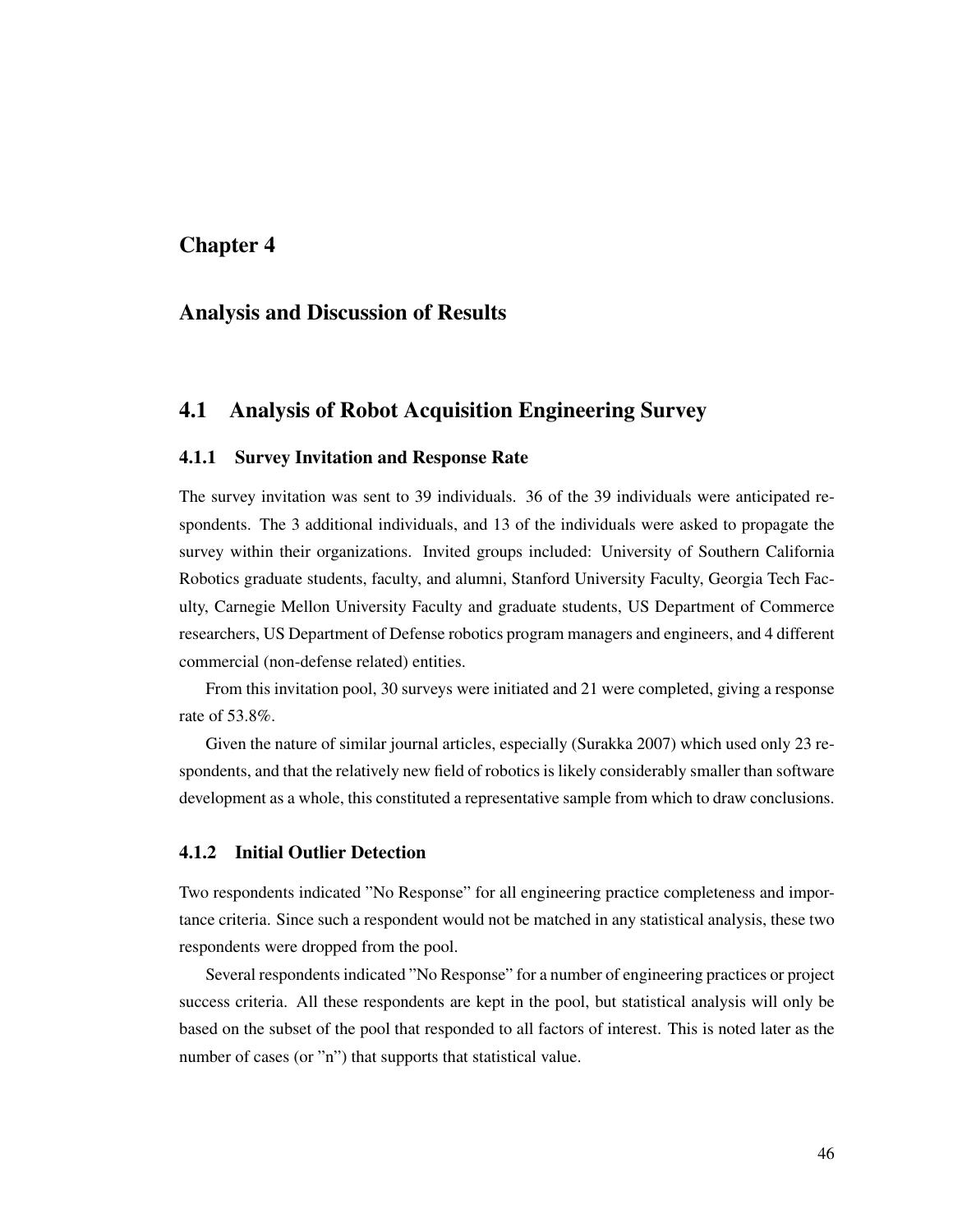On examining the responses based on different types of populations, one professional (nonstudent) respondent indicated low (1-2) completeness and importance for all engineering practices, where all other engineers had higher average responses (3-5). This engineer was reporting for a government, defense-related project, of which the responses were even further noncharacteristic. As this respondent was over two standard deviations outside of any other potential matching population (an example for verification is in Figure 4.1), this respondent is an outlier and will not be included in the analysis. This gives a total qualified responding pool of 18 respondents. The remainder of the analysis will focus on these 18 respondents.

## 4.1.3 Responding Population and Trends

The survey contained largely respondents from California (United Kingdom=1, Pennslyvannia=2, Massachuettes=1, Maryland=1, North Carolina=1, Virginia=1, California=14). Of this number, 5 of the 14 California respondents were students (2 additional students responded from other areas). This geographic dispersion is similar to the geographic dispersion of the survey invitations. Overall, 7 students and 11 professional (nonstudents) responded to the survey.

The differences between students and professionals (those with t-test scores under 0.05) included:

- unit cost (students averaged \$5-\$10,000, where professionals were in the \$100,000's per unit)
- acquisition experience (professionals averaging 3 times as much experience)
- robot lifespan (professionals acquire robots for over 1,000 hours of use, student median response was for 25-199 hours)
- designation as safety-critical (professionals acquiring with safety critical concerns)
- level of desired autonomy (students desiring slightly more robotic autonomy)
- opinion of overall engineering effort (professionals reporting strong and complete efforts, students noting fragmentary efforts)
- designation as commercial-off-the-shelf (students tend to buy off-the-shelf robots)
- acquisition strategy (students likely to use a "big-bang" acquisition, professionals were more diverse in their choice)
- acquisition schedule performance (professionals tended to deliver later than students)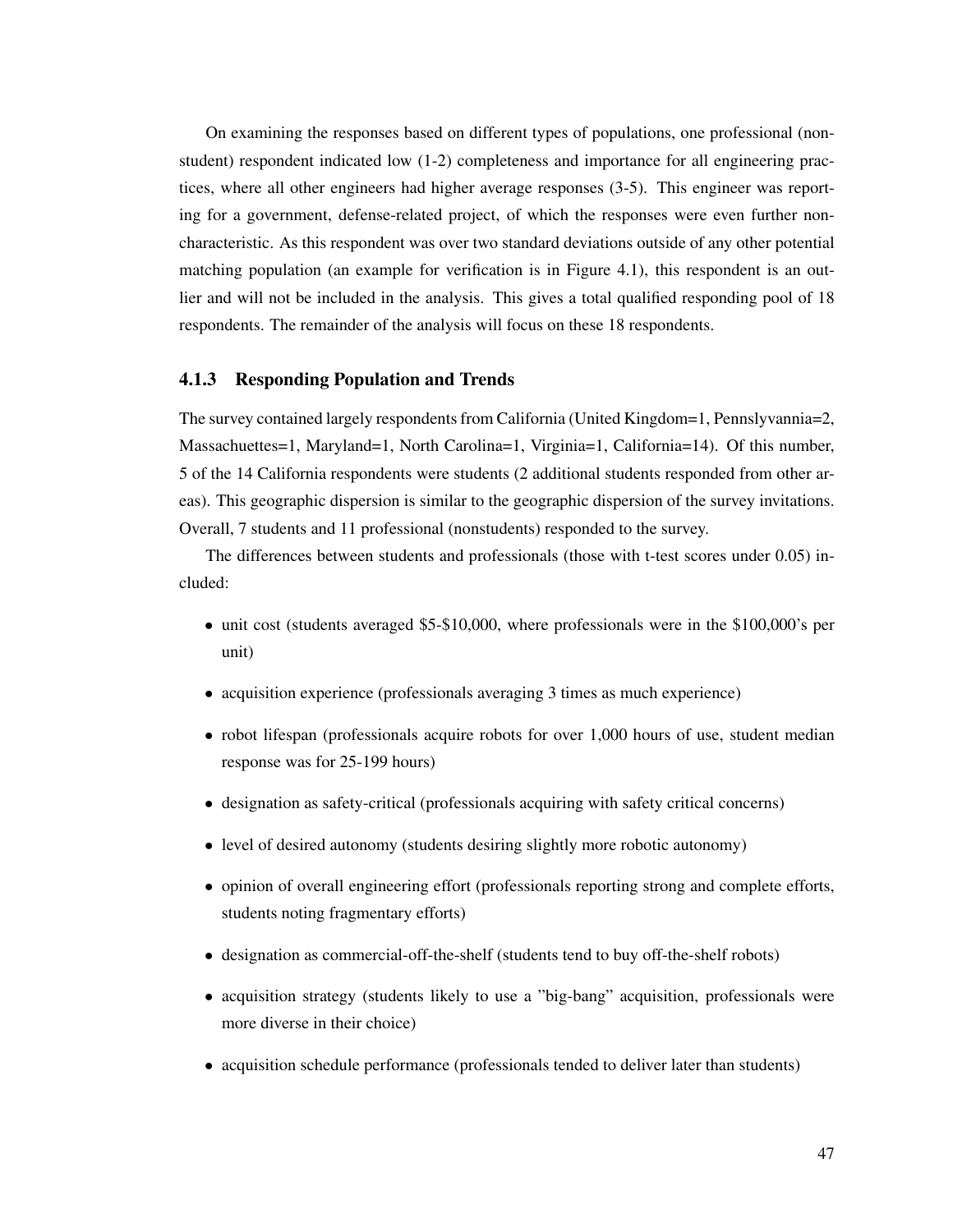

Figure 4.1: Box Plot of Completeness of Engineering Practices Conditioned by Student Status (X18)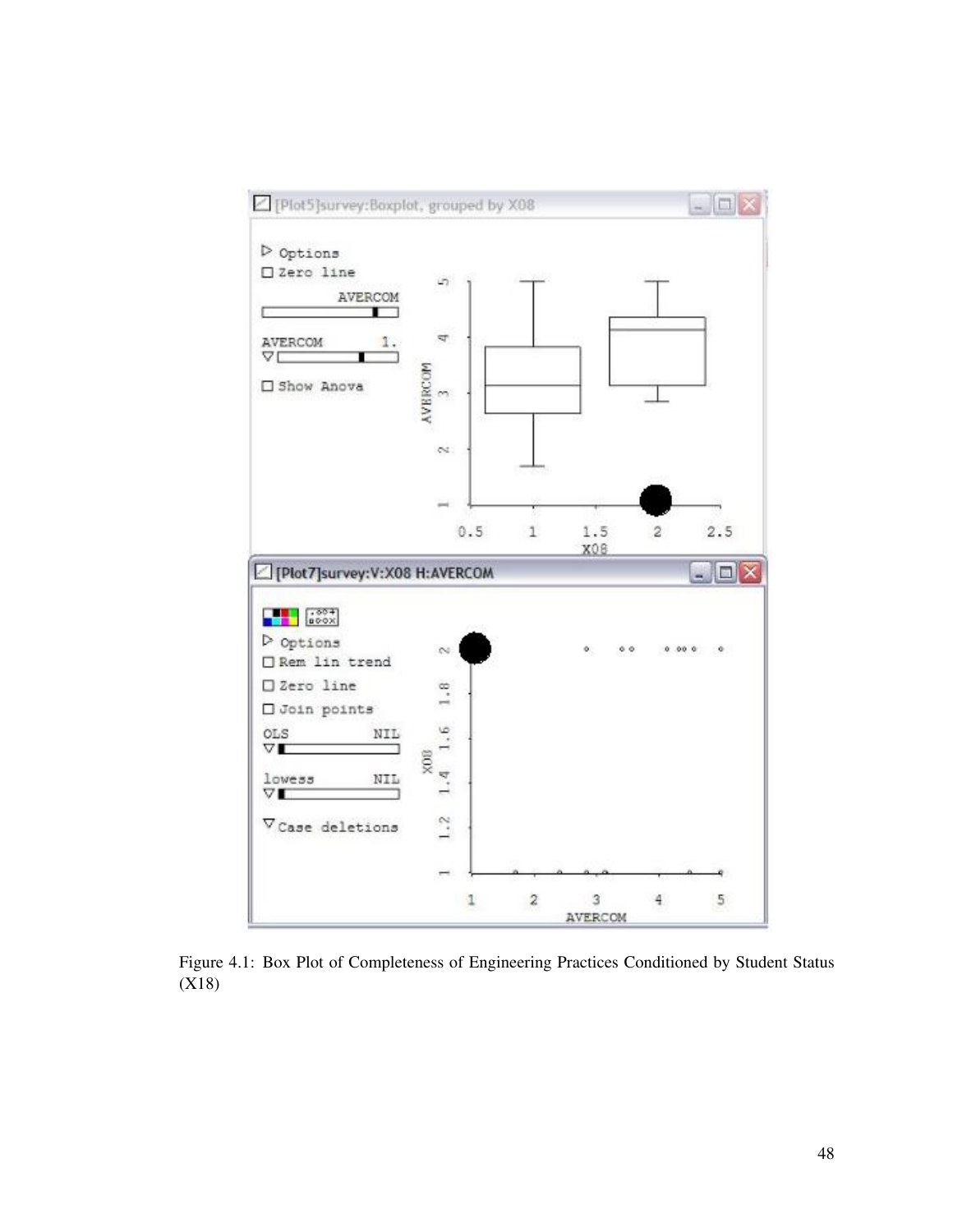There was no statistical difference (t-test scores over 0.05) between students and professionals in terms of:

- years experience with robotic systems
- highest level of education achieved
- age of project
- quantity of robots to be acquired
- if the robot met its requirements
- if the robot was suitable for its purpose.

For engineering practices, students were only statistically different from professionals on the average reported value for the completeness of acquisition technical management practices and on the importance of acquisition verification practices.

For correlations, over all respondents, the overall impression of engineering completeness corresponded more directly to the importances indicated for the specific engineering practices than for the completeness responses of the same individual practices (correlations of 0.55, 0.74, 0.58, and 0.49 to importance verses 0.06, 0.47, 0.24, and 0.09 for completeness of requirements, technical management, validation and verification respectively). This is illustrated in the scatterplot matrices in Figures 4.2 and 4.3

On project success variables, we note that although being fit for purpose and meeting requirements may appear correlated  $(0.45)$ , the correlation may be random (t-test=0.29, a t-test at or below 0.05 is required to reject the null hypothesis that the variables are unrelated). This may be due to the disconnect between meeting requirements and fitness for purpose with regards to schedule performance. There was a slight negative correlation (correlation -0.27; t-test 0.00) between schedule performance and being fit for purpose, which indicates a slight trend to being more fit for purpose if the robot was delivered late. Further, schedule performance had a slight  $(0.15)$  correlation with meeting requirements (t-test=0.00), which indicates a slight trend to meeting requirements when systems are delivered on schedule (no projects in the response pool were delivered early). This is summarized in Table 4.1.

The following responses had too little variation to be considered for analysis: if a robot was successfully acquired (16/18 indicated yes or was in progress), if the robot was in budget (16/19 indicated yes or refused to answer).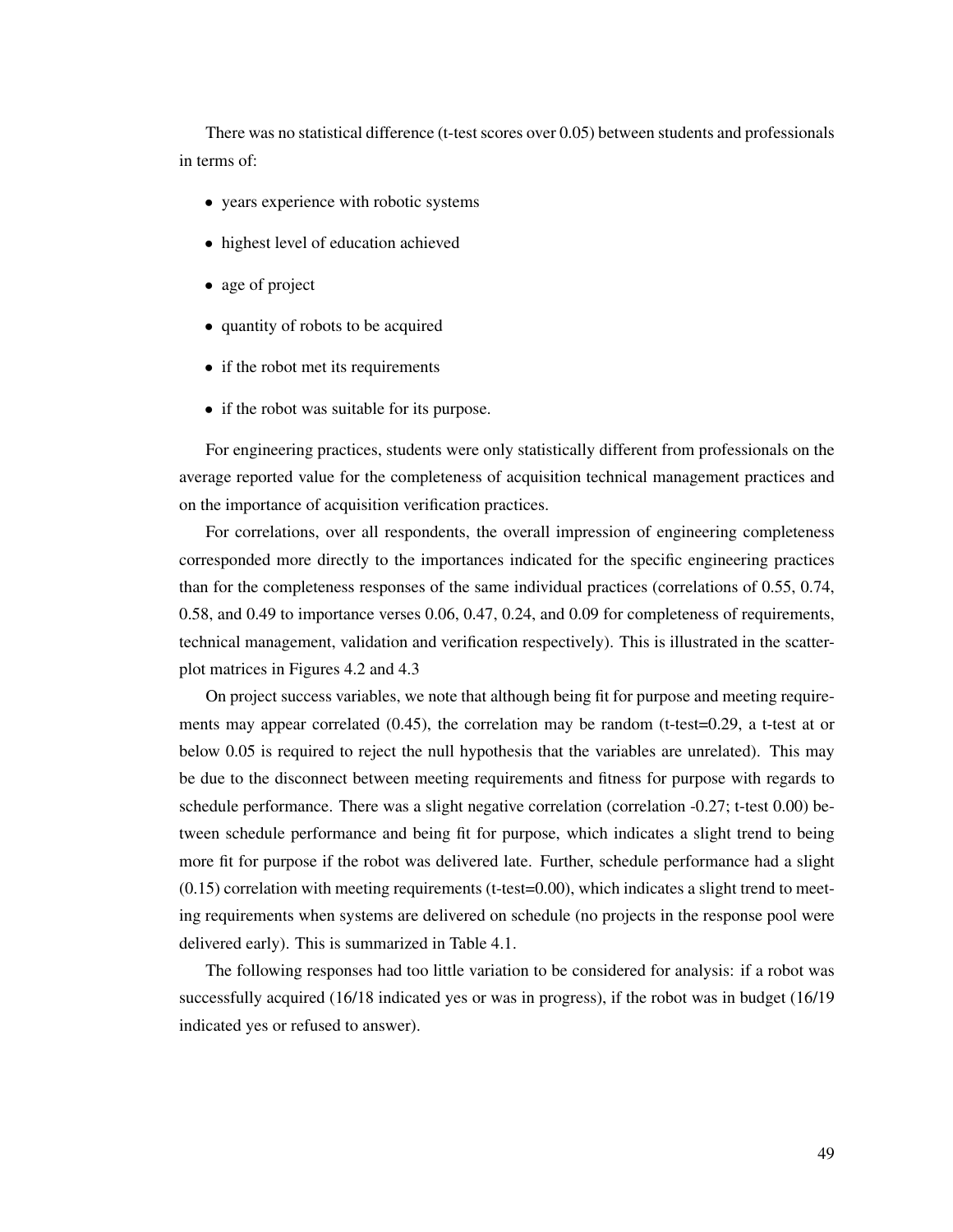| $\overline{\phantom{0}}$<br>$\boldsymbol{\mathsf{s}}$                          | ۰<br>ó<br>$\circ$                                                      | $\circ$<br>$\circ$                                                        | $\sqrt{2}$<br>$\bullet$                                                          | 1.38                                                        |
|--------------------------------------------------------------------------------|------------------------------------------------------------------------|---------------------------------------------------------------------------|----------------------------------------------------------------------------------|-------------------------------------------------------------|
| $\circ$<br>$\ddot{\phantom{0}}$<br>۰<br>۰<br>8<br>۰<br>$\ddot{\phantom{0}}$    | ۰<br>۰<br>$\ddot{\phantom{0}}$                                         | $\ddot{\phantom{0}}$<br>$\circ$ $\circ$                                   | $^{\circ}$ 8<br>$\ddot{\phantom{0}}$<br>°。                                       | AVERIMP                                                     |
| ۸                                                                              | ۰<br>$\ddot{\phantom{0}}$                                              | $\circ$                                                                   | ٠<br>$\circ$                                                                     | $-1.96$                                                     |
| $\overline{\phantom{0}}$<br>$\frac{1}{2}$<br>$\circ$<br>$\ddot{\text{o}}$<br>۰ | $\bullet$<br>$\ddot{\phantom{0}}\phantom{0}\circ$<br>ô<br>ŏ0           | $\circ$<br>ò.<br>۰<br>$\infty^{\rm o}$ $^{\rm o}$<br>$\bullet$<br>$^{oo}$ | 1.28                                                                             | ۰<br>$\circ$<br>$\circ$<br>۰                                |
| ó<br>۰<br>۰<br>٠                                                               | $\circ$ $^{\circ}$<br>$\circ$<br>៓<br>۰<br>۰                           | $\circ$ $\circ$                                                           | <b>AVALIMP</b>                                                                   | $\ddot{\phantom{0}}$<br>۰<br>$\delta^2_{\phantom{2}0}$<br>٥ |
| $\bullet$                                                                      | ò                                                                      | ۰                                                                         | $-1.95$                                                                          | $\circ$                                                     |
| $\frac{1}{2}$<br>ó<br>$\circ$                                                  | $\overline{\phantom{a}}$<br>۰<br>$\ddot{\phantom{0}}$<br>$\Delta$<br>ò | 1.2                                                                       | $\circ$<br>$\circ$<br>$\ddot{\phantom{0}}$<br>$\circ$ $^{\circ}$                 | ۰<br>$\ddot{\phantom{0}}$<br>$\bullet$<br>$\circ^\circ$     |
| $\frac{1}{8}$<br>$^{\circ}_{\circ}$<br>$\overline{\mathbf{3}}$                 |                                                                        | ATMIMP                                                                    | $\begin{smallmatrix}&&0\\&&3\\3&8\end{smallmatrix}$<br>ò<br>$\ddot{\phantom{0}}$ | ۰<br>$\circ$                                                |
| ô<br>$\bullet$                                                                 | ۱۰                                                                     | $-1.56$                                                                   | ۰<br>۱۰                                                                          | ۰<br>۰                                                      |
| $\frac{1}{\alpha}$<br>8<br>ö<br>$\ddot{\phantom{0}}$<br>$\circ$<br>۰           | 0.97                                                                   | ०<br>۰<br>$\ddot{\bullet}$                                                | $\ddot{\phantom{0}}$<br>$\circ$<br>$\circ$ $\circ$<br>۰<br>ġ                     | ۰<br>ò<br>ò.<br>۰                                           |
| $\ddot{\phantom{0}}$<br>۰<br>۵                                                 | ARDIMP                                                                 | ٠                                                                         | $^{\circ}$<br>۰                                                                  | 0 <sup>o</sup>                                              |
| ٠<br>8<br>۰                                                                    | $-1.27$                                                                | ó<br>$\circ$<br>۰                                                         | ۰<br>۰                                                                           | ۰<br>ó<br>۰<br>۰                                            |
| 1.16                                                                           | $\overline{\phantom{0}}$<br>$\circ$<br>۰<br>0 <sup>o</sup><br>۰        | 000<br>40000<br>٠                                                         | ०<br>$\overline{\phantom{a}}$<br>$\circ$<br>۰<br>00000<br>٠                      | ō<br>۰<br>$^{oo}$<br>œ<br>٠<br>٠                            |
| X18                                                                            | $\ddot{\phantom{0}}$<br>٠<br>٠                                         | $\circ$ $\circ$<br>۰                                                      | $\ddot{\phantom{0}}$<br>۰                                                        |                                                             |
| $-1.93$                                                                        | œ<br>$\circ$                                                           | $\circ$<br>$\bullet$                                                      | $\circ$<br>$\circ$ $\circ$                                                       | ۰<br>$\circ$ $\circ$                                        |

Figure 4.2: Scatter-plot Matrix of Overall Engineering Effort to Average Importance of Engineering Practices

| Outcome Variable Fit for purpose Met Requirements Delivery Schedule |           |              |
|---------------------------------------------------------------------|-----------|--------------|
| <b>Fit for purpose</b>                                              | 0.45/0.29 | $-0.27/0.00$ |
| Met Requirements 0.45 / 0.29                                        |           | 0.15/0.00    |
| Delivery Schedule -0.27 / 0.00                                      | 0.15/0.00 |              |

Table 4.1: Outcome Variable Pairwise Correlations and t-test Values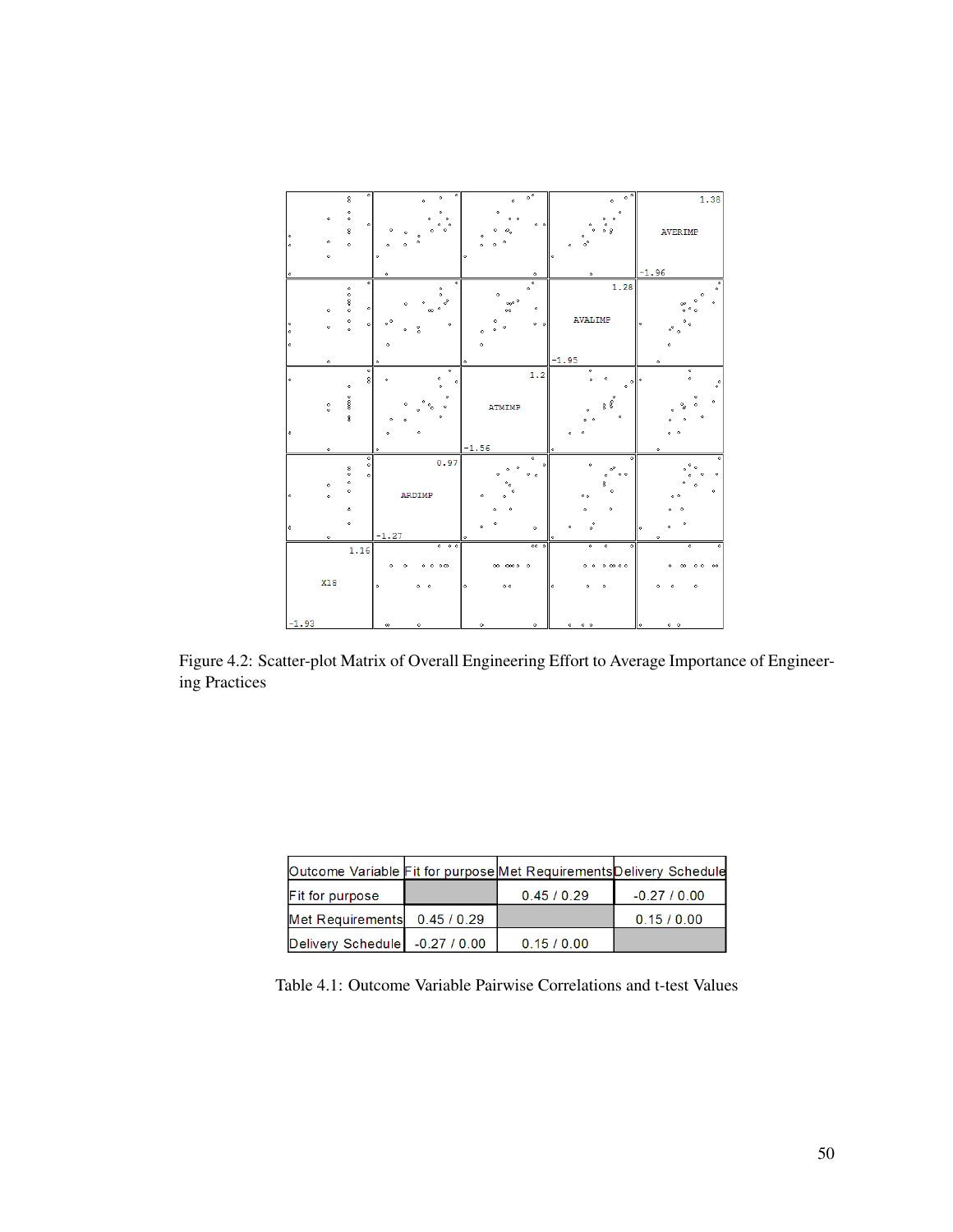| ۰       |                                 | $\overline{\phantom{0}}$<br>$\ddot{\circ}$ | $\circ$      | ॰<br>$\overset{\circ}{\phantom{\circ}}\phantom{\circ}$                                               | ۰<br>$\circ$<br>$^{\circ}_{\ 8}$                | $\circ$                  |                | ۰                        | ॰<br>۰<br>$\circ$                                |                                                                | $\overline{\phantom{0}}$<br>$\circ$<br>$\ddot{\phantom{0}}$<br>$\overset{\circ}{\circ}_{\mathbb{S}}$ |         |                                     | 1.17                                       |
|---------|---------------------------------|--------------------------------------------|--------------|------------------------------------------------------------------------------------------------------|-------------------------------------------------|--------------------------|----------------|--------------------------|--------------------------------------------------|----------------------------------------------------------------|------------------------------------------------------------------------------------------------------|---------|-------------------------------------|--------------------------------------------|
| ۰       | $\circ$<br>$\ddot{\phantom{0}}$ | å<br>ó                                     | $\circ$<br>۰ | $\bullet$<br>۰<br>$\stackrel{\circ}{\circ}_\circ$<br>$^{\circ}$<br>ò                                 |                                                 | ۰                        | $\circ$        | $^{\circ}$<br>ó          | $\circ$                                          | $0$ 0<br>۰<br>2                                                | ٥                                                                                                    |         | <b>AVERCOM</b>                      |                                            |
|         | ۰                               |                                            |              | ۰                                                                                                    |                                                 |                          |                |                          |                                                  | ۰                                                              |                                                                                                      | $-1.66$ |                                     |                                            |
| ۰       |                                 | $\frac{1}{2}$                              | $\circ$      | $\circ$<br>$\mathring{\hbox{S}}$                                                                     | ℯ<br>$\stackrel{\circ}{\circ}$                  | ۰                        | ۸<br>$\circ$   | ۰<br>$\mathcal{E}$       | $\overline{\phantom{a}}$<br>$\ddot{\mathcal{O}}$ |                                                                | $\mathbf{1}$                                                                                         |         | $\circ$                             | 8<br>$\circ$<br>$\mathrel{\circ}{\circ}$ . |
| $\circ$ | 8                               | $\circ$<br>ó                               | 8            | S<br>$\mathring{\phantom{a}}\mathring{\phantom{a}}\mathring{\phantom{a}}\mathring{\phantom{a}}$<br>۰ |                                                 | $\circ$                  | ٠              |                          | $\circ$                                          | <b>AVALCOM</b>                                                 |                                                                                                      | ۵       | ó<br>٥                              |                                            |
|         | ۰                               |                                            |              | ۰                                                                                                    |                                                 | ۰                        |                |                          |                                                  | $-2.11$                                                        |                                                                                                      |         |                                     |                                            |
|         |                                 | $\circ$<br>$\ddot{\circ}$<br>۰             | ۰            | ۰                                                                                                    | $\overline{\cdot}$<br>$\stackrel{\circ}{\circ}$ |                          |                |                          | 1.01                                             | ۰                                                              | $\overline{\phantom{0}}$<br>$\circ$<br>$\circ$<br>$\circ$                                            |         | $\circ$                             | ۰<br>$\ddot{\phantom{a}}_o$<br>۰           |
|         | $\ddot{\phantom{0}}$            | 8<br>8<br>$\circ$                          | $\circ$      | $\ddot{\phantom{0}}$<br>۰<br>ó                                                                       |                                                 |                          | <b>ATMCOM</b>  |                          |                                                  |                                                                | $\circ^\circ$<br>$\circ$                                                                             |         | $\circ$                             | ۰<br>۰                                     |
| ۰       | ۰                               |                                            |              | ó                                                                                                    | $\circ$                                         |                          |                |                          |                                                  |                                                                | $\circ$                                                                                              |         | $\bullet$                           | ۰                                          |
| ۰       | ٠                               |                                            | ۰            | ۰<br>$\ddot{\phantom{0}}$                                                                            | ۰                                               | $-1.28$                  |                |                          |                                                  | ۰                                                              | $\circ$                                                                                              |         | ۰                                   | ۰                                          |
| o       |                                 | ۰<br>$\bf 8$                               | ۰            |                                                                                                      | 1.1                                             | $\ddot{\phantom{0}}$     | $\circ$        |                          | $\overline{\phantom{0}}$<br>$\circ$ $^{\circ}$   |                                                                | ₽<br>$\circ^\circ$                                                                                   |         |                                     | ¢<br>$\circ$<br>$\infty_{\rm o}$           |
| ۰       | ۰<br>$\ddot{\phantom{0}}$       | ۰<br>ĝ<br>$\circ$<br>۰                     | ġ.           | ARDCOM                                                                                               |                                                 | $\circ$                  |                | ۰<br>s<br>ó              | $\circ$                                          | $\circ_\circ$<br>$\circ$<br>۰<br>$\ddot{\bullet}_\bullet$<br>٠ | $\circ$<br>$\circ_{\circ}$                                                                           |         | $\delta$ or $\delta$<br>۰<br>ះ      | $\ddot{\phantom{0}}$                       |
|         | ۰                               |                                            |              | $-1.53$                                                                                              |                                                 | $\ddot{\phantom{0}}$     |                |                          |                                                  | ó                                                              |                                                                                                      | ٠       |                                     |                                            |
|         |                                 | 1.16                                       |              | ø                                                                                                    | $\overline{\phantom{0}}$                        | $\overline{\phantom{a}}$ |                | $\overline{\phantom{0}}$ | $\overline{\phantom{0}}$                         | $\circ$                                                        | $\overline{\phantom{a}}$                                                                             |         | $\overline{\phantom{0}}$<br>$\circ$ | $\overline{\phantom{a}}$                   |
|         |                                 |                                            |              | $\bullet$<br>$000 - 0$<br>۰                                                                          | <b>co</b> o                                     |                          | 0 <sup>o</sup> | $\circ$ $\circ$          | 000                                              | ۰<br>۰                                                         | <b>00 00 00</b>                                                                                      |         | $^{\circ}$                          | 000000                                     |
|         | X18                             |                                            |              | $\circ$ $\circ$<br>$\ddot{\phantom{0}}$                                                              |                                                 | ۰                        | ۰              | $\ddot{\phantom{0}}$     |                                                  | $\infty$<br>۰                                                  |                                                                                                      | ۰       | $\circ$ $\circ$                     |                                            |
| $-1.93$ |                                 |                                            |              | ۰                                                                                                    | ۰                                               | ۰                        | ۰              |                          |                                                  | $\circ$                                                        | ۰                                                                                                    |         | $\circ$                             | ۰                                          |

Figure 4.3: Scatter-plot Matrix of Overall Engineering Effort to Average Completeness of Engineering Practices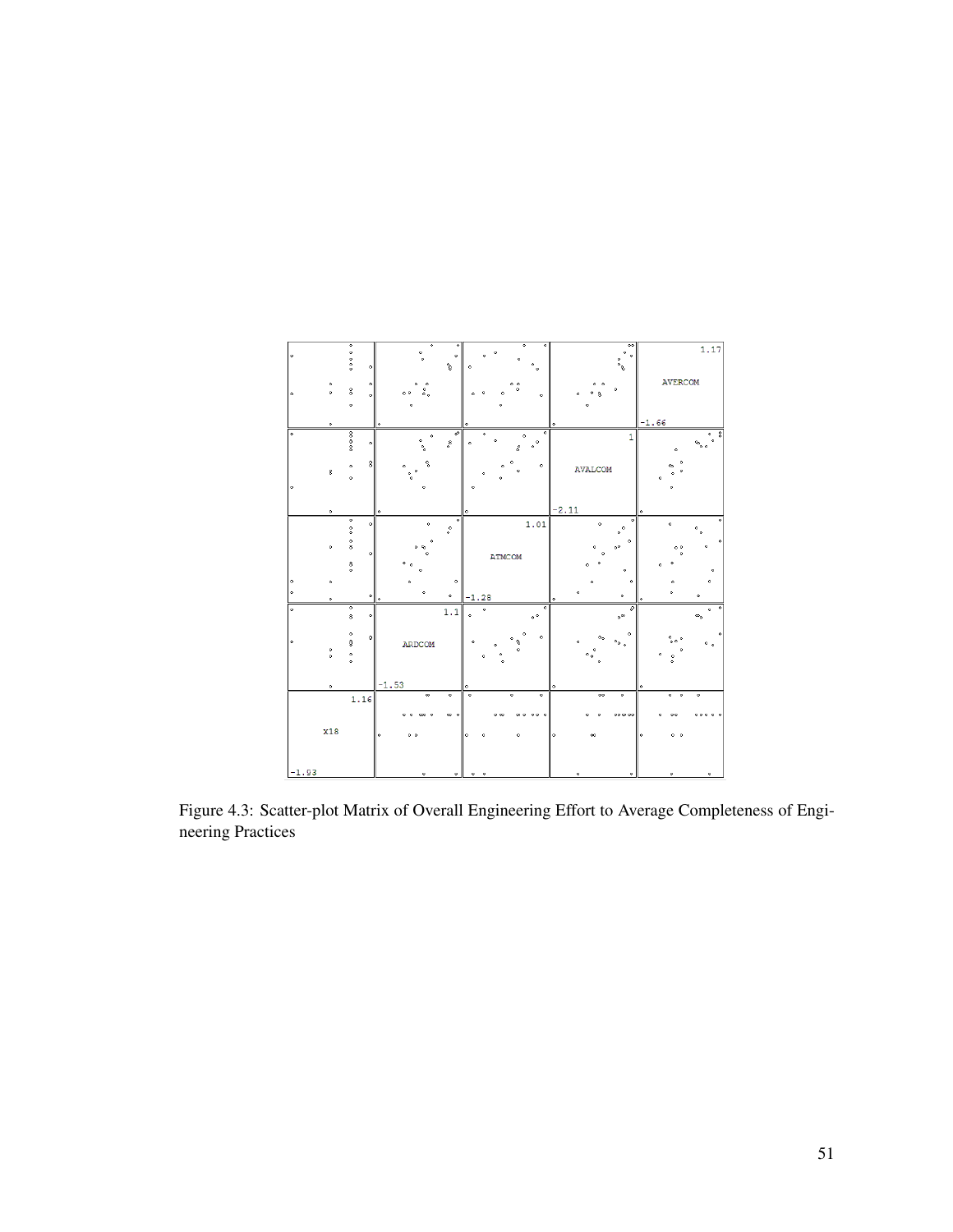#### 4.1.4 Outcome Factor Analysis

Responses within each process group were averaged giving 8 variables, two (completeness and importance) for each of the engineering process areas of ARD, ATM, AVER, and AVAL, along with the personal and project question responses, to use as predictors of the outcome factors. The success of the robot was based on budget, schedule, meeting requirements, and being suitable.

### 4.1.4.1 Predicting Budget Performance

Insufficient variation of the response variable (only two indicated performance other than "onbudget", one of those being only slightly over budget)

#### 4.1.4.2 Predicting Schedule Performance

The best linear regression for predicting schedule performance included a positive relation to the completeness of the ARD practices (added value plot, or AVP, in Figure 4.4), negative relation to the importance of AVER (AVP Figure 4.5), negative relation to experience with robotic systems (AVP Figure 4.6), and a negative relation to the level of autonomy desired (AVP Figure 4.7). This regression explained 58% of the variation of the data with 98% confidence (R-Squared  $= 0.58$ , p-value  $= 0.02$ , n=17). The only survey respondent not used did not provide data about schedule performance. Observe, as previously noted, two of the factors (importance of AVER and level of autonomy) are strongly correlated with student or professional acquisitions. Models that included discriminators for student projects were considered, but rejected (such models had worse F-test scores and significantly worse p-values). Hence, although those factors are correlated, that correlation does not appear to be significant here.

#### 4.1.4.3 Predicting Requirements Performance

To truly maximize the predictive power, we consider only projects either fully meeting requirements or those that had the most problems meeting requirements ("partially met specifications, many desired functions available"). Only three projects reported in the middle range ("Partially met specifications, all high-priority desired functions available). Excluding these three middle points (which have normalized response values of 0, so their removal doesn't impact the probability distribution, see Figure 4.8) may aid us in analysis, because the difference in the response levels may not be clear (the value was potentially too qualitative).

The best linear regression for predicting satisfaction of requirements is a positive relation to the completeness of ARD practices (AVP Figure 4.9), a positive relation to the importance of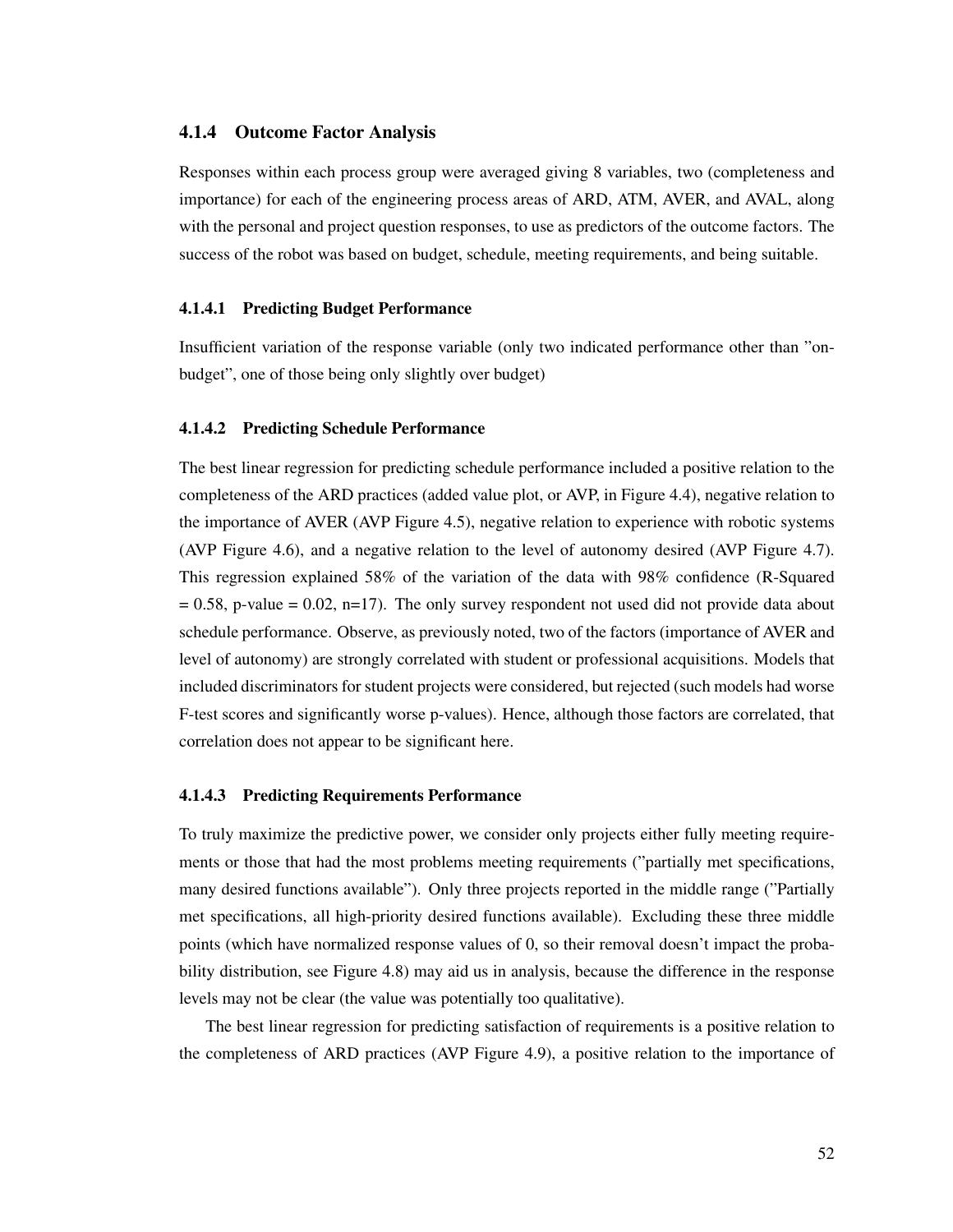

Figure 4.4: Expected Value Plot for Schedule Performance and the Completeness of ARD Given the Other Predictor Variables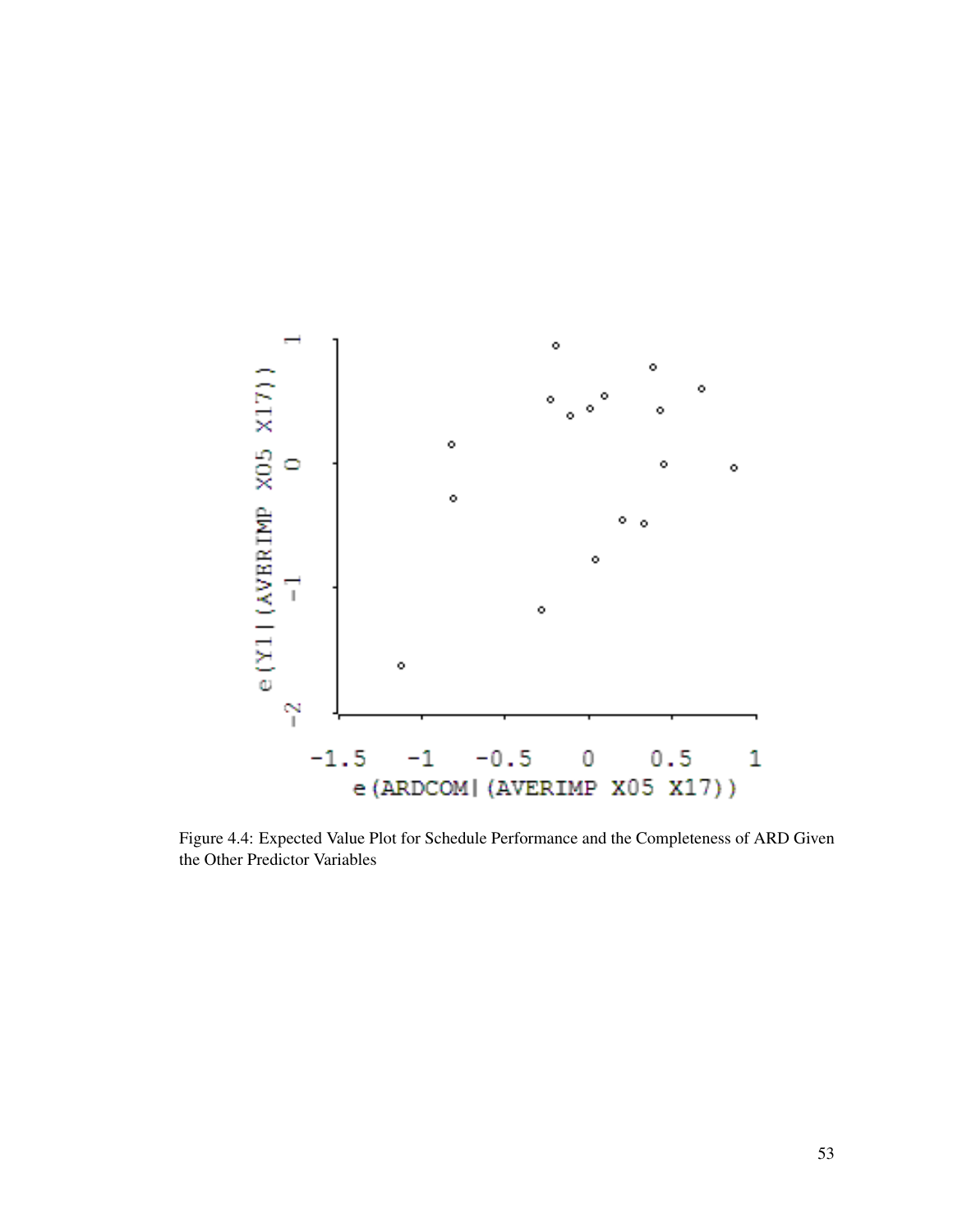

Figure 4.5: Expected Value Plot for Schedule Performance and the Importance of AVER Given the Other Predictor Variables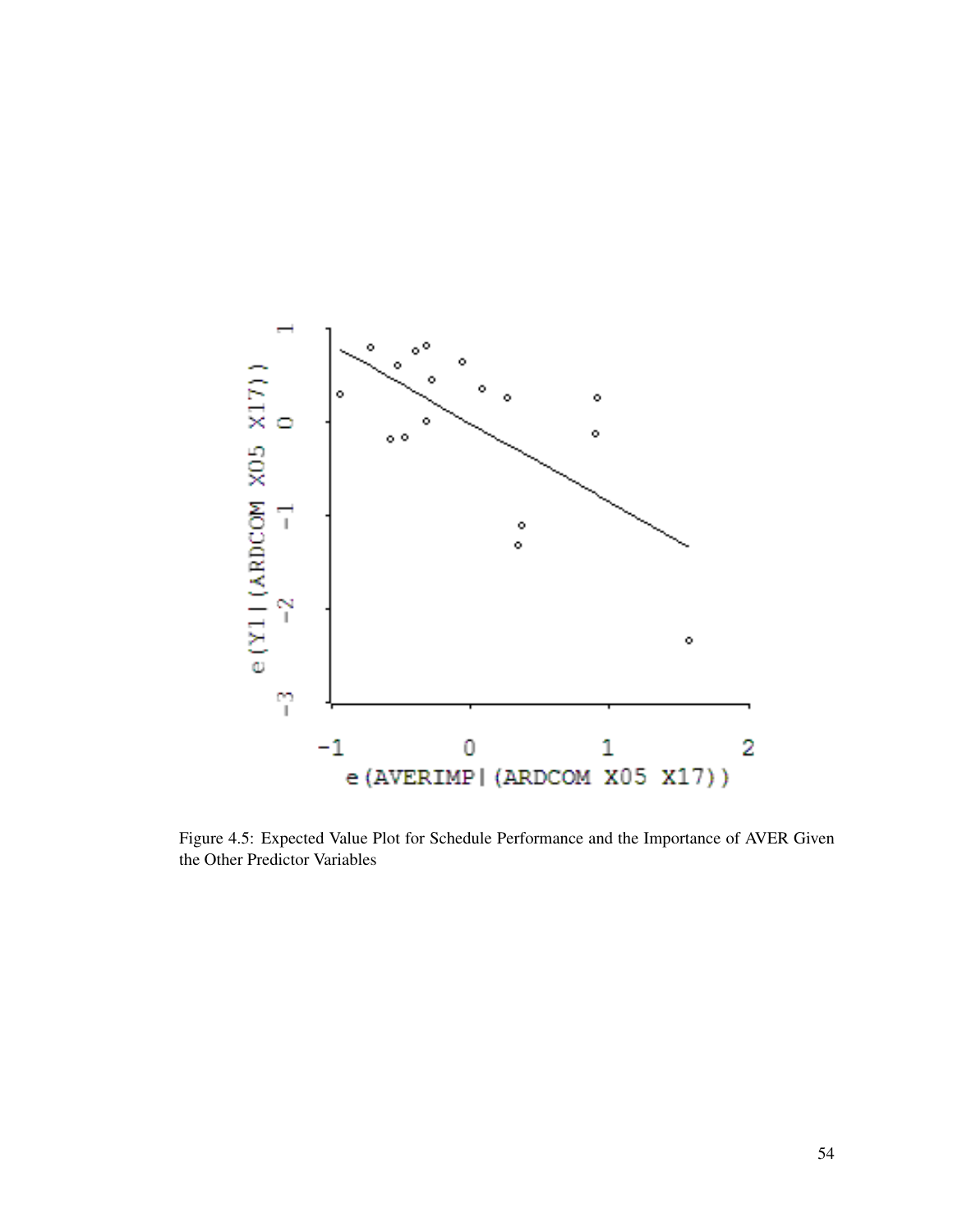

Figure 4.6: Expected Value Plot for Schedule Performance and the Engineer's Robotics Experience (X05) Given the Other Predictor Variables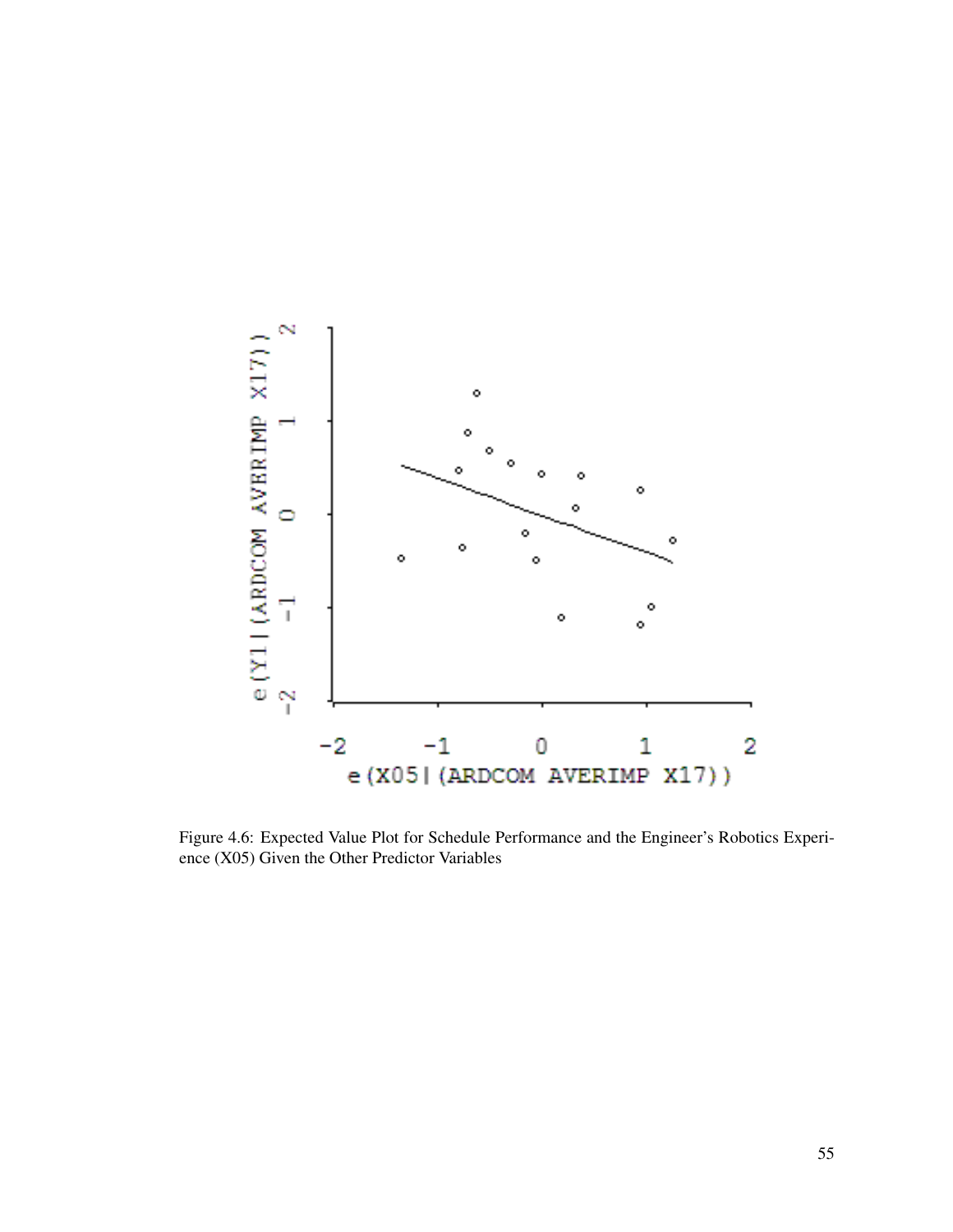

Figure 4.7: Expected Value Plot for Schedule Performance and Desired Robot Autonomy (X17) Given the Other Predictor Variables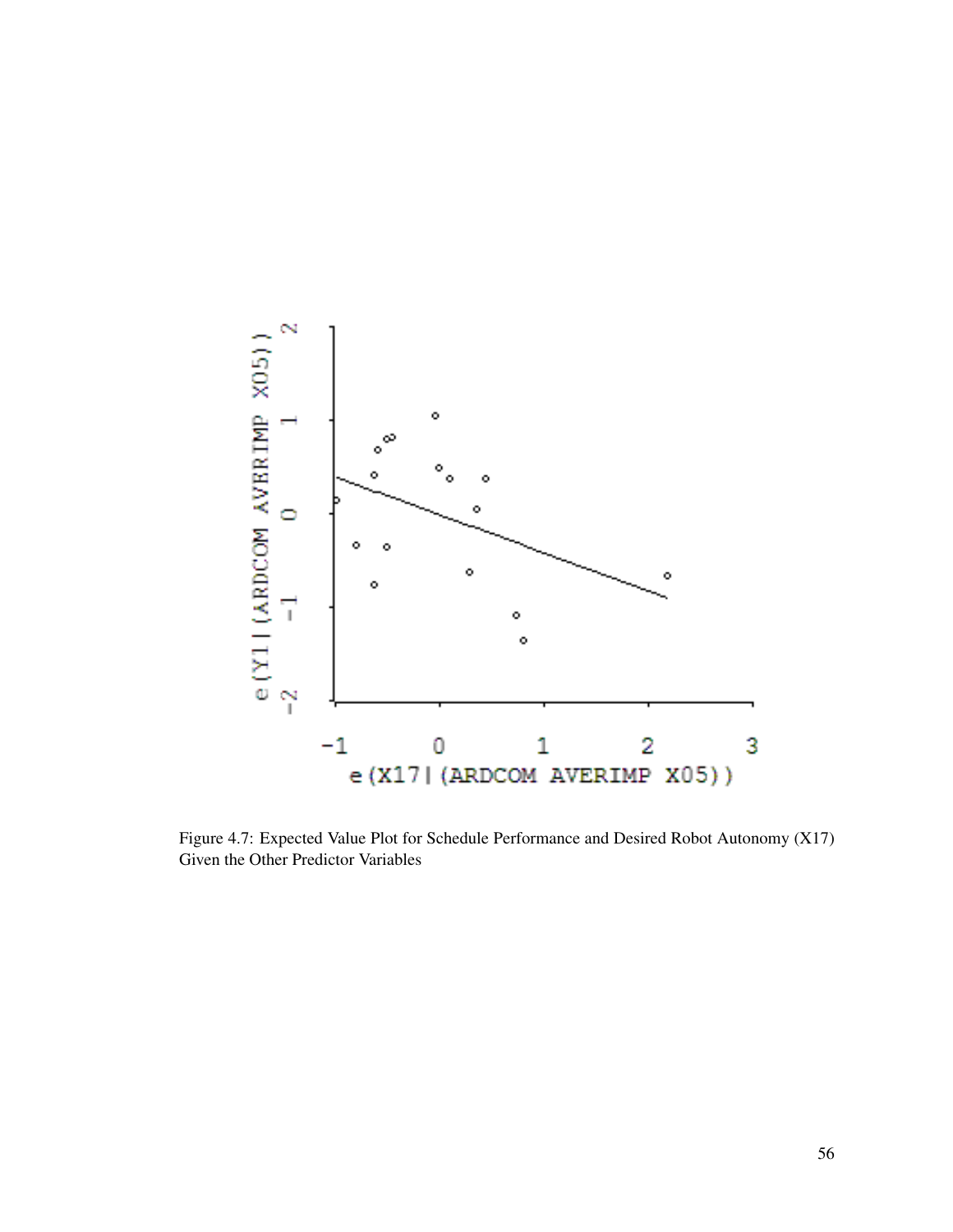

Figure 4.8: Plot of Response Values for Meeting Requirements Verses Completeness of ARD Practices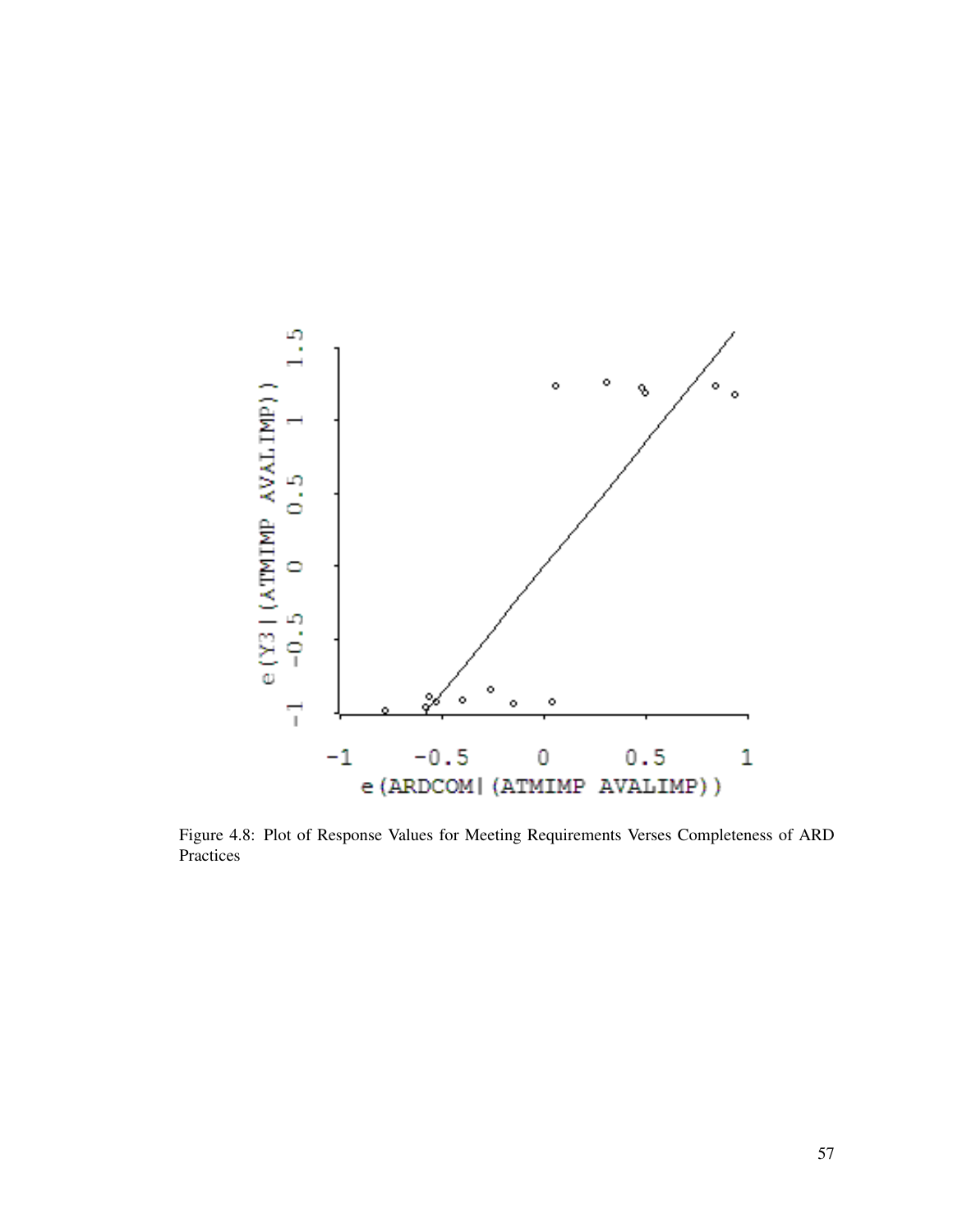

Figure 4.9: Expected Value Plot for Requirements Performance and the Completeness of ARD Given the Other Predictor Variables

ATM (AVP Figure 4.10), and a negative relation to the importance of AVAL (AVP Figure 4.11). The resulting regression explained 74% of the variation in the data with 99.7% confidence (R-Squared = 0.74, p-value = 0.003,  $n = 14$ ). In addition to the three excluded middle points, one respondent did not provide data about meeting requirements.

#### 4.1.4.4 Predicting Suitability

One respondent, a professional, was determined to be an outlier via a standard outlier test on many of the candidate regressions (outlier test was significant and 4 times the value of other responses in the finally selected regression, see Figure 4.12).

The best linear regression for predicting if a robot would be suitable for its purpose was a positive relation to the completeness of AVER practices (AVP Figure 4.13), a positive relation to the importance of AVAL (AVP Figure 4.14), a negative relation to the importance of AVER (AVP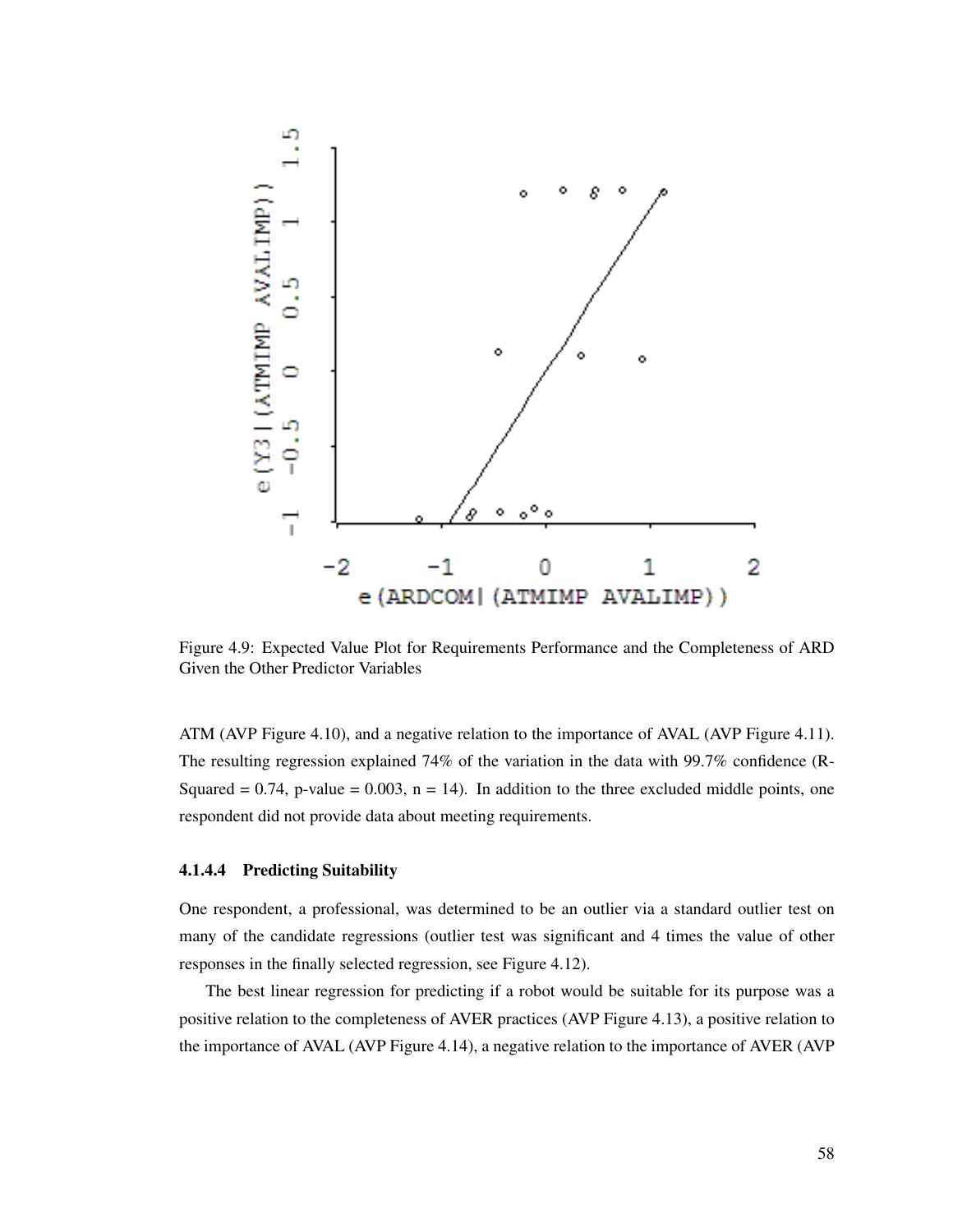

Figure 4.10: Expected Value Plot for Requirements Performance and the Importance of ATM Given the Other Predictor Variables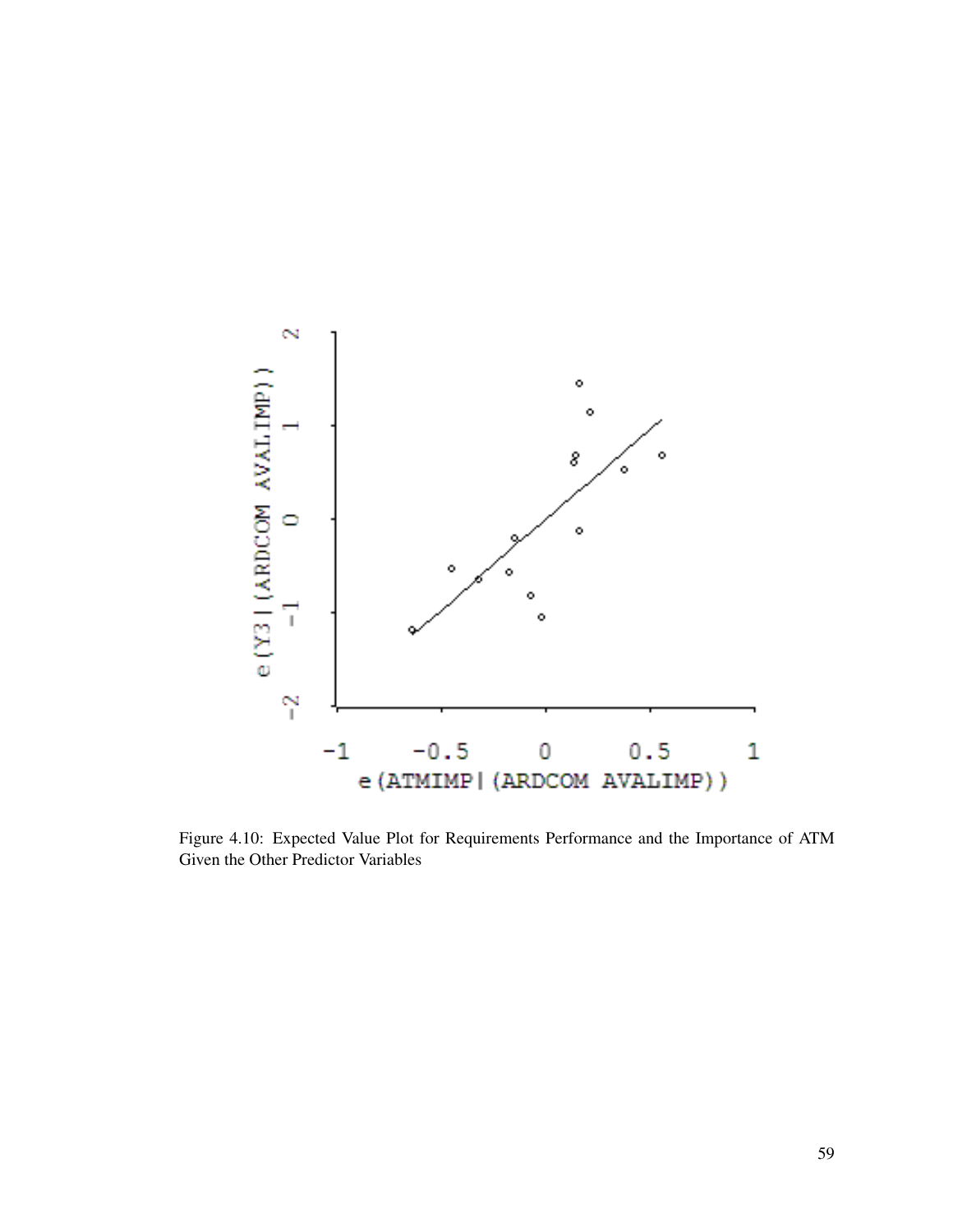

Figure 4.11: Expected Value Plot for Requirements Performance and the Importance of AVAL Given the Other Predictor Variables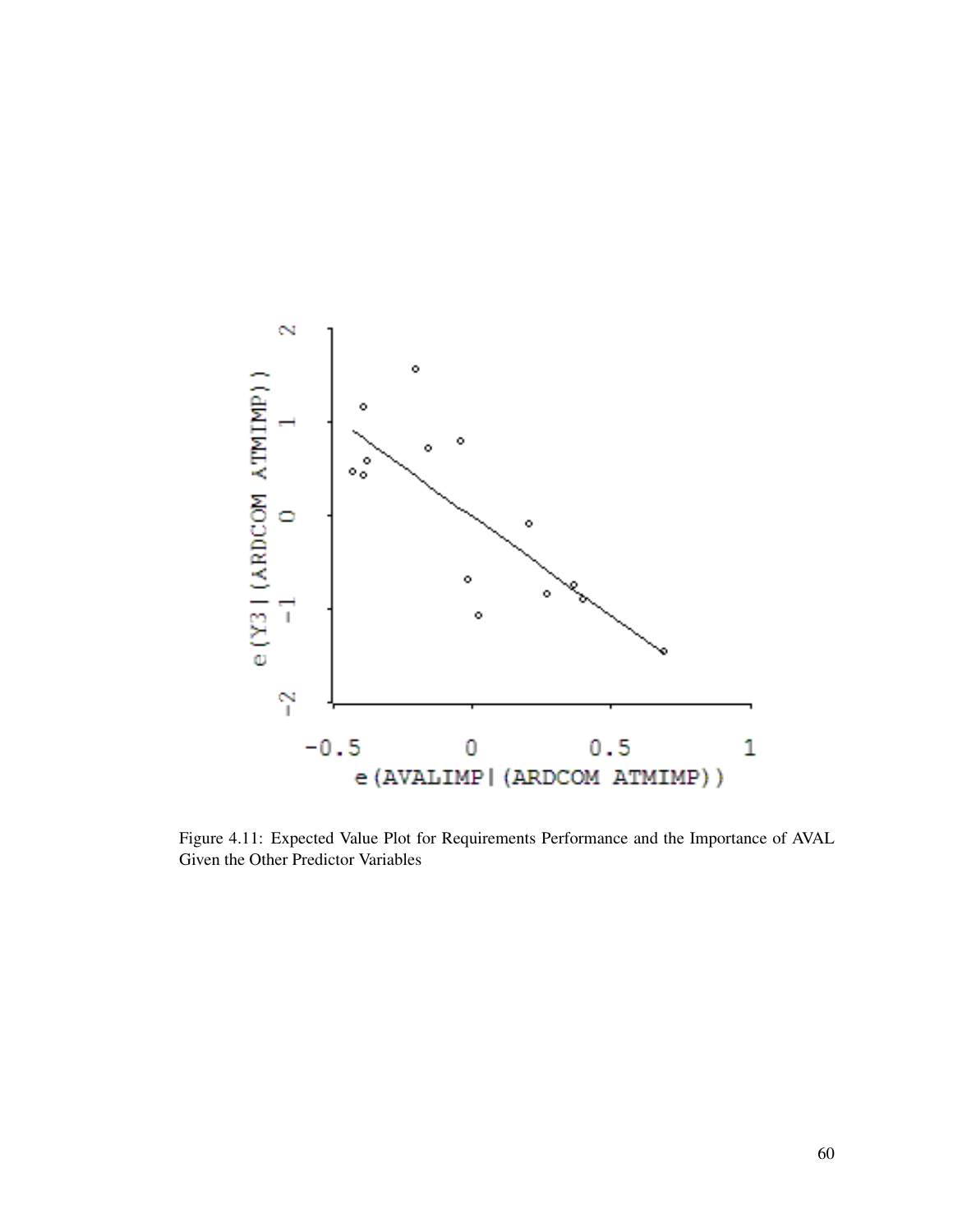

Figure 4.12: Outlier Test Graph for Best Suitability Predictors of Suitability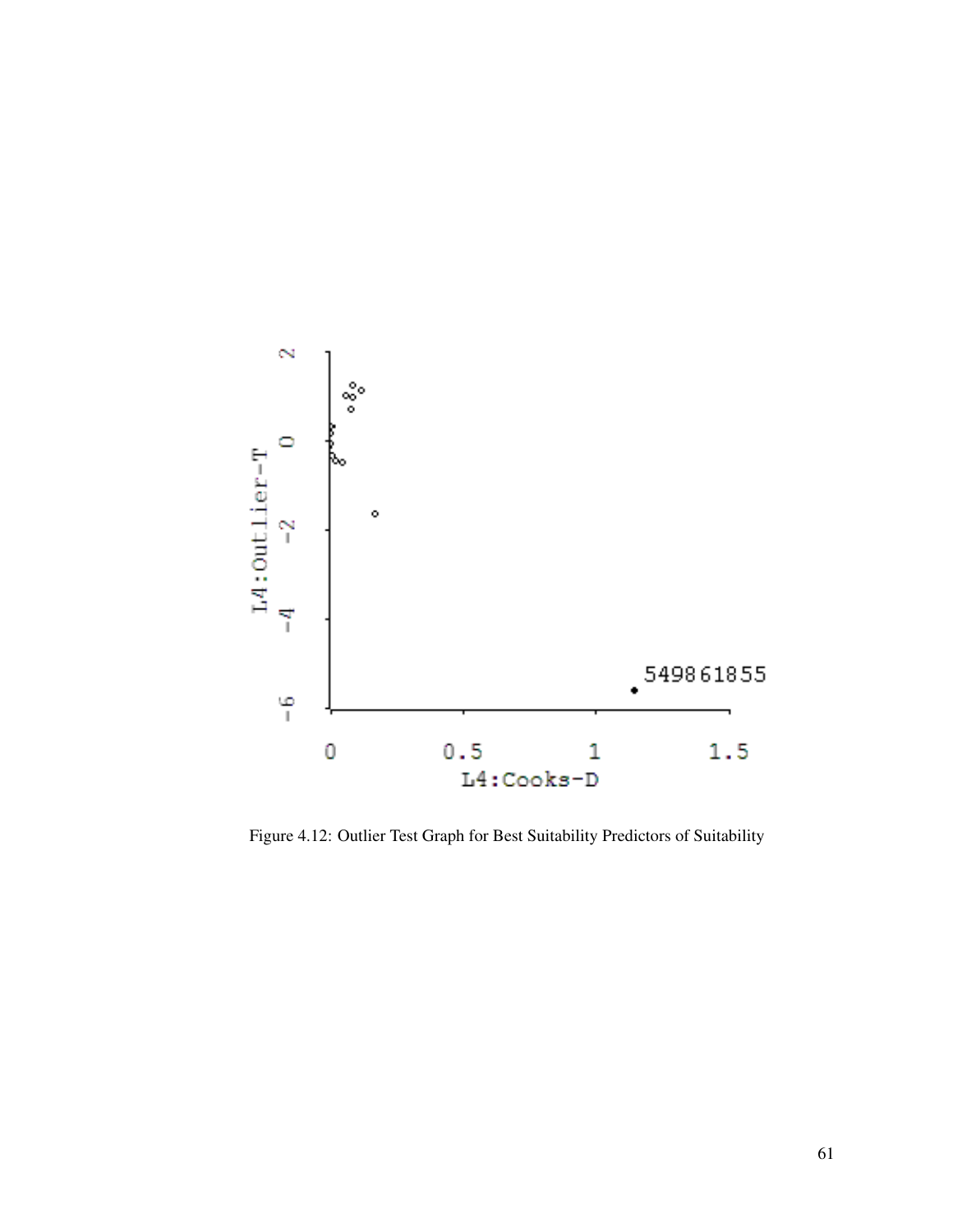

Figure 4.13: Expected Value Plot for Suitability and the Completeness of AVER Given the Other Predictor Variables

Figure 4.15), and the designation as safety-critical (meaning that a safety critical system was more likely to results in a suitable robot; AVP Figure 4.16). The resulting regression explained 80% of the data with 98.4% confidence (R-Squared = 0.80, p-value = 0.016, n=15). Two additional respondents were not used, one for not providing informational about fitness for purpose and one for not providing information about the completeness of AVER practices.

# 4.2 Analysis of Robot Acquisition Cases

## 4.2.1 Evaluating Outcome Factors in Cases

In the cases, the important engineering factors to consider are ARD (requirements) and AVER (verification) because there were the engineering process areas for which completeness appeared as predictors from the survey. For each traditional acquisition case, an assessment of the practice relevant to the outcome is made. The robot vacuum case is used to demonstrate the lack of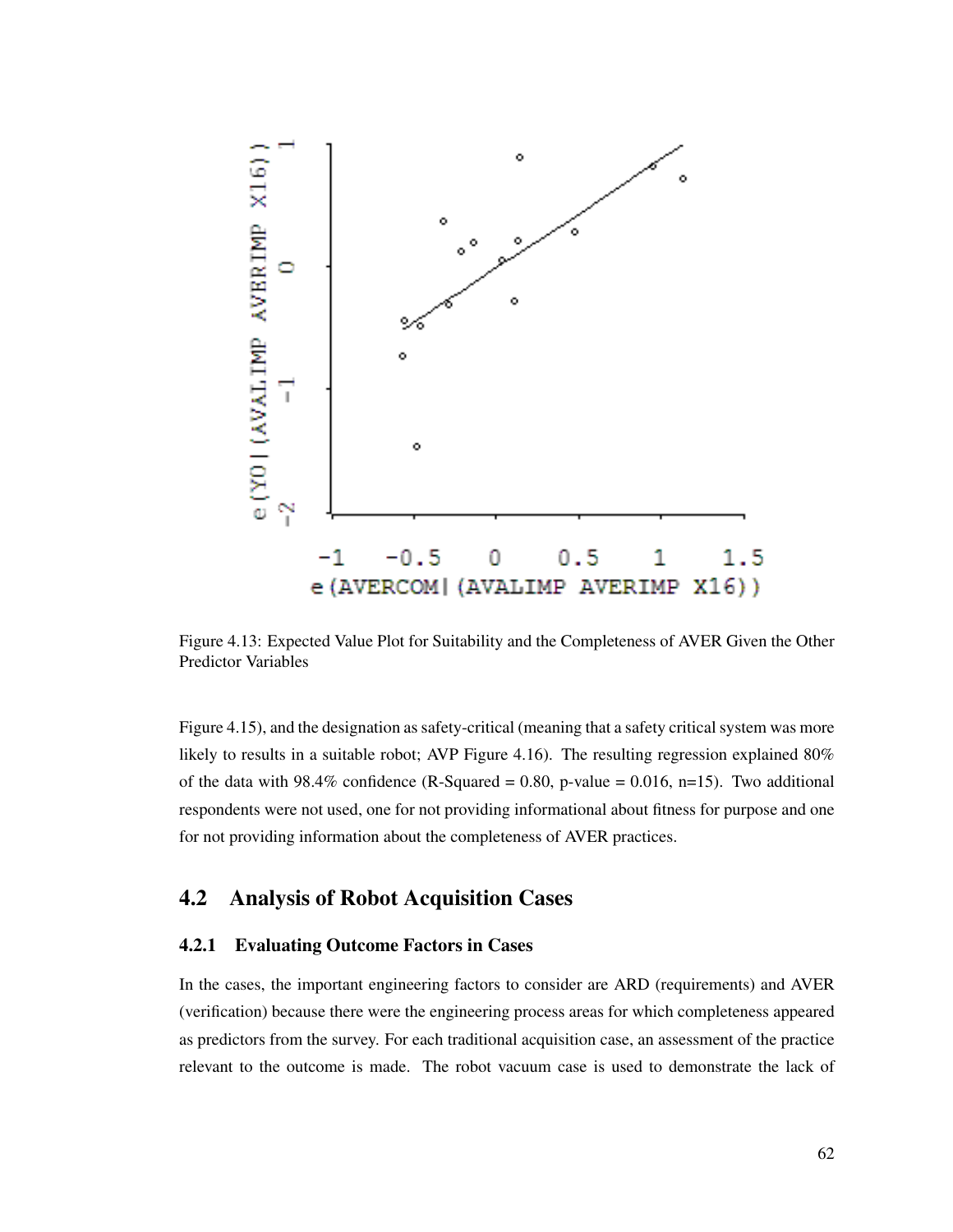

Figure 4.14: Expected Value Plot for Suitability and the Importance of AVAL Given the Other Predictor Variables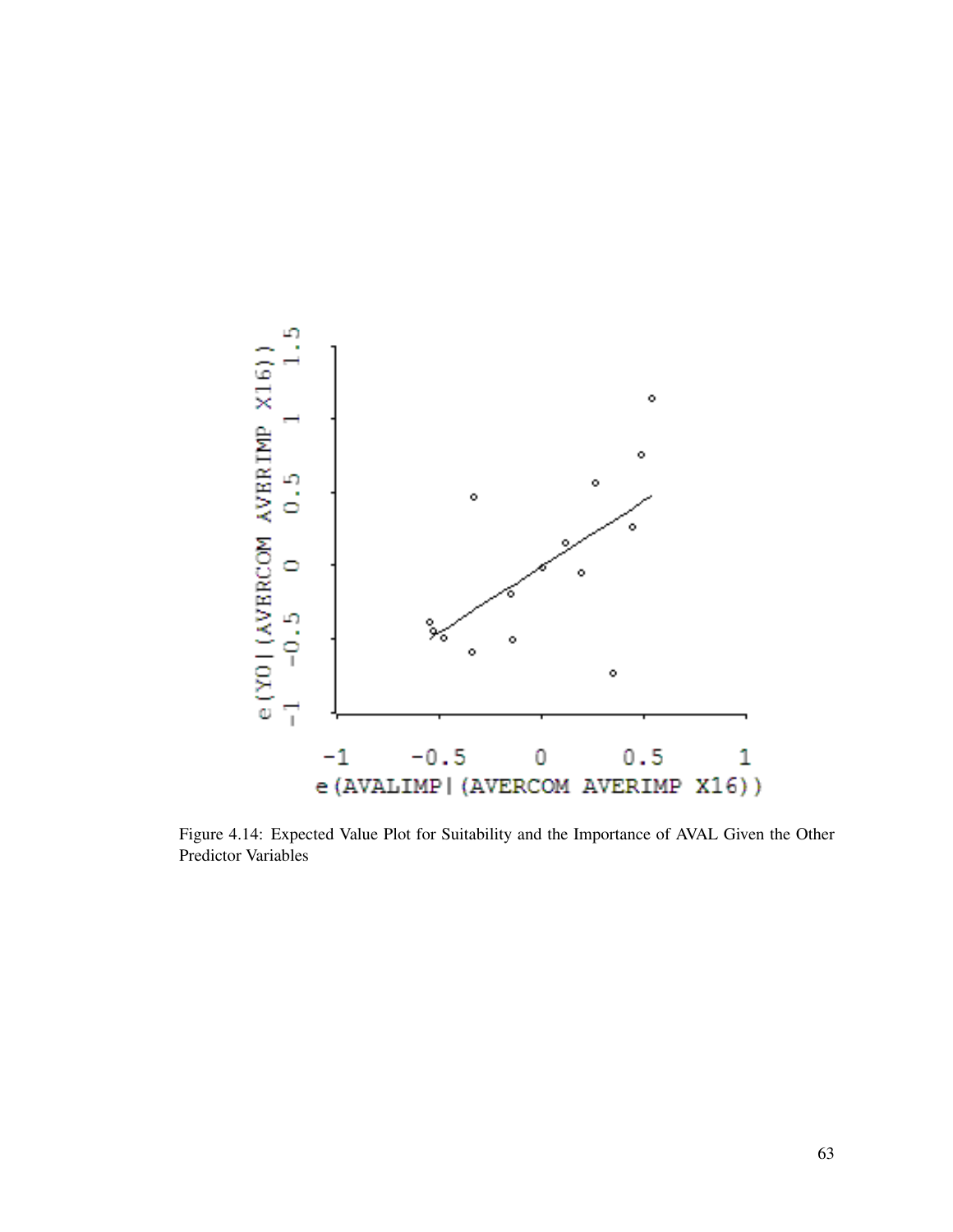

Figure 4.15: Expected Value Plot for Suitability and the Importance of AVER Given the Other Predictor Variables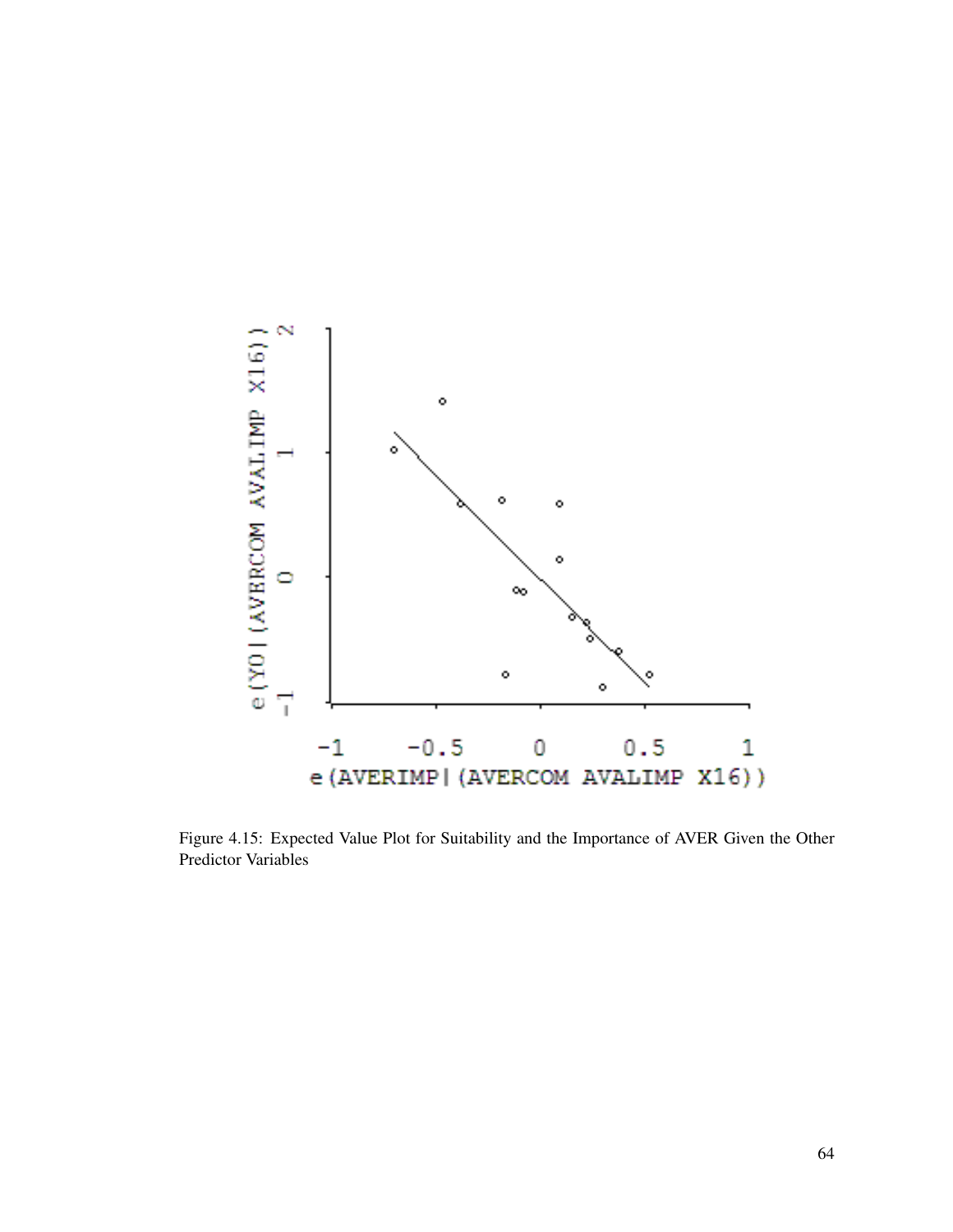

Figure 4.16: Expected Value Plot for Suitability and Being Designated as NOT Safety Critical (X16) Given the Other Predictor Variables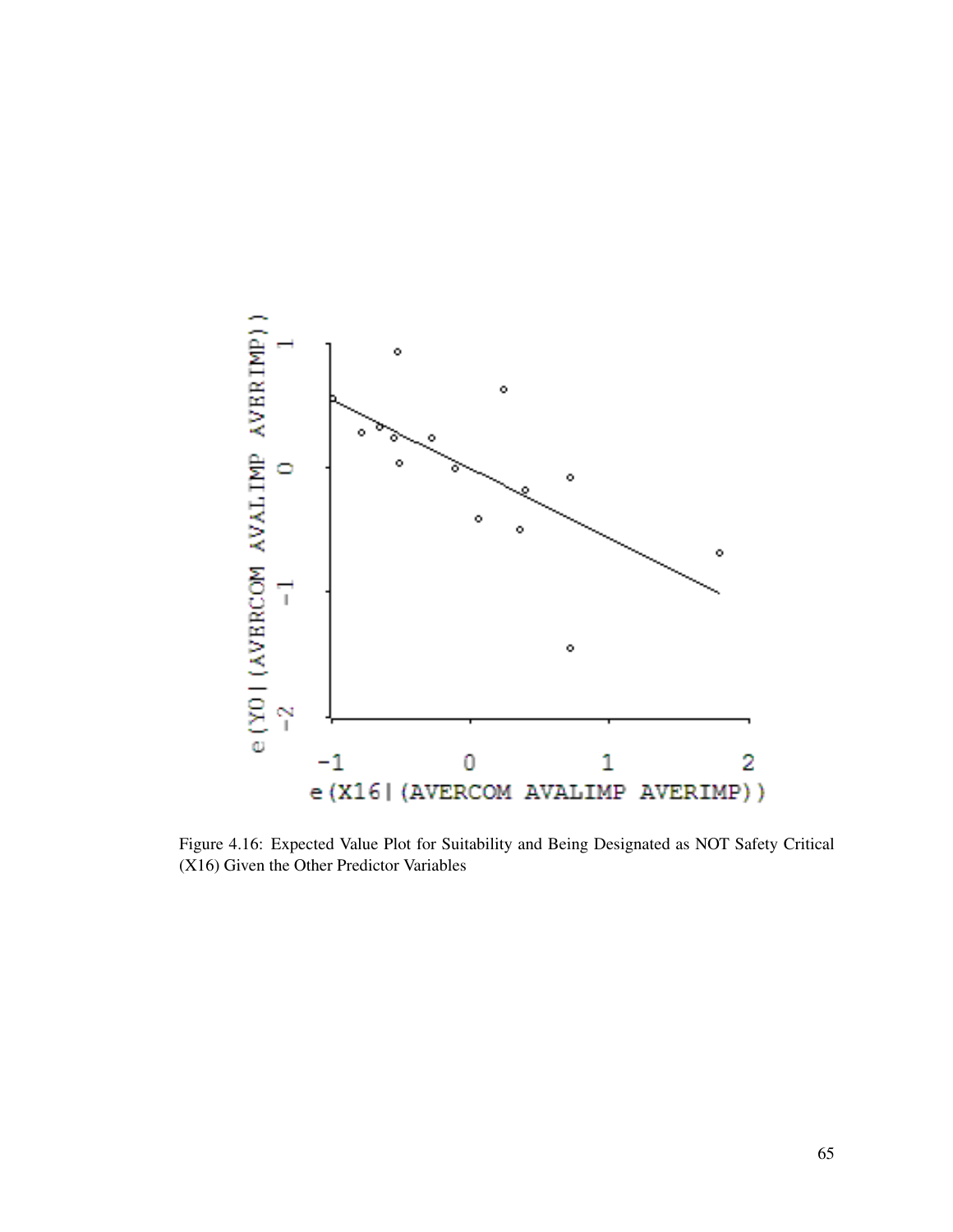relationship between requirements achievement and suitability/satisfaction in a detailed fashion between 10 different robot vacuum products.

## 4.2.2 Schedule Performance

From the case studies, table 4.2 was constructed regarding the evidence of performance of ARD practices, methods, and the final outcome with regard to schedule performance.

|                                              | Schedule              | ARD                 |                                                                                                                                                                                                                                                                                 |                                                                                                                                       |                                                                                                                                                                                       |                                                                                                                                                                                                   |                                                                                                                        |                                                                                                                                                                               |                                                                                                                                                                                                     |                                                                                                                                                                                                           |
|----------------------------------------------|-----------------------|---------------------|---------------------------------------------------------------------------------------------------------------------------------------------------------------------------------------------------------------------------------------------------------------------------------|---------------------------------------------------------------------------------------------------------------------------------------|---------------------------------------------------------------------------------------------------------------------------------------------------------------------------------------|---------------------------------------------------------------------------------------------------------------------------------------------------------------------------------------------------|------------------------------------------------------------------------------------------------------------------------|-------------------------------------------------------------------------------------------------------------------------------------------------------------------------------|-----------------------------------------------------------------------------------------------------------------------------------------------------------------------------------------------------|-----------------------------------------------------------------------------------------------------------------------------------------------------------------------------------------------------------|
| CASE                                         |                       | Sum of<br>practices | 1.1 Elicit Stakeholder<br>Needs                                                                                                                                                                                                                                                 | 1.2 Develop &<br><b>Prioritize Customer</b><br><b>Requirements</b>                                                                    | 2.1 Establish<br>Contractual<br>Requirements                                                                                                                                          | 2.2 Allocate<br>Contractual<br>Requirements                                                                                                                                                       | 3.1 Establish<br>Operational Concepts 3.2 Analyze<br>and Scenarios                                                     | Requirements                                                                                                                                                                  | 3.3 Analyze<br>Requirements to<br>Achieve Balance                                                                                                                                                   | 3.4 Validate<br>Requirements                                                                                                                                                                              |
| <b>CMU</b><br>Surface<br>Assessment<br>Robot | On Time               |                     | Interviews, operational<br>scenarios from end<br>user, operational<br>walkthrough and task<br>analysis, interim project<br>reviews, extraction from<br>road standards and<br>product specifications.<br>extensive business.<br>case analysis and<br>alternate systems<br>review | Required SRD to<br>elaborate requirements, of "contract" in the<br>provide for prioritization grant environment -                     | SRD is used as basis<br>SRD is baselined and<br>under CM                                                                                                                              | Design documents<br>indicate that<br>requirements on<br>various deliverables<br>were established and<br>linked to each other                                                                      | Established in desion<br>documents and SRD.<br>included transportation.<br>deployment, and re-<br>deployment scenarios | Technical report<br>analyzed requirements<br>against available<br>technologies; key<br>requirements<br>(deviations) identified.<br>TPM established for<br>control and reports | Requirements analyzed Simulation of road<br>for technical risk -<br>initial analysis provided<br>for potential mismatch<br>of specification to<br>requirements, but<br>develooment was<br>continued | surface for detection<br>model, analysis of<br>control systems for<br>defect marking.<br>prototype of<br>subsystems built, client<br>present for integration<br>tests and preliminary<br>tests at tracks. |
|                                              | TRUF                  |                     | TRUF                                                                                                                                                                                                                                                                            | <b>TRUF</b>                                                                                                                           | TRUF                                                                                                                                                                                  | TRUF                                                                                                                                                                                              | TRUF                                                                                                                   | TRUF                                                                                                                                                                          | TRUF                                                                                                                                                                                                | <b>TRUF</b>                                                                                                                                                                                               |
| <b>Global Hawk</b>                           | Slow/Late<br>delivery | 0.75                | Various studies, ACTD,<br>field user involvement.<br>distributed<br>requirements<br>beneration environment customer requirements<br>for users (JCIDS)                                                                                                                           | requirements present,<br>changed extensively<br>after ACTD, no<br>evidence of stabilized<br>or stabilized customer.<br>prioritization | resent - assumed                                                                                                                                                                      | Allocation of<br>contractual<br>requirements indicate<br>cost and maintenance<br>targets (although those<br>targets seem<br>inconsistent with needs.<br>the failure is lack of<br>prioritization) | OpsCons established<br>and maintained (old<br>style)                                                                   | Defect reports.<br>AFOTEC analysis,<br>technical performance<br>measures, and key<br>requirements identified<br>anaters                                                       | No evidence that lot<br>size, funding<br>requirements.<br>schedule, and spares<br>were sufficiently traded<br>- no evidence that<br>schedule was balanced<br>against EMD                            | Demonstration (ACTD),<br>prototypes (ACTD)                                                                                                                                                                |
|                                              | <b>FALSE</b>          |                     | TRUE                                                                                                                                                                                                                                                                            | FAI SE                                                                                                                                | TRUE                                                                                                                                                                                  | <b>TRUE</b>                                                                                                                                                                                       | <b>TRUE</b>                                                                                                            | TRUF                                                                                                                                                                          | <b>FALSE</b>                                                                                                                                                                                        | TRUE                                                                                                                                                                                                      |
| Haptic                                       | On Time               | 0.75                | CD, CDD, business<br>case for reduced<br>training, observations<br>on existing interface.<br>postulation on other<br>interfaces, market<br>surveys, user feedback                                                                                                               | Requirements<br>prioritized and<br>developed in developer<br>interim reports                                                          | l'echnical description o<br>requirements to meet<br>needs presented by<br>developer and<br>accepted by client                                                                         | Developer allocation of<br>requirements to<br>different delivery<br>components présented<br>by developer and<br>accepted by client                                                                | No scenarios beyond<br>technology indicated                                                                            | Requirements changes<br>indicated after first<br>prototype provided<br>analysis results                                                                                       | No direct assessment<br>of risk to requirements<br>no balance of needs<br>indicated                                                                                                                 | in progress prototype<br>lemonstration before<br>final: analytic methods<br>applied to technical<br>requirements (part of<br>senior design course)                                                        |
|                                              | TRUE                  |                     | TRUF                                                                                                                                                                                                                                                                            | TRUF                                                                                                                                  | TRUE                                                                                                                                                                                  | TRUE                                                                                                                                                                                              | FALSE                                                                                                                  | TRUE                                                                                                                                                                          | <b>FALSE</b>                                                                                                                                                                                        | TRUF                                                                                                                                                                                                      |
| <b>AVATAR</b>                                | On Time               | 0.75                | Stakeholder needs.<br>elicited through<br>previous association.<br>Project was internal to<br>the group.                                                                                                                                                                        | Although requirements<br>appear to be<br>developed, there is no<br>notion of prioritization in<br>the requirements set                | Proposal was largely<br>con-technical<br>document, does<br>establish deliverables<br>with some specification<br>of models to be used -<br>technical metrics were<br>left to developer | Proposal allocated<br>requirements to<br>notional deliverables                                                                                                                                    | Research papers<br>establish scenarios                                                                                 | Research papers<br>address TPMs. kev<br>requirements, and<br>problems in achieving<br>requirements                                                                            | None present                                                                                                                                                                                        | dynamic simulation.<br>analytic flight model.<br>prototype,<br>demonstration with<br>sponsor                                                                                                              |
|                                              | TRUE                  |                     | TRUE                                                                                                                                                                                                                                                                            | <b>FALSE</b>                                                                                                                          | TRUE                                                                                                                                                                                  | TRUE                                                                                                                                                                                              | <b>TRUE</b>                                                                                                            | TRUE                                                                                                                                                                          | <b>FALSE</b>                                                                                                                                                                                        | TRUE                                                                                                                                                                                                      |
| Hoboken                                      |                       |                     | Stakeholder needs<br>elicited haphazardly -<br>series of events caused unitary actions without<br>stakeholder positions to prioritization - court<br>be taken and<br>articulated, but typically<br>after contract actions                                                       | Stakeholder needs<br>were expressed in<br>imposed prioritizations                                                                     | Conflictino - contract<br>makes no notice of<br>monthly software<br>license allowable<br>changes, city does<br>have expectations<br>egardino maintenance loase                        | No. ability to change<br>vendors is not<br>established, no<br>responsibility to remove contractor<br>cars from the structure<br>is established in disoute                                         | Only scenario in play<br>was to eliminate<br>previous support                                                          | No evidence of<br>requirements beina<br>analyzed before garage balanced<br>shut-down                                                                                          | No evidence of<br>requirements being                                                                                                                                                                | No evidence that<br>requirements were<br>validated                                                                                                                                                        |
|                                              | Late<br><b>FALSE</b>  | $\circ$             | FALSE                                                                                                                                                                                                                                                                           | <b>FALSE</b>                                                                                                                          | <b>FALSE</b>                                                                                                                                                                          | FALSE                                                                                                                                                                                             | FALSE                                                                                                                  | <b>FALSE</b>                                                                                                                                                                  | FALSE                                                                                                                                                                                               | FALSE                                                                                                                                                                                                     |

Table 4.2: Case Requirements Performance Related to ARD Practices Observed

The observations illustrate the difficulty in achieving adequate schedule performance without adequate requirements practices. Generally, the projects that had the majority of ARD processes exercised in a way relevant to schedule development had fewer problems than those that had less activity. Interestingly, Global Hawk and the Autonomous Helicopter program both had similar issues with a lack of explicit prioritization of requirements and performing trade-offs on those priorities. In the Autonomous Helicopter case, this apparently was not a problem. However, the Autonomous Helicopter project had the lead graduate student spending non-funded time working with the acquirer to ensure completion of the project. Due to various federal regulations, companies are not allowed to volunteer their time for government projects and this would have turn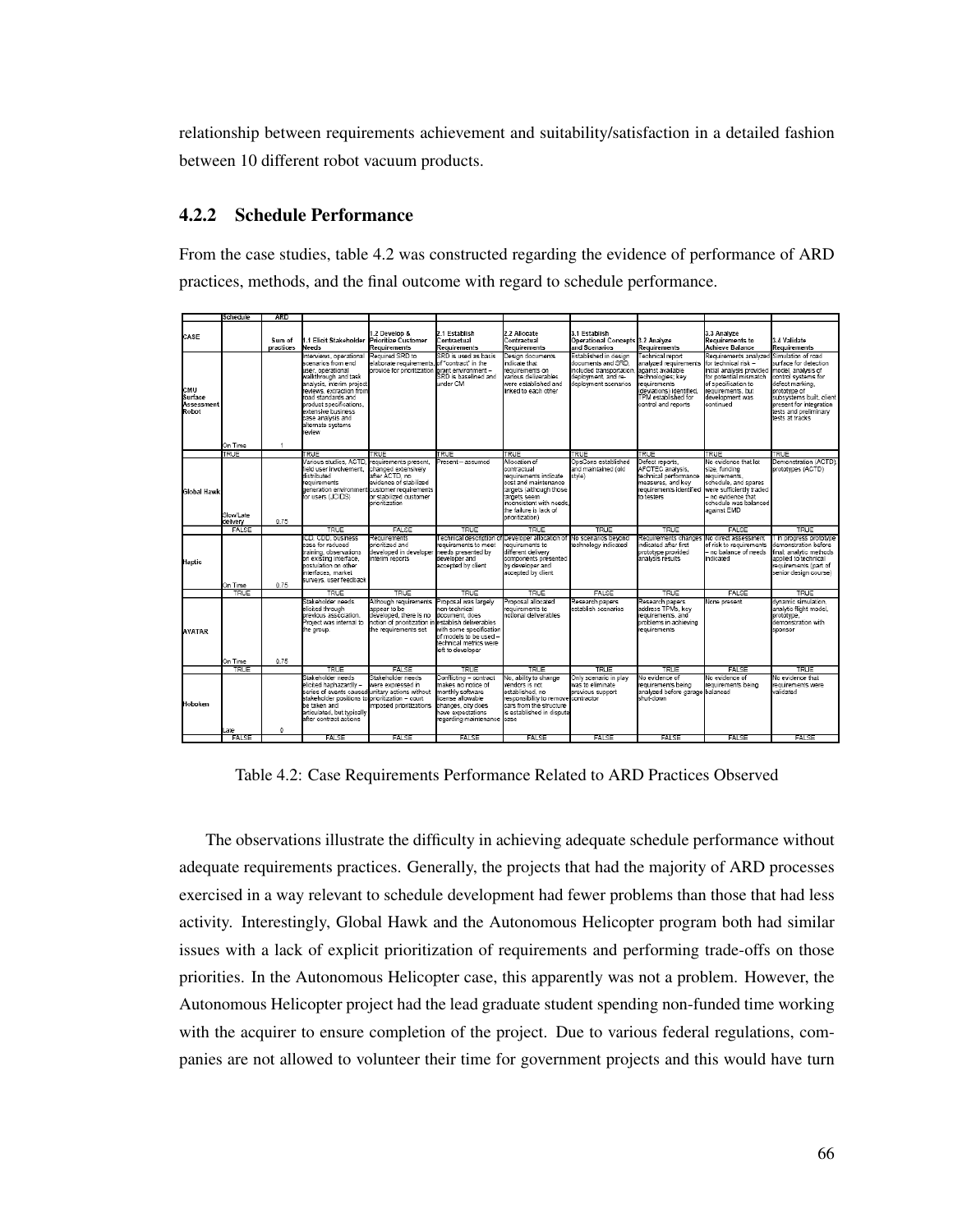into a schedule issue. The third project to have problems was the robotic garage case, which is expected, because technical issues arose that caused the vehicle lock in and required litigation (which ultimately held up development).

The issue of not having sufficiently prioritized requirements to be able to do trade-offs is a known issue. The use of methods such as Schedule-As-an-Independent-Variable (SAIV) (cite) are meant to be able to utilize the prioritization of requirements to be able to deliver some acceptable subset on time. Ultimately, in the case of the government and Global Hawk, additional analysis for SAIV would have realized that the stretching of the program and reduction of key engineering efforts naturally resulted in lower production rates and operation on a lower efficiency staff profile. This issue is not unique to robotic systems.

## 4.2.3 Requirements Performance

From the case studies, table 4.3 was constructed regarding the evidence of performance of ARD practices, methods, and the final outcome with regard to requirements.

|                                       | Requirements                                                                                         | ARD                 |                                                                                                                                                                                                                                                                               |                                                                                                                                                                                       |                                                                                                                                                               |                                                                                                                                                                                                    |                                                                                                                                          |                                                                                                                                                          |                                                                                                                                                                                                     |                                                                                                                                                                                                          |
|---------------------------------------|------------------------------------------------------------------------------------------------------|---------------------|-------------------------------------------------------------------------------------------------------------------------------------------------------------------------------------------------------------------------------------------------------------------------------|---------------------------------------------------------------------------------------------------------------------------------------------------------------------------------------|---------------------------------------------------------------------------------------------------------------------------------------------------------------|----------------------------------------------------------------------------------------------------------------------------------------------------------------------------------------------------|------------------------------------------------------------------------------------------------------------------------------------------|----------------------------------------------------------------------------------------------------------------------------------------------------------|-----------------------------------------------------------------------------------------------------------------------------------------------------------------------------------------------------|----------------------------------------------------------------------------------------------------------------------------------------------------------------------------------------------------------|
| CASE                                  |                                                                                                      | Sum of<br>practices | 1.1 Elicit Stakeholder Prioritize Customer<br>Needs                                                                                                                                                                                                                           | 1.2 Develop &<br>Requirements                                                                                                                                                         | 2.1 Establish<br>Contractual<br><b>Requirements</b>                                                                                                           | 2.2 Allocate<br>Contractual<br>Requirements                                                                                                                                                        | 31 Establish<br>Operational Concepts 3.2 Analyze<br>and Scenarios                                                                        | Requirements                                                                                                                                             | 3.3 Analyze<br>Requirements to<br><b>Achieve Balance</b>                                                                                                                                            | 3.4 Validate<br><b>Requirements</b>                                                                                                                                                                      |
| CMU<br>Surface<br>Assessment<br>Robot | Achieved                                                                                             |                     | nterviews, operational<br>scenarios from end<br>user, operational<br>walkthrough and task<br>analysis, interim project<br>reviews, extraction from<br>road standards and<br>product specifications.<br>extensive business<br>case analysis and<br>alternate systems<br>review | Required SRD to<br>elaborate requirements.<br>provide for prioritization grant environment -                                                                                          | SRD is used as basis<br>of "contract" in the<br>SRD is baselined and<br>under CM                                                                              | <b>Desion documents</b><br>indicate that<br>requirements on<br>various deliverables.<br>were established and<br>linked to each other                                                               | Established in design<br>documents and SRD.<br>included transportation, against available<br>deolovment, and re-<br>deployment scenarios | Technical report<br>analyzed requirements<br>technologies; key<br>requirements<br>(deviations) identified.<br>TPM established for<br>control and reports | Requirements analyzed Simulation of road<br>for technical risk -<br>initial analysis provided<br>for potential mismatch<br>of specification to<br>requirements, but<br>develooment was<br>continued | surface for detection<br>model, analysis of<br>control systems for<br>defect marking.<br>prototype of<br>subsystems built, client<br>oresent for integration<br>tests and preliminary<br>tests at tracks |
|                                       | TRUE                                                                                                 |                     | TRUE                                                                                                                                                                                                                                                                          | TRUE                                                                                                                                                                                  | TRUE                                                                                                                                                          | TRUF                                                                                                                                                                                               | TRUE                                                                                                                                     | TRUF                                                                                                                                                     | TRUE                                                                                                                                                                                                | TRUE                                                                                                                                                                                                     |
| <b>Global Hawk</b>                    | Partially<br>achieved                                                                                | 0.75                | <b>Various studies, ACTD</b><br>field user involvement.<br>distributed<br>requirements<br>for users (JCIDS)                                                                                                                                                                   | requirements present.<br>changed extensively<br>after ACTD, no.<br>evidence of stabilized<br>generation environmenticustomer requirements<br>or stabilized customer<br>prioritization | Present - assumed                                                                                                                                             | Allocation of<br>contractual<br>requirements indicate<br>lcost and maintenance<br>targets (although those<br>targets seem<br>inconsistent with needs.<br>the failure is lack of<br>prioritization) | OpsCons established<br>and maintained (old<br>stvie)                                                                                     | Defect reports.<br>AFOTEC analysis,<br>technical performance<br>measures, and kev<br>requirements identified<br>to testers                               | No evidence that lot<br>size, fundina<br>requirements.<br>schedule, and soares<br>were sufficiently traded<br>- no evidence that<br>schedule was balanced<br>against EMD                            | Demonstration (ACTD).<br>prototypes (ACTD)                                                                                                                                                               |
|                                       | <b>FALSE</b>                                                                                         |                     | TRUE                                                                                                                                                                                                                                                                          | <b>FALSE</b>                                                                                                                                                                          | TRUE                                                                                                                                                          | TRUE                                                                                                                                                                                               | TRUE                                                                                                                                     | TRUE                                                                                                                                                     | <b>FALSE</b>                                                                                                                                                                                        | TRUE                                                                                                                                                                                                     |
| Haptic                                | Achieved                                                                                             | 0.75                | CD, CDD, business<br>case for reduced<br>raining, observations<br>on existing interface.<br>oostulation on other<br>interfaces, market<br>surveys, user feedback                                                                                                              | Requirements<br>orioritized and<br>developed in developer<br>interim reports                                                                                                          | requirements to meet<br>needs presented by<br>developer and<br>accepted by client                                                                             | echnical description of Developer allocation of No scenarios beyond<br>requirements to<br>different delivery<br>components presented<br>by developer and<br>accepted by client                     | technology indicated                                                                                                                     | Requirements changes<br>indicated after first<br>prototype provided<br>analysis results                                                                  | No direct assessment<br>of risk to requirements<br>no balance of needs<br>indicated                                                                                                                 | in progress prototype<br>demonstration before<br>final; analytic methods<br>applied to technical<br>requirements (part of<br>senior design course)                                                       |
|                                       | TRUE                                                                                                 |                     | <b>TRUE</b>                                                                                                                                                                                                                                                                   | TRUE                                                                                                                                                                                  | TRUE                                                                                                                                                          | TRUE                                                                                                                                                                                               | FALSE                                                                                                                                    | TRUE                                                                                                                                                     | <b>FALSE</b>                                                                                                                                                                                        | TRUE                                                                                                                                                                                                     |
| <b>AVATAR</b>                         | Partially<br>achieved - non<br>robot<br>requirement of<br>follow-on was<br>not directly<br>completed | 0.75                | Stakeholder needs<br>elicited through<br>previous association.<br>Project was internal to<br>the group.                                                                                                                                                                       | Although requirements Proposal was largely<br>appear to be<br>developed, there is no<br>notion of prioritization in<br>the requirements set                                           | non-technical<br>document, does<br>establish deliverables<br>with some specification<br>of models to be used -<br>technical metrics were<br>left to developer | roposal allocated<br>requirements to<br>notional deliverables.                                                                                                                                     | Research papers<br>establish scenarios                                                                                                   | Research papers<br>address TPMs, kev<br>requirements, and<br>problems in achieving<br>requirements                                                       | None present                                                                                                                                                                                        | dynamic simulation.<br>analytic flight model.<br>prototype.<br>demonstration with<br>sponsor                                                                                                             |
|                                       | FALSE                                                                                                |                     | TRUE                                                                                                                                                                                                                                                                          | <b>FALSE</b>                                                                                                                                                                          | TRUE                                                                                                                                                          | TRUE                                                                                                                                                                                               | TRUE                                                                                                                                     | TRUE                                                                                                                                                     | <b>FALSE</b>                                                                                                                                                                                        | TRUE                                                                                                                                                                                                     |
| Hoboken                               | Partially<br>achieved                                                                                | 0                   | Stakeholder needs<br>elicited haphazardly --<br>stakeholder positions to prioritization - court<br>be taken and<br>articulated, but typically<br>after contract actions                                                                                                       | Stakeholder needs<br>were excressed in<br>series of events caused unitary actions without<br>mposed prioritizations                                                                   | Conflictina -- contract<br>makes no notice of<br>monthly software<br>icense allowable<br>changes, city does<br>have expectations.<br>regarding maintenance    | No. ability to change<br>vendors is not<br>established no<br>responsibility to remove<br>cars from the structure<br>is established in dispute<br>case                                              | Only scenario in play<br>was to eliminate<br>previous support<br>contractor                                                              | Vo evidence of<br>requirements beina<br>analyzed before garage balanced<br>shut-down                                                                     | No evidence of<br>requirements being                                                                                                                                                                | No evidence that<br>requirements were<br>validated                                                                                                                                                       |
|                                       | <b>FALSE</b>                                                                                         |                     | <b>FALSE</b>                                                                                                                                                                                                                                                                  | <b>FALSE</b>                                                                                                                                                                          | <b>FALSE</b>                                                                                                                                                  | <b>FALSE</b>                                                                                                                                                                                       | <b>FALSE</b>                                                                                                                             | <b>FALSE</b>                                                                                                                                             | <b>FALSE</b>                                                                                                                                                                                        | <b>FALSE</b>                                                                                                                                                                                             |

Table 4.3: Case Requirements Performance Related to ARD Practices Observed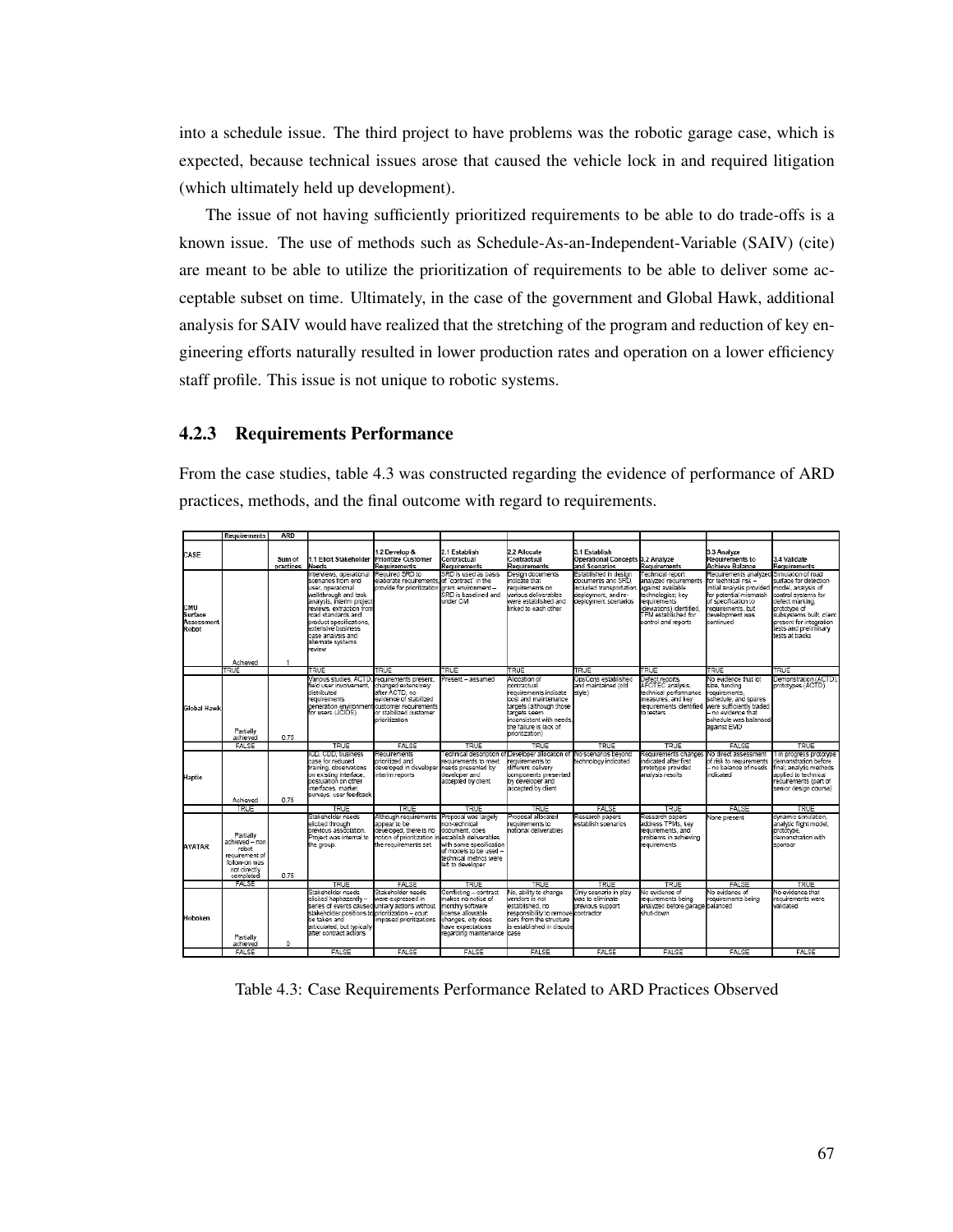In the cases, we can clearly see that two systems (surface assessment and haptic avatar controller) clearly met their requirements and performed significant portions of the anticipated requirements tasks.

In two cases, to understand why the requirements were not satisfied some further investigation into what types of requirements were or were not satisfied. In the Global Hawk and autonomous helicopter projects, requirements satisfaction is a little less than "black and white". In the Global Hawk task, we see that the places where inconclusive evidence that the acquisition organization performed all the requirements practices coincide with the problems meeting maintenance and sustainment requirements for the program. Global Hawk does show that where adequate effort was undertaken (e.g. performance of the air vehicle and remote piloting capability), that the system delivered on those requirements adequately. For the autonomous helicopter, the missed requirement was to deliver a follow-on proposal for additional work. However, given that JPL hired the lead graduate student and the USC lab's move away from autonomous helicopters, the failure to address this requirement is not surprising nor injurious to either party (despite that the requirement was never formally relieved from the project). In both these cases, requirements performance seems to have been in relation to how extensive the requirements developments activities were completed and the emphasis put on those requirements to the developer.

In the case where inadequate requirements development was performed (the robotic garage), the outcome was as expected that they didn't meet their requirements. In this case, it should have been a requirement of the transition that no patron lose access to their vehicle as a result of the transition. Although not explicitly mentioned as a requirement, given the litigation, it is clear that this is a requirement that should have been known and was acknowledged to have been violated by the program. This notion of "not injuring parties uninvolved in the acquisition" seems sufficiently self-evident as to be known practice for any engineer.

#### 4.2.4 Suitability

From the case studies, the following table is constructed regarding the evidence of performance of AVER practices, methods, and the final outcome with regard to suitability for the intended purpose is summarized in Table 4.4.

The cases provide a different insight into satisfaction than the raw survey analysis. In the cases, we can see that performing all the practices for verification didn't lead as clearly to a suitable system. Even in the survey, one respondent indicated minimal satisfaction and strong achievement of verification tasks. Here, we examine how the methods employed differed from each other to try to tease out a difference.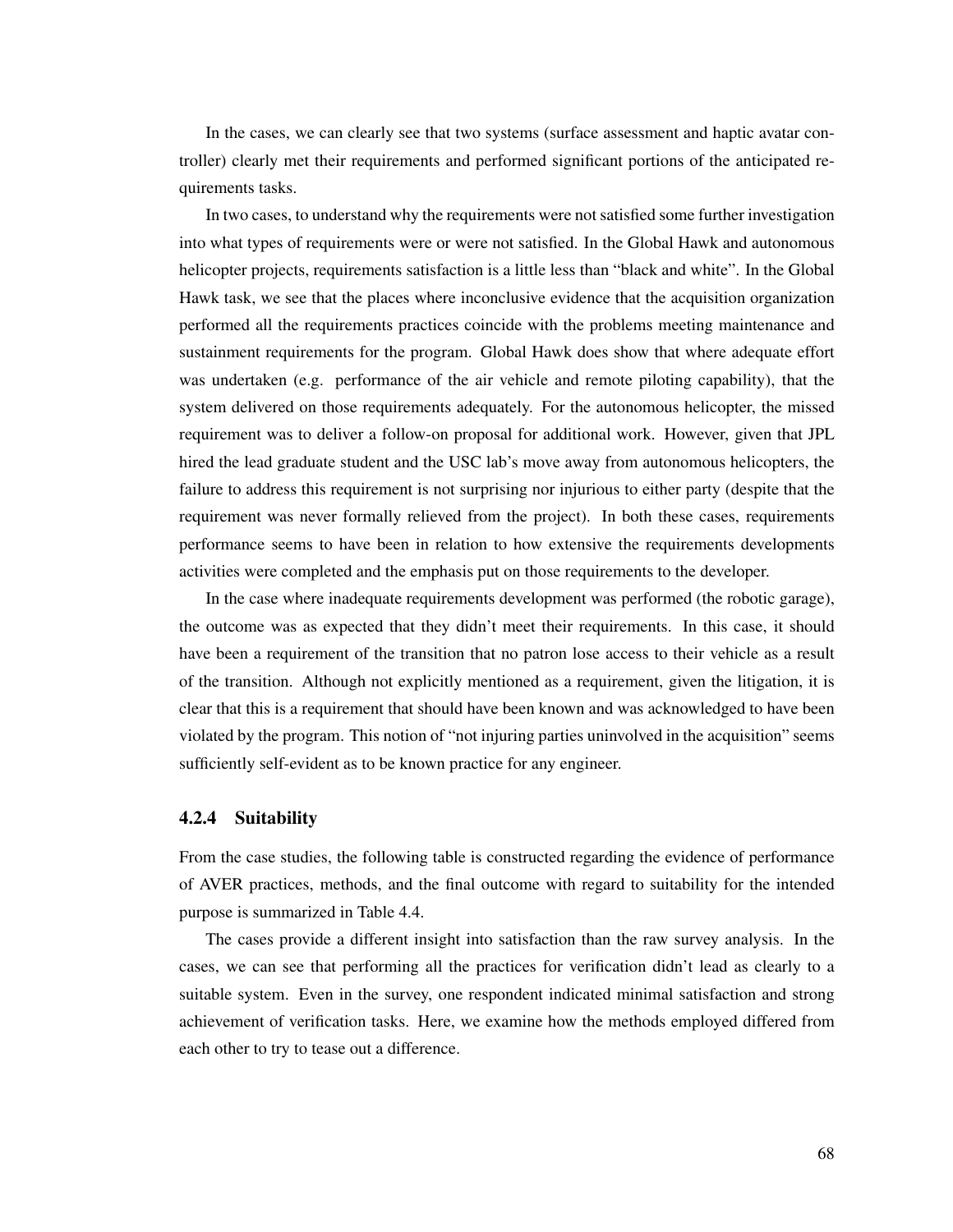|                                       | Suitability                                     | <b>AVER</b>         |                                                                                                               |                                                                                                                                 |                                                                                                                                                         |                                                                                                              |                                                                |
|---------------------------------------|-------------------------------------------------|---------------------|---------------------------------------------------------------------------------------------------------------|---------------------------------------------------------------------------------------------------------------------------------|---------------------------------------------------------------------------------------------------------------------------------------------------------|--------------------------------------------------------------------------------------------------------------|----------------------------------------------------------------|
| CASE                                  |                                                 | Sum of<br>Practices | 1.1 Select WP to be<br>verified and methods<br>to be used                                                     | 1.2 Establish the<br>Verification<br>Environment                                                                                | 1.3 Establish<br>Verification<br>Procedures and<br>Criteria                                                                                             | 3.1 Perform<br>Verification                                                                                  | 3.2 Analyze<br><b>Verification Results</b>                     |
| CMU<br>Surface<br>Assessment<br>Robot | Not Suitable                                    | 0.8                 | Verification methods for∏Verification<br>requirements part of<br>project plan                                 | environment<br>requirements not<br>considered to be<br>different from<br>production system                                      | For the verification<br>activities to be taken.<br>checklists, standards,<br>and training was<br>present                                                | Verification reports in<br>CM svstem                                                                         | Analysis results<br>available to sponsor in<br>CM system       |
|                                       | FALSE                                           |                     | TRUE                                                                                                          | <b>FALSE</b>                                                                                                                    | <b>TRUE</b>                                                                                                                                             | TRUE                                                                                                         | TRUE                                                           |
| Global Hawk                           | Conflicting-<br>AFOTEC<br>failed, users<br>love | 1                   | Verification methods for Extensive verification<br>requirements part of<br>SEMP                               | environment                                                                                                                     | Extensive (autonomous Extensive<br>flight, FAA etc)                                                                                                     |                                                                                                              | Reported                                                       |
|                                       | <b>FALSE</b>                                    |                     | <b>TRUF</b>                                                                                                   | <b>TRUF</b>                                                                                                                     | <b>TRUF</b>                                                                                                                                             | <b>TRUF</b>                                                                                                  | <b>TRUF</b>                                                    |
| Haptic                                | Not adopted                                     | 0.2                 | Verification method and No verification<br>work projects part of<br>project plan                              | environment<br>established – use of<br>classroom. customer<br>site, etc all different<br>verification<br>environments           | No procedures/criteria.<br>evidenced strongly in<br>destruction of one<br>motor during<br>verification test                                             | No log of most<br>verification activities.<br>only reports were if the<br>system worked at<br>demonstrations | No evidence of reports<br>or analysis having been<br>nerformed |
|                                       | <b>FALSE</b>                                    |                     | TRUF                                                                                                          | FAI SF                                                                                                                          | <b>FAI SF</b>                                                                                                                                           | FAI SF                                                                                                       | <b>FALSE</b>                                                   |
| <b>AVATAR</b>                         | Adopted                                         | $\mathbf{1}$        | Verification method and Verification<br>work products part of<br>research documents                           | environment<br>requirements in<br>research documents.<br>environment, tools and<br>support (pilot) all<br>extensive coordinated | Extensive notebook on<br>procedure to run tests.<br>criteria for each test set of verification trials<br>by PI and recorded in<br>research publications | Extensive research<br>publications on results                                                                | Analysis of results part<br>of research publications           |
|                                       | <b>TRUE</b>                                     |                     | <b>TRUF</b>                                                                                                   | TRUE                                                                                                                            | <b>TRUF</b>                                                                                                                                             | <b>TRUF</b>                                                                                                  | <b>TRUF</b>                                                    |
| Hoboken                               |                                                 | 0                   | No evidence that there<br>was any intention to<br>verify garage would<br>continue to work after<br>transition | No verification<br>environment was noted<br>for the maintenance<br>transition                                                   | No procedures/criteria                                                                                                                                  | No verification<br>performed                                                                                 | No analvsis since no<br>verification was<br>performed          |
|                                       | Completed<br><b>TRUE</b>                        |                     | <b>FALSE</b>                                                                                                  | <b>FALSE</b>                                                                                                                    | <b>FALSE</b>                                                                                                                                            | <b>FALSE</b>                                                                                                 | <b>FALSE</b>                                                   |

Table 4.4: Case Suitability Related to AVER Practices Observed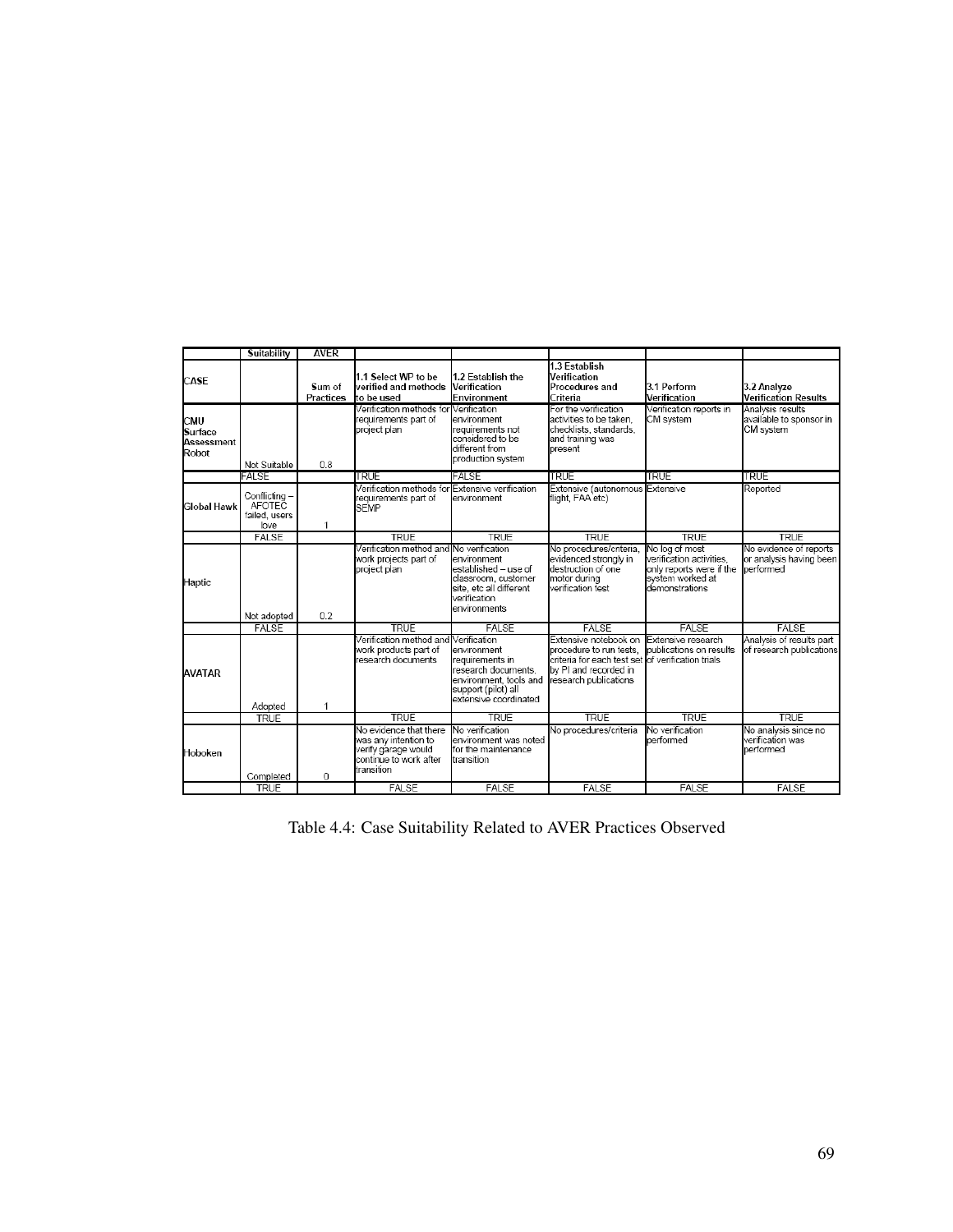Of the unsuitable projects, the surface assessment robot had an issue in which the available development and integration test road was not representative of a new road surface. Although with hind-sight, the engineers were able to see that the minor wear would eliminate most of the deviations detected in an early assessment; those same engineers, with civil engineering licenses and 20+ years of experience with concrete, did not envision that phenomenon in advance. Another system, the PackBot controller, used developmental testing, but did not perform testing in operational environments or with operational scenarios. In both cases, the acquirer didn't desire to fund the additional work required to build up operationally relevant testing. For the surface assessment robot, building a separate road for testing was out of the question. For the PackBot controller, no funding was available to establish user tests or continue the work past the 2 semester development project that it was.

On the other hand, Global Hawk continued after the ACTD, which provided for operational style flight testing that helped to partially demonstrate military utility. The suitability of Global Hawk is currently in debate, but generally supported by its user base and continuing to be utilized and requested. The USC autonomous helicopter was very suitable and was also flown in identical flight conditions to those desired by the JPL and the engineers in their robotics section.

### 4.2.5 Requirements and Suitability Disconnect

Principally, the disconnect between requirements and suitability was demonstrated in the robotic vacuum mini-study, which demonstrates an inability to generate a trade-off matrix of available technical options (requirements) that would sufficiently differentiate between the different robotic vacuum products. A number of the other cases also demonstrated that either requirements satisfaction didn't lead to a suitable system (the CMU system and PackBot Controller) or that lack of satisfying requirements didn't prevent a suitable system (autonomous helicopter and in a conflicted way the Global Hawk system).

The robotic case study considered 10 possible technical metrics and cost against a range of satisfaction responses from users/clients, but failed to generate a good technical reason for selecting one robot over another. Using linear regression over the parameter sets and using the same method to select parameters as the survey, the best model found was to select for auto-return after partially discounting for the Trilobite and the RV-5000. This metric means that selection should go to the Roomba 416 and 500 series. Essentially, this selection rule is a partition that wasn't explicitly created. The reason this was an unexpected result was that there would be no reason for users to discount the auto-empty function for the bin, while also having given no additional weighting to the Roomba 530 (which is a proper subset of functions for the 560, but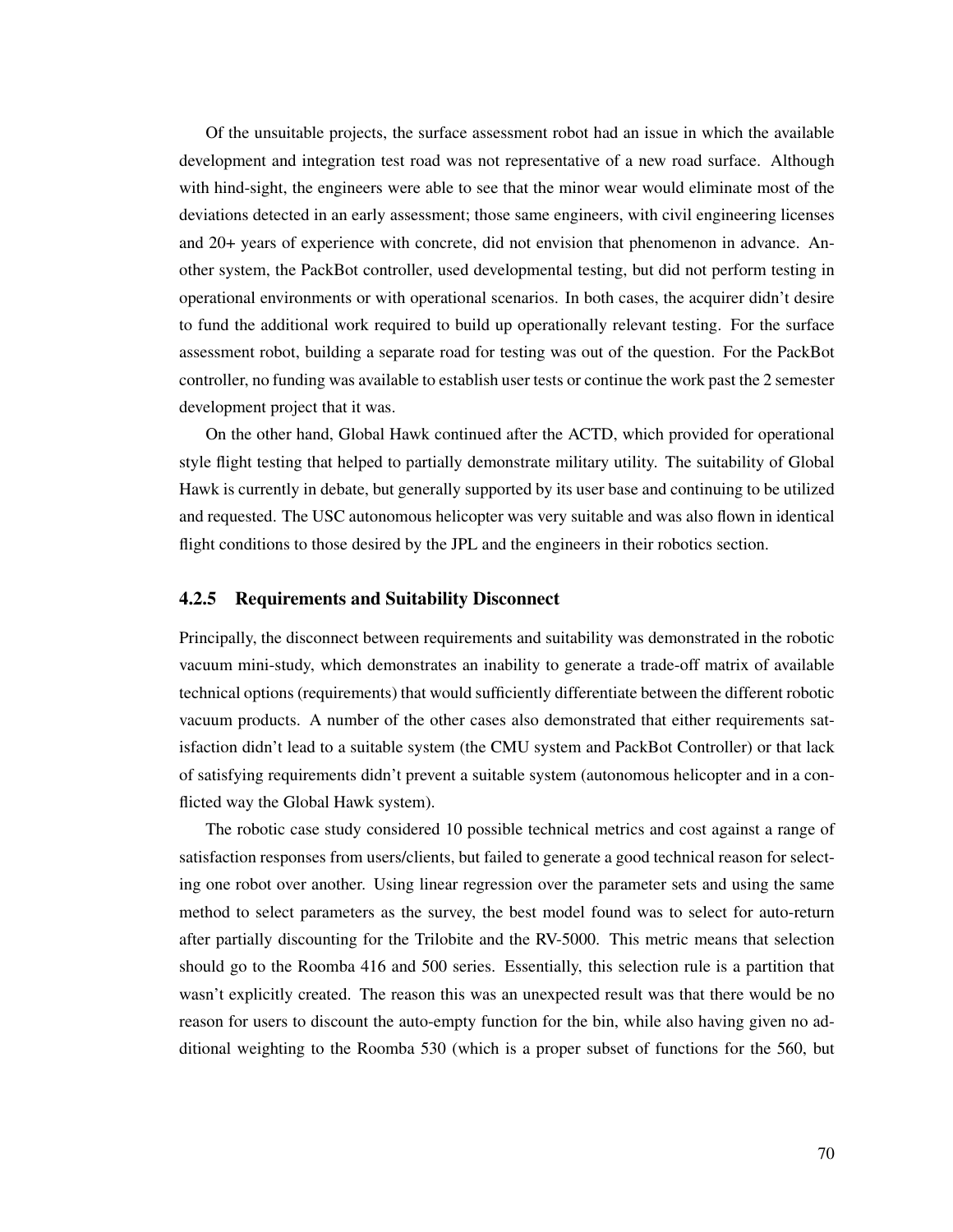performed better in terms of satisfaction). Interestingly, the price difference was found to not be a useful metric to building a model to predict satisfaction. Other plausible, but less likely, tradeoffs included selecting any Roomba (note that only Roomba offers a programming interface and extensive corporate-sponsored user forms) or selecting for battery type (preferring NiMH over NiCD). For the battery model, it is noted that the two worst robots used NiCD batteries, while all other robots used NiMH. However, the robots' duty cycle and charging cycles were not tightly coupled to the type of battery and were not selected by the analysis method. The likelihood that a user actually cared about the specific battery type and ignored battery performance seems unlikely, and more likely the regression choose the battery as a set partition due to the accidental association between satisfaction and battery type. Thus, although there were relations to be formed, the resulting engineering trade-offs do not make any conversational sense in a client or user context.

Looking to the two cases that didn't meet their acquisition requirements, a common trend of unspecified benefits and tacit knowledge transfers seemed to have been the path to suitability. In the case of the autonomous helicopter, the technical reports alone didn't give a full picture of how to build and operate the autonomous helicopter. Only through the direct involvement of the lead graduate student (and his eventual hire into JPL) was the technology successfully acquired. This need for personalized knowledge transfer indicates that the technical reports must have lacked some form of tacit knowledge that the researchers had but were unable to communicate. Given their expertise and history with autonomous helicopters and participation in multi-university efforts, it was unlikely that the researchers were merely unaware of an effective means to communicate. The lead graduate student indicated that the community for autonomous helicopters was small, and many of the members shared their results typically by working on a joint project. In this way, the researchers likely tacitly imparted important parameters of the project that may not be present in their technical reports.

In a different way, Global Hawk simultaneously succeeded and failed. Validation for many of the sustainment and affordability requirement is failing (according to government testing reports), yet operational users continued to support the system. The operational support is in spite of not meeting some of the requirements of the system. In this case, the requirements failing are mostly related to non-operational issues (such as maintainability, reliability, availability, etc.), however this is not to be taken lightly. "Ility" requirements can very much drive the acceptance of a system over its life cycle, for example systems that fail more often or fail to be as available as desired. So, despite problems in the "-ilities", the users continue to be satisfied, indicating that there is some benefit that is overshadowing the potential "-ilities" issue that is not being directly communicated.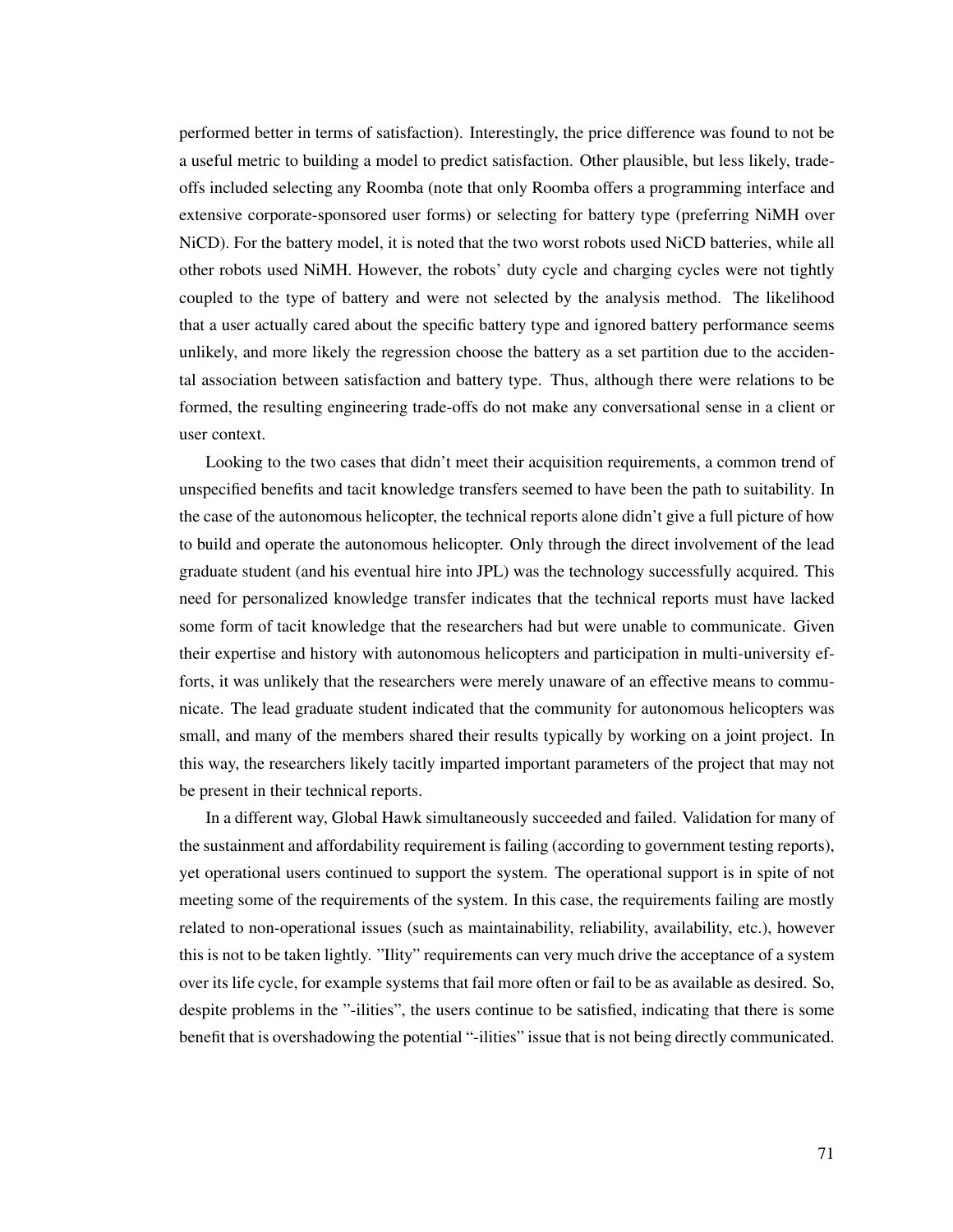In the case of the surface assessment robot and the PackBot controller, we observed cases where the requirements remained fairly stable and had buy in from the acquisition stakeholders. However, in both cases, organizational changes invalidated the assumptions under which those requirements were valid. Thus using Conway's Law (which states that a systems structure tends to mirror the structure of the organization the produces it) (Brooks 197x), and a generally held belief that developers tend to organize in a similar fashion as their acquirer, we can identify that this should have been identified as a risk. Thus, the requirements and success criteria that support those requirements should have been revisited on these projects. However, what was surprising was the extent to which these projects were dropped due to this exception to Conway's law. While other work in value based software engineering (Jain 2008) indicates that these mismatches can cause a success model clash, it is not clear in the surface assessment robot's case that the success model clash should have been insurmountable, especially given the recent solicitation for CMU to develop a similar system again. Somehow, the nature of the surface assessment robot having acted in an undeniable fashion in the real-world appears to have accelerated or increased the impact of the model clash.

Ultimately, we see in the cases the general trend that requirements satisfaction did not help predict suitability, as was observed in the survey. One causes in the cases was falling victim to Conway's Law. Another possible cause would be the lack of requirements correlation to satisfaction in the other cases, which indicated that robotics may lack a sufficient requirements language to express suitability or operational desires and parameters.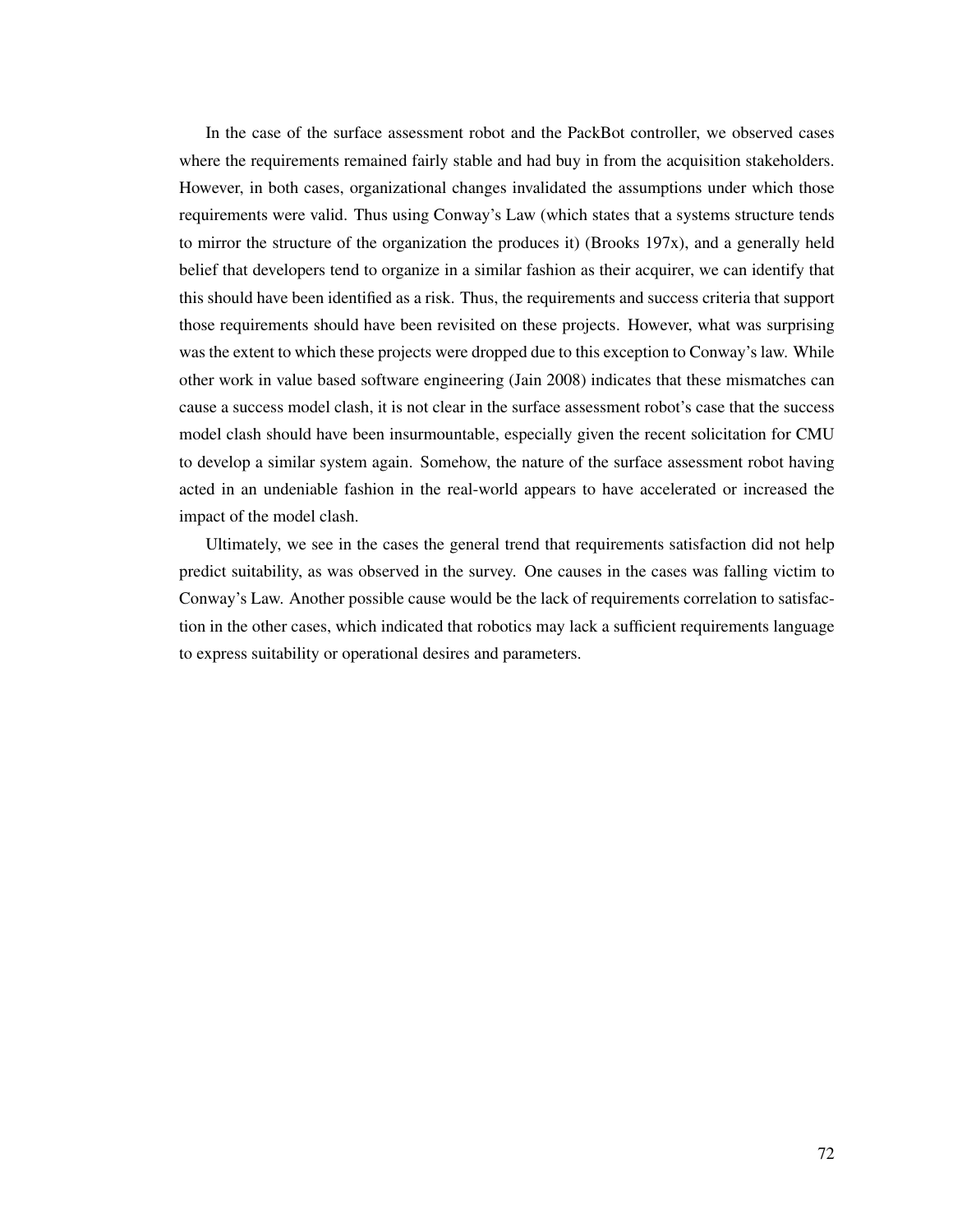# Chapter 5

# Conclusions and Directions for Future Work

# 5.1 Evaluation of Hypotheses

# 5.1.1 Rejection of H0 (Engineering methods do not impact the success of a robotic acquisition)

From the survey data showing the positive correlation of engineering factors with robotic system suitability, schedule, and requirements satisfaction, we have evidence to reject the notion that engineering does not impact acquisition success. Indeed, this result is supported by other works in systems engineering that generally shows that system engineering practices can and do have a significant impact on the success of a complex, technical acquisition program (Honour 2004).

## 5.1.2 Rejection of H1 (Engineering Methods are Not Success Critical)

From the trivial observation of the robotic garage case, we can see that some minor amount of engineering analysis would have informed the city of the difficulties with their strategy and provided at least for the evacuation of the patron's vehicles before the impasse. Additionally, in the Global Hawk case, numerous reports have indicated that more upfront engineering would have prevented the current schedule and cost problems being experienced by the program. For these reasons, in addition to the impact of engineering completeness in the survey, we have evidence to reject the hypothesis that the engineering methods are not success critical for the acquisition of a robotic system.

## 5.1.3 Rejection of H2 (Engineering Provides a Complete Practice for Robotics)

The lack of correlation between requirements and suitability indicates a lack of engineering knowledge about how to specify robotic systems. This gap is a first order problem, as without adequate technical specification, it is hard to perform many of the other engineering tasks or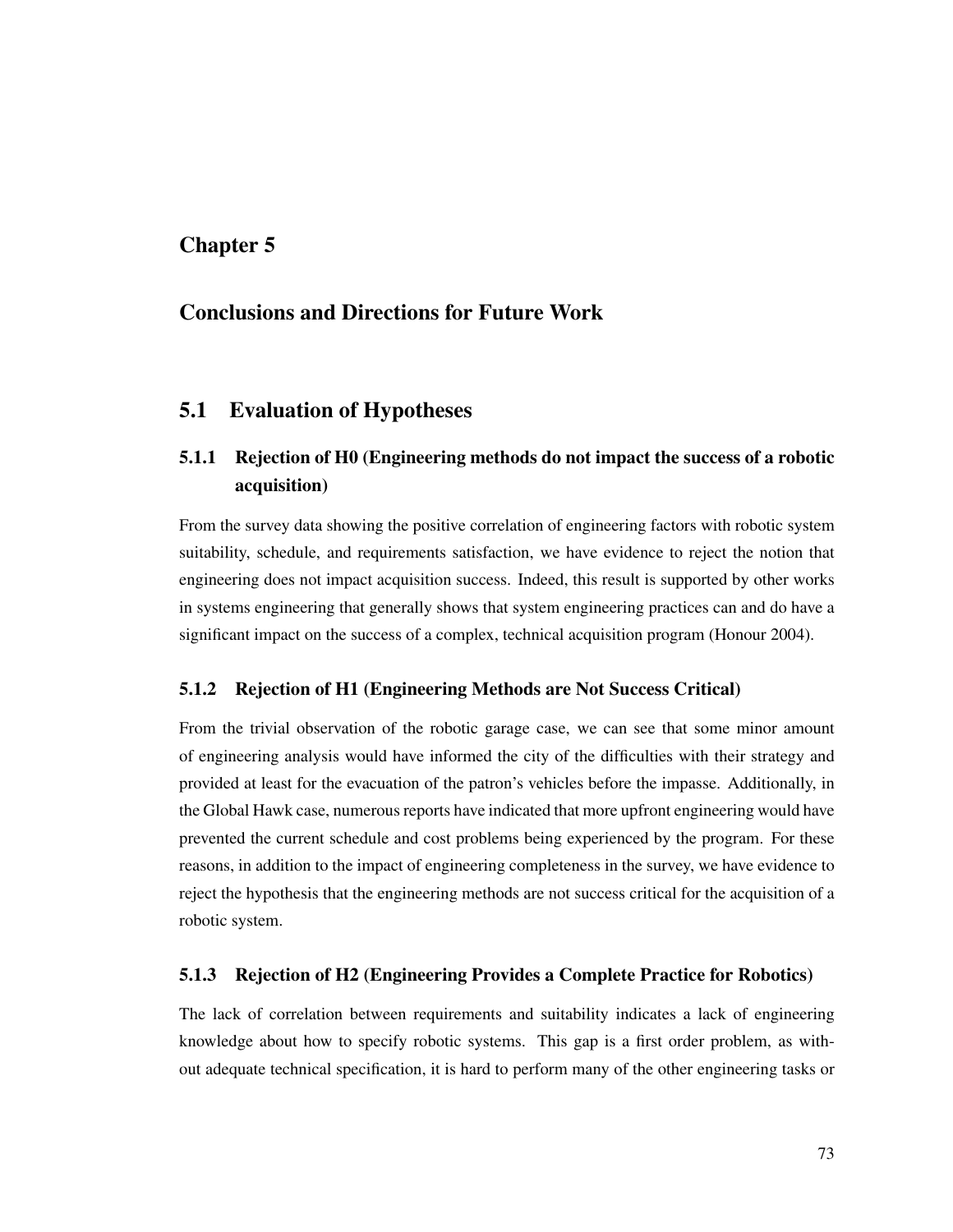perform engineering trades between different robotic system concepts. The two cases that were based on the most sizable requirements development activities were the least successful in being suitable to the client. In the survey, the lack of strong or even moderate correlation between requirements satisfaction and suitability of the final robot continues this trend. The tools engineers have to specify a robot appear to be inadequate to specify a suitable robot. For this reason we reject the hypothesis that engineering provides a complete practice to support the acquisition of robotics systems.

### 5.1.4 Rejection of H3 (Lack of Robotic Engineering Methods)

Examining the acquisition verification methods employed in the cases, we observe that not all engineering methods are equally applicable for robotic systems. At this time, the methods used tend to be more comprehensive in nature. These comprehensive methods tend to prefer that only fully developed robots be tested in actual situations more frequently during the development of the robot. Unfortunately, such activities are more typical of validation and not in progress testing. This begs the question as to what types of intermediate tests would have adequately informed the development and acquisition life cycle. Given that Koan defines that engineers should have heuristics to operate in the face of imperfect information, the could instead be phrased as "what heuristic would substitute for operating the full robot in the actual environment?" No such heuristic appears in the cases. Further, we see that use of typical "concept of operations" figures only moderately helps robotic systems, and that the precision of the concept of operations with respect to its users is very important in success.

From analogy, many other application system domains have their own methods Aeronautical engineering (see various FAA engineering method and evaluation guides) and nuclear power engineering (in which the adherence to specifically generated Nuclear Regulatory Commission methods, rather than industry standards, is of paramount importance) both extensively publish their methods for engineers to study and adopt as they enter those fields. Their focus in on methods that meet those domain's specific "big challenges", such as stability of flight, reliability, and fail-safe behaviors. The presence of a set of methods to support autonomy, interaction, and other technical goals for dealing with robotic systems in unstructured environments would seem to be appropriate, but does not exist.

Although these arguments do not fully show the existence of specific robotic engineering methods, the do provide evidence that current engineering methods need to be informed about robotic systems. This need to inform, in turn, provides evidence to reject the hypothesis that there are no engineering methods unique to robotic systems.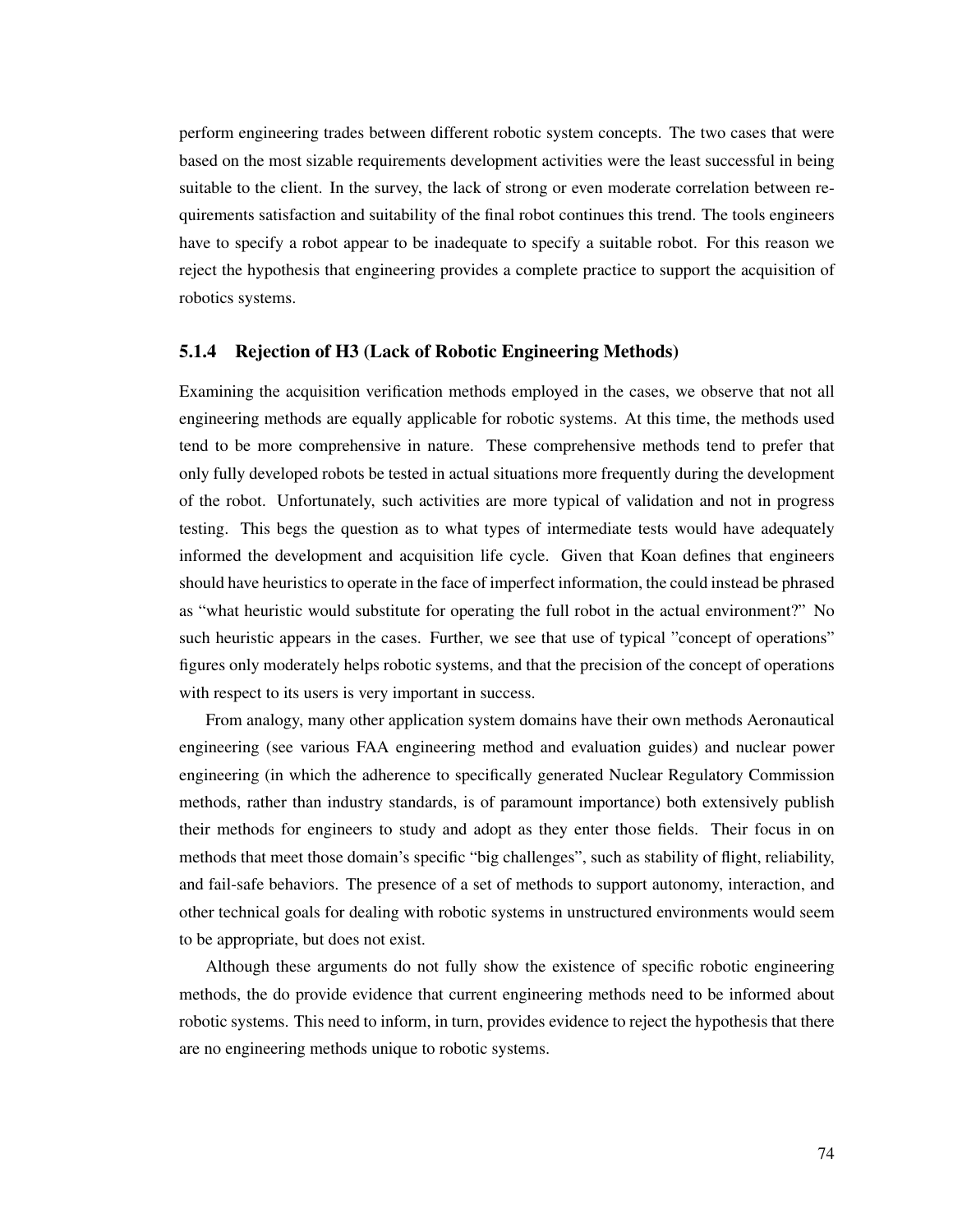# 5.2 Feasibility Rationales for Robotic Systems Acquisition

Based on the survey and case studies, four feasibility rationales are proposed:

### • Changes in organizations destabilize success models

Success models are identified in (Jain 2007) and (Biffl 2006) and are the criteria by which a stakeholder in the system either "wins" or "loses" (for example, Congress "wins" if a project stays in budget but also "wins" if jobs are created in many states). Success models are tracked to ensure that needs are being satisfied while avoiding triggering a "lose" condition for critical stakeholders.

When key stakeholders are added or change, these new individuals not only need to be brought up to speed with decisions that have already been made on the project, but should also be queried as to their own view of success for the project. This is done to ensure that any new relevant success model is captured (per value-based software engineering practices (Jain 2007)).

As can be seen in the surface assessment robot and the PackBot controller, the addition of new stakeholders, even if not directly tied to the project, can sufficiently change organizational goals as to require a different risk profile (such as the surface assessment case) or lead the project to take different paths (such as the haptic avatar controller case). The stability of the stakeholders in the autonomous helicopter case helps support this rationale, as does the frequent training normally given to new acquisition staff in the Global Hawk case to keep them focused to the current vision.

Conway's Law may have a greater than normal impact, since the robot may be alternately viewed as an actor or a tool in the organization context. In this way, the change of a stakeholder may change the fundamental identify of the robot from a means to an actor in attribution of contributions or responsibilities.

This thesis strengthens the argument in favor of examining and affirming success models on a regular basis, as has already been recommended by (Biffl 2006) and (Jain 2007).

#### • The fidelity of test environment seems critical for sufficient verification

As an additional feasibility examination, considering how close the verification environment is to the actual operational environment is may gain some insight into the potential for the project to have problems. In the case of the surface assessment robot, the minor disconnect between the test roadway and a new roadway was sufficient to have caused numerous problems with the fielding of the system. In the Global Hawk case, the verification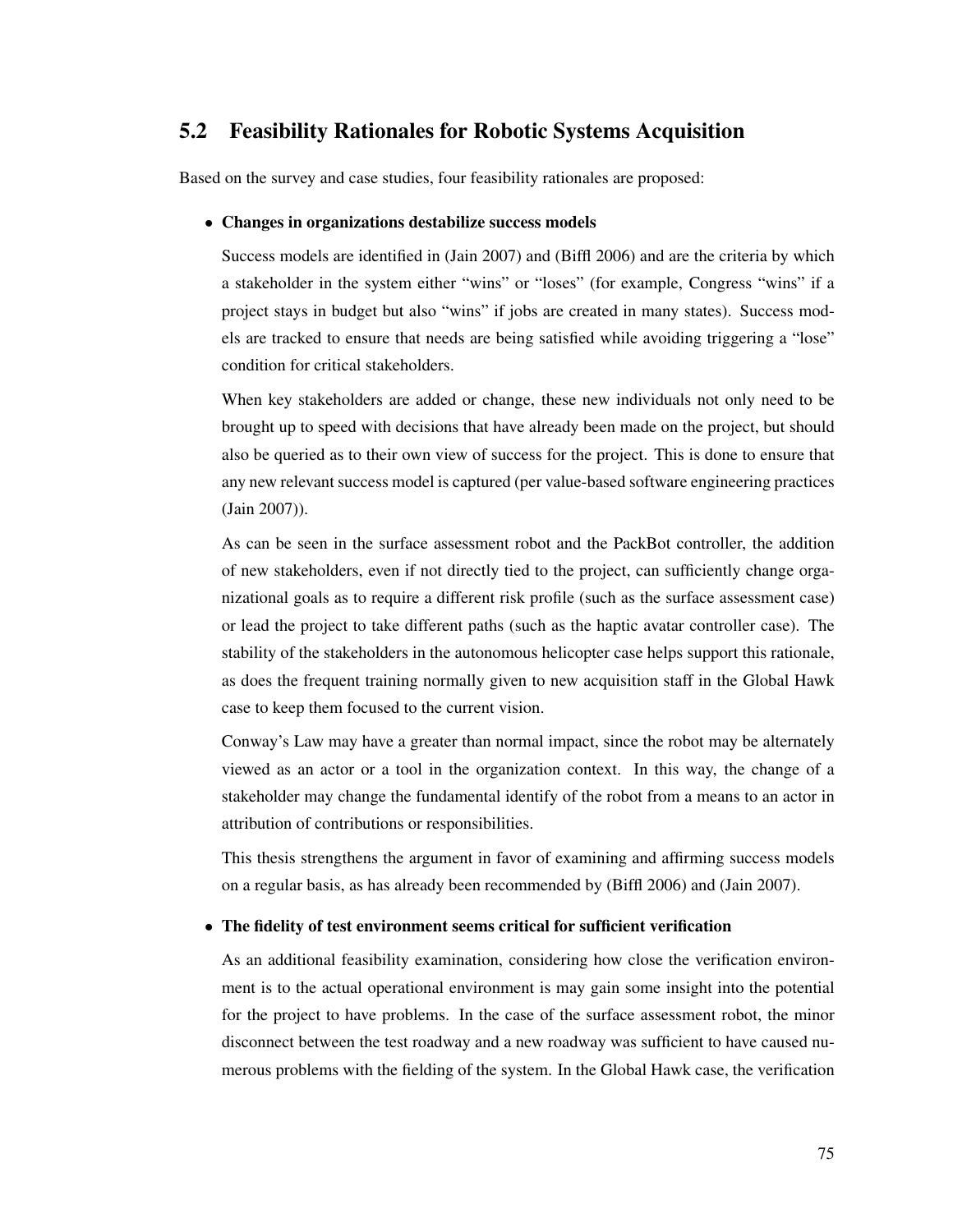environments scaled up to full flight tests, which was a heritage point from the program having been an ACTD.

Ultimately the more the test environment is the actual environment will help, as projects have a poor track record of communicating environmental factors that may impact the effort to design a suitable robot. The more a test environment diverges from the actual environment will require extensive justification as to why the differences are not relevant to the robot's mission or how other tests will help control for those differences.

# • Verification with robots throughout the life cycle is critical for acceptance and suitability

In this case, multiple verification and test events need to be established with the acquisition, client, and user community to ensure that they will understand exactly what they are acquiring. Without this activity being done, there is little likelihood that the stakeholders will have sufficient events to become familiar with the system and verify that they have identified the correct new roles that will result from employing the robot. In the case of the PackBot controller, the prototype was largely used for technical verification and not operational utility verification with the stakeholders, which may have contributed to its lack of acceptance.

Examining the Global Hawk case, the availability of the test units for operational tests in real battle environments early in 2002 lead to the groundswell of support from the operational users. In the autonomous helicopter case, the flying of the helicopter on a regular basis helped the JPL sponsor see the progress and tune their own related internal efforts to be ready to receive the final system.

If sufficient real robot tests are not being seen frequently in the life cycle, an engineer may want to question why the project believes it will be able to succeed where others fail. Like many other rationales, this one isn't an absolute statement of what must happen, but an indicator that there may be problems.

# • Be wary of stable requirements, especially when those requirements appear critical to operational suitability - formality of the requirements process or language may not help

The addition of a robot to an operational environment is a disruptive event, as can be seen from the lack of suitability of the surface assessment robot and the PackBot controller. Clients and users will need time to understand how their roles will change with the new robot. This will most likely lead to new requirements as the underlying success models of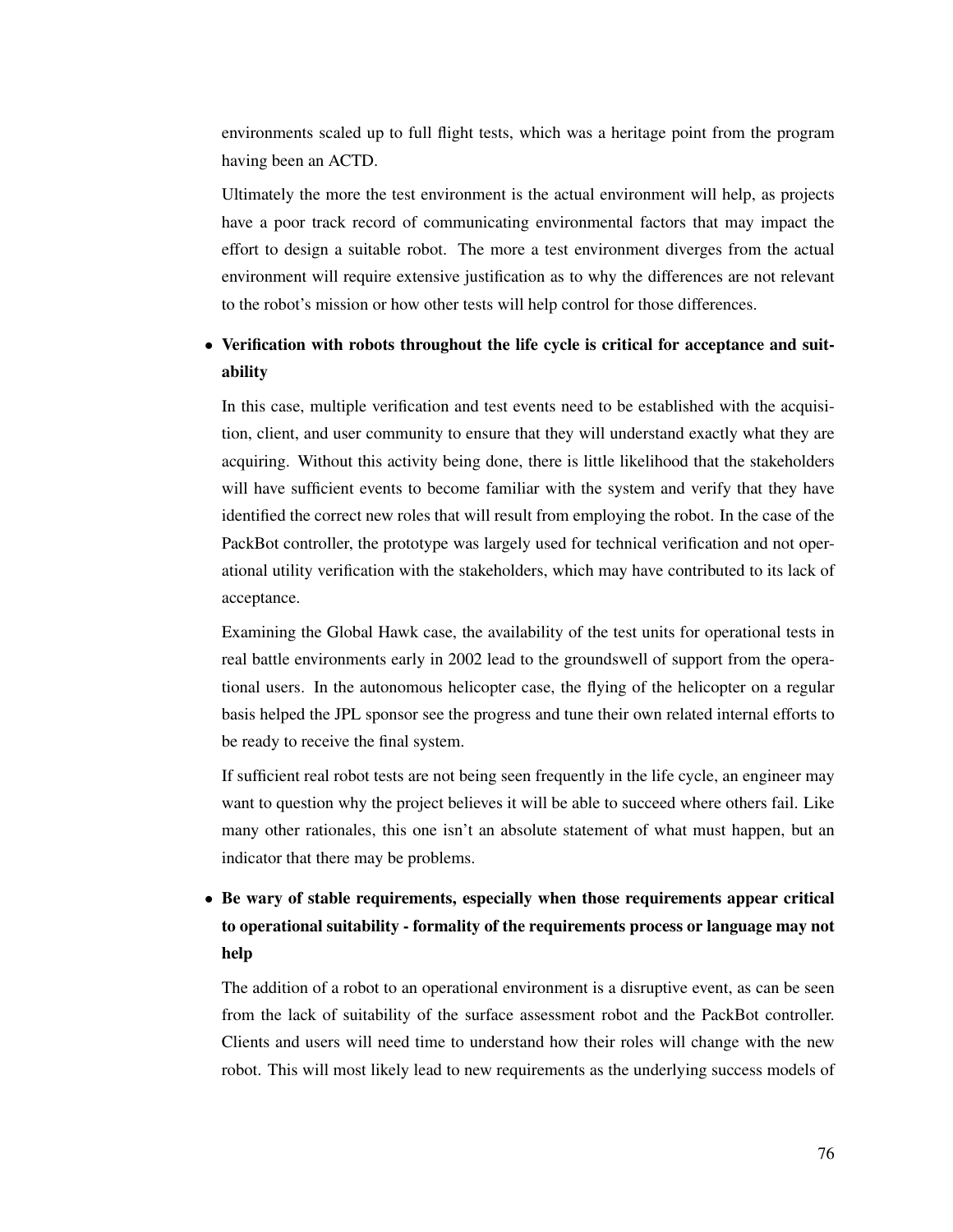the participants change, as new participants are identified who will have to interact with the robot, and as people change roles. The Global Hawk case also applies here as the changing mission requirements of the system seem to be be related to the continued operational user support.

If the requirements experience no change, especially when working with users and clients who are less familiar with robots, this may indicate a lack of flexibility in the client and user population to adapt to changing roles as the robot would start performing its tasks.

Further evidence to this is the lack of relationship identified between requirements and suitability in the survey and in the robotic vacuum mini-study. An engineer should worry that overly static robot requirements shows little in-progress learning about which requirements are really needed for suitability purposes.

Ultimately, care would need to be taken to ensure that the rate of requirements changes does not escalate to the point of being problematic, as happens with gold-plating of requirements or scope creep. Although not shown in this study, it is likely that a large number of function changes may be indicative of other problems. This feasibility rationale would have to be used judiciously with other requirements-related rationales.

# 5.3 Future Work

### 5.3.0.1 Expand Project Pool

The rationales are based on only 24 projects, between the cases and the survey. Although the methology of this dissertation gives confidence that the results should be stable, an expanded pool should be able to refine not only the presence of the rationales, but also give information as to the magnitude of cost, schedule, and performance impact of the methods that underly the rationales.

#### 5.3.0.2 Robotic Engineering Body of Knowledge

Although this work gives some examples of methods that are commonly employed by engineers on projects, as embodied in the rationales, this work is not sufficiently exhaustive to enumerate the body of knowledge a robotics engineer should be capable of handling to effectively perform their job. Many skills, such as the ability to calculate mean-time-between failures for integrated systems or the ability to calculate if features of a certain magnitude can be observed a signal from a sensor, are not covered by this limited investigation. Both of these skills are likely to be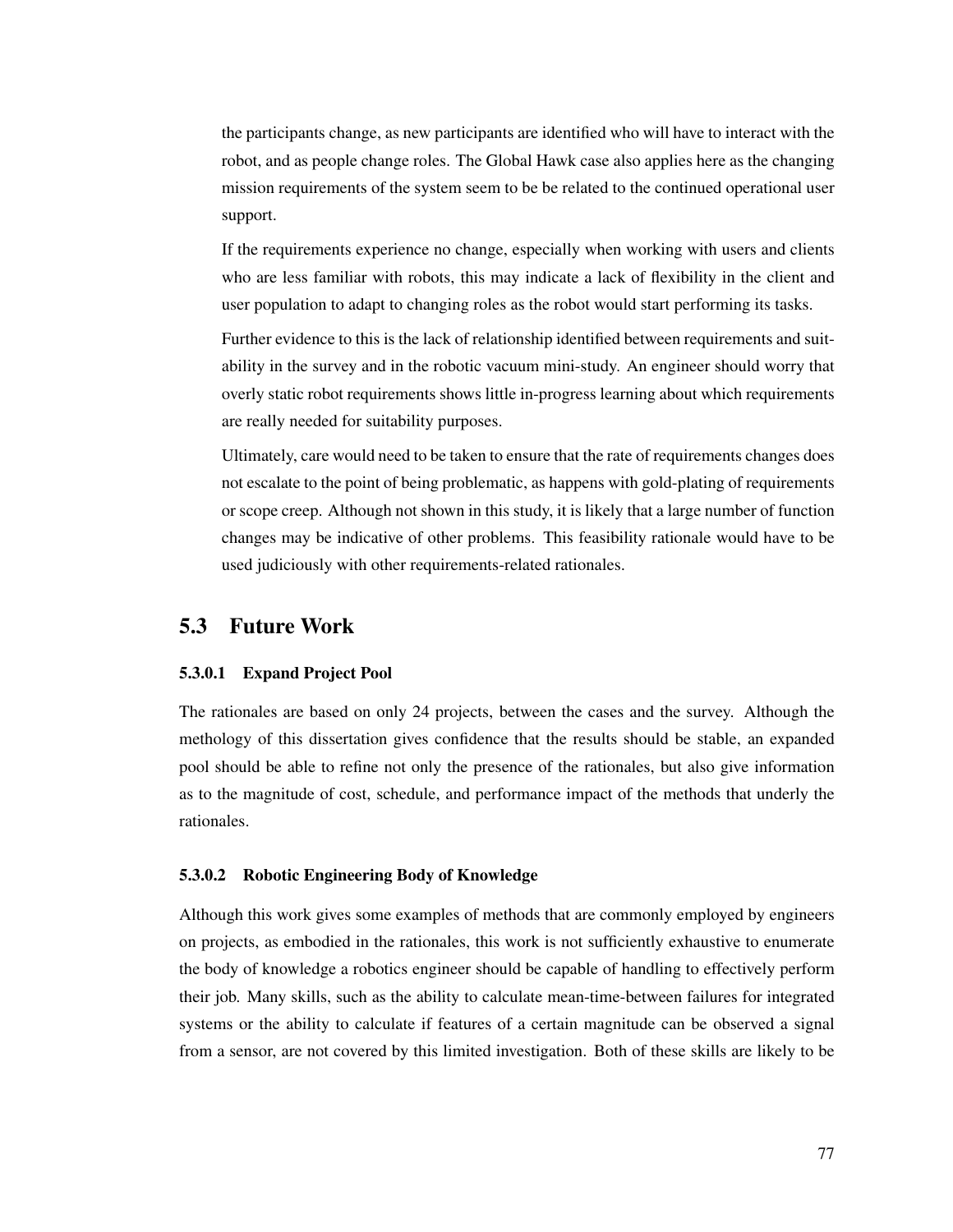critical to the suitability of a robot to be employed by an organization or to be suitable for a task. Ultimately, any sufficiently detailed work to create the body of knowledge would have to involve many professionals of the field from industry and academia to ensure that practical and upcoming topics are addressed.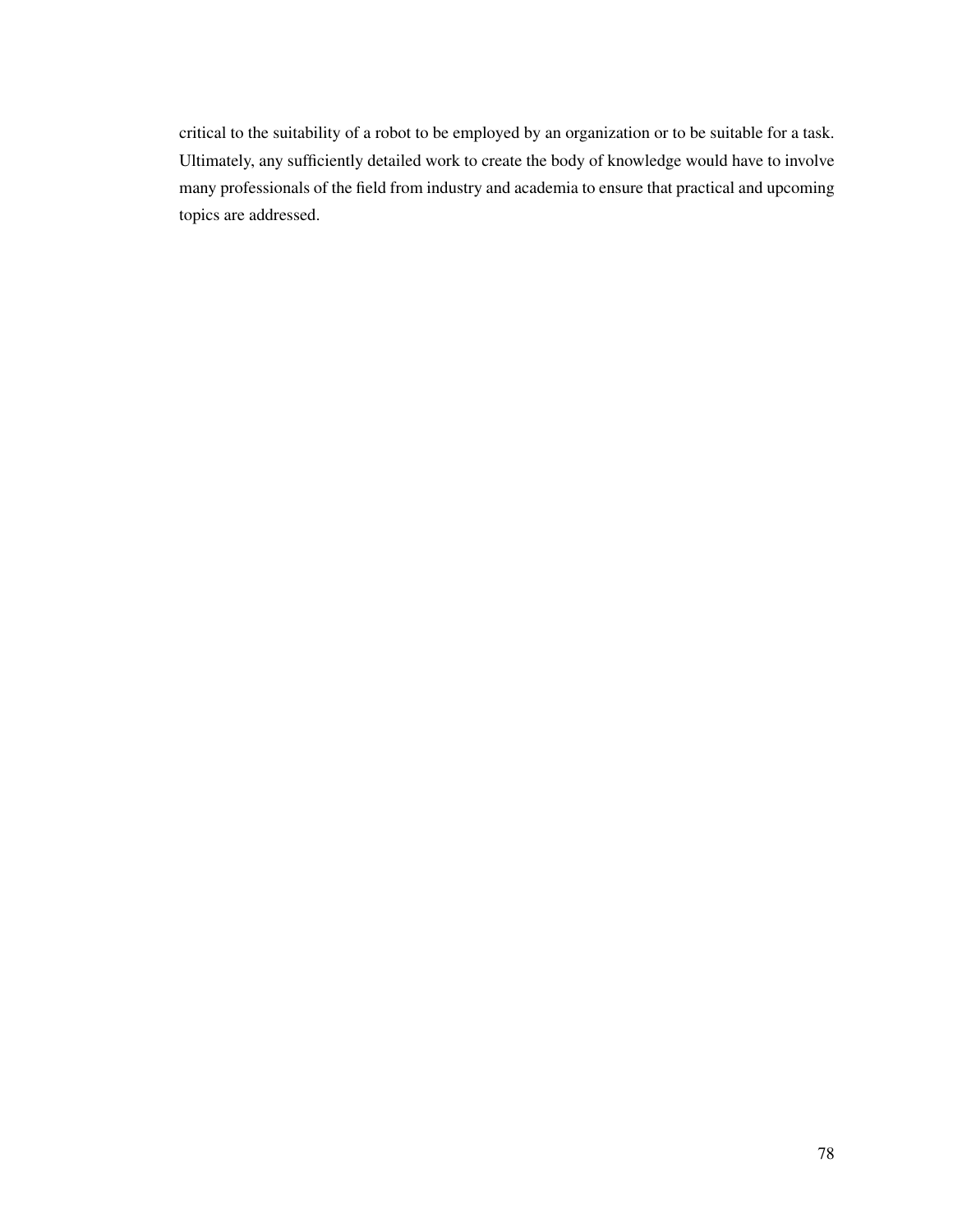# References

- (Akao 1990) Akao, Yoji, "Quality Function Deployment: Integrating Customer Requirements into Product Design", Productivity Press, 1990.
- (Anonymous 2006) Anonymous Source, 7 Jun 2006 via telephone.
- (Bierbaum 2008) Bierbaum, W. "UAVs", http://www.airpower.maxwell.af.mil/ airchronicles/cc/uav.html, accessed on 29 Feb 2008.
- (Biffl 2006) Biffl, Stefan, et. al (eds.), Value-Based Software Engineering, Springer, 2006.
- (Bigelow 2006) Bigelow, B., "Global Hawk's soaring costs blasted", San Diego Union-Tribune, San Diego, CA, USA, http://www.signonsandiego.com/uniontrib/20060402/ news 1b2hawk.html, accessed on 29 Feb 2008, published on 2 Apr 2006.
- (Brooks 1995) Brooks, "The Mythical Man-Month", Addison-Wesley, ISBN: 0-201-83595-9, 1995.
- (Campbell 2006) Campbell, B., "City Council to Vote on 916 Garden Street Garage Retrofit", http://www.hobokennj.org/html/news/news49.html, accessed on 25 Feb 2008, published 30 Nov 2006
- (Cheng 2005) Cheng, "100 Questions for Technical Review", Aerospace Corporation, Report Number TOR-2005(8617)-4204, El Segundo, CA, 30 September 2005.
- (Chick 2006) Chick, "CMM/CMMI Level 3 or Higher?", Defense Acquisition Technology & Logistics, Volume XXXV, Number 6, November/December 2006.
- (CMMI Product Team 2006) CMMI Product Team, "CMMI for Development, Version 1.2", Carnegie Mellon University, Software Engineering Institute Technical Report, CMU/SEI-2006-TR-008, Pittsburgh, PA, August 2006.
- (CMMI Product Team 2007) CMMI Product Team, "CMMI for Acquisition, Version 1.2: Improving Processes for Acquiring Better Products and Services", Carnegie Mellon University, Software Engineering Institute Technical Report, CMU/SEI-2007-TR-017, Pittsburgh, PA, USA, November 2007.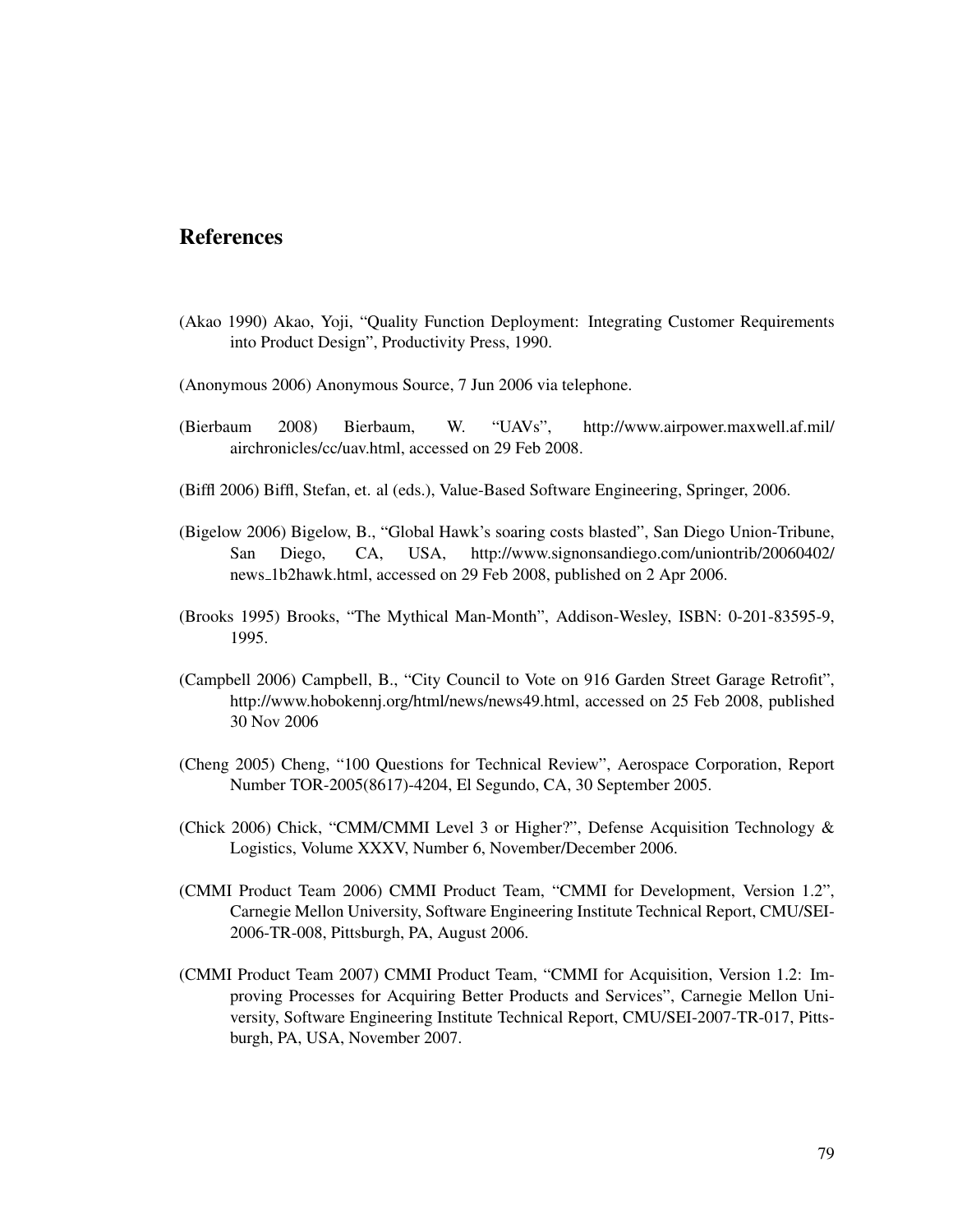- (Coale 2006) Coale, G., Transitioning an ACTD to an Acquisition Program: Lessons Learned from Global Hawk, Defense Acquisition Technology and Logistics, Volume XXXV, Number 5, September/October 2006.
- (Consumer Reports 2006) Consumer Reports, "ConsumerReports.org Vacuum clearner Ratings: Sweepers, hand vacs & robots 3/06", 2008, http://www.consumerreports.org/cro/ appliances/laundry-and-cleaning/vacuum-cleaners/vacuum-cleaners-306/ratings/ sweepers-hand-vacs-robots/index.htm, (subscription required), accessed: 25 Feb 2008, published March, 2006
- (Cook 1999) Cook, R. D. and Weisberg, S., "Applied Regression Including Computing and Graphics", Wiley Interscience, New York, 1999.
- (Craig 2008) Craig, "Robotic ribbon-cutting on Jan. 24", New Jersey Journal, http://www.nj.com/hobokennow/index.ssf/2008/01/robotic\_ribboncutting\_on\_jan\_2.html, accessed on 25 Feb 2008, published 15 Jan 2008.
- (Cureton 2006) Cureton, "Lecture #1: The Political System", Slide 92, course notes for ISE 550 at the University of Southern California, 2006.
- (Dangle 2005) Dangle, et. al., "Introducing the Department of Defense Acquisition Best Practices Clearinghouse", Crosstalk Journal of Defense Software Engineering, May 2005.
- (DAR CAA 2006) Defense Acquisition Regulations Council (DAR), Civilian Agency Acquisition Council (CAA), "Federal Acquisition Regulation", last updated 27 Nov 2006.
- (Darling 2008), Darling, D., "Kettering Bug", http://www.daviddarling.info/encyclopedia/K/ Kettering Bug.html, accessed on 29 Feb 2008,
- (Dobbins 2004) Dobbins, "Planning for Technology Transition", Defense Acquisition Technology & Logistics, Volume XXXIII, Number 2, March/April 2004.
- (DoD 2003) Department of Defense (DoD), "The Defense Acquisition System", Department of Defense Directive (DoDD) 5000.1, dated 12 May 2003.
- (DoD 2003b) DoD, "Operation of the Defense Acquisition System", Department of Defense Directive 5000.2 dated 12 May 2003.
- (Dodson 2006) Dodson, et. al, "Adapting CMMI for Acquisition Organizations: A Preliminary Report", Carnegie Mellon University, Software Engineering Institute Technical Report, CMU/SEI-2006-SR-005, Pittsburgh, PA, June 2006.
- (Drezner 2002a) Drezner, J., Leonard, R.; "Innovative Development: Global Hawk and Dark-Star Transitions Within and Out of the HAE AUV ACTD Program", RAND Corporation,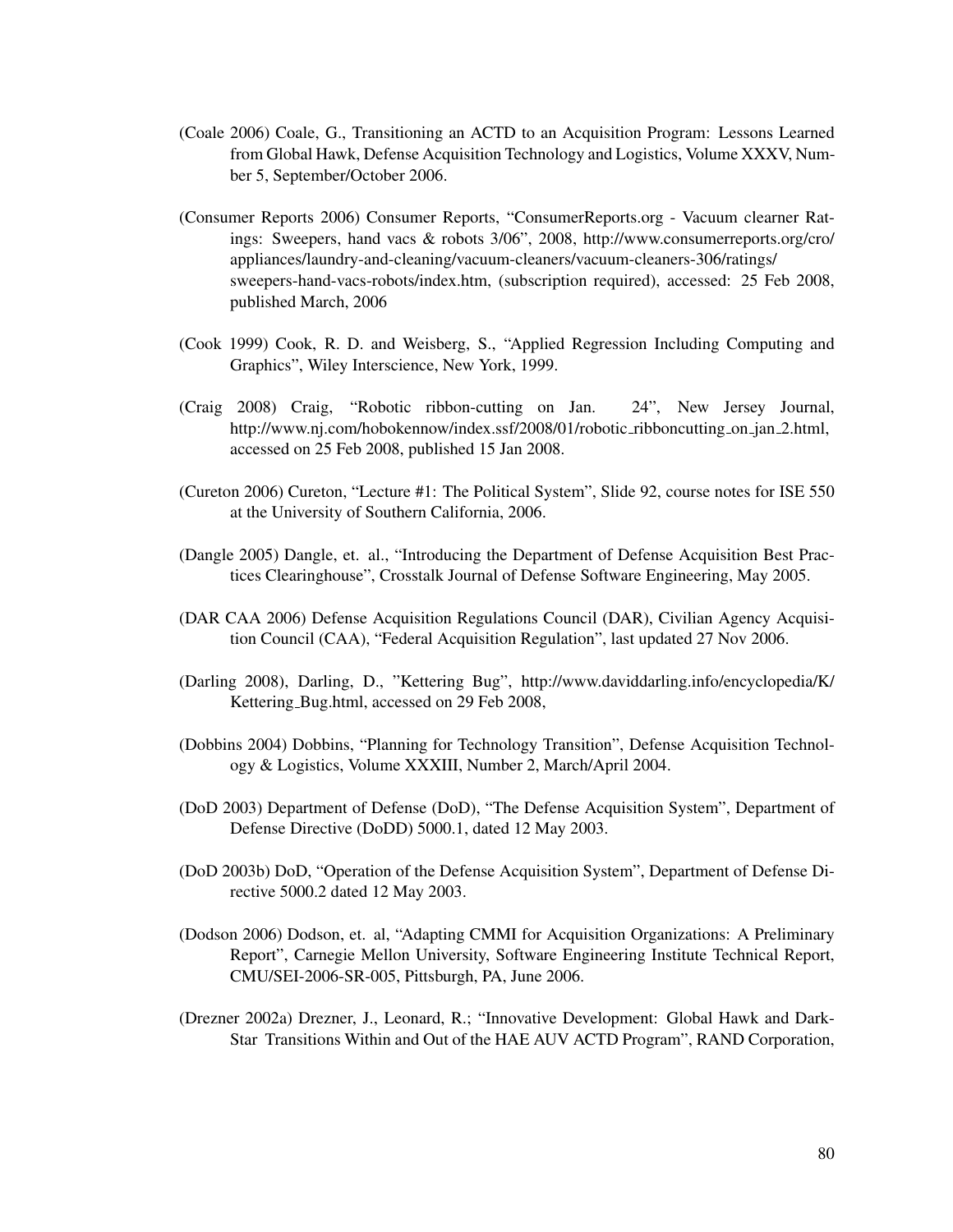Santa Monica, CA, USA, 2002, ISBN: 0-8330-3114-7

- (Drezner 2002b) Drezner, J., Leonard, R.; "Innovative Development: Global Hawk and Dark-Star - Their Advanced Concept Technology Demonstrator Program Experience, Executive Summary", RAND Corporation, Santa Monica, CA, USA, 2002, ISBN: 0-8330-3111-2
- (DTIC 2005) Defense Technical Information Center (DTIC), "Exhibit R-2, RDT&E Budget Item Justification: Global Hawk Development/Fielding", http://www.dtic.mil/descriptivesum/Y2006/AirForce/0305220F.pdf, accessed on 29 Feb 2008, published in Feb 2005.
- (Dym 2000) Dym, C., Little, P., "Engineering Design: A Project-Based Introduction", Wiley & Sons, Inc., New York, 2000
- (Eisenhardt 1989) Eisenhardt, "Building Theories from Case Study Research", The Academy of Management Review, Volume 14, Number 4, October 1989, pages 532-550
- (Elm 2007) Elm, J., et. al., "A Survey of Systems Engineering Effectiveness Initial Results", Carnegie Mellon University, Software Engineering Institute Special Report, CMU/SEI-2007-SR-014, Pittsburgh, PA, USA, November 2007.
- (Erwin 2006), Erwin, S., "Soaring Costs Not Likely to Slow Down Global Hawk", http://www.nationaldefensemagazine.org/issues/2006/may/SoaringCosts.htm, accessed on 29 Feb 2008, published in May 2006.
- (FAA 2003) FAA, "Software Approval Guidelines", Order 8110.49, Federal Aviation Administration, United States Department of Transportation, Dated 3 Jun 2003.
- (Faria 2002) Faria, Jeff; "Report on the Hoboken 916 Garden automated garage: Anatomy of a scandal", http://mistersnitch.castpost.com/916 Garden Report (1 of 2).pdf, accessed on 25 Feb 2008, released on 23 Jan 2002.
- (FAS 2008) Federation of American Scientists (FAS), "Civil NIIRS Reference Guide", http://www.fas.org/irp/imint/niirs c/guide.htm, accessed on 29 Feb 2008.
- (Firesmith 2006) Firesmith, "QUASAR: A Method for the QUality Assessment of Software-Intensive System ARchitectures", Software Engineering Institute Handbook CMU/SEI-2006-HB-001, Pittsburgh, PA, July 2006.
- (Fisher 2002) Fisher, et. al., "Applying the Software Acquisition Capability Maturity Model", Crosstalk Journal of Defense Software Engineering, August 2002.
- (Foreman 1995) Foreman, "An Introduction to the Political System", course notes for ISE 550 at the University of Southern California, 1995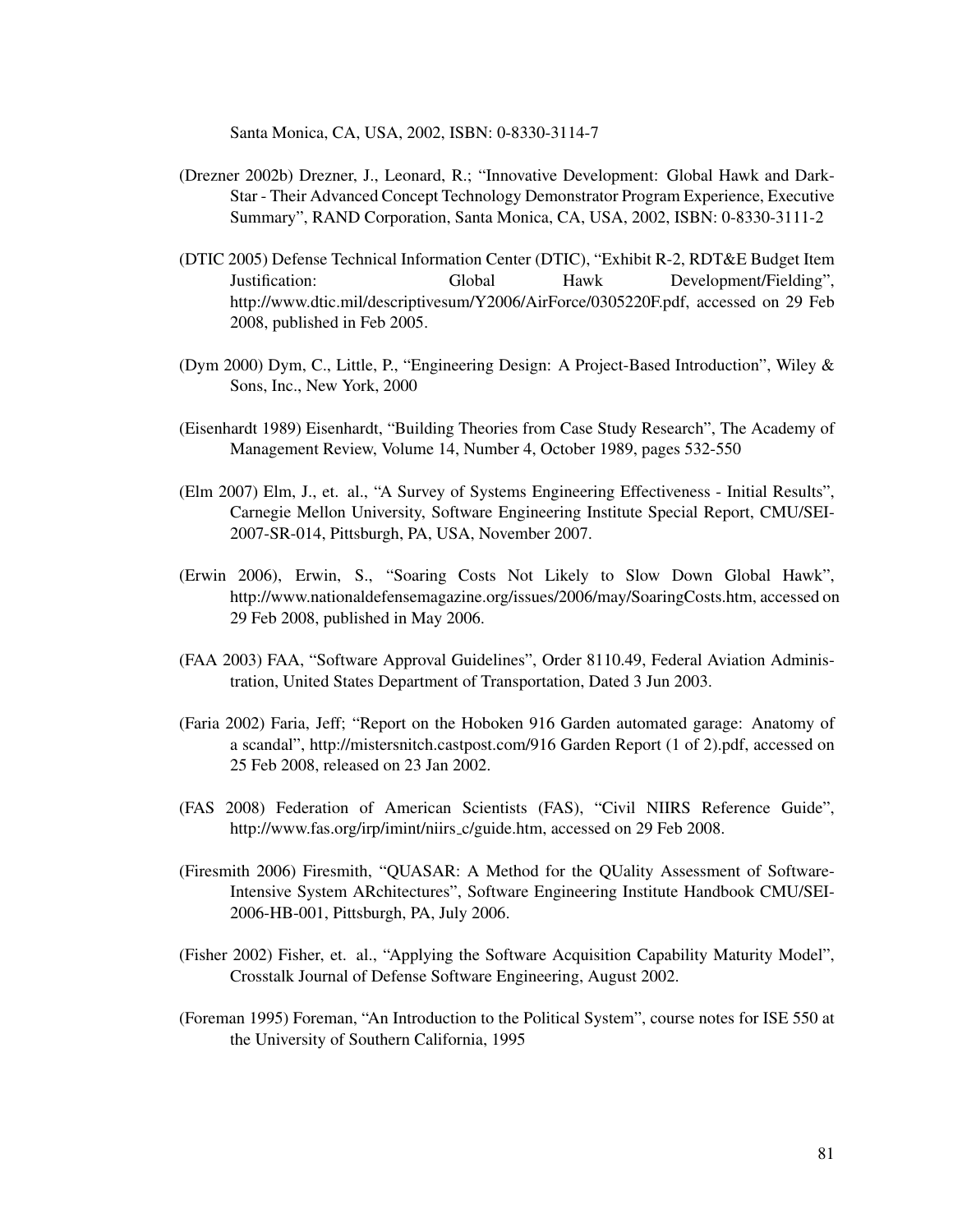- (GAO 2004) Government Accounting Office (GAO), "GAO Report to the Chairman, Subcommittee on Tactical Air and Land Forces, Committee on Armed Services, House of Representatives: Unmanned Aerial Vehicles: Changes in Global Hawk's Acquisition Strategy Are Needed to Reduce Program Risks", http://www.gao.gov/new.items/d056.pdf, accessed on 29 Feb 2008, published in Nov 2004.
- (Garrett 2007) Garret, J., "Personal Communication", interview in April 2007.
- (Gitlin 2007), Gitlin, S., "United States Marine Corps Awards AeroVironment \$19.3 Million BATMAV Contract for Wasp III Micro Unmanned Aircraft Systems" http://www.avinc.com/pr detail.asp?ID=68, accessed on 29 Feb 2008, published on 20 Nov 2007.
- (Glasman 1982) Glasman, "Comparative Studies in Software Acquisition", Lexington Book Series in Computer Science (Kenneth Thurber ed.), Lexington, MA, 1982.
- (Goebel 2008) Goebel, G., "[13.0] Modern US Endurance UAVs (link direct to [13.5] Northrop Grumman RQ-4 Global Hawk / Sensor Craft", http://www.vectorsite.net/twuav 13.html, accessed on 29 Feb 2008.
- (Goebel 2008b) Goebel, G., "[7.0] US Battlefield UAVs", http://www.vectorsite.net/twuav\_07.html, accessed on 29 Feb 2008.
- (Goebel 2008c) Goebel, G., "[5.0] Secret US Reconnaissance Drones / Early Soviet UAVs", http://www.vectorsite.net/twuav\_05.html, accessed on 29 Feb 2008.
- (Hanratty 1999) Hanratty, et. al., "Open Systems and the Systems Engineering Process", Acquisition Review Quarterly, Winter 1999.
- (Hess 2006) Hess, P., "US Air Force to Study A Pilotless U-2", United Press International, http://www.spacewar.com/reports/US Air Force To Study A Pilotless U 2 999.html, accessed on 29 Feb 2008, published on 12 Oct 2006.
- (Hoboken 2001) Hoboken, City of, "Minutes of Meetings of the Council of the City of Hoboken, New Jersey for the Year 2001", http://www.hobokennj.org/pdf/amr/cc/minutes/2001/ 2001.pdf, Accessed on 25 Feb 2008.
- (Hoboken 2002) Hoboken, City of, "Minutes of Meetings of the Council of the City of Hoboken, New Jersey for the Year 2002", http://www.hobokennj.org/pdf/amr/cc/minutes/2002/ 2002.pdf, Accessed on 25 Feb 2008.
- (Hoboken 2003) Hoboken, City of, "Minutes of Meetings of the Council of the City of Hoboken, New Jersey for the Year 2003", http://www.hobokennj.org/pdf/amr/cc/minutes/2003/ 2003.pdf, Accessed on 25 Feb 2008.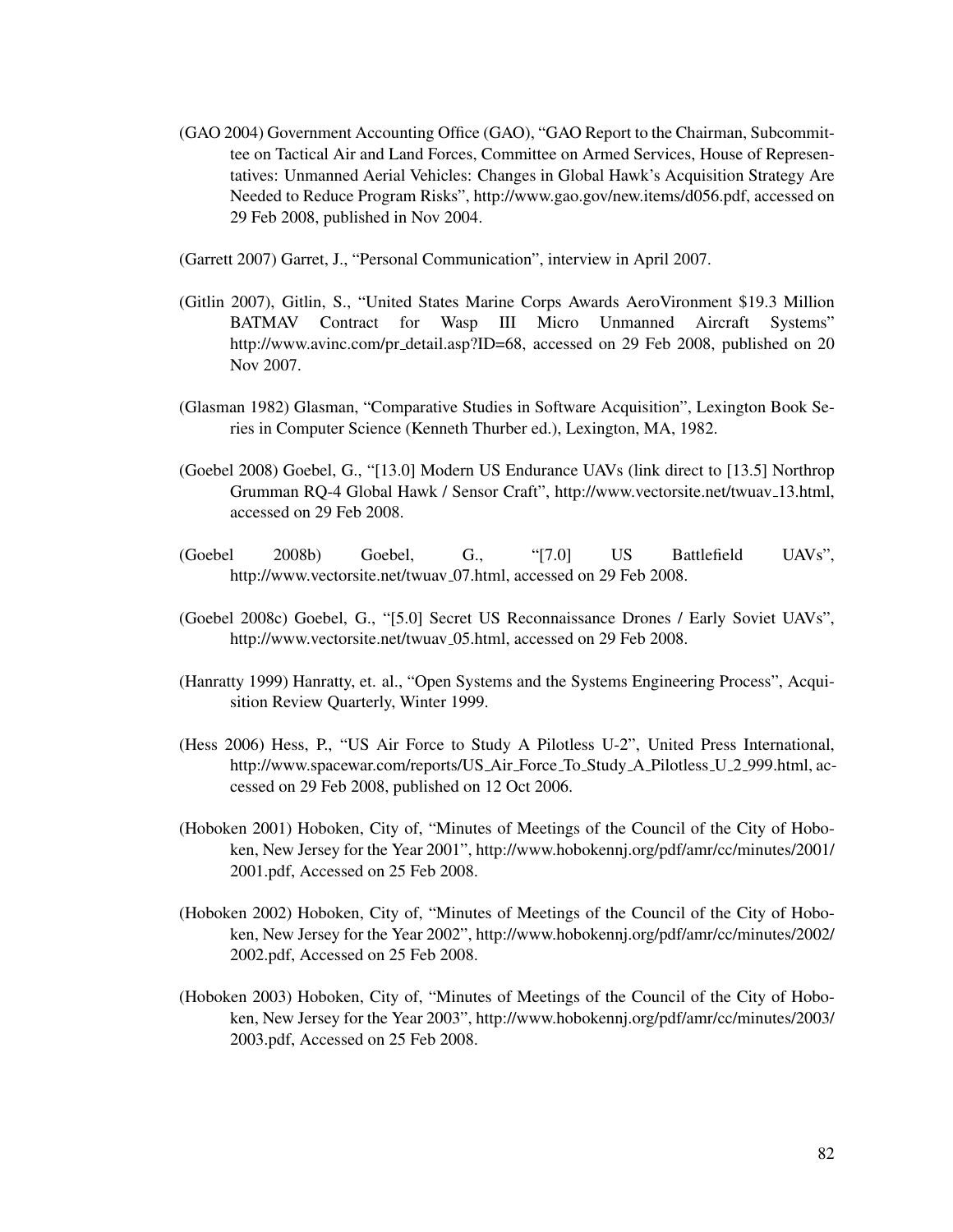- (Hoboken 2004) Hoboken, City of, "Minutes of Meetings of the Council of the City of Hoboken, New Jersey for the Year 2004", http://www.hobokennj.org/pdf/amr/cc/minutes/2004/ 2004.pdf, Accessed on 25 Feb 2008.
- (Hoboken 2005) Hoboken, City of, "Minutes of Meetings of the Council of the City of Hoboken, New Jersey for the Year 2005", http://www.hobokennj.org/pdf/amr/cc/minutes/2005/ 2005.pdf, Accessed on 25 Feb 2008.
- (Hoboken 2006) Hoboken, City of, "Minutes of Meetings of the Council of the City of Hoboken, New Jersey for the Year 2006", http://www.hobokennj.org/pdf/amr/cc/minutes/2006/ cc min 2006.pdf, Accessed on 25 Feb 2008.
- (Hoboken 2008a) Hoboken, City of, "Welcome to the City of Hoboken New Jersey Parking Information", http://www.hobokennj.org/html/parking/uptwng.html, accessed on: 25 Feb 2008.
- (Honour 2004) Honour, E., "Understanding the Value of Systems Engineering", http://www.hcode.com/seroi/documents/ValueSE-INCOSE04.pdf, accessed 2008-02-01, published 2004.
- (Honour 2007) Honour, E, "Design of Experiments as Applied to Systems Engineering Return on Investment," Proceedings of the Conference on Systems Engineering Research, Hoboken, NJ, 2007.
- (Horowitz 2007) Horowitz, A.; et. al, "101 Dumbest Moments in Business Asimov's Fourth Law of Robotics: Don't Screw with the sys-admin... (89) Business 2.0", http://money.cnn.com/galleries/2007/biz2/0701/gallery.101dumbest 2007/89.html, accessed on: 25 Feb 2008, published on 20 Jan 2007.
- (IEEE 1998) IEEE Computer Society, "IEEE Recommended Practice for Software Requirements Specifications", Software Engineering Standards Committee of the IEEE Computer Society, ISBN: 0-7381-033202, 20 October 1998
- (iRobot 2008) iRobot, "iRobot Annual Report 2006", available from http://investors.irobot.com/index.cfm, accessed 24 Feb 2008.
- (iRobot 2007) iRobot, "iRobot PackBot Explorer Product Specification", http://www.irobot.com/filelibrary/GIspecsheets/iRobot PackBot Explorer.pdf, accessed on 16-Feb-2007
- (Jain 2007) Jain, "Theory of Value-Based Software Engineering", PhD Dissertation, University of Southern California, December 2007.
- (Jennemann 2006) Jennemann, T; "No Parking: Biter Dispute may Close Automated Garage Aug. 1", Hudson County Hoboken Reporter, http://www.hudsonreporter.com/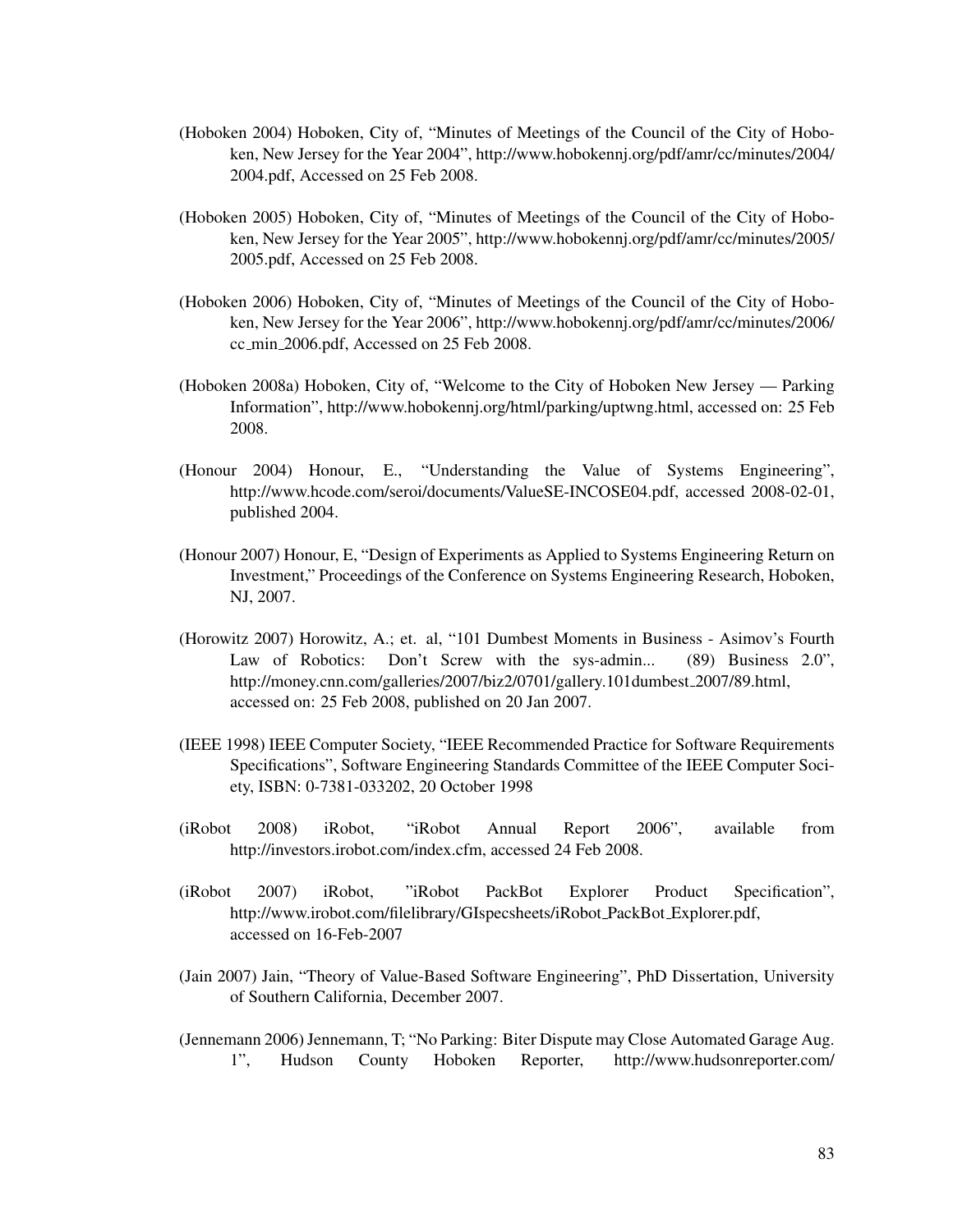site/news.cfm?newsid=16951976&BRD=1291&PAG=461&dept id=523585&rfi=6, accessed on 25 Feb 2008, released on 23 July 2006.

- (Joint Robotics Program 2008), Joint Robotics Program, "Mobile Robot Knowledge Base", https://robot.spawar.navy.mil, accessed on 28 Feb 2008.
- (Kardos 1979) Kardos, "Engineering Cases in the Classroom", National Conference On Engineering Case Studies, March 1979
- (Kazman 2000) Kazman, Klein, Clements, "ATAM: Method for Architecture Evaluation", Software Engineering Institute, CMU/SEI-2009-TR-004, Pittsburgh, PA, August 2000.
- (Kelly 2008) Kelly, J., "USC Autonomous Flying Vehicle Project", Project Web Page, http://robotics.usc.edu/ avatar/index.html, accessed 25 Feb 2008.
- (Klein 2002) Larry Klein, L.;Axelrod, D.; "NOVA Spies That Fly Time Line of UAVs — PBS", NOVA Production by Green Umbrella, LLC for WGBH/Boston in association with Production Group, Inc., http://www.pbs.org/wgbh/nova/spiesfly/uavs.html, accessed on 29 Feb 2009, published in Nov 2002.
- (Koen 1984) Koen, "Toward a Definition of the Engineering Method", Engineering Education, VOlume 75, nubmer 3, pages 150-155, December 1984.
- (Kosiak 2003) Kosiak, S.; "Analysis of the FY2004 Defense Budget Request", http://www.csbaonline.org/4Publications/Archive/R.20030411.FY\_04\_Analysis/ R.20030411.FY 04 Analysis.pdf, accessed on 29 Feb 2008, published in 2003
- (Kosiak 2004) Kosiak, S.; "Analysis of the FY 2005 Defense Budget Request", http://www.csbaonline.org/4Publications/Archive/R.20040411.FY\_05\_Analysis/ R.20040411.FY\_05\_Analysis.pdf, accessed on 29 Feb 2008, published in 2004.
- (Kosiak 2005) Kosiak, S.; "Analysis of the FY2006 Defense Budget Request", http://www.csbaonline.org/4Publications/Archive/R.20050517.FY06Bud/R.20050517. FY06Bud.pdf, accessed on 29 Feb 2008, published in 2005.
- (Kosiak 2006), Kosiak, S.; "Analysis of the FY2007 Defense Budget Request", http://www.csbaonline.org/4Publications/Archive/R.20060425.FY07Bud/R.20060425. FY07Bud.pdf, accessed on 29 Feb 2008, published in April 2006.
- (Krieg 2005) Krieg, Testimony of Kenneth J. Krieg, Under Secretary of Defense (Acquisition, Technology & Logistics) Before the United States Senate Committee on Armed Services, 27 September 2005.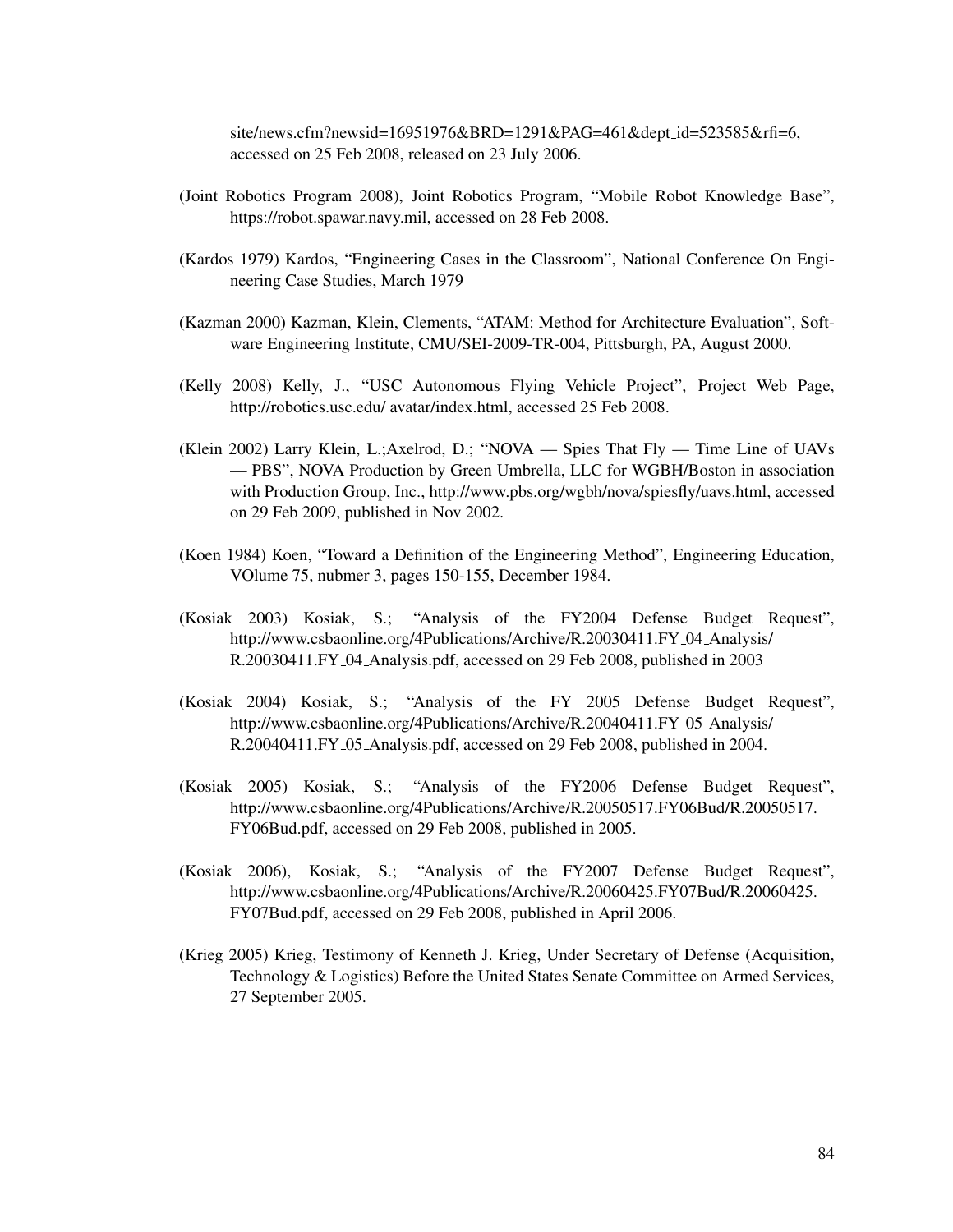- (Krieg 2006) Krieg, "It's All About the Customer", Defense Acquisition Technology & Logistics, Volume XXXV, Number 3, May/June 2006.
- (Lee 2005) Lee, S., et. al., "Haptic Control of a Mobile Robot: A User Study". In Presence, 14(3):345-365, Jun 2005.
- (Lehane 2005) Lehane, P. and Huf, S., "Towards understanding system acceptance: the development of an assessment instrument and workpractice". Proceedings of the 19th conference of the computer-human interaction special interest group (CHISIG) of Australia on Computer-human interaction: citizens online: considerations for today and the future. (Canberra, Australia, 2005), pp 1-9.
- (Lott 2006) Lott, T. "U.S. Senator Trent Lott", http://lott.senate.gov/index.cfm?FuseAction=About.Biography, accessed on 12 Dec 2006.
- (Marciniak 1990) Marciniak, J., Reifer, D., Software Acquisition Management: Managing the Acquisition of Custom Software Systems, Wiley Series in Industrial Software Engineering Practice, New York, NY, 1990.
- (Marz 2006) Mr. Theodore Marz, Senior Member of the Technical Staff, Software Engineering Institute, Carnegie Mellon University, Pittsburgh, PA. Personal Interview via telephone on 3 Dec 2006.
- (Meyers 2001) Meyers, B. C. and O. Patricia . Managing software acquisition: open systems and COTS products, Addison-Wesley Longman Ltd., 2001.
- (Meyers 2001) Meyers, Craig and Oberndorf, "Managing Software Acquisition: Open Systems and COTS Products", Addison-Wesley, 2001.
- (Montgomery 2005) Montgomery, J.; Sukhatme, G., "Towards a New Generation of Spacecraft Landing Testbeds: Emulating Spacecraft Landing Dyanmics on a Helicopter - Proposal", unpublished report to the Jet Propulsion Laboratory, not dated, final version believed to be 2005.
- (Montgomery 2007) Montgomery, J.; Sukhatme, G.; Saripalli, S., "Towards a New Generation of Spacecraft Landing Testbeds: Emulating Spacecraft Landing Dyanmics on a Helicopter - Final Report", unpublished report to the Jet Propulsion Laboratory, last edited October 2007.
- (Naughton 2003) Naughton, R.; "Remote Piloted Aerial Vehicles", http://www.ctie.monash.edu/hargrave/rpav home.html#Beginnings, accessed on 29 Feb 2008, updated 2 Feb 2003.
- (Northrop Grumman 2008) Northrop Grumman Public Affairs, "Integrated Systems Western Region Unmanned Systems HALE Program Overview",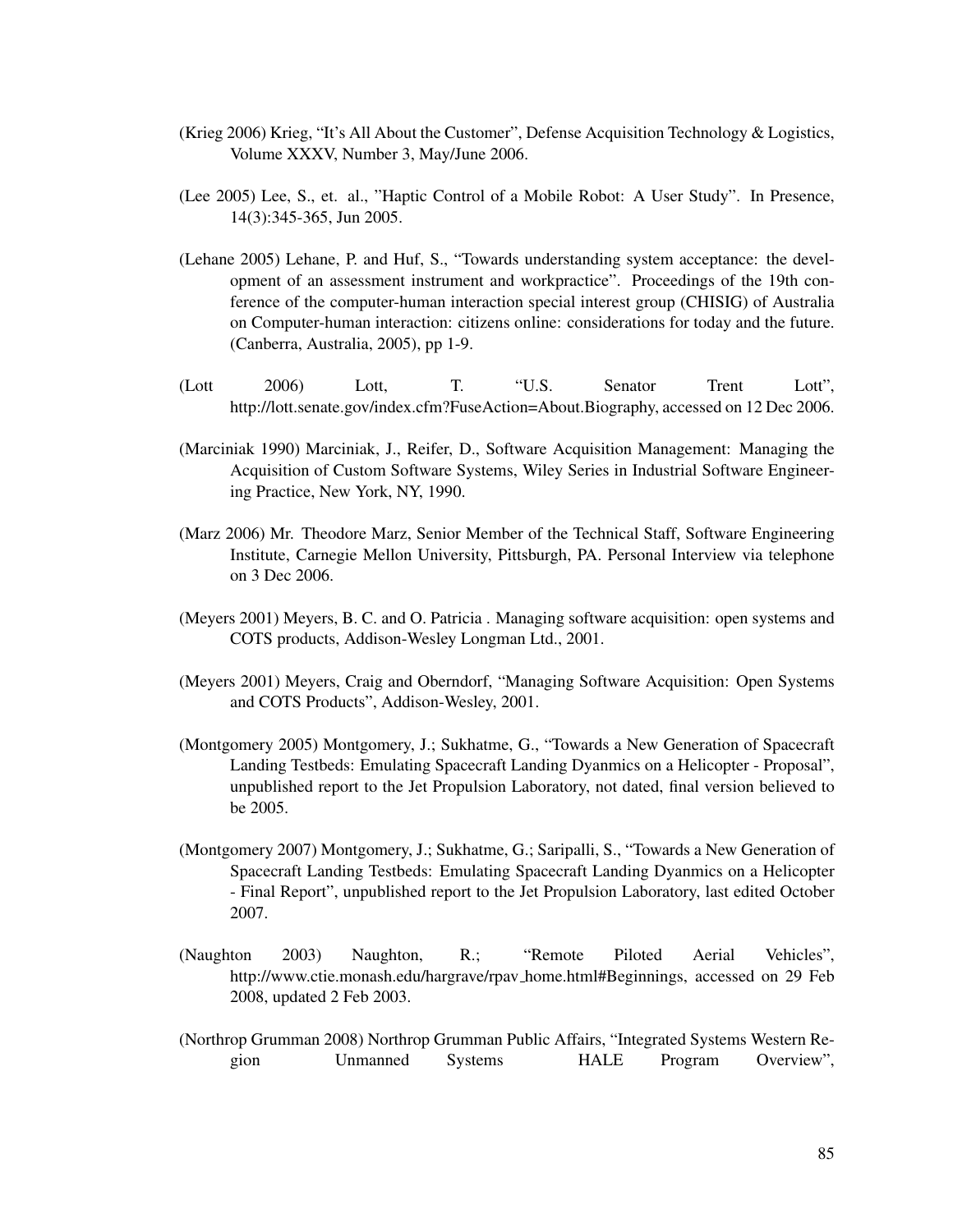http://www.northropgrumman.com/unmanned/globalhawk/overview.html, accessed on 29 Feb 2008.

- (Northrop Grumman 2008b) Northrop Grumman Public Affairs, "Integrated Systems Western Region Unmanned Systems HALE Technical Specifications", http://www.northropgrumman.com/unmanned/globalhawk/techspecs.html, accessed on 29 Feb 2008.
- (Northrop Grumman 2008c), Northrop Grumman Public Affairs, "Integrated Systems Western Region Unmanned Systems Global Hawk Team Links", http://www.northropgrumman.com/unmanned/globalhawk/team.1.html, accessed on 29 Feb 2008.
- (OMB 2005) Office of Management and Budget (OMB), "ExpectMore.gov: DoD Unmanned Aircraft Systems (UAS)", http://www.whitehouse.gov/omb/expectmore/detail/ 10003201.2005.html, accessed on 29 Feb 2008, published in 2005.
- (Peck 2003) Peck, M.; "NDM Article Global Hawk Crashes: Who's to Blame?", National Defense Magazine, http://www.nationaldefensemagazine.org/issues/2003/May/ Global Hawk.htm, accessed on 29 Feb 2008, published in May 2003.
- (Perry 2004) Perry, et. al., "Case Studies for Software Engineers", Proceedings of the 26th International Conference on Software Engineering, Edinburgh, Scotland, UK, 23-28 May 2004.
- (Quigley 2008) Quigley, Morgan, "Human-miniUAV Interfaces", http://students.cs.byu.edu/ mlq3/human-miniuav.html, accessed on 16-Feb-2008.
- (Quinn 2006) Quinn, N., "Giant Robot Imprisons Parked Cars", Wired, http://www.wired.com/cars/coolwheels/news/2006/08/71554, accessed on 25 Feb 2008, published on 08 Aug 2006.
- (RTCA 2001) RTCA, "Final Annual Report For Clarification Of DO-178B 'Software Considerations In Airborne Systems And Equipment Certification' ", RTCA report DO-248B, December 2001.
- (Saripalli 2007a) Saripalli, S.; Sukhatme G., "Landing a helicopter on a Moving Target", in IEEE International Conference on Robotics and Automation (ICRA) 2006, pages 2030-2035, Orlando, Florida, USA, 15-19 May, 2006.
- (Saripalli 2007b) Saripalli, S., "Personal Communications", interview on 18 September 2007.
- (Saripalli 2007c) Saripalli, S., "Identification, Control, and Visually-Guided Behavior for a Model Helicopter", PhD Dissertation, University of Southern California, August 2007.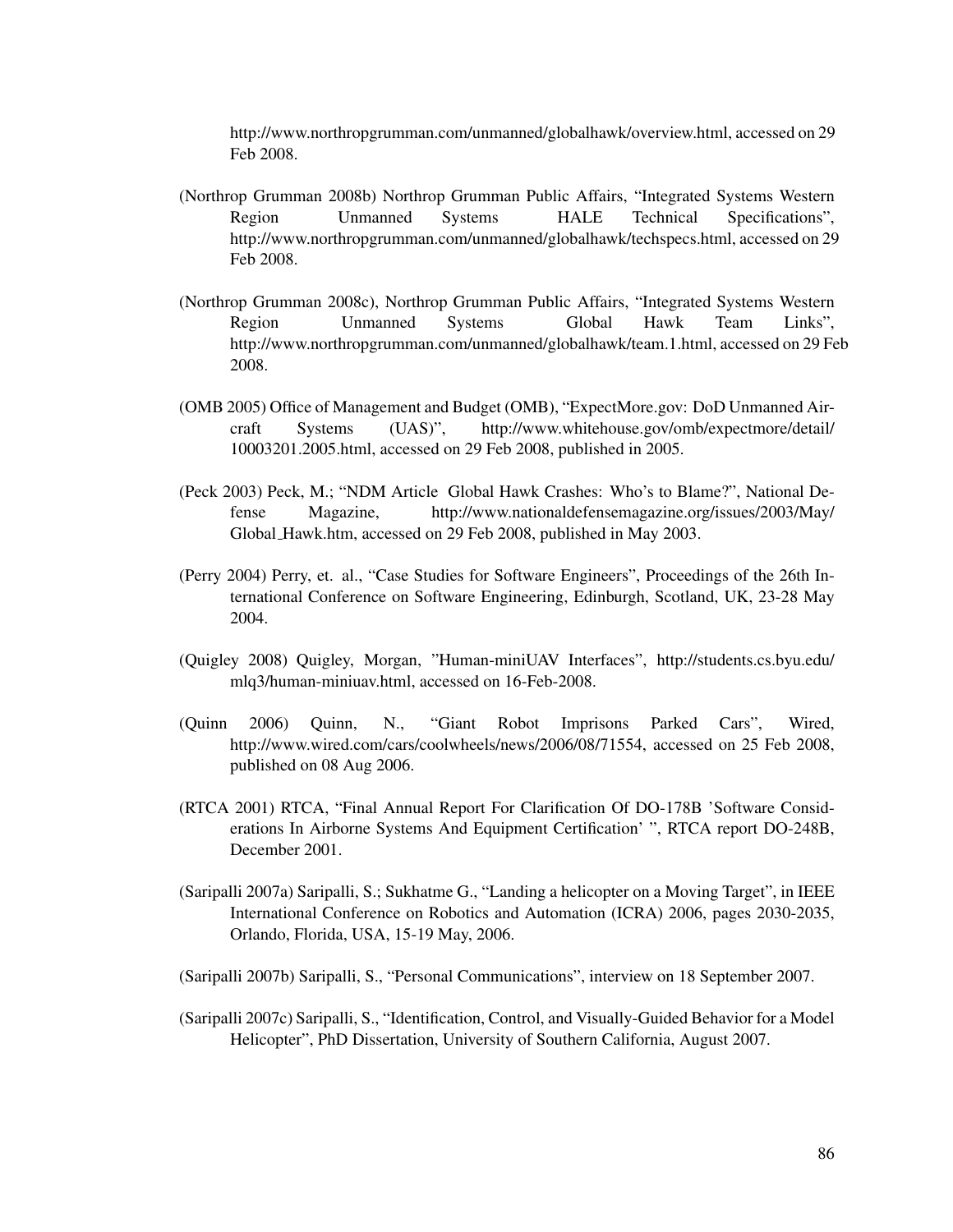- (SCAMPI Upgrade Team 2006) SCAMPI Upgrade Team, "Standard CMMI Appraisal Method for Process Improvement (SCAMPI), Version 1.2: Method Definition Document", Carnegie Mellon University, Software Engineering Institute Handbook, CMU/SEI-2006-HB-002, Pittsburgh, PA, August 2006.
- (Schween 1997) Schween, Heiner, "Modular automated parking system", United States Patent and Trademark Office, US Patent #5,669,753, September 23, 1997.
- (Simpson 2008) Simpson, J., "Deployed Global Hawks Not 'Operationally Suitable' in IMINT Missions", Inside the Air Force, Vol. 19, No. 1, 4 Jan 2008.
- (Sukhatme 2005) Sukhatme, G, "Statement of Work", unpublished document, dated15 July 2005.
- (Sukhatme 2008) Sukhatme, G., "Personal Communication", interview on 28 Jan 2008.
- (Sullivan 2005) Sullivan, M.; "GAO-06-222R Global Hawk Unit Cost Increases", http://www.gao.gov/new.items/d06222r.pdf, accessed on 29 Feb 2008, published on 15 Dec 2005.
- (Surakka 2007) Surakka, S., "What Subjects and Skills are Important for Software Developers?", Communications of the ACM, Volume 50, Issue 1, pp. 73-78, Jan 2007.
- (Turner 2002) Turner, "A Study of Best Practice Adoption by Defense Acquisition Programs", Crosstalk Journal of Defense Software Engineering, May 2002.
- (Turner 2004) Turner, "Why We Need Empirical Information on Best Practices", Crosstalk Journal of Defense Software Engineering, April 2004.
- (US House 2005) US House of Representatives, "House Report 109-119 Department of Defense Appropriations Bill, 2006, http://thomas.loc.gov/cgi-bin/cpquery/ ?&sid=cp109Nwob7&refer=&r n=hr119.109&db id=109&item=&sel=TOC 181302&, accessed on 29 Feb 2008, published on 25 Dec 2005.
- (US House 2006), US House of Representatives, "Department of Defense Appropriations Bill, 2007, Report on the Committee on Appropriations", http://thomas.loc.gov/cgi-bin/cpquery/T?&report=hr504&dbname=109&, accessed on 29 Feb 2008, published on 16 Jun 2006.
- (US House 2006b) US House of Representatives, "House Report 109-411 Intelligence Authorization Act for Fiscal Year 2007", http://thomas.loc.gov/cgi-bin/cpquery/ ?&sid=cp109b23IJ&refer=&r n=hr411.109&db id=109&item=&sel=TOC 50120&, accessed on 29 Feb 2008, published on 1 May 2006.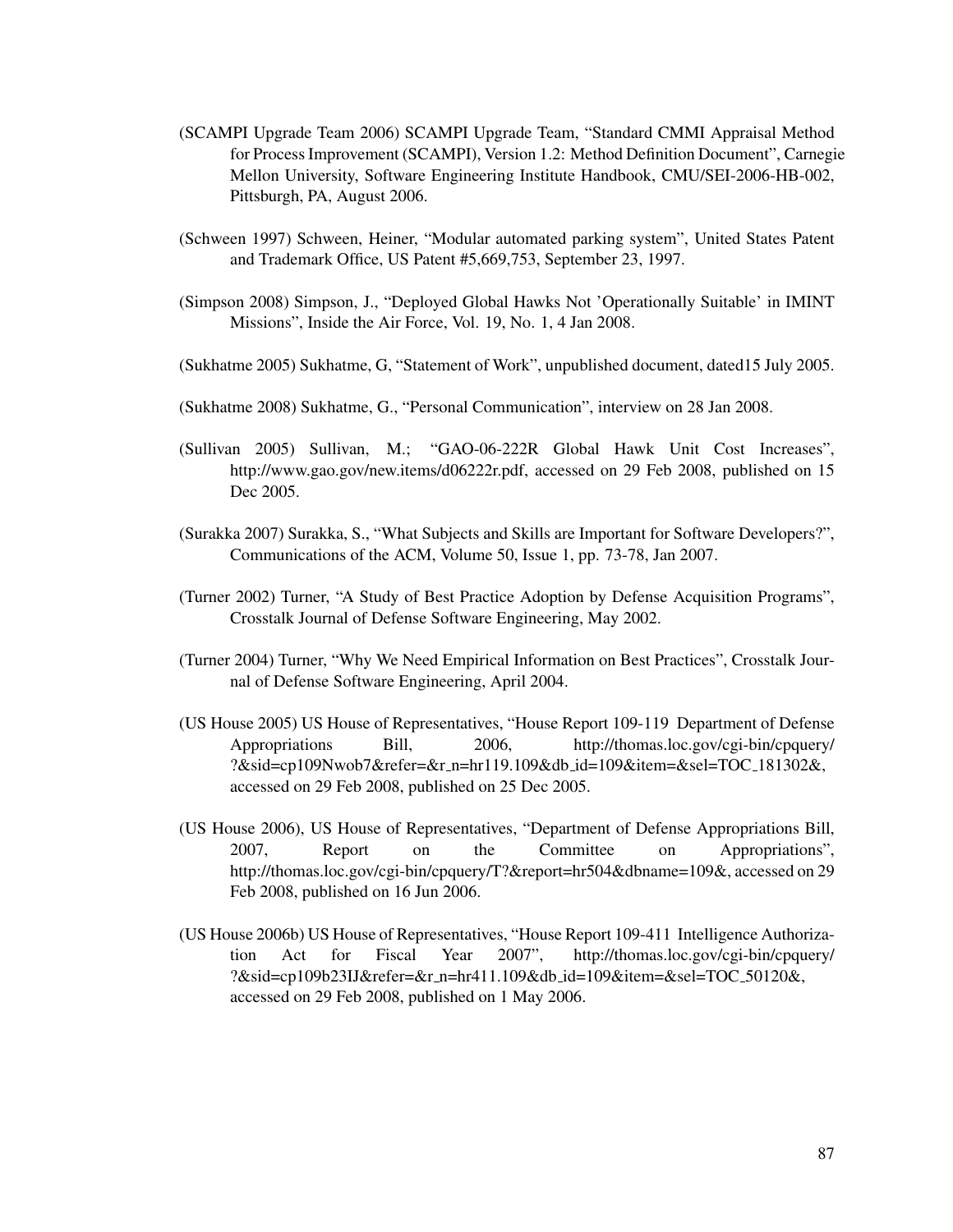- (USAF 2006), US Air Force Public Affairs, "Factsheets : Global Hawk : Global Hawk", http://www.af.mil/factsheets/factsheet.asp?fsID=175, accessed on 12 Dec 2006.
- (Van Riper 1997) Van Riper, P.; "Statement of Lieutenant General Paul K. Van Riper, United States Marine Corps, Commanding General, Marine Corps Combat Development Command to the 1997 Congressional Hearings on Intelligence and Security", http://www.fas.org/irp/congress/1997 hr/h970409r.htm, accessed on 29 Feb 2008, statement given on 9 Apr 1997.
- (Verner 2005) Verner, Cerpa, "Australian software development: what software project management practices lead to success?", Australian Software Engineering Conference, (29 March - 1 April 2005), pp 70-77.
- (Volpe 2008a) Volpe, R, "The Autonomous Helicopter Testbed", http://www-robotics.jpl.nasa.gov/systems/system.cfm?System=13, accessed 25 Feb 2008.
- (Volpe 2008b) Volpe, R., "ALHAT: Autonomous Landing and Hazard Avoidance Technology", http://www-robotics.jpl.nasa.gov/tasks/showTask.cfm?FuseAction=ShowTask&TaskID =84&tdaID=999986
- (Weinstock 2004) Weinstock, Goodenough, Hudak, "Dependability Cases", Software Engineering Institute CMU/SEI-2004-TN-016, Pittsburgh, PA, May 2004.
- (Wilson 2001) Wilson, M.; Neal, H., "Diminishing returns of engineering effort in telerobotic systems". IEEE Transactions on Systems, Man and Cybernetics, Part A, Volume 31, Issue 5, pp 459 - 465, September 2001.
- (Wojcicki 2006) Wojcicki, M. A. and P. Strooper. "A state-of-practice questionnaire on verification and validation for concurrent programs". Proceeding of the 2006 workshop on Parallel and distributed systems: testing and debugging. Portland, Maine, USA, pp 1-10.
- (Yin 2002) Yin, "Case Study Research, Design and Methods", 3rd edition, Newbury Park, Sage Publications, 2002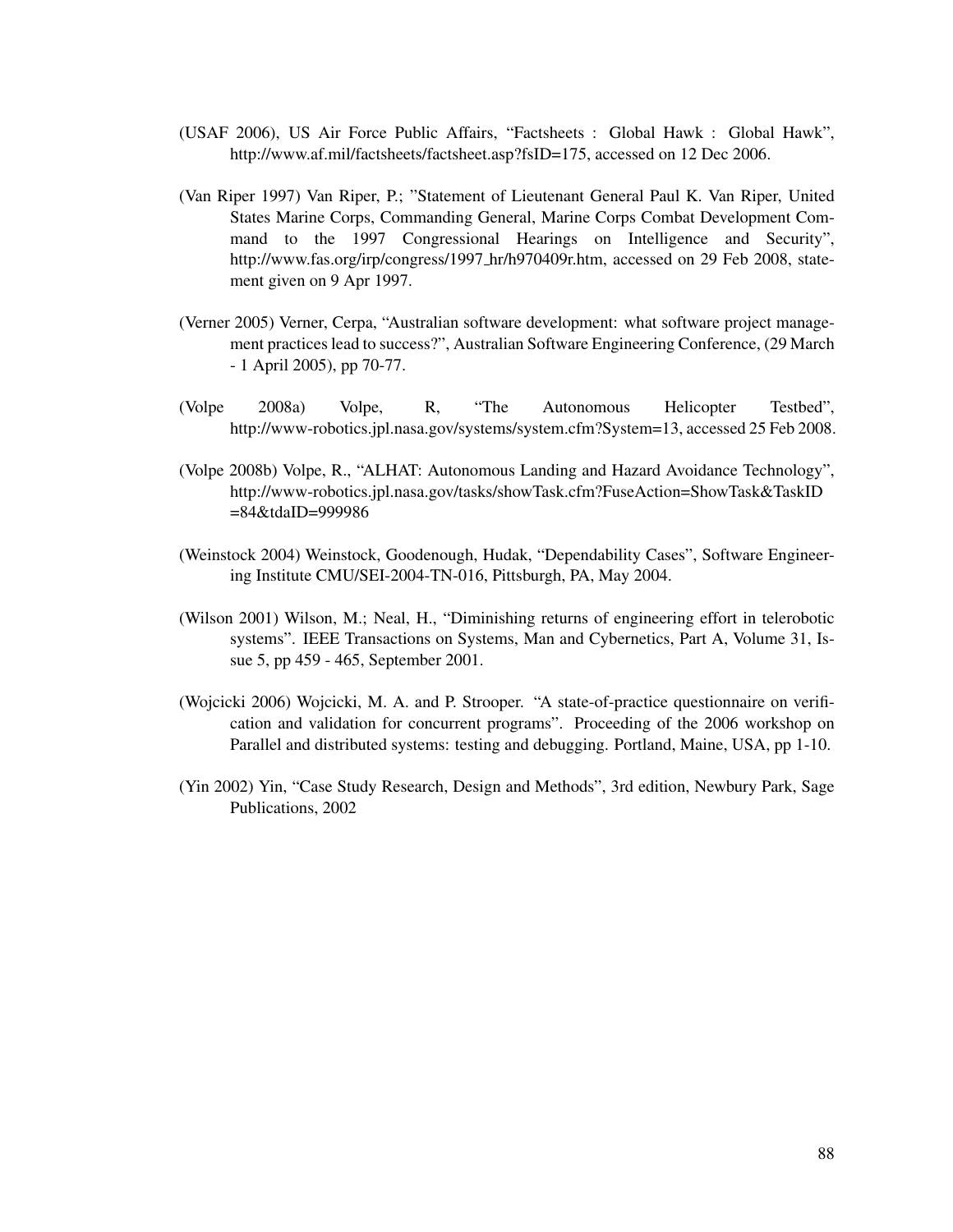# Appendix A

## Survey

# A.1 Instrument

Each subsection indicates a different web page of the survey.

## A.1.1 Acquisition Engineering Introduction

This survey is designed to elicit opinions and perception of completeness in performing engineering analysis tasks by engineers and others involved in the acquisition of robotic systems. Please note that this survey is not an assessment of your engineering knowledge or skill, nor an assessment of any individual's job performance.

Please note, there are 80 questions in this survey. You will need to press the "Next  $\chi \chi$ " button at the bottom of each page to continue to the next question group. There are 5 pages in this survey. The server will store your partial response after you press the "Next  $\chi_i$ " button. If you need to take a break, you can leave your browser open to the survey and resume it at any time. If you close your browser before completing the survey, you will not be able to resume answering questions; in this case feel free to start the survey again (incomplete surveys will be dropped from analysis). There is no time limit, nor is your response being timed.

If you are unfamiliar with acquisition, robotic systems acquisition is the set of practices and methods used to procure and maintain a robotic system with a desired capability or to generate a desired effect. For example, imagine you are a graduate student and your advisor asks you to buy a robot that will be used as an integration platform for new sensor experiments. You are an acquirer and would respond in this survey about the analysis that lead you to select, specify, and receive the robot from the manufacturer. You would not include the experience of performing the sensor experiments with the robot (which would be the desired capability), as that is your experience in using the system or performing independent development.

This survey is conducted in three parts: personal background, project background, and engineering experiences.

In the first part, you will be asked questions about your background and general experience. Questions will include your overall experience in the robotics and acquisition communities, as well as information about your role with your company or organization.

The second part will focus on only your most recent robotic systems acquisition. In this part, you will describe the robotic system and your experience with that acquisition. You may have been involved in acquiring whole robot system or in acquiring upgrades for existing robot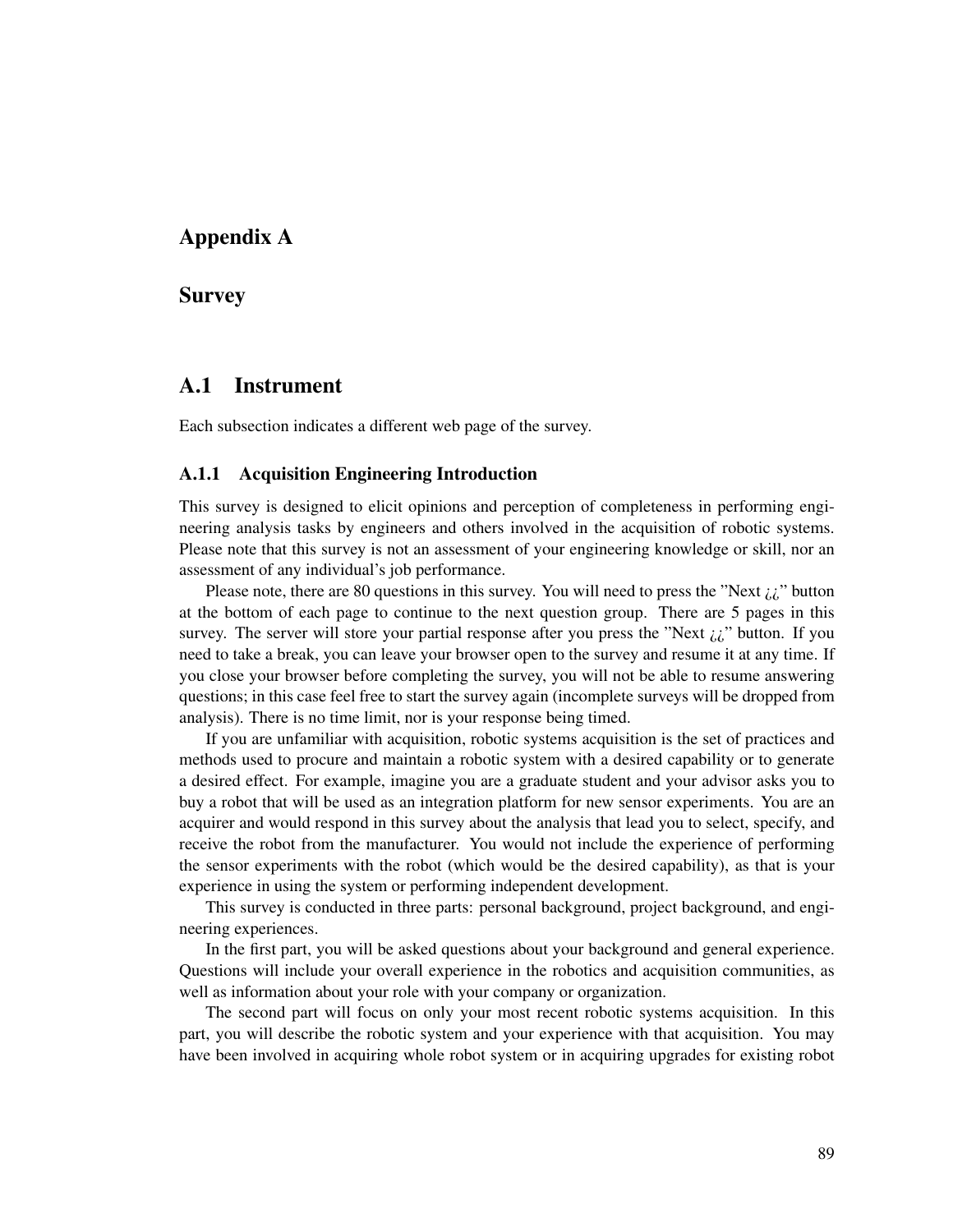systems. The questions will focus on your opinion of the success of the acquisition, as well as ask several questions about the type of robot.

The third and final part will ask about your perceived importance and experience performing various types of engineering tasks for the specific acquisition you described the second part. The questions in this section are based on the Capability Maturity Model Integration (r) for Acquisition Organizations by the Software Engineering Institute.

As you may not have experience with all aspects of engineering covered in this survey or may not feel comfortable answering a given question, the option of "No Answer" or "NA" is made available for any question.

This survey will not collect any personal identification information. Your answers will be kept anonymous from the researchers who will be analyzing your responses. Your individual response will be kept confidential, however, summarized responses from the survey pool may be released to the public. You may quit the survey at any time, for any reason, without your answers being recorded before you press the submit survey button. After pressing the submit survey button, your anonymous answers will be added to the set of responses.

If you are interested in discussing the subject of this survey with the researcher, or if you have interesting stories about acquiring robots to share, you are encouraged to contact DeWitt Latimer via email at dlatimer@usc.edu

## A.1.2 Background and General Experience Questions

In this section, you are being asked about your background with robotic systems, the scale of the systems you have acquired, and some basic demographic information about your field of work, education, and industry segment. Please select the best answer for your situation.

- 1. Where do you work?
	- State/Province:
	- Country:
- 2. How many different times have you acquired robots (not quantity of robots, but separate purchase/contract events)? Prefer not to answer
	- 0
	- 1
	- $2-4$
	- $5-10$
	- 11 or more
- 3. What was the unit cost (per robot cost) of your most expensive robot acquisition? NA or prefer not to answer
	- \$0-99
	- \$100-499
	- \$500-999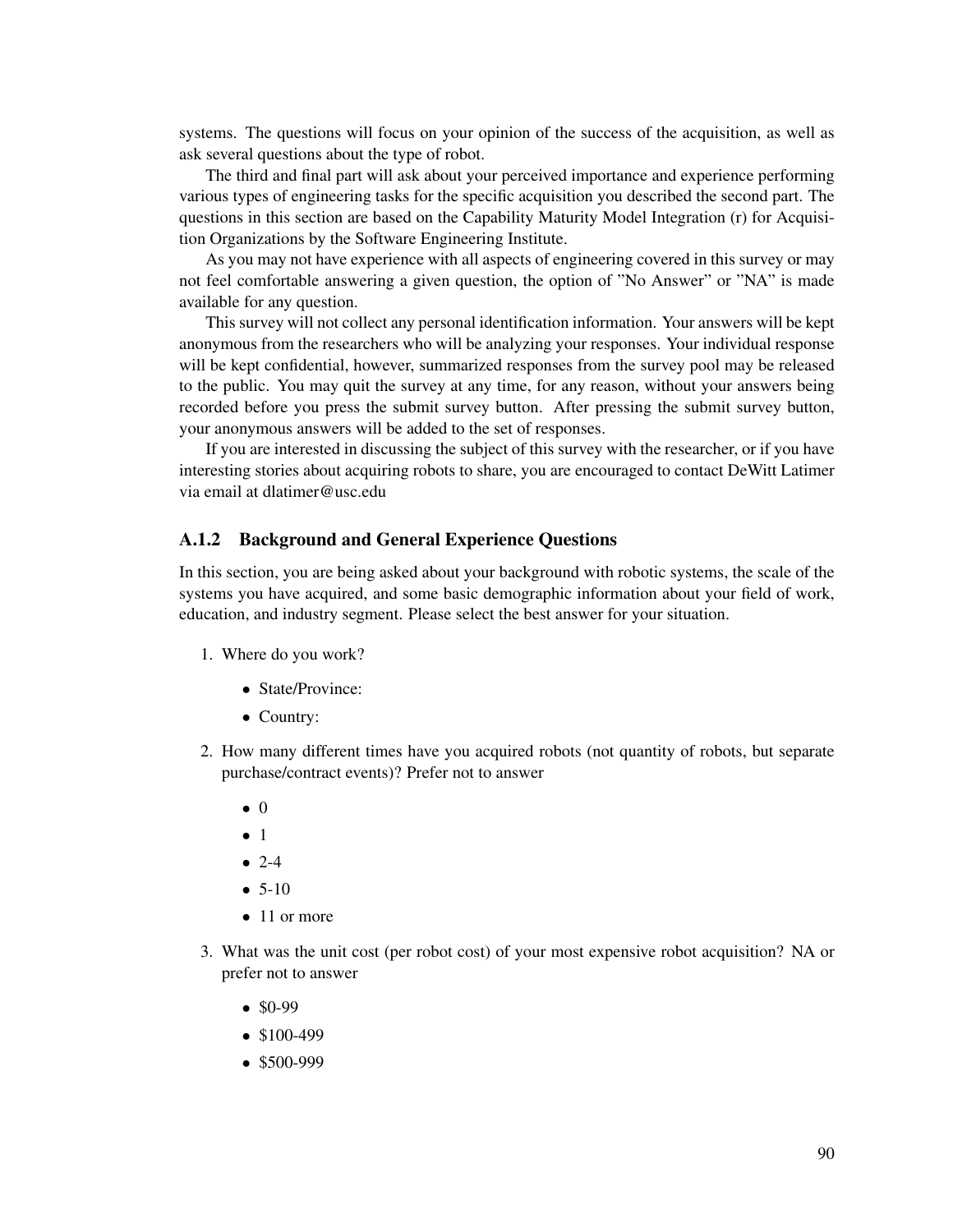- \$1,000-5,000
- \$5,000-9,999
- \$10,000-99,999
- \$100,00-999,999
- \$1 million+
- 4. Which of the following would best describe your employer?
	- Government, non-defense related
	- Government, defense related
	- Academia
	- Commercial, non-defense/aerospace
	- Commercial, defense or aerospace
	- Non-profit
	- Other (please specify)
- 5. Which of the following would best describe your role in your organization?
	- Engineer
	- Supervising Engineer
	- Technician
	- Scientist
	- Supervising Scientist
	- Manager
	- Student
	- Faculty
	- Other (please specify)
- 6. How many years experience do you have with robotic systems? Prefer not to answer
	- 0
	- $-1-3$
	- 4-9
	- $10-15$
	- $16+$
- 7. How many years experience do you have in acquisition? Prefer not to answer
	- 0
	- $-1-3$
	- 4-9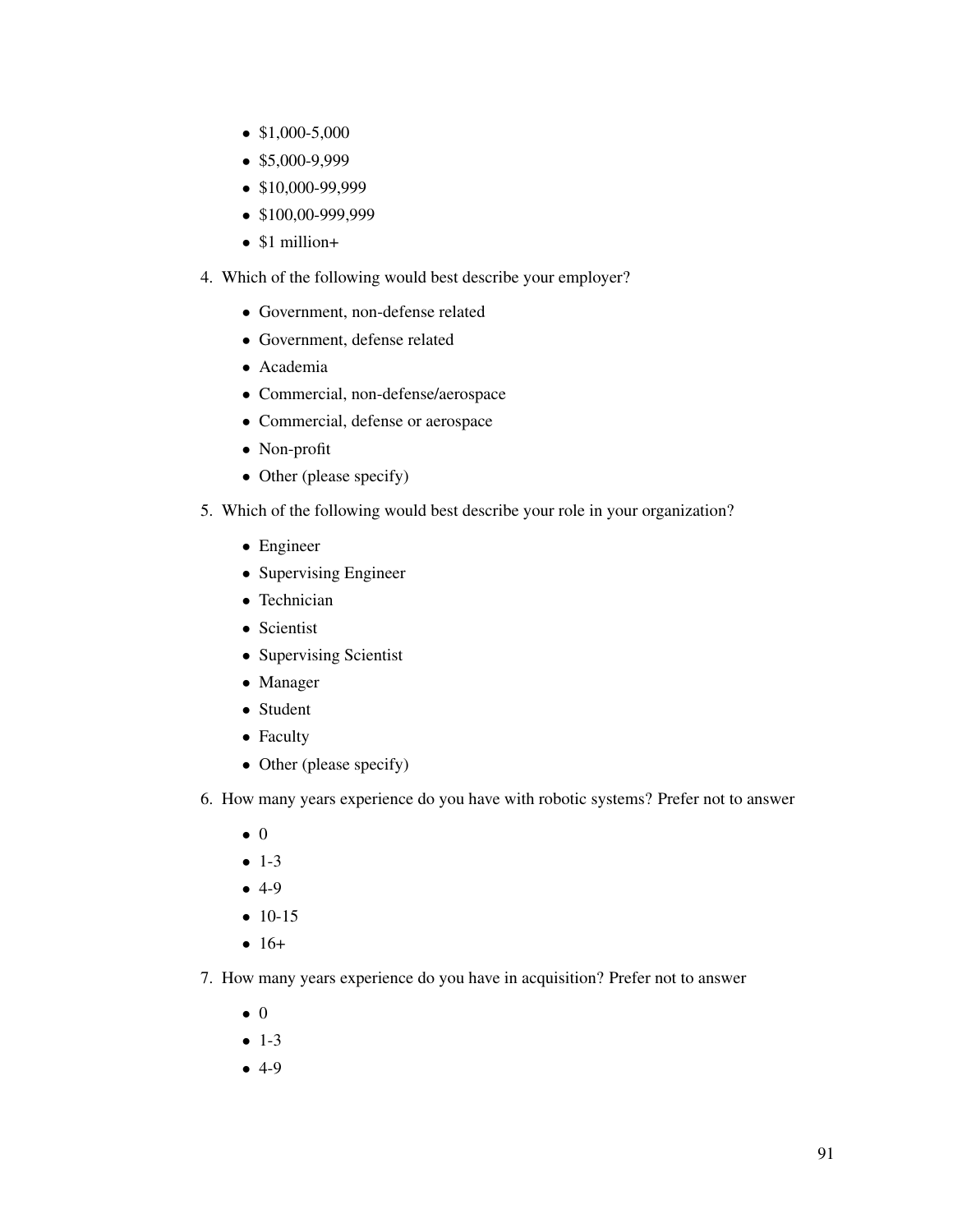- 10-15
- $16+$
- 8. What is the highest level of education you have completed?
	- Not Completed High School or Equivalent
	- High School
	- Associate
	- Bachelor
	- Master
	- PhD
	- Professional (e.g. MD, JD)
	- Other (please specify)
- 9. Are you currently in progress towards a degree?
	- Yes
	- No
- 10. If so, what level of degree are you pursuing?
	- NA
	- High School
	- Associate
	- Bachelor
	- Master
	- PhD
	- Professional (e.g. MD, JD)
	- Other (please specify)
- 11. In what field is your degree is your highest degree (in pursuit or completed)?
	- Computer Science (including Software Engineering)
	- Mechanical Engineering
	- Electrical Engineering
	- Computer Engineering
	- Systems Engineering
	- Robotics
	- Other Engineering
	- Management
	- Other (please specify)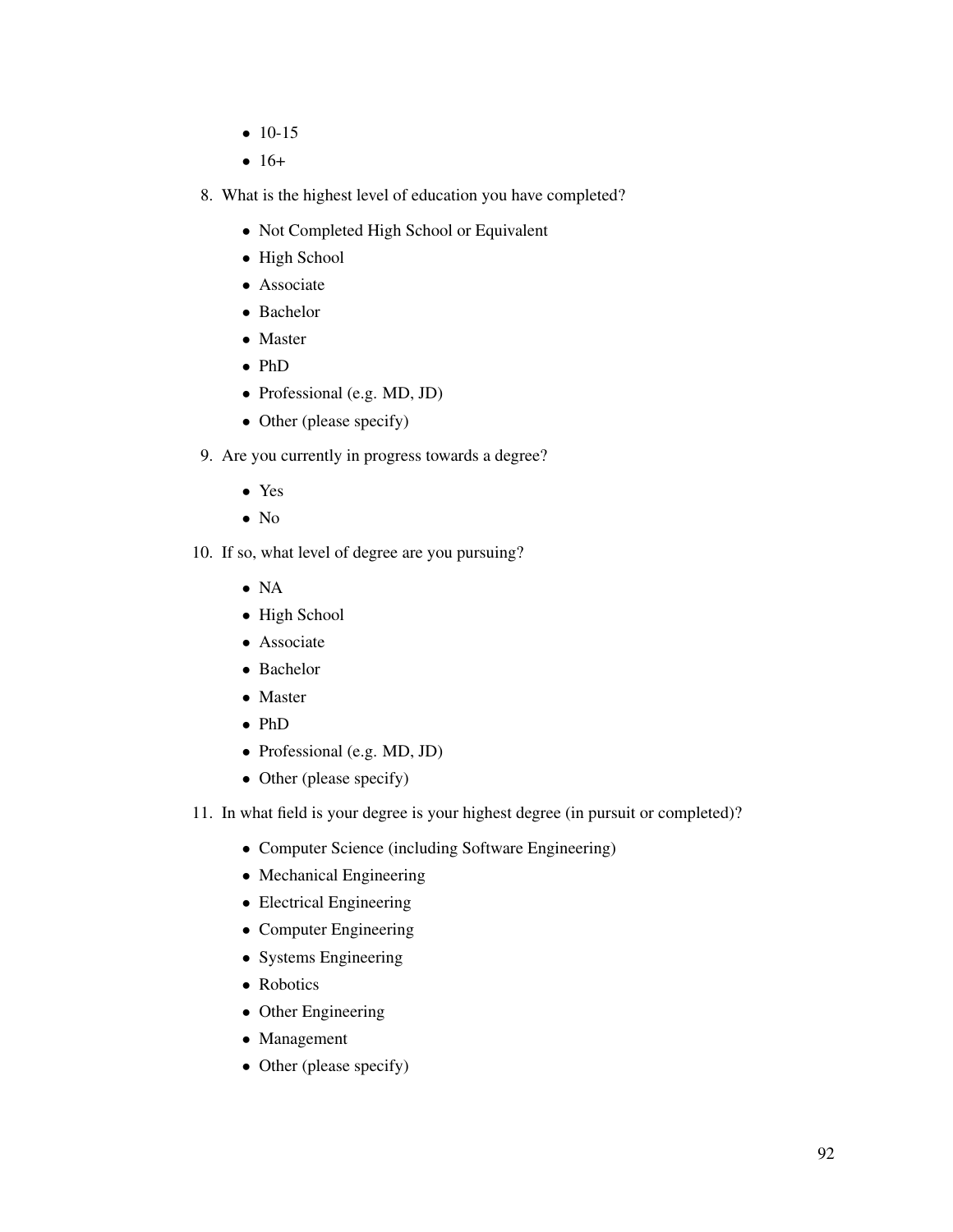# A.1.3 Acquisition Project

In this section, you are being asked about the most recent, completed robotic system acquisition or your acquisition in progress (if you have not yet completed your first acquisition). By examining the most recent project, we hope to avoid bias in project selections (such as only successful projects or only projects with problems).

- 1. How many years ago was your most recent project completed?
	- Years (enter 0 for projects completed less than 12 months ago)
- 2. What was the per robot unit cost of your most recent robot acquisition? (at the time of completion, or your best estimate if the acquisition is in progress) NA or prefer not to answer
	- \$0-99
	- \$100-499
	- \$500-999
	- $$1,000-5,000$
	- \$5,000-9,999
	- \$10,000-99,999
	- \$100,00-999,999
	- \$1 million+
- 3. Was a robot acquired as a result of this project?
	- Yes
	- No
	- In Progress
- 4. How many robots were acquired (or are intended to be acquired) as a result of this project? (remember, robots may be complete systems, upgrade packages, unit systems, or whatever the scope of the acquisition was)
	- 0
	- 1
	- $\bullet$  2
	- $3-4$
	- 5-9
	- 10-19
	- $20+$
- 5. What is the anticipated lifespan of a robot system, once employed for their purpose? (Lifespan is in robot-hours, this question is asking how long the robot is expected to be powered on and performing its desired purpose before a fatal failure may occur)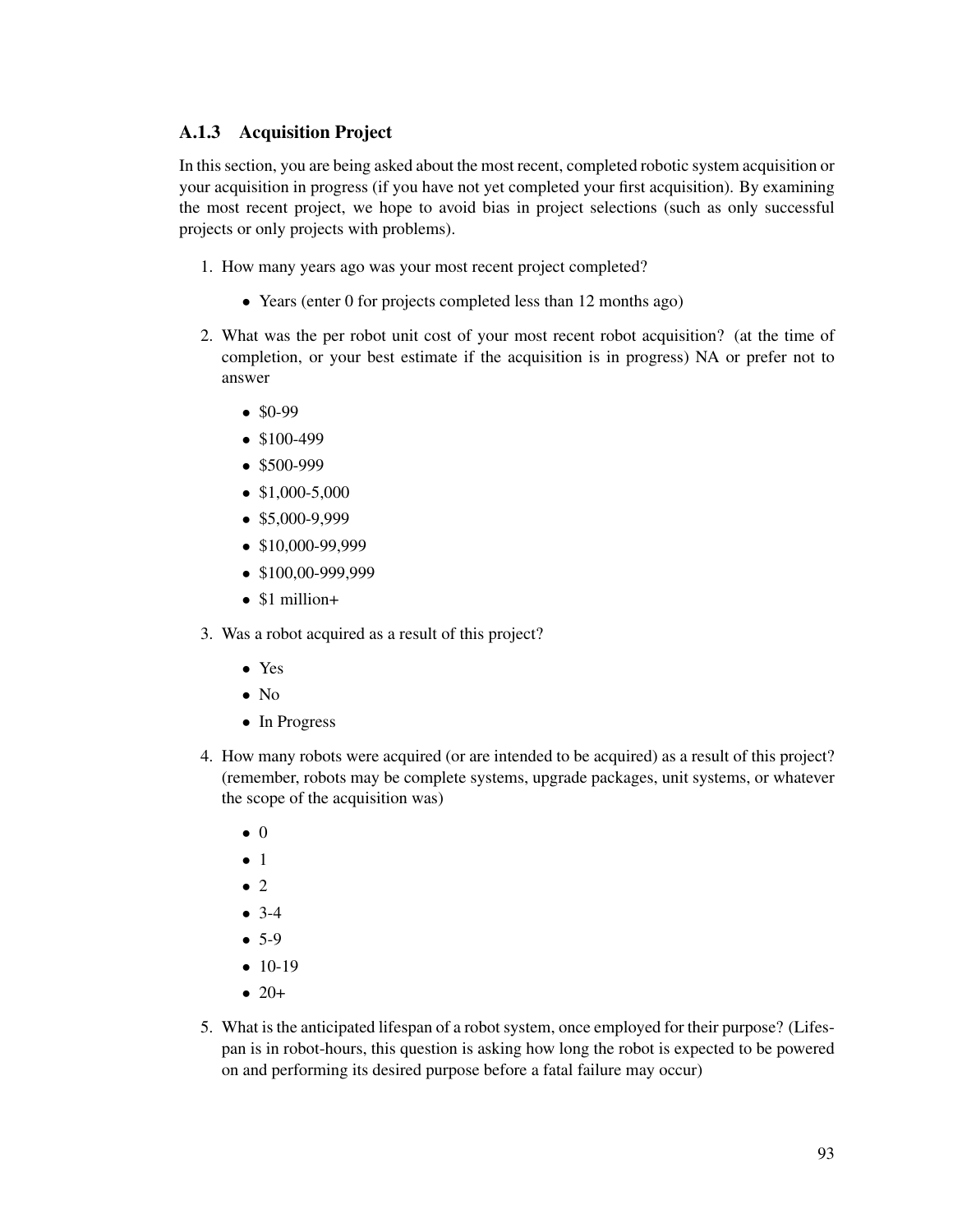- NA or prefer not to answer
- Single-use up to 1 hour of usage
- Single-use from 1 to 24 hours of usage
- Single-use over 24 hours of usage
- Multiple-uses up to 1 hour cumulative usage
- Multiple-uses from 1 to 24 hours cumulative usage
- Multiple-uses from 25 to 199 hours cumulative usage
- Multiple-uses from 200 to 999 hours cumulative usage
- Multiple-uses over 1000 hours cumulative usage
- 6. Did/does the acquisition include human-safety or other safety-critical factors?
	- Yes
	- $\bullet$  No
	- NA or Not Sure
- 7. What level of autonomy did/should the robots exhibit?
	- NA
	- 1 (Complete Human Operation, local or remote teleoperation)
	- $\bullet$  2
	- 3 (Human Executive Planning and unsupervised robot execution)
	- $\bullet$  4
	- 5 (Robot self-tasks and executes)
- 8. What is your opinion of the overall engineering effort performed to acquire the robot?
	- NA
	- No Effort Expended
	- Meager effort that was inadequate across the board
	- Fragmentary effort that was disconnected from itself or other management areas
	- Competent efforts that still had problems in the final system
	- Competent efforts that prevented any technical problems in the final system
- 9. Was this robot acquired as a commercial buy? (commercial buy is when an off-the-shelf or catalog product is purchased)
	- Yes
	- No
	- NA or Not Sure
- 10. Which of the following statements best describes the strategy employed for the acquisition?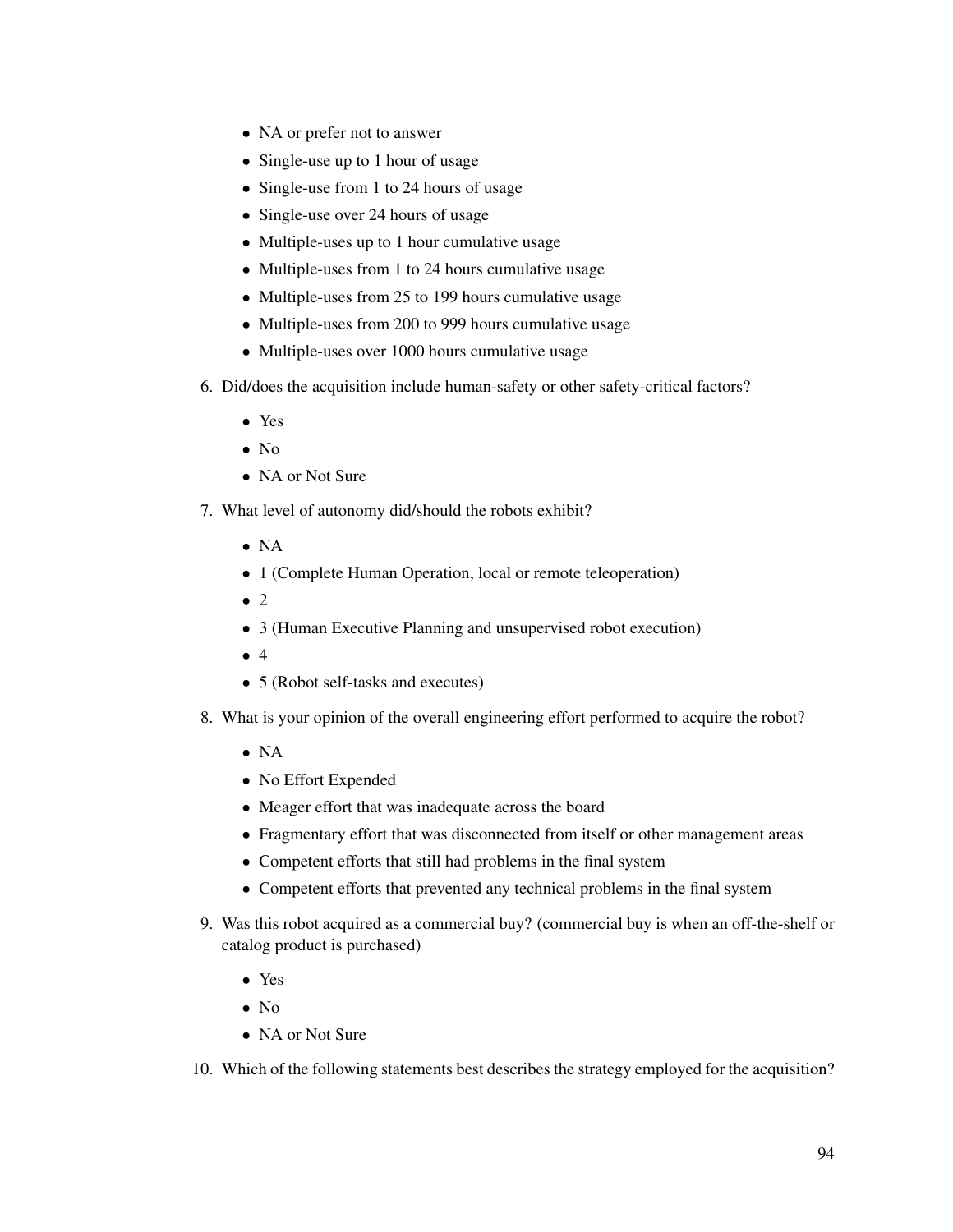- Single Deliverable Acquisition (once through on receipt of robot systems; may employ various development life cycle models such as spiral or incremental to achieve that one deliverable system)
- Incremental or Blocked Acquisition (known capability goals and known capability end-state planned to be achieved over multiple, 2+, generations of robot systems)
- Evolutionary or Spiral Acquisition (multiple generations of robots where successive generations are informed by the experiences in the previous generations but the end state is typically unknown)
- NA (Not Sure)
- Other (Describe)
- 11. What is your opinion of how well the robot met/will meet the technical specifications / requirements that were supplied by the vendor or specified to the manufacturer?
	- NA
	- 1 (Completely failed to meet specifications)
	- 2 (Partially met specification, some desired functions possible)
	- 3 (Partially met specifications, many desired functions available)
	- 4 (Partially met specifications, all high-priority desired functions available)
	- 5 (Met specifications)
- 12. What is your opinion of how well the robot was/will-be acquired within budget?
	- NA
	- 1 (Significantly over-budget; exceed margin by over 10
	- 2 (Over-budget; exceed margin by up to 10
	- 3 (Within budget margins)
	- 4 (Under-budget; under margin by up to 10)
	- 5 (Significantly under-budget; under margin by over 10
- 13. What is your opinion of how well the robot was/will-be acquired on-time?
	- NA
	- 1 (Significantly late; delays caused serious operational problems)
	- 2 (Late; delay caused minor operational problems)
	- 3 (Within schedule margin)
	- 4 (Ahead of schedule; up to 10
	- 5 (Significantly ahead of schedule; over 10
- 14. What is your opinion of the success of the robot, in terms of fitness for the desired purpose?
	- NA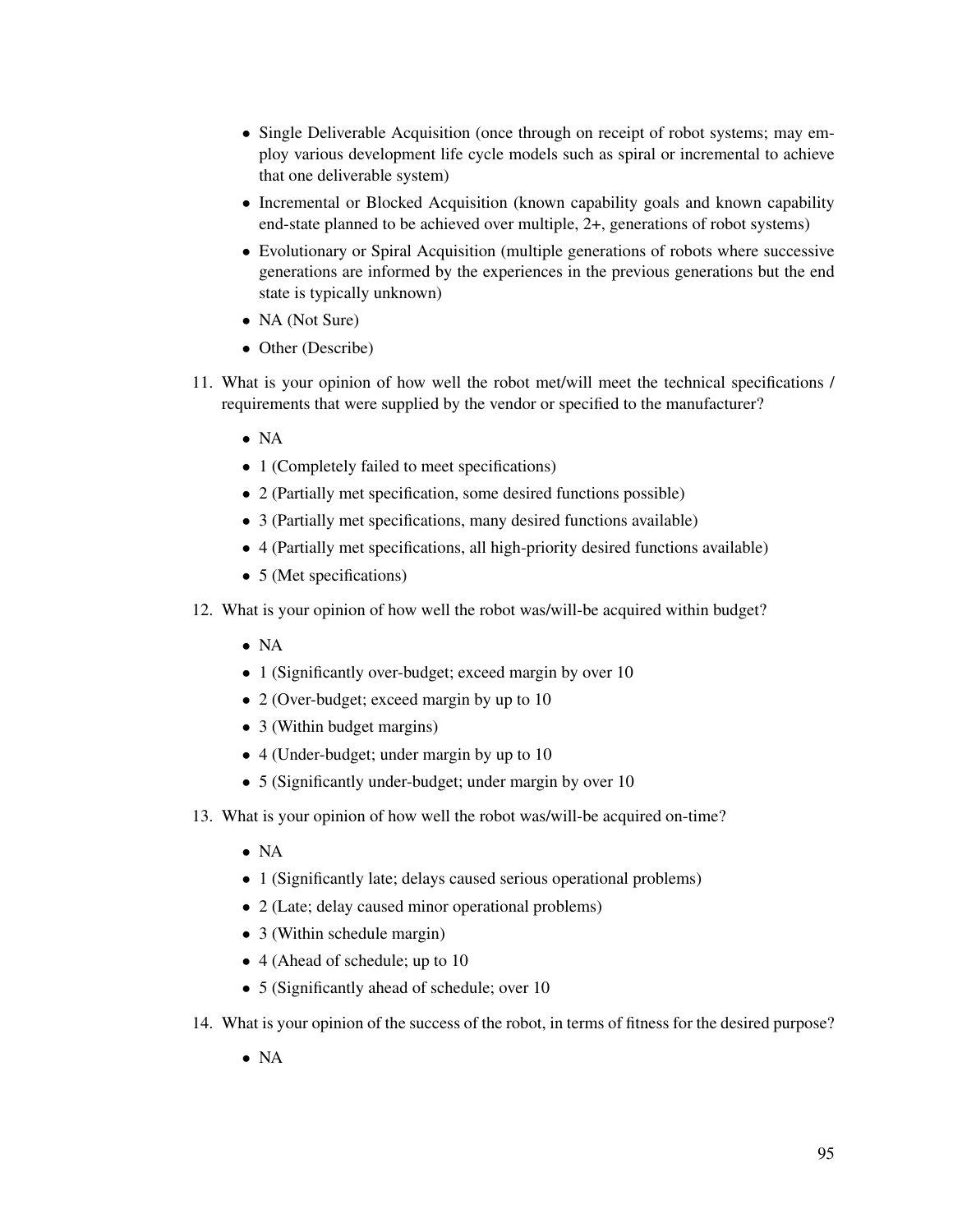- 1 (Inappropriate for environment; system unusable in desired environment)
- 2 (Inappropriate for purpose; system usable in environment but will not be utilized)
- 3 (Partially appropriate for purpose; system usable in environment but likely to require modifications to be utilized on a regular basis)
- 4 (Mostly appropriate for purpose; system will be utilized but not as effectively as desired)
- 5 (Completely appropriate for purpose)

## A.1.4 Engineering Area Questions

In the next three sections, we are asking a series of matched questions. The first question is about your opinion of how important a type of engineering activity was for the acquisition you described above. The second question is about your perception of the completeness of the efforts undertaken, in terms of helping that acquisition. There is no correct answer, as the factors in different acquisition can vary widely. Further, there is no explicit or implied correlation between questions; it is acceptable to indicate an activity is important, yet not have been completely effective, or to indicate an activity was unimportant but was successfully completed (in this case, it may be successful even if only a small amount of effort was expended). You can also indicate that a task had no effort expended.

For the first question, you will be asked to give your opinion on the importance of the engineering tasks on a sliding scale. This scale ranges from Completely Unimportant to Critically Important. How you rank the importance on this scale is project dependent, so you are asked to put how important these tasks were to your specific acquisition's environment (organization, management, reviewers, engineers, etc.). Depending on your situation, it is acceptable not not utilize the entire response range.

For the second question, you will be asked to give your opinion on the completeness of the engineering effort for the given task. This scale is slightly more specific in its encoding. The first option is No Effort Expended (NE), indicating that no work was done to perform the task described. The second option is Meager (M), indicating that while some work was accomplished, you feel the efforts were not adequate for the task described. The third option is Fragmentary (F), indicating that while more work was accomplished, the work was not unified with project efforts and may not have generated value. The fourth option is Competent but Incomplete (CI), indicating that you believe responsible and competent work products were generated based on knowledge and skill at the time, but the products were incomplete given the benefit of hindsight. The fifth option is Strong (S), indicating that you believe responsible and competent work products were produced with no apparent defects. The final option is No Answer (NA), indicating you do not feel comfortable answering the given question for any reason.

It is possible that your specific acquisition did not consider activities (either formally or informally) in some of these areas. You may perceive that the activity should be done by the developers or by some other individuals. There is no problem with stating that some or many of these practices were "not important" and/or had "no effort expended" to achieve them. This study seeks to understand what is done in practice by people who acquire robotic systems, and your report that some engineering methods were not important is useful information.

Although questions are stated in a formal fashion, formality of your engineering method is not required. It is possible for things to have been important and that you did significant effort,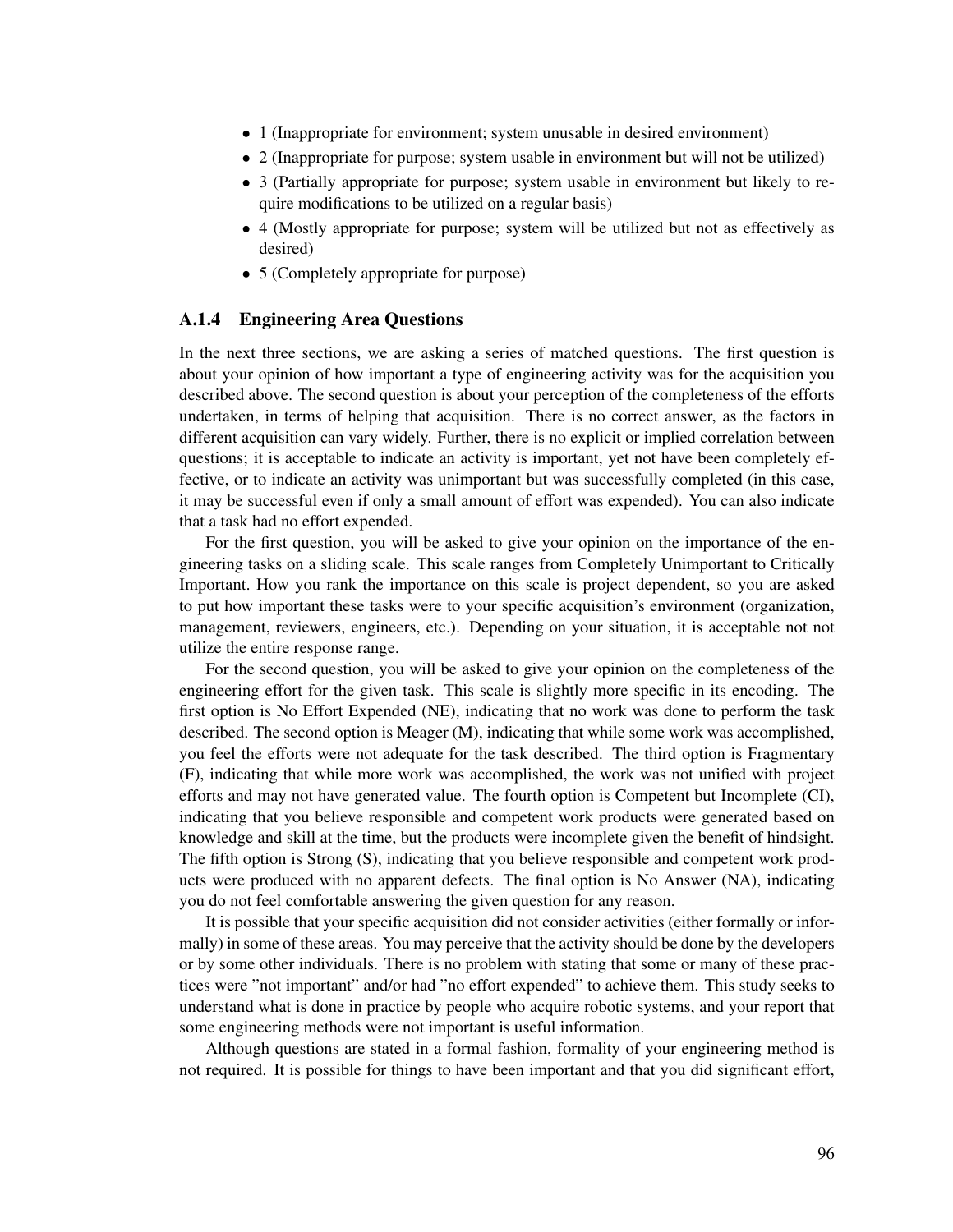but never generated formal reports or documents. Feel free to answer the questions based on the importance and effectiveness of the work, conversations, and decisions made with respect to the robotic system acquisition.

These questions ask how important and effective the efforts were by the acquisition staff as a whole, but not the developer/vendor of the robot. Depending on your acquisition's organization, you may not have directly participated in some of these methods. However, if you feel you observed enough of what other people in the acquisition organization were doing, feel free to answer the questions to the best of your observations.

Each question in this section has an optional comment field, in which you can add any information that may help clarify your answer, or express any confusion over the question.

### A.1.4.1 Acquisition Requirements Development

This section addresses various tasks related to how requirements are developed. Management of requirements is not addressed explicitly in this section, however, if you feel that exceptional or poor requirements management influenced the ability to perform some of these requirements development tasks, feel free to include comments.

- 1. How important was collecting needs, expectations, constraints, and interfaces from stakeholders for all phases of the product lifecycle in this robotic system acquisition? (stakeholders include your customers, operators of the robot, engineers or co-workers who will be integrating the robot into another system, etc.)
	- Completely Unimportant
	- Somewhat Unimportant
	- Important
	- Very Important
	- Critically Important
	- NA No Answer
	- Comment
- 2. How complete do you feel the efforts were to collect needs, expectations, constraints, and interfaces from stakeholders for all phases of the product lifecycle of the robotic system in your most recent acquisition?
	- NE No Effort Expended
	- M Meager
	- F Fragmentary
	- CI Competent but Incomplete
	- S Strong
	- NA No Answer/Not Applicable
	- Comment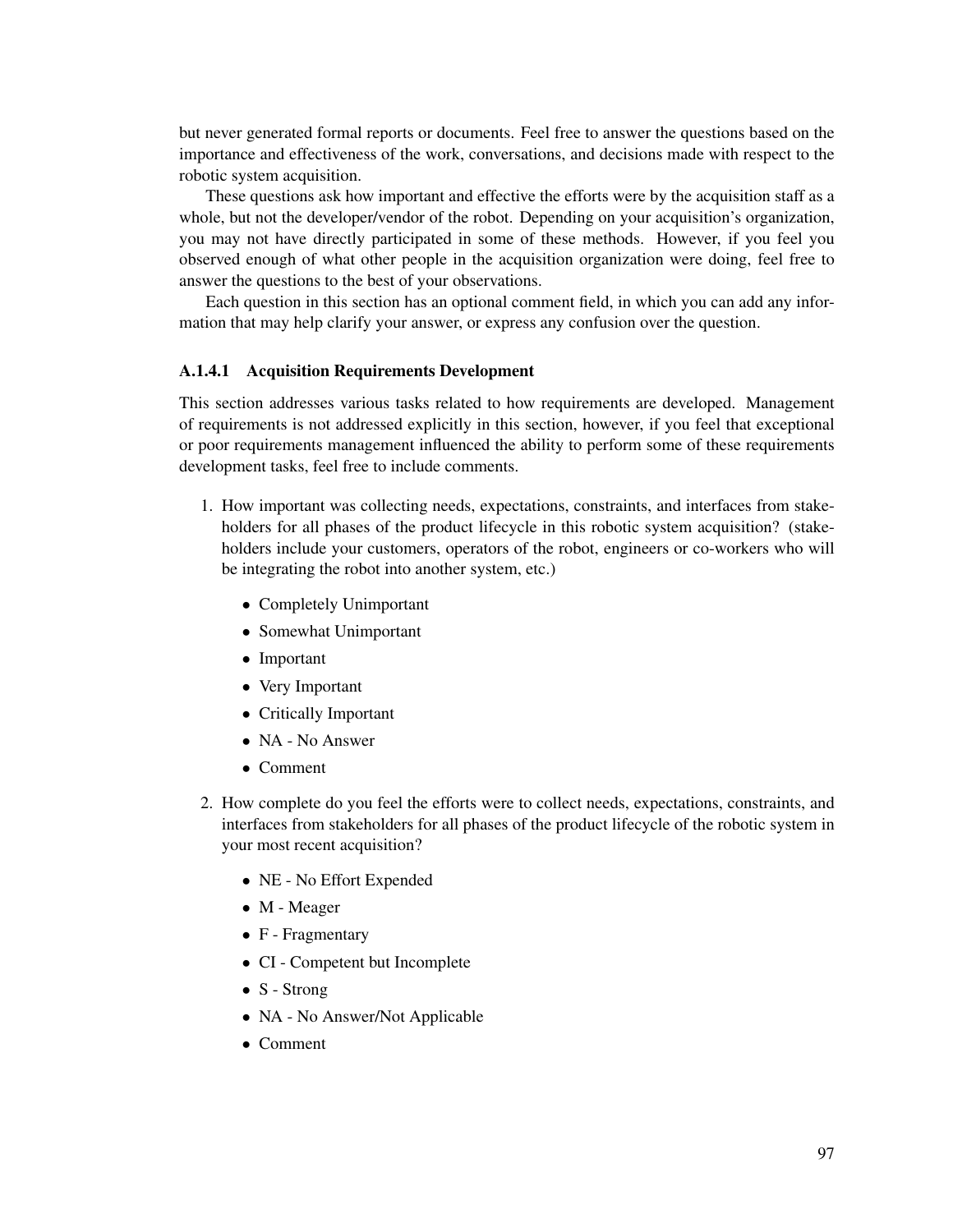- 3. How important was transforming stakeholder needs, expectations, constraints, and interfaces into prioritized customer requirements in this robotic system acquisition? (e.g., customer requirements as prioritized statements at the level of detail that your sponsor / supervisor / management used to describe his/her acquisition wants)
	- Completely Unimportant
	- Somewhat Unimportant
	- Important
	- Very Important
	- Critically Important
	- NA No Answer
	- Comment
- 4. How complete do you feel the efforts were to transform stakeholder needs, expectations, constraints, and interfaces into prioritized customer requirements?
	- NE No Effort Expended
	- M Meager
	- F Fragmentary
	- CI Competent but Incomplete
	- S Strong
	- NA No Answer/Not Applicable
	- Comment
- 5. How important was establishing and maintaining contractual requirements in this robotic system acquisition? (e.g. document technical requirements to fully specify the product you desire to procure, add specifications and standards from industry sources, etc.)
	- Completely Unimportant
	- Somewhat Unimportant
	- Important
	- Very Important
	- Critically Important
	- NA No Answer
	- Comment
- 6. How complete do you feel the efforts were to establish and maintain contractual requirements?
	- NE No Effort Expended
	- M Meager
	- F Fragmentary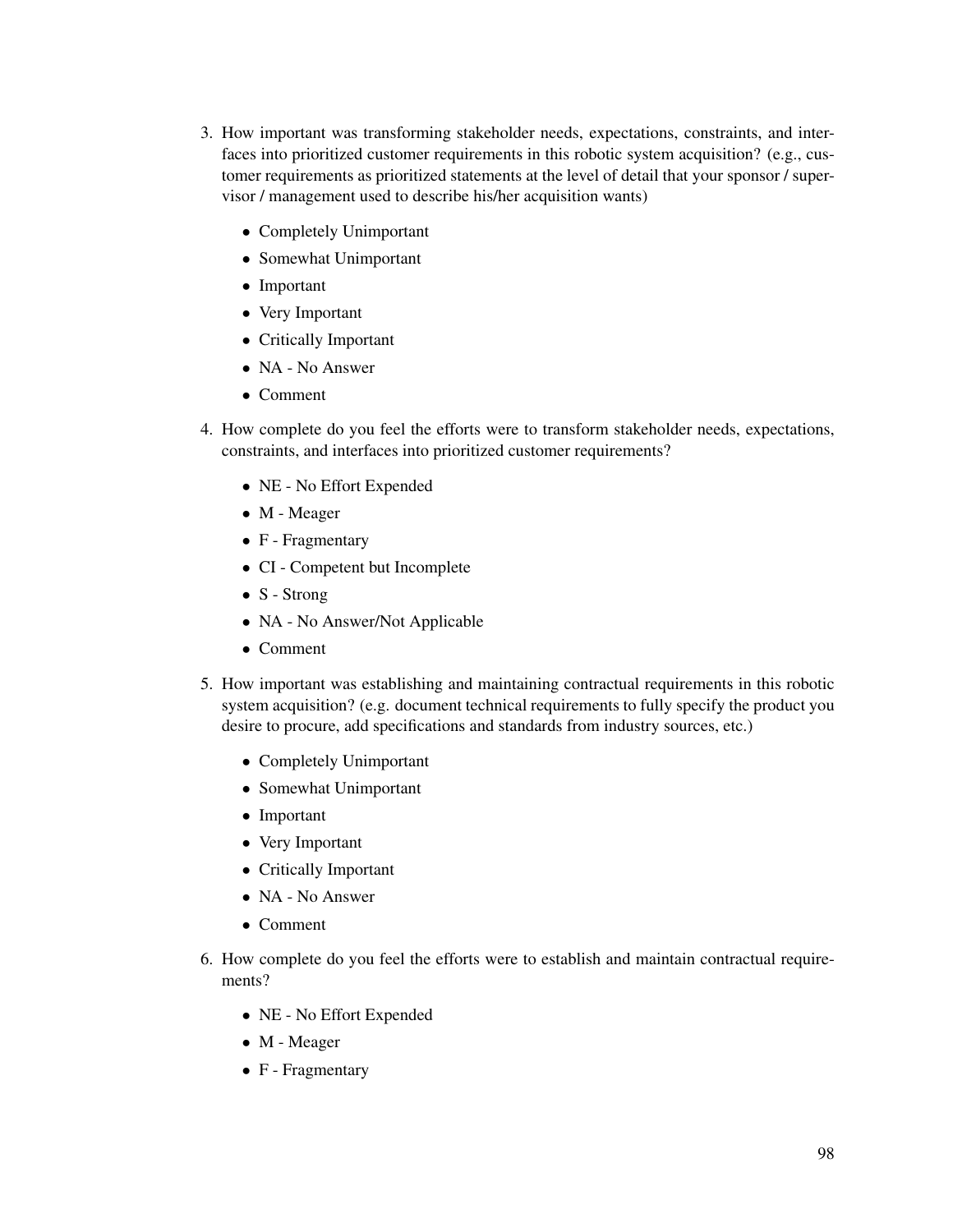- CI Competent but Incomplete
- S Strong
- NA No Answer/Not Applicable
- Comment
- 7. How important was allocating requirements to supplier deliverables in this robotic system acquisition? (e.g. if you have multiple suppliers, or are buying multiple components from the same supplier, do you have a map of how those requirements are spread between the various products to be procured?)
	- Completely Unimportant
	- Somewhat Unimportant
	- Important
	- Very Important
	- Critically Important
	- NA No Answer
	- Comment
- 8. How complete do you feel the efforts were to allocate requirements to supplier deliverables in the robotic product acquisition?
	- NE No Effort Expended
	- M Meager
	- F Fragmentary
	- CI Competent but Incomplete
	- S Strong
	- NA No Answer/Not Applicable
	- Comment
- 9. How important was analyzing requirements to ensure they were necessary and sufficient in this robotic system acquisition?
	- Completely Unimportant
	- Somewhat Unimportant
	- Important
	- Very Important
	- Critically Important
	- NA No Answer
	- Comment
- 10. How complete do you feel the efforts were to analyze requirements to ensure they are necessary and sufficient?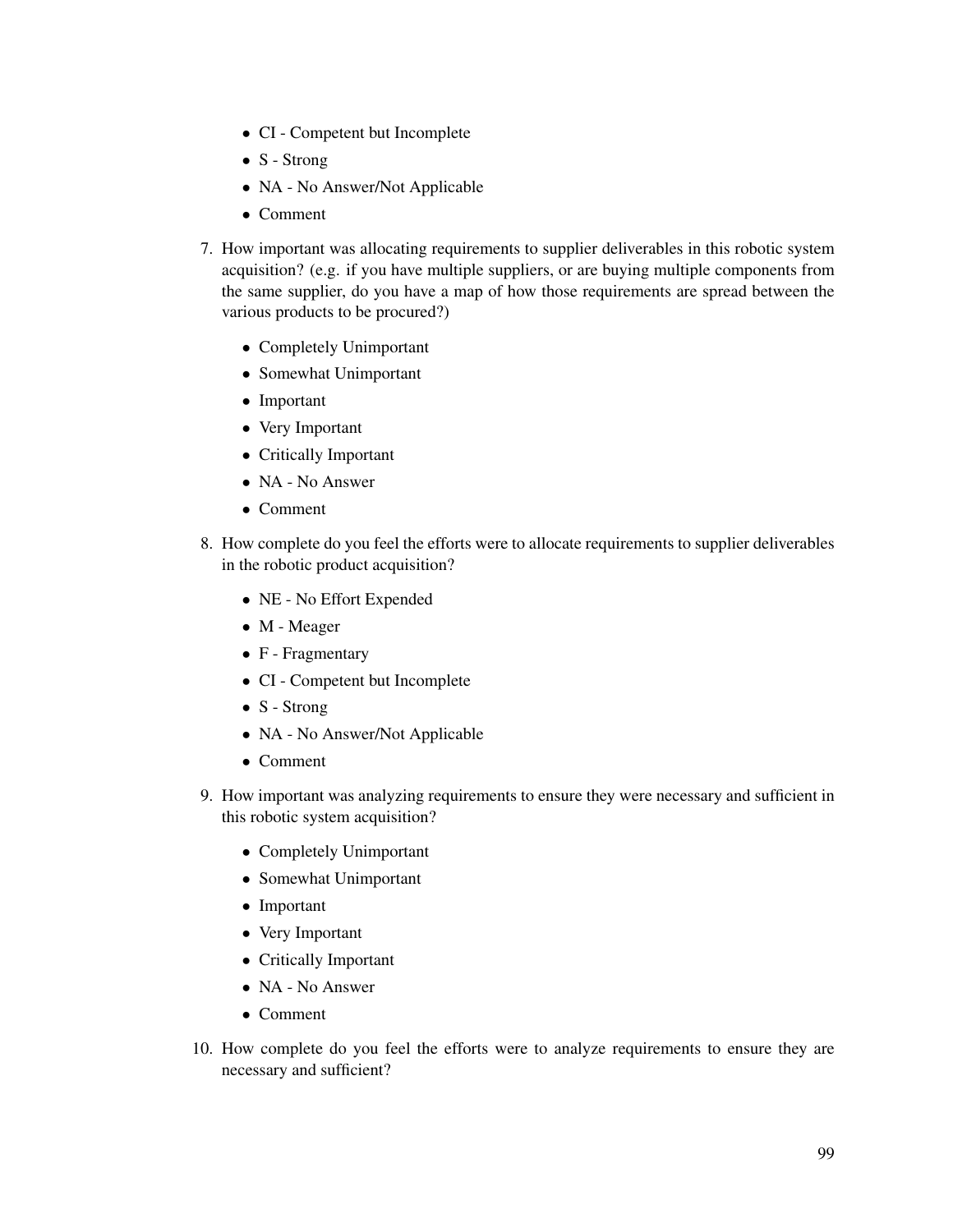- NE No Effort Expended
- M Meager
- F Fragmentary
- CI Competent but Incomplete
- S Strong
- NA No Answer/Not Applicable
- Comment
- 11. How important was establishing and maintaining operational concepts and associated scenarios for the robotic system in this acquisition? (e.g. creation of "usage cartoons", formal capability descriptions, or descriptive use cases)
	- Completely Unimportant
	- Somewhat Unimportant
	- Important
	- Very Important
	- Critically Important
	- NA No Answer
	- Comment
- 12. How complete do you feel the efforts were to establish and maintain operational concepts and associated scenarios for the robotic system in this acquisition?
	- NE No Effort Expended
	- M Meager
	- F Fragmentary
	- CI Competent but Incomplete
	- S Strong
	- NA No Answer/Not Applicable
	- Comment
- 13. How important was analyzing requirements to balance stakeholder needs and constraints in this robotic system acquisition? (e.g. assessment of requirements risks, using the results of proven simulations/models/prototypes to analyze relations between competing stakeholder needs)?
	- Completely Unimportant
	- Somewhat Unimportant
	- Important
	- Very Important
	- Critically Important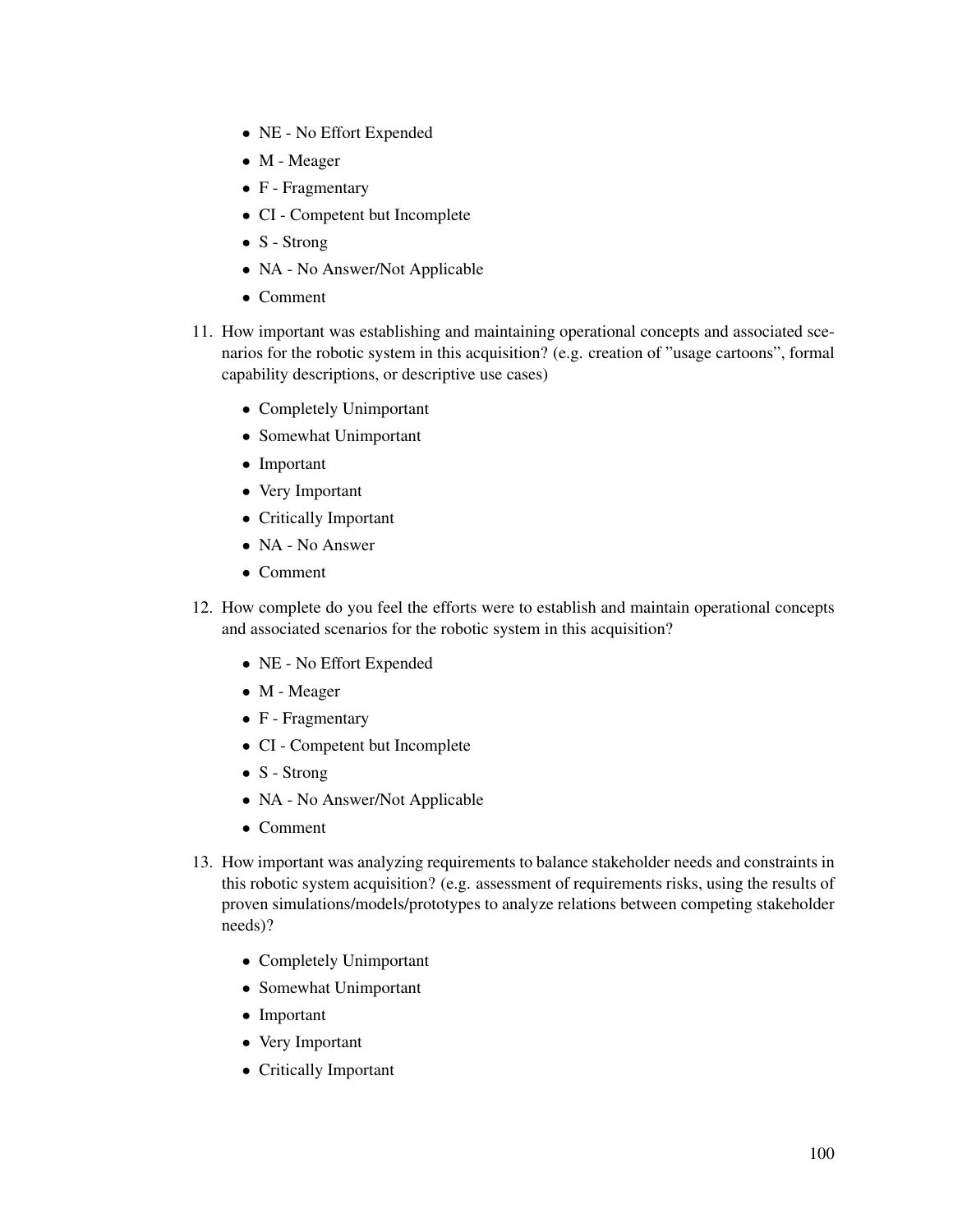- NA No Answer
- Comment
- 14. How complete do you feel the efforts were to analyze requirements to balance stakeholder needs and constraints?
	- NE No Effort Expended
	- M Meager
	- F Fragmentary
	- CI Competent but Incomplete
	- S Strong
	- NA No Answer/Not Applicable
	- Comment
- 15. How important was validating requirements to ensure the resulting product will perform as intended when in the user's environment in this robotic system acquisition? (Examples techniques of validating requirements include using proven prototype methods or simulations of the robot in relevant environments, comparison of the requirements with other successful acquisitions, demonstrations, examining requirements to determine the risk that the product may not perform appropriately in its intended-use environment, etc.)
	- Completely Unimportant
	- Somewhat Unimportant
	- Important
	- Very Important
	- Critically Important
	- NA No Answer
	- Comment
- 16. How complete do you feel the efforts were to validate requirements to ensure the resulting product will perform as intended when in the user's environment?
	- NE No Effort Expended
	- M Meager
	- F Fragmentary
	- CI Competent but Incomplete
	- S Strong
	- NA No Answer/Not Applicable
	- Comment
- 17. Are there any other requirements development activities that you feel should have been addressed by this survey that impacted the acquisition of your system?
	- No
	- Yes (Describe)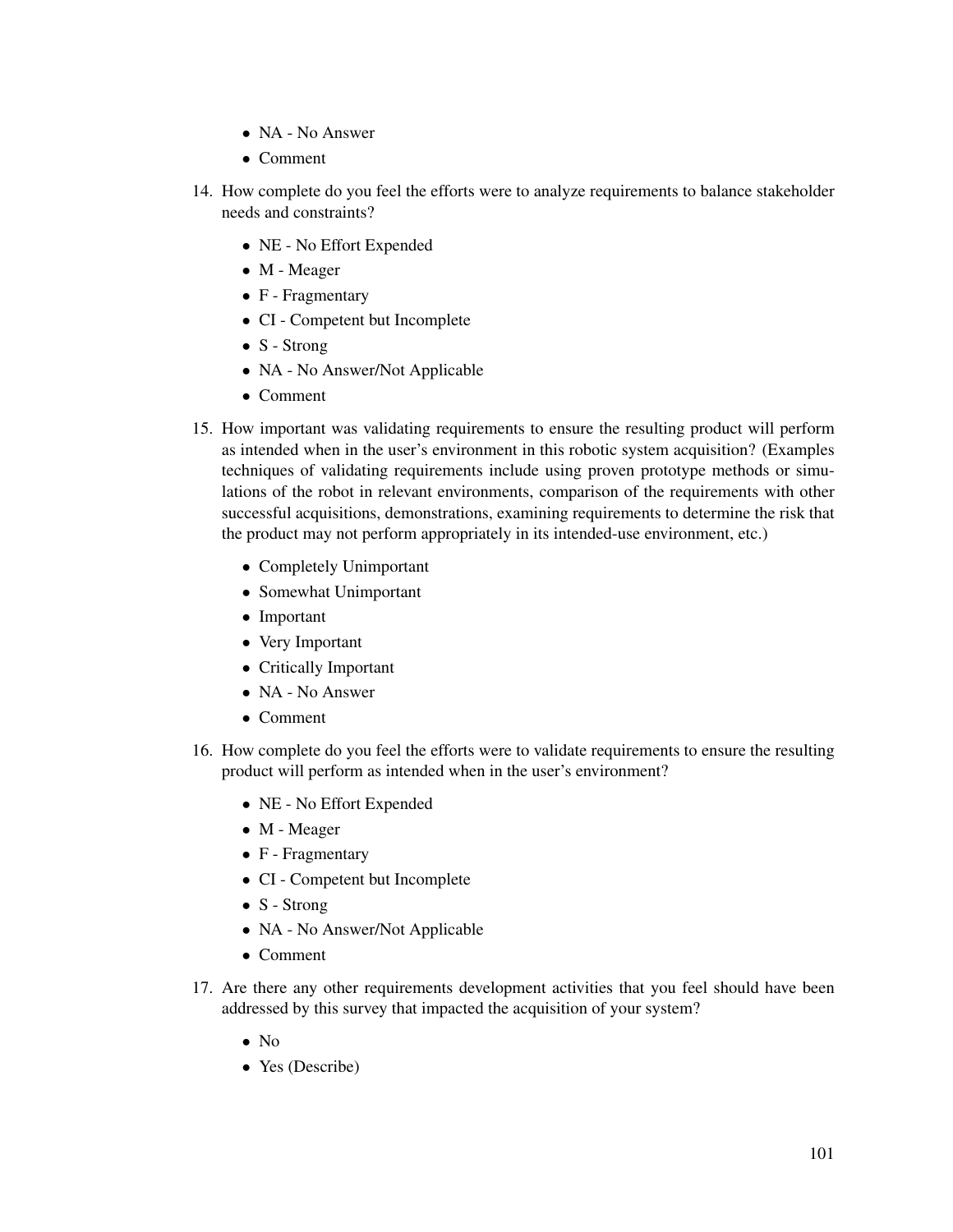#### A.1.4.2 Acquisition Technical Management

This section addresses tasks performed in support of oversight, insight, collaboration, and/or participation in the design and construction of the robotic system to be acquired. Unlike the previous section, Acquisition Requirements Development, this section focuses on how those requirements and specifications are used between you, as the acquirer, and the developer to evaluate solutions and manage selected interfaces.

- 18. How important was selecting technical technical workproducts for analysis and the analysis method used for each in this robotic system acquisition? (e.g. choosing the types of designs or solutions to be evaluated, , choosing methods for performing the evaluations, setting criteria for the evaluations, etc.; an example would be reviewing production designs and plans before committing resources to full-scale production)
	- Completely Unimportant
	- Somewhat Unimportant
	- Important
	- Very Important
	- Critically Important
	- NA No Answer
	- Comment
- 19. How complete do you feel the efforts were to select technical technical work products for analysis and the analysis method used for each?
	- NE No Effort Expended
	- M Meager
	- F Fragmentary
	- CI Competent but Incomplete
	- S Strong
	- NA No Answer/Not Applicable
	- Comment
- 20. How important was following through with the planned analysis of the selected supplier technical work products in this robotic system acquisition?
	- Completely Unimportant
	- Somewhat Unimportant
	- Important
	- Very Important
	- Critically Important
	- NA No Answer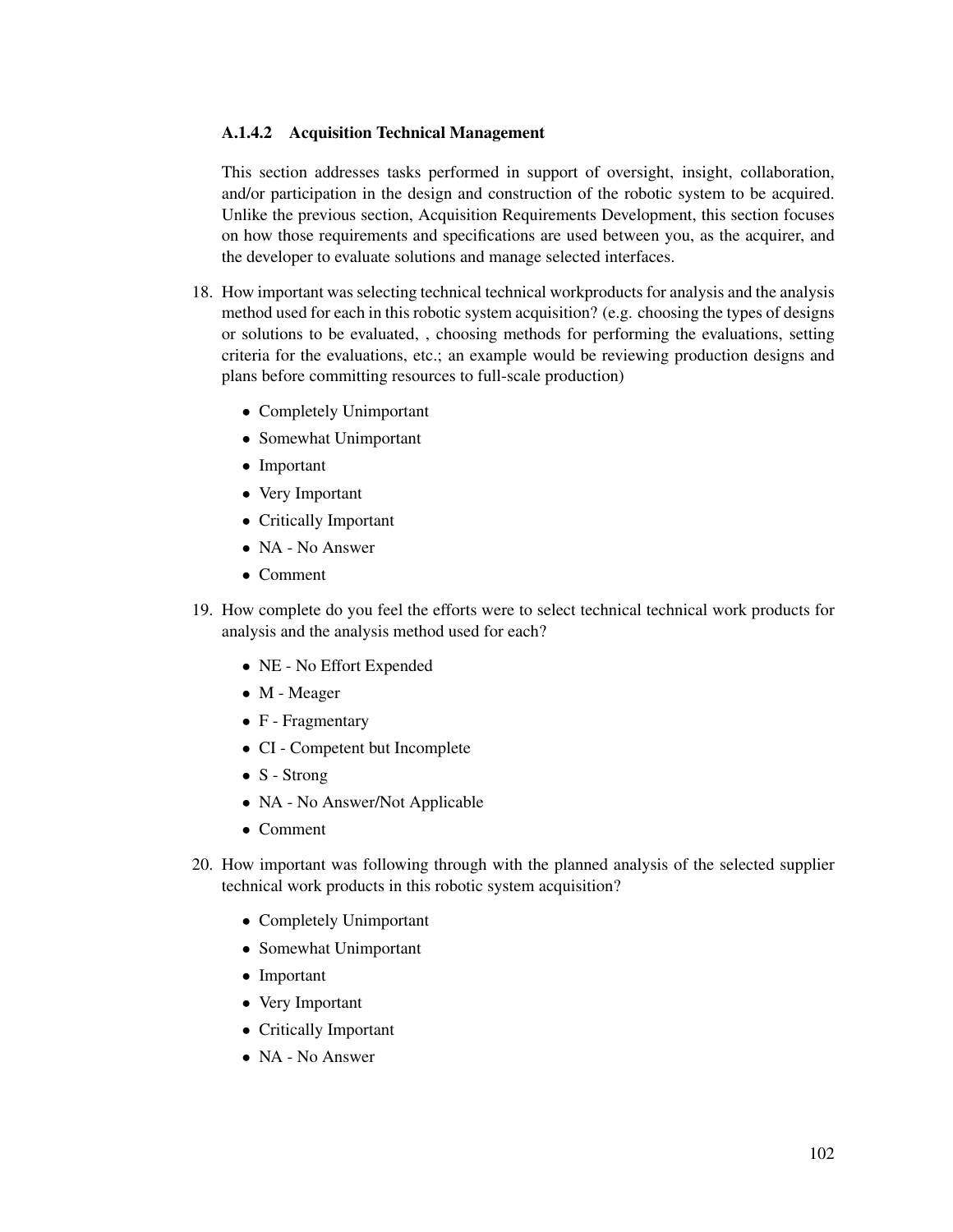- Comment
- 21. How complete do you feel the efforts were in following through with the planned analysis of the selected supplier technical work products?
	- NE No Effort Expended
	- M Meager
	- F Fragmentary
	- CI Competent but Incomplete
	- S Strong
	- NA No Answer/Not Applicable
	- Comment
- 22. How important was conducting technical reviews with the supplier in this robotic system acquisition? (e.g. alternate system review, preliminary design reviews, critical design review, test readiness review, physical configuration audit, etc.)
	- Completely Unimportant
	- Somewhat Unimportant
	- Important
	- Very Important
	- Critically Important
	- NA No Answer
	- Comment
- 23. How complete do you feel the efforts were to conduct technical reviews with the supplier?
	- NE No Effort Expended
	- M Meager
	- F Fragmentary
	- CI Competent but Incomplete
	- S Strong
	- NA No Answer/Not Applicable
	- Comment
- 24. How important was selecting interfaces to be managed in this robotic system acquisition? (e.g. selecting interfaces that impact the use of the system in the operational, support, verification, validation environments, etc.)
	- Completely Unimportant
	- Somewhat Unimportant
	- Important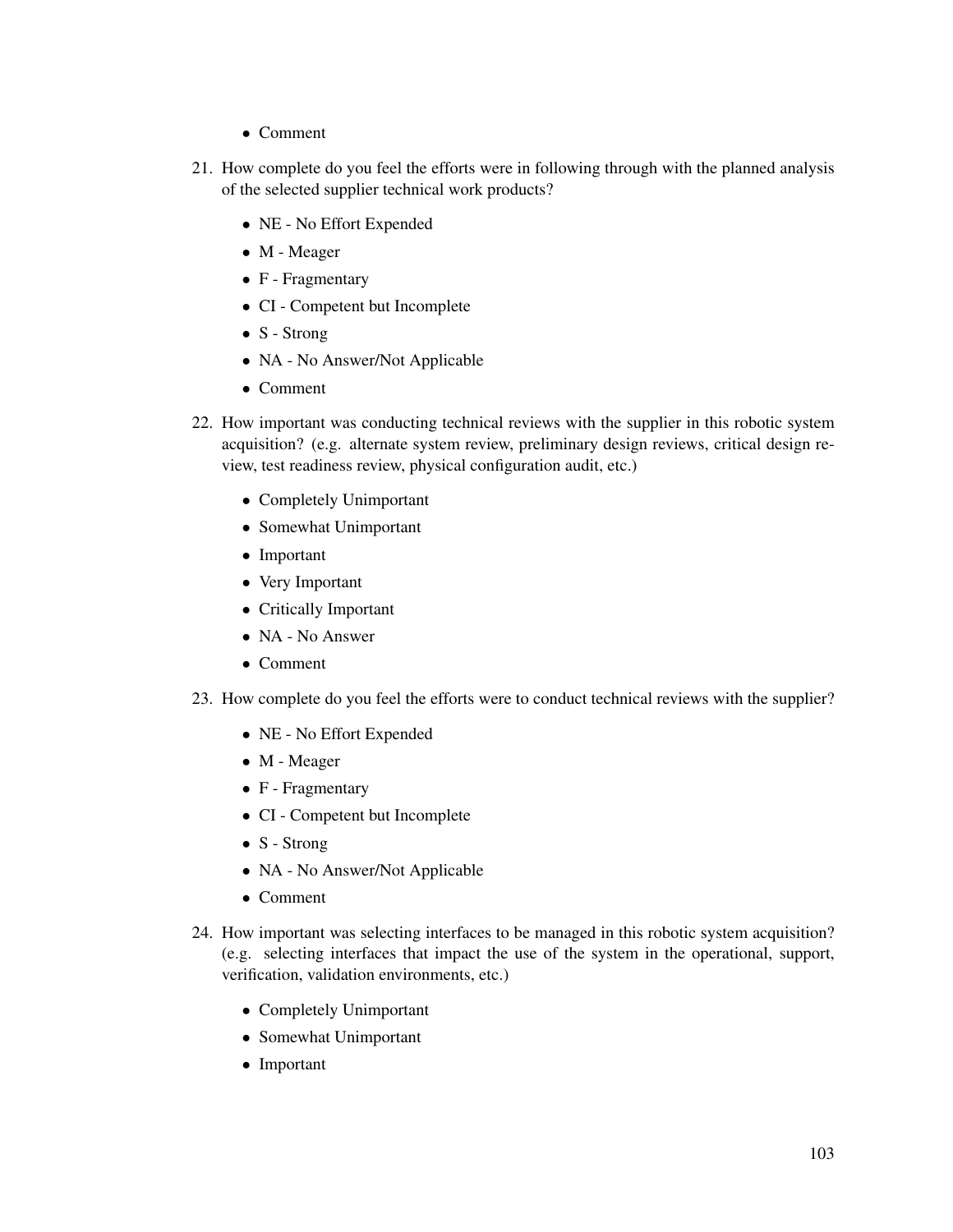- Very Important
- Critically Important
- NA No Answer
- Comment
- 25. How complete do you feel the efforts were to select interfaces to be managed?
	- NE No Effort Expended
	- M Meager
	- F Fragmentary
	- CI Competent but Incomplete
	- S Strong
	- NA No Answer/Not Applicable
	- Comment
- 26. How important was managing selected interfaces in this robotic system acquisition? (e.g. periodic reviews and analysis of the interface definitions/designs, verifing sufficient testing is performed, resolve conflict/noncompliance/changes, etc.)
	- Completely Unimportant
	- Somewhat Unimportant
	- Important
	- Very Important
	- Critically Important
	- NA No Answer
	- Comment
- 27. How complete do you feel the efforts were to mange the selected interfaces?
	- NE No Effort Expended
	- M Meager
	- F Fragmentary
	- CI Competent but Incomplete
	- S Strong
	- NA No Answer/Not Applicable
	- Comment
- 28. Are there any other technical management activities that you feel should have been addressed by this survey that impacted the acquisition of your system?
	- $\bullet$  No
	- Yes (Describe)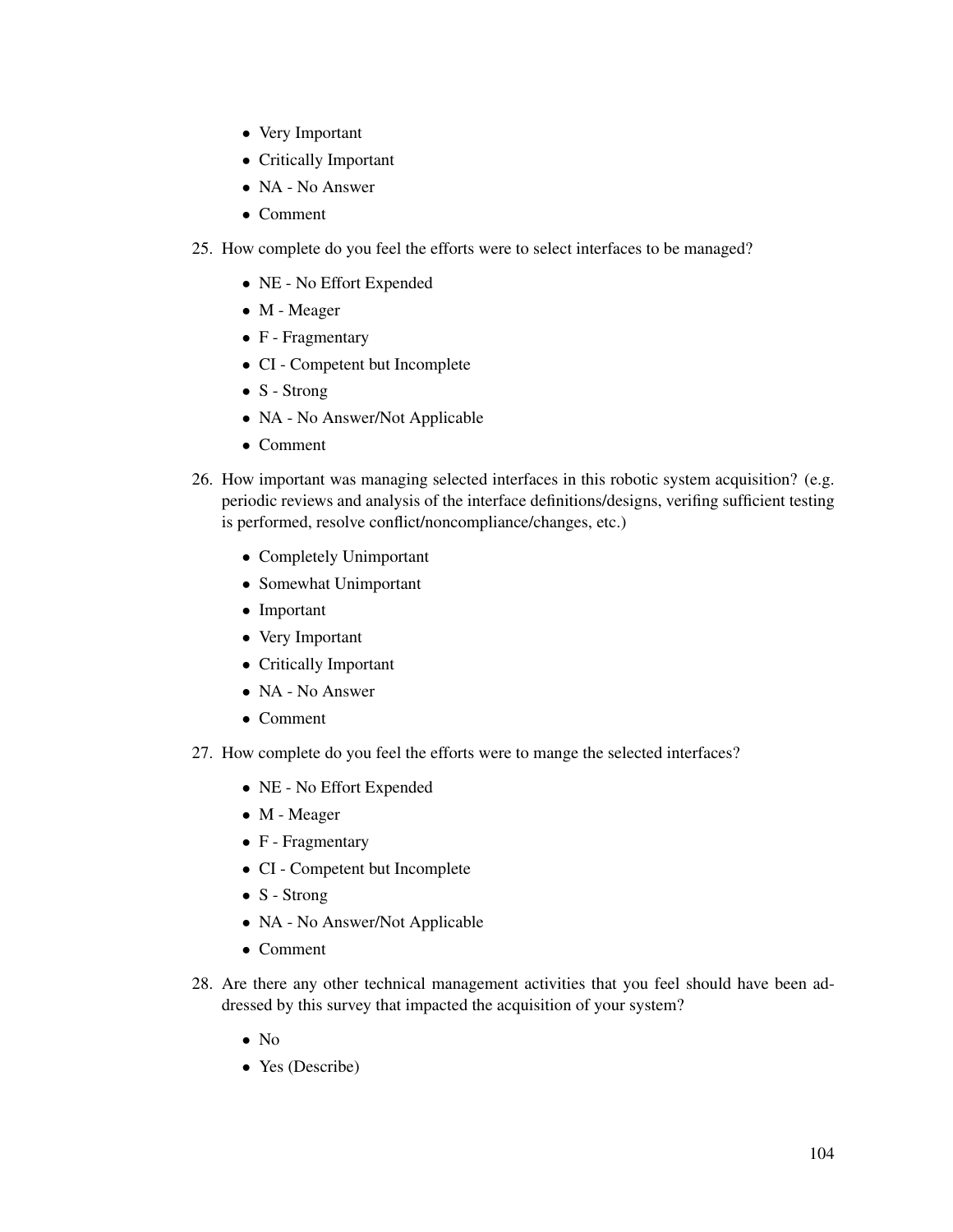#### A.1.4.3 Acquisition Verification

Verification concerns the process of examining the result of a given activity to determine conformity with the stated requirement for that activity. A system may be verified to meet the stated requirements, yet be unsuitable for operation by the actual users (as articulated in ISO 9000:2000). In other words, verification checks that the work product or system meets its specifications, but does not check if those specifications are correct or will satisfy the actual user's needs.

- 29. How important was selecting aspects of the system for verification activities in this robotic system acquisition? (e.g. select those aspects to verify for planning purposes)
	- Completely Unimportant
	- Somewhat Unimportant
	- Important
	- Very Important
	- Critically Important
	- NA No Answer
	- Comment
- 30. How complete do you feel the efforts were to select aspects of the robotic system for verification activities?
	- NE No Effort Expended
	- M Meager
	- F Fragmentary
	- CI Competent but Incomplete
	- S Strong
	- NA No Answer/Not Applicable
	- Comment
- 31. How important was establishing a verification environment in this robotic system acquisition? (e.g. testbed, calibration courses, test equipments, etc.)
	- Completely Unimportant
	- Somewhat Unimportant
	- Important
	- Very Important
	- Critically Important
	- NA No Answer
	- Comment
- 32. How complete do you feel the efforts were to establish a verification environment?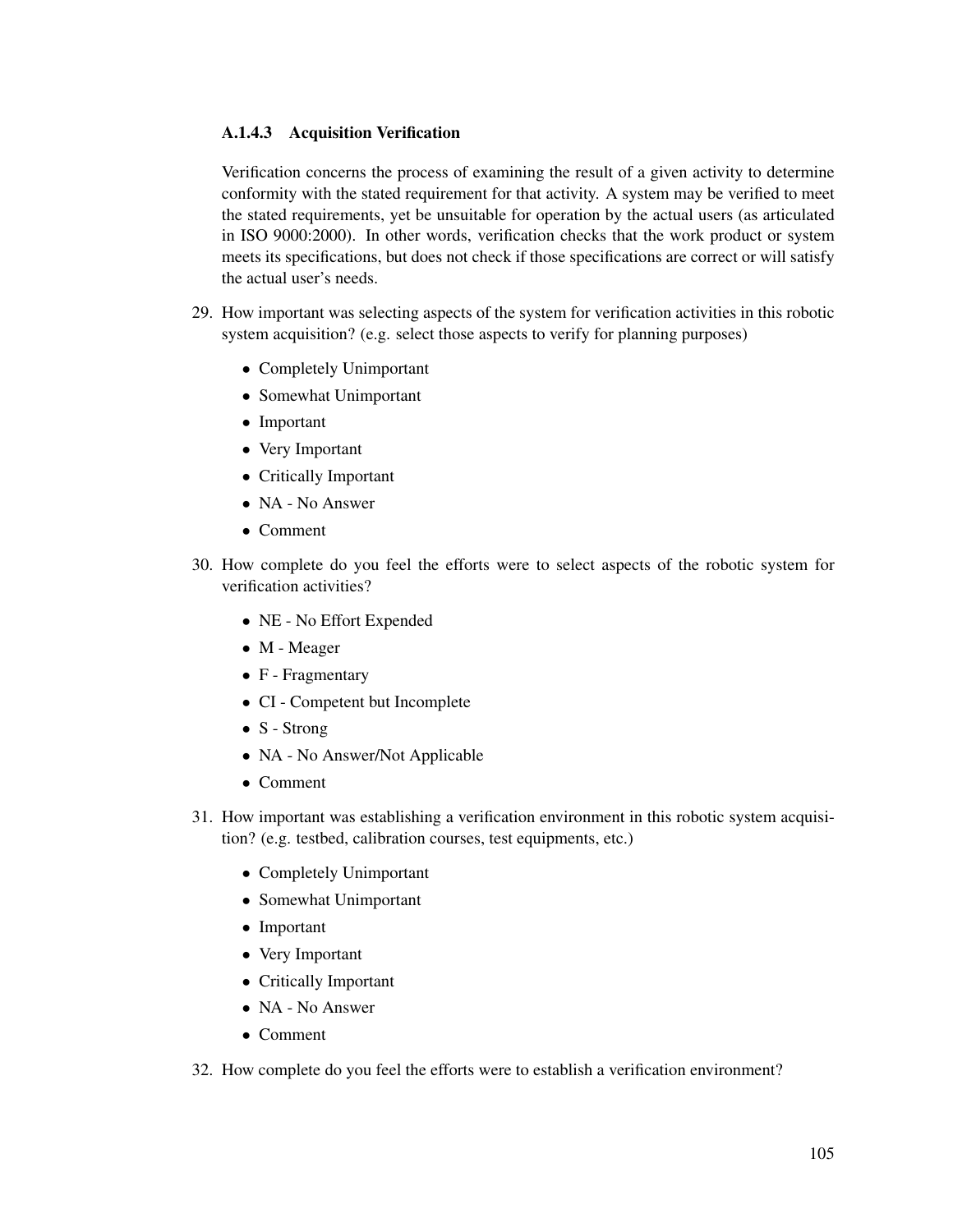- NE No Effort Expended
- M Meager
- F Fragmentary
- CI Competent but Incomplete
- S Strong
- NA No Answer/Not Applicable
- Comment
- 33. How important was establishing verification procedures and criteria in this robotic system acquisition? (e.g. Write test plans or test procedure, establish which variables are to be measured in a verification task)
	- Completely Unimportant
	- Somewhat Unimportant
	- Important
	- Very Important
	- Critically Important
	- NA No Answer
	- Comment
- 34. How complete do you feel the efforts were to establish verification procedures and criteria?
	- NE No Effort Expended
	- M Meager
	- F Fragmentary
	- CI Competent but Incomplete
	- S Strong
	- NA No Answer/Not Applicable
	- Comment
- 35. How important was performing all of the selected verification activities in this robotic system acquisition?
	- Completely Unimportant
	- Somewhat Unimportant
	- Important
	- Very Important
	- Critically Important
	- NA No Answer
	- Comment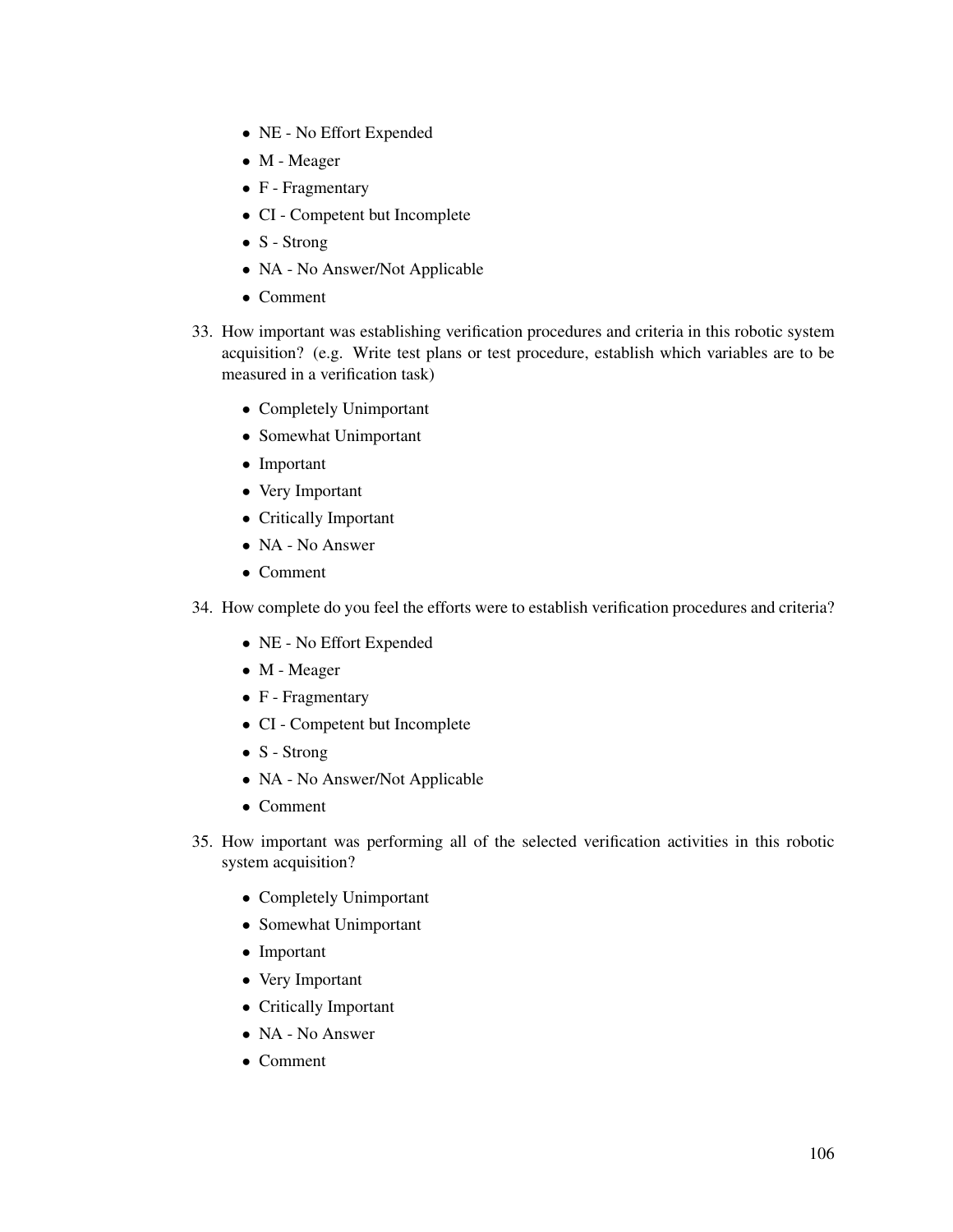- 36. How complete do you feel the efforts were to perform all of the selected verification activities?
	- NE No Effort Expended
	- M Meager
	- F Fragmentary
	- CI Competent but Incomplete
	- S Strong
	- NA No Answer/Not Applicable
	- Comment
- 37. How important was analyzing the results of the verification activities in this robotic system acquisition?
	- Completely Unimportant
	- Somewhat Unimportant
	- Important
	- Very Important
	- Critically Important
	- NA No Answer
	- Comment
- 38. How complete do you feel the efforts were to analyze the results of the verification activities?
	- NE No Effort Expended
	- M Meager
	- F Fragmentary
	- CI Competent but Incomplete
	- S Strong
	- NA No Answer/Not Applicable
	- Comment
- 39. How important was performing external verification reviews on selected work products? (e.g. external to the project and/or outside the direct management chain; reviews such as external audits, process assessments, standards compliance inspections, etc.)
	- Completely Unimportant
	- Somewhat Unimportant
	- Important
	- Very Important
	- Critically Important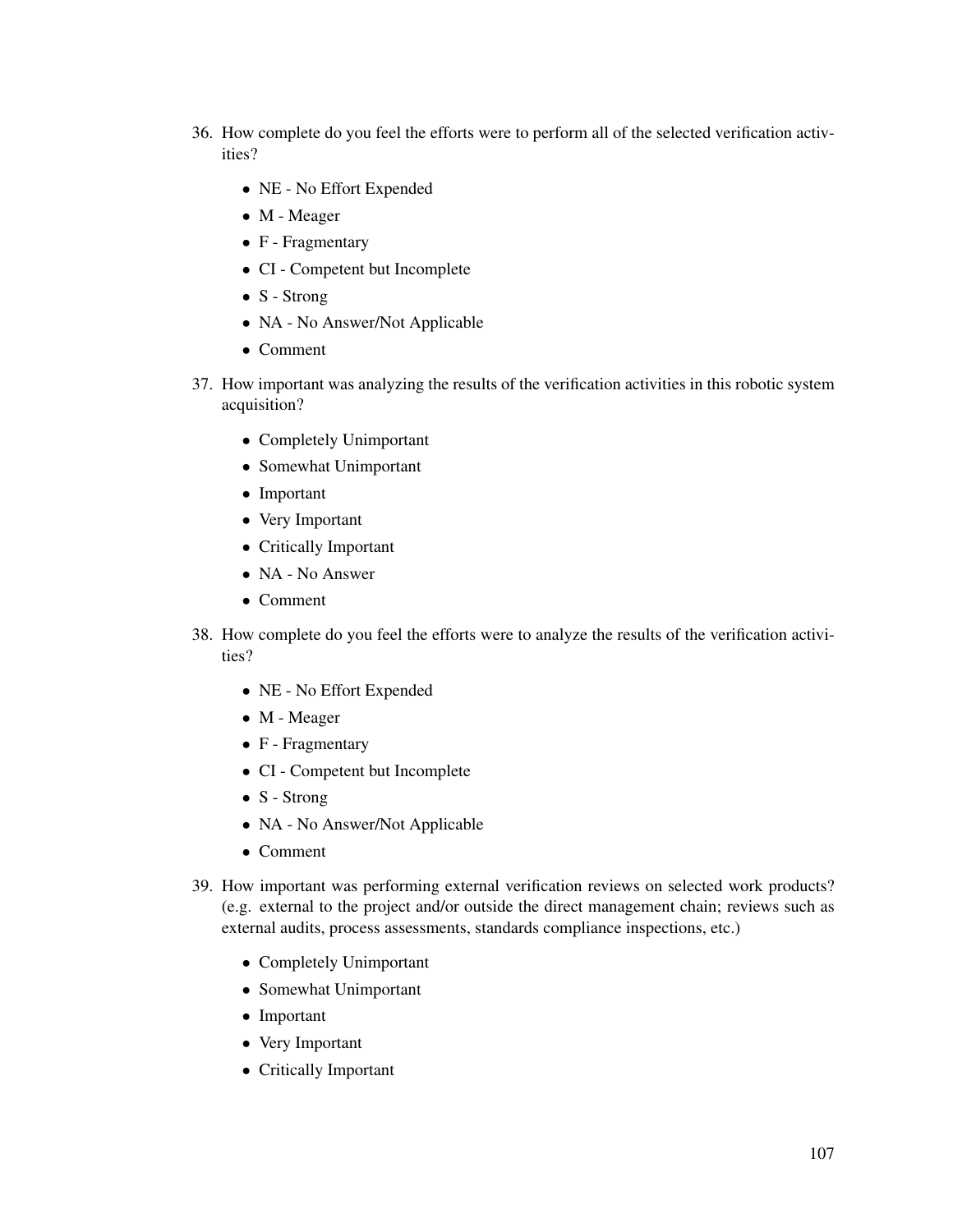- NA No Answer
- Comment
- 40. How complete do you feel efforts were to perform external verification reviews on selected work products?
	- NE No Effort Expended
	- M Meager
	- F Fragmentary
	- CI Competent but Incomplete
	- S Strong
	- NA No Answer/Not Applicable
	- Comment
- 41. Are there any other verification activities that you feel should have been addressed by this survey that impacted the acquisition of your system?
	- No
	- Yes (Describe)

#### A.1.4.4 Acquisition Validation

Validation demonstrates that the system can be used by the users for their specific tasks. [ISO 9000:2000] Validation is normally performed on final products under defined operating conditions. Validation may be necessary in earlier stages and on intermediary products. Multiple validations may be carried out if there are different intended uses. In other words, validation checks that a work product or system actually meets the user needs, regardless if the work product or systems were verified to meet its specifications.

- 42. How important was selecting aspects of this robotic system for validation activities in this acquisition? (e.g select those needs or scenarios to validate for planning purposes)
	- Completely Unimportant
	- Somewhat Unimportant
	- Important
	- Very Important
	- Critically Important
	- NA No Answer
	- Comment
- 43. How complete do you feel the efforts were to select aspects of the robotic system for validation activities?
	- NE No Effort Expended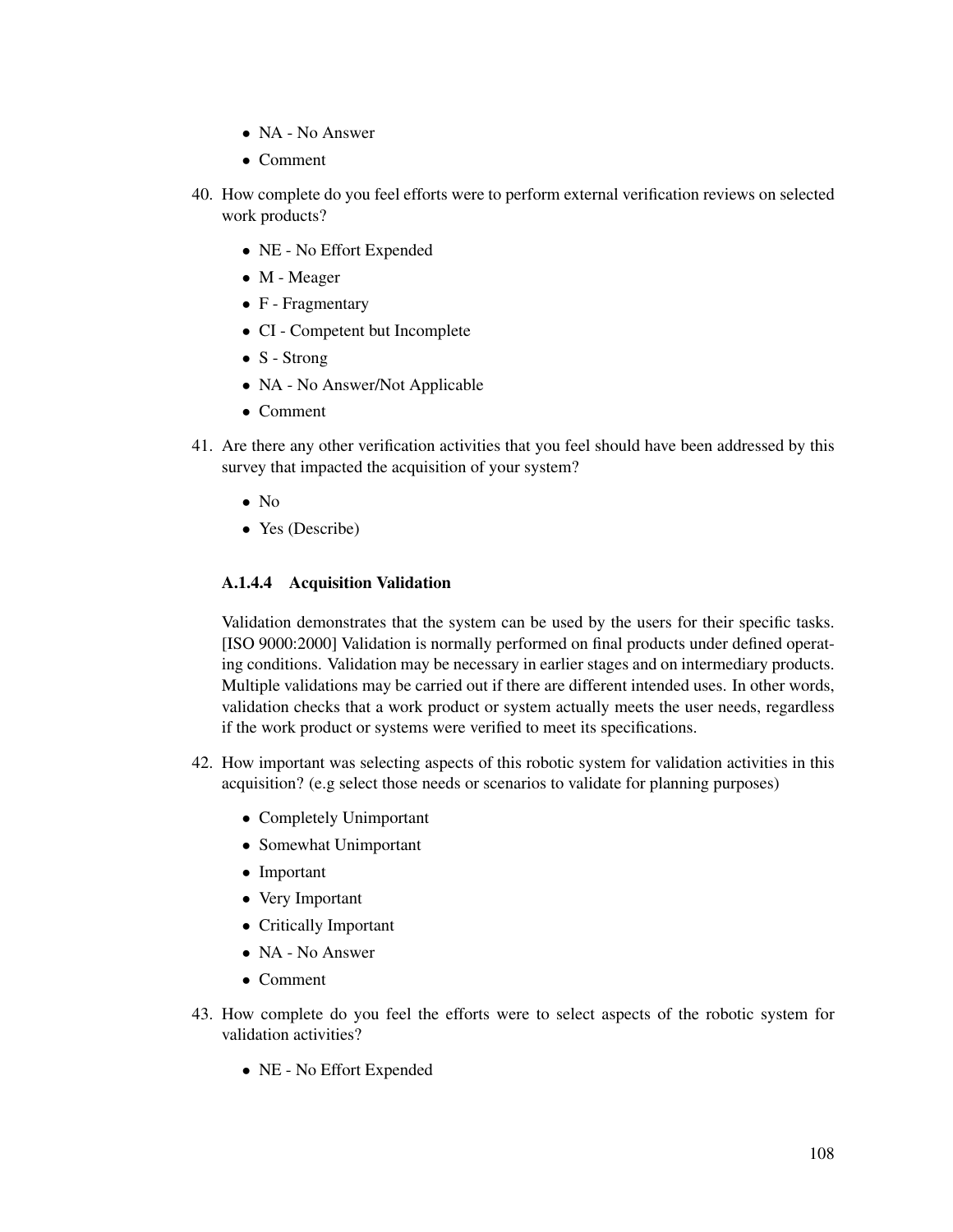- M Meager
- F Fragmentary
- CI Competent but Incomplete
- S Strong
- NA No Answer/Not Applicable
- Comment
- 44. How important was establishing a validation environment in this robotic system acquisition? (e.g. testbed, calibration courses, test equipments, etc.)
	- Completely Unimportant
	- Somewhat Unimportant
	- Important
	- Very Important
	- Critically Important
	- NA No Answer
	- Comment
- 45. How complete do you feel the efforts were to establish a validation environment?
	- NE No Effort Expended
	- M Meager
	- F Fragmentary
	- CI Competent but Incomplete
	- S Strong
	- NA No Answer/Not Applicable
	- Comment
- 46. How important was establishing validation procedures and criteria in this robotic system acquisition? (e.g. Write test plans or test procedure, establish which variables are to be measured in a validation task)
	- Completely Unimportant
	- Somewhat Unimportant
	- Important
	- Very Important
	- Critically Important
	- NA No Answer
	- Comment
- 47. How complete do you feel the efforts were to establish validation procedures and criteria?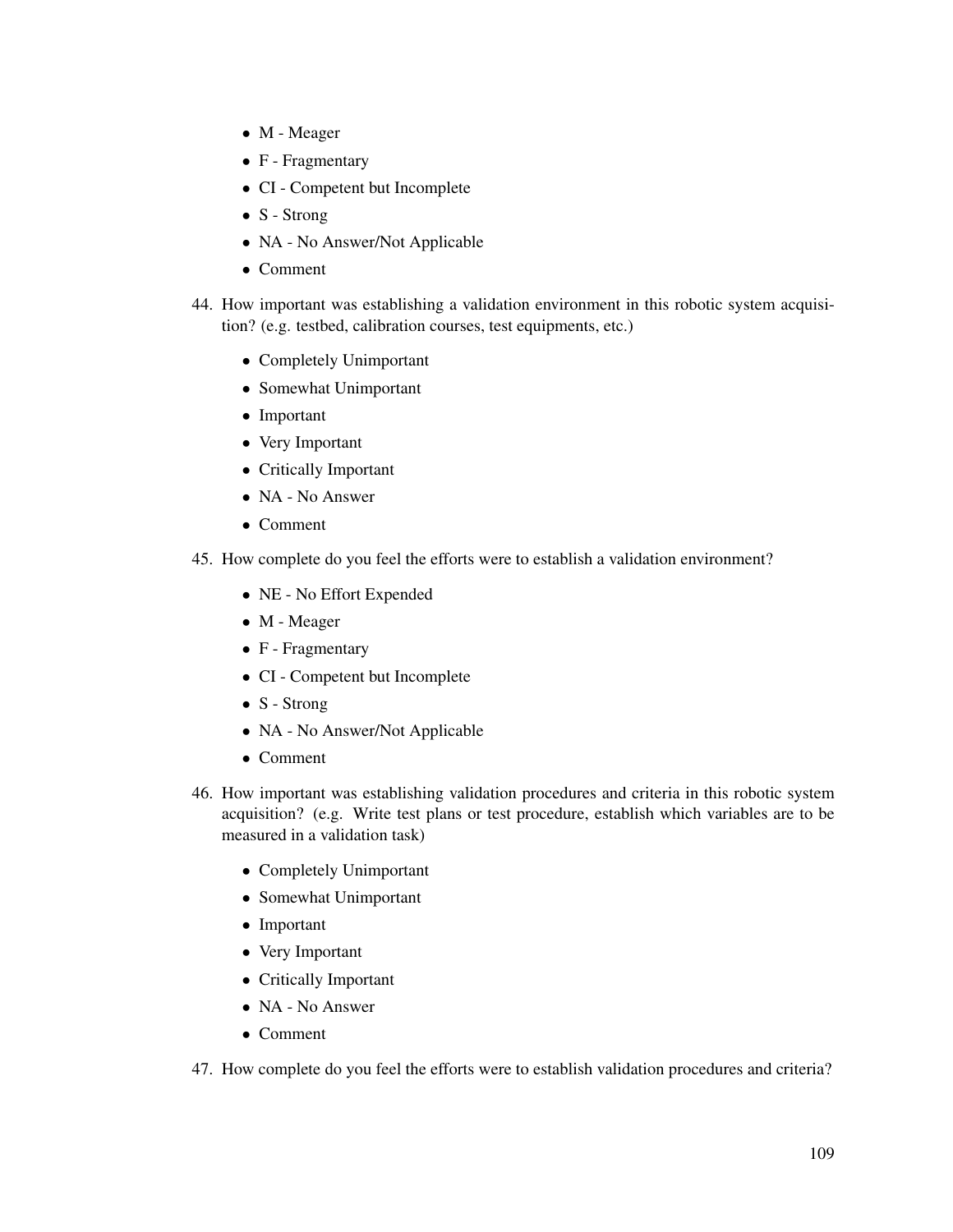- NE No Effort Expended
- M Meager
- F Fragmentary
- CI Competent but Incomplete
- S Strong
- NA No Answer/Not Applicable
- Comment
- 48. How important was performing all of the selected validation activities in this robotic system acquisition?
	- Completely Unimportant
	- Somewhat Unimportant
	- Important
	- Very Important
	- Critically Important
	- NA No Answer
	- Comment
- 49. How complete do you feel the efforts were to perform all of the selected validation activities?
	- NE No Effort Expended
	- M Meager
	- F Fragmentary
	- CI Competent but Incomplete
	- S Strong
	- NA No Answer/Not Applicable
	- Comment
- 50. How important was analyzing the results of the validation activities in this robotic system acquisition?
	- Completely Unimportant
	- Somewhat Unimportant
	- Important
	- Very Important
	- Critically Important
	- NA No Answer
	- Comment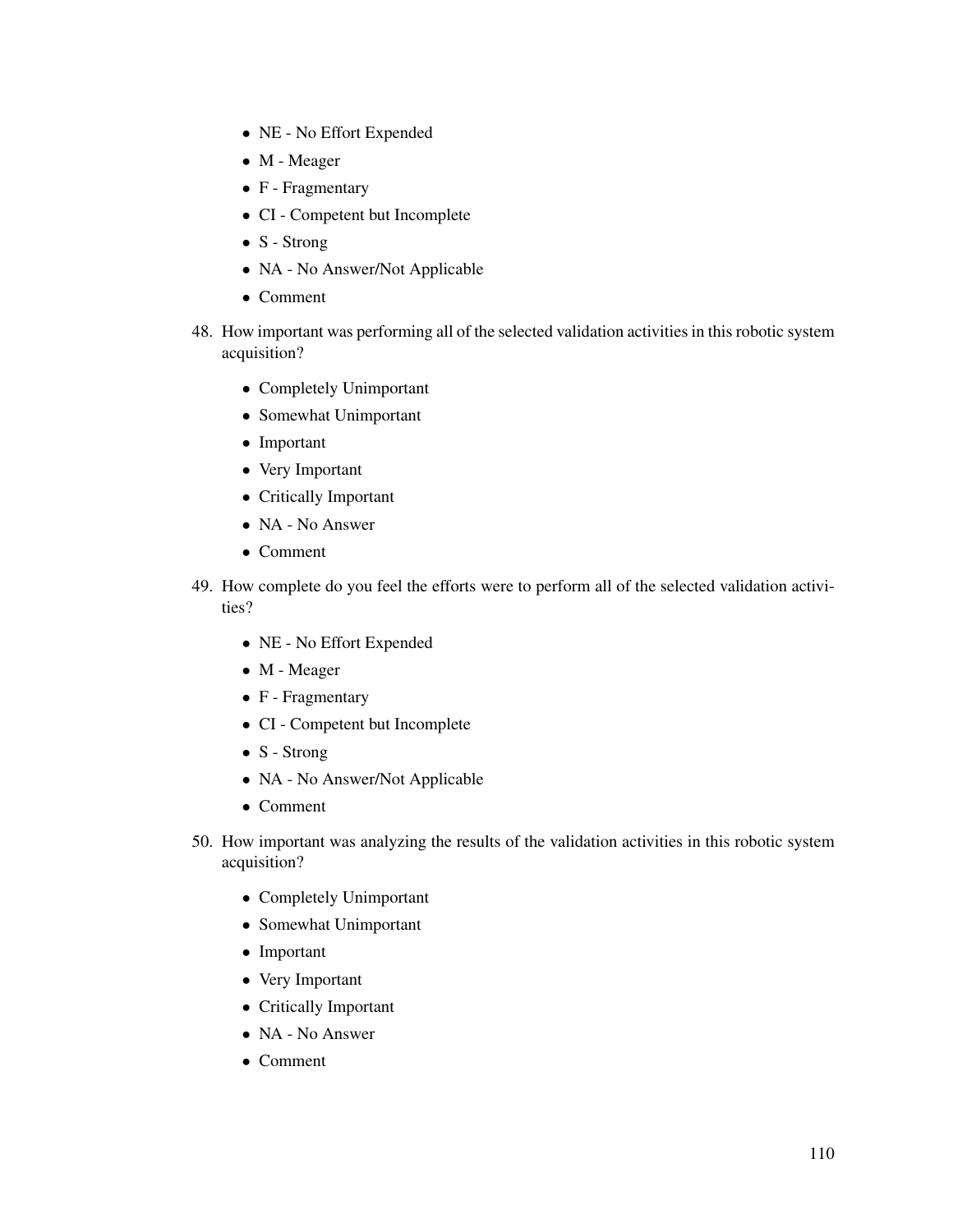- 51. How complete do you feel the efforts were to analyze the results of the validation activities?
	- NE No Effort Expended
	- M Meager
	- F Fragmentary
	- CI Competent but Incomplete
	- S Strong
	- NA No Answer/Not Applicable
	- Comment
- 52. How important was performing external validation reviews on selected work products? (e.g. external to the project and/or outside the direct management chain; reviews such as operational suitability assessments, expert technical reviews, fitness for purpose tests)
	- Completely Unimportant
	- Somewhat Unimportant
	- Important
	- Very Important
	- Critically Important
	- NA No Answer
	- Comment
- 53. How complete do you feel efforts were to perform external validation reviews on selected work products?
	- NE No Effort Expended
	- M Meager
	- F Fragmentary
	- CI Competent but Incomplete
	- S Strong
	- NA No Answer/Not Applicable
	- Comment
- 54. Are there any other validation activities that you feel should have been addressed by this survey that impacted the acquisition of your system ?
	- $\bullet$  No
	- Yes (Describe)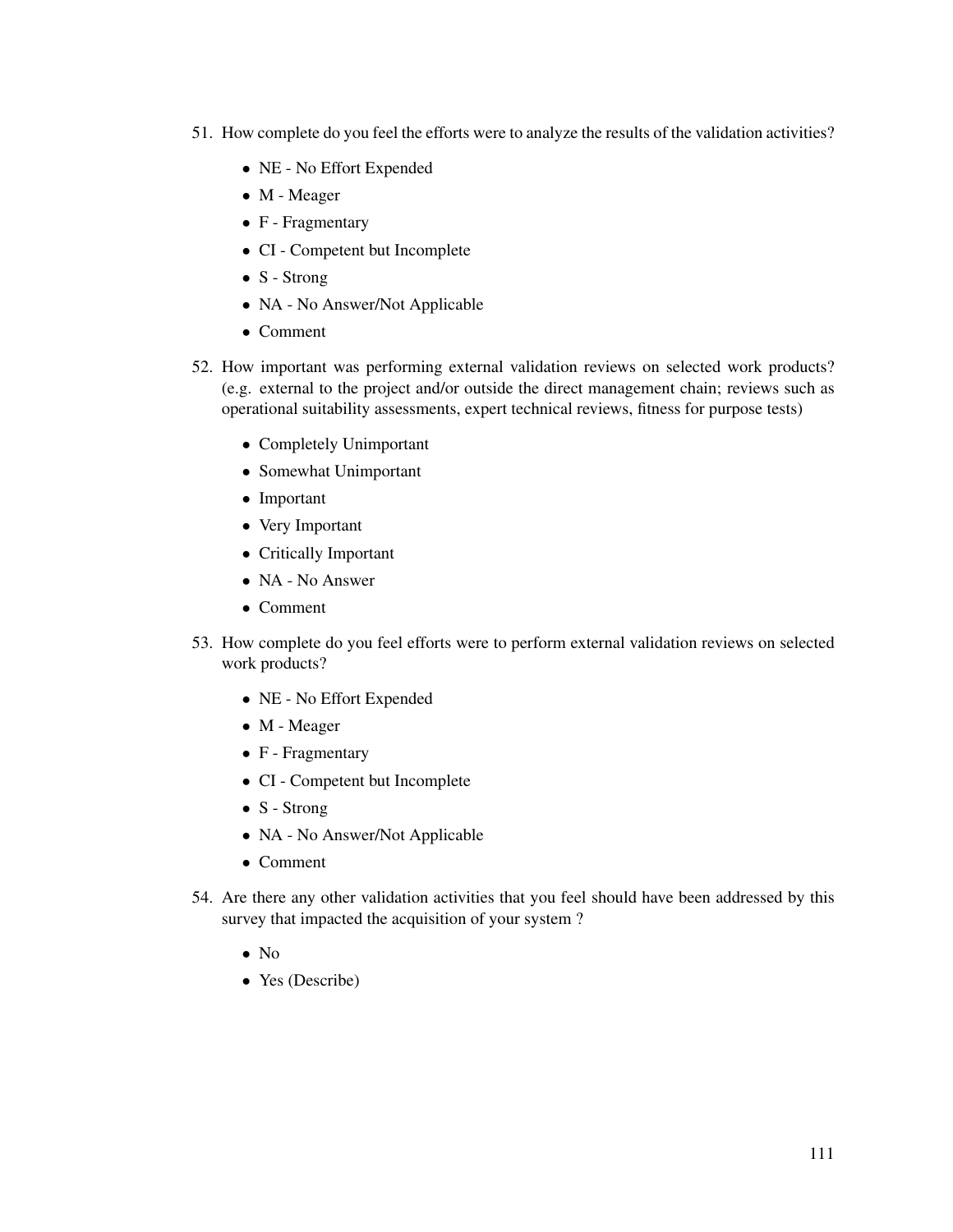#### A.1.5 Final Question

- 1. Are there any other engineering activities that you feel should have been addressed by this survey that impacted the acquisition of your system?
	- No
	- Yes (Describe)

## A.2 Invitations

#### A.2.1 Invitation to Academics

Sir or Ma'am (as appropriate),

I'm writing to invite you to take a survey describing experiences in doing technical analysis in support of a robotic system acquisition/purchase. The goal of the survey is to determine what kinds of engineering methods are utilized in support of efforts to identify, purchase, and then employ a robotic system by the customers.

You can find the survey here: http://www.surveymonkey.com/s.aspx?sm=DJHL\_ 2bYGWGbZHh2vxxAvNuw\_3d\_3d

Choosing the right robot to support a family of research projects can be very difficult. In this case, we hope to identify what technical work goes is performed to support the acquisition of base robot platforms that support advanced robotics research.

The survey is only 80 multiple choice questions, and should take no more than 30 minutes to complete. Our goal is to collect responses until the end of December 2007.

Please consider taking this survey and sharing your experience as a customer who has acquired and employed robots. If you know other individuals who have worked on customer-side technical issues involving robotic systems, please feel free to send this survey link to them to take as well.

If you have any questions about the survey, feel free to contact me via email (dlatimer@usc.edu) or phone (310-722-8157)

Many kind regards,

–DeWitt "Tal" Latimer IV PhD Candidate, Computer Science Department University of Southern California dlatimer@usc.edu / dlatimer@ieee.org

#### A.2.2 Invitation to Government Acquisition Professionals

Sir or Ma'am (as appropriate),

I'm writing to invite you to take a survey describing experiences in doing technical analysis in support of a robotic system acquisition/purchase. The goal of the survey is to determine what kinds of engineering methods are utilized in support of efforts to identify, purchase, and then employ a robotic system by the customers.

You can find the survey here: http://www.surveymonkey.com/s.aspx?sm=DJHL\_ 2bYGWGbZHh2vxxAvNuw\_3d\_3d

Choosing the right robot to perform a mission can be a difficult prospect when balancing cost, schedule, and mission performance goals. In this case, we hope to identify what technical work is performed to support the acquisition of the robotic system.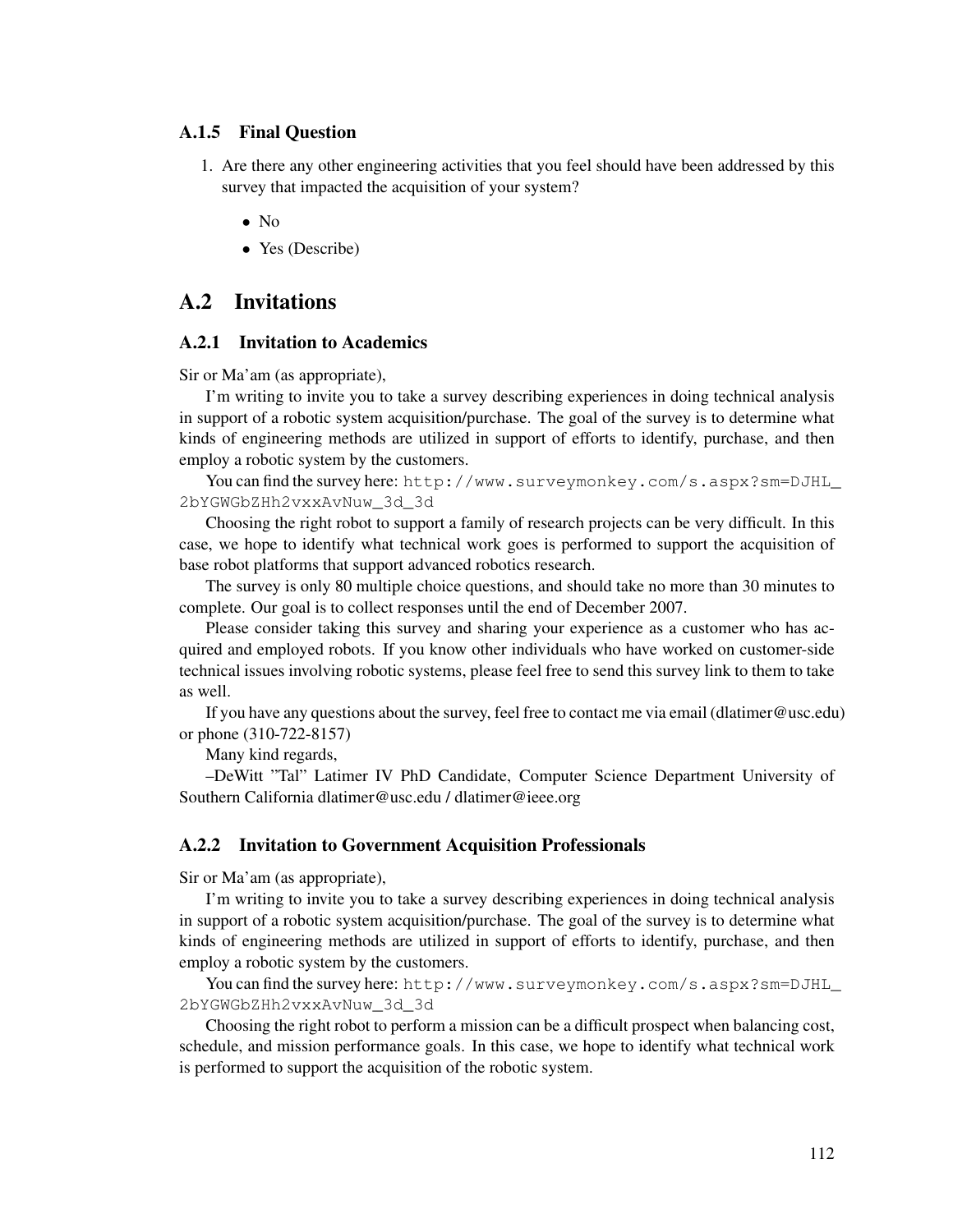The survey is only 80 multiple choice questions, and should take no more than 30 minutes to complete. Our goal is to collect responses until the end of December 2007.

Please consider taking this survey and sharing your experience as a customer who has acquired and employed robots. If you know other individuals who have worked on customer-side technical issues involving robotic systems, please feel free to send this survey link to them to take as well.

If you have any questions about the survey, feel free to contact me via email (dlatimer@usc.edu) or phone (310-722-8157)

Many kind regards,

–DeWitt "Tal" Latimer IV PhD Candidate, Computer Science Department University of Southern California dlatimer@usc.edu / dlatimer@ieee.org

#### A.2.3 Invitation to Industry Professionals

Sir or Ma'am (as appropriate),

I'm writing to invite you to take a survey describing experiences in doing technical analysis in support of a robotic system acquisition/purchase. The goal of the survey is to determine what kinds of engineering methods are utilized in support of efforts to identify, purchase, and then employ a robotic system by the customers.

You can find the survey here: http://www.surveymonkey.com/s.aspx?sm=DJHL\_ 2bYGWGbZHh2vxxAvNuw\_3d\_3d

In industry, for example, choosing the right robot is a crucial business decision that can impact the ability of the company to show profit and reliably perform its core missions. In this case, we hope to identify what technical work is performed to support the acquisition of the robotic systems that support commercial endeavors.

The survey is only 80 multiple choice questions, and should take no more than 30 minutes to complete. Our goal is to collect responses until the end of December 2007.

Please consider taking this survey and sharing your experience as a customer who has acquired and employed robots. If you know other individuals who have worked on customer-side technical issues involving robotic systems, please feel free to send this survey link to them to take as well.

If you have any questions about the survey, feel free to contact me via email (dlatimer@usc.edu) or phone (310-722-8157)

Many kind regards,

–DeWitt "Tal" Latimer IV PhD Candidate, Computer Science Department University of Southern California dlatimer@usc.edu / dlatimer@ieee.org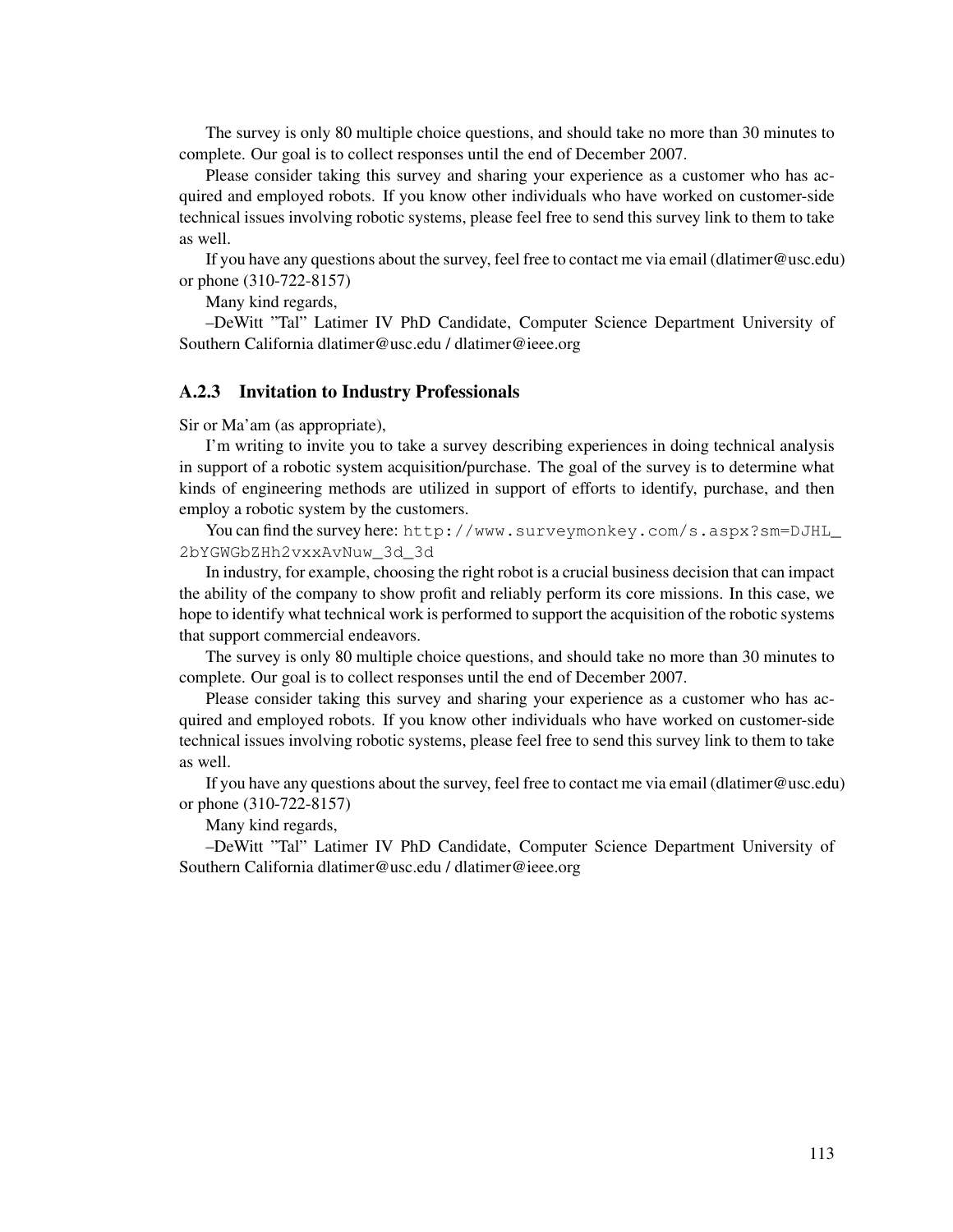# Appendix B

## Survey Analysis

## B.1 Labels

For convenience of tables and utilization in equations, the following assignment of labels to survey questions is established. Each item in the following list first gives the label in bold and is followed by an equal sign (=). On the right of the equal sign a plain language explanation of the that parameter. For survey questions, this will include the question page and number. For engineering questions, this will also include a tracing back to the relevant CMMI-ACQ specific practice that concerns that question (e.g. ARD 1.1 for the specific practice about eliciting stakeholder needs in the Acquisition Requirements Development process group). Note that there are no labels X21 through x24, as those are labels as Y3 down to Y0 (respectively), owing to their being response variables.

- X00 = Background, Question 1, Random ID assigned to the respondent by surveymonkey.com
- X01 = Background, Question 2, Number of Previous Purchase Events of Robots
- X02 = Background, Question 3, Highest Ever Unit Cost of Robots Acquired
- X03 = Background, Question 4, Employer Type
- X04 = Background, Question 5, Organizational Role
- X05 = Background, Question 6, Robotics Experience
- X06 = Background, Question 7, Acquisition Experience
- X07 = Background, Question 8, Highest Level of Education Completed
- X08 = Background, Question 9, Currently enrolled as a student?
- X09 = Background, Question 10, Degree Level (being sought)
- X10 = Background, Question 11, Field of Study for Degree (completed or as student)
- X11 = Acquisition Project, Question 1, Time Since Acquisition?
- X12 = Acquisition Project, Question 2, Robot Unit Cost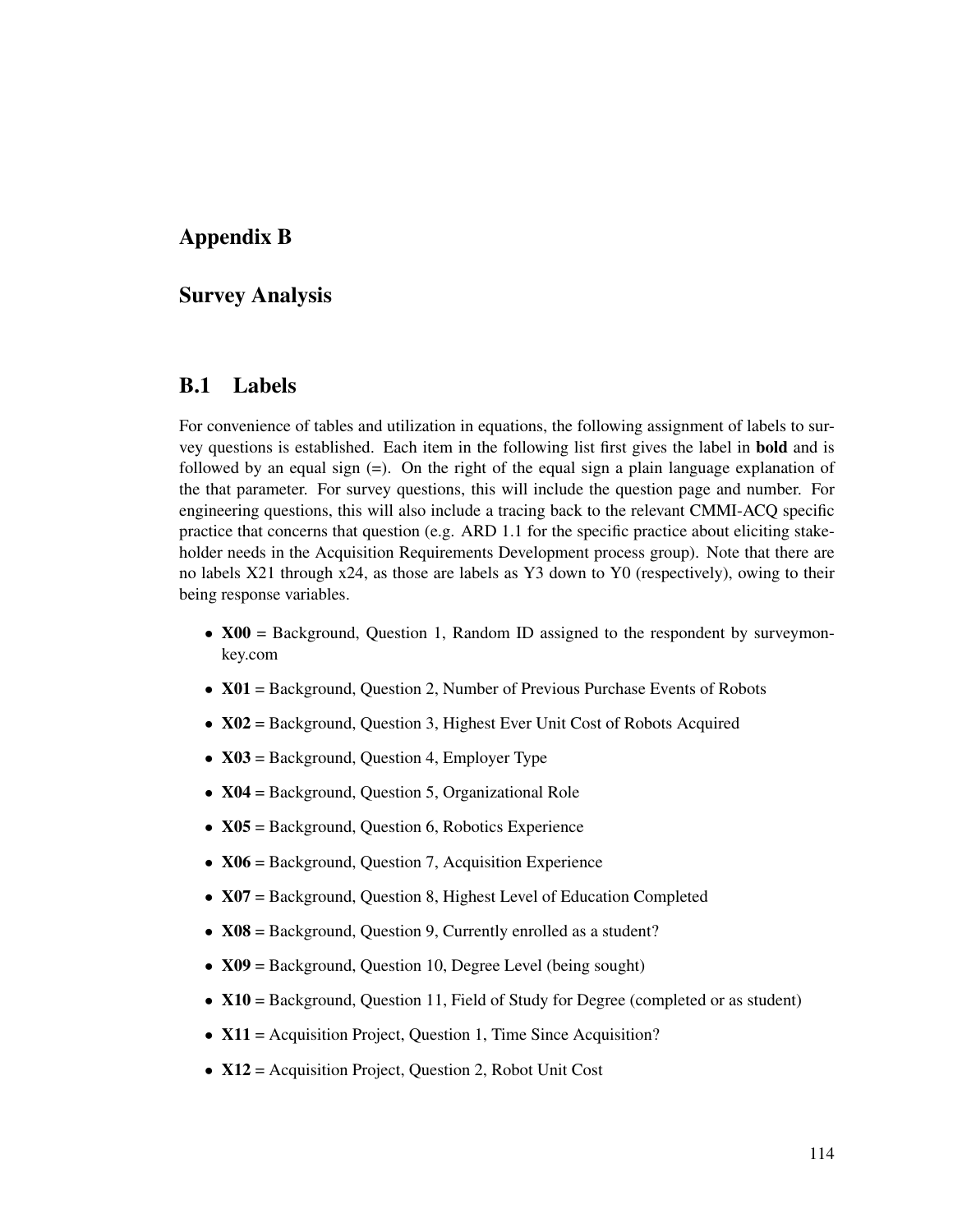- X13 = Acquisition Project, Question 3, Was a Robot Acquired?
- X14 = Acquisition Project, Question 4, Quantity of Robots
- X15 = Acquisition Project, Question 5, Robot Life Span
- X16 = Acquisition Project, Question 6, Safety Critical?
- X17 = Acquisition Project, Question 7, Level of Autonomy
- X18 = Acquisition Project, Question 8, Opinion of Overall Engineering Effort
- X19 = Acquisition Project, Question 9, Commercial Buy?
- X20 = Acquisition Project, Question 10, Acquisition Strategy Employed
- Y3 = Acquisition Project, Question 11, Robot Met Requirements?
- Y2 = Acquisition Project, Question 12, Robot Acquired On Budget?
- Y1 = Acquisition Project, Question 13, Robot Acquired On Schedule?
- $Y0$  = Acquisition Project, Question 14, Robot Fitness for Purpose
- X25 = Engineering, Question 1, Importance of ARD 1.1
- X26 = Engineering, Question 2, Completeness of ARD 1.1
- X27 = Engineering, Question 3, Importance of ARD 1.2
- X28 = Engineering, Question 4, Completeness of ARD1.2
- X29 = Engineering, Question 5, Importance of ARD 2.1
- X30 = Engineering, Question 6, Completeness of ARD 2.1
- X31 = Engineering, Question 7, Importance of ARD 2.2
- X32 = Engineering, Question 8, Completeness of ARD 2.2
- X33 = Engineering, Question 9, Importance of ARD 3.2
- X34 = Engineering, Question 10, Completeness of ARD 3.2
- X35 = Engineering, Question 11, Importance of ARD 3.1
- X36 = Engineering, Question 12, Completeness of ARD 3.1
- X37 = Engineering, Question 13, Importance of ARD 3.3
- X38 = Engineering, Question 14, Completeness of ARD 3.3
- X39 = Engineering, Question 15, Importance of ARD 3.4
- X40 = Engineering, Question 16, Completeness of ARD 3.4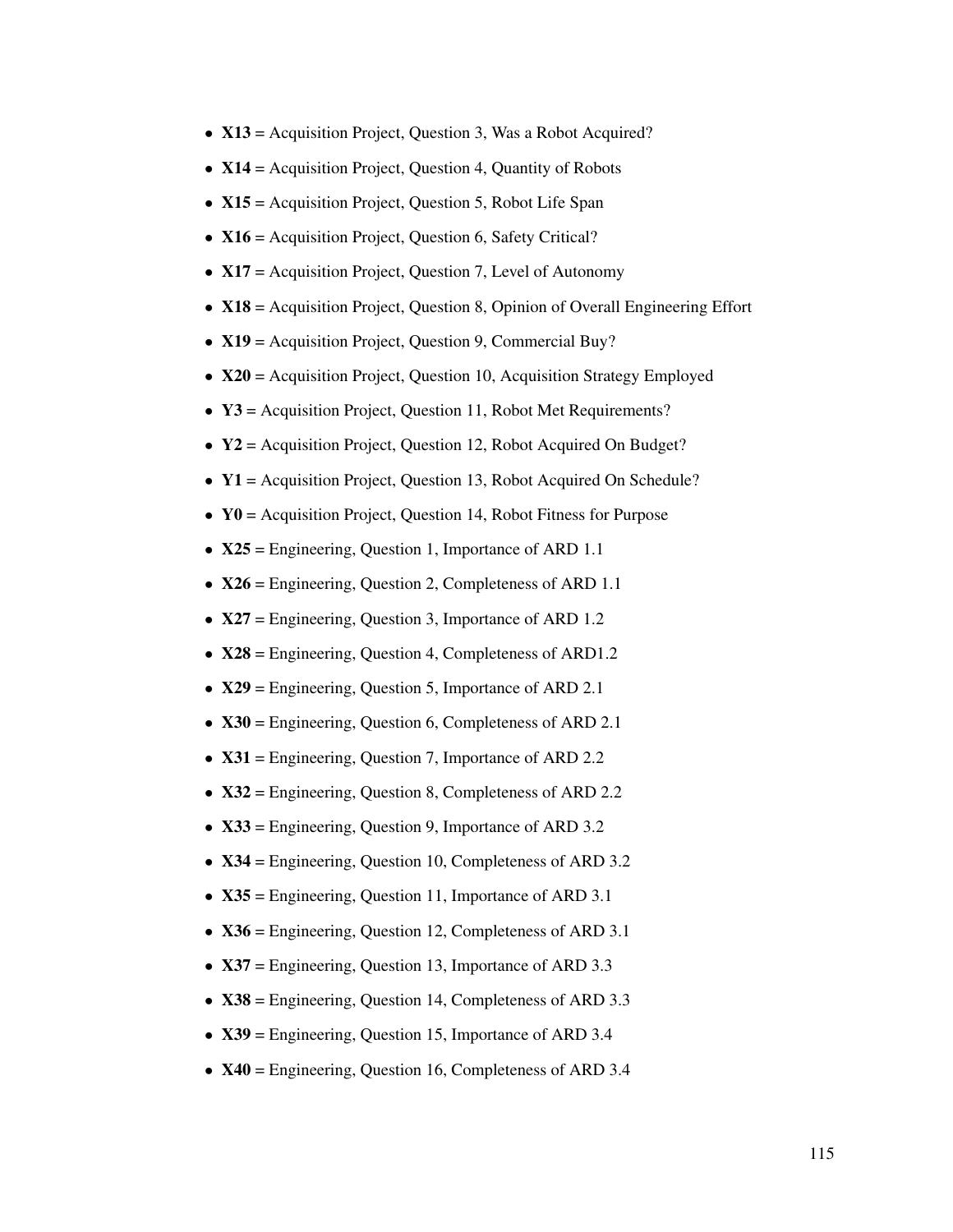- X41 = Engineering, Question 17, Other ARD practices?
- X42 = Engineering, Question 18, Importance of ATM 1.1
- X43 = Engineering, Question 19, Completeness of ATM 1.1
- X44 = Engineering, Question 20, Importance of ATM 1.2
- X45 = Engineering, Question 21, Completeness of ATM 1.2
- X46 = Engineering, Question 22, Importance of ATM 1.3
- X47 = Engineering, Question 23, Completeness of ATM 1.3
- X48 = Engineering, Question 24, Importance of ATM 2.1
- X49 = Engineering, Question 25, Completeness of ATM 2.1
- X50 = Engineering, Question 26, Importance of ATM 2.2
- X51 = Engineering, Question 27, Completeness of ATM 2.2
- X52 = Engineering, Question 28, Other ATM practices?
- X53 = Engineering, Question 29, Importance of AVER 1.1
- X54 = Engineering, Question 30, Completeness of AVER 1.1
- X55 = Engineering, Question 31, Importance of AVER 1.2
- X56 = Engineering, Question 32, Completeness of AVER 1.2
- X57 = Engineering, Question 33, Importance of AVER 1.3
- X58 = Engineering, Question 34, Completeness of AVER 1.3
- X59 = Engineering, Question 35, Importance of AVER 2.1
- X60 = Engineering, Question 36, Completeness of AVER 2.1
- X61 = Engineering, Question 37, Importance of AVER 2.2
- X62 = Engineering, Question 38, Completeness of AVER 2.2
- X63 = Engineering, Question 39, Importance of External Acquisition Verification
- X64 = Engineering, Question 40, Completeness of External Acquisition Verification
- X65 = Engineering, Question 41, Other AVER practices?
- X66 = Engineering, Question 42, Importance of AVAL 1.1
- X67 = Engineering, Question 43, Completeness of AVAL 1.1
- X68 = Engineering, Question 44, Importance of AVAL1.2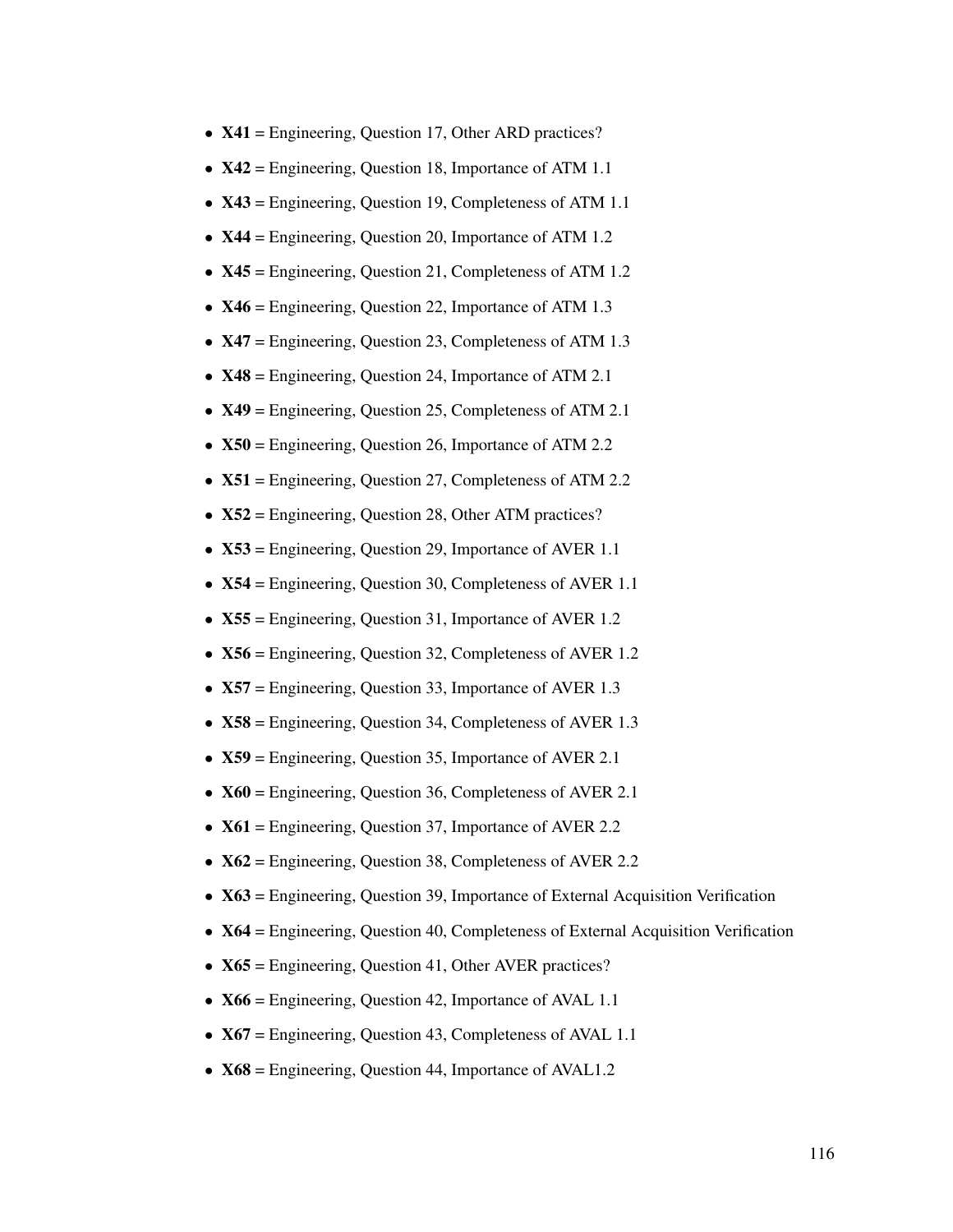- X69 = Engineering, Question 45, Completeness of AVAL 1.2
- X70 = Engineering, Question 46, Importance of AVAL 1.3
- X71 = Engineering, Question 47, Completeness of AVAL 1.3
- X72 = Engineering, Question 48, Importance of AVAL 2.1
- X73 = Engineering, Question 49, Completeness of AVAL 2.1
- X74 = Engineering, Question 50, Importance of AVAL 2.2
- X75 = Engineering, Question 51, Completeness of AVAL 2.2
- X76 = Engineering, Question 52, Importance of External Acquisition Validation
- X77 = Engineering, Question 53, Completeness of External Acquisition Validation
- X78 = Engineering, Question 54, Other AVAL practices?
- X79 = Final Question Page, Question 1, other engineering activities for the acquisition of robots?
- ARDIMP = Average response for importance of ARD practices  $((X19 + X21 + X23 + X25$ + X27 + X29 + X31 + X33) / 8)
- ARDCOM = Average response for completeness of ARD practices  $((X20 + X22 + X24 +$  $X26 + X28 + X30 + X32 + X34$  / 8)
- ATMIMP = Average response for importance of ATM practices  $((X35 + X37 + X39 + X41)$  $+ X43) / 5$
- ATMCOM = Average response for completeness of ATM practices  $((X36 + X38 + X40 +$  $X42 + X44$ ) / 5)
- AVERIMP = Average response for importance of AVER practices ( $(X45 + X47 + X49 +$  $X51 + X53 + X55$ )/6)
- AVERCOM = Average response for completeness of AVER practices  $((X46 + X48 + X50$  $+$  X52 + X54 + X56) / 6)
- AVALIMP = Average response for importance of AVAL practices ( $(X66 + X68 + X70 +$  $X72 + X74 + X76$ ) / 6)
- AVALCOM = Average response for completeness of AVAL practices  $((X67 + X69 + X71)$  $+ X73 + X75 + X77$ ) / 6)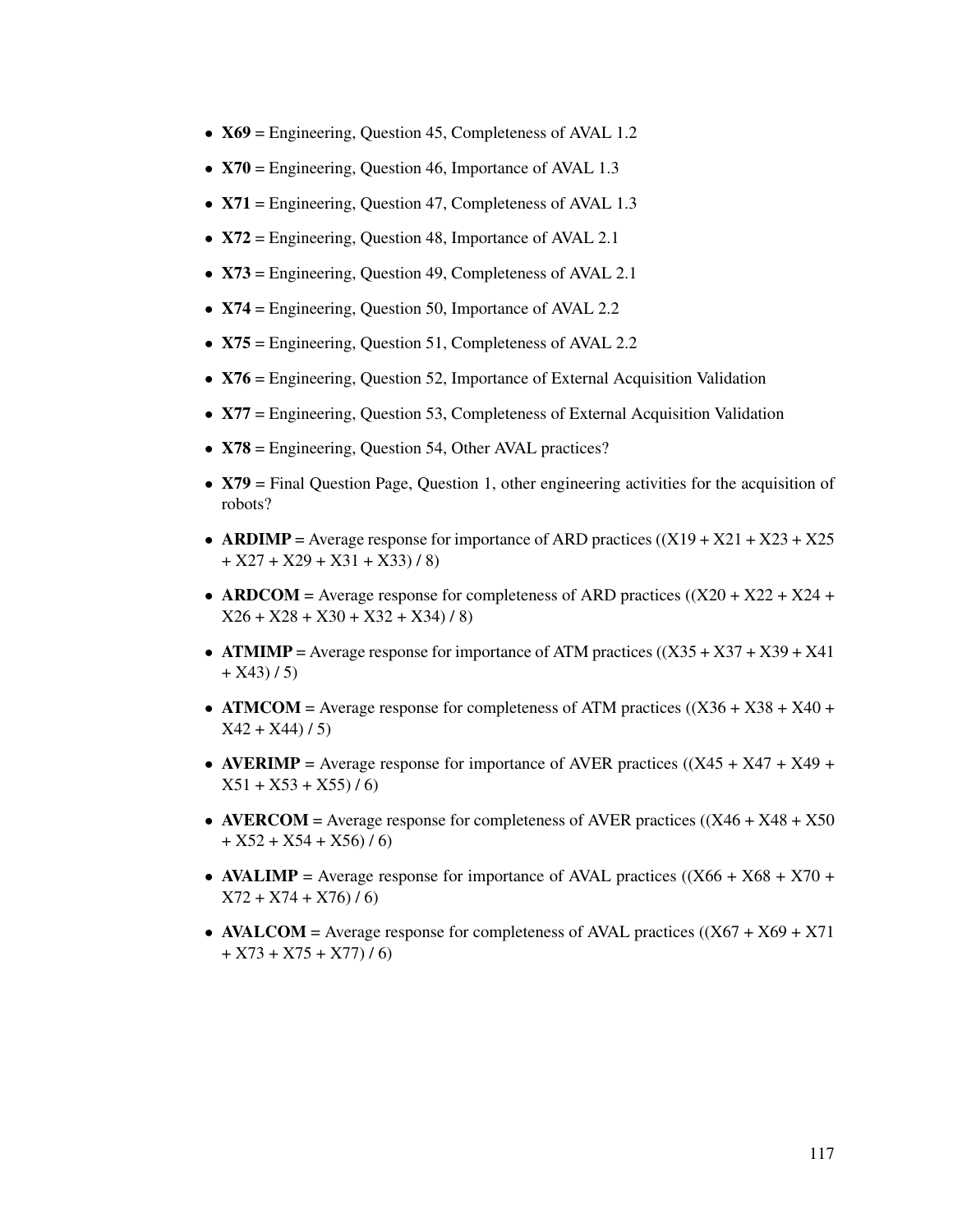# B.2 Summary Statistics

The following section provides summary statistics for variables which were candidates for regression analysis. The tables below provide the variable name, number of respondents providing an answer to that variable (N), average, standard deviation, minimum, maximum, and median values.

|                  |             |                      |         | Data set = RAESurveyAll, Summary Statistics |
|------------------|-------------|----------------------|---------|---------------------------------------------|
| Variable         | $\mathbb N$ | Average              | Std Dev |                                             |
| ARDCOM           | 18          | $-0.031111$          |         | 0.81815                                     |
| ARDIMP           | 18          | 0.00055556           |         | 0.69409                                     |
| <b>ATMCOM</b>    | 18          | $-0.039444$          |         | 0.74397                                     |
| ATMIMP           | 18          | $-0.013889$          |         | 0.73996                                     |
| AVALCOM          | 18          | 0.027778             |         | 0.83003                                     |
| AVALIMP          | 18          | $-0.025$             |         | 0.81474                                     |
| <b>AVERCOM</b>   | 17          | 0.020588             |         | 0.80569                                     |
| AVERIMP          | 18          | $-0.022778$          |         | 0.85357                                     |
| X01              | 17          | $-0.00000$           | 1.0005  |                                             |
| X05              | 18          | $-0.00000$           |         | 0.99823                                     |
| X06              | 18          | $-0.0011111$         | 1.0008  |                                             |
| X12              | 16          | 0.00000              | 1.0001  |                                             |
| X13              | 18          | $-0.0038889$         | 1.0015  |                                             |
| X14              | 18          | $-0.0011111$         | 1.0022  |                                             |
| X15              | 16          | $-0.0025$            |         | 0.99893                                     |
| X16              | 18          | $-0.0022222$         | 1.0033  |                                             |
| X17              | 18          | $-0.00000$           | 1.0009  |                                             |
| X18              | 18          | 0.0016667            | 1.0011  |                                             |
| X19              | 18          | 0.0022222            | 1.0033  |                                             |
| X20              | 17          | 0.0017647            | 1.0016  |                                             |
| $\rm Y\,0$       | 17          | 0.00000              | 0.99817 |                                             |
| Y1               | 17          | $-0.0017647$ 0.99977 |         |                                             |
| Y2               | 16          | $-0.00375$           | 0.99757 |                                             |
| Y3               | 17          | $-0.00058824$        |         | 0.99721                                     |
| Variable Minimum |             | Median               |         | Maximum                                     |
| ARDCOM           | $-1.9$      | $-0.02$              |         | $1.1\,$                                     |
| ARDIMP           | $-1.27$     | 0.13                 |         | 0.97                                        |
| ATMCOM           | $-1.28$     | 0.13                 |         | 1.01                                        |
| ATMIMP           | $-1.56$     | $-0.02$              |         | 1.2                                         |
| AVALCOM          | $-2.11$     | 0.31                 |         | $1$ .                                       |
| AVALIMP          | $-1.95$     | 0.155                |         | 1.28                                        |
| AVERCOM          | $-1.66$     | $-0.21$              |         | 1.17                                        |
| AVERIMP          | $-1.96$     | $-0.08$              |         | 1.38                                        |
| X01              | $-2.13$     | $-0.06$              |         | 2.01                                        |
| X05              | $-1.1$      |                      | 0       | 2.2                                         |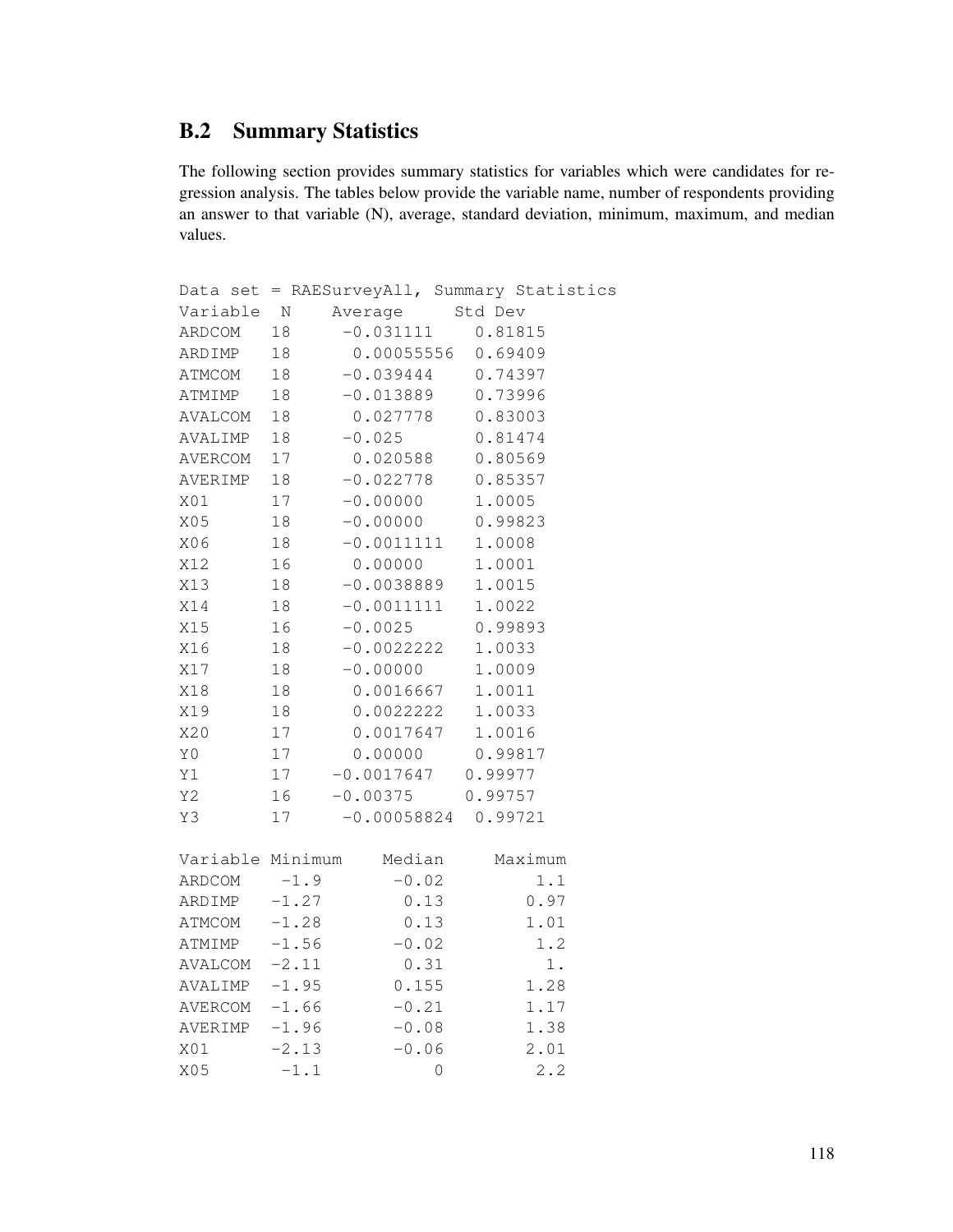| X06 | $-1.5$  | $-0.08$ | 1.34 |
|-----|---------|---------|------|
| X12 | $-1.78$ | 0.29    | 0.81 |
| X13 | $-0.41$ | $-0.41$ | 3.24 |
| X14 | $-1.26$ | $-0.71$ | 2.06 |
| X15 | $-2.12$ | 0.14    | 0.89 |
| X16 | $-0.78$ | $-0.78$ | 1.22 |
| X17 | $-1.68$ | 0.21    | 2.1  |
| X18 | $-1.93$ | 0.39    | 1.16 |
| X19 | $-1.22$ | 0.78    | 0.78 |
| X20 | $-1.71$ | $-0.74$ | 1.2  |
| Y0  | $-1.63$ | 0       | 1.63 |
| Y1  | $-1.84$ | 0.66    | 0.66 |
| Y2  | $-3.33$ | 0.34    | 0.34 |
| Y3  | $-0.95$ | 0.13    | 1.2  |

# B.3 Response Correlations

This section provides response correlations between the respondents across the variables.

### B.3.1 Response Correlations between X18 and Engineering Practice Completeness and Importance

The following table provides the response correlations between the X18 "Overall Engineering Completeness" question and the completeness and importance of the several engineering process areas. Several respondents had many unknowns in practices, meaning the process area was heavily weighted to only one practice. A second set of correlation tables (and summary statistics) that ignore those that didn't give full response across the practices is presented.

| Data set      |        | $=$ RAESurveyAll, |        | Sample Correlations |         |         |         |
|---------------|--------|-------------------|--------|---------------------|---------|---------|---------|
| ARDCOM        | 1,0000 | 0.5894            | 0.4214 | 0.3733              | 0.8244  | 0.6010  | 0.7622  |
| ARDIMP        | 0.5894 | 1,0000            | 0.4255 | 0.8039              | 0.6758  | 0.7826  | 0.5774  |
| <b>ATMCOM</b> | 0.4214 | 0.4255            | 1,0000 | 0.4434              | 0.4916  | 0.5068  | 0.3976  |
| ATMIMP        | 0.3733 | 0.8039            | 0.4434 | 1,0000              | 0.4797  | 0.7028  | 0.3749  |
| AVALCOM       | 0.8244 | 0.6758            | 0.4916 | 0.4797              | 1,0000  | 0.7790  | 0.9241  |
| AVALIMP       | 0.6010 | 0.7826            | 0.5068 | 0.7028              | 0.7790  | 1,0000  | 0.6794  |
| AVERCOM       | 0.7622 | 0.5774            | 0.3976 | 0.3749              | 0.9241  | 0.6794  | 1,0000  |
| AVERIMP       | 0.4525 | 0.7190            | 0.2673 | 0.6820              | 0.6433  | 0.8798  | 0.6483  |
| X18           | 0.0649 | 0.5548            | 0.4776 | 0.7407              | 0.2503  | 0.5896  | 0.0920  |
|               | ARDCOM | ARDIMP            | ATMCOM | ATMIMP              | AVALCOM | AVALIMP | AVERCOM |
| ARDCOM        | 0.4525 | 0.0649            |        |                     |         |         |         |
| ARDIMP        | 0.7190 | 0.5548            |        |                     |         |         |         |
| <b>ATMCOM</b> | 0.2673 | 0.4776            |        |                     |         |         |         |
|               |        |                   |        |                     |         |         |         |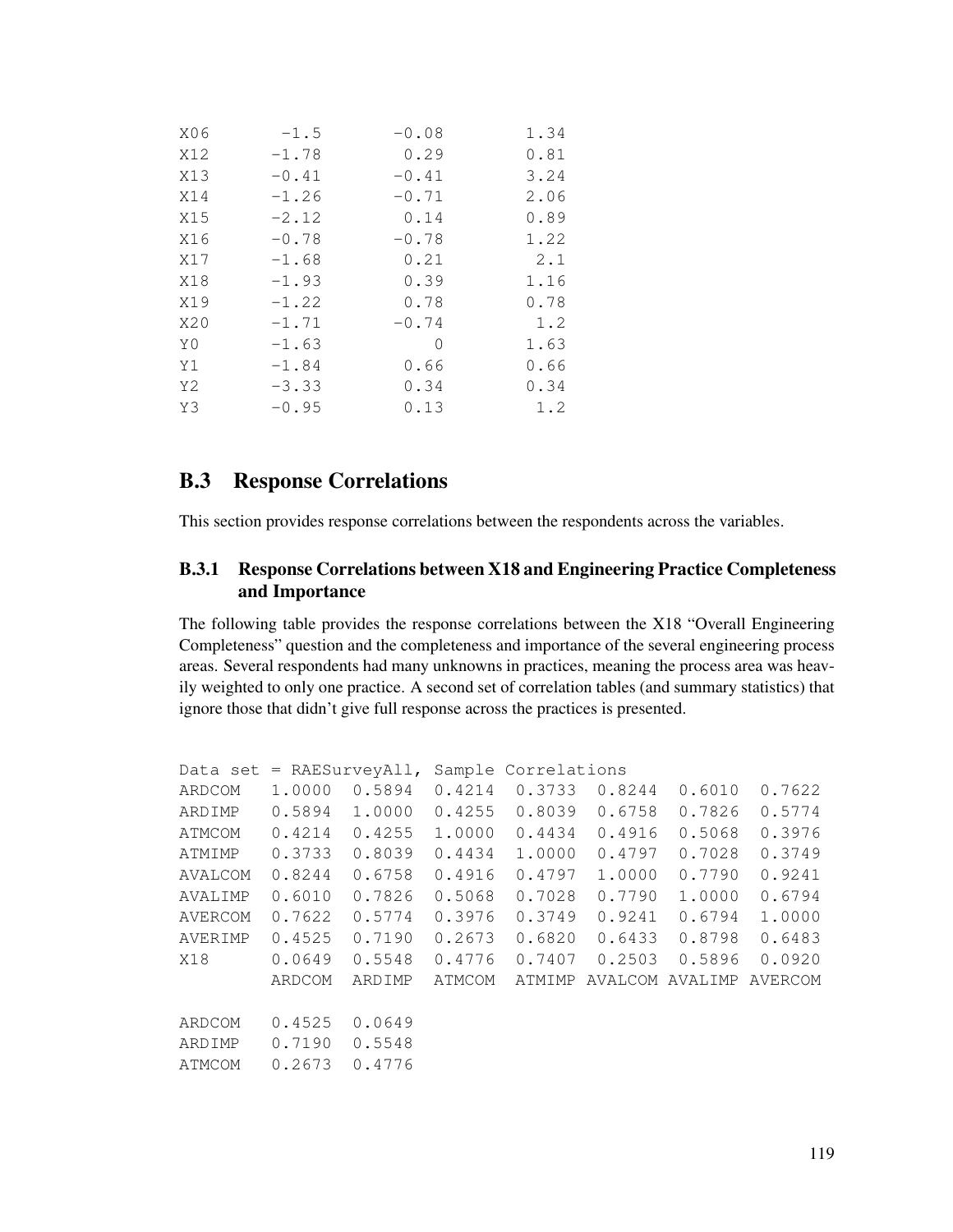```
ATMIMP 0.6820 0.7407
AVALCOM 0.6433 0.2503
AVALIMP 0.8798 0.5896
AVERCOM 0.6483 0.0920
AVERIMP 1.0000 0.4942
X18 0.4942 1.0000
      AVERIMP X18
Computed from 17 complete cases
Data set = RAESurveyAll, Summary Statistics
Deleted cases are
(555438661 543663840 549890748 543132264 543109967)
Variable N Average Std Dev
ARDCOM 13 0.10538 0.73988
ARDIMP 13 -0.0084615 0.71818
ATMCOM 13 -0.0015385 0.7521
ATMIMP 13 -0.14769 0.79203
AVALCOM 13 0.016923 0.93472
AVALIMP 13 -0.11308 0.85734
AVERCOM 13 0.00076923 0.88752
AVERIMP 13 -0.06 0.63565
X18 13 0.091538 0.97472
Variable Minimum Median Maximum
ARDCOM -1.53 0.07 1.1
ARDIMP -1.27 0.29 0.79
ATMCOM -1.28 0.05 1.01
ATMIMP -1.56 -0.11 1.2AVALCOM -2.11 0.34 1.
AVALIMP -1.95 0.15 1.04
AVERCOM -1.66 -0.21 1.17AVERIMP -1.2 -0.09 1.28X18 -1.93 0.39 1.16
Data set = RAESurveyAll, Sample Correlations
Deleted cases are
(555438661 543663840 549890748 543132264 543109967)
ARDCOM 1.0000 0.5704 0.6040 0.3346 0.8288 0.5837 0.7893
ARDIMP 0.5704 1.0000 0.6574 0.7821 0.6956 0.7587 0.5957
ATMCOM 0.6040 0.6574 1.0000 0.6541 0.6145 0.7681 0.4624
ATMIMP 0.3346 0.7821 0.6541 1.0000 0.4639 0.6637 0.3531
AVALCOM 0.8288 0.6956 0.6145 0.4639 1.0000 0.7983 0.9237
AVALIMP 0.5837 0.7587 0.7681 0.6637 0.7983 1.0000 0.6832
AVERCOM 0.7893 0.5957 0.4624 0.3531 0.9237 0.6832 1.0000
```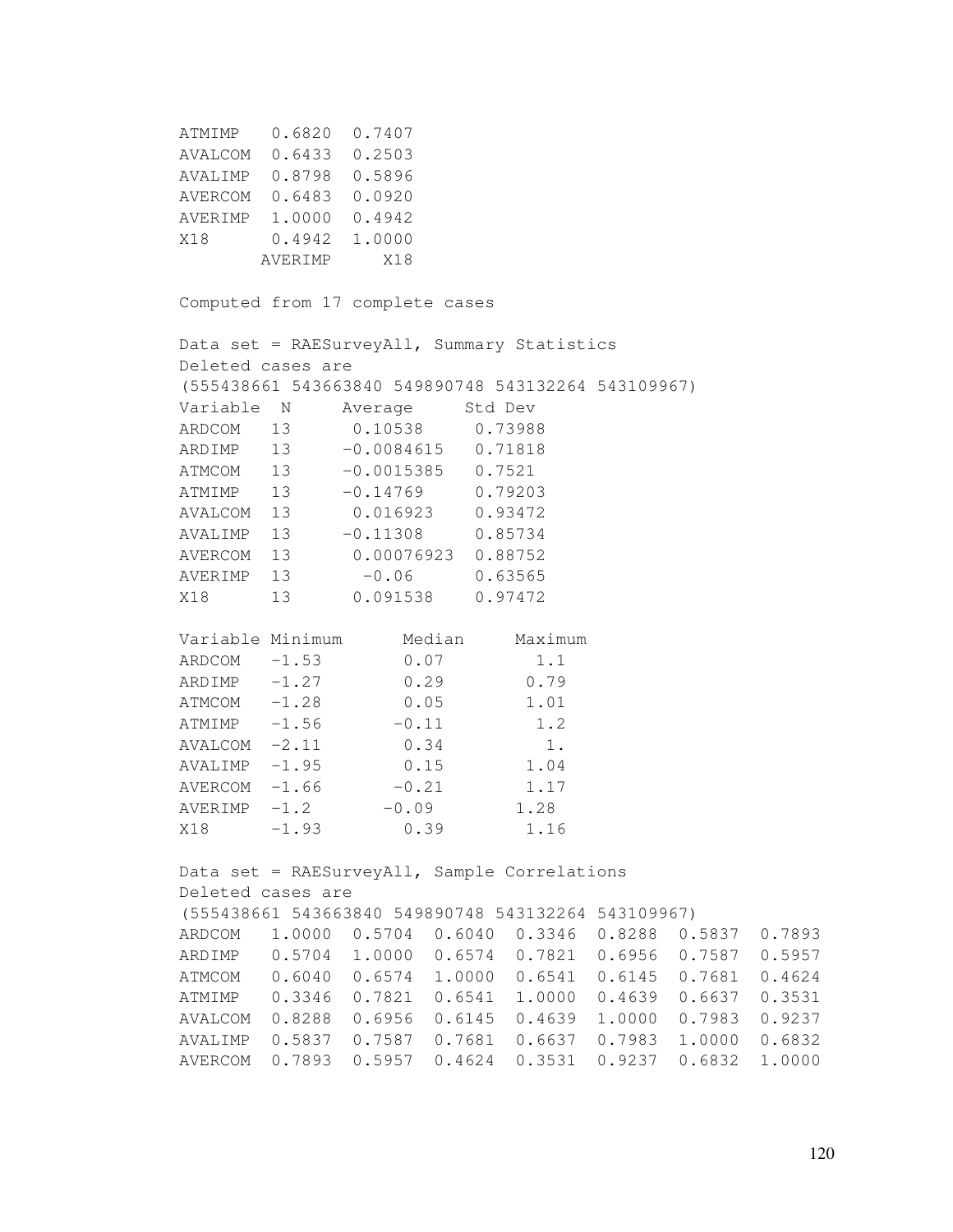```
AVERIMP 0.4574 0.7510 0.5138 0.6862 0.6862 0.8807 0.6738
X18 -0.0678 0.5213 0.6812 0.7307 0.1645 0.5421 0.0091
        ARDCOM ARDIMP ATMCOM ATMIMP AVALCOM AVALIMP AVERCOM
ARDCOM 0.4574 -0.0678
ARDIMP 0.7510 0.5213
ATMCOM 0.5138 0.6812
ATMIMP 0.6862 0.7307
AVALCOM 0.6862 0.1645
AVALIMP 0.8807 0.5421
AVERCOM 0.6738 0.0091
AVERIMP 1.0000 0.4471
X18 0.4471 1.0000
       AVERIMP X18
Computed from 13 complete cases
```
## B.3.2 Correlations to Outcome Variables

This section provides response correlations to the outcome variables (meeting requirements, meeting schedule, meeting budget, and being fit for purpose/suitable). As several respondents didn't give responses for different outcome variables, several different tables are presented to give the correlations for each response variable.

```
Data set = RAESurveyAll, Sample Correlations
Y0 1.0000 -0.2659 -0.0000 0.4541
Y1 -0.2659 1.0000 -0.2005 0.1425
Y2 -0.0000 -0.2005 1.0000 -0.2956
Y3 0.4541 0.1425 -0.2956 1.0000
       Y0 Y1 Y2 Y3
Computed from 14 complete cases
Data set = RAESurveyAll, Sample Correlations
Y0 1.0000 0.4401
Y3 0.4401 1.0000
       Y0 Y3
Computed from 17 complete cases
Data set = RAESurveyAll, Sample Correlations
ARDCOM 1.0000 0.5442 0.4262 0.3488 0.8352 0.6040 0.7547
ARDIMP 0.5442 1.0000 0.4384 0.8128 0.6898 0.8087 0.5596
ATMCOM 0.4262 0.4384 1.0000 0.4418 0.4899 0.5052 0.3960
ATMIMP 0.3488 0.8128 0.4418 1.0000 0.4726 0.7005 0.3581
AVALCOM 0.8352 0.6898 0.4899 0.4726 1.0000 0.7772 0.9258
AVALIMP 0.6040 0.8087 0.5052 0.7005 0.7772 1.0000 0.6775
AVERCOM 0.7547 0.5596 0.3960 0.3581 0.9258 0.6775 1.0000
```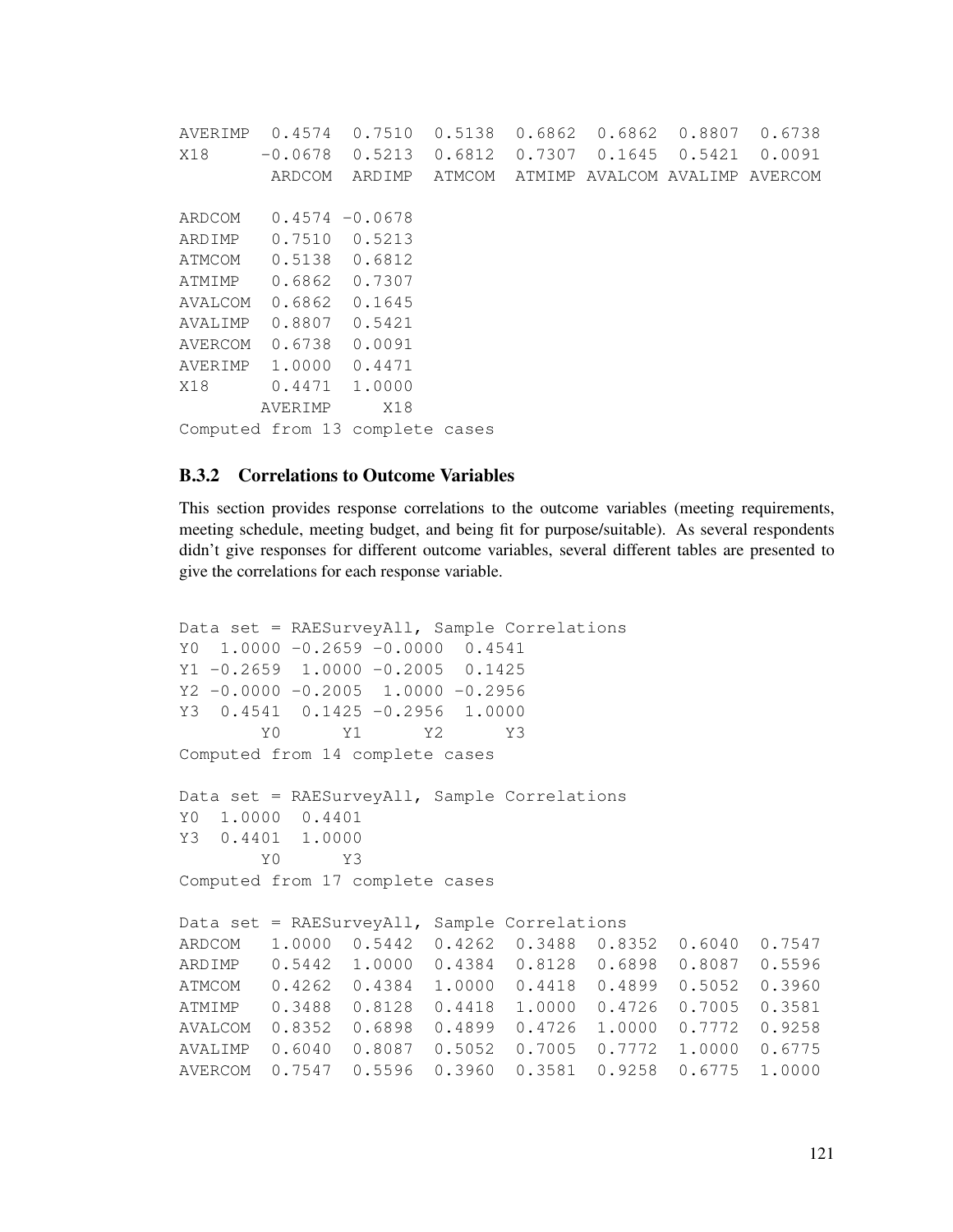AVERIMP 0.4558 0.7495 0.2654 0.6822 0.6418 0.8796 0.6494 Y0 0.5626 0.3882 0.4380 0.3524 0.4808 0.4761 0.3307 Y3 0.4799 -0.0142 -0.1487 0.0822 0.1267 -0.0449 0.1244 ARDCOM ARDIMP ATMCOM ATMIMP AVALCOM AVALIMP AVERCOM ARDCOM 0.4558 0.5626 0.4799 ARDIMP 0.7495 0.3882 -0.0142 ATMCOM 0.2654 0.4380 -0.1487 ATMIMP 0.6822 0.3524 0.0822 AVALCOM 0.6418 0.4808 0.1267 AVALIMP 0.8796 0.4761 -0.0449 AVERCOM 0.6494 0.3307 0.1244 AVERIMP 1.0000 0.2961 -0.0900 Y0 0.2961 1.0000 0.4540 Y3 -0.0900 0.4540 1.0000 AVERIMP Y0 Y3 Computed from 16 complete cases Data set = RAESurveyAll, Sample Correlations X01 1.0000 0.3555 0.2232 0.3173 X05 0.3555 1.0000 0.2876 -0.1135 X06 0.2232 0.2876 1.0000 -0.0000 Y0 0.3173 -0.1135 -0.0000 1.0000 X01 X05 X06 Y0 Computed from 16 complete cases Data set = RAESurveyAll, Sample Correlations X12 1.0000 -0.4719 -0.0351 0.3653 -0.7348 -0.3940 0.6398 X13 -0.4719 1.0000 0.5289 0.2623 0.3273 0.1047 -0.4795 X14 -0.0351 0.5289 1.0000 -0.2359 0.1679 0.2130 -0.2978  $X15$  0.3653 0.2623 -0.2359 1.0000 -0.3574 -0.4365 0.4119 X16 -0.7348 0.3273 0.1679 -0.3574 1.0000 0.0528 -0.7335 X17 -0.3940 0.1047 0.2130 -0.4365 0.0528 1.0000 -0.1500 X18 0.6398 -0.4795 -0.2978 0.4119 -0.7335 -0.1500 1.0000 X19 0.4724 -0.2857 0.0207 0.3245 -0.3273 -0.1042 0.5491  $X20$  0.0465 -0.2352 -0.1068 -0.2166 0.0299 -0.1585 -0.0001 Y0 0.2727 -0.0000 0.1770 -0.0011 -0.4303 -0.1029 0.0818 X12 X13 X14 X15 X16 X17 X18 X12 0.4724 0.0465 0.2727  $X13 -0.2857 -0.2352 -0.0000$ X14 0.0207 -0.1068 0.1770 X15 0.3245 -0.2166 -0.0011 X16 -0.3273 0.0299 -0.4303 X17 -0.1042 -0.1585 -0.1029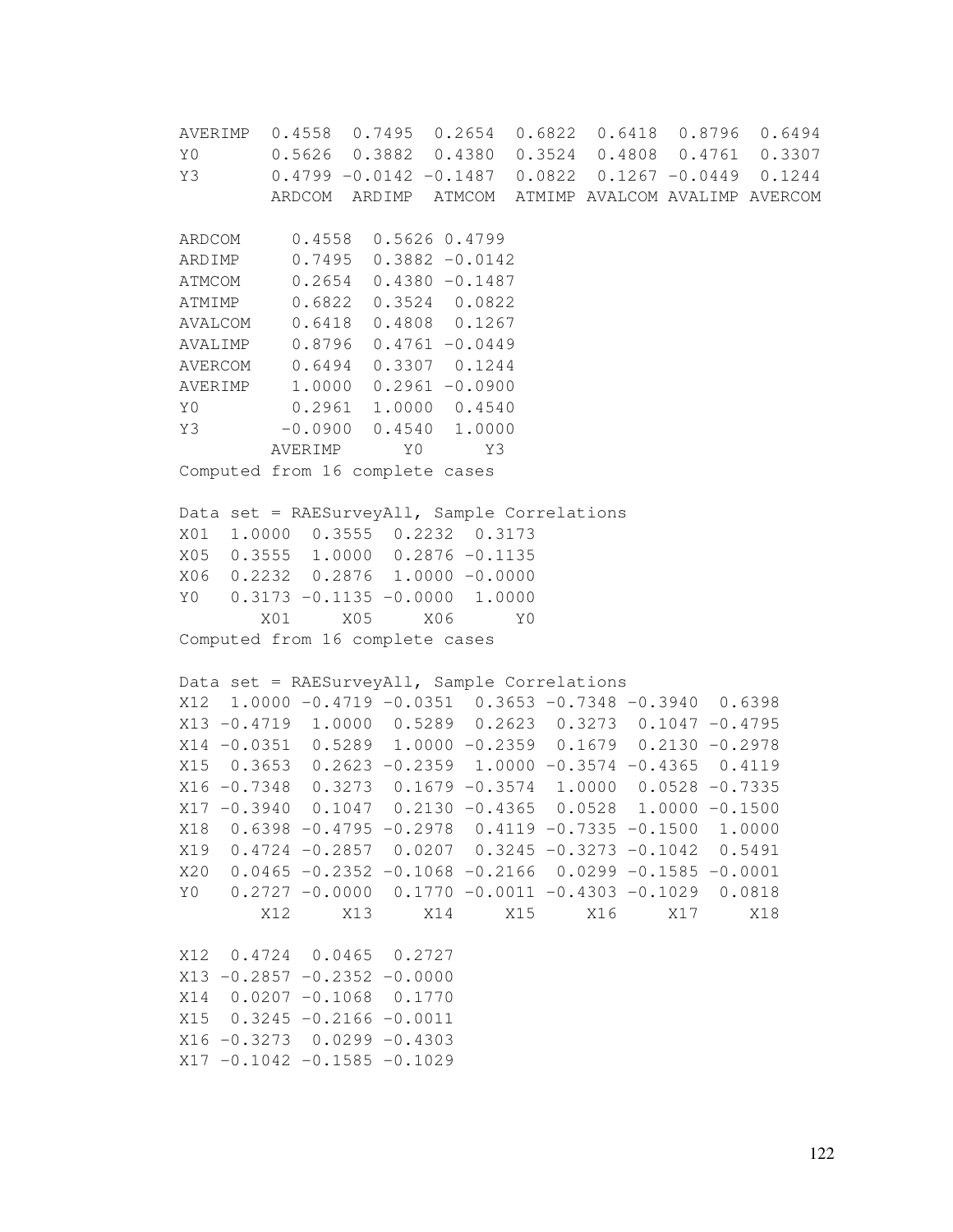```
X18 0.5491 -0.0001 0.0818
X19 1.0000 0.2352 0.2113
X20 0.2352 1.0000 -0.2319
Y0 0.2113 -0.2319 1.0000
       X19 X20 Y0
Computed from 15 complete cases
Data set = RAESurveyAll, Sample Correlations
X01 - 0.0315X05 -0.3032X06 -0.4433Y1 1.0000
       Y1
Computed from 16 complete cases
Data set = RAESurveyAll, Sample Correlations
X12 -0.4437
X13 0.1737
X14 -0.1941
X15 0.1547
X16 0.3411
X17 -0.0724
X18 -0.1184
X19 - 0.0496X20 0.0613
Y1 1.0000
        Y1
Computed from 15 complete cases
Data set = RAESurveyAll, Sample Correlations
X01 0.0040
X05 -0.1495X06 -0.0937Y3 1.0000
        Y3
Computed from 16 complete cases
Data set = RAESurveyAll, Sample Correlations
X12 -0.0592X13 0.3068
X14 0.1395
X15 - 0.0153X16 0.0581
X17 -0.3799
X18 -0.1474
```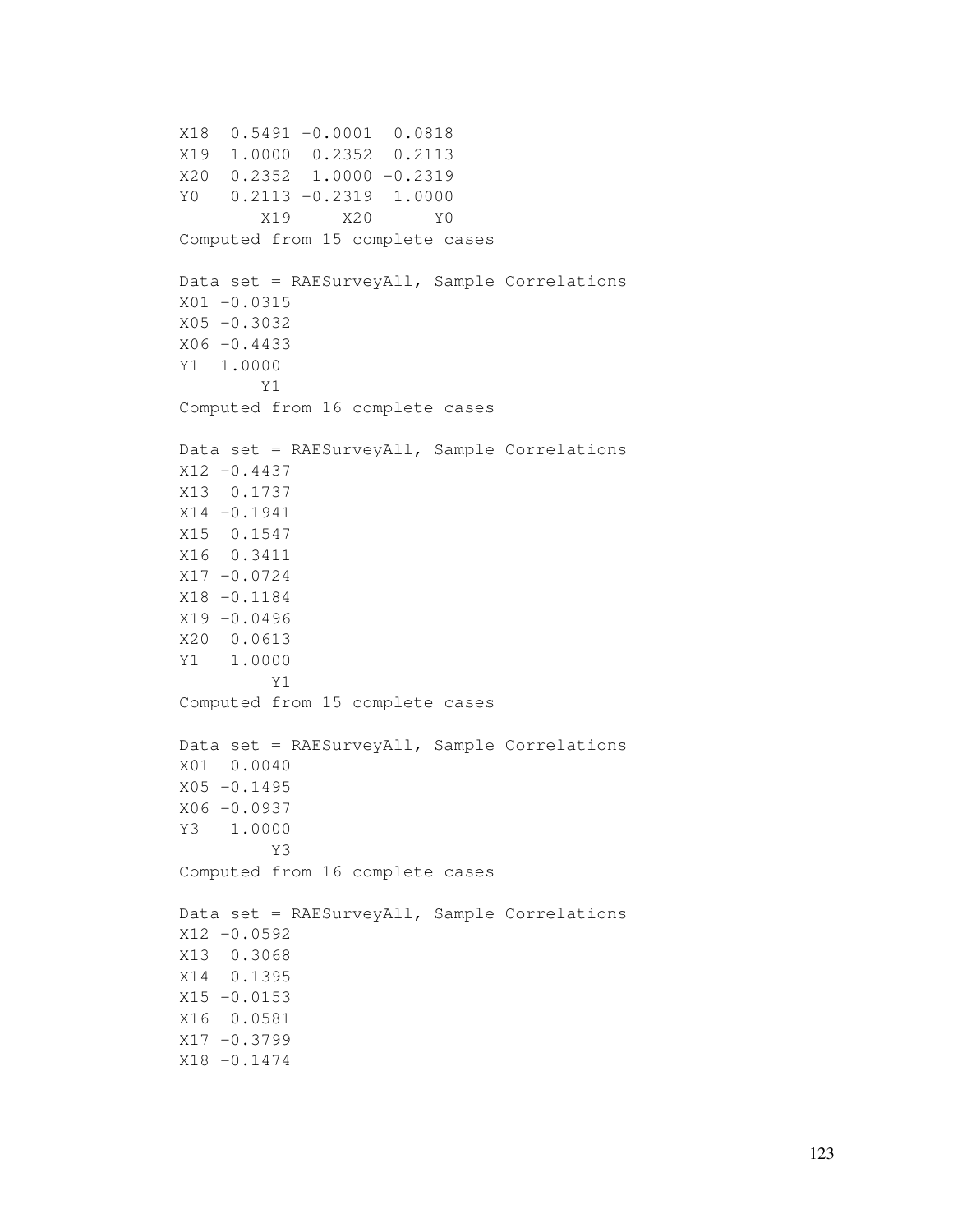```
X19 -0.0672
X20 0.1426
Y3 1.0000
         Y3
Computed from 15 complete cases
```
## B.4 Regression for Meeting Requirements (Y3)

create full linear regressor on all average engineering examined cases of adding most appropriate factors examined cases of deleting least useful factors deleting generated a more effective model We can predict Y3 with a linear regressor from ARDCOM, ATMIMP, and AVALIMP pvalue 0.003 / r-squared 0.738 / 14 cases used (eliminated middle Y3 cases) significan negative coefficient for AVALIMP, ATMIMP - positive for ARDCOM

## B.4.1 Y3, Full Engineering Factors, and Submodel Considerations

This subsection contains the regression for predicting the Y3 with all the engineering areas, as well as Malloc's statistics for adding parameters to the null model and deleting from the full model.

```
Data set = RAESurveyAll, Name of Fit = L1
Normal Regression
Kernel mean function = Identity
Response = Y3Terms = (ARDCOM ARDIMP ATMCOM ATMIMP AVALCOM AVALIMP
AVERCOM AVERIMP)
Cases not used and missing at least one value are:
(559609609 543132264)
Coefficient Estimates
Label Estimate Std. Error t-value p-value
Constant -0.0198936 0.227281 -0.088 0.9327
ARDCOM 1.79717 0.538829 3.335 0.0125
ARDIMP -0.581347 0.712051 -0.816 0.4411
ATMCOM -0.674197 0.363130 -1.857 0.1057
ATMIMP 1.00462 0.519660 1.933 0.0945
AVALCOM -1.21464 1.03277 -1.176 0.2780
AVALIMP 0.361790 0.802580 0.451 0.6658
AVERCOM 0.701062 0.872491 0.804 0.4481
AVERIMP -0.943934 0.837522 -1.127 0.2969
R Squared: 0.72163
Sigma hat: 0.771127
Number of cases: 18
```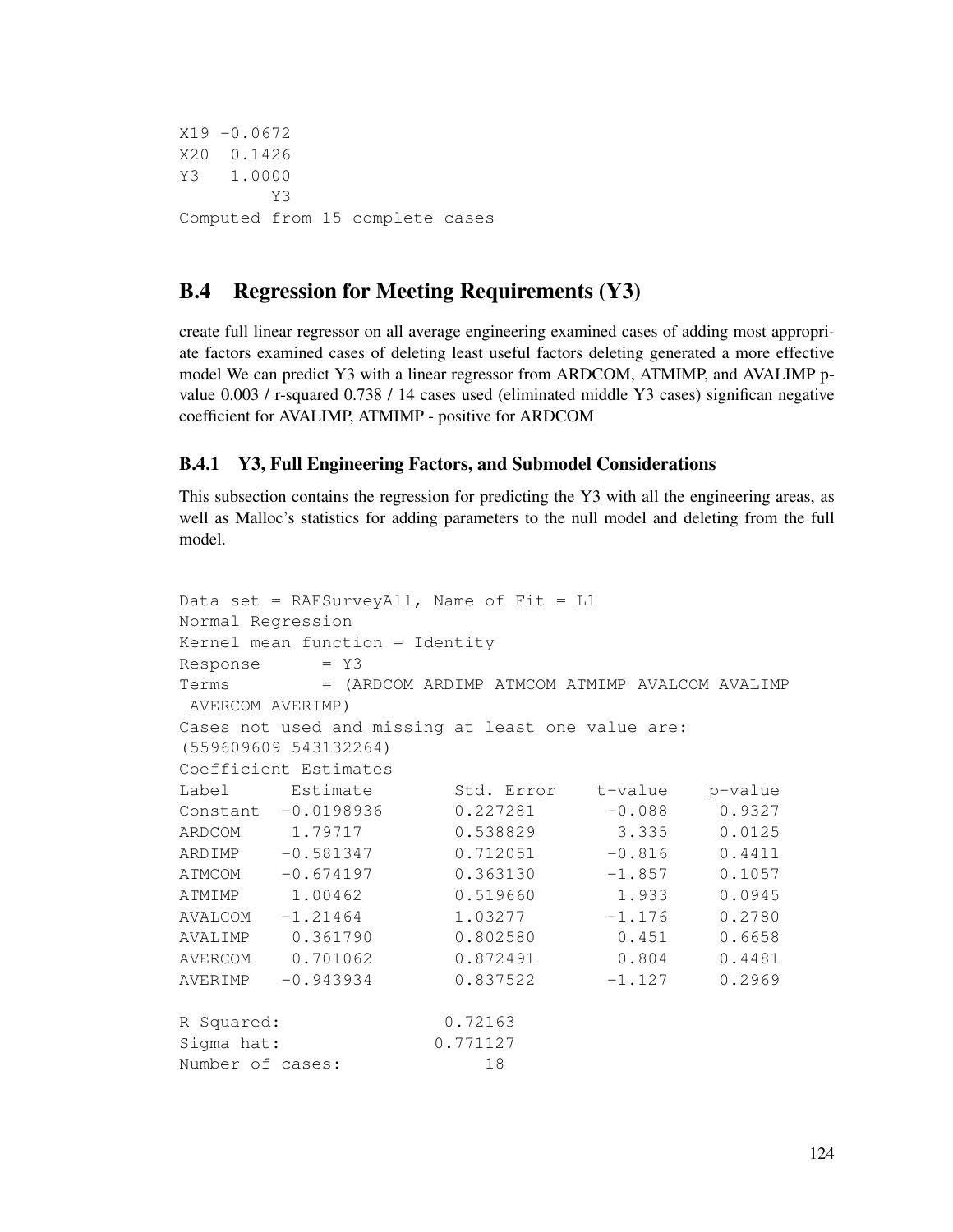Number of cases used: 16 Degrees of freedom: 7 Summary Analysis of Variance Table Source df SS MS F p-value Regression 8 10.7905 1.34881 2.27 0.1485 Residual 7 4.16246 0.594637 Data set = RAESurveyAll, Name of Fit =  $LI$ Normal Regression Kernel mean function = Identity  $Response = Y3$ Terms = (ARDCOM ARDIMP ATMCOM ATMIMP AVALCOM AVALIMP AVERCOM AVERIMP) Cases not used and missing at least one value are: (559609609 543132264) Forward Selection: Sequentially add terms that minimize the value of C\_I. All fits include an intercept. Base terms: Intercept df RSS | k C\_I Add: ARDCOM 14 11.509 | 2 7.355 Add: ATMCOM 14 14.6222 | 2 12.590 Add: AVALCOM 14 14.7127 | 2 12.742 Add: AVERCOM 14 14.7216 | 2 12.757<br>Add: AVERIMP 14 14.8319 | 2 12.943 Add: AVERIMP 14 14.8319 Add: ATMIMP 14 14.8518 | 2 12.976 Add: AVALIMP 14 14.9229 | 2 13.096 Add: ARDIMP 14 14.95 | 2 13.141 Base terms: (ARDCOM) df RSS | k C I Add: AVALCOM 13 7.79417 | 3 3.107 Add: AVALIMP 13 8.87151 | 3 4.919 Add: ATMCOM 13 9.22816 | 3 5.519 Add: AVERCOM 13 9.54495 Add: AVERIMP 13 9.70994 Add: AVERCOM 13 9.54455<br>
Add: AVERIMP 13 9.70994 | 3 6.329<br>
Add: ARDIMP 13 9.89772 | 3 6.645 Add: ATMIMP 13 11.3856 | 3 9.147 Base terms: (ARDCOM AVALCOM) df RSS  $| k C_I I$ Add: ATMCOM 12 6.7345 | 4 3.325 Add: AVALIMP 12 7.49996 | 4 4.613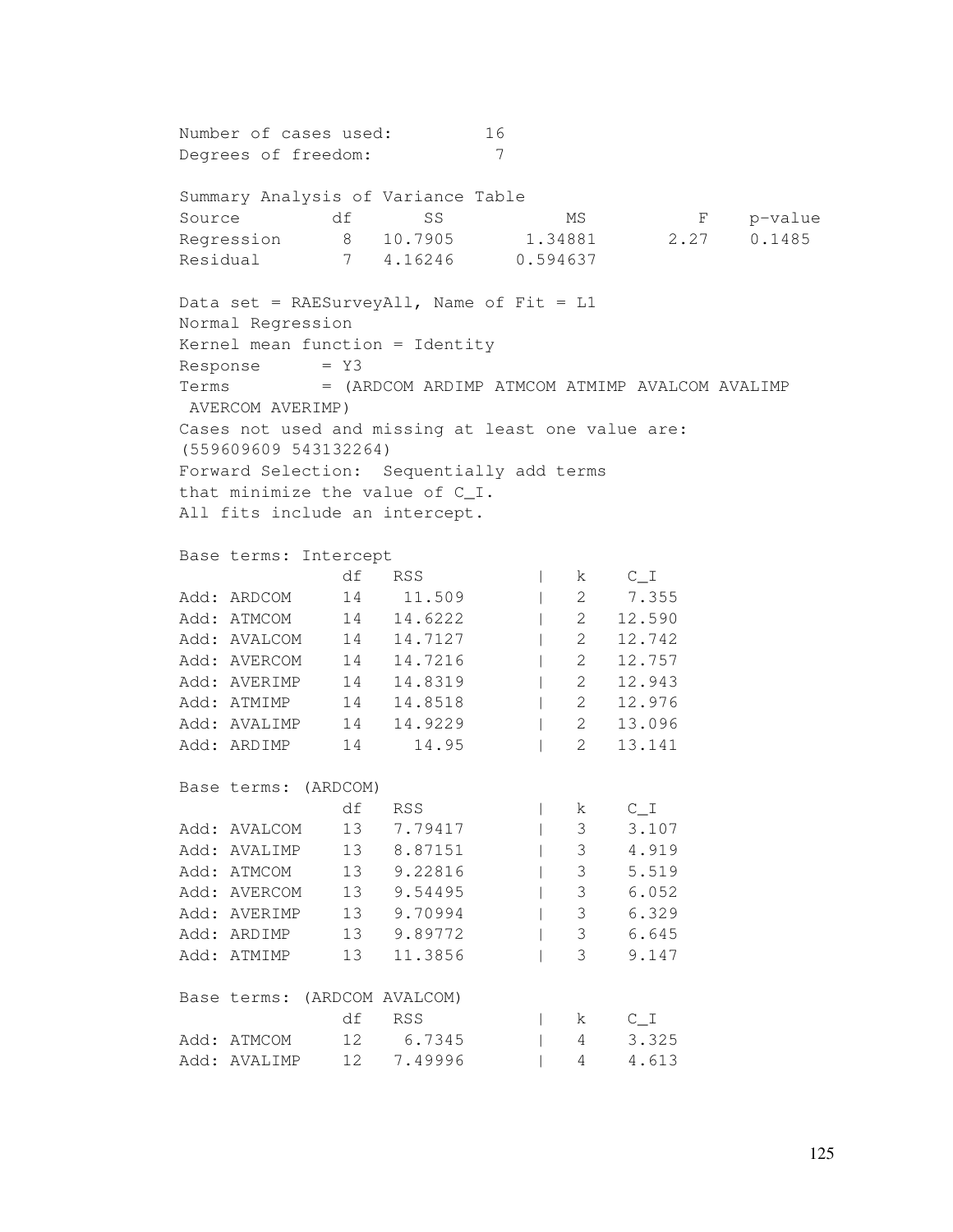|       |                       |        | Add: AVERIMP 12 7.6572                                    |  | 4                                            | 4.877                                        |                                                                   |
|-------|-----------------------|--------|-----------------------------------------------------------|--|----------------------------------------------|----------------------------------------------|-------------------------------------------------------------------|
|       |                       |        | Add: ATMIMP 12 7.67219                                    |  |                                              | 4 4.902                                      |                                                                   |
|       |                       |        | Add: ARDIMP 12 7.68316                                    |  |                                              | 1 4 4.921                                    |                                                                   |
|       |                       |        | Add: AVERCOM 12 7.69907                                   |  |                                              | 4 4.948                                      |                                                                   |
|       |                       |        |                                                           |  |                                              |                                              |                                                                   |
|       |                       |        | Base terms: (ARDCOM AVALCOM ATMCOM)                       |  |                                              |                                              |                                                                   |
|       |                       |        | df RSS                                                    |  |                                              | k $C_I I$                                    |                                                                   |
|       | Add: ATMIMP           |        | 11 6.29602                                                |  | $5\overline{5}$                              | 4.588                                        |                                                                   |
|       |                       |        | Add: AVERIMP 11 6.53999                                   |  | $\begin{array}{ccc} \vert & & 5 \end{array}$ | 4.998                                        |                                                                   |
|       |                       |        | Add: AVALIMP 11 6.63805                                   |  |                                              | 1 5 5.163                                    |                                                                   |
|       |                       |        | Add: ARDIMP 11 6.70628                                    |  |                                              | 1 5 5.278                                    |                                                                   |
|       |                       |        | Add: AVERCOM 11 6.71677                                   |  |                                              | 5 5.296                                      |                                                                   |
|       |                       |        | Base terms: (ARDCOM AVALCOM ATMCOM ATMIMP)                |  |                                              |                                              |                                                                   |
|       |                       |        | df RSS                                                    |  |                                              |                                              |                                                                   |
|       |                       |        | Add: AVERIMP 10 5.20122                                   |  |                                              | k C_I<br>1 6 4.747                           |                                                                   |
|       |                       |        |                                                           |  |                                              | 1 6 4.839                                    |                                                                   |
|       |                       |        | Add: ARDIMP 10 5.25611                                    |  |                                              | $\begin{array}{ccc} & 6 & 5.414 \end{array}$ |                                                                   |
|       |                       |        | Add: AVALIMP 10 5.59811                                   |  |                                              | 1 6 6.456                                    |                                                                   |
|       |                       |        | Add: AVERCOM 10 6.21737                                   |  |                                              |                                              |                                                                   |
|       |                       |        | Base terms: (ARDCOM AVALCOM ATMCOM ATMIMP AVERIMP)        |  |                                              |                                              |                                                                   |
|       |                       |        | df RSS                                                    |  |                                              | k $C_I$                                      |                                                                   |
|       |                       |        | Add: ARDIMP 9 4.54863                                     |  |                                              | 1 7 5.649                                    |                                                                   |
|       |                       |        | Add: AVERCOM 9 4.66739                                    |  |                                              | 1 7 5.849                                    |                                                                   |
|       |                       |        | Add: AVALIMP 9 5.19203                                    |  |                                              | 7 6.731                                      |                                                                   |
|       |                       |        |                                                           |  |                                              |                                              |                                                                   |
|       |                       |        | Base terms: (ARDCOM AVALCOM ATMCOM ATMIMP AVERIMP ARDIMP) |  |                                              |                                              |                                                                   |
|       |                       |        | df RSS                                                    |  |                                              | $\vert$ k $C_I$                              |                                                                   |
|       |                       |        | Add: AVERCOM 8 4.28329                                    |  |                                              | 8 7.203                                      |                                                                   |
|       |                       |        | Add: AVALIMP 8 4.54638                                    |  |                                              | 8 7.646                                      |                                                                   |
|       |                       |        |                                                           |  |                                              |                                              | Base terms: (ARDCOM AVALCOM ATMCOM ATMIMP AVERIMP ARDIMP AVERCOM) |
|       |                       |        | df RSS                                                    |  | k                                            | $C_{I}$                                      |                                                                   |
|       | Add: AVALIMP          |        | 4.16246                                                   |  |                                              | 9 9.000                                      |                                                                   |
|       |                       |        | Data set = RAESurveyAll, Name of Fit = $L1$               |  |                                              |                                              |                                                                   |
|       | Normal Regression     |        |                                                           |  |                                              |                                              |                                                                   |
|       |                       |        | Kernel mean function = Identity                           |  |                                              |                                              |                                                                   |
|       | Response              | $= Y3$ |                                                           |  |                                              |                                              |                                                                   |
|       |                       |        |                                                           |  |                                              |                                              |                                                                   |
| Terms |                       |        | = (ARDCOM ARDIMP ATMCOM ATMIMP AVALCOM AVALIMP            |  |                                              |                                              |                                                                   |
|       | AVERCOM AVERIMP)      |        |                                                           |  |                                              |                                              |                                                                   |
|       | (559609609 543132264) |        | Cases not used and missing at least one value are:        |  |                                              |                                              |                                                                   |
|       |                       |        | Backward Elimination: Sequentially remove terms           |  |                                              |                                              |                                                                   |
|       |                       |        | that give the smallest change in C_I.                     |  |                                              |                                              |                                                                   |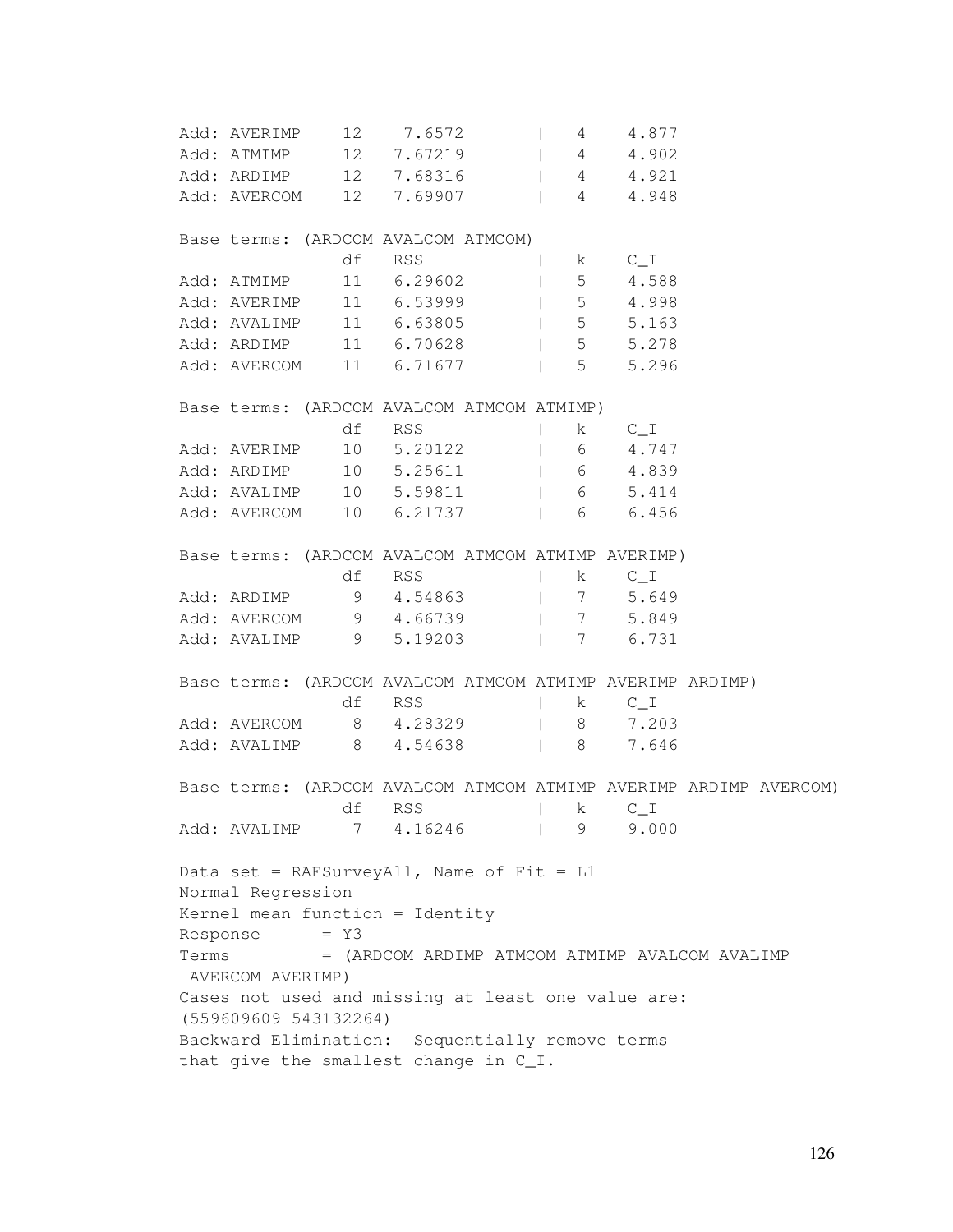All fits include an intercept.

|                           |                  |                                |                    |  |                                            | Current terms: (ARDCOM ARDIMP ATMCOM ATMIMP AVALCOM AVALIMP  |                                                                      |
|---------------------------|------------------|--------------------------------|--------------------|--|--------------------------------------------|--------------------------------------------------------------|----------------------------------------------------------------------|
|                           | AVERCOM AVERIMP) |                                |                    |  |                                            |                                                              |                                                                      |
|                           |                  |                                | df RSS             |  |                                            | $C_1$<br>$k =$                                               |                                                                      |
| Delete: AVALIMP 8 4.28329 |                  |                                |                    |  |                                            | 7.203<br>8                                                   |                                                                      |
| Delete: AVERCOM 8 4.54638 |                  |                                |                    |  | $\begin{array}{ccc} \end{array}$ 8         | 7.646                                                        |                                                                      |
| Delete: ARDIMP 8 4.55883  |                  |                                |                    |  | 8                                          | 7.667                                                        |                                                                      |
| Delete: AVERIMP 8 4.9178  |                  |                                |                    |  | 8                                          | 8.270                                                        |                                                                      |
| Delete: AVALCOM 8 4.98497 |                  |                                |                    |  |                                            | 8 8.383                                                      |                                                                      |
| Delete: ATMCOM 8 6.21221  |                  |                                |                    |  | 8                                          | 10.447                                                       |                                                                      |
| Delete: ATMIMP 8 6.38485  |                  |                                |                    |  | $\begin{array}{ccc} \n & 8 \n \end{array}$ | 10.737                                                       |                                                                      |
| Delete: ARDCOM 8 10.7774  |                  |                                |                    |  | $\begin{array}{ccc} \end{array}$ 8         | 18.124                                                       |                                                                      |
|                           |                  |                                |                    |  |                                            |                                                              |                                                                      |
|                           |                  |                                |                    |  |                                            |                                                              | Current terms: (ARDCOM ARDIMP ATMCOM ATMIMP AVALCOM AVERCOM AVERIMP) |
|                           |                  | df                             | RSS                |  |                                            | k<br>$C_1$                                                   |                                                                      |
| Delete: AVERCOM 9 4.54863 |                  |                                |                    |  |                                            | 5.649<br>7                                                   |                                                                      |
| Delete: ARDIMP 9 4.66739  |                  |                                |                    |  | 7                                          | 5.849                                                        |                                                                      |
| Delete: AVALCOM 9 5.01224 |                  |                                |                    |  |                                            | 7 6.429                                                      |                                                                      |
| Delete: AVERIMP 9 5.24691 |                  |                                |                    |  |                                            | 7 6.824                                                      |                                                                      |
| Delete: ATMCOM 9 6.31923  |                  |                                |                    |  |                                            | 1 7 8.627                                                    |                                                                      |
| Delete: ATMIMP 9 6.44599  |                  |                                |                    |  |                                            | 1 7 8.840                                                    |                                                                      |
| Delete: ARDCOM 9          |                  |                                | 10.8903            |  | 7                                          | 16.314                                                       |                                                                      |
|                           |                  |                                |                    |  |                                            |                                                              |                                                                      |
|                           |                  |                                |                    |  |                                            | Current terms: (ARDCOM ARDIMP ATMCOM ATMIMP AVALCOM AVERIMP) |                                                                      |
|                           |                  |                                | df RSS             |  |                                            | $C_I I$<br>k                                                 |                                                                      |
| Delete: AVALCOM           |                  |                                | 10 5.08355         |  |                                            | 6<br>4.549                                                   |                                                                      |
| Delete: ARDIMP            |                  |                                | 10 5.20122         |  |                                            | 6 4.747                                                      |                                                                      |
| Delete: AVERIMP           |                  |                                | 10 5.25611         |  | $\mathbb{R}$                               | 6 4.839                                                      |                                                                      |
| Delete: ATMIMP            |                  |                                | 10 6.52982         |  |                                            | 6 6.981                                                      |                                                                      |
| Delete: ATMCOM            |                  |                                | 10 6.59363         |  |                                            |                                                              |                                                                      |
| Delete: ARDCOM            |                  |                                |                    |  |                                            | 6 7.088                                                      |                                                                      |
|                           |                  | 10                             | 11.0444            |  | 6                                          | 14.573                                                       |                                                                      |
|                           |                  |                                |                    |  |                                            |                                                              |                                                                      |
|                           |                  |                                |                    |  |                                            | Current terms: (ARDCOM ARDIMP ATMCOM ATMIMP AVERIMP)         |                                                                      |
|                           |                  | df                             | <b>RSS</b>         |  | k                                          | $C_{I}$                                                      |                                                                      |
| Delete: ARDIMP            |                  | 11                             | 6.21321            |  | 5                                          | 4.449                                                        |                                                                      |
|                           | Delete: AVERIMP  | 11                             | 6.53966            |  | 5                                          | 4.998                                                        |                                                                      |
| Delete: ATMIMP            |                  | 11                             | 7.74774            |  | 5                                          | 7.029                                                        |                                                                      |
| Delete: ATMCOM            |                  | 11                             | 7.92594            |  | 5                                          | 7.329                                                        |                                                                      |
| Delete: ARDCOM            |                  | 11                             | 13.5452            |  | 5                                          | 16.779                                                       |                                                                      |
|                           |                  |                                |                    |  |                                            |                                                              |                                                                      |
| Current terms:            |                  | (ARDCOM ATMCOM ATMIMP AVERIMP) |                    |  |                                            |                                                              |                                                                      |
|                           |                  | df                             | <b>RSS</b>         |  | k.                                         | $C_1$                                                        |                                                                      |
| Delete: ATMIMP            |                  | 12<br>12                       | 7.75756<br>9.19495 |  | 4                                          | 5.046<br>7.463                                               |                                                                      |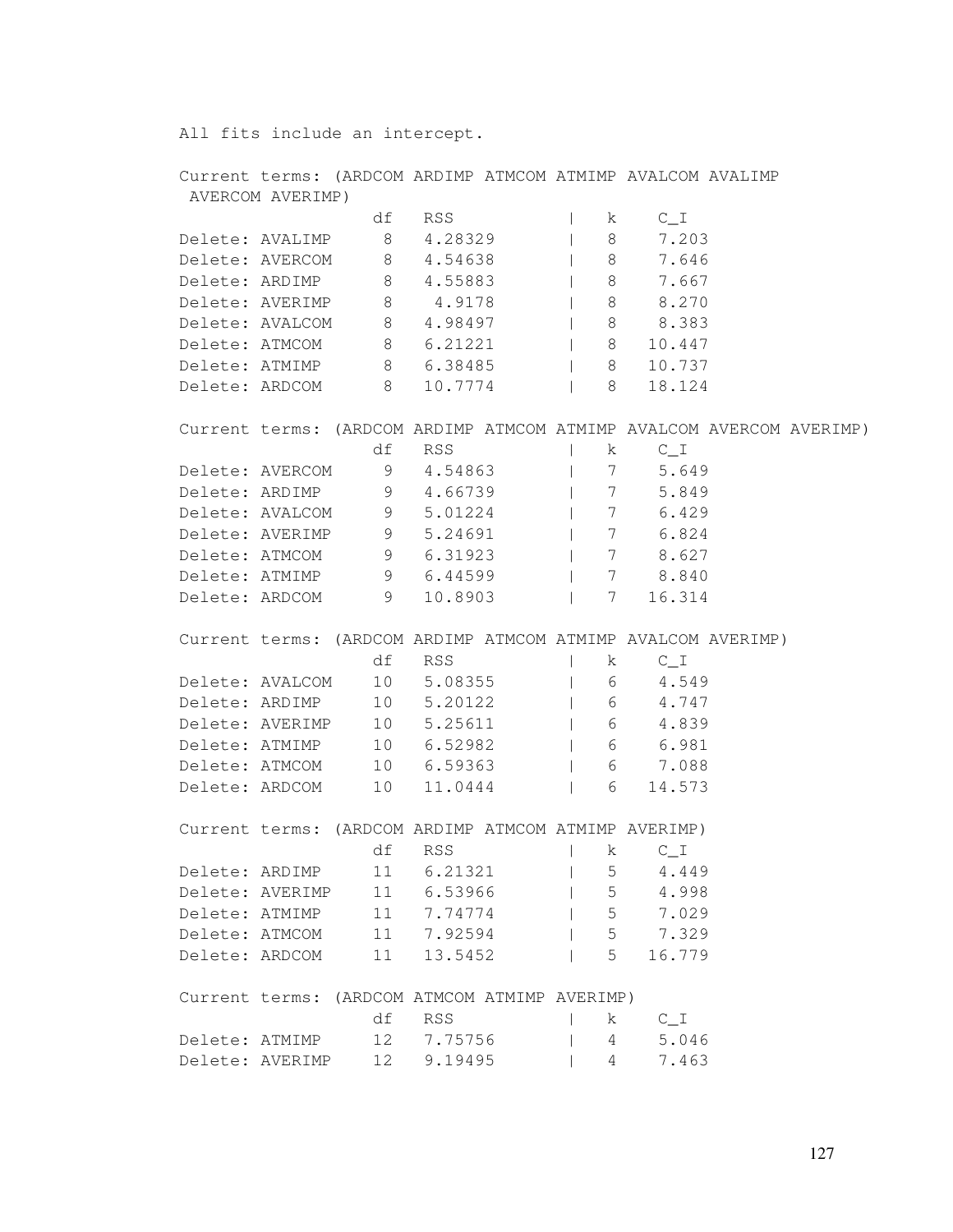| Delete: ATMCOM | 12 |                 |                                                     |                                                         | 4                                      | 7.663  |
|----------------|----|-----------------|-----------------------------------------------------|---------------------------------------------------------|----------------------------------------|--------|
| Delete: ARDCOM | 12 |                 |                                                     |                                                         | 4                                      | 14.782 |
|                |    |                 |                                                     |                                                         |                                        |        |
|                |    |                 |                                                     |                                                         |                                        |        |
|                | df | <b>RSS</b>      |                                                     |                                                         | k                                      | C I    |
|                |    |                 |                                                     |                                                         | 3                                      | 5.519  |
| Delete: ATMCOM |    |                 |                                                     |                                                         | 3                                      | 6.329  |
| Delete: ARDCOM | 13 |                 |                                                     |                                                         | 3                                      | 14.521 |
|                |    |                 |                                                     |                                                         |                                        |        |
|                |    |                 |                                                     |                                                         |                                        |        |
|                | df | <b>RSS</b>      |                                                     |                                                         | k                                      | C I    |
| Delete: ATMCOM | 14 |                 |                                                     |                                                         | 2                                      | 7.355  |
| Delete: ARDCOM | 14 |                 |                                                     |                                                         | $\mathcal{L}$                          | 12.590 |
|                |    | Delete: AVERIMP | Current terms: (ARDCOM ATMCOM)<br>11.509<br>14.6222 | 9.314<br>13.5468<br>13 9.22816<br>13 9.70994<br>14.5811 | Current terms: (ARDCOM ATMCOM AVERIMP) |        |

#### B.4.2 Y3, Environmental Factors, and Submodel Considerations

This subsection contains the regression for predicting the Y3 with all the environmental factors, as well as Malloc's statistics for adding parameters to the null model and deleting from the full model.

```
Data set = RAESurveyAll, Name of Fit = L2
Normal Regression
Kernel mean function = Identity
Response = Y3Terms = (X01 X05 X06 X12 X13 X14 X15 X16 X17 X18 X19 X20)
Cases not used and missing at least one value are:
(549853339 549317657 559609609)
Coefficient Estimates
Label Estimate Std. Error t-value p-value
Constant 1.09152 0.403515 2.705 0.1138
X01 -1.11487 0.388252 -2.872 0.1029
X05 -0.0356303 0.307101 -0.116 0.9182
X06 -0.847106 0.309472 -2.737 0.1116
X12 0.747254 0.478471 1.562 0.2587
X13 3.51491 1.12160 3.134 0.0885
X14 -0.850294 0.418678 -2.031 0.1794
X15 -1.52155 0.414133 -3.674 0.0667
X16 -0.972253 0.445058 -2.185 0.1605
X17 -1.56890 0.248155 -6.322 0.0241
X18 -0.550974 0.381906 -1.443 0.2859
X19 1.03157 0.343783 3.001 0.0954
X20 0.152419 0.173523 0.878 0.4724
```
R Squared: 0.974734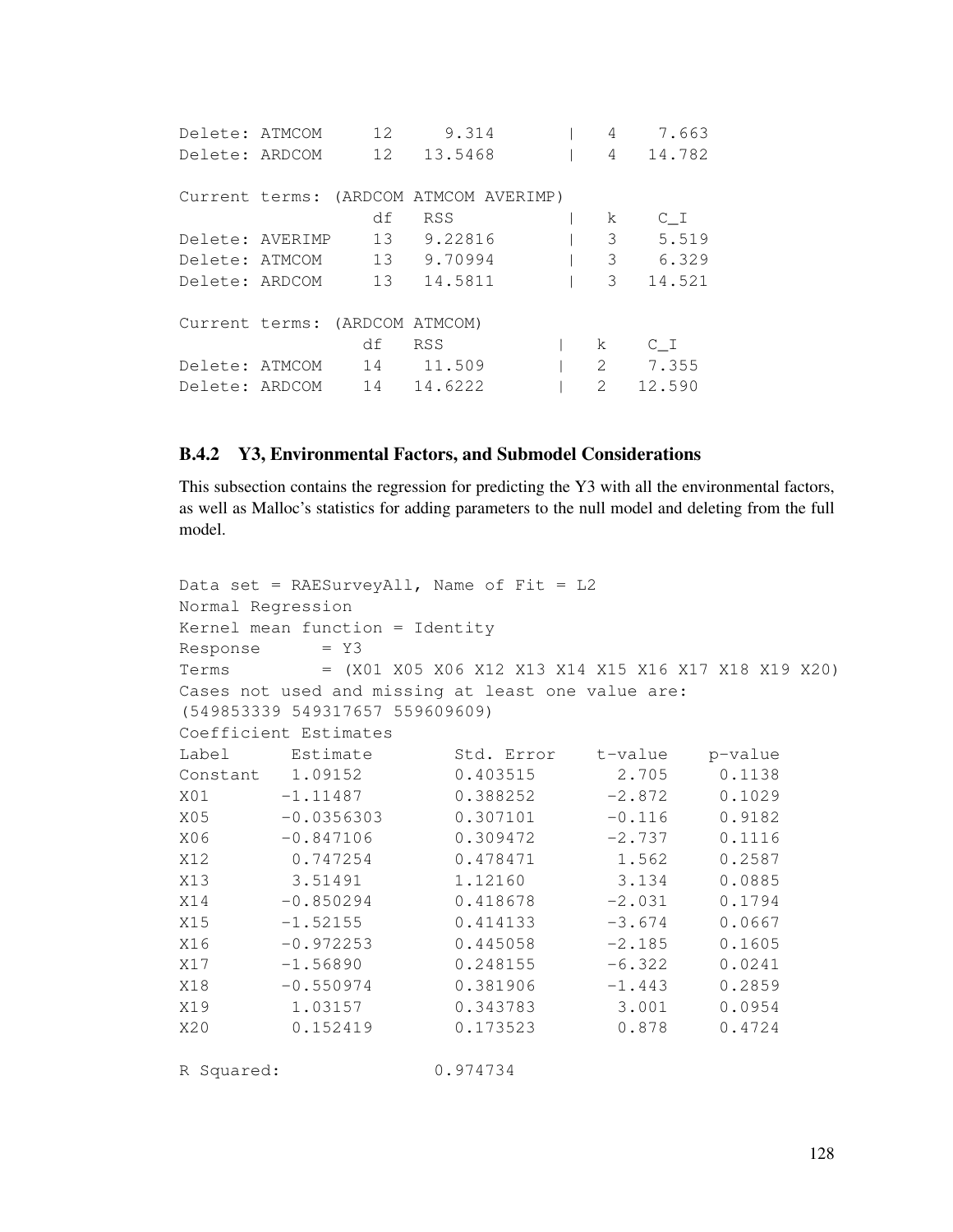Sigma hat: 0.434552 Number of cases: 18 Number of cases used: 15 Degrees of freedom: 2 Summary Analysis of Variance Table Source df SS MS F p-value Regression 12 14.5699 1.21416 6.43 0.1423 Residual 2 0.377671 0.188835 Data set = RAESurveyAll, Name of Fit = L2 Normal Regression Kernel mean function = Identity  $Response$  =  $Y3$ Terms = (X01 X05 X06 X12 X13 X14 X15 X16 X17 X18 X19 X20) Cases not used and missing at least one value are: (549853339 549317657 559609609) Forward Selection: Sequentially add terms that minimize the value of C\_I. All fits include an intercept. Base terms: Intercept df RSS | k C\_I Add: X17 13 12.7897 | 2 56.730 Add: X13 13 13.5404 | 2 60.705 Add: X05 13 14.615 | 2 66.395 Add: X18 13 14.6229 | 2 66.437 Add: X20 13 14.6434 | 2 66.546 Add: X14 13 14.6567 | 2 66.616 Add: X06 13 14.8218 | 2 67.490 Add: X19 13 14.8801 | 2 67.799 Add: X12 13 14.8953 | 2 67.880 Add: X16 13 14.8971 | 2 67.890 Add: X01 13 14.943 | 2 68.133 Add: X15 13 14.944 | 2 68.138 Base terms: (X17) df RSS | k C\_I Add: X05 12 10.7631 | 3 47.997 Add: X13 12 10.9742 | 3 49.115 Add: X01 12 11.6836 | 3 52.872 Add: X12 12 12.0179 | 3 54.642 Add: X06 12 12.0211 | 3 54.659 Add: X14 12 12.029 | 3 54.701 Add: X18 12 12.1511 | 3 55.348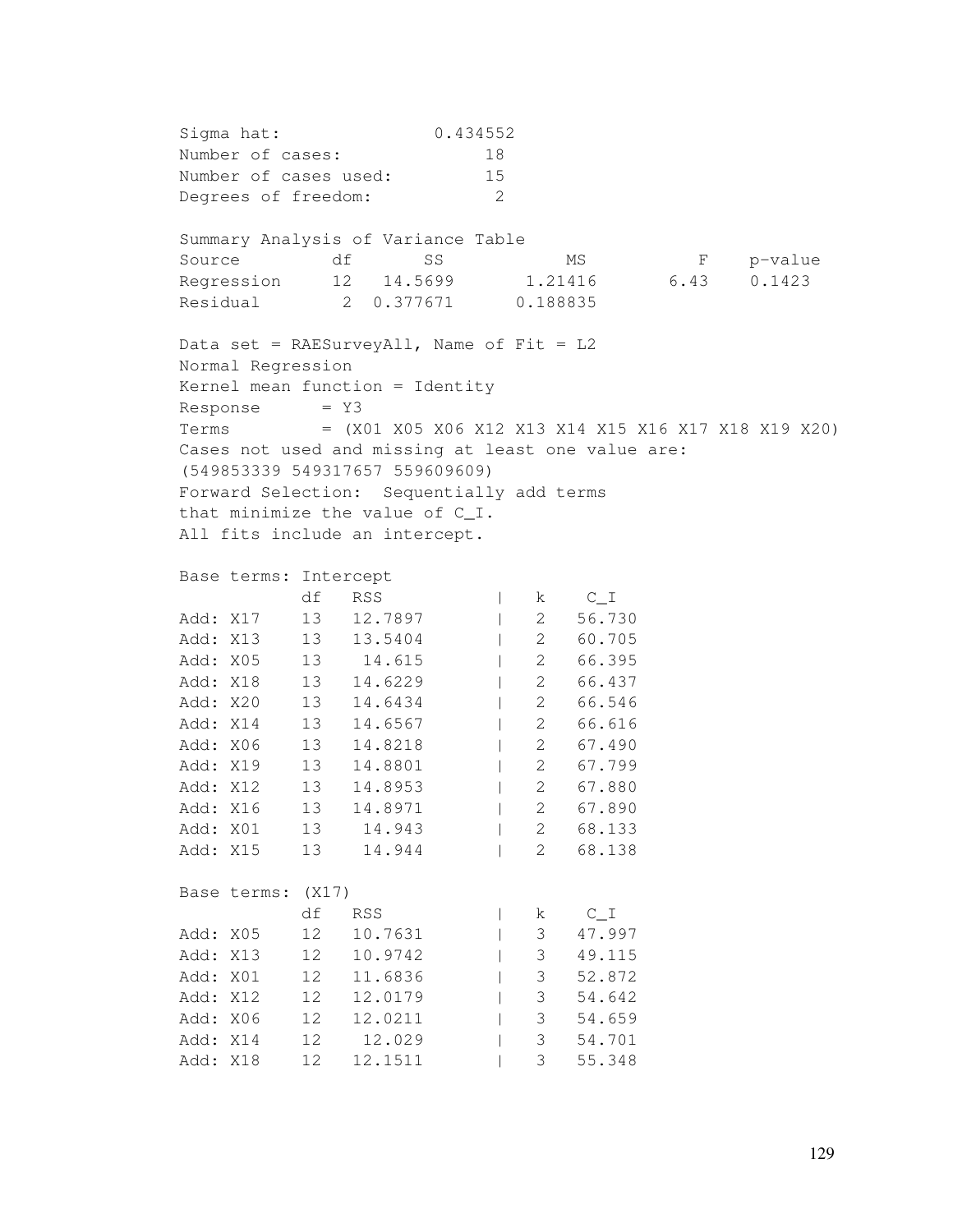| Add:     | X15              | 12     | 12.1835           | $\mathsf{I}$             | 3              | 55.519  |
|----------|------------------|--------|-------------------|--------------------------|----------------|---------|
| Add:     | X19              | 12     | 12.6174           | $\mathsf{I}$             | 3 <sup>7</sup> | 57.817  |
| Add: X20 |                  | 12     | 12.6856           | $\overline{\phantom{a}}$ | 3 <sup>7</sup> | 58.178  |
| Add: X16 |                  | 12     | 12.6982           | $\overline{\phantom{a}}$ | 3              | 58.245  |
|          |                  |        |                   |                          |                |         |
| Base     | terms:           | (X17   | X05)              |                          |                |         |
|          |                  | df     | <b>RSS</b>        | $\overline{\phantom{a}}$ | k              | $C_1$   |
| Add:     | X15              | 11     | 6.80595           | $\overline{\phantom{a}}$ | 4              | 29.042  |
| Add:     | X14              | 11     | 8.7656            | $\mathsf{I}$             | 4              | 39.419  |
| Add:     | X13              | 11     | 9.81733           |                          | 4              | 44.989  |
| Add:     | X18              | 11     | 9.86187           | $\overline{1}$           | $\overline{4}$ | 45.225  |
| Add:     | XO1              | 11     | 10.119            | I                        | 4              | 46.586  |
| Add:     | X12              | 11     | 10.2613           | I                        | 4              | 47.340  |
| Add:     | X06              | 11     | 10.3416           |                          | 4              | 47.765  |
| Add:     | X20              | 11     | 10.3692           | $\overline{1}$           | $\overline{4}$ | 47.911  |
| Add: X19 |                  | $11\,$ | 10.3736           | $\overline{1}$           | $\overline{4}$ | 47.935  |
| Add:     | X16              | 11     | 10.5252           | I                        | 4              | 48.737  |
|          |                  |        |                   |                          |                |         |
|          | Base terms: (X17 |        | X05 X15)          |                          |                |         |
|          |                  | df     | <b>RSS</b>        | $\overline{\phantom{a}}$ | k              | $C_1$   |
| Add:     | X14              | 10     | 4.59274           | $\overline{1}$           | 5              | 19.321  |
| Add:     | X13              | 10     | 4.69981           | $\overline{1}$           | 5              | 19.888  |
| Add:     | X16              | 10     | 6.73433           | $\overline{1}$           | 5              | 30.662  |
| Add:     | X06              | 10     | 6.74285           | $\overline{1}$           | 5              | 30.708  |
| Add:     | X01              | 10     | 6.75797           |                          | 5              | 30.788  |
| Add:     | X18              | 10     | 6.78382           | $\overline{1}$           | 5              | 30.924  |
| Add:     | X20              | 10     | 6.79013           | $\overline{\phantom{a}}$ | 5              | 30.958  |
| Add:     | X19              | 10     | 6.80235           | $\overline{1}$           | 5              | 31.023  |
| Add:     | X12              | 10     | 6.80321           | I                        | 5              | 31.027  |
|          |                  |        |                   |                          |                |         |
|          | Base terms:      |        | (X17 X05 X15 X14) |                          |                |         |
|          |                  | df     | <b>RSS</b>        | $\overline{\phantom{a}}$ | k              | $C_1$   |
| Add:     | X13              | 9      | 4.25177           | $\mathsf{I}$             | 6              | 19.516  |
| Add:     | X16              | 9      | 4.34399           |                          | 6              | 20.004  |
| Add:     | X20              | 9      | 4.4687            |                          | 6              | 20.665  |
| Add:     | X18              | 9      | 4.49678           |                          | 6              | 20.813  |
| Add:     | X01              | 9      | 4.53145           |                          | 6              | 20.997  |
| Add:     | X19              | 9      | 4.55484           |                          | 6              | 21.121  |
| Add:     | X06              | 9      | 4.57281           |                          | 6              | 21.216  |
| Add:     | X12              | 9      | 4.59018           |                          | 6              | 21.308  |
|          |                  |        |                   |                          |                |         |
|          | Base terms:      | (X17   |                   | X05 X15 X14 X13)         |                |         |
|          |                  | df     | <b>RSS</b>        |                          | k              | $C_{I}$ |
| Add:     | X18              | 8      | 3.19822           |                          | 7              | 15.937  |
| Add:     | X16              | 8      | 3.22642           |                          | 7              | 16.086  |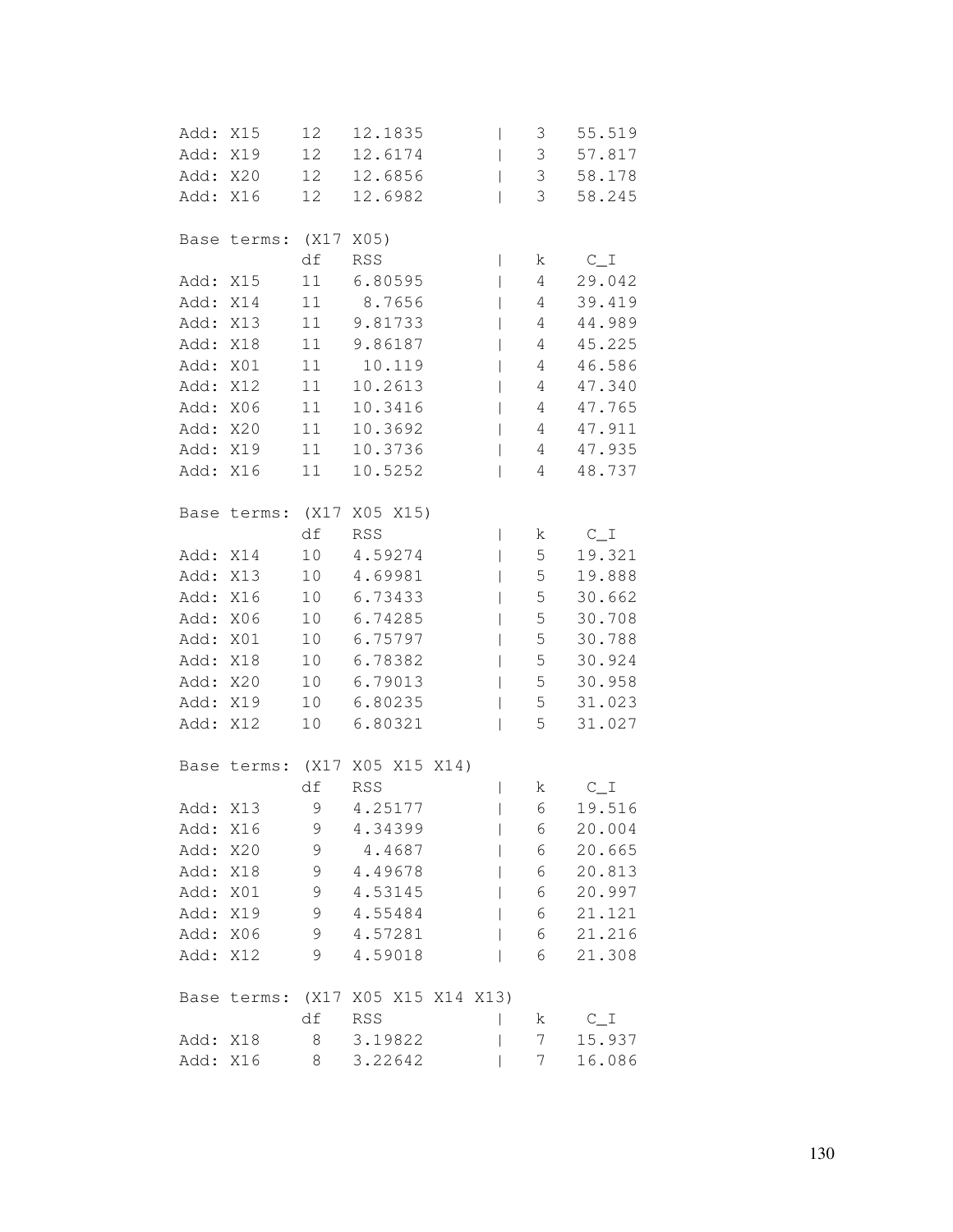| Add: X12 |          | 8      | 3.28922                                   |                | $7\overline{ }$ | 16.418                                                    |  |
|----------|----------|--------|-------------------------------------------|----------------|-----------------|-----------------------------------------------------------|--|
|          |          |        | Add: X20 8 4.11542                        |                | $7\overline{ }$ | 20.794                                                    |  |
|          |          |        | Add: X19 8 4.17314                        |                |                 | 7 21.099                                                  |  |
|          |          |        | Add: X01 8 4.19901                        |                |                 | 7 21.236                                                  |  |
|          |          |        | Add: X06 8 4.21962                        |                | 7               | 21.345                                                    |  |
|          |          |        |                                           |                |                 |                                                           |  |
|          |          |        | Base terms: (X17 X05 X15 X14 X13 X18)     |                |                 |                                                           |  |
|          |          | df RSS |                                           | $\overline{1}$ |                 | $k$ $C_I$                                                 |  |
| Add: X12 |          |        | 7 2.39862                                 |                | 8               | 13.702                                                    |  |
|          |          |        | Add: X16 7 2.83919                        |                | 8 <sup>1</sup>  | 16.035                                                    |  |
|          |          |        | Add: X06 7 3.00635                        |                | 8 <sup>1</sup>  | 16.920                                                    |  |
|          |          |        | Add: X20 7 3.11207                        |                |                 | 8 17.480                                                  |  |
|          |          |        | Add: X01 7 3.14073                        |                |                 | 8 17.632                                                  |  |
|          | Add: X19 |        | 7 3.16404                                 |                | 8 <sup>1</sup>  | 17.756                                                    |  |
|          |          |        |                                           |                |                 |                                                           |  |
|          |          |        | Base terms: (X17 X05 X15 X14 X13 X18 X12) |                |                 |                                                           |  |
|          |          | df RSS |                                           |                | k               | $C_{I}$                                                   |  |
|          |          |        | Add: X19 6 2.13347                        |                | 9               | 14.298                                                    |  |
|          |          |        | Add: X01 6 2.32588                        |                | $\overline{9}$  | 15.317                                                    |  |
|          |          |        | Add: X20 6 2.34025                        |                |                 | 9 15.393                                                  |  |
|          |          |        | Add: X16 6 2.39291                        |                |                 | 9 15.672                                                  |  |
|          |          |        | Add: X06 6 2.3984                         |                |                 | 9<br>15.701                                               |  |
|          |          |        |                                           |                |                 |                                                           |  |
|          |          |        |                                           |                |                 | Base terms: (X17 X05 X15 X14 X13 X18 X12 X19)             |  |
|          |          | df RSS |                                           | $\mathbf{I}$   |                 | k $C_I$                                                   |  |
|          |          |        | Add: X06 5 1.94559                        |                | $\vert$ 10      | 15.303                                                    |  |
|          |          |        | Add: X01 5 1.978                          |                |                 | 10 15.475                                                 |  |
|          |          |        | Add: X20 5 2.13165                        |                |                 | 10 16.288                                                 |  |
| Add: X16 |          |        | 5 2.13319                                 |                | $\vert$ 10      | 16.297                                                    |  |
|          |          |        |                                           |                |                 |                                                           |  |
|          |          |        |                                           |                |                 | Base terms: (X17 X05 X15 X14 X13 X18 X12 X19 X06)         |  |
|          |          | df RSS |                                           | $\mathbf{I}$   | $\mathbf{k}$    | $C_1$                                                     |  |
| Add: X01 |          |        | 4 1.31735                                 | $\mathbf{L}$   | 11              | 13.976                                                    |  |
|          | Add: X16 |        | 4 1.93478                                 |                | 11              | 17.246                                                    |  |
|          |          |        | Add: X20 4 1.94559                        | $\mathbb{R}$   | 11              | 17.303                                                    |  |
|          |          |        |                                           |                |                 |                                                           |  |
|          |          |        |                                           |                |                 | Base terms: (X17 X05 X15 X14 X13 X18 X12 X19 X06 X01)     |  |
|          |          | df RSS |                                           |                | k               | $C_1$                                                     |  |
|          | Add: X16 |        | 3 0.523367                                |                | 12              | 11.772                                                    |  |
|          | Add: X20 |        | 3 1.27884                                 | $\mathbf{L}$   | 12              | 15.772                                                    |  |
|          |          |        |                                           |                |                 |                                                           |  |
|          |          |        |                                           |                |                 | Base terms: (X17 X05 X15 X14 X13 X18 X12 X19 X06 X01 X16) |  |
|          |          |        | df RSS                                    |                |                 | k $C_I I$                                                 |  |
| Add: X20 |          |        | 2 0.377671                                |                | 13              | 13.000                                                    |  |
|          |          |        |                                           |                |                 |                                                           |  |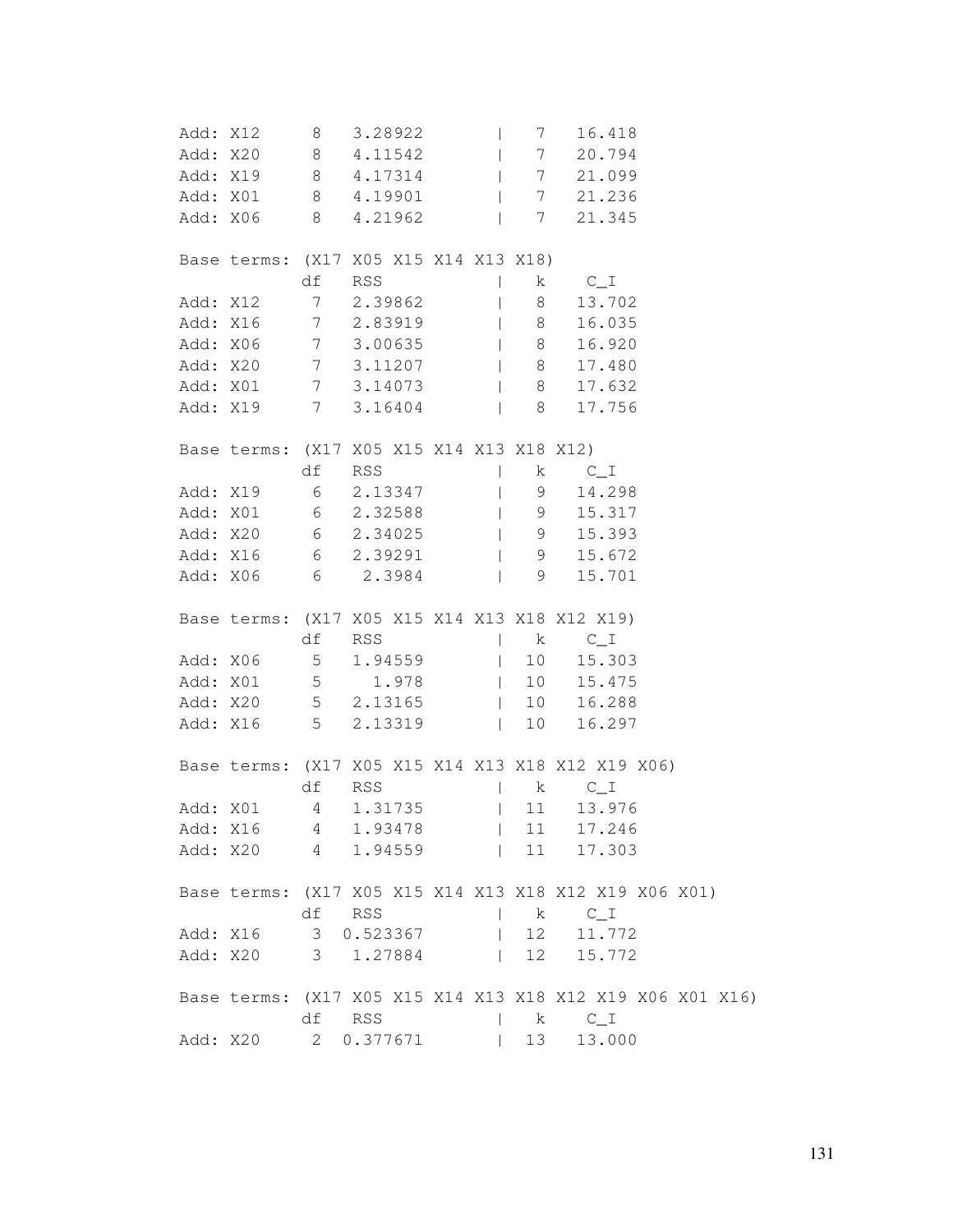```
Data set = RAESurveyAll, Name of Fit = L2Normal Regression
Kernel mean function = Identity
Response = Y3Terms = (X01 X05 X06 X12 X13 X14 X15 X16 X17 X18 X19 X20)
Cases not used and missing at least one value are:
(549853339 549317657 559609609)
Backward Elimination: Sequentially remove terms
that give the smallest change in C_I.
All fits include an intercept.
Current terms: (X01 X05 X06 X12 X13 X14 X15 X16 X17 X18 X19 X20)
           df RSS | k C_I
Delete: X05 3 0.380213 | 12 11.013
Delete: X20 3 0.523367 | 12 11.772
Delete: X18 3 0.770709 | 12 13.081
Delete: X12 3 0.838254 | 12 13.439
Delete: X14 3 1.15654 | 12 15.125
Delete: X16 3 1.27884 | 12 15.772
Delete: X06 3 1.79254 | 12 18.493
Delete: X01 3 1.93472 | 12 19.246
Delete: X19 3 2.07792 | 12 20.004
Delete: X13 3 2.23222 | 12 20.821
Delete: X15 3 2.9267 | 12 24.499
Delete: X17 3 7.92558 | 12 50.971
Current terms: (X01 X06 X12 X13 X14 X15 X16 X17 X18 X19 X20)
          df RSS | k C_I
Delete: X20  4  0.529672  | 11  9.805
Delete: X12   4   0.849522   1   11   11.499
Delete: X18 4 1.11454 | 11 12.902
Delete: X14   4   1.43285   | 11   14.588
Delete: X16   4   1.9209   | 11   17.172
Delete: X13   4   2.48115   | 11   20.139
Delete: X15 4 2.93028 | 11 22.518
Delete: X06 4 3.10449 | 11 23.440
Delete: X01 4 4.01903 | 11 28.283
Delete: X19   4  4.68392   11   31.804
Delete: X17 4 7.98251 | 11 49.272
Current terms: (X01 X06 X12 X13 X14 X15 X16 X17 X18 X19)
          df RSS | k C_I
Delete: X12 5 1.05567 | 10 10.590
Delete: X18 5 1.14811 | 10 11.080
Delete: X16 5 1.94273 | 10 15.288
```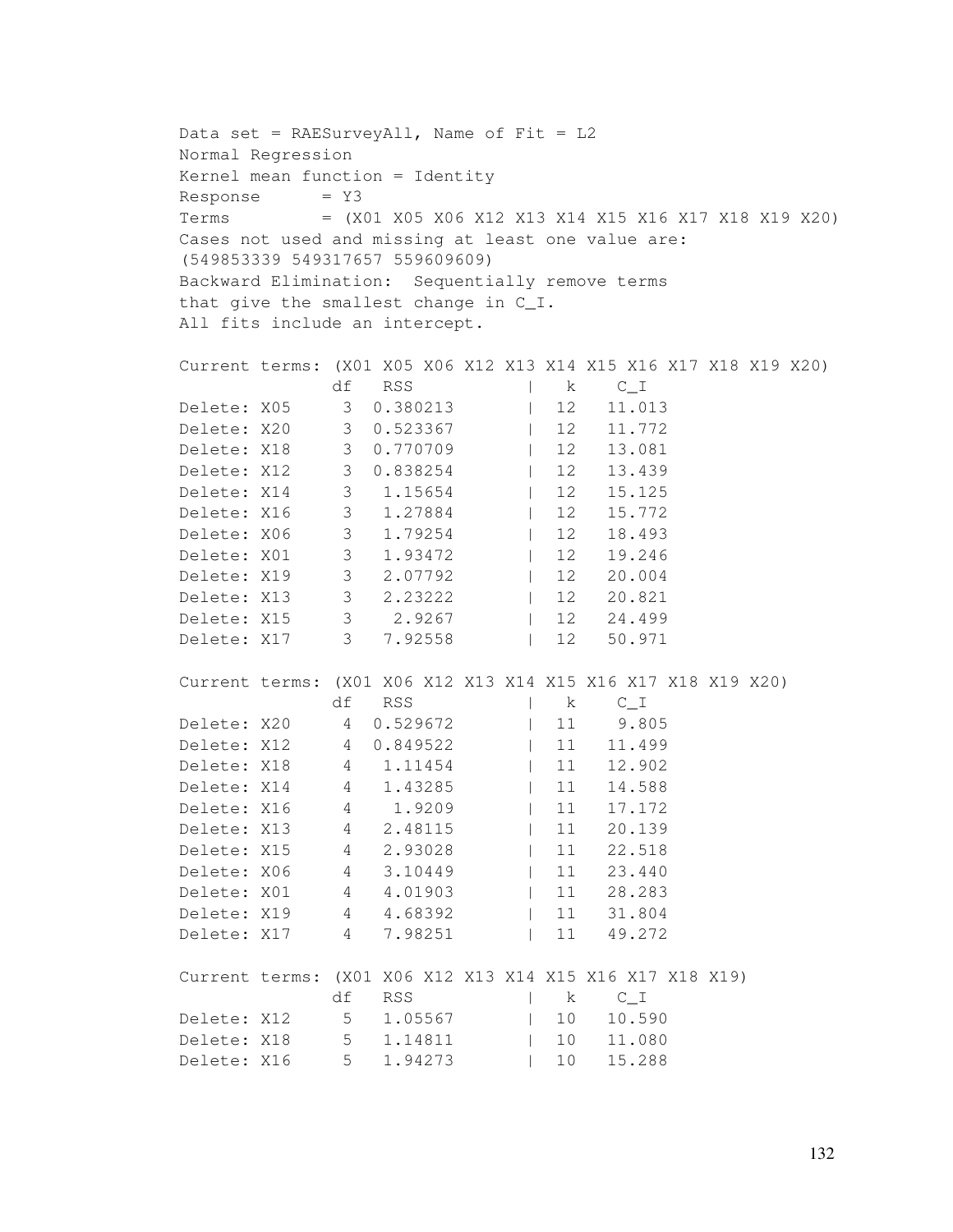| Delete: X14    |     | 5               | 2.01838                                      |              | 10 | 15.689                                               |  |
|----------------|-----|-----------------|----------------------------------------------|--------------|----|------------------------------------------------------|--|
| Delete: X06    |     | 5 <sub>5</sub>  | 3.12565                                      |              | 10 | 21.552                                               |  |
| Delete: X13    |     | $5\overline{)}$ | 3.26981                                      |              | 10 | 22.316                                               |  |
| Delete: X01    |     |                 | 5 4.12785                                    |              |    | 10 26.860                                            |  |
| Delete: X15    |     |                 | 5 4.39996                                    | $\mathbf{L}$ |    | 10 28.301                                            |  |
| Delete: X19    |     | $5\overline{)}$ | 5.31575                                      |              | 10 | 33.150                                               |  |
| Delete: X17    |     | 5               | 8.04162                                      |              | 10 | 47.585                                               |  |
|                |     |                 |                                              |              |    |                                                      |  |
|                |     |                 |                                              |              |    | Current terms: (X01 X06 X13 X14 X15 X16 X17 X18 X19) |  |
|                |     | df              | <b>RSS</b>                                   |              | k. | $\mathrm{C}\_ \mathrm{I}$                            |  |
| Delete: X18    |     | 6               | 1.96794                                      |              | 9  | 13.421                                               |  |
| Delete: X14 6  |     |                 | 2.28506                                      |              | 9  | 15.101                                               |  |
| Delete: X06    |     | $6\overline{6}$ | 3.12692                                      |              | 9  | 19.559                                               |  |
| Delete: X13 6  |     |                 | 4.23802                                      |              | 9  | 25.443                                               |  |
| Delete: X19    |     | $6\overline{6}$ | 5.3174                                       |              | 9  | 31.159                                               |  |
| Delete: X15    |     | $6\overline{6}$ | 5.3709                                       |              | 9  | 31.442                                               |  |
| Delete: X01    |     | $6\overline{6}$ | 5.79142                                      |              | 9  | 33.669                                               |  |
| Delete: X16    |     |                 | 6 6.13898                                    |              |    | 9 35.510                                             |  |
| Delete: X17    |     | $6\overline{6}$ | 12.3945                                      |              |    | 9<br>68.636                                          |  |
|                |     |                 |                                              |              |    |                                                      |  |
|                |     |                 |                                              |              |    | Current terms: (X01 X06 X13 X14 X15 X16 X17 X19)     |  |
|                |     | df              | <b>RSS</b>                                   |              | k. | $C_{I}I$                                             |  |
| Delete: X06    |     | 7               | 3.14672                                      |              | 8  | 17.664                                               |  |
| Delete: X14    |     | $7\overline{ }$ | 3.62589                                      |              | 8  | 20.201                                               |  |
| Delete: X19    |     | $\overline{7}$  | 5.34775                                      |              | 8  | 29.320                                               |  |
| Delete: X01    |     | $7\overline{ }$ | 5.83852                                      |              | 8  | 31.919                                               |  |
| Delete: X16    |     |                 | 7 7.01927                                    |              |    | 8 38.171                                             |  |
| Delete: X13    |     |                 | 7 8.14506                                    |              |    | 8 44.133                                             |  |
| Delete: X15    |     | $\overline{7}$  | 8.34178                                      |              |    | 45.175<br>8                                          |  |
| Delete: X17    |     | 7               | 12.5113                                      |              | 8  | 67.255                                               |  |
|                |     |                 |                                              |              |    |                                                      |  |
|                |     |                 | Current terms: (X01 X13 X14 X15 X16 X17 X19) |              |    |                                                      |  |
|                |     | df              | <b>RSS</b>                                   |              | k  | $C_1$                                                |  |
| Delete:        | X14 | 8               | 5.19874                                      |              | 7  | 26.531                                               |  |
| Delete: X19    |     | 8               | 5.49435                                      |              | 7  | 28.096                                               |  |
| Delete: X01    |     | 8               | 6.04257                                      |              | 7  | 30.999                                               |  |
| Delete: X16    |     | 8               | 7.26497                                      |              | 7  | 37.472                                               |  |
| Delete: X15    |     | 8               | 9.3074                                       |              | 7  | 48.288                                               |  |
| Delete: X13    |     | 8               | 10.1638                                      |              | 7  | 52.824                                               |  |
| Delete: X17    |     | 8               | 12.6007                                      |              | 7  | 65.728                                               |  |
|                |     |                 |                                              |              |    |                                                      |  |
| Current terms: |     |                 | (X01 X13 X15 X16 X17 X19)                    |              |    |                                                      |  |
|                |     | df              | <b>RSS</b>                                   |              | k. | $C_1$                                                |  |
| Delete: X19    |     | 9               | 5.99273                                      |              | 6  | 28.735                                               |  |
| Delete: X01    |     | 9               | 7.79853                                      |              | 6  | 38.298                                               |  |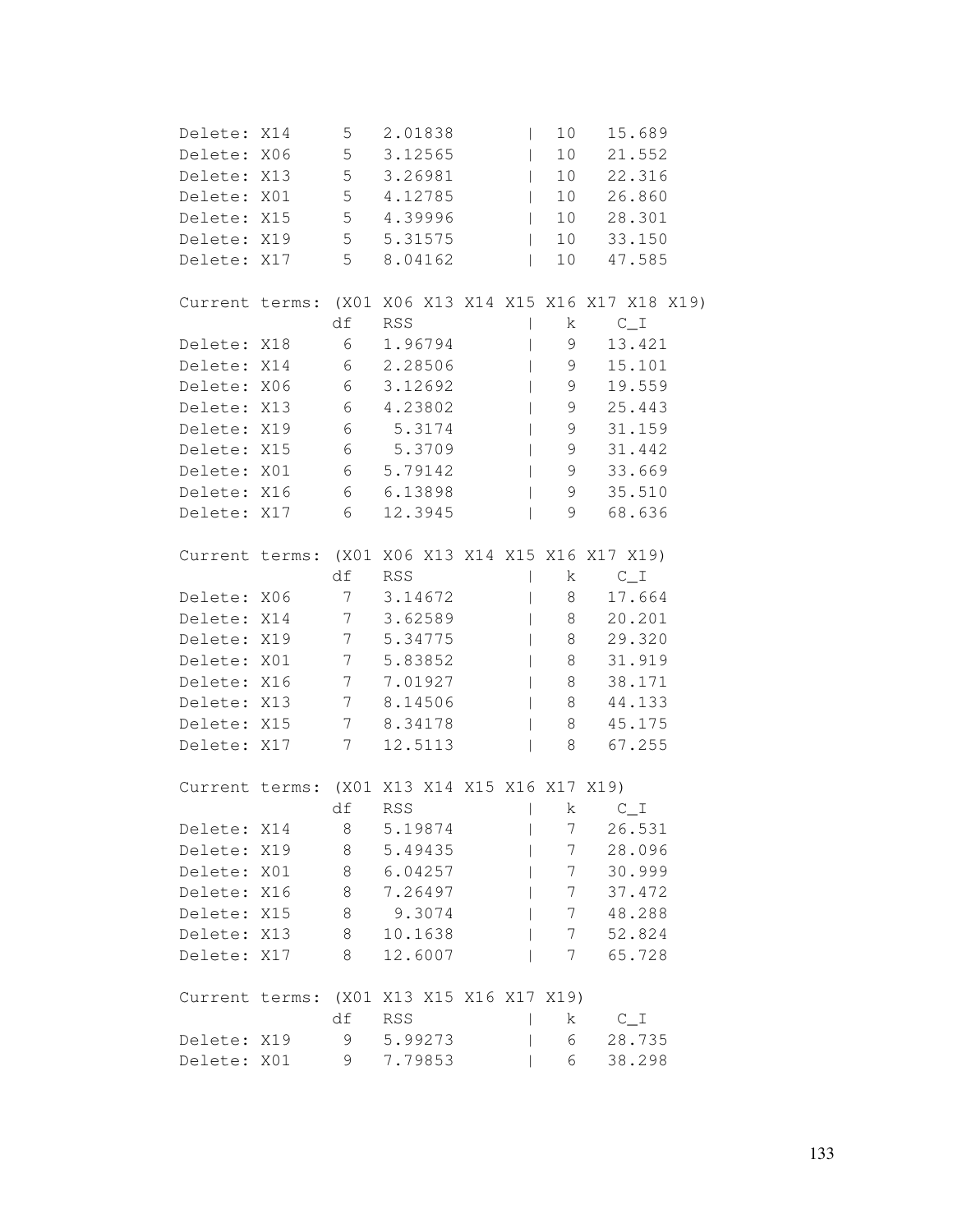| Delete: X16              |     | 9               | 7.83711                              |                          | 6              | 38.502 |
|--------------------------|-----|-----------------|--------------------------------------|--------------------------|----------------|--------|
| Delete: X15              |     | 9               | 9.41529                              |                          | 6              | 46.860 |
| Delete: X13              |     | 9               | 11.0958                              |                          | 6              | 55.759 |
| Delete: X17              |     | 9               | 13.1097                              |                          | 6              | 66.424 |
|                          |     |                 | Current terms: (X01 X13 X15 X16 X17) |                          |                |        |
|                          |     | df              | <b>RSS</b>                           |                          | k.             | $C_1$  |
| Delete:                  | X01 | 10 <sub>o</sub> | 8.1666                               |                          | 5              | 38.247 |
| Delete: X16              |     | 10              | 8.45212                              |                          | 5              | 39.759 |
| Delete: X15              |     | 10 <sup>°</sup> | 9.41918                              |                          | 5              | 44.880 |
| Delete: X13              |     | 10              | 11.1038                              |                          | 5              | 53.801 |
| Delete: X17              |     | 10              | 13.1673                              |                          | 5              | 64.729 |
|                          |     |                 | Current terms: (X13 X15 X16 X17)     |                          |                |        |
|                          |     | df              | <b>RSS</b>                           |                          | k              | $C_1$  |
| Delete: X16              |     | 11              | 9.22331                              |                          | 4              | 41.843 |
| Delete: X15              |     | 11              | 10.9542                              |                          | 4              | 51.009 |
| Delete: X13              |     | 11              | 12.1833                              |                          | 4              | 57.518 |
| Delete:                  | X17 | 11              | 13.2236                              |                          | 4              | 63.027 |
|                          |     |                 | Current terms: (X13 X15 X17)         |                          |                |        |
|                          |     | df              | <b>RSS</b>                           | I                        | k              | $C_1$  |
| Delete:                  | X15 | 12              | 10.9742                              |                          | 3 <sup>7</sup> | 49.115 |
| Delete: X13              |     | 12              | 12.1835                              |                          | $\mathcal{S}$  | 55.519 |
| Delete: X17              |     | 12              | 13.3931                              |                          | 3              | 61.925 |
| Current terms: (X13 X17) |     |                 |                                      |                          |                |        |
|                          |     | df              | RSS                                  | $\overline{\phantom{a}}$ | $\mathbf{k}$   | $C_1$  |
| Delete: X13              |     |                 | 13 12.7897                           |                          | $\overline{2}$ | 56.730 |
| Delete: X17              |     | 13              | 13.5404                              |                          | $\overline{2}$ | 60.705 |

#### B.4.3 Final Regression for Y3

Using the information in the previous two sections, many parameter sets were attempted. The best regression (defined here as the best F-value for a p-value less than 0.05) resulting was:

```
Data set = RAESurveyAll, Name of Fit = L16
Deleted cases are
(549853339 543663840 541916684)
Normal Regression
Kernel mean function = Identity
Response = Y3Terms = (ARDCOM ATMIMP AVALIMP)
Cases not used and missing at least one value are:
```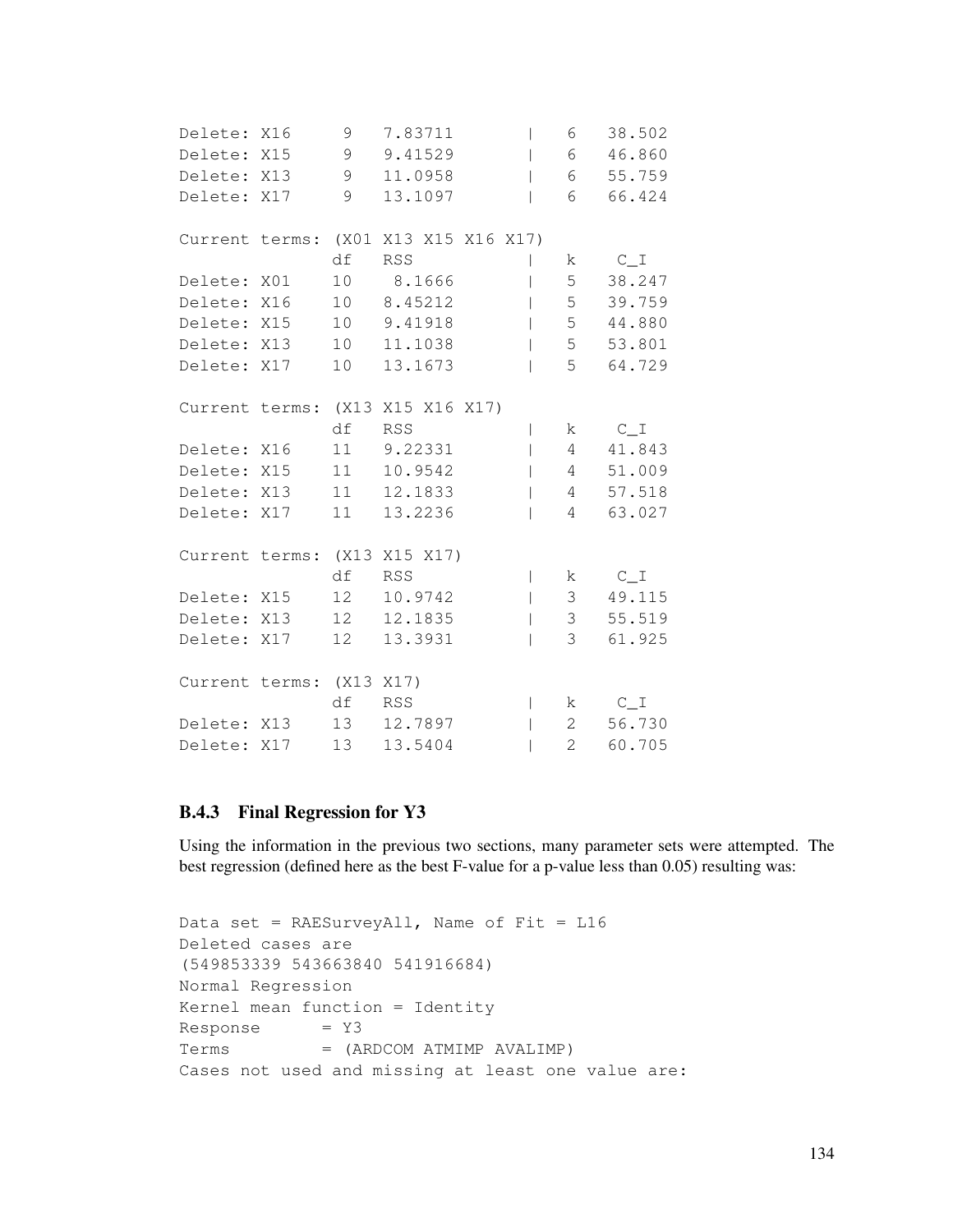| (559609609)                        |          |          |                     |                    |      |         |
|------------------------------------|----------|----------|---------------------|--------------------|------|---------|
| Coefficient Estimates              |          |          |                     |                    |      |         |
| Label                              | Estimate |          |                     | Std. Error t-value |      | p-value |
| Constant 0.182478                  |          |          | 0.184730            | 0.988              |      | 0.3465  |
| ARDCOM 1.72269                     |          |          | 0.324882            | 5.303              |      | 0.0003  |
| ATMIMP                             | 1.93608  |          | 0.553628            | 3.497              |      | 0.0058  |
| $AVALIMP$ -2.14246                 |          |          | 0.513191            | $-4.175$           |      | 0.0019  |
| R Squared:                         |          |          | 0.737921            |                    |      |         |
| Sigma hat:                         |          |          | 0.644483            |                    |      |         |
| Number of cases:                   |          |          | 18                  |                    |      |         |
| Number of cases used:              |          |          | 14                  |                    |      |         |
| Degrees of freedom:                |          |          | 10                  |                    |      |         |
| Summary Analysis of Variance Table |          |          |                     |                    |      |         |
| Source                             | df       | SS       |                     | MS                 | F    | p-value |
| Regression                         |          | 3 11.695 | 3.89833             |                    | 9.39 | 0.0030  |
| Residual                           |          |          | 10 4.15359 0.415359 |                    |      |         |

Other considered predictor functions include:

- ARDCOM ATMCOM  $F = 3.93 p = 0.0442$
- ARDCOM ATMCOM AVALIMP  $F = 3.2 p = 0.0588$
- ARDCOM ATMCOM X13 F = 2.48 p =  $0.1075$
- ARDCOM ATMCOM X17 F =  $3.97$  p = 0.0327
- ARDCOM ATMCOM X17 X15 F =  $5.34$  p = 0.0123
- ARDCOM ATMCOM X17 X05 F =  $2.76$  p = 0.0776
- ARDCOM ATMCOM X15 F =  $2.76$  p = 0.0848
- ARDCOM AVALIMP  $F = 4.67 p = 0.0279$
- ARDCOM ATMIMP  $F = 2.62 p = 0.1081$
- ARDCOM AVALIMP X15 F = 4.90  $p = 0.0189$
- ARDCOM ATMIMP  $X15 F = 3.80 p = 0.098$
- ARDCOM AVALIMP X17  $F = 4.14 p = 0.0289$
- ARDCOM ATMIMP  $X17 F = 2.41 p = 0.1141$
- ARDCOM AVALIMP X15 X17 F =  $5.87$  p =  $0.089$
- ARDCOM ATMIMP X15 X17 F =  $4.56$  p = 0.0205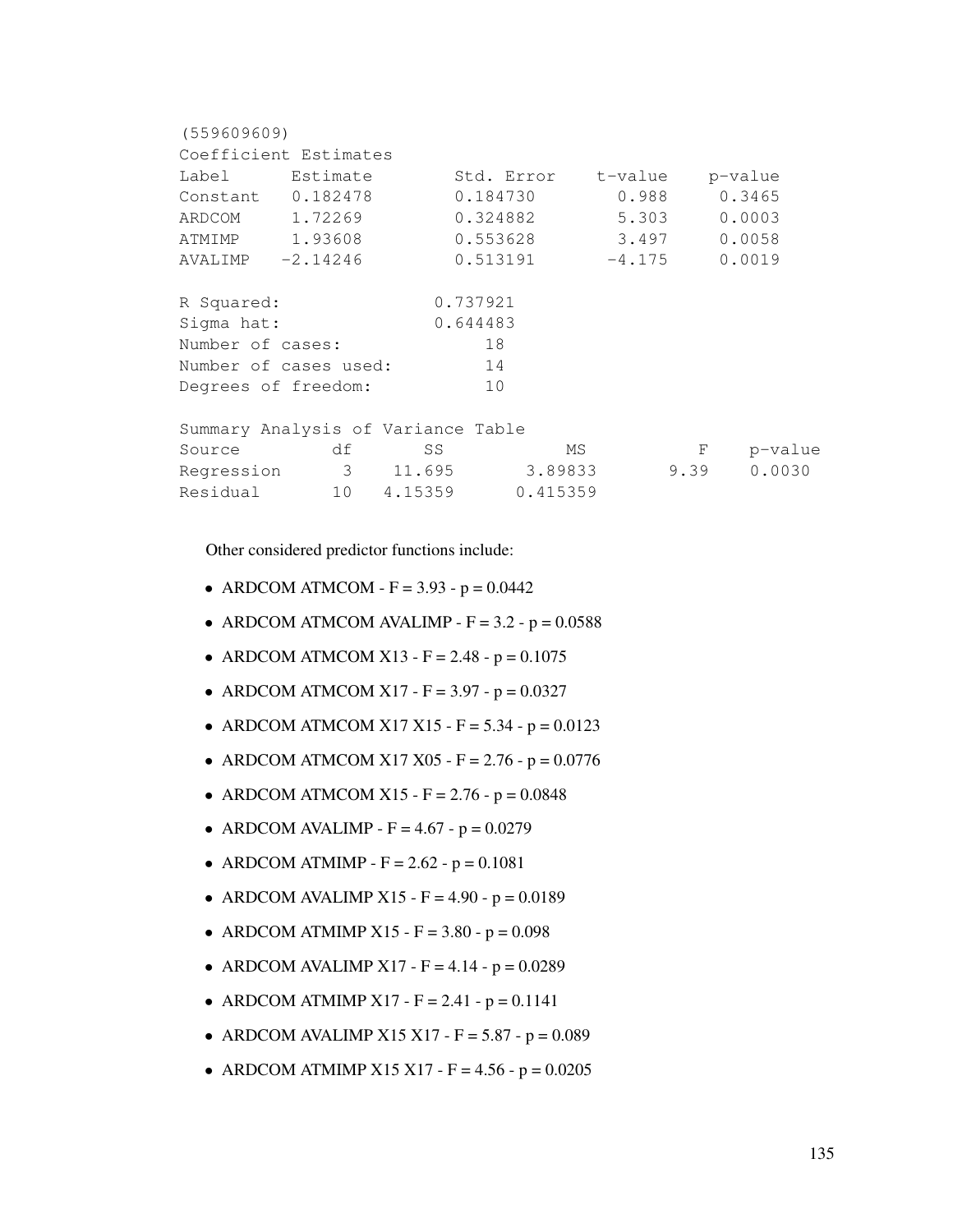- ARDCOM ATMIMP AVALIMP  $X17 F = 4.44 p = 0.0223$
- ARDCOM ATMIMP AVALIMP X15  $F = 4.02 p = 0.0270$
- ARDCOM AVALCOM AVALIMP  $F = 2.95 p = 0.0721$
- ARDCOM AVALCOM ATMCOM  $F = 2.70 p = 0.0887$
- ARDCOM AVALCOM ATMIMP  $F = 2.52 p = 0.1039$
- ARDCOM AVALCOM  $X15 F = 4.26 p = 0.0288$
- ARDCOM AVALCOM X17  $F = 3.37 p = 0.0516$
- ARDCOM AVALCOM X15 X17  $F = 4.80 p = 0.0174$
- ARDCOM  $F = 5.56 p = 0.0324$
- ATMIMP X15 F =  $0.01$  p = 0.9931
- ATMCOM AVALIMP  $F = 0.36 p = 0.7039$
- X15 X17 F = 1.08, p = 0.3689

The list is not exhaustive, as we observe from the forward and backward selection via Mallow's statistic that any model not involving ARDCOM would likely be missing too much information (some list entries confirm this observation).

## B.5 Regression for Meeting Schedule (Y1)

#### B.5.1 Y1, Full Engineering Factors, and Submodel Considerations

This subsection contains the regression for predicting the Y3 with all the engineering areas, as well as Malloc's statistics for adding parameters to the null model and deleting from the full model.

```
Data set = RAESurveyAll, Name of Fit = L1
Normal Regression
Kernel mean function = Identity
Response = Y1Terms = (ARDCOM ARDIMP ATMCOM ATMIMP AVALCOM
AVALIMP AVERCOM AVERIMP)
Cases not used and missing at least one value are:
(549853339 543132264)
Coefficient Estimates
Label Estimate Std. Error t-value p-value
Constant -0.0945844 0.277540 -0.341 0.7433ARDCOM 1.53512 0.637010 2.410 0.0468
```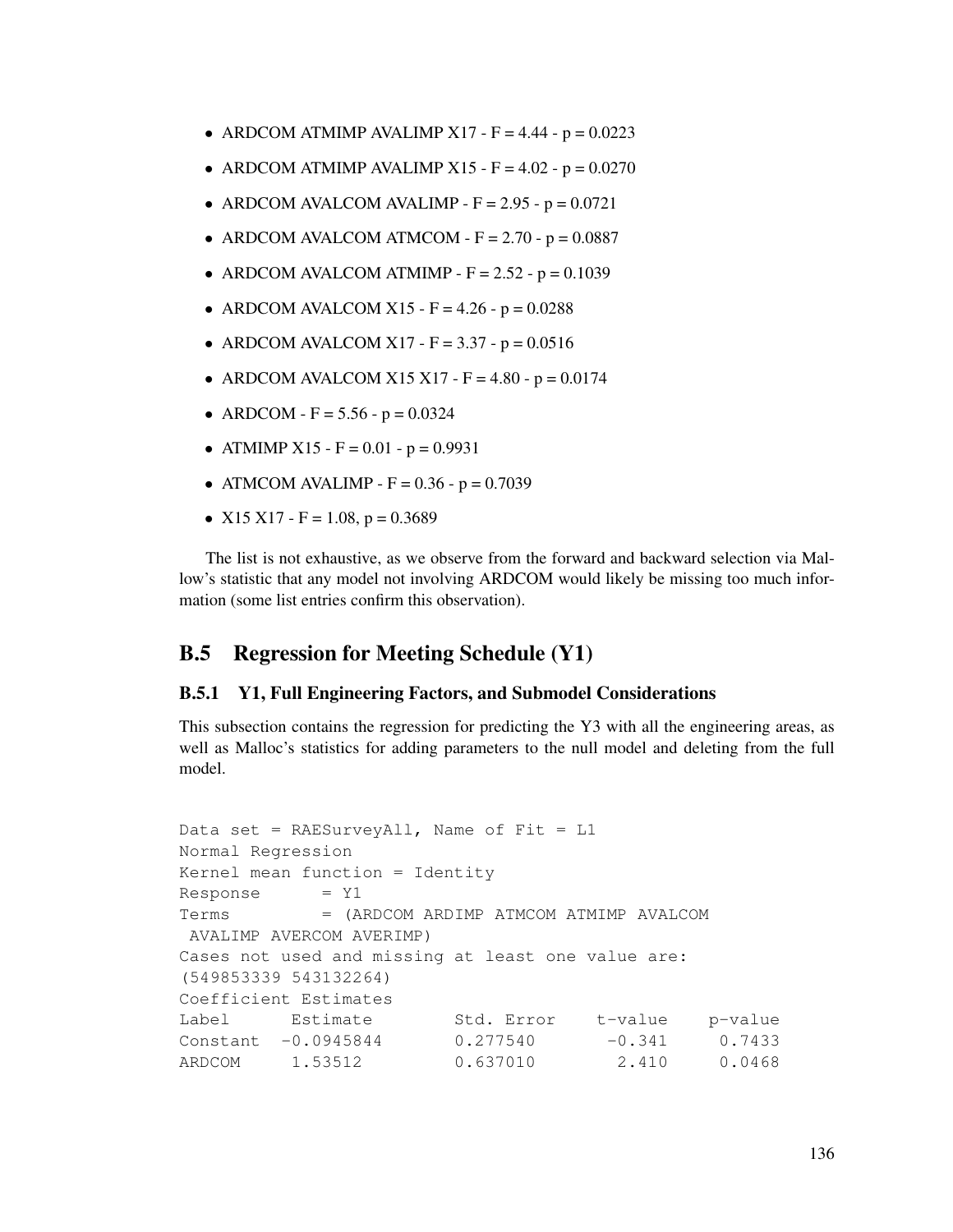ARDIMP 0.364641 0.786799 0.463 0.6571 ATMCOM -0.00434105 0.452949 -0.010 0.9926 ATMIMP 0.0447492 0.793752 0.056 0.9566 AVALCOM -0.911829 1.14242 ATALAMALCOM -0.911829 1.14242 -0.798 0.4510<br>AVALIMP -0.247816 1.31582 -0.188 0.8560<br>AVERCOM 0.219605 0.997425 0.220 0.8320 AVERCOM 0.219605 0.997425 AVERIMP -0.575985 1.04901 -0.549 0.6000 R Squared: 0.588942 Sigma hat: 0.954885 Number of cases: 18 Number of cases used: 16 Degrees of freedom: 7 Summary Analysis of Variance Table Source df SS MS F p-value Regression 8 9.14471 1.14309 1.25 0.3893 Residual 7 6.38264 0.911805 Data set =  $RAESurveyAll$ , Name of Fit =  $LI$ Normal Regression Kernel mean function = Identity  $Response = Y1$ Terms = (ARDCOM ARDIMP ATMCOM ATMIMP AVALCOM AVALIMP AVERCOM AVERIMP) Cases not used and missing at least one value are: (549853339 543132264) Forward Selection: Sequentially add terms that minimize the value of C\_I. All fits include an intercept. Base terms: Intercept df RSS | k C I Add: ARDCOM 14 12.9862 | 2 2.242 Add: AVERIMP 14 13.9896 | 2 3.343 Add: AVALIMP 14 14.9153 | 2 4.358 Add: ATMIMP 14 14.9584 | 2 4.405 Add: ATMCOM 14 15.5142 | 2 5.015 Add: ATMIMP 14 14.9584 | 2 4.405<br>
Add: ATMCOM 14 15.5142 | 2 5.015<br>
Add: ARDIMP 14 15.5162 | 2 5.017<br>
Add: AVERCOM 14 15.5222 | 2 5.024 Add: AVERCOM 14 15.5222 | 2 Add: AVALCOM 14 15.5226 | 2 5.024 Base terms: (ARDCOM) df RSS | k C\_I Add: AVALCOM 13 8.11383 | 3 -1.101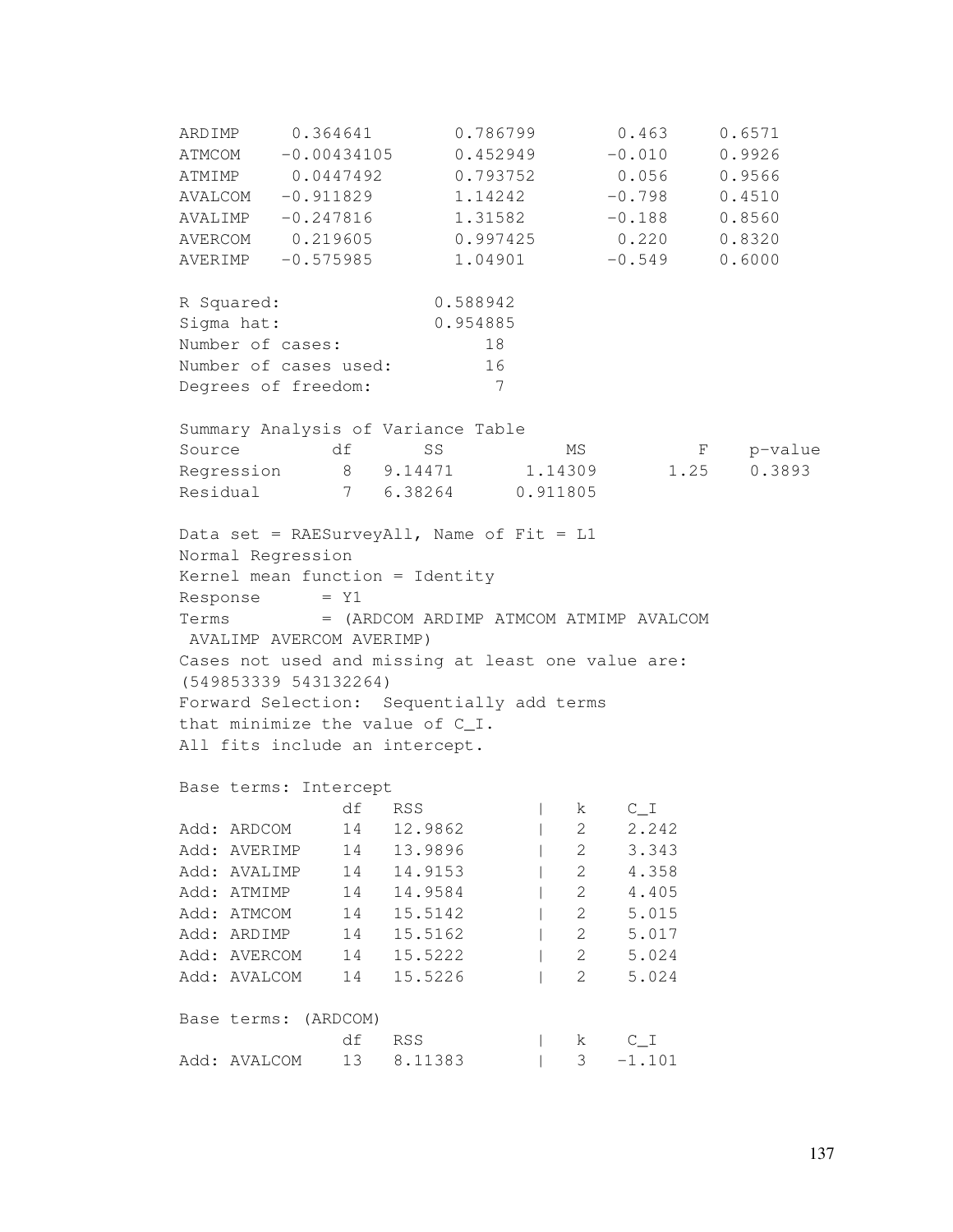| Add: AVERIMP   | 13              | 8.14752                                             | 3 <sup>7</sup>                               | $-1.064$    |                                                                    |  |
|----------------|-----------------|-----------------------------------------------------|----------------------------------------------|-------------|--------------------------------------------------------------------|--|
|                |                 | Add: AVALIMP 13 8.17088                             |                                              | $3 - 1.039$ |                                                                    |  |
|                |                 | Add: AVERCOM 13 9.8309                              |                                              | 3 0.782     |                                                                    |  |
|                |                 |                                                     | $\begin{array}{ccc} \end{array}$ 3           | 1.547       |                                                                    |  |
|                |                 | Add: ATMIMP 13 10.5283<br>Add: ARDIMP 13 11.0869    |                                              | 3 2.159     |                                                                    |  |
| Add: ATMCOM 13 |                 | 12.6071                                             | 3 <sup>7</sup>                               | 3.827       |                                                                    |  |
|                |                 |                                                     |                                              |             |                                                                    |  |
|                |                 | Base terms: (ARDCOM AVALCOM)                        |                                              |             |                                                                    |  |
|                | df              | RSS                                                 |                                              | k $C_I$     |                                                                    |  |
| Add: AVERIMP   |                 | 12 6.6771                                           | $4\overline{ }$                              | $-0.677$    |                                                                    |  |
|                |                 | Add: AVALIMP 12 7.01912                             |                                              | $4 - 0.302$ |                                                                    |  |
|                |                 | Add: ATMIMP 12 7.62047<br>Add: ARDIMP 12 7.97534    |                                              | 1 4 0.358   |                                                                    |  |
|                |                 |                                                     |                                              | 4 0.747     |                                                                    |  |
|                |                 | Add: ATMCOM 12 8.1135                               | $4\overline{4}$                              | 0.898       |                                                                    |  |
|                |                 | Add: AVERCOM 12 8.11381                             | $4\degree$                                   | 0.899       |                                                                    |  |
|                |                 |                                                     |                                              |             |                                                                    |  |
|                |                 | Base terms: (ARDCOM AVALCOM AVERIMP)                |                                              |             |                                                                    |  |
|                | df              | RSS                                                 |                                              | k $C_I$     |                                                                    |  |
| Add: ARDIMP    |                 | 11 6.56082                                          | 5 <sub>1</sub>                               | 1.195       |                                                                    |  |
|                |                 | Add: AVERCOM 11 6.61886                             | $\begin{array}{ccc} \vert & & 5 \end{array}$ | 1.259       |                                                                    |  |
|                |                 | Add: AVALIMP 11 6.65821                             | $\begin{array}{ccc} \end{array}$ 5           | 1.302       |                                                                    |  |
|                |                 | Add: ATMCOM 11 6.67185                              | $\begin{array}{ccc} \end{array}$ 5           | 1.317       |                                                                    |  |
|                |                 | Add: ATMIMP 11 6.67499                              | 5                                            | 1.321       |                                                                    |  |
|                |                 |                                                     |                                              |             |                                                                    |  |
|                |                 | Base terms: (ARDCOM AVALCOM AVERIMP ARDIMP)         |                                              |             |                                                                    |  |
|                |                 | df RSS                                              |                                              | k $C_I$     |                                                                    |  |
| Add: AVERCOM   |                 | 10 6.42616                                          |                                              | 6 3.048     |                                                                    |  |
|                |                 | Add: AVALIMP 10 6.43017                             |                                              | 6 3.052     |                                                                    |  |
|                |                 | Add: ATMIMP 10 6.53714                              | 1 6 3.169                                    |             |                                                                    |  |
| Add: ATMCOM 10 |                 | 6.54077                                             | 6                                            | 3.173       |                                                                    |  |
|                |                 |                                                     |                                              |             |                                                                    |  |
|                |                 | Base terms: (ARDCOM AVALCOM AVERIMP ARDIMP AVERCOM) |                                              |             |                                                                    |  |
|                | df              | RSS                                                 | k                                            | $C_{I}I$    |                                                                    |  |
| Add: AVALIMP   | 9               | 6.38554                                             | 7                                            | 5.003       |                                                                    |  |
| Add: ATMCOM    |                 | 9 6.41505                                           | 7                                            | 5.036       |                                                                    |  |
| Add: ATMIMP    |                 | 9 6.42412                                           | 7                                            | 5.045       |                                                                    |  |
|                |                 |                                                     |                                              |             |                                                                    |  |
|                |                 |                                                     |                                              |             | Base terms: (ARDCOM AVALCOM AVERIMP ARDIMP AVERCOM AVALIMP)        |  |
|                | df              | RSS                                                 | k                                            | $C_{I}$     |                                                                    |  |
| Add: ATMIMP    | 8               | 6.38272                                             | 8                                            | 7.000       |                                                                    |  |
| Add: ATMCOM    |                 | 8 6.38554                                           | 8                                            | 7.003       |                                                                    |  |
|                |                 |                                                     |                                              |             |                                                                    |  |
|                |                 |                                                     |                                              |             | Base terms: (ARDCOM AVALCOM AVERIMP ARDIMP AVERCOM AVALIMP ATMIMP) |  |
|                | df              | RSS                                                 | k                                            | $C_{I}I$    |                                                                    |  |
| Add: ATMCOM    | $7\phantom{.0}$ | 6.38264                                             | 9                                            | 9.000       |                                                                    |  |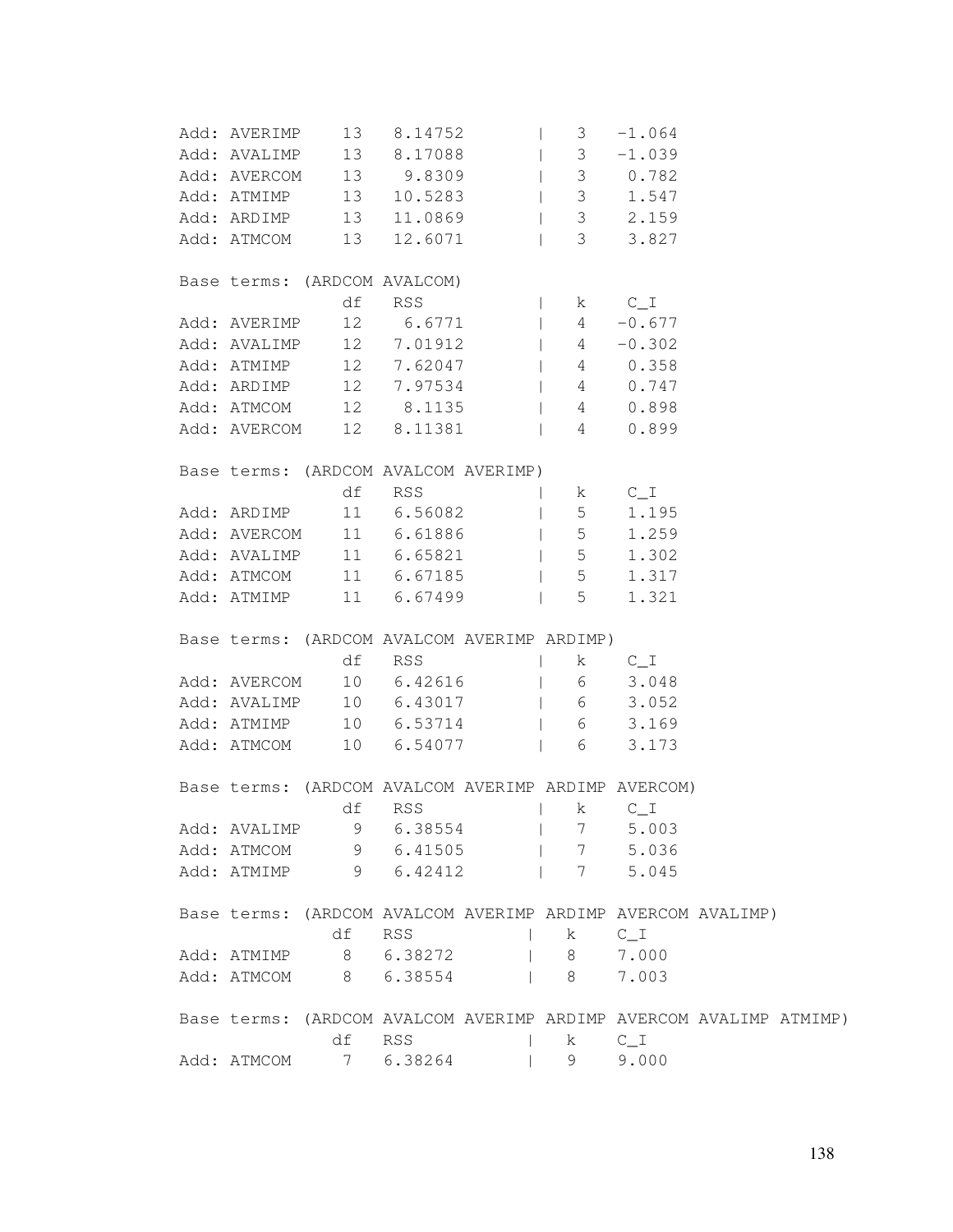Data set = RAESurveyAll, Name of Fit = L1 Normal Regression Kernel mean function = Identity  $Response = Y1$ Terms = (ARDCOM ARDIMP ATMCOM ATMIMP AVALCOM AVALIMP AVERCOM AVERIMP) Cases not used and missing at least one value are: (549853339 543132264) Backward Elimination: Sequentially remove terms that give the smallest change in C\_I. All fits include an intercept. Current terms: (ARDCOM ARDIMP ATMCOM ATMIMP AVALCOM AVALIMP AVERCOM AVERIMP) df RSS | k C I Delete: ATMCOM 8 6.38272 | 8 7.000 Delete: ATMIMP 8 6.38554 | 8 7.003 Delete: AVALIMP 8 6.41498 | 8 7.035 Delete: AVERCOM 8 6.42684 | 8 7.048 Delete: ARDIMP 8 6.57848 | 8 7.215 Delete: AVERIMP 8 6.65753 | 8 7.301 Delete: AVALCOM 8 6.96351 | 8 7.637 Delete: ARDCOM 8 11.678 | 8 12.808 Current terms: (ARDCOM ARDIMP ATMIMP AVALCOM AVALIMP AVERCOM AVERIMP) df RSS | k C\_I Delete: ATMIMP 9 6.38554 | 7 5.003 Delete: AVALIMP 9 6.42412 | 7 5.045 Delete: AVERCOM 9 6.4282 | 7 5.050 Delete: ARDIMP 9 6.58304 | 7 5.220 Delete: AVERIMP 9 6.74199 | 7 5.394 Delete: AVALCOM 9 6.96877 | 7 5.643 Delete: ARDCOM 9 11.6815 | 7 10.811 Current terms: (ARDCOM ARDIMP AVALCOM AVALIMP AVERCOM AVERIMP) df RSS | k C\_I Delete: AVALIMP 10 6.42616 | 6 3.048 Delete: AVERCOM 10 6.43017 | 6 3.052 Delete: ARDIMP 10 6.61885 | 6 3.259 Delete: AVERIMP 10 6.74797 | 6 3.401 Delete: AVALCOM 10 6.98532 | 6 3.661 Delete: ARDCOM 10 11.6957 | 6 8.827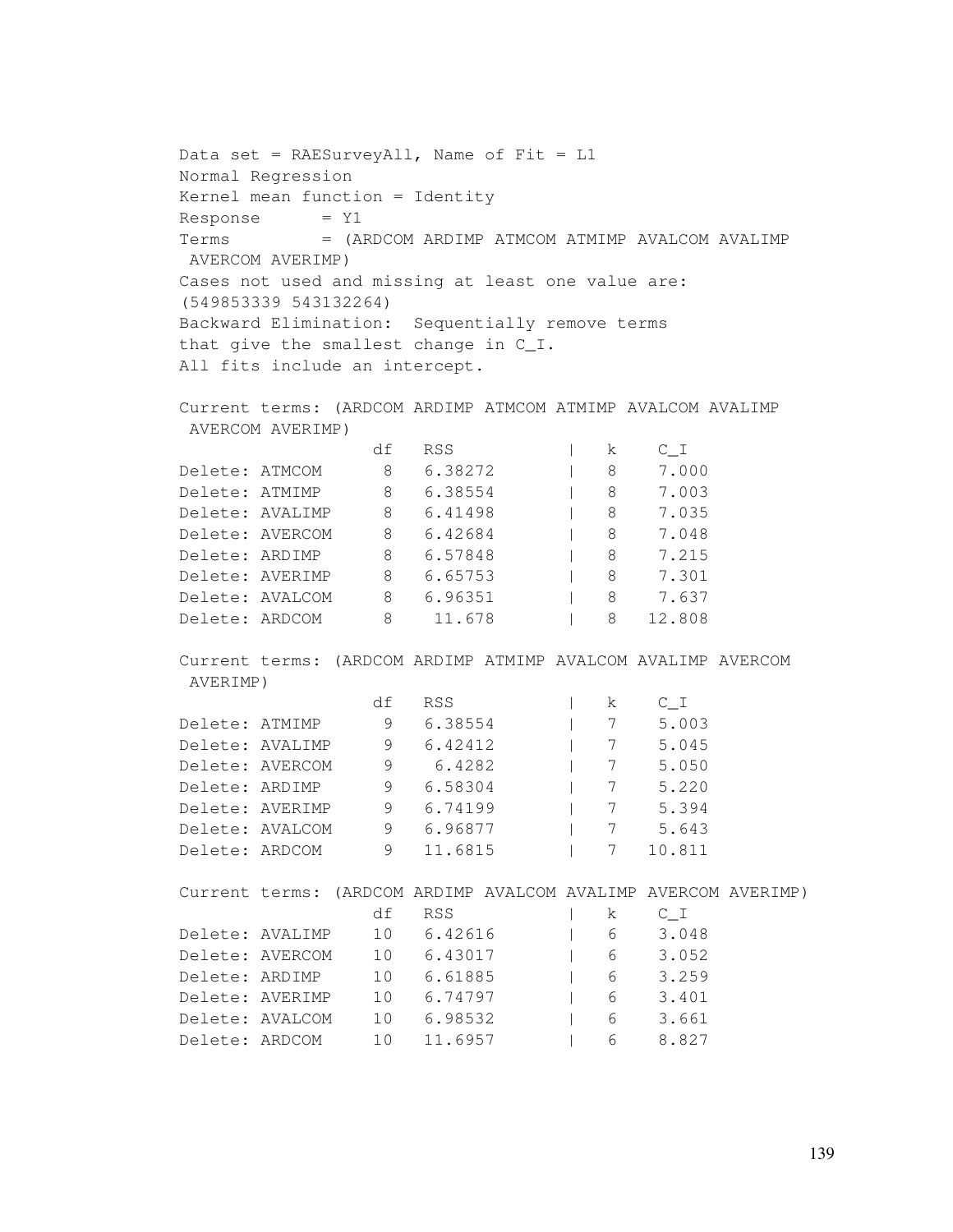|                            |                                 |            |            |                                                |                                | Current terms: (ARDCOM ARDIMP AVALCOM AVERCOM AVERIMP) |
|----------------------------|---------------------------------|------------|------------|------------------------------------------------|--------------------------------|--------------------------------------------------------|
|                            |                                 | df         | <b>RSS</b> |                                                | k                              | $C$ I                                                  |
| Delete: AVERCOM 11 6.56082 |                                 |            |            |                                                | 5                              | 1.195                                                  |
| Delete: ARDIMP             |                                 | 11         | 6.61886    |                                                | $5 -$                          | 1.259                                                  |
| Delete: AVALCOM 11 7.63023 |                                 |            |            |                                                | $5^{\circ}$                    | 2.368                                                  |
| Delete: AVERIMP            |                                 |            | 11 7.97257 |                                                | $5^{\circ}$                    | 2.744                                                  |
| Delete: ARDCOM             |                                 | 11         | 11.7133    |                                                | 5                              | 6.846                                                  |
|                            |                                 |            |            | Current terms: (ARDCOM ARDIMP AVALCOM AVERIMP) |                                |                                                        |
|                            |                                 | df         | <b>RSS</b> |                                                | k                              | $C_{I}$                                                |
| Delete: ARDIMP 12 6.6771   |                                 |            |            |                                                | $4\degree$                     | $-0.677$                                               |
| Delete: AVERIMP            |                                 | 12 7.97534 |            |                                                | $4\degree$                     | 0.747                                                  |
| Delete: AVALCOM 12 8.13613 |                                 |            |            |                                                | $\overline{4}$                 | 0.923                                                  |
| Delete: ARDCOM             |                                 | 12         | 12.0849    |                                                | $4 \quad$                      | 5.254                                                  |
|                            |                                 |            |            | Current terms: (ARDCOM AVALCOM AVERIMP)        |                                |                                                        |
|                            |                                 | df         | <b>RSS</b> |                                                |                                | k $C_I$                                                |
| Delete: AVERIMP            |                                 | 13 8.11383 |            |                                                | 3 <sup>7</sup>                 | $-1.101$                                               |
| Delete: AVALCOM 13 8.14752 |                                 |            |            |                                                | 3 <sup>7</sup>                 | $-1.064$                                               |
| Delete: ARDCOM             |                                 | 13         | 12.6967    |                                                | 3                              | 3.925                                                  |
|                            | Current terms: (ARDCOM AVALCOM) |            |            |                                                |                                |                                                        |
|                            |                                 | df         | <b>RSS</b> |                                                | k                              | $C_1$                                                  |
| Delete: AVALCOM 14 12.9862 |                                 |            |            |                                                | $2 \left( \frac{1}{2} \right)$ | 2.242                                                  |
| Delete: ARDCOM             |                                 | 14         | 15.5226    |                                                | $\overline{2}$                 | 5.024                                                  |

#### B.5.2 Y1, Environmental Factors, and Submodel Considerations

This subsection contains the regression for predicting the Y3 with all the engineering areas, as well as Malloc's statistics for adding parameters to the null model and deleting from the full model.

```
Data set = RAESurveyAll, Name of Fit = L2
Normal Regression
Kernel mean function = Identity
Response = Y1Terms = (X01 X05 X06 X12 X13 X14 X15 X16 X17 X18 X19 X20)
Cases not used and missing at least one value are:
(549853339 549317657 559609609)
Coefficient Estimates
Label Estimate Std. Error t-value p-value
Constant -0.717843 1.09999 -0.653 0.5810
X01 -0.738740 1.05838 -0.698 0.5574
X05 -0.100169 0.837164 -0.120 0.9157
X06 -0.862444 0.843627 -1.022 0.4142
```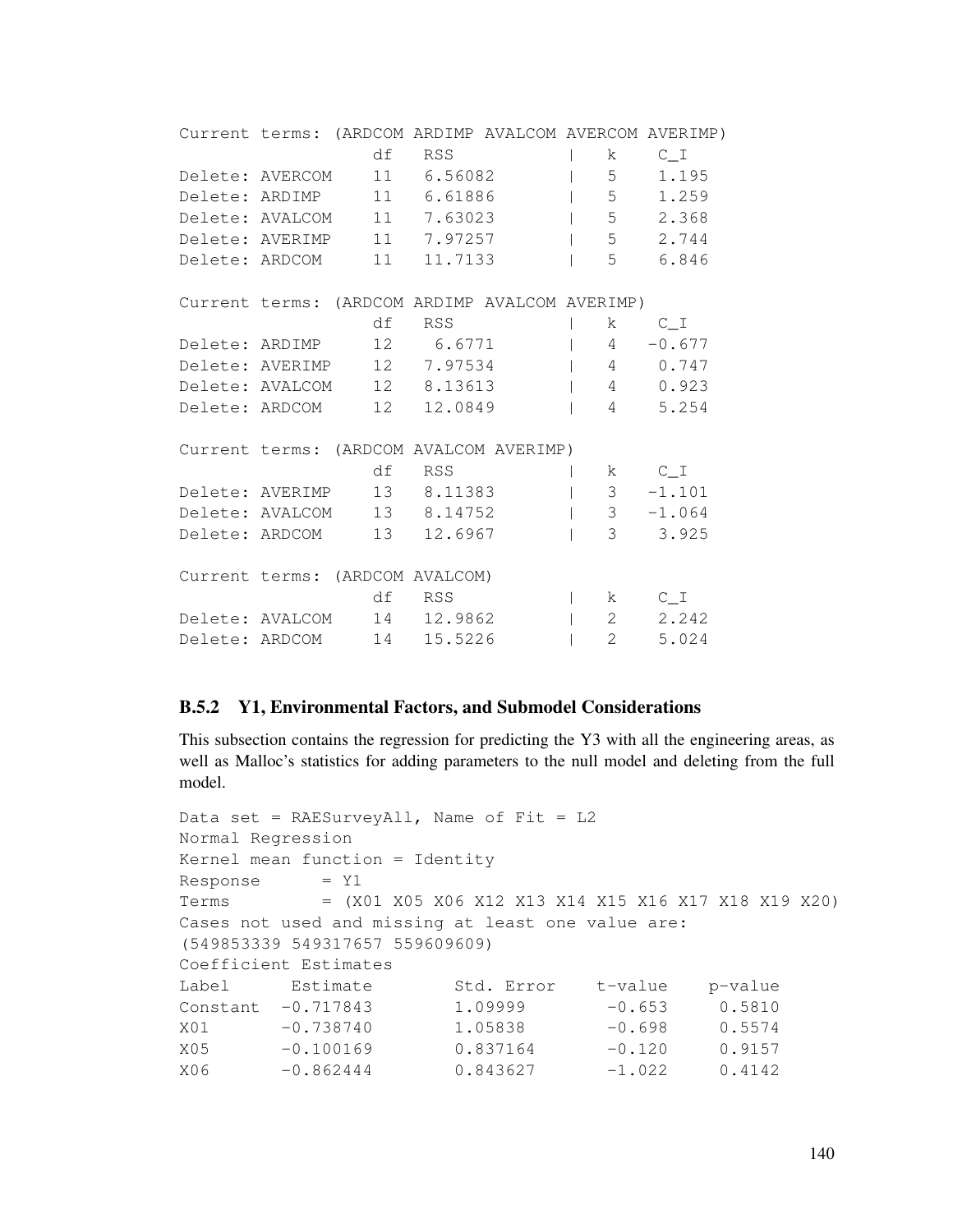X12 -0.832737 1.30432 -0.638 0.5885 X13 -2.59988 3.05750 -0.850 0.4847 X14 0.666415 1.14132 0.584 0.6184 X15 1.12440 1.12893 0.996 0.4242 X16 -0.570023 1.21324 -0.470 0.6847 X17 -0.656447 0.676475 -0.970 0.4342 X18 -0.678675 1.04108 -0.652 0.5814 X19 0.287286 0.937158 0.307 0.7882 X20 0.486988 0.473027 1.030 0.4115 R Squared: 0.767735 Sigma hat: 1.1846 Number of cases: 18 Number of cases used: 15 Degrees of freedom: 2 Summary Analysis of Variance Table Source df SS MS F p-value Regression 12 9.2768 0.773066 0.55 0.7952 Residual 2 2.80654 1.40327 Data set = RAESurveyAll, Name of Fit =  $L2$ Normal Regression Kernel mean function = Identity  $Response = Y1$ Terms = (X01 X05 X06 X12 X13 X14 X15 X16 X17 X18 X19 X20) Cases not used and missing at least one value are: (549853339 549317657 559609609) Forward Selection: Sequentially add terms that minimize the value of C\_I. All fits include an intercept. Base terms: Intercept df RSS | k C\_I Add: X06 13 8.87933 | 2 -4.672 Add: X12 13 9.70422 | 2 -4.085 Add: X05 13 10.5751 | 2 -3.464 Add: X16 13 10.6771 | 2 -3.391 Add: X14 13 11.6282 | 2 -2.713 Add: X13 13 11.7188 | 2 -2.649 Add: X15 13 11.7943 | 2 -2.595 Add: X18 13 11.9139 | 2 -2.510 Add: X17 13 12.02 | 2 -2.434

Add: X01 13 12.0281 | 2 -2.429 Add: X20 13 12.038 | 2 -2.421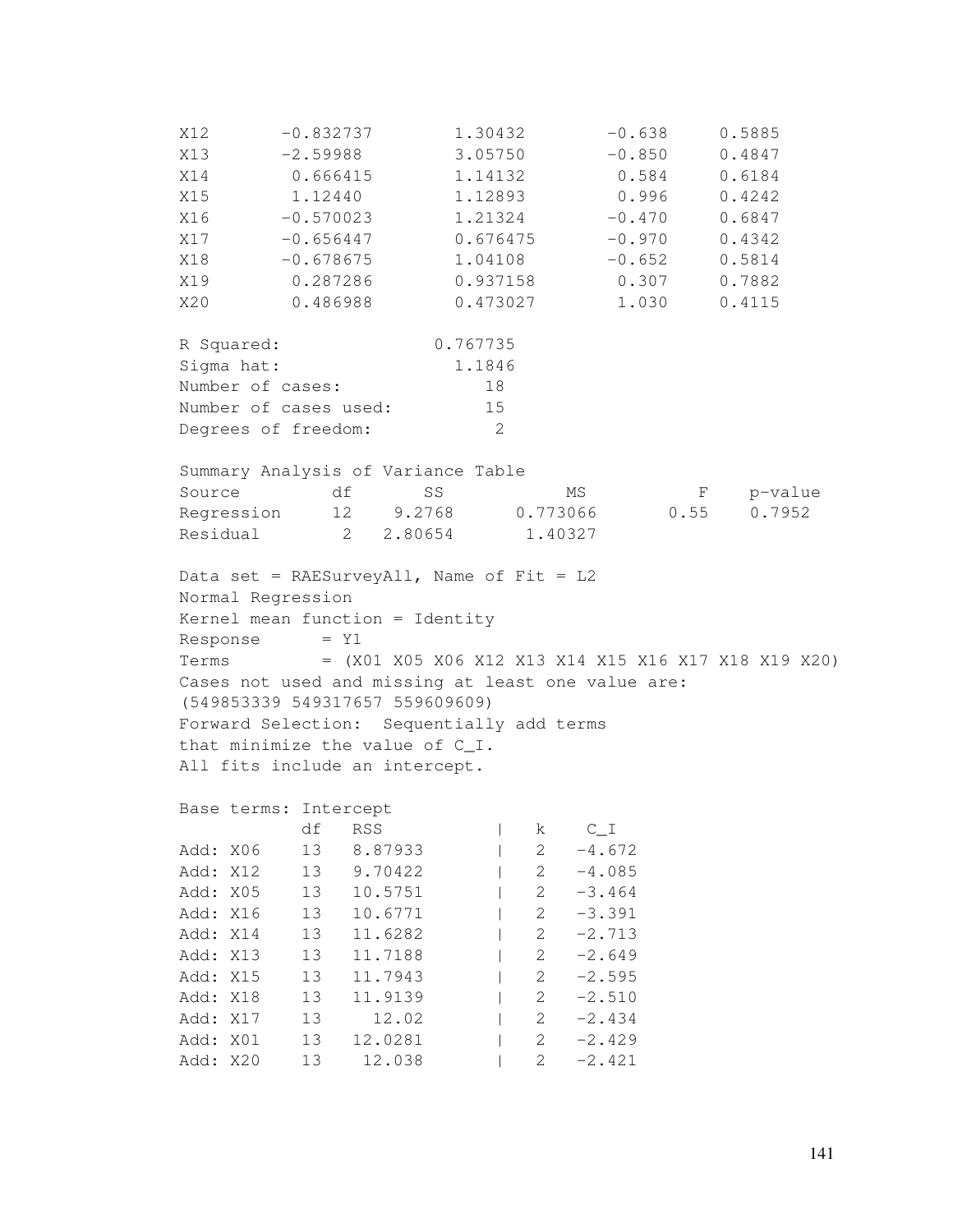| Add:     | X19          | 13                                 | 12.0536              | $\mathbf{I}$                          | 2               | $-2.410$             |
|----------|--------------|------------------------------------|----------------------|---------------------------------------|-----------------|----------------------|
|          |              |                                    |                      |                                       |                 |                      |
| Base     | terms: (X06) |                                    |                      |                                       |                 |                      |
|          |              | df                                 | <b>RSS</b>           | $\overline{\phantom{a}}$              | k               | $C_I I$              |
| Add:     | X19          | 12                                 | 7.96137              | $\overline{\phantom{a}}$              | $3 -$           | $-3.327$             |
| Add:     | X15          | 12 <sub>2</sub>                    | 8.05755              | $\overline{\phantom{a}}$              | 3               | $-3.258$             |
| Add:     | X17          | 12 <sup>°</sup>                    | 8.10916              |                                       | 3               | $-3.221$             |
| Add:     | X20          | 12                                 | 8.18185              | $\mathbf{I}$                          | 3               | $-3.169$             |
| Add:     | X14          | 12                                 | 8.22154              | $\overline{\phantom{a}}$              | 3               | $-3.141$             |
| Add:     | X05          | 12                                 | 8.32945              |                                       | $3 -$           | $-3.064$             |
| Add:     | X16          | 12 <sup>°</sup><br>12 <sup>°</sup> | 8.53373              |                                       | 3 <sup>7</sup>  | $-2.919$             |
| Add:     | X12          | 12 <sub>2</sub>                    | 8.7085<br>8.86515    | $\mathbf{I}$                          | $3 -$<br>$3 -$  | $-2.794$<br>$-2.682$ |
| Add:     | X18          |                                    |                      | $\overline{\phantom{a}}$              | 3 <sup>7</sup>  | $-2.680$             |
| Add:     | X13          | 12 <sup>°</sup><br>12              | 8.86802              |                                       | 3               |                      |
| Add:     | X01          |                                    | 8.87881              | $\mathbf{I}$                          |                 | $-2.673$             |
|          | Base terms:  | (XO6                               | X19)                 |                                       |                 |                      |
|          |              | df                                 | <b>RSS</b>           | $\overline{\phantom{a}}$              | k               | $C_{I}$              |
| Add:     | X17          | 11                                 | 7.02322              | $\mathbf{I}$                          | $4\degree$      | $-1.995$             |
| Add:     | X14          | 11                                 | 7.17989              | $\overline{1}$                        | $4\overline{ }$ | $-1.883$             |
| Add:     | X20          | 11                                 | 7.37505              | $\overline{\phantom{a}}$              | $4 -$           | $-1.744$             |
| Add:     | X16          | 11                                 | 7.38029              |                                       | $4 -$           | $-1.741$             |
| Add:     | X15          | 11                                 | 7.50287              |                                       | 4               | $-1.653$             |
| Add:     | X12          | 11                                 | 7.63854              | $\overline{\phantom{a}}$              | $\overline{4}$  | $-1.557$             |
| Add:     | X05          | $1\,1$                             | 7.72857              | $\overline{\phantom{a}}$              | $4\overline{ }$ | $-1.492$             |
| Add:     | X18          | 11                                 | 7.80467              |                                       | $4\degree$      | $-1.438$             |
| Add:     | X01          | 11                                 | 7.93925              |                                       | $4\degree$      | $-1.342$             |
| Add:     | X13          | 11                                 | 7.96108              | $\mathbf{I}$                          | 4               | $-1.327$             |
| Base     |              |                                    | terms: (X06 X19 X17) |                                       |                 |                      |
|          |              | df                                 | <b>RSS</b>           | $\overline{\phantom{a}}$              | k.              | $C_1$                |
| Add:     | X01          | 10                                 | 6.05754              | $\begin{array}{c} \hline \end{array}$ | 5               | $-0.683$             |
| Add:     | X05          | 10                                 | 6.11377              | $\overline{\phantom{a}}$              | 5               | $-0.643$             |
| Add:     | X12          | 10                                 | 6.28714              |                                       | 5               | $-0.520$             |
| Add:     | X16          | 10                                 | 6.52006              |                                       | 5               | $-0.354$             |
| Add:     | X14          | 10 <sub>1</sub>                    | 6.52052              |                                       | 5               | $-0.353$             |
| Add:     | X20          | 10                                 | 6.53078              |                                       | 5               | $-0.346$             |
| Add:     | X18          | 10 <sub>o</sub>                    | 6.75654              |                                       | 5 <sup>5</sup>  | $-0.185$             |
| Add: X15 |              | 10                                 | 6.94702              |                                       | 5               | $-0.049$             |
| Add:     | X13          | 10                                 | 7.0221               |                                       | 5               | 0.004                |
|          |              |                                    |                      |                                       |                 |                      |
| Base     | terms:       | (X06                               | X19 X17 X01)         |                                       |                 |                      |
|          |              | df                                 | <b>RSS</b>           |                                       | k               | $C_1$                |
| Add:     | X20          | 9                                  | 5.24994              |                                       | 6               | 0.741                |
| Add:     | X05          | 9                                  | 5.58834              |                                       | 6               | 0.982                |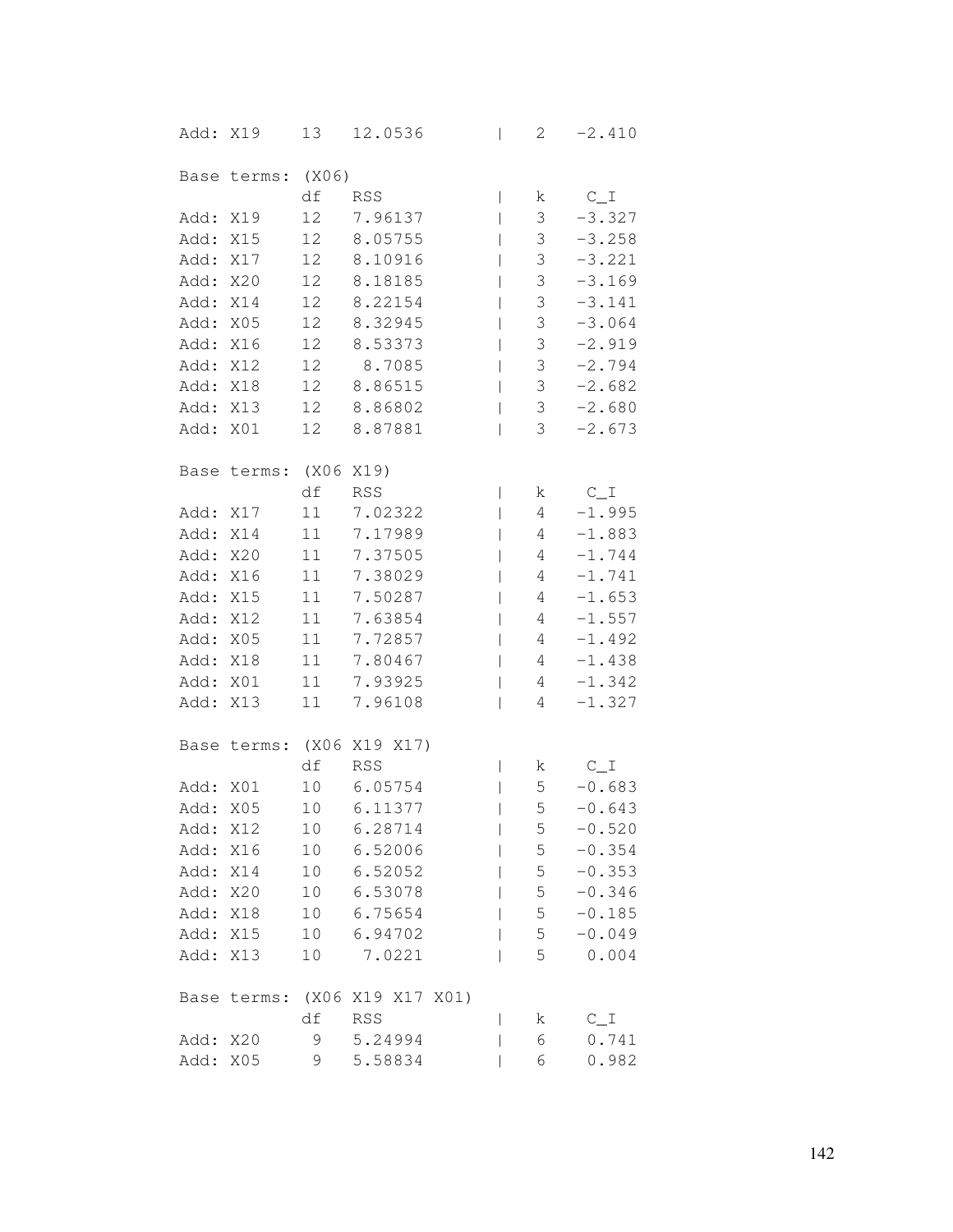| Add:     | X14 | 9               | 5.65032                                   |              | 6               | 1.027                                             |
|----------|-----|-----------------|-------------------------------------------|--------------|-----------------|---------------------------------------------------|
| Add:     | X12 | 9               | 5.65918                                   |              | 6               | 1.033                                             |
| Add:     | X18 | 9               | 5.78984                                   |              | 6               | 1.126                                             |
| Add: X15 |     | 9               | 5.95629                                   |              | 6               | 1.245                                             |
| Add: X16 |     | 9               | 5.9677                                    |              | 6               | 1.253                                             |
| Add: X13 |     | 9               | 6.05622                                   |              | 6               | 1.316                                             |
|          |     |                 |                                           |              |                 |                                                   |
|          |     |                 | Base terms: (X06 X19 X17 X01 X20)         |              |                 |                                                   |
|          |     | df              | <b>RSS</b>                                |              | k.              | $C_1$                                             |
| Add: X05 |     | 8               | 4.56231                                   |              | 7               | 2.251                                             |
| Add:     | X15 |                 | 8 4.65624                                 |              | $7\phantom{.}$  | 2.318                                             |
| Add: X14 |     | 8               | 4.94416                                   |              | 7               | 2.523                                             |
| Add:     | X18 | 8               | 5.11582                                   |              | $7\phantom{.}$  | 2.646                                             |
| Add:     | X12 | 8               | 5.1477                                    |              | $7\overline{ }$ | 2.668                                             |
| Add: X13 |     | 8               | 5.24452                                   |              | $7\phantom{.}$  | 2.737                                             |
| Add: X16 |     | 8               | 5.24864                                   |              | 7               | 2.740                                             |
|          |     |                 |                                           |              |                 |                                                   |
|          |     |                 | Base terms: (X06 X19 X17 X01 X20 X05)     |              |                 |                                                   |
|          |     | df              | RSS                                       |              | k.              | $C_1$                                             |
| Add: X18 |     | $7\overline{ }$ | 4.43355                                   |              | 8               | 4.159                                             |
| Add: X15 |     | $7\overline{ }$ | 4.4506                                    |              | 8               | 4.172                                             |
| Add:     | X16 | $7\overline{}$  | 4.45419                                   |              | 8               | 4.174                                             |
| Add: X12 |     | 7               | 4.48867                                   |              | 8               | 4.199                                             |
| Add: X14 |     | 7               | 4.49579                                   |              | 8               | 4.204                                             |
| Add: X13 |     | 7               | 4.53125                                   |              | 8               | 4.229                                             |
|          |     |                 |                                           |              |                 |                                                   |
|          |     |                 | Base terms: (X06 X19 X17 X01 X20 X05 X18) |              |                 |                                                   |
|          |     | df              | RSS                                       |              | k               | $C_1$                                             |
| Add: X15 |     | 6               | 4.22458                                   |              | 9               | 6.011                                             |
| Add:     | X14 |                 | 6 4.23126                                 |              | 9               | 6.015                                             |
| Add:     | X13 | 6               | 4.27617                                   |              | 9               | 6.047                                             |
| Add:     | X12 | 6               | 4.43133                                   |              | 9               | 6.158                                             |
| Add: X16 |     | 6               | 4.43249                                   |              | 9               | 6.159                                             |
|          |     |                 |                                           |              |                 |                                                   |
|          |     |                 |                                           |              |                 | Base terms: (X06 X19 X17 X01 X20 X05 X18 X15)     |
|          |     | df              | <b>RSS</b>                                | $\mathbf{I}$ | $\mathbf{k}$    | $C_1$                                             |
| Add: X13 |     | 5 <sub>5</sub>  | 3.53407                                   |              | 10              | 7.518                                             |
| Add: X14 |     |                 | 5 3.98242                                 | L            | 10              | 7.838                                             |
| Add: X16 |     |                 | 5 4.20955                                 | $\mathbf{I}$ | 10              | 8.000                                             |
| Add: X12 |     | 5               | 4.22458                                   |              | 10              | 8.011                                             |
|          |     |                 |                                           |              |                 |                                                   |
|          |     |                 |                                           |              |                 | Base terms: (X06 X19 X17 X01 X20 X05 X18 X15 X13) |
|          |     | df RSS          |                                           | $\mathbf{I}$ | k               | $C_1$                                             |
| Add: X16 |     | $4\overline{ }$ | 3.41296                                   | $\mathbf{I}$ | 11              | 9.432                                             |
| Add: X14 |     | $4\degree$      | 3.42745                                   |              | 11              | 9.442                                             |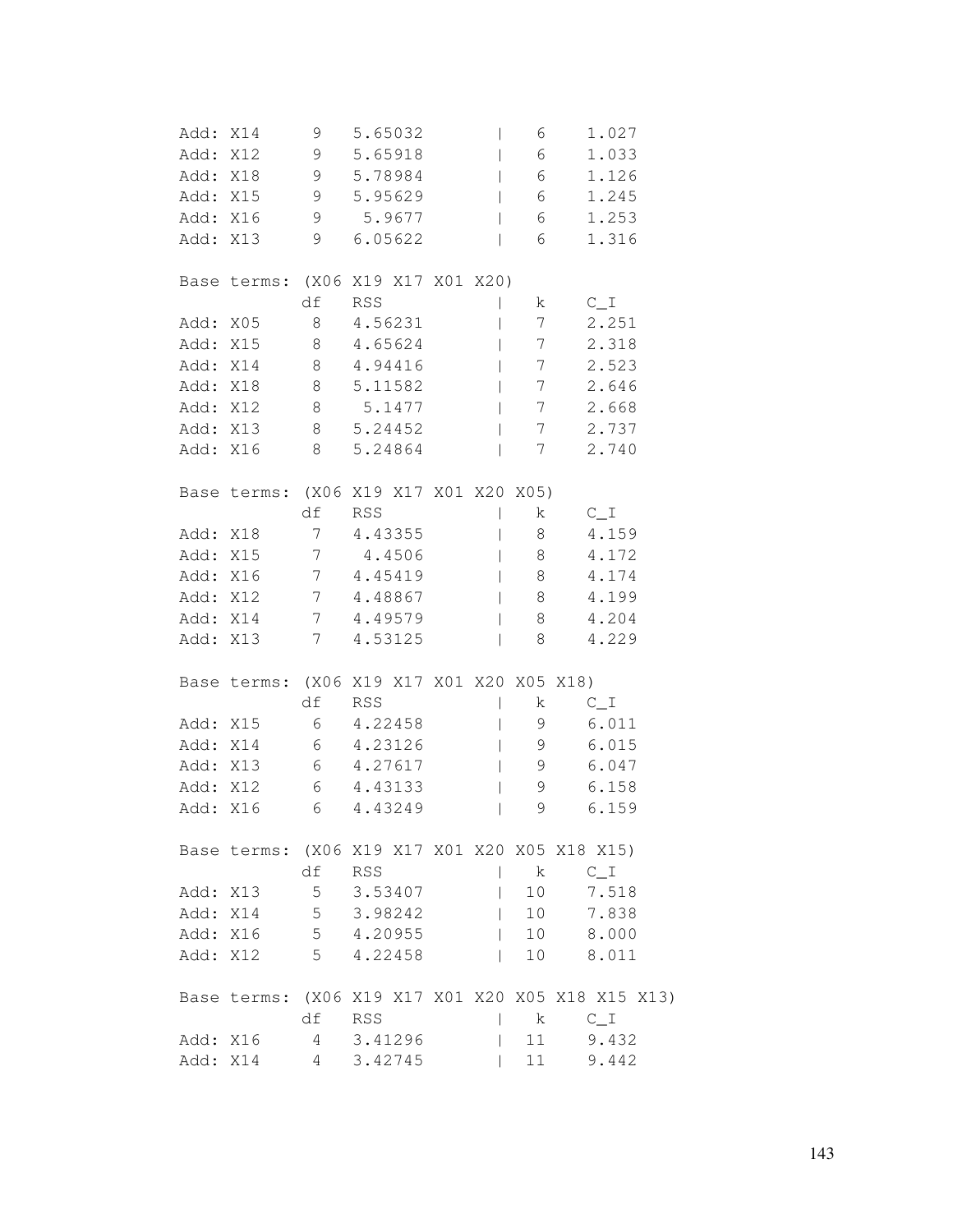Add: X12 4 3.53036 1 11 9.516 Base terms: (X06 X19 X17 X01 X20 X05 X18 X15 X13 X16) df RSS | k C\_I Add: X12 3 3.28496 | 12 11.341 Add: X14 3 3.37853 | 12 11.408 Base terms: (X06 X19 X17 X01 X20 X05 X18 X15 X13 X16 X12) df RSS | k C\_I Add: X14 2 2.80654 | 13 13.000 Data set = RAESurveyAll, Name of Fit =  $L2$ Normal Regression Kernel mean function = Identity  $Response = Y1$ Terms = (X01 X05 X06 X12 X13 X14 X15 X16 X17 X18 X19 X20) Cases not used and missing at least one value are: (549853339 549317657 559609609) Backward Elimination: Sequentially remove terms that give the smallest change in C\_I. All fits include an intercept. Current terms: (X01 X05 X06 X12 X13 X14 X15 X16 X17 X18 X19 X20) df RSS | k C I Delete: X05 3 2.82663 | 12 11.014 Delete: X19 3 2.93841 | 12 11.094 Delete: X16 3 3.1163 | 12 11.221 Delete: X14 3 3.28496 | 12 11.341 Delete: X12 3 3.37853 | 12 11.408 Delete: X18 3 3.40288 | 12 11.425 Delete: X01 3 3.4902 | 12 11.487 Delete: X13 3.82119 | 12 11.723 Delete: X17 3 4.12795 | 12 11.942 Delete: X15 3 4.19855 | 12 11.992 Delete: X06 3 4.2731 | 12 12.045 Delete: X20 3 4.29386 | 12 12.060 Current terms: (X01 X06 X12 X13 X14 X15 X16 X17 X18 X19 X20) df RSS | k C\_I Delete: X14 4 3.32771 11 9.371 Delete: X19 4 3.35692 11 9.392 Delete: X12 4 3.38497 11 9.412 Delete: X16 4 3.49065 | 11 9.488 Delete: X13 4 3.85383 1 11 9.746 Delete: X18 4 4.08484 | 11 9.911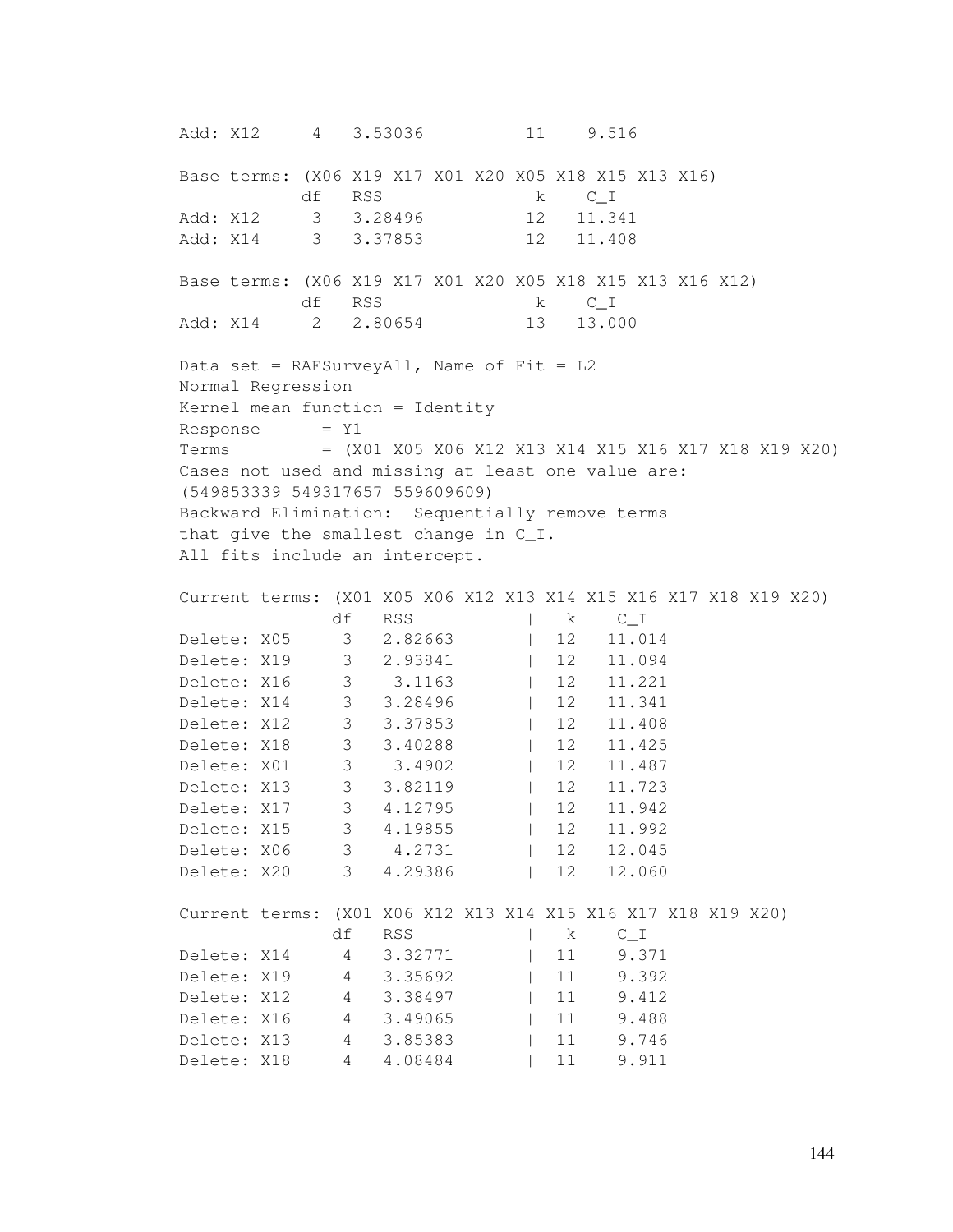| Delete: X17 |     | 4               | 4.17668                                      | $\overline{\phantom{a}}$ | 11              | 9.976                                                    |  |
|-------------|-----|-----------------|----------------------------------------------|--------------------------|-----------------|----------------------------------------------------------|--|
| Delete: X15 |     |                 | 4.24857                                      | $\mathbf{I}$             | 11              | 10.028                                                   |  |
|             |     |                 | Delete: X20 4 4.34876                        | $\mathbb{R}$             | 11              | 10.099                                                   |  |
| Delete: X01 |     |                 | 4 4.73889                                    | $\mathbb{R}$             | 11              | 10.377                                                   |  |
| Delete: X06 |     | $4\degree$      | 5.93238                                      |                          | 11              | 11.228                                                   |  |
|             |     |                 |                                              |                          |                 | Current terms: (X01 X06 X12 X13 X15 X16 X17 X18 X19 X20) |  |
|             |     | df              | <b>RSS</b>                                   |                          | k               | $C_{I}I$                                                 |  |
| Delete: X12 |     | 5 <sub>5</sub>  | 3.41496                                      |                          | 10              | 7.434                                                    |  |
| Delete: X16 |     |                 | 5 3.59027                                    |                          | 10 <sub>o</sub> | 7.559                                                    |  |
| Delete: X18 |     |                 | 5 4.22074                                    | $\mathbb{R}^n$           | 10 <sub>o</sub> | 8.008                                                    |  |
| Delete: X13 |     | 5 <sup>5</sup>  | 4.22257                                      | $\mathbb{R}^n$           | 10              | 8.009                                                    |  |
| Delete: X17 |     | 5 <sub>5</sub>  | 4.312                                        |                          | 10 <sub>o</sub> | 8.073                                                    |  |
| Delete: X20 |     |                 | 5 4.45192                                    |                          |                 | 10 8.173                                                 |  |
| Delete: X19 |     |                 | 5 4.68299                                    | $\mathbb{R}^n$           | 10              | 8.337                                                    |  |
| Delete: X15 |     |                 | 5 4.70535                                    | $\mathbb{R}^n$           | 10 <sub>o</sub> | 8.353                                                    |  |
| Delete: X01 |     |                 | 5 4.79473                                    | $\mathbb{R}^n$           | 10 <sub>o</sub> | 8.417                                                    |  |
| Delete: X06 |     |                 | 5 6.93154                                    |                          | 10 <sub>o</sub> | 9.940                                                    |  |
|             |     |                 |                                              |                          |                 | Current terms: (X01 X06 X13 X15 X16 X17 X18 X19 X20)     |  |
|             |     | df              | RSS                                          |                          | k               | $C_{I}I$                                                 |  |
| Delete: X16 |     |                 | 6 3.59398                                    |                          | 9               | 5.561                                                    |  |
| Delete: X13 |     |                 | 6 4.24879                                    |                          | 9               | 6.028                                                    |  |
|             |     |                 | Delete: X17 6 4.31248                        |                          | 9               | 6.073                                                    |  |
| Delete: X18 |     |                 | 6 4.35207                                    |                          | 9               | 6.101                                                    |  |
|             |     |                 | Delete: X19 6 4.72944                        |                          | 9               | 6.370                                                    |  |
| Delete: X15 |     |                 | 6 4.86271                                    |                          | 9               | 6.465                                                    |  |
| Delete: X01 |     |                 | 6 4.88057                                    |                          | 9               | 6.478                                                    |  |
| Delete: X20 |     |                 | 6 4.8825                                     |                          | 9               | 6.479                                                    |  |
| Delete: X06 |     | 6 —             | 8.93924                                      |                          | 9               | 9.370                                                    |  |
|             |     |                 |                                              |                          |                 | Current terms: (X01 X06 X13 X15 X17 X18 X19 X20)         |  |
|             |     | df              | <b>RSS</b>                                   | $\overline{\phantom{a}}$ | k               | $C_1$                                                    |  |
| Delete: X13 |     | $\overline{7}$  | 4.35146                                      |                          | 8               | 4.101                                                    |  |
| Delete:     | X17 | 7               | 4.36065                                      |                          | 8               | 4.107                                                    |  |
| Delete: X18 |     | $7\overline{ }$ | 4.56153                                      |                          | 8               | 4.251                                                    |  |
| Delete:     | X19 | 7               | 4.79698                                      |                          | 8               | 4.418                                                    |  |
| Delete: X20 |     | 7 <sup>7</sup>  | 4.91694                                      |                          | 8               | 4.504                                                    |  |
| Delete: X15 |     | 7               | 5.10432                                      |                          | 8               | 4.637                                                    |  |
| Delete:     | X01 | 7 <sup>1</sup>  | 5.20438                                      |                          | 8               | 4.709                                                    |  |
| Delete: X06 |     | 7               | 10.7247                                      |                          | 8               | 8.643                                                    |  |
|             |     |                 | Current terms: (X01 X06 X15 X17 X18 X19 X20) |                          |                 |                                                          |  |
|             |     | df              | RSS                                          |                          | k               | $C_1$                                                    |  |
| Delete: X18 |     | 8               | 4.65624                                      |                          | 7               | 2.318                                                    |  |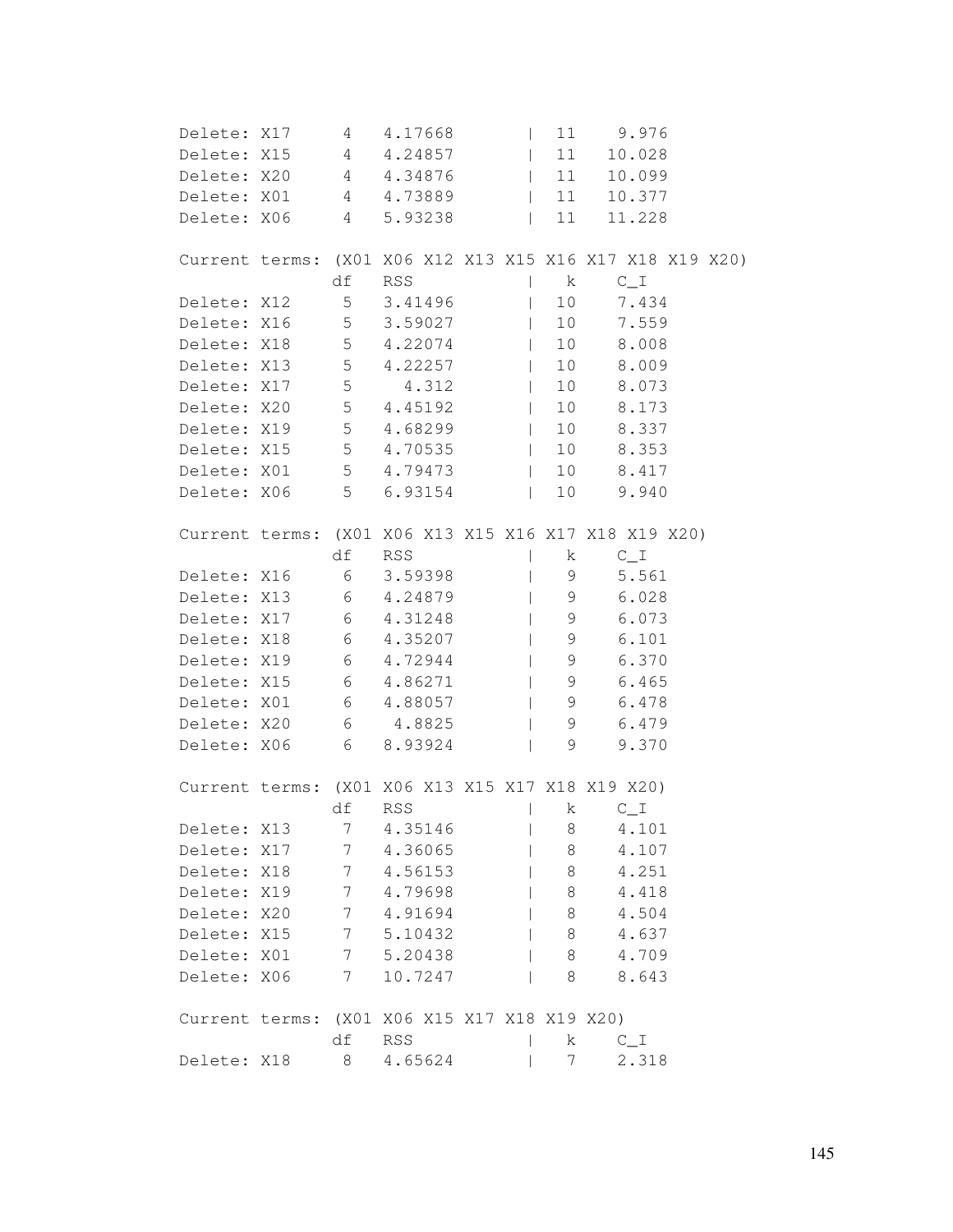| Delete:        | X15    | 8               | 5.11582              |   | 7           | 2.646    |
|----------------|--------|-----------------|----------------------|---|-------------|----------|
| Delete:        | X19    | 8               | 5.48568              |   | 7           | 2.909    |
| Delete:        | X17    | 8               | 5.52038              |   | 7           | 2.934    |
| Delete: X20    |        | 8               | 5.56183              |   | 7           | 2.963    |
| Delete:        | X01    | 8               | 5.84448              |   | 7           | 3.165    |
| Delete:        | X06    | 8               | 10.7263              |   | 7           | 6.644    |
|                |        |                 |                      |   |             |          |
| Current terms: |        | (X01)           | X06 X15 X17 X19 X20) |   |             |          |
|                |        | df              | <b>RSS</b>           |   | k           | $C_1$    |
| Delete:        | X15    | 9               | 5.24994              |   | 6           | 0.741    |
| Delete:        | X19    | 9               | 5.50017              |   | 6           | 0.920    |
| Delete: X17    |        | 9               | 5.8211               |   | 6           | 1.148    |
| Delete:        | X20    | 9               | 5.95629              |   | 6           | 1.245    |
| Delete:        | X01    | 9               | 6.15224              |   | 6           | 1.384    |
| Delete:        | X06    | 9               | 11.035               |   | 6           | 4.864    |
|                |        |                 |                      |   |             |          |
| Current        | terms: | (X01            | X06 X17 X19 X20)     |   |             |          |
|                |        | df              | <b>RSS</b>           |   | k.          | $C_I$    |
| Delete:        | X20    | 10              | 6.05754              |   | 5           | $-0.683$ |
| Delete:        | XO1    | 10              | 6.53078              |   | 5           | $-0.346$ |
| Delete:        | X19    | 10              | 6.84103              |   | 5           | $-0.125$ |
| Delete:        | X17    | 10              | 7.28747              |   | 5           | 0.193    |
| Delete:        | X06    | 10              | 11.6849              |   | 5           | 3.327    |
|                |        |                 |                      |   |             |          |
| Current terms: |        | (X01            | X06 X17 X19)         |   |             |          |
|                |        | df              | <b>RSS</b>           | L | k.          | $C_1$    |
| Delete:        | XO1    | 11              | 7.02322              |   | 4           | $-1.995$ |
| Delete:        | X19    | 11              | 7.70444              | L | 4           | $-1.510$ |
| Delete:        | X17    | 11              | 7.93925              |   | 4           | $-1.342$ |
| Delete:        | X06    | 11              | 11.7677              |   | 4           | 1.386    |
|                |        |                 |                      |   |             |          |
| Current terms: |        |                 | (X06 X17 X19)        |   |             |          |
|                |        | df              | <b>RSS</b>           |   | k           | $C_1$    |
| Delete:        | X17    | 12              | 7.96137              |   | $\mathsf 3$ | $-3.327$ |
| Delete:        | X19    | 12 <sup>°</sup> | 8.10916              |   | 3           | $-3.221$ |
| Delete:        | X06    | 12              | 11.98                |   | 3           | $-0.463$ |
|                |        |                 |                      |   |             |          |
| Current terms: |        | (0.06)          | X19)                 |   |             |          |
|                |        | df              | <b>RSS</b>           |   | k           | $C_{I}I$ |
| Delete:        | X19    | 13              | 8.87933              |   | 2           | $-4.672$ |
| Delete:        | X06    | 13              | 12.0536              |   | 2           | $-2.410$ |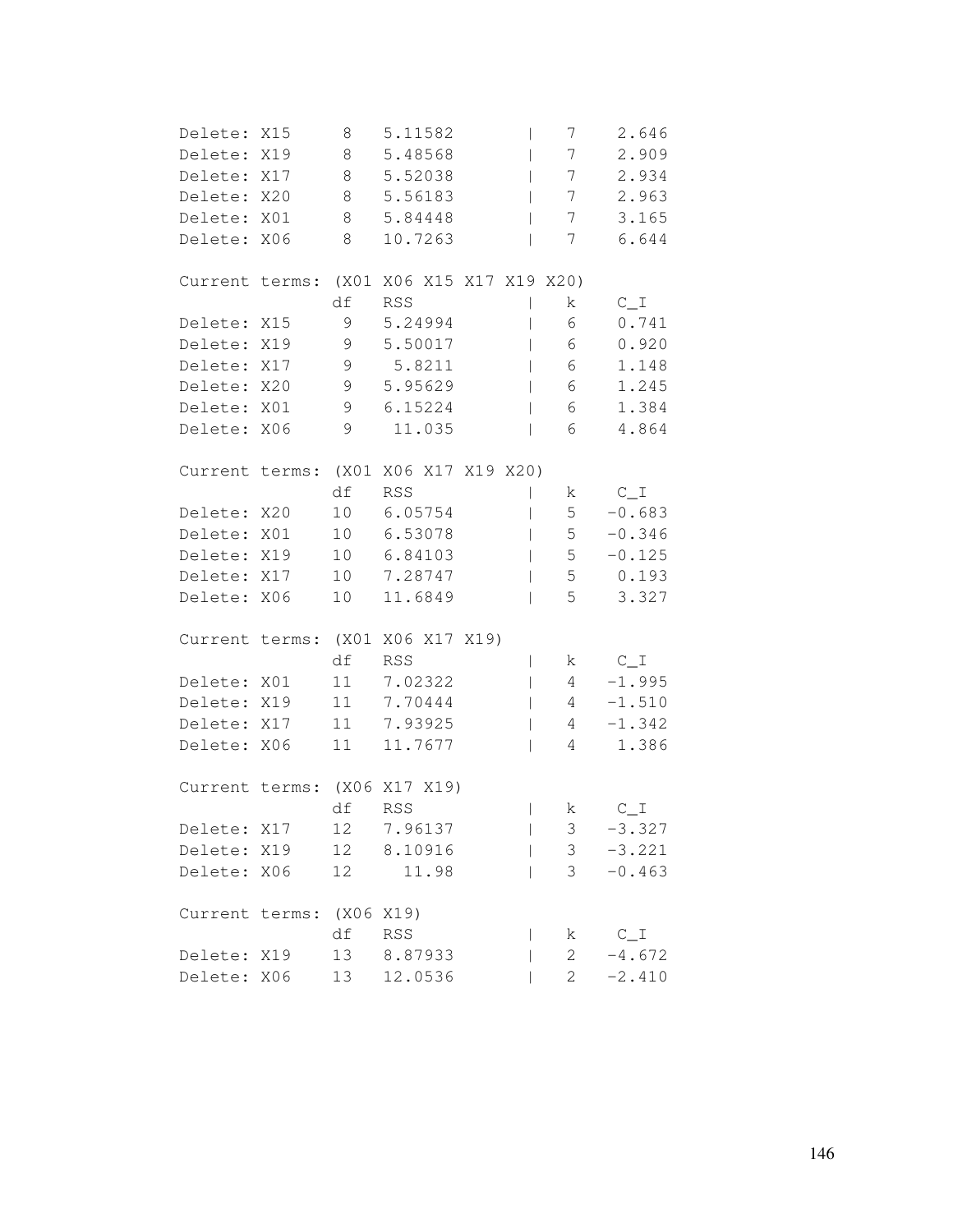## B.5.3 Final Regression for Y1

```
Data set = RAESurveyAll, Name of Fit = L8
Normal Regression
Kernel mean function = Identity
Response = Y1Terms = (ARDCOM AVERIMP X05 X17)Cases not used and missing at least one value are:
(555438661)
Coefficient Estimates
Label Estimate Std. Error t-value p-value
Constant -0.0363716 0.182295 -0.200 0.8452
ARDCOM 0.541847 0.344757 1.572 0.1420
AVERIMP -0.843127 0.280020 -3.011 0.0108
X05 -0.399378 0.247594 -1.613 0.1327
X17 -0.405184 0.238325 -1.700 0.1149
R Squared: 0.582514
Sigma hat: 0.745917
Number of cases: 18
Number of cases used: 17
Degrees of freedom: 12
Summary Analysis of Variance Table
Source df SS MS F p-value
Regression 4 9.31594 2.32899 4.19 0.0238
Residual 12 6.6767 0.556392
```
# B.6 Regression for Fitness for Purpose (Y0)

check if any project factors correlate with Y0 (X12-X20) X16 has a strong correlation check if any individual factors correlate with Y0  $(X1, X5, X6)$  Note: X6 (acq exp) has NO (0.00) correlation with Y0 adding X16 in we find: AVALIMP, AVERCOM positivly estimated to Y0 and AVERIMP and X16 negatively estimated to Y0 p-value 0.0016 / r-squared 0.80 / 15 cases used

## B.6.1 Y0, Full Engineering Factors, and Submodel Considerations

This subsection contains the regression for predicting the Y0 response with all the engineering areas, as well as Malloc's statistics for adding parameters to the null model and deleting from the full model.

```
Data set = RAESurveyAll, Name of Fit = L1Normal Regression
```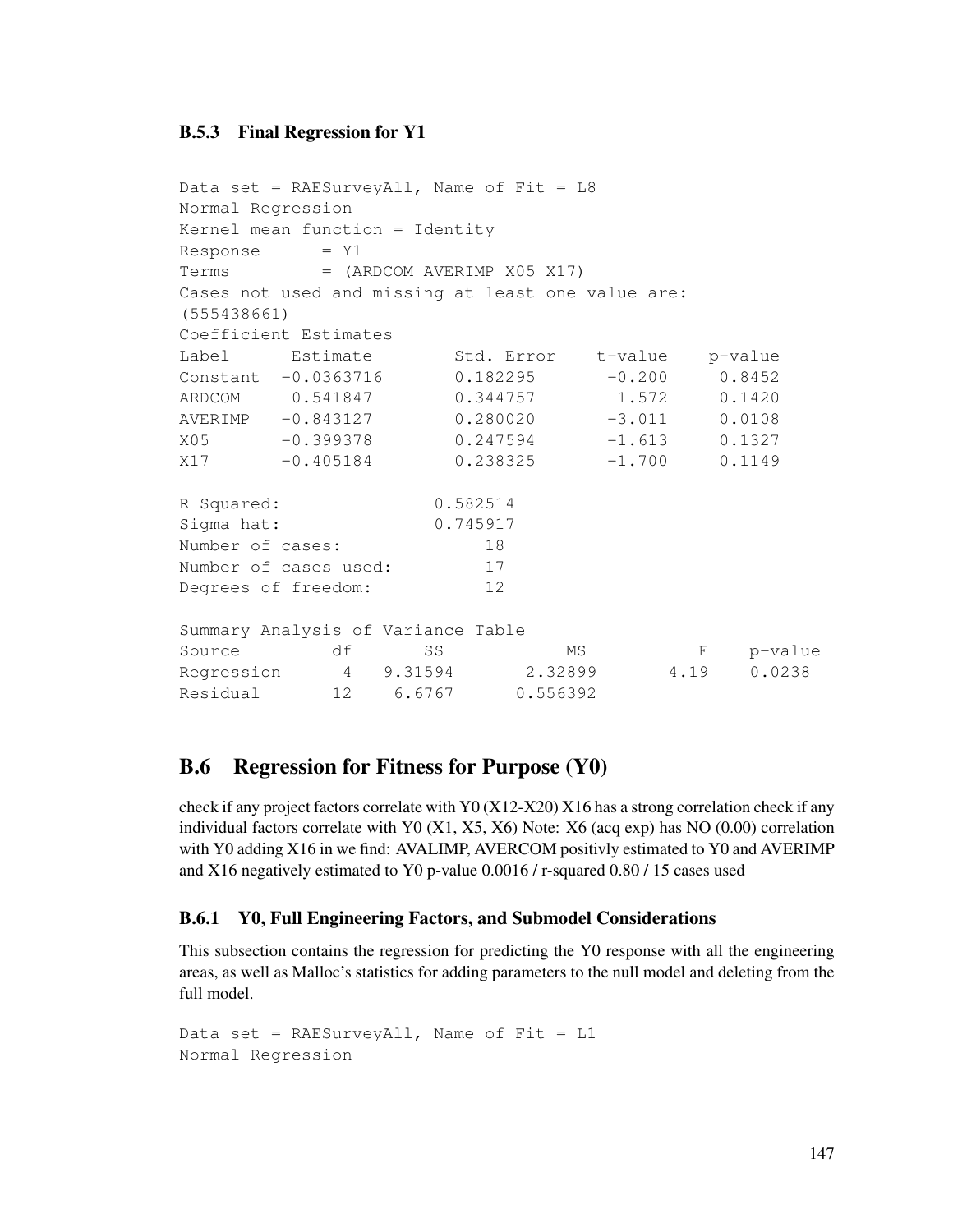```
Kernel mean function = Identity
Response = Y0Terms = (ARDCOM ARDIMP ATMCOM ATMIMP AVALCOM AVALIMP
AVERCOM AVERIMP)
Cases not used and missing at least one value are:
(559609609 543132264)
Coefficient Estimates
Label Estimate Std. Error t-value p-value
Constant -0.00970983 0.329908 -0.029 0.9773
ARDCOM 0.775041 0.782135 0.991 0.3547
ARDIMP -0.376412 1.03357 -0.364 0.7265
ATMCOM 0.223037 0.527100 0.423 0.6849
ATMIMP 0.156079 0.754310 0.207 0.8420
AVALCOM  0.582965  1.49911  0.389  0.7089
AVALIMP 0.294686 1.16498 0.253 0.8076<br>AVERCOM -0.841625 1.26646 -0.665 0.5276<br>AVERIMP 0.0231296 1.21570 0.019 0.9854
AVERCOM -0.841625 1.26646
AVERIMP   0.0231296   1.21570
R Squared: 0.449846
Sigma hat: 1.11933
Number of cases: 18
Number of cases used: 16
Degrees of freedom: 7
Summary Analysis of Variance Table
Source df SS MS F p-value
Regression 8 7.17117 0.896396 0.72 0.6771
Residual 7 8.77023 1.25289
Data set = RAESurveyAll, Name of Fit = L1Normal Regression
Kernel mean function = Identity
Response = Y0Terms = (ARDCOM ARDIMP ATMCOM ATMIMP AVALCOM AVALIMP
AVERCOM AVERIMP)
Cases not used and missing at least one value are:
(559609609 543132264)
Forward Selection: Sequentially add terms
that minimize the value of C_I.
All fits include an intercept.
Base terms: Intercept
             df RSS | k C_I IAdd: ARDCOM 14 10.8952 | 2 -3.304
Add: AVALCOM 14 12.2557 | 2 -2.218
```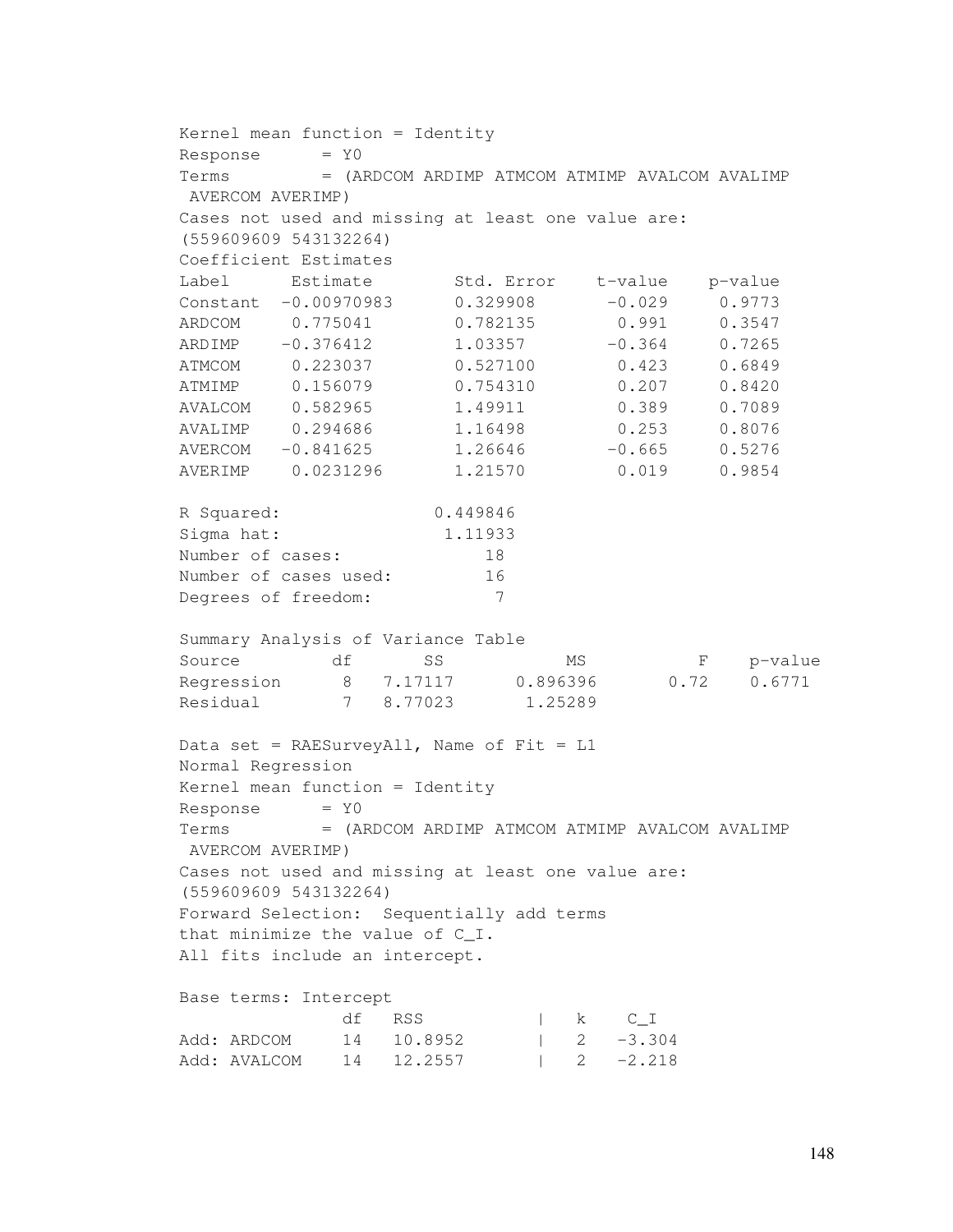| Add: | AVALIMP      | 14              | 12.3283 |                                             | $\mathbf{2}$      | $-2.160$                                            |
|------|--------------|-----------------|---------|---------------------------------------------|-------------------|-----------------------------------------------------|
|      | Add: ATMCOM  | 14              | 12.8832 |                                             | $2^{\circ}$       | $-1.717$                                            |
|      | Add: ARDIMP  | 14              | 13.5391 |                                             | $2 \quad$         | $-1.194$                                            |
|      | Add: ATMIMP  | 14              | 13.9614 |                                             | 2 <sup>1</sup>    | $-0.857$                                            |
|      | Add: AVERCOM | 14              | 14.1977 |                                             | $2^{\circ}$       | $-0.668$                                            |
|      | Add: AVERIMP | 14              | 14.544  |                                             | $\overline{2}$    | $-0.392$                                            |
|      |              |                 |         |                                             |                   |                                                     |
|      | Base terms:  | (ARDCOM)        |         |                                             |                   |                                                     |
|      |              | df              | RSS     |                                             | k                 | $C_1$                                               |
|      | Add: ATMCOM  | 13              | 10.13   |                                             | 3 <sup>7</sup>    | $-1.915$                                            |
|      | Add: AVALIMP | 13              | 10.4292 |                                             | 3 <sup>7</sup>    | $-1.676$                                            |
|      | Add: ATMIMP  | 13              | 10.4523 |                                             | $\mathcal{S}$     | $-1.657$                                            |
|      | Add: AVERCOM | 13              | 10.5689 |                                             | 3 <sup>7</sup>    | $-1.564$                                            |
| Add: | ARDIMP       | 13              | 10.7429 |                                             | 3 <sup>7</sup>    | $-1.425$                                            |
|      | Add: AVERIMP | 13              | 10.8636 |                                             | 3 <sup>7</sup>    | $-1.329$                                            |
|      | Add: AVALCOM | 13              | 10.8889 |                                             | 3                 | $-1.309$                                            |
|      |              |                 |         |                                             |                   |                                                     |
|      | Base terms:  | (ARDCOM ATMCOM) |         |                                             |                   |                                                     |
|      |              | df              | RSS     |                                             | k<br>$\mathsf{I}$ | $C_1$                                               |
|      | Add: AVERCOM | 12              | 9.65917 |                                             | $4 -$             | $-0.290$                                            |
|      | Add: AVALIMP | 12 <sup>7</sup> | 9.9645  |                                             | $4 -$             | $-0.047$                                            |
| Add: | ATMIMP       | 12              | 9.98039 |                                             | $4\overline{ }$   | $-0.034$                                            |
|      | Add: AVALCOM | 12              | 10.1037 |                                             | $\overline{4}$    | 0.064                                               |
|      | Add: ARDIMP  | 12              | 10.105  |                                             | $\overline{4}$    | 0.065                                               |
|      | Add: AVERIMP | 12              | 10.1199 |                                             | 4                 | 0.077                                               |
|      |              |                 |         |                                             |                   |                                                     |
|      |              |                 |         | Base terms: (ARDCOM ATMCOM AVERCOM)         |                   |                                                     |
|      |              | df              | RSS     |                                             | k                 | $C_1$                                               |
|      | Add: AVALIMP | 11              | 9.09196 |                                             | 5                 | 1.257                                               |
| Add: | AVALCOM      | 11              | 9.16216 |                                             | 5                 | 1.313                                               |
|      | Add: AVERIMP | 11              | 9.37458 |                                             | 5                 | 1.482                                               |
|      | Add: ATMIMP  | $11$            | 9.4364  |                                             | $\mathsf S$       | 1.532                                               |
|      | Add: ARDIMP  | 11              | 9.54442 |                                             | 5                 | 1.618                                               |
|      |              |                 |         |                                             |                   |                                                     |
|      |              |                 |         | Base terms: (ARDCOM ATMCOM AVERCOM AVALIMP) |                   |                                                     |
|      |              | df              | RSS     |                                             | k                 | $C_1$                                               |
|      | Add: AVALCOM | 10              | 8.93891 |                                             | 6                 | 3.135                                               |
|      | Add: ARDIMP  | 10              | 9.04383 |                                             | 6                 | 3.218                                               |
|      | Add: AVERIMP | 10              | 9.04773 |                                             | 6                 | 3.221                                               |
|      | Add: ATMIMP  | 10              | 9.0919  |                                             | 6                 | 3.257                                               |
|      |              |                 |         |                                             |                   |                                                     |
|      |              |                 |         |                                             |                   | Base terms: (ARDCOM ATMCOM AVERCOM AVALIMP AVALCOM) |
|      |              | df              | RSS     |                                             | k                 | $C_1$                                               |
|      | Add: ARDIMP  | 9               | 8.83113 |                                             | 7                 | 5.049                                               |
|      | Add: AVERIMP | 9               | 8.93649 |                                             | 7                 | 5.133                                               |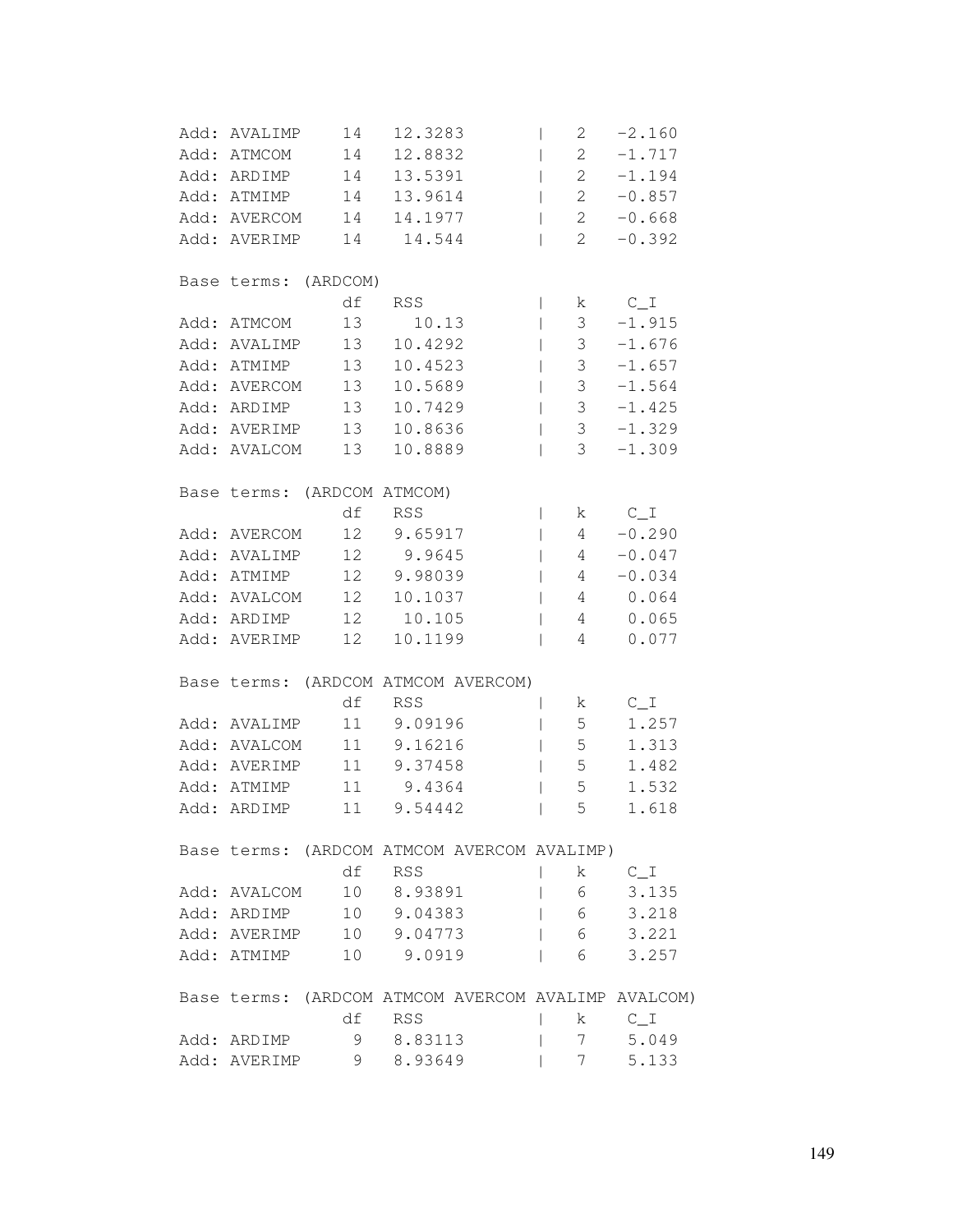Add: ATMIMP 9 8.93875 | 7 5.135 Base terms: (ARDCOM ATMCOM AVERCOM AVALIMP AVALCOM ARDIMP) df RSS | k C\_I Add: ATMIMP 8 8.77068 | 8 7.000 Add: AVERIMP 8 8.82387 | 8 7.043 Base terms: (ARDCOM ATMCOM AVERCOM AVALIMP AVALCOM ARDIMP ATMIMP) df RSS | k C I Add: AVERIMP 7 8.77023 | 9 9.000 Data set = RAESurveyAll, Name of Fit =  $L1$ Normal Regression Kernel mean function = Identity  $Response = Y0$ Terms = (ARDCOM ARDIMP ATMCOM ATMIMP AVALCOM AVALIMP AVERCOM AVERIMP) Cases not used and missing at least one value are: (559609609 543132264) Backward Elimination: Sequentially remove terms that give the smallest change in C\_I. All fits include an intercept. Current terms: (ARDCOM ARDIMP ATMCOM ATMIMP AVALCOM AVALIMP AVERCOM AVERIMP) df RSS | k C\_I Delete: AVERIMP 8 8.77068 | 8 7.000 Delete: ATMIMP 8 8.82387 | 8 7.043 Delete: AVALIMP 8 8.8504 | 8 7.064 Delete: ARDIMP 8 8.9364 | 8 7.133 Delete: AVALCOM 8 8.95969 | 8 7.151 Delete: ATMCOM 8 8.99455 | 8 7.179 Delete: AVERCOM 8 9.32354 | 8 7.442 Delete: ARDCOM 8 10.0005 | 8 7.982 Current terms: (ARDCOM ARDIMP ATMCOM ATMIMP AVALCOM AVALIMP AVERCOM) df RSS | k C\_I Delete: ATMIMP 9 8.83113 | 7 5.049 Delete: ARDIMP 9 8.93875 | 7 5.135 Delete: AVALCOM 9 9.01098 | 7 5.192 Delete: AVALIMP 9 9.01856 | 7 5.198 Delete: ATMCOM 9 9.05151 | 7 5.225 Delete: AVERCOM 9 9.6438 | 7 5.697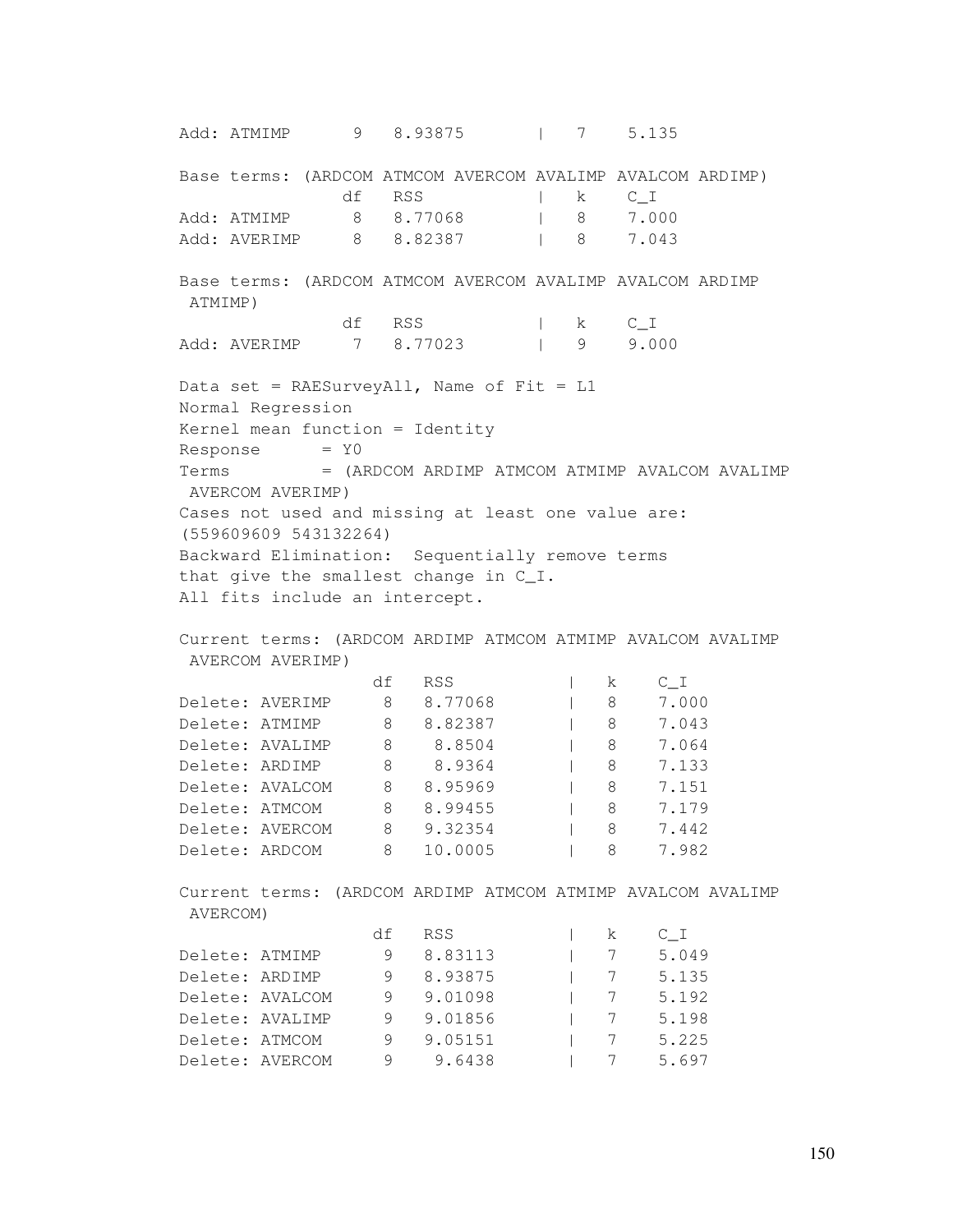| Delete: ARDCOM                                         | 9  | 10.0035    | $\overline{1}$           | 7              | 5.984                                        |                                                               |
|--------------------------------------------------------|----|------------|--------------------------|----------------|----------------------------------------------|---------------------------------------------------------------|
|                                                        |    |            |                          |                |                                              | Current terms: (ARDCOM ARDIMP ATMCOM AVALCOM AVALIMP AVERCOM) |
|                                                        | df | <b>RSS</b> |                          | $\mathbf{k}$   | $C_{I}I$                                     |                                                               |
| Delete: ARDIMP                                         |    | 10 8.93891 |                          | $6\degree$     | 3.135                                        |                                                               |
| Delete: AVALCOM                                        |    | 10 9.04383 |                          |                | 63.218                                       |                                                               |
| Delete: AVALIMP 10 9.16215                             |    |            |                          |                | 1 6 3.313                                    |                                                               |
| Delete: ATMCOM 10 9.18168                              |    |            |                          |                | $\begin{array}{ccc} & 6 & 3.328 \end{array}$ |                                                               |
| Delete: AVERCOM 10 9.70713                             |    |            |                          |                | 1 6 3.748                                    |                                                               |
| Delete: ARDCOM 10                                      |    | 10.0443    |                          | 6              | 4.017                                        |                                                               |
|                                                        |    |            |                          |                |                                              |                                                               |
| Current terms: (ARDCOM ATMCOM AVALCOM AVALIMP AVERCOM) |    |            |                          |                |                                              |                                                               |
|                                                        | df | RSS        | $\mathbf{I}$             | k –            | $C_I I$                                      |                                                               |
| Delete: AVALCOM                                        |    | 11 9.09196 | $\mathbf{I}$             | 5 <sub>1</sub> | 1.257                                        |                                                               |
| Delete: AVALIMP                                        |    | 11 9.16216 | $\mathbf{I}$             | 5 <sub>1</sub> | 1.313                                        |                                                               |
| Delete: ATMCOM 11 9.28981                              |    |            |                          |                | 1.415                                        |                                                               |
| Delete: AVERCOM 11 9.72026                             |    |            |                          | 5 <sup>5</sup> | 1.758                                        |                                                               |
| Delete: ARDCOM                                         | 11 | 10.1751    |                          | 5 <sup>5</sup> | 2.121                                        |                                                               |
|                                                        |    |            |                          |                |                                              |                                                               |
| Current terms: (ARDCOM ATMCOM AVALIMP AVERCOM)         |    |            |                          |                |                                              |                                                               |
|                                                        | df | <b>RSS</b> | $\overline{\phantom{a}}$ | k –            | $C_1$                                        |                                                               |
| Delete: ATMCOM                                         |    | 12 9.52639 | $\overline{\phantom{a}}$ |                | $4 -0.396$                                   |                                                               |
| Delete: AVALIMP 12 9.65917                             |    |            |                          |                | $1 4 -0.290$                                 |                                                               |
| Delete: AVERCOM 12 9.9645                              |    |            | $\overline{1}$           |                | $4 -0.047$                                   |                                                               |
| Delete: ARDCOM 12                                      |    | 11.4924    |                          |                | 4 1.173                                      |                                                               |
| Current terms: (ARDCOM AVALIMP AVERCOM)                |    |            |                          |                |                                              |                                                               |
|                                                        | df | <b>RSS</b> |                          |                | k $C_I$                                      |                                                               |
| Delete: AVERCOM                                        |    | 13 10.4292 |                          |                | $3 - 1.676$                                  |                                                               |
|                                                        |    |            |                          |                |                                              |                                                               |
| Delete: AVALIMP 13 10.5689                             |    |            |                          |                | $3 - 1.564$                                  |                                                               |
| Delete: ARDCOM 13                                      |    | 12.3263    |                          | 3 <sup>7</sup> | $-0.162$                                     |                                                               |
| Current terms: (ARDCOM AVALIMP)                        |    |            |                          |                |                                              |                                                               |
|                                                        | df | RSS        | $\mathbb{R}^n$           |                | $k \qquad C_I$                               |                                                               |
| Delete: AVALIMP                                        |    | 14 10.8952 | $\overline{\phantom{a}}$ |                | $2 -3.304$                                   |                                                               |
| Delete: ARDCOM                                         | 14 | 12.3283    |                          | $2^{\circ}$    | $-2.160$                                     |                                                               |

# B.6.2 Y0, Environmental Factors, and Submodel Considerations

This subsection contains the regression for predicting the Y0 response with all the environmental factors, as well as Malloc's statistics for adding parameters to the null model and deleting from the full model.

```
Data set = RAESurveyAll, Name of Fit = L2
Normal Regression
```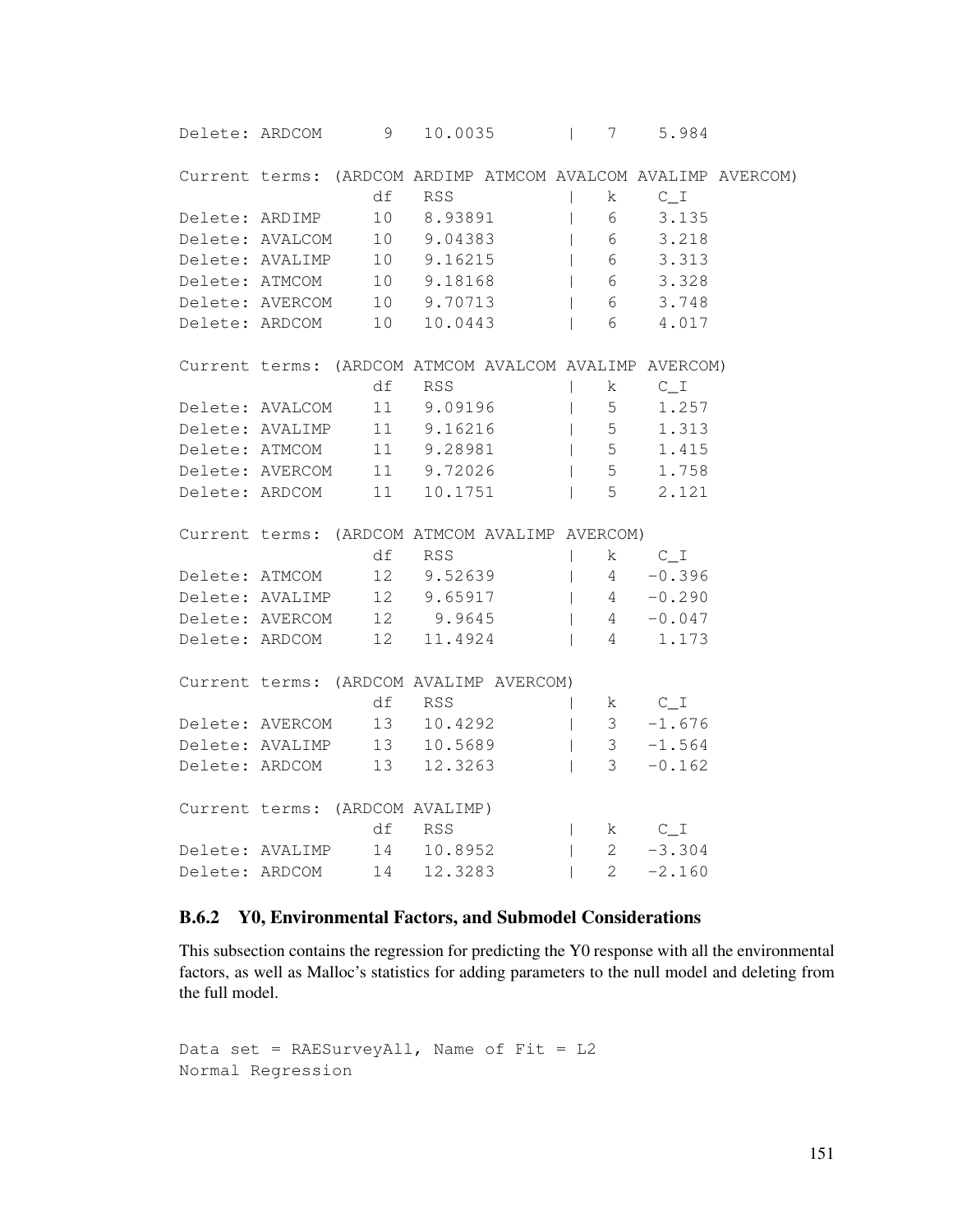```
Kernel mean function = Identity
Response = Y0Terms = (X01 X05 X06 X12 X13 X14 X15 X16 X17 X18 X19 X20)
Cases not used and missing at least one value are:
(549853339 549317657 559609609)
Coefficient Estimates
Label Estimate Std. Error t-value p-value
Constant 0.584606 0.963889 0.607 0.6059
X01 0.0521032 0.927431 0.056 0.9603
X05 -0.103599 0.733583 -0.141 0.9006
X06 -0.577867 0.739247 -0.782 0.5162
X12 0.606168 1.14294 0.530 0.6489
X13 2.04182 2.67920 0.762 0.5256
X14 -0.637171 1.00011 -0.637 0.5893
X15 -1.39719 0.989253 -1.412 0.2934
X16 -1.05412 1.06313 -0.992 0.4259
X17 -0.696074 0.592776 -1.174 0.3612
X18 -0.783225 0.912271 -0.859 0.4811
X19 1.11132 0.821205 1.353 0.3086<br>
X20 −0.607847 0.414501 −1.466 0.2802
X20 -0.607847 0.414501 -1.466R Squared: 0.864817
Sigma hat: 1.03803
Number of cases: 18
Number of cases used: 15
Degrees of freedom: 2
Summary Analysis of Variance Table
Source df SS MS F p-value
Regression 12 13.7864 1.14887 1.07 0.5816
Residual 2 2.15501 1.0775
Data set = RAESurveyAll, Name of Fit = L2
Normal Regression
Kernel mean function = Identity
Response = Y0Terms = (X01 X05 X06 X12 X13 X14 X15 X16 X17 X18 X19 X20)
Cases not used and missing at least one value are:
(549853339 549317657 559609609)
Forward Selection: Sequentially add terms
that minimize the value of C_I.
All fits include an intercept.
Base terms: Intercept
         df RSS | k C_I
```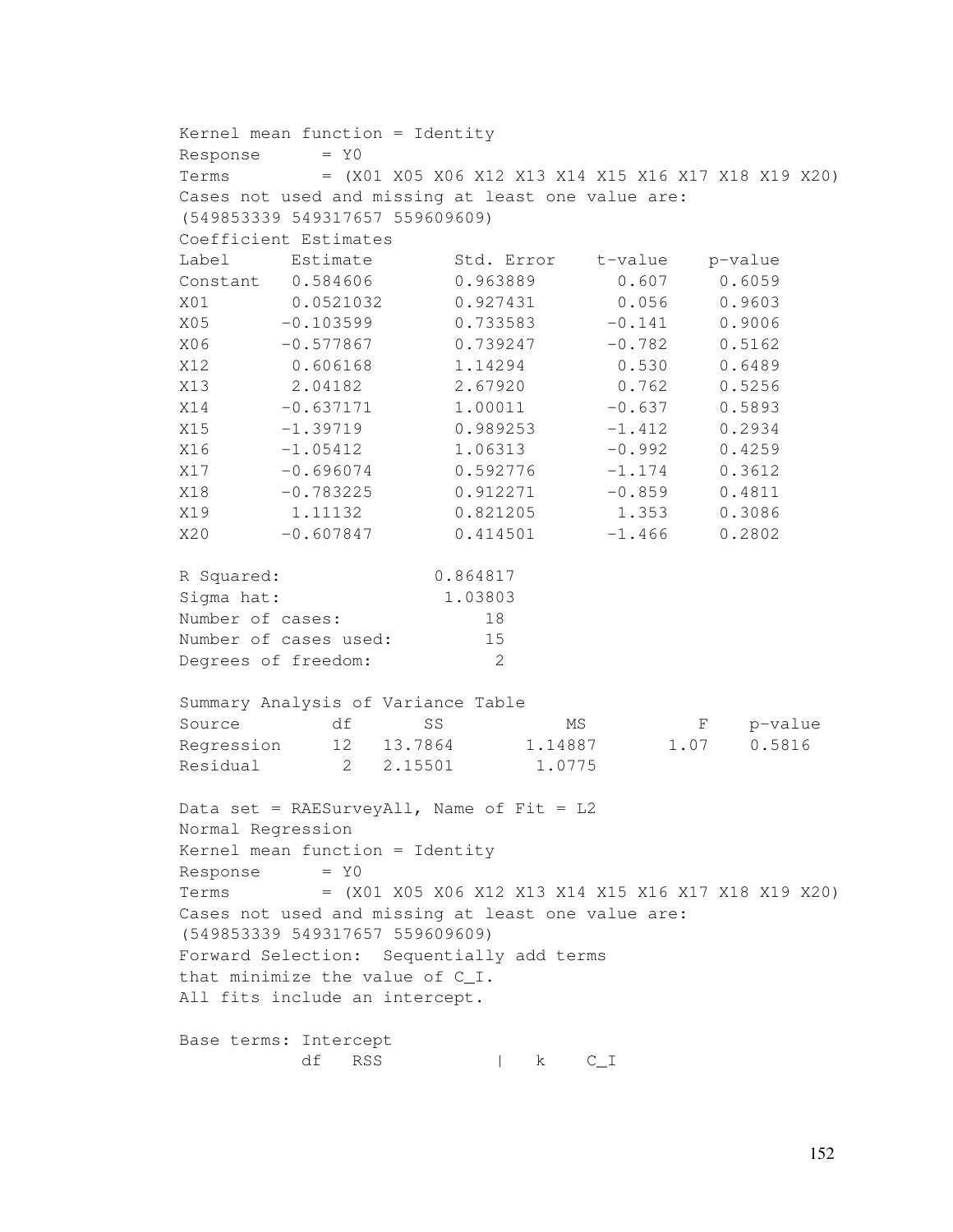| Add:         | X16               | 13       | 12.9893            | $\mathbf{I}$                                         | 2              | 1.055          |
|--------------|-------------------|----------|--------------------|------------------------------------------------------|----------------|----------------|
| Add:         | X01               | 13       | 13.6382            | $\mathbf{I}$                                         | $\mathbf{2}$   | 1.657          |
| Add:         | X12               | 13       | 14.7556            |                                                      | $\mathbf{2}$   | 2.694          |
| Add:         | X20               | 13       | 15.0843            |                                                      | $\mathbf{2}$   | 2.999          |
| Add:         | X19               | 13       | 15.2297            | $\mathbf{I}$                                         | 2              | 3.134          |
| Add:         | X14               | 13       | 15.4421            |                                                      | $\mathbf{2}$   | 3.331          |
| Add:         | X05               | 13       | 15.736             |                                                      | $\mathbf{2}$   | 3.604          |
| Add:         | X17               | 13       | 15.7727            |                                                      | $\mathbf{2}$   | 3.638          |
| Add:         | X18               | 13       | 15.8347            | $\overline{\phantom{a}}$                             | $\mathbf{2}$   | 3.696          |
| Add:         | X15               | 13       | 15.9414            |                                                      | $\mathbf{2}$   | 3.795          |
| Add:         | X06               | 13       | 15.9414            |                                                      | $\mathbf{2}$   | 3.795          |
| Add: X13     |                   | 13       | 15.9414            |                                                      | $\overline{2}$ | 3.795          |
|              |                   |          |                    |                                                      |                |                |
|              | Base terms: (X16) |          |                    |                                                      |                |                |
|              |                   | df       | RSS                | $\mathbf{I}$                                         | k              | $C_I$          |
| Add:         | X18               | 12       | 11.1025            | $\mathbf{I}$                                         | 3              | 1.304          |
| Add:         | X14               | 12       | 11.9703            | $\mathbf{I}$                                         | 3              | 2.109          |
| Add:         | X01               | 12       | 12.0581            |                                                      | 3              | 2.191          |
| Add:         | X20               | 12       | 12.2241            |                                                      | 3              | 2.345          |
| Add:         | X15               | 12       | 12.5508            | $\mathbf{I}$                                         | 3              | 2.648          |
| Add:         | X06               | 12       | 12.5621            |                                                      | 3              | 2.659          |
| Add:         | X13               | 12       | 12.635             |                                                      | 3              | 2.726          |
| Add:         | X17               | 12       | 12.8867            |                                                      | 3              | 2.960          |
| Add:         | X05               | 12       | 12.8973            |                                                      | 3              | 2.970          |
| Add:         | X19               | 12       | 12.9007            |                                                      | 3              | 2.973          |
| Add:         | X12               | 12       | 12.9238            |                                                      | 3              | 2.994          |
|              |                   |          |                    |                                                      |                |                |
|              | Base terms: (X16  |          | X18)               |                                                      |                |                |
|              |                   | df<br>11 | RSS                | $\mathbf{I}$                                         | k              | $C_1$<br>2.194 |
| Add:         | X19<br>X20        | 11       | 9.90711<br>10.4118 | $\mathbf{I}$                                         | 4              | 2.663          |
| Add:<br>Add: |                   | 11       | 10.4611            | $\mathbf{I}$                                         | 4<br>4         | 2.709          |
| Add:         | XO1<br>X14        | 11       | 10.6473            | $\overline{\phantom{a}}$<br>$\overline{\phantom{a}}$ | 4              | 2.881          |
| Add:         | X06               | 11       |                    |                                                      | 4              | 2.988          |
| Add:         | X17               | 11       | 10.762<br>10.7967  |                                                      | 4              | 3.020          |
| Add:         | X15               | 11       | 10.9815            |                                                      | 4              | 3.192          |
| Add:         | X05               | 11       | 11.0573            |                                                      | 4              | 3.262          |
| Add:         | X13               | $11\,$   | 11.0945            |                                                      | 4              | 3.296          |
| Add:         | X12               | 11       | 11.1004            |                                                      | 4              | 3.302          |
|              |                   |          |                    |                                                      |                |                |
| Base         | terms:            | (X16     | X18 X19)           |                                                      |                |                |
|              |                   | df       | <b>RSS</b>         |                                                      | k              | $C_1$          |
| Add:         | X06               | 10       | 8.05009            |                                                      | 5              | 2.471          |
| Add:         | X20               | 10       | 8.50964            |                                                      | 5              | 2.898          |
| Add:         | X01               | 10       | 9.56405            |                                                      | 5              | 3.876          |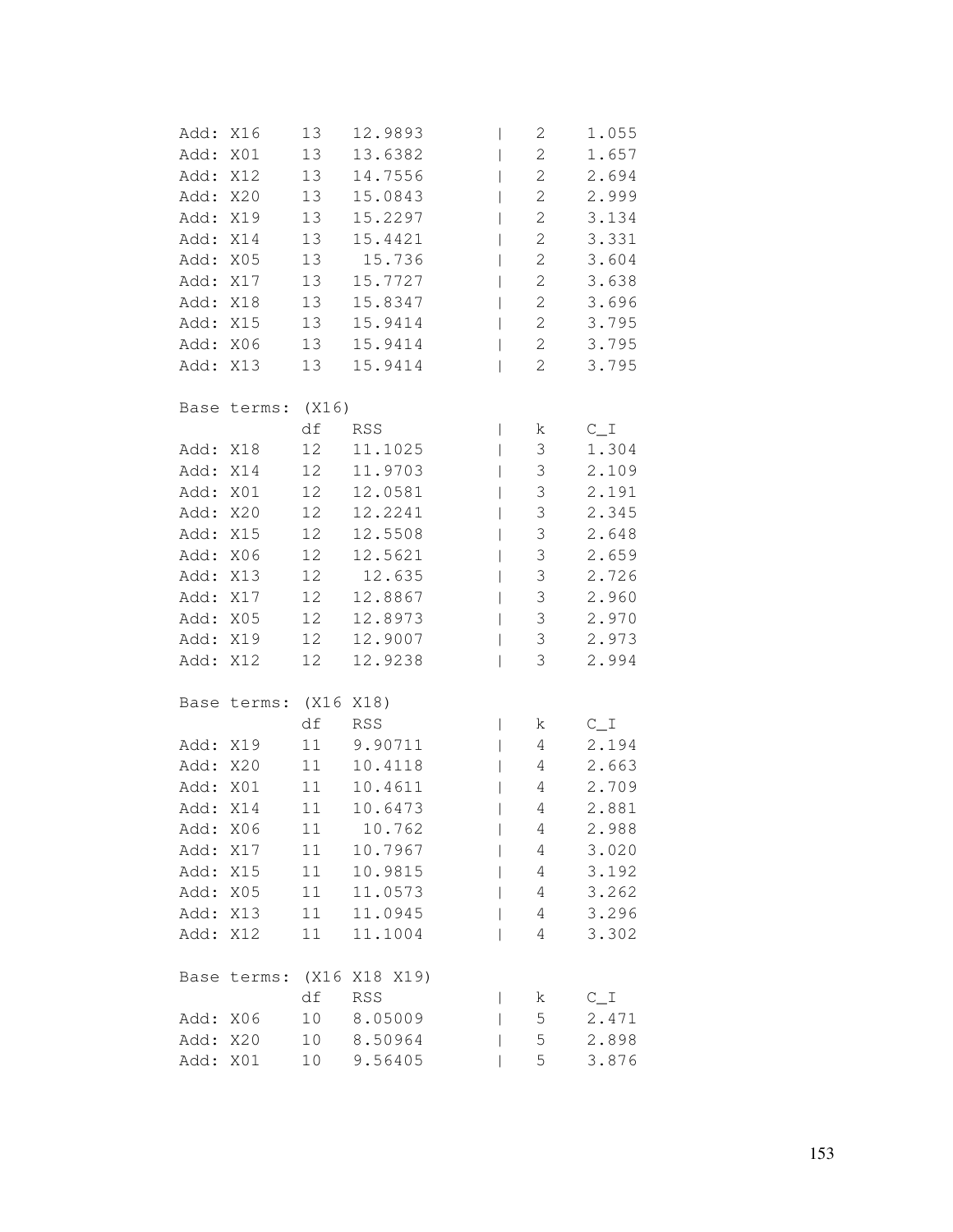| Add:     | X17         | 10              | 9.61956                                   |              | 5 | 3.928                     |
|----------|-------------|-----------------|-------------------------------------------|--------------|---|---------------------------|
| Add:     | X15         | 10              | 9.64785                                   |              | 5 | 3.954                     |
| Add:     | X14         | 10              | 9.73037                                   |              | 5 | 4.030                     |
| Add: X12 |             | 10              | 9.81952                                   |              | 5 | 4.113                     |
| Add:     | X13         | 10              | 9.89331                                   |              | 5 | 4.182                     |
| Add:     | X05         | 10              | 9.89516                                   |              | 5 | 4.183                     |
|          |             |                 |                                           |              |   |                           |
|          | Base terms: | (X16            | X18 X19 X06)                              |              |   |                           |
|          |             | df              | <b>RSS</b>                                |              | k | $\mathrm{C}\_ \mathrm{I}$ |
| Add:     | X17         | 9               | 6.79618                                   |              | 6 | 3.307                     |
| Add:     | X20         | 9               | 7.30745                                   |              | 6 | 3.782                     |
| Add:     | X12         | 9               | 7.4118                                    |              | 6 | 3.879                     |
| Add:     | X05         | 9               | 7.70279                                   |              | 6 | 4.149                     |
| Add:     | X15         | 9               | 7.78085                                   |              | 6 | 4.221                     |
| Add:     | X01         | 9               | 7.84801                                   |              | 6 | 4.284                     |
| Add:     | X13         | 9               | 7.89522                                   |              | 6 | 4.327                     |
| Add:     | X14         | 9               | 8.00792                                   |              | 6 | 4.432                     |
|          |             |                 |                                           |              |   |                           |
|          | Base terms: |                 | (X16 X18 X19 X06 X17)                     |              |   |                           |
|          |             | df              | <b>RSS</b>                                |              | k | $C_1$                     |
| Add:     | X15         | 8               | 5.41883                                   |              | 7 | 4.029                     |
| Add:     | X20         | 8               | 5.90371                                   |              | 7 | 4.479                     |
| Add:     | X01         | 8               | 6.34025                                   |              | 7 | 4.884                     |
| Add:     | X13         | 8               | 6.52286                                   |              | 7 | 5.054                     |
| Add:     | X12         | 8               | 6.65396                                   |              | 7 | 5.175                     |
| Add:     | X14         | 8               | 6.6674                                    |              | 7 | 5.188                     |
| Add:     | X05         | 8               | 6.75885                                   |              | 7 | 5.273                     |
|          |             |                 |                                           |              |   |                           |
| Base     | terms:      |                 | (X16 X18 X19 X06 X17 X15)                 |              |   |                           |
|          |             | df              | <b>RSS</b>                                |              | k | $C_{I}$                   |
| Add:     | X20         | $\overline{7}$  | 3.19248                                   | $\mathsf{I}$ | 8 | 3.963                     |
| Add:     | XO1         | 7               | 4.70283                                   |              | 8 | 5.365                     |
| Add:     | X05         | 7               | 5.0997                                    |              | 8 | 5.733                     |
| Add:     | X13         | 7               | 5.32178                                   |              | 8 | 5.939                     |
| Add:     | X12         | $7\phantom{.0}$ | 5.34885                                   |              | 8 | 5.964                     |
| Add: X14 |             | 7               | 5.37944                                   |              | 8 | 5.993                     |
|          |             |                 |                                           |              |   |                           |
|          |             |                 | Base terms: (X16 X18 X19 X06 X17 X15 X20) |              |   |                           |
|          |             | df              | <b>RSS</b>                                |              | k | $C_1$                     |
| Add:     | X05         | 6               | 2.81569                                   |              | 9 | 5.613                     |
| Add:     | X01         | 6               | 3.00508                                   |              | 9 | 5.789                     |
| Add:     | X13         | 6               | 3.04526                                   |              | 9 | 5.826                     |
| Add:     | X12         | 6               | 3.13693                                   |              | 9 | 5.911                     |
| Add: X14 |             | 6               | 3.17571                                   |              | 9 | 5.947                     |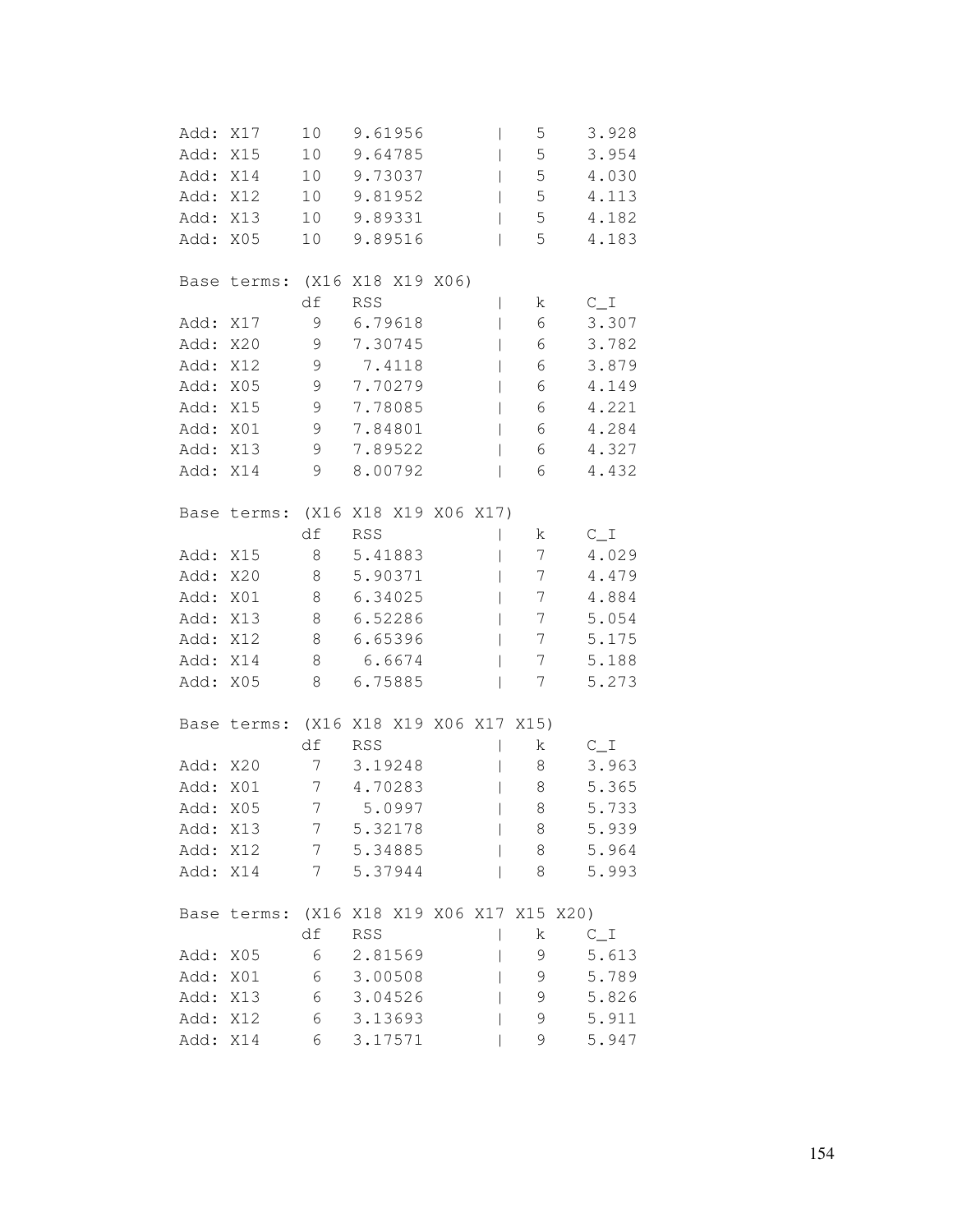Base terms: (X16 X18 X19 X06 X17 X15 X20 X05) df RSS | k C I Add: X13 5 2.61573 | 10 7.428 Add: X14 5 2.79387 | 10 7.593 Add: X12 5 2.81267 | 10 7.610 2.81567 | 10 7.613 Base terms: (X16 X18 X19 X06 X17 X15 X20 X05 X13) df RSS | k C\_I Add: X14 4 2.4583 1 11 9.281 Add: X01 4 2.59872 | 11 9.412 Add: X12 4 2.615 | 11 9.427 Base terms: (X16 X18 X19 X06 X17 X15 X20 X05 X13 X14) df RSS | k C\_I Add: X12 3 2.15841 | 12 11.003 Add: X01 3 2.45809 | 12 11.281 Base terms: (X16 X18 X19 X06 X17 X15 X20 X05 X13 X14 X12) df RSS | k C\_I Add: X01 2 2.15501 | 13 13.000 Data set = RAESurveyAll, Name of Fit =  $L2$ Normal Regression Kernel mean function = Identity  $Response = Y0$ Terms = (X01 X05 X06 X12 X13 X14 X15 X16 X17 X18 X19 X20) Cases not used and missing at least one value are: (549853339 549317657 559609609) Backward Elimination: Sequentially remove terms that give the smallest change in C\_I. All fits include an intercept. Current terms: (X01 X05 X06 X12 X13 X14 X15 X16 X17 X18 X19 X20) df RSS | k C I Delete: X01 3 2.15841 | 12 11.003 Delete: X05 3 2.1765 | 12 11.020 Delete: X12 3 2.45809 | 12 11.281 Delete: X14 3 2.59236 | 12 11.406 0elete: X13 3 2.78082 | 12 11.581<br>Delete: X06 3 2.81342 | 12 11.611 Delete: X06 3 2.81342 | 12 11.611 Delete: X18 3 2.94923 | 12 11.737 Delete: X16 3 3.21433 | 12 11.983 Delete: X17 3 3.64077 | 12 12.379 Delete: X19 3 4.12832 | 12 12.831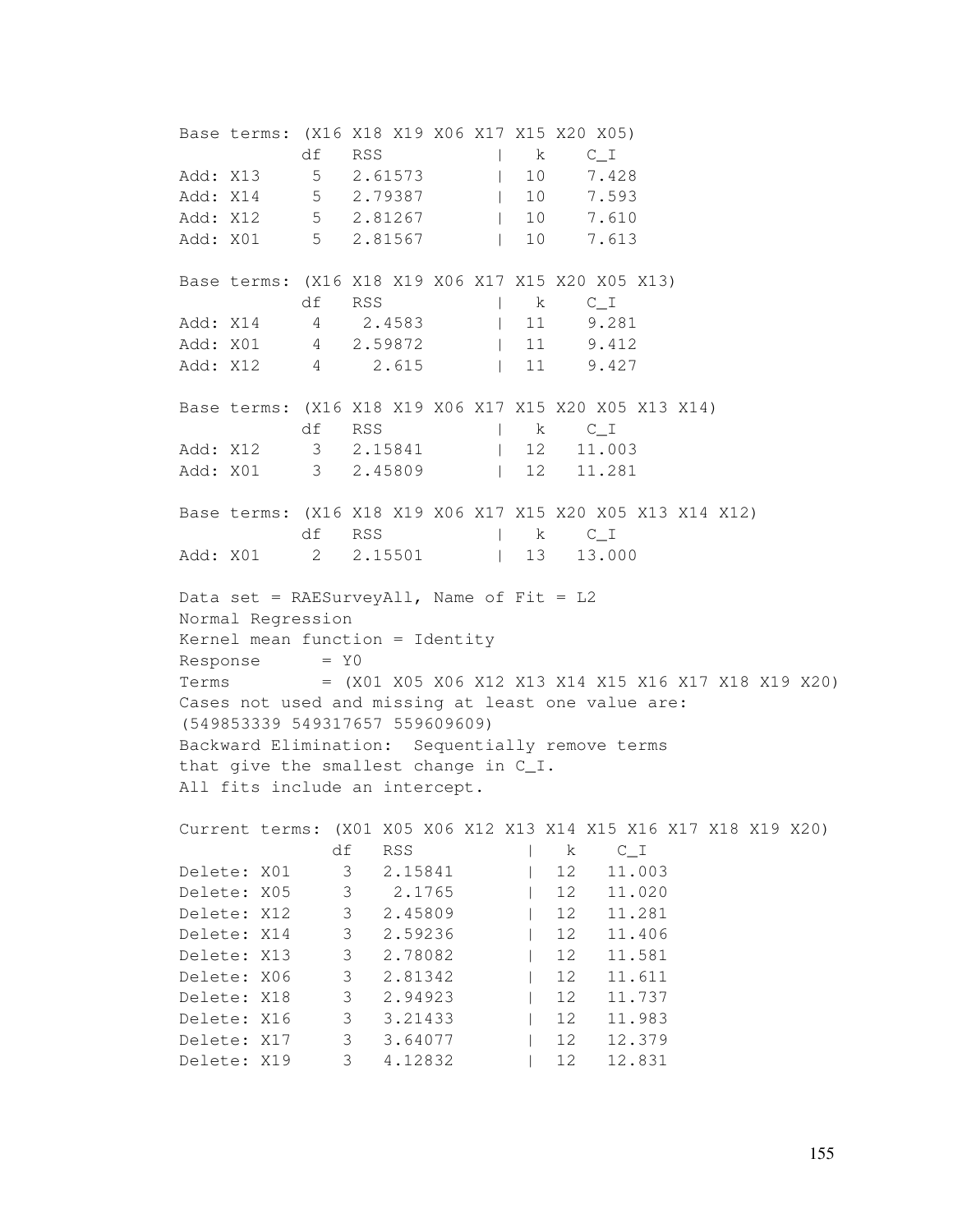| Delete: X15   | 3 <sup>3</sup>  | 4.30439                                        |                |              | 12 12.995                                                    |  |
|---------------|-----------------|------------------------------------------------|----------------|--------------|--------------------------------------------------------------|--|
|               |                 | Delete: X20 3 4.47217                          |                |              | 12 13.150                                                    |  |
|               |                 |                                                |                |              |                                                              |  |
|               |                 |                                                |                |              | Current terms: (X05 X06 X12 X13 X14 X15 X16 X17 X18 X19 X20) |  |
|               | df              | RSS                                            |                | $\mathbf{k}$ | $C_{I}$                                                      |  |
| Delete: X05 4 |                 | 2.18201                                        |                |              | 9.025<br>11                                                  |  |
|               |                 | Delete: X12 4 2.4583                           |                |              | 11<br>9.281                                                  |  |
| Delete: X14   | $4\overline{4}$ | 2.615                                          | $\mathbb{R}$   |              | 11 9.427                                                     |  |
| Delete: X13   |                 | 4 2.78373                                      | $\mathbb{R}^n$ |              | 11 9.583                                                     |  |
| Delete: X06   |                 | 4 3.57887                                      | $\mathbb{R}^n$ |              | 11 10.321                                                    |  |
|               |                 | Delete: X17 4 4.34937                          | $\mathbb{R}^n$ |              | 11 11.037                                                    |  |
|               |                 | Delete: X18 4 4.35615                          | $\mathbb{R}^n$ |              | 11 11.043                                                    |  |
| Delete: X15   | $4\overline{4}$ | 4.4329                                         | $\mathbb{R}^n$ |              | 11 11.114                                                    |  |
|               |                 | Delete: X20 4 4.6466                           |                |              | $\begin{array}{ccc} \vert & 11 & 11.312 \end{array}$         |  |
|               |                 | Delete: X16 4 5.52441                          |                |              | 11 12.127                                                    |  |
|               |                 | Delete: X19 4 6.0286                           |                |              | 11 12.595                                                    |  |
|               |                 |                                                |                |              |                                                              |  |
|               |                 |                                                |                |              | Current terms: (X06 X12 X13 X14 X15 X16 X17 X18 X19 X20)     |  |
|               |                 | df RSS                                         |                |              | k C_I                                                        |  |
| Delete: X12   |                 | 5 2.55579                                      |                | 10           | 7.372                                                        |  |
|               |                 | Delete: X14 5 3.01196                          |                |              | 10<br>7.795                                                  |  |
|               |                 | Delete: X13 5 3.13488                          |                |              | 10<br>7.909                                                  |  |
| Delete: X06   |                 | 5 3.89956                                      |                |              | 10<br>8.619                                                  |  |
| Delete: X18   |                 | 5 4.50713                                      | $\mathbb{R}$   |              | 10<br>9.183                                                  |  |
| Delete: X15   |                 | 5 4.65982                                      |                |              | 10<br>9.325                                                  |  |
|               |                 | Delete: X20 5 4.92412                          |                |              | 10 9.570                                                     |  |
|               |                 |                                                | $\mathbb{R}^n$ |              | 10 9.713                                                     |  |
|               |                 | Delete: X17 5 5.07796<br>Delete: X16 5 5.57437 |                |              | 10 10.173                                                    |  |
| Delete: X19   | 5 <sup>7</sup>  | 7.99065                                        |                | 10           | 12.416                                                       |  |
|               |                 |                                                |                |              |                                                              |  |
|               |                 |                                                |                |              | Current terms: (X06 X13 X14 X15 X16 X17 X18 X19 X20)         |  |
|               |                 | df RSS                                         |                | k            | $C_1$                                                        |  |
| Delete: X14   | $6\overline{6}$ | 3.04526                                        |                |              | 9<br>5.826                                                   |  |
| Delete: X13   | 6               | 3.17571                                        |                | 9            | 5.947                                                        |  |
| Delete: X06   | 6               | 3.9516                                         |                | 9            | 6.667                                                        |  |
| Delete: X15   | 6               | 4.95592                                        |                | 9            | 7.599                                                        |  |
| Delete: X18   | 6               | 5.02173                                        |                | 9            | 7.661                                                        |  |
| Delete: X20   | 6               | 5.31851                                        |                | 9            | 7.936                                                        |  |
| Delete: X17   | 6               | 6.63179                                        |                | 9            | 9.155                                                        |  |
| Delete: X19   | 6               | 8.22337                                        |                | 9            | 10.632                                                       |  |
| Delete: X16   | 6               | 11.8994                                        |                | 9            | 14.043                                                       |  |
|               |                 |                                                |                |              |                                                              |  |
|               |                 |                                                |                |              | Current terms: (X06 X13 X15 X16 X17 X18 X19 X20)             |  |
|               | df              | RSS                                            |                | k            | $C_{I}I$                                                     |  |
| Delete: X13   | 7               | 3.19248                                        |                | 8            | 3.963                                                        |  |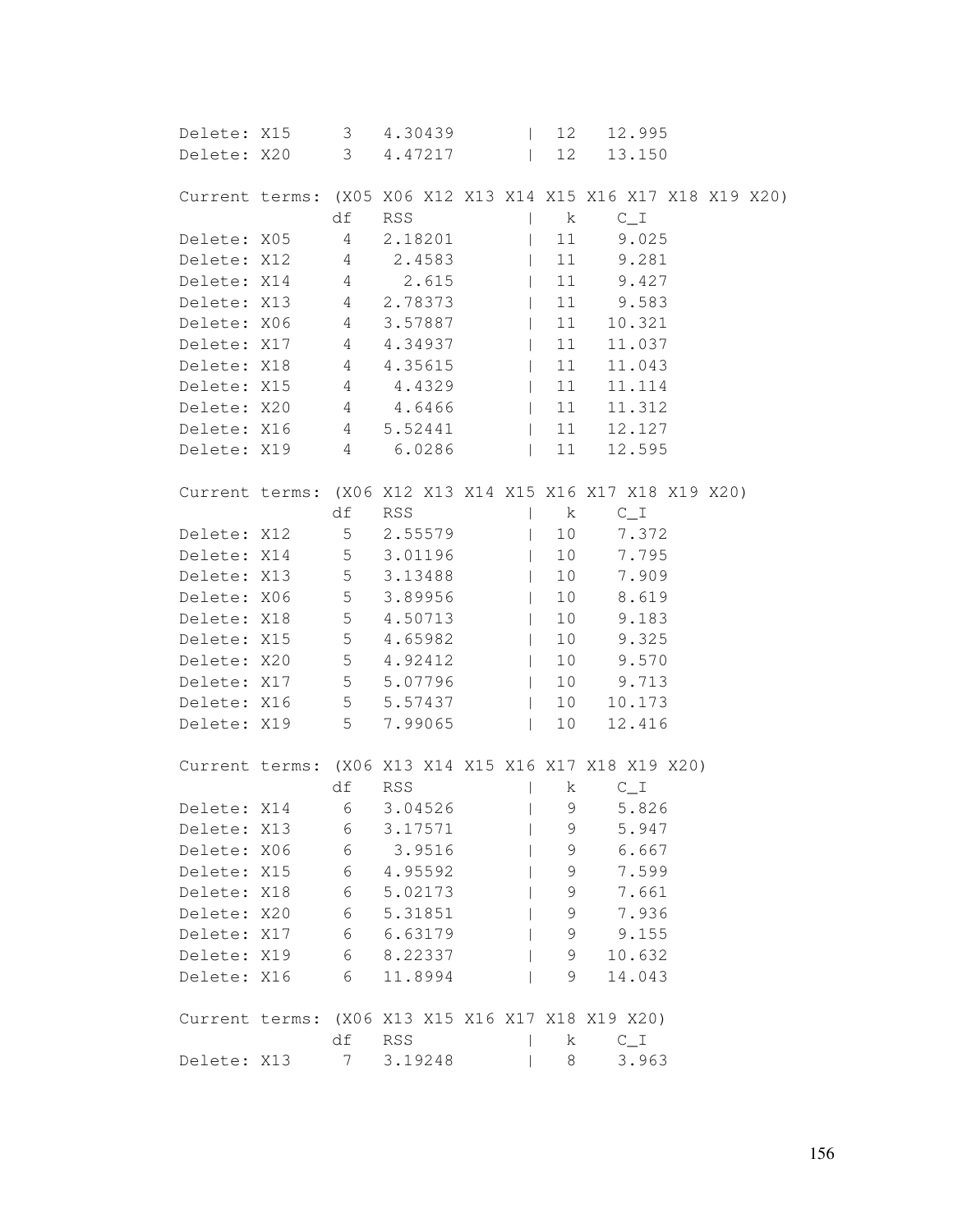| Delete:        | X06    | 7                | 5.04738                          |  | 8              | 5.684                     |
|----------------|--------|------------------|----------------------------------|--|----------------|---------------------------|
| Delete:        | X20    | $\boldsymbol{7}$ | 5.32178                          |  | 8              | 5.939                     |
| Delete:        | X15    | 7                | 5.36234                          |  | 8              | 5.977                     |
| Delete:        | X18    | 7                | 5.94133                          |  | 8              | 6.514                     |
| Delete:        | X17    | 7                | 6.63698                          |  | 8              | 7.160                     |
| Delete:        | X19    | 7                | 8.41774                          |  | 8              | 8.812                     |
| Delete:        | X16    | 7                | 11.9044                          |  | 8              | 12.048                    |
|                |        |                  |                                  |  |                |                           |
| Current        | terms: |                  | (X06 X15 X16 X17 X18 X19 X20)    |  |                |                           |
|                |        | df               | <b>RSS</b>                       |  | k              | $C_{I}I$                  |
| Delete:        | X20    | 8                | 5.41883                          |  | 7              | 4.029                     |
| Delete:        | X06    | 8                | 5.85483                          |  | 7              | 4.434                     |
| Delete:        | X15    | 8                | 5.90371                          |  | 7              | 4.479                     |
| Delete:        | X17    | 8                | 6.64902                          |  | 7              | 5.171                     |
| Delete:        | X18    | 8                | 8.26003                          |  | 7              | 6.666                     |
| Delete:        | X19    | 8                | 8.64564                          |  | $\overline{7}$ | 7.024                     |
| Delete:        | X16    | 8                | 12.1722                          |  | 7              | 10.297                    |
|                |        |                  |                                  |  |                |                           |
| Current terms: |        | (X06)            | X15 X16 X17 X18 X19)             |  |                |                           |
|                |        | df               | RSS                              |  | k              | $\mathrm{C\_I}$           |
| Delete:        | X15    | 9                | 6.79618                          |  | 6              | 3.307                     |
| Delete:        | X17    | $\mathcal{G}$    | 7.78085                          |  | 6              | 4.221                     |
| Delete:        | X06    | 9                | 8.94977                          |  | 6              | 5.306                     |
| Delete:        | X19    | 9                | 9.64129                          |  | 6              | 5.948                     |
| Delete:        | X18    | 9                | 10.1354                          |  | 6              | 6.406                     |
| Delete:        | X16    | 9                | 14.3143                          |  | 6              | 10.285                    |
|                |        |                  |                                  |  |                |                           |
| Current terms: |        | (X06             | X16 X17 X18 X19)                 |  |                |                           |
|                |        | df               | <b>RSS</b>                       |  | k              | $\mathrm{C}\_ \mathrm{I}$ |
| Delete:        | X17    | 10               | 8.05009                          |  | 5              | 2.471                     |
| Delete:        | X06    | 10               | 9.61956                          |  | 5              | 3.928                     |
| Delete:        | X19    | 10               | 10.1488                          |  | 5              | 4.419                     |
| Delete:        | X18    | 10               | 11.6795                          |  | 5              | 5.839                     |
| Delete: X16    |        | 10               | 14.5962                          |  | 5              | 8.546                     |
|                |        |                  |                                  |  |                |                           |
|                |        |                  | Current terms: (X06 X16 X18 X19) |  |                |                           |
|                |        | df               | <b>RSS</b>                       |  | k              | $C_{I}I$                  |
| Delete: X06    |        | 11               | 9.90711                          |  | 4              | 2.194                     |
| Delete: X19    |        | 11               | 10.762                           |  | 4              | 2.988                     |
| Delete: X18    |        | 11               | 12.0675                          |  | 4              | 4.200                     |
| Delete:        | X16    | 11               | 14.9007                          |  | 4              | 6.829                     |
|                |        |                  |                                  |  |                |                           |
|                |        |                  | Current terms: (X16 X18 X19)     |  |                |                           |
|                |        | df               | RSS                              |  | k              | $\mathrm{C\_I}$           |
| Delete: X19    |        | 12               | 11.1025                          |  | 3              | 1.304                     |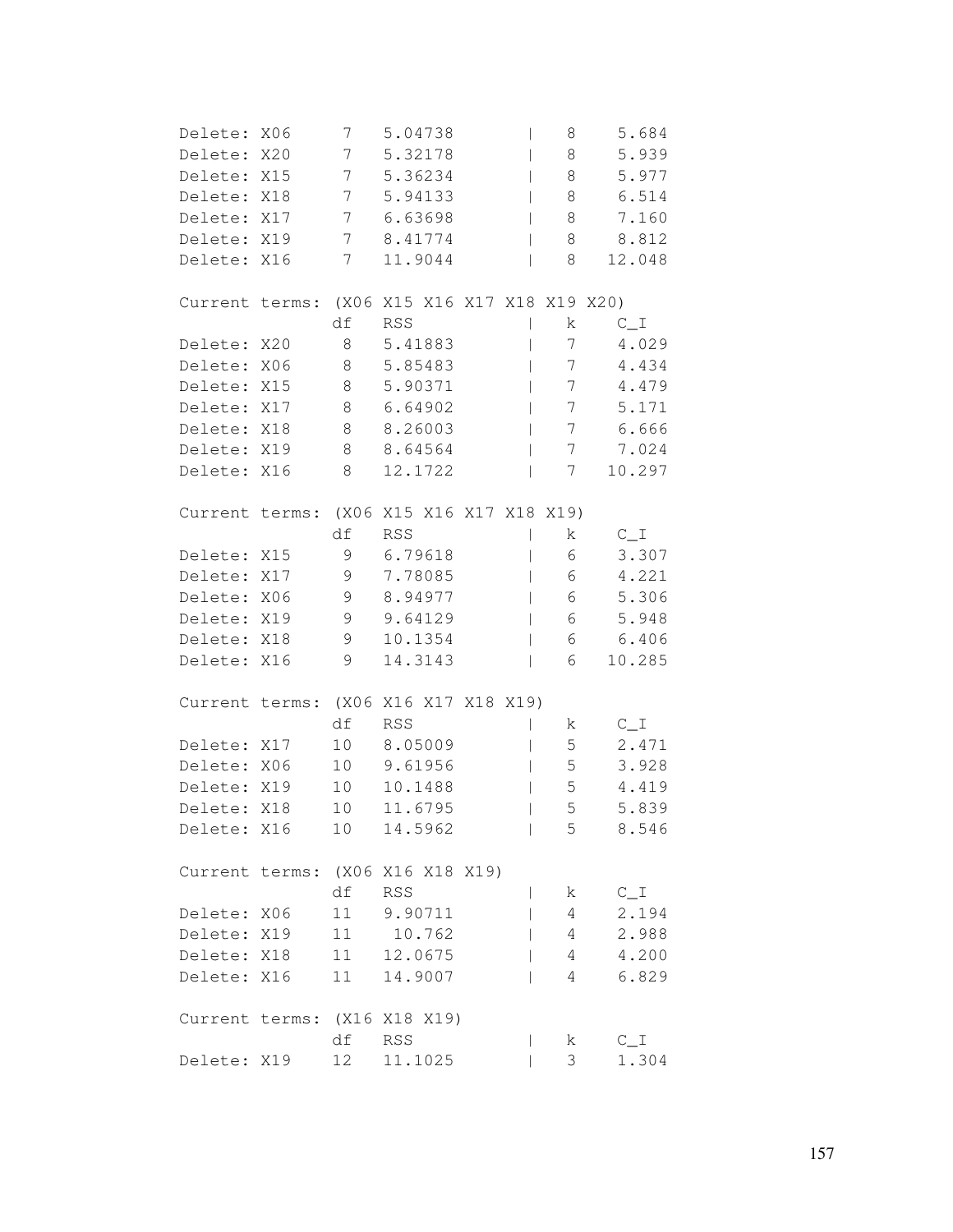| Delete: X18              |  | 12 12.9007             |  |               | $\begin{array}{ccc} & 3 & 2.973 \end{array}$ |
|--------------------------|--|------------------------|--|---------------|----------------------------------------------|
|                          |  | Delete: X16 12 15.2031 |  |               | $\frac{1}{3}$ 5.110                          |
| Current terms: (X16 X18) |  |                        |  |               |                                              |
|                          |  | df RSS                 |  | $\vert$ k C I |                                              |
| Delete: X18              |  | 13 12.9893             |  |               | $1 \quad 2 \quad 1.055$                      |
| Delete: X16              |  | 13 15.8347             |  |               | $1 \quad 2 \quad 3.696$                      |

## B.6.3 Final Regression for Y0

```
Data set = RAESurveyAll, Name of Fit = L6
Deleted cases are
(549861855)
Normal Regression
Kernel mean function = Identity
Response = Y0Terms = (ARDCOM AVERCOM X16 AVERIMP)
Cases not used and missing at least one value are:
(559609609 543132264)
Coefficient Estimates
Label Estimate Std. Error t-value p-value
Constant 0.172752 0.176404 0.979 0.3505
ARDCOM 0.505454 0.391830 1.290 0.2261
AVERCOM 0.603351 0.457424 1.319 0.2166
X16 -0.676788 0.210299 -3.218 0.0092
AVERIMP -0.865139 0.381677 -2.267 0.0468
R Squared: 0.720857
Sigma hat: 0.604882
Number of cases: 18
Number of cases used: 15
Degrees of freedom: 10
Summary Analysis of Variance Table
Source df SS MS F p-value
Regression 4 9.44855 2.36214 6.46 0.0078
Residual 10 3.65883 0.365883
Data set = RAESurveyAll, Name of Fit = L10
Deleted cases are
(549861855)
Normal Regression
Kernel mean function = Identity
```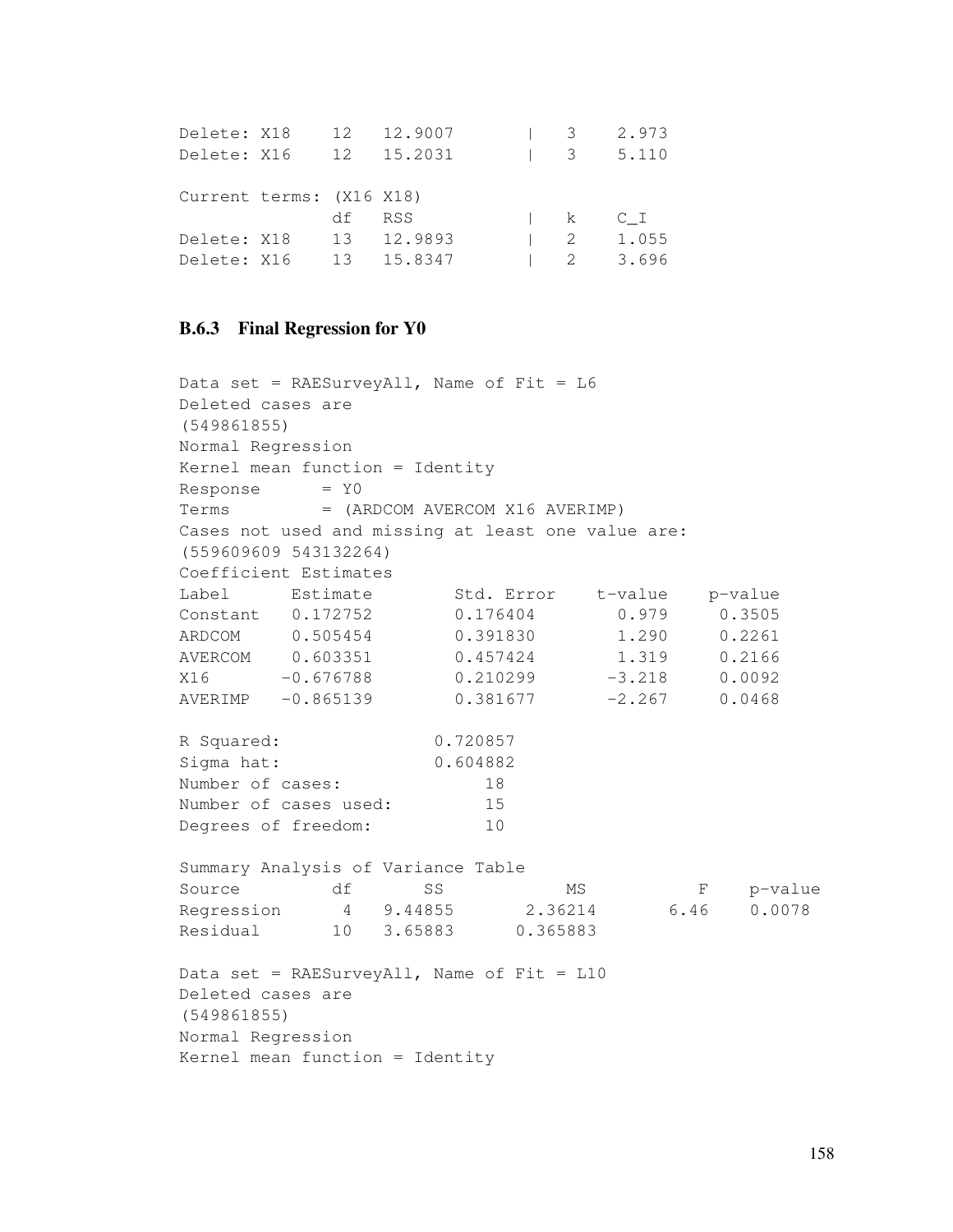| $Response = Y0$                            |                                                    |    |          |                          |       |                  |
|--------------------------------------------|----------------------------------------------------|----|----------|--------------------------|-------|------------------|
|                                            | Terms = (X16 AVALIMP AVERCOM AVERIMP)              |    |          |                          |       |                  |
|                                            | Cases not used and missing at least one value are: |    |          |                          |       |                  |
|                                            | (559609609 543132264)                              |    |          |                          |       |                  |
|                                            | Coefficient Estimates                              |    |          |                          |       |                  |
|                                            | Label Estimate                                     |    |          | Std. Error t-value       |       | p-value          |
|                                            | Constant 0.324600                                  |    | 0.140713 |                          |       | 2.307 0.0437     |
|                                            | $X16 -0.553884$                                    |    |          | $0.186632 -2.968 0.0141$ |       |                  |
| AVALIMP  0.899002  0.357597  2.514  0.0307 |                                                    |    |          |                          |       |                  |
| AVERCOM 0.879613                           |                                                    |    |          | 0.262355 3.353 0.0073    |       |                  |
| AVERIMP -1.66958                           |                                                    |    |          | $0.407025 -4.102$        |       | 0.0021           |
|                                            |                                                    |    |          |                          |       |                  |
| R Squared:                                 |                                                    |    | 0.800497 |                          |       |                  |
| Sigma hat:                                 |                                                    |    | 0.511367 |                          |       |                  |
| Number of cases:                           |                                                    |    | 18       |                          |       |                  |
|                                            | Number of cases used:                              |    | 15       |                          |       |                  |
| Degrees of freedom:                        |                                                    |    | 10       |                          |       |                  |
|                                            |                                                    |    |          |                          |       |                  |
|                                            | Summary Analysis of Variance Table                 |    |          |                          |       |                  |
| Source                                     | df                                                 | SS |          | MS                       |       | p-value<br>$F =$ |
|                                            | Regression 4 10.4924 2.6231                        |    |          |                          | 10.03 | 0.0016           |
| Residual 10 2.61496 0.261496               |                                                    |    |          |                          |       |                  |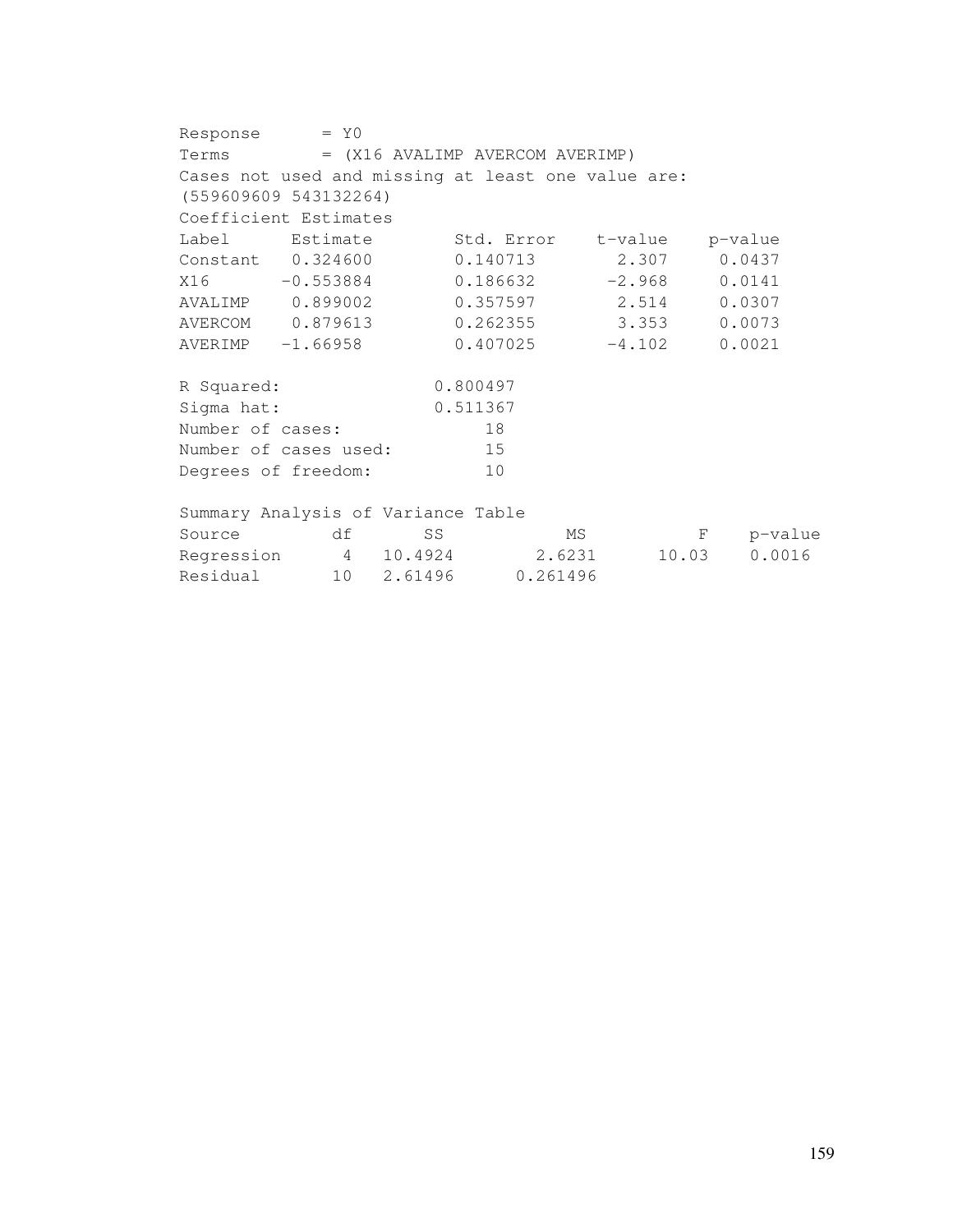# Appendix C

## Surface Assessment Robot Project Analysis

# C.1 Introduction

In this case, we examine a company that desires a reduction in the time to inspect the smoothness of a road surface while maintaining the same inspection quality as the manual method historically employed. However, despite the delivered robotic system reducing the inspection time by a factor of 100 and meeting return-on-investment goals, the robot was not transitioned into operational use.

This case is interesting, as the acquisition involved well-exercised methods that had yielded successes for the developer and acquisition organizations in the past, with most of the people involved having personal experience in bringing projects to success. The main deviation for the users were that this was now a robotic system, rather than a structure or manually-operated tool.

This case study will start with introducing the acquisition details of interest: the environment, describing the organizations involved, the task to be performed by the robot, and the related technologies. Then the case moves into discussing the development of the system from concept exploration to robot construction. However, this description focuses on the interaction points between the developers and acquirers, to maintain the focus on the acquisition issues. Next, the final demonstrations and discovery that led to the system not being put into operational use are examined. Finally, we conclude with a discussion about the various methods employed and the effectiveness of those methods to meet the needs of this acquisition.

# C.2 Background

This section covers the cast of players, a brief description of the technical task that was eventually selected for automation, the environment in which the acquisition took place, and the organizational structure of the client, acquisition organization, and the development organization.

## C.2.1 Cast of Players

Acquirer - refers to one of many specific individuals who work for the client. At various points, this individual may be a management person or an engineer who works for the client. This individual may or may not be part of the Acquisition Organization (AO (example of an acquirer who is not part of the AO is an independent engineering expert who advises the AO, but does not report to the AO).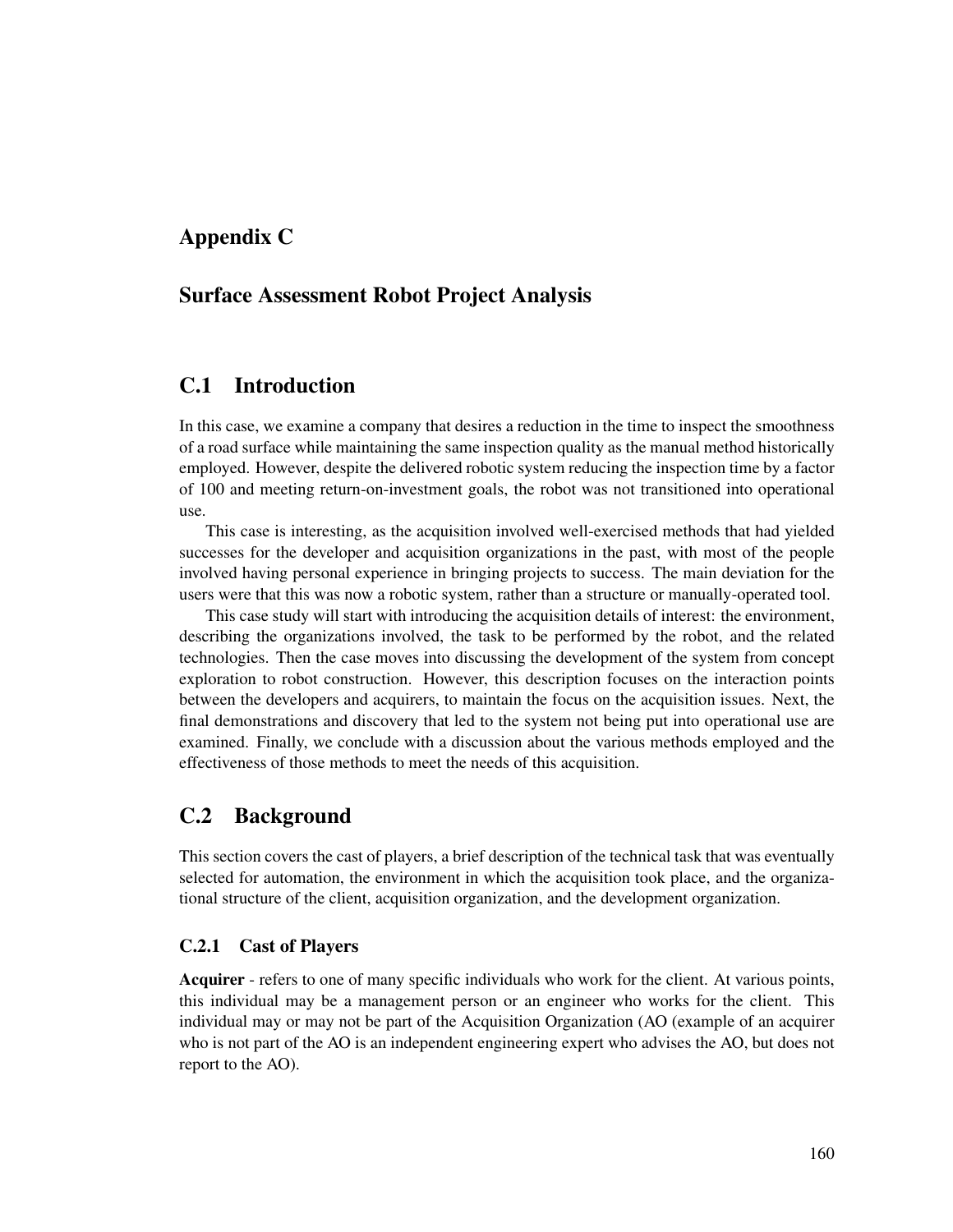Acquiring Organization - referred to as the "AO", is an group within a corporation that is responsible for executing acquisition tasks to bring in new systems or capabilities.

Developers - Collectively the technical staff and graduate students of Carnegie Mellon University who are working to design and deliver the robot.

Development Organization - in this case is collectively Carnegie Mellon University and the Institute for Complex Engineered Systems.

Client - the acquiring corporation (taken as a whole company) is the client.

User - the user of the robotic system, in this case a field worker charged with performing an assessment of a road surface.

#### C.2.2 Road Surface Assessment Domain Description

Assessment of constructed environments is a time-consuming activity, typically done late in the build phase of a civil engineering project. Although some predictive measurements can be done to determine the quality of the process that will yield a final built component; some requirements are sufficiently important to a system to require verification that the end product meets the quality standard. Thus comes a construction manager's problem, inspections are expensive and timeconsuming, but delivering a structure that does not meet a critical requirement can be even more damaging. Thus any system that can dramatically reduce the inspection cycle is a straight-forward win for the construction manager. Indeed, in many cases, even sub-contractors desire quick, thorough inspections, as that will trigger a release of their contingency payment (held in case of latent defect discovery). Overall, a solution that reduces the inspection time has an easily demonstrated return on investment.

The quality of road surfaces are usually assessed against their smoothness, which is measured as a maximum deviation from a desired elevation profile (line) over a specified distance, also termed roughness. The main standard for determining and expressing roughness is promulgated by the World Bank (which funds a large percentage of public works road projects worldwide). Typically a road roughness measuring devise will trace itself back through various tests and certifications to this standard, and this is the generally accepted standard by which to express quality desires for a delivered road surface. A typical US highway road roughness standard is 1/4 inch in 10 feet.

The client's desire is to operate vehicles at moderate speeds (30-40 miles per hour) in which people would be standing in this vehicle. Passengers of this system can include children through elderly. Hence, the vehicle must impart only low quantities of jerk (3rd derivative of position, the "velocity of acceleration") and yank (4th derivative of position, the "acceleration of acceleration") to passengers. This ends up being the performance requirement for the vehicle-roadway combined system. To meet this requirement, typical US highway road roughness standards would not work with their vehicle system - a smoother roadway is commissioned. Thus, the client expresses a desired roughness to a subcontractor that will provide the concrete road surface.

The road needs to be inspected for suitability before further infrastructure is installed to support the vehicle (and hence would cause massive rework costs to correct the roadway and also remove and reinstall the additional infrastructure). Since the vehicle cannot be installed and jerk and yank measured directly, roughness is measured. The client has done this typically by manual means, using an engineer with a extruded metal straight edge to look for dips under the edge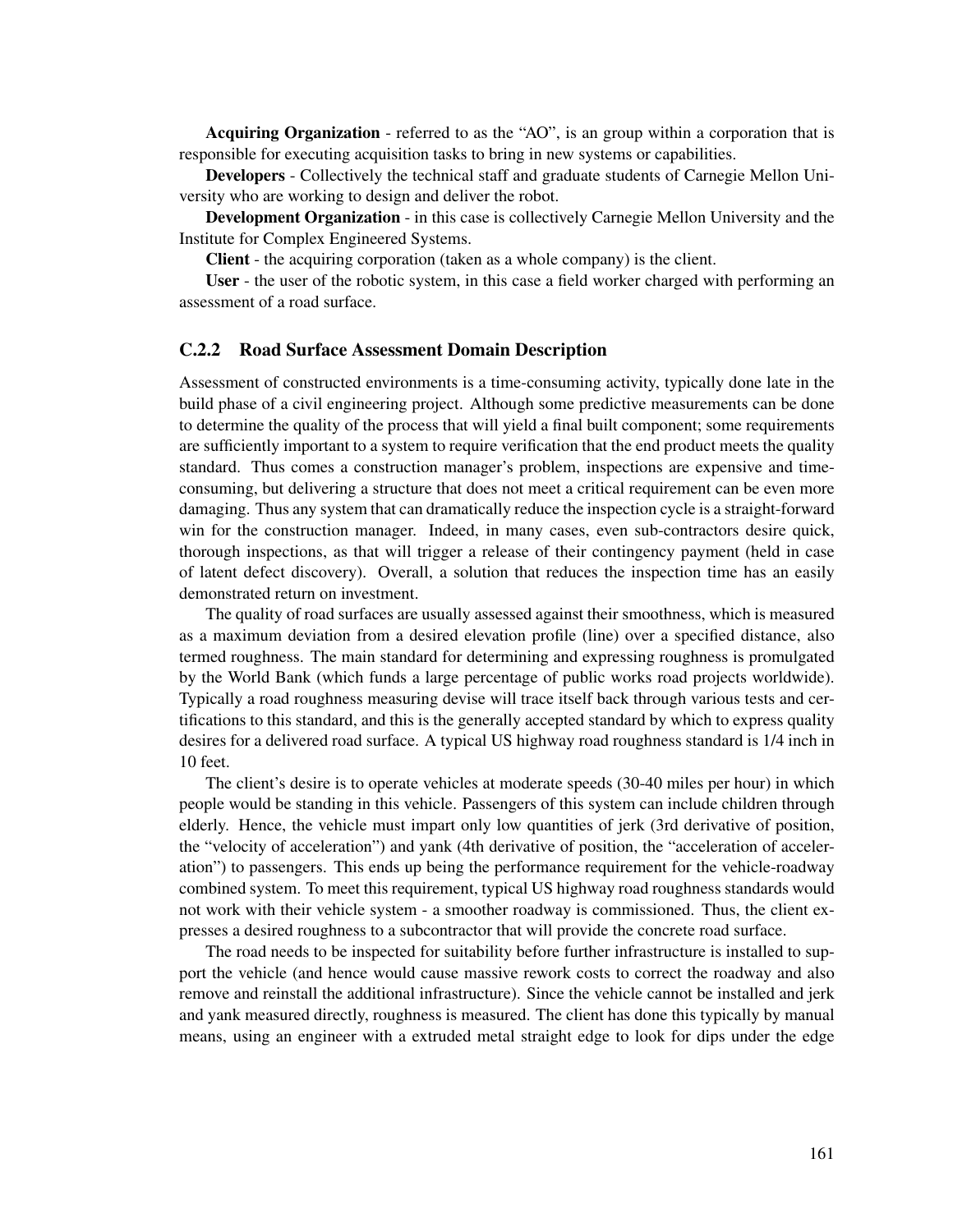or lever action beyond the tolerated specification. Although this process is very slow, the engineer receives two main benefits from this manual process. First, the engineer could perform dual wheel profile correlation (determining variation between two related profiles, which was not done by profile tools at the time). Second, the method allowed the engineer with pinpoint accuracy to mark the deviations as they are detected, negating the cost or time for a survey team to relocate a deviation given a report from a commercial road profiler.

Once a deviation is detected and identified the method for correcting the deviation depends on the nature of the deviation. for a "bump" (deviation above the upper control limit - e.g. more than 1/4 inch in a highway), then a grinder could be brought in to grind the bump down to the level of the rest of the profile. However, a "dip" (deviation below the lower control limit), required more extensive work. A region 5 feet to either side of the dip would have to be demolished and the concrete cast to reform a road in that region. No known patch bonds well enough to concrete to fill shallow dips with an adequate lifespan; patches tend to delaminate or fail to bond sufficiently. This "dip" case is the main motivation for early inspection, as the additional infrastructure is installed on the roadway before the vehicle can operate (and thus would have to be removed to correct a dip deviation).

#### C.2.3 Acquisition Environment

A concept was developed in the Summer of 2000 after one faculty member and one graduate student at CMU completed an engineering design course project with the client and continued through various concept explorations to the summer of 2001 to determine a future civil engineering inspection tool that would generate significant value to the client. A decision was made to select one of the engineering designs presented and develop it into a tool to aid with their road surface inspection.

This acquisition occurred as a sponsored (a.k.a. contracted) research agreement between the client and CMU. Also, matching funding was secured from the Pennsylvania Infrastructure Technology Alliance.

The client and CMU are both in the Pittsburgh area, and the client's senior manager for R&D maintained an office on the CMU campus and coordinated meeting rooms and test facilities at the corporate development site (also in the Pittsburgh area). Travel time between the sites was less than 30 minutes.

Due to the nature of CMU being an academic institution, no formal deliverable could be required, thus hardware was to be purchased by the client and made available to the developer for modification and engineering - with the final system remaining the property of the client.

The main road sensor was a commercial product, assessed to be ready for integration costing \$42k.

The project was funded over 3 years for \$250k at CMU to engineer for prototype robot system. Some of this cost was for the initial prototyping of the component technology for the marking system, however, this was a fairly low risk technology, and lead by an advanced undergraduate student, and hence only cost around \$25k for materials and labor.

Thus the total cost of prototypes of the component technologies was just \$67k, while \$225k supported integration of the components into the robot and that robot's design as part of the client's road assessment process.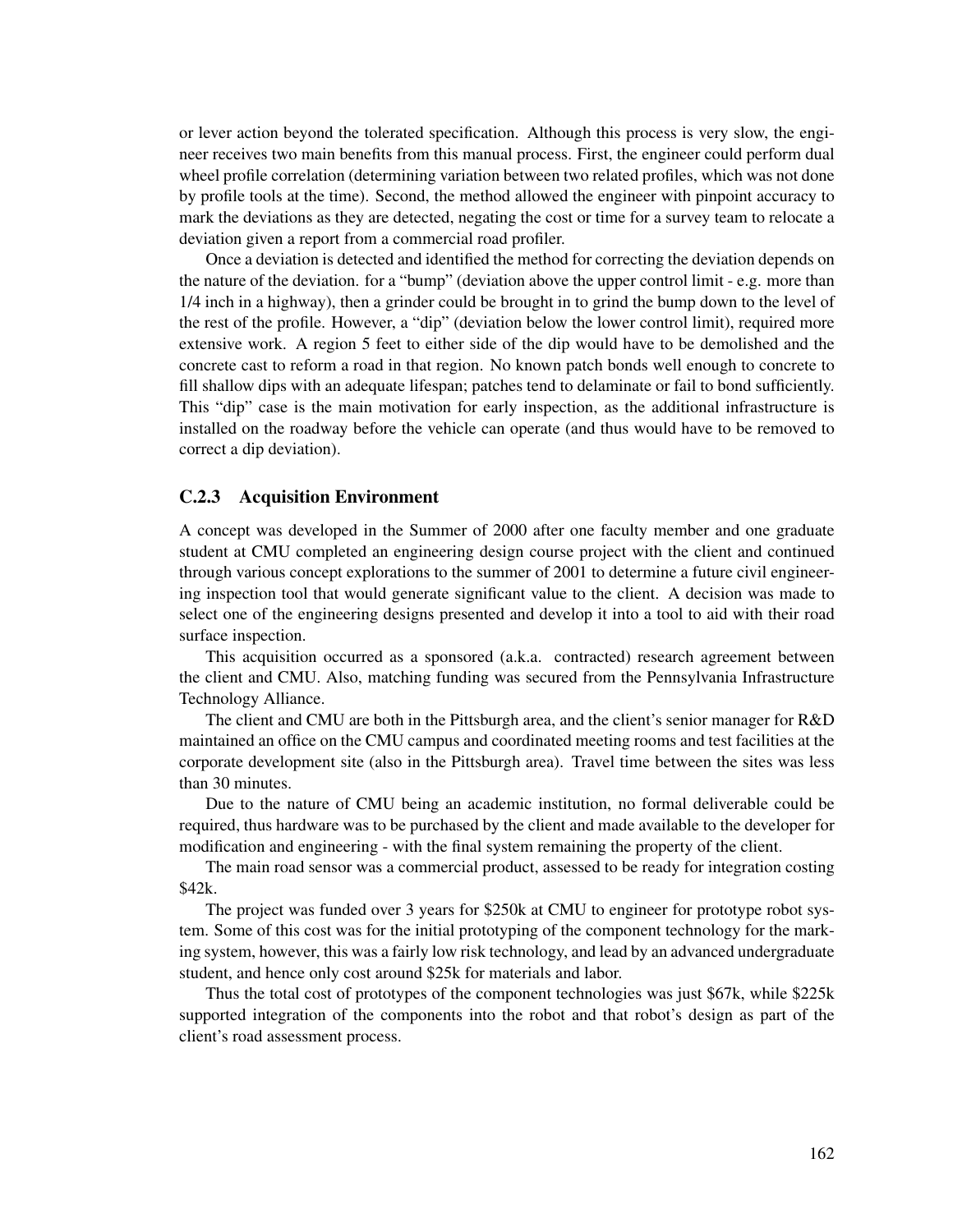#### C.2.4 Client and Acquiring Organization

The acquiring organization was the research and development office of the client. The AO had a dedicated senior manager, who participated in weekly meetings with the developers and coordinated access to various experts on the client's system. The AO also had an engineer on staff who helped with various research projects undertaken by the client. This engineer had volunteered to work for the R&D office and had come from one of their engineering departments. The position was apparently set up so that people could rotate into research and then back to main projects, which happened once in the 2 years.

The client delivers large scale civil engineering projects to customers, and those projects are managed by independent general managers who are directly responsible to the client's president and board of directors. The civil engineers who inspect the roadways report through their management chain to this general manager. Of specific interest is that only one civil engineer was known to perform highly reliable inspections, and he was significantly past retirement age and desiring to retire "with peace of mind that the job will be done well". New engineers had been trained, but they either disliked the assessment job so much that they requested to be transferred or were poor performers at this inspection. The senior inspector was in high demand by all general managers for inspection, but was available for teleconferences (from whatever job site he was at) and the occasional in-person meeting. Also, the general manager who was going to utilize this system on his project was also a graduate student in civil engineering at CMU (although he did not work on this project). The general manager participated in the guidance of this project through the reviews, major meetings, and document reviews.

The client also had a quality assurance organization that was their 6-Sigma<sup>TM</sup> and Total Quality Management<sup>TM</sup>champion. This organization established procedures for tracking and handling deviations from specifications. They also maintained the corporate database on deviations, aiding the organization in identifying processes to be improved and, very important to the general managers, which subcontractors were the best performers. The inspecting civil engineer was required to report deviations through the mechanisms specified by the quality assurance office, but did not work directly for them.

This focus on total quality permeated the whole organization, consider the example of the engineer who wouldn't retire until he knew the quality would be okay. The engineers believed in their products and believed that high quality engineering is what differentiated their systems from those of any competitors.

### C.2.5 Developing Organization

The Institute for Complex Engineered Systems (ICES) at CMU was the developmental organization. Members of the development team included faculty from Civil Engineering and Computer Science/Robotics departments, technical staff from the Robotics Institute, and graduate (MS and PhD) students in Civil Engineering and Robotics. The technical staff and the graduate students were the development team, while faculty preformed management functions and acted as senior engineering internal reviewers. Two team members (one faculty and one graduate student) had worked with the acquiring organization before in concept studies and/or larger projects. The civil engineering department also provided access to a licensed civil engineer who specialized in concrete construction to act as a special advisor for technical issues.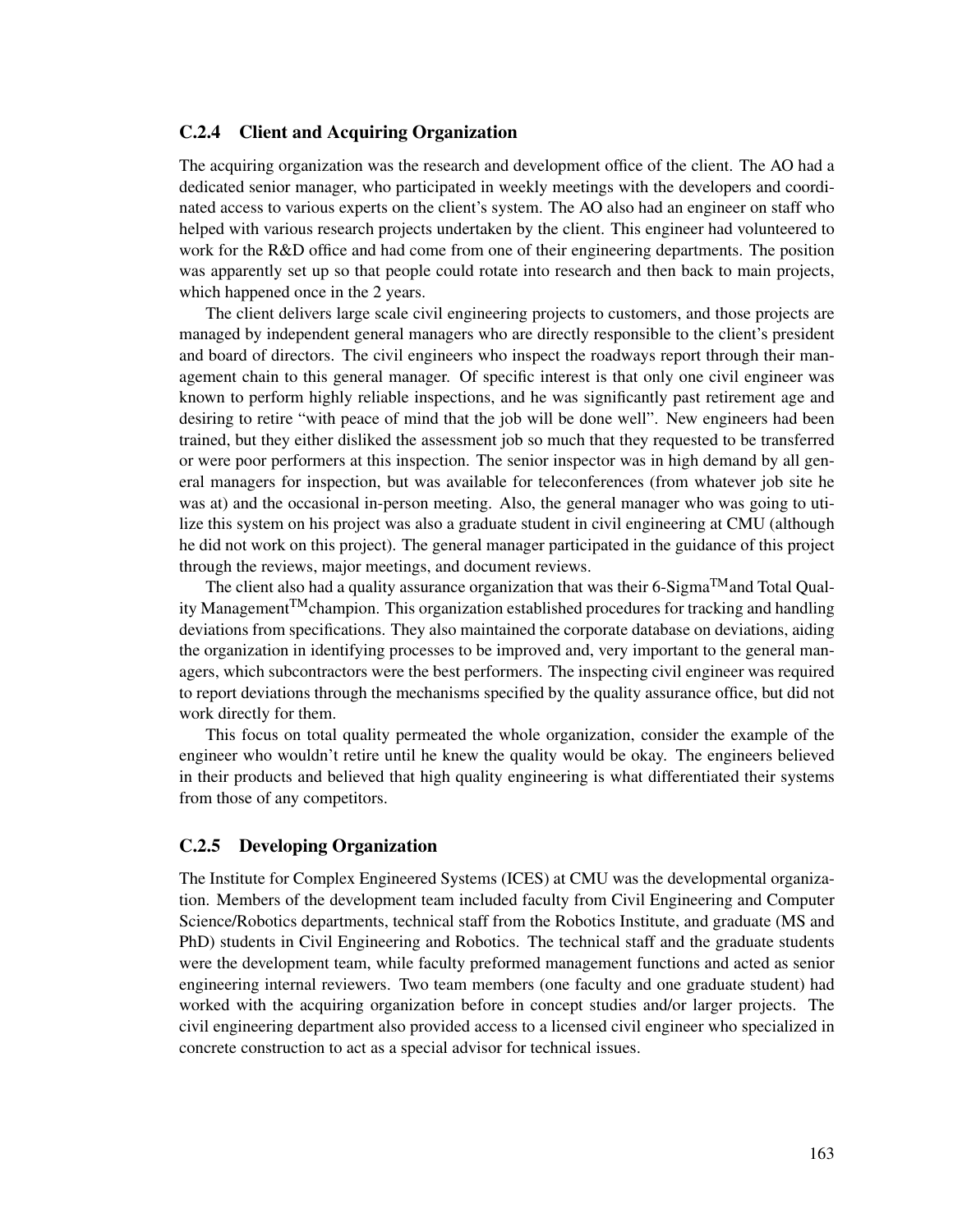ICES was chosen by the client, faculty, and CMU to lead the development of the system due to its experience with delivering engineering systems into complex environments and performing concurrent engineering design and development in multiple disciplines. Further, ICES could provide concurrent engineering tools (concurrent versioning and authoring software for documents).

Overhead within ICES was minimal; the faculty were able to perform the organizational management of the project without the need to involve developers (the students and technical staff). Weekly team meetings kept the faculty and ICES organization, collectively the developer's management of the project, informed on status and progress, while developers would meet on a more frequent "as-needed" basis.

Due to the involvement of ICES, there was some attention paid to the method of development. As such, the team did produce a project management plan, a configuration management plan, and a life-cycle plan for the project. Further, the team performed the tasks in the various plans, including keeping records of audits of the configuration baseline and minutes of meetings required by the various plans.

The Robotics Institute was able to provide laboratory and engineering space for the team to build various test models (to include gaining experience with pouring concrete surfaces), as well as room to assemble the deliverable system.

# C.3 System Development

Briefly the time line for development was:

August 2000 through August 2001 - Concept Formation August 2001 through January 2002 - Requirements Development January 2002 through July 2002 - Preliminary Design July 2002 through November 2002 - Critical Design November 2002 through September 2003 - Robot Construction September 2003 - Final Demonstrations

#### C.3.1 Concept Formation

From August 2000 to August 2001, CMU and the client (acquirers, engineers, general managers, and quality assurance personnel) explored various concepts to increase the effectiveness of the assessment of the civil subcomponents the client needed to deliver their total system. Studies included budget, schedule, performance, safety, and corporate image as factors in determining which concepts would be elaborated. Through several iterations with various engineers throughout the client, the concept for a system to inspect and mark deviations automatically on a roadway was introduced.

Eventually all the concepts were evaluated side-by-side to determine which project gave the greatest return on investment in a way that integrated well with their current system delivery process. In this way, with projected 100-1 time savings for inspection and a potential to reclaim the entire R&D cost of the system on an upcoming roadway project, the roadway assessment and marking system became the selected concept.

Due to this early analysis, many of the business case and engineering process integration goals were well-established in this phase and the project was quickly sold to all organizations within the client. This additional attention to the business case and engineering integration enabled this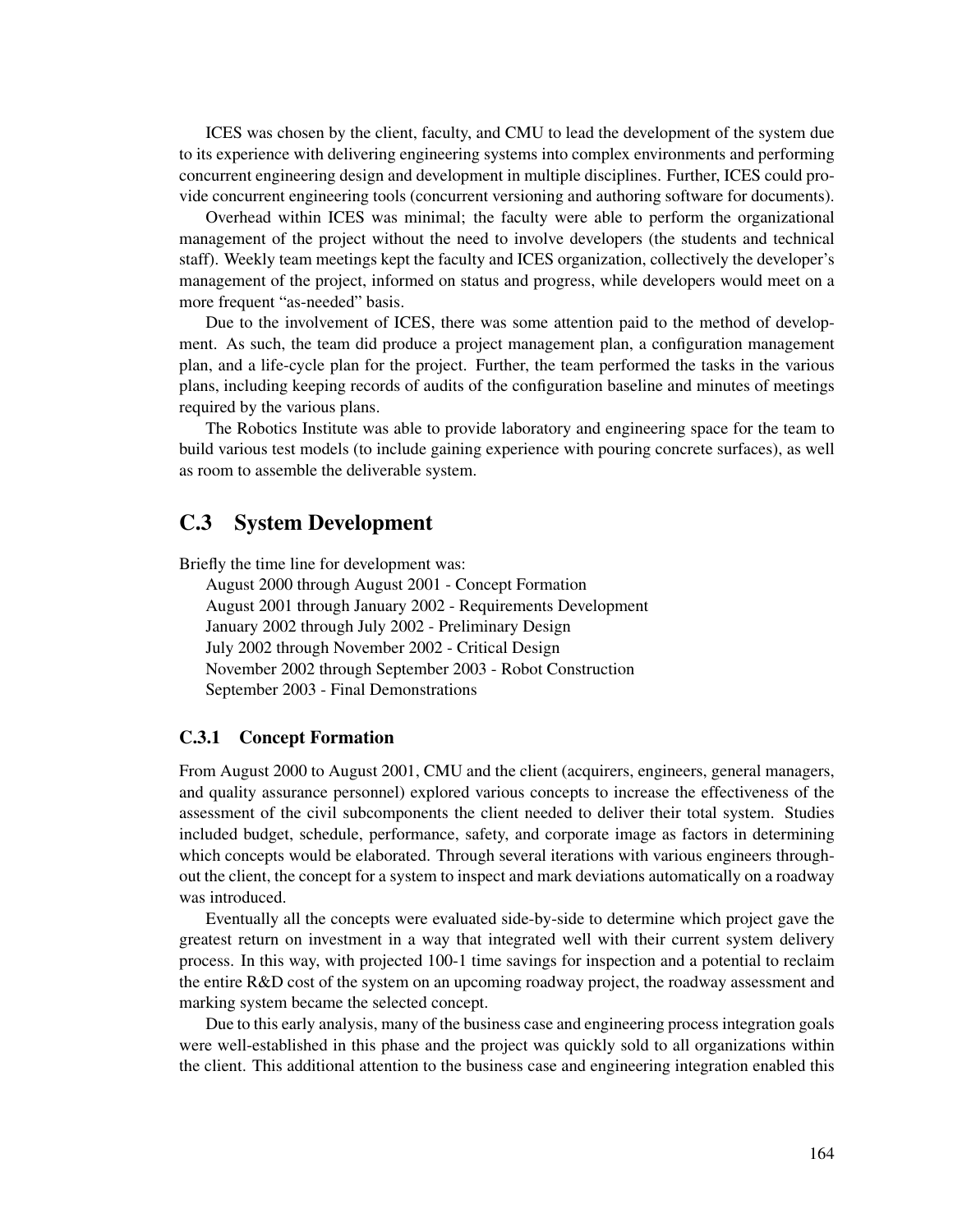project to become very popular with the acquiring office, as the project established great credibility and attracted the attention and even volunteer time of engineers in different departments within the client corporation to aid in the project.

### C.3.2 Requirements Development

Riding the success of the concept review, the formal requirements definition phase began in August 2000, and ended around August 2001 with the acceptance of the baseline requirements document. During this phase, the development team expanded greatly. Most of the new members were technical staff and graduate students and focused on developing early prototypes of component technologies and identifying potential long-lead purchasing needs. The original development concept team that proposed the surface assessment concept continued as the leads for requirements development.

The requirements phase had three main goals for the developers: develop requirements for the objective system, verify and validate the requirements to ensure no "gold-plating" of requirements and as broad a design space as possible, and prototype as many components as possible to ensure that requirements could be realized.

Initial requirements were elicited by several traditional methods: direct stakeholder interviews, direct observation of the inspection process at an actual job-site, and inspection of construction specifications and contracts. One non-traditional method used was that developers built a sample concrete roadway via the methods specified to fully understand the process of constructing a concrete roadway and observe first hand what all the specifications meant in physical terms.

Requirements were formally tracked in a requirements document. Each requirement was evaluated against known standards (World Bank, IEEE, ASME, ASCE) to verify a requirement was stated as completely as needed. If there were standards, the requirement's parameters became the subject of a meeting between the developer and acquirer to ensure that both sides knew what was being specified and that both had a mutual understanding of the intent of the requirement.

Validation of requirements was accomplished by tracing requirements back to the initial concept, and tracing them to the business propositions or engineering processes from which the requirements were derived. Further validation of the requirements was performed through the prototyping and analysis efforts, to ensure that the requirements were reasonable. Finally, requirements were validated through a formal requirements review, which the acquirer brought in several engineering experts from all areas of competency that this project would impact (software, civil structure, mechanical and control engineers). The review was not pro-forma, and the acquiring engineers all had prior exposure to the project and time to review the requirements before the formal acceptance meeting.

Constraints were also addressed in the requirements document, but typically were only traced to the person or organization that levied the constraint. The idea was that constraints represented areas where, in the professional judgement of the acquirer, they were unwilling to consider solutions.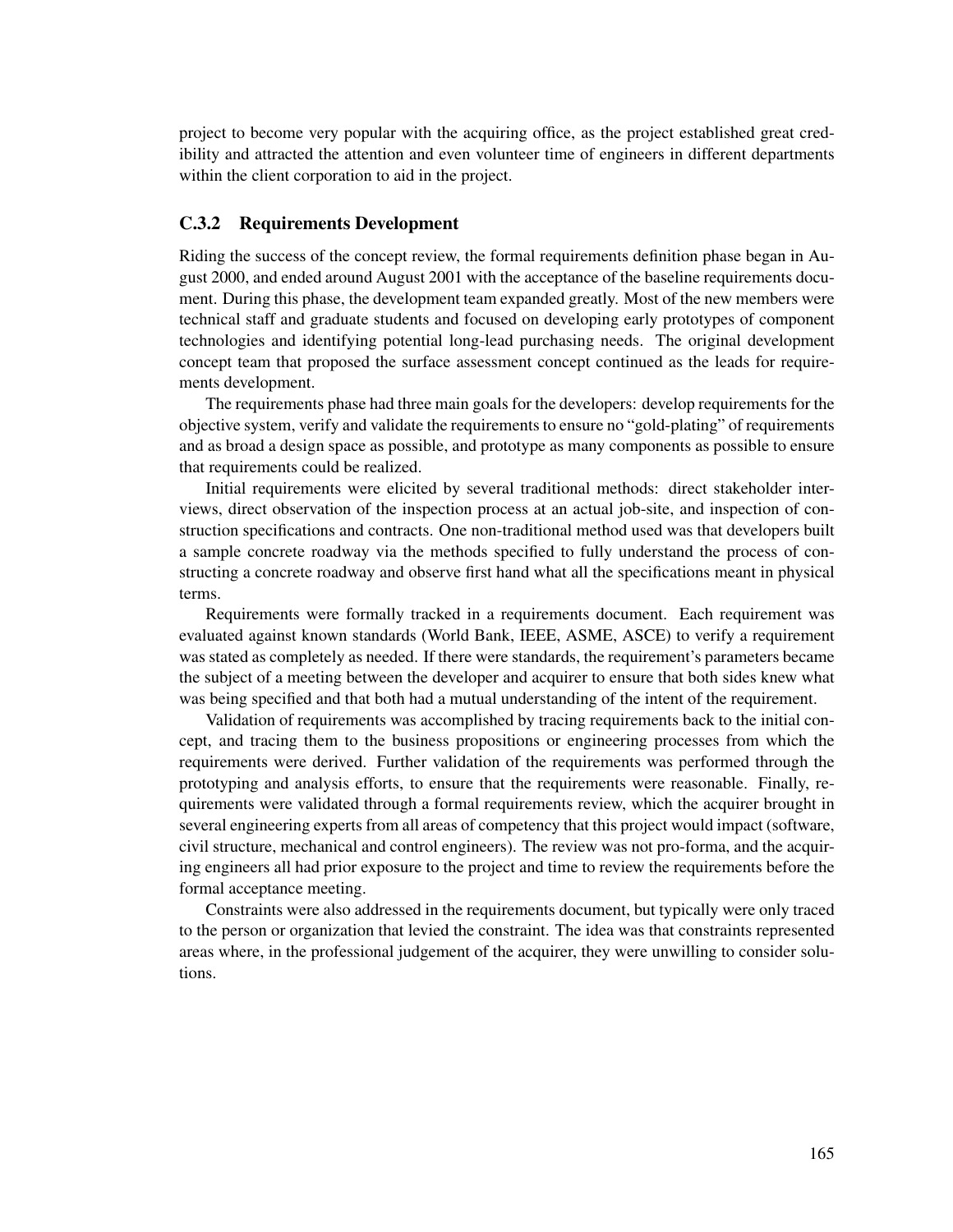#### C.3.3 Preliminary Design

From August 2001 through January 2002, the preliminary design of the system progressed quickly. The rapid progress was aided by the early technology prototypes and the apparent stability of the requirements.

During this phase, one design was to have the assessment and marking system make an engineering judgement as to the severity of a deviation and wether or not to mark a deviation. The determination was to be made by using an industry standard method of simulating a quarter-car model over the observed profile and marking those deviations that resulted in expected jerk and yank conditions that exceeded a configurable safety margin around the system specification. The concept would be to record the deviation in the formal report that the engineer would review. Generating a document of deviations was a requirement by both the engineers and the quality assurance organization, and thus represented no additional work, except to note which deviations had not been physically marked. The engineer could then indicate which deviations, if any, should be marked in an additional marking pass, if needed.

This solution was disliked by the acquiring engineers and the veteran inspecting engineer. In their experience there were not many deviations, and that any deviation needed to be marked and would be corrected. Only rarely would a deviation not be corrected, and that required many engineers to consider the potential impact. Further, since the steel straight edge provided a continuous physical edge, the manual system was considered by their engineers to be more accurate than the best robotic technical solution, which used inertial sensors and a discrete, rapid-fire laser range finder to determine deviations along a profile. It was believed that a slight deviation observed by the laser range finder (which sampled every few millimeters) may miss deviations that the continuous straight edge would be able to detect (especially "bumps", which would cause a straight edge to lift off the road at one end or the other). Also, the quality assurance organization desired to know about all deviations to track the effectiveness of the oversight of the subcontractors and the effectiveness of the subcontractors for future project consideration.

Thus, a constraint was added to the requirements that the system make no engineering judgement and physically mark all encountered deviations. Since this additional constraint was properly traced to the requiring organizations and individuals, and did not appear to cause any design impact to the system, it was quickly accepted. Indeed, the main difference to the developers was the model that would be used to determine where to place marks. Seeing the potential for a follow-on modification, the designers continued to maintain a design that would facilitate easy adaption of the system from the control limit method to determine a mark and the quarter car model analysis method.

Many other subsystems were designed, such as the mobility subsystem (mounting on a Gator(tm) 4x4), user interface, marking subsystem, environmental enclosures, road profile sensing, and others. Various development methods were used to prototype, verify, and validate each sub-system design.

A final preliminary design was presented and traced to the requirements in a formal preliminary design review. This design review was similar in method to the requirements review, and involved many experts who were provided with the chance to critically review the designs and provide inputs towards building the detailed designs.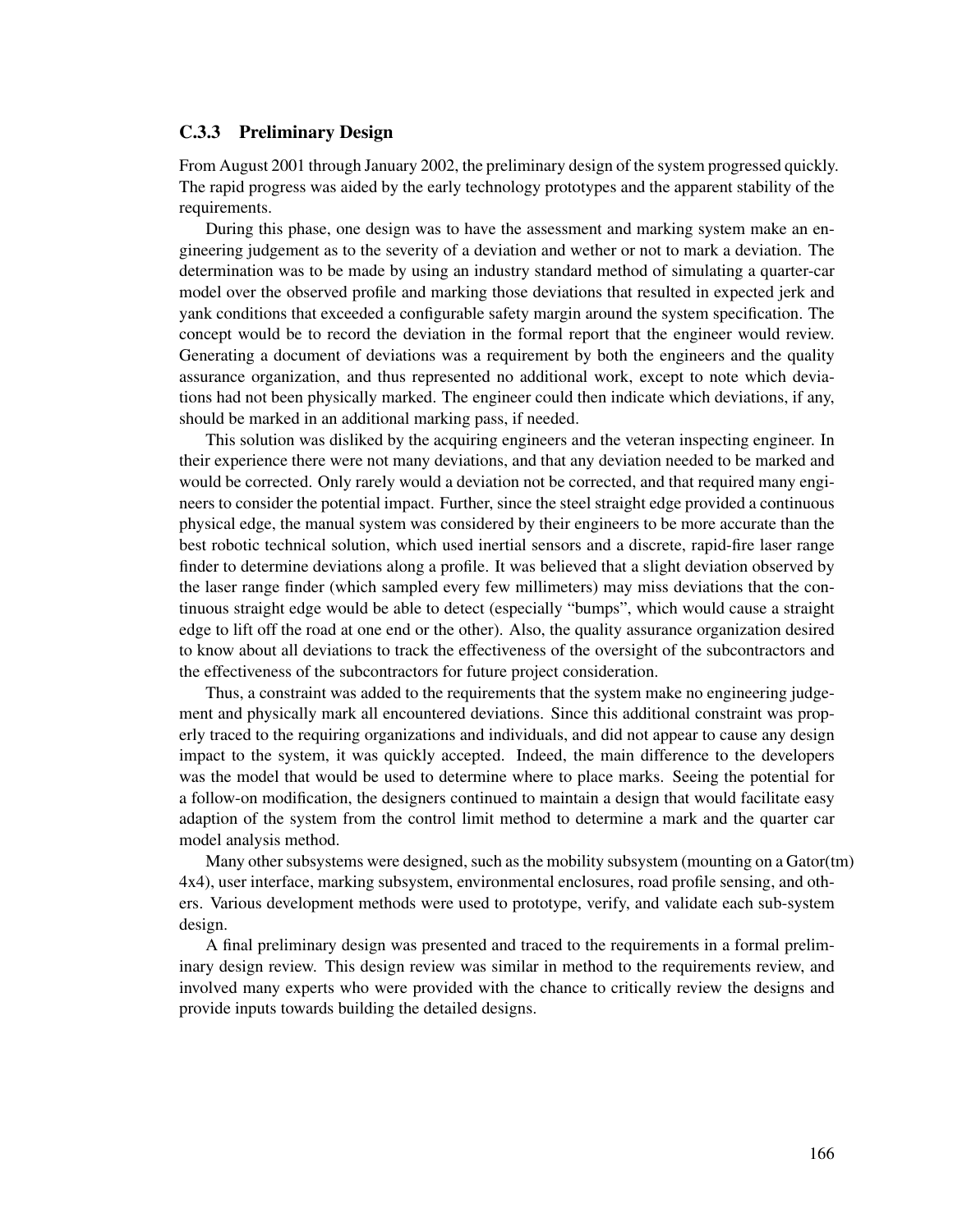#### C.3.4 Critical Design Review

From January 2002 to November 2002, the detailed design continued. Although minor requirements work continued, the focus was now extensively on prototyping and the design. Also there was some engineering development beginning on long-lead purchase items.

At this phase, requirements and constraints remained largely stable, with only minor value engineering changes to decrease production costs of the objective system. The largest requirements change was to relax the environmental enclosure requirements for the electronics. Initially, a high containment system was desired, but upon discovery of the high price of that level of protection, a lower and more cost effective level was suggested and accepted by the acquirer.

Prototyping in this phase had a large increase in effort. In this phase, only subsystems that were designated as low or very low risk were not prototyped; indeed the criteria to be low risk was that the technology solution had to be straight forward to all members of the team, a member had to have experience with performing that specific development work, and thus the subsystem would be highly precedented. Prototypes for higher risk sub-systems were acknowledged to be candidates for designs and even for inclusion in the final system construction. In retrospect, many of these prototype subsystems were second or third generation prototypes and the prototypes generated during this phase were successfully integrated into the objective system during the robot construction phase.

The design effort continued, the goal being to have specified the design considerations for all sub-systems and ensure all requirements are realized through one or more sub-systems in a specified manner. The specifications also included information as to how the system was to be transitioned, operated, and maintained by the client. Special attention was paid to software development requirements for maintenance and robot transportation (between worldwide jobsites).

Much as the previous two reviews, once the designs and specifications were completed, they were circulated to the acquirer. Again, the reviews consisted of various experts from the client who were able to validate that the designs satisfied their requirements or concerns with using the system. After the review was accepted, the team moved into the robot construction phase.

### C.3.5 Robot Construction

Full-focus was given to robot construction phase of the objective system November 2002 through September 2003. In this phase, effort was focused principally on building final system components. Prototypes that were found to have acceptable quality for the objective system were to be integrated and tested with other components. Another main activity was to perform testing at the client's developmental facility.

Robot construction, while substantiative in effort, was essentially straight forward due to the large quantity of prototypes that provided the necessary experience to build the final system. Prototypes for the marking system were modified for inclusion to the final product. Experience with prototyping the marking control software was quickly ported to the operational computational platform. The commercial road profiler was also integrated onto the platform. In all, the few integration issues encountered were quickly solved and did not impact the cost, schedule, or performance - as evidenced through the developmental tests.

The client provided access to their development track, which was at their primary facility in the Pittsburgh area. This roadway was not fresh, having been built several years before for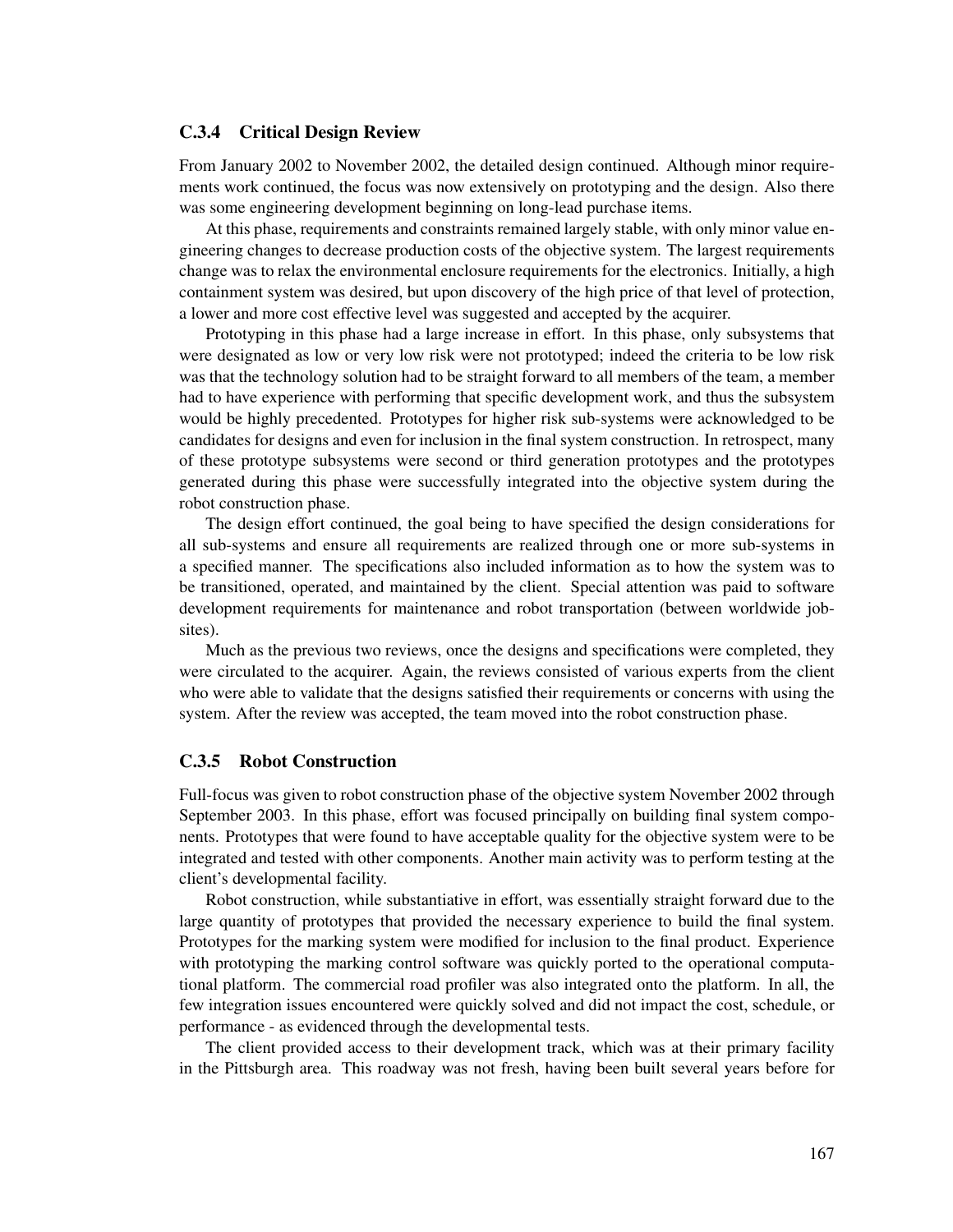the client's system testing. Initially, several client engineers were present to observe the tests, to ensure that the system did not damage the test track. This was important, as the track was also used to test new vehicles that were produced at the facility. An additional requirement of the system was to be able to inspect the roadway with the additional infrastructure installed, hence the client engineers were eager to see that the system did not contact or damage any of the installed infrastructure. Eventually, the amount of oversight was reduced to just one engineer. Also, acquisition personnel were present to observe the system during later tests.

Due to the fact the track had been in use for a few years and well qualified for testing their vehicles, there were no deviations to observe in the track. Hence the developers were forced to induce deviations (foreign objects) so that the system could detect and mark the deviations. Inspection rates were observed to be in line with the requirements, meaning that the system was able to meet the business case goals of 100-1 improvement in the inspection time. Acquisition personnel, and especially the interested general manager were thus able to see the system in action on the qualification track before deciding to ship the system to the real-world track that it was to inspect.

# C.4 System Delivery and Demonstration

In September 2003, the system was shipped to a project site that had a real-world roadway produced and ready for inspection. This inspection was the final involvement of the developer with the assessment and marking system before the system was transferred to the client.

The roadway had been produced by the best-qualified subcontractor for roadways. The client had extensive experience with this specific subcontractor, and in the client's opinion, only a few deviations were expected in the several miles of roadway to be inspected. The acquirer brought in the general manager, site engineers for the client, and management from the subcontractor to observe the system in action. However, the system did not operate as expected.

The system entirely operated according to the specification. The problem was that, on the marking pass of the roadway, the system marked 2 orders of magnitude (x100) more deviations than expected. Initially, the observers thought the system was malfunctioning. The senior inspection engineer, present to observe the system that he hoped would enable him to retire in peace, was then asked to check the marks. The surprise was that the deviations were valid, but the majority (99%+) were minor and in the engineer's opinion would not need to be corrected for the vehicle to meet ride quality requirements. Typically, these deviations were less than 1/32 of an inch beyond the control limits, and the engineer indicated that the deviations would not even have been recorded in his field observations.

This revelation by the inspecting engineer was problematic with the quality assurance representative present to observe the system. As the deviation information was essential to determine which road surface companies were "best qualified" to meet the contractual specification (remember that the specification to the subcontractor is in roughness), the improper handling of any quality information may be construed as favoritism to specific subcontractors.

The general manager, preferring to ensure compliance to the delivery specification for ride quality, felt that that many deviations would require too much explanation to the client's customer as to why there were so many unmitigated deviations being recorded during delivery - the client's client acts as an acquirer and reviews the client's progress. In effect, the general manager felt that too many deviations were being marked and made the construction effort appear to have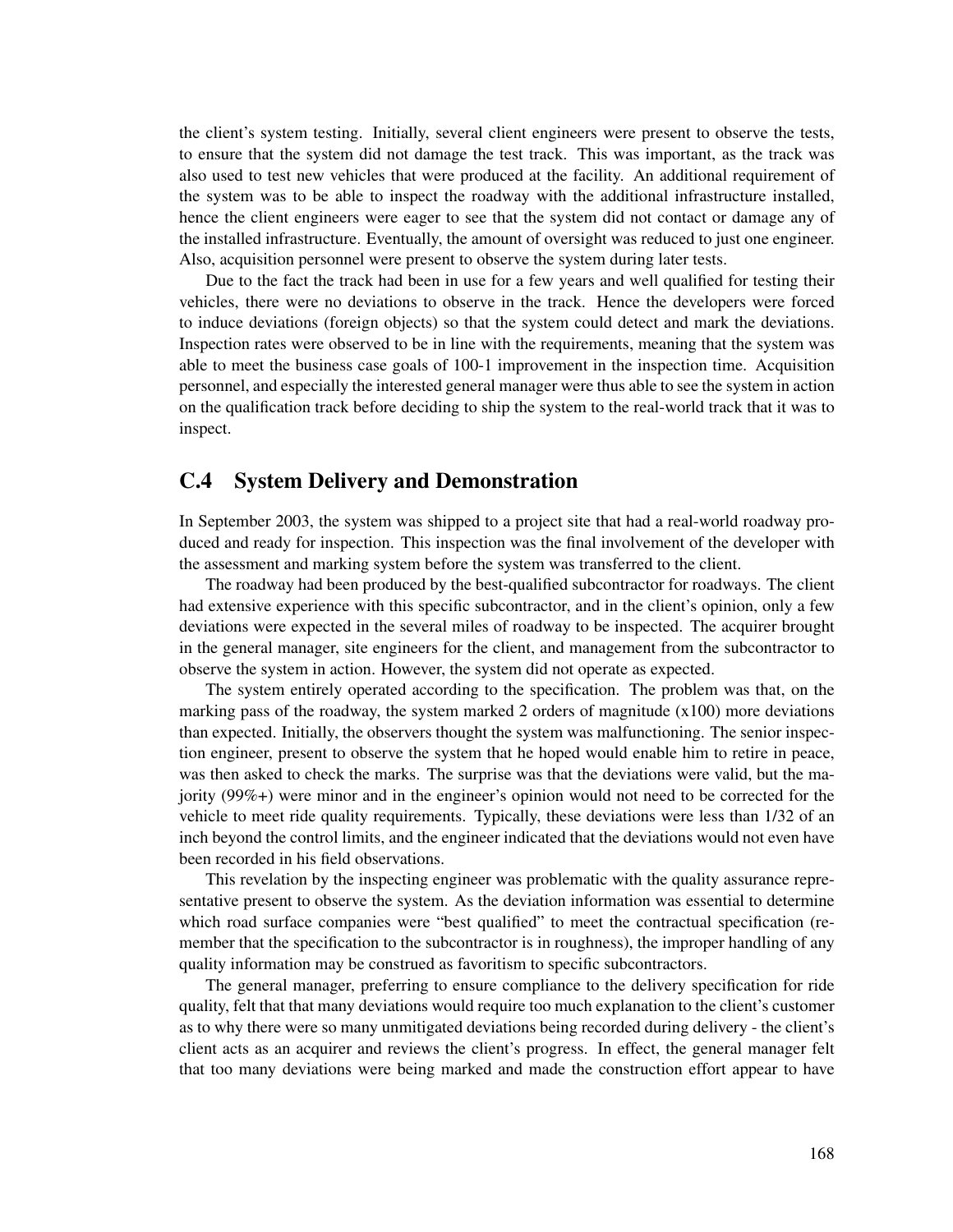more problems than it really had. Further, expanding the control limit to a non-standard level (the World Bank specifications provide for specified levels, with no level between 1/8" and 1/4" in 10') would cost cost increases due to the lack of standards support. Further, 5/32" in 10' would be more expensive than 1/8" in 10' due to the precision that must be employed by the sub-contractor to control to that many decimal places.

As a follow up, the former PI (Garrett 2007) indicated that the company asked again in early 2007 for CMU to develop an automated system to mark defects on the roadways. On further investigation, Prof. Garrett said that the official reason teh previous system was not accepted was that the interface, while meeting requirements, still required training for the operator to properly calibrate and initialize the vehicle on the track and that the previous managers felt the calibration was "too complex". The new management team asking for this seemed unfamiliar with the previous work. CMU indicated that replicating the same system again was a development activity with minimal research gain and hence out of scope.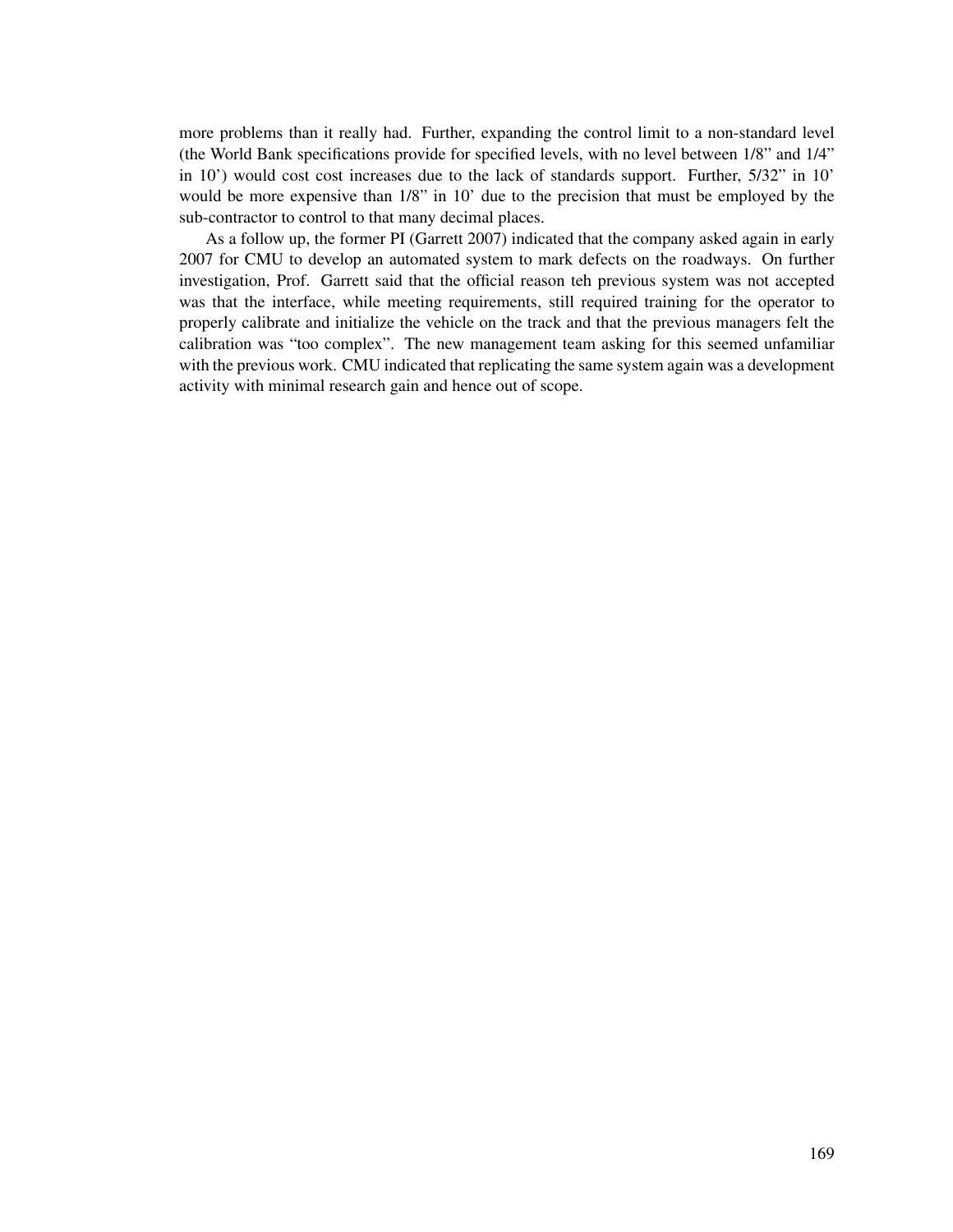# Appendix D

## Global Hawk Project Analysis

## D.1 Introduction

The High-Altitude, Long Endurance Unmanned Aerial Vehicle (HALE UAV) Reconnaissance program RQ-4A and RQ-4B, dubbed "Global Hawk", illustrates some of the political frustrations of converting an Advanced Capability Technology Demonstration (ACTD) to a formal acquisition program. Initially a research technology demonstrator under the direction of the Defense Advanced Research Projects Agency (DARPA) until 2001, the program was transferred to the US Air Force (USAF) as a Major Defense Acquisition Program (MDAP) of the highest oversight category, "ID". The category "I" implies programs of the largest size in dollar value, while the "D" indicates that this project is important to the whole of the Department of Defense.

The Global Hawk is a reconnaissance UAV designed to be piloted remotely and send sensor data back to intelligence analysts for interpretation. The pilot and ground crew can fly the UAV and operate the sensors from a ground station that can potentially be anywhere in the world, for example in a safe location thousands of miles away from the Global Hawk over a battlefield.

The government has a method for demonstrating advanced technologies through ACTD projects. This type of project is supposed to aid the government prove technologies before requiring them in a formal acquisition or procurement program. However, the political process can have issues transferring from the "big science project" mentality of the ACTD to the formal, repeatable, cost-constrained environment of formal acquisition programs.

As can be imagined, moving from a conceptual technology demonstration to production can bring headaches to engineers and managers. Global Hawk is no exception here. Indeed, we can trace some of the political challenges being experienced by the program in 2005/2006 back to this transition in 2001. In order to trace some of these problems, it is important to consider the various political facts of life (as proposed by Dr. Forman (Foreman 1995)) that the Global Hawk program experienced during the 2005/2006 period as candidate reasons for how and why the political process interacted with the Global Hawk program.

According to RAND, initial development of the Global Hawk ACTD paid \$238 million to contractors, with additional government costs of \$40 million for the Phase II development for a total of \$278 million. According to a different RAND report (Drezner 2002b), only \$390 million was added to the budget line for the Global Hawk to cover non-recurring engineering, engineering for manufacturing and development, as well as purchasing additional Global Hawk vehicles in the new acquisition program. According to the report, the base amount in the budget was to continue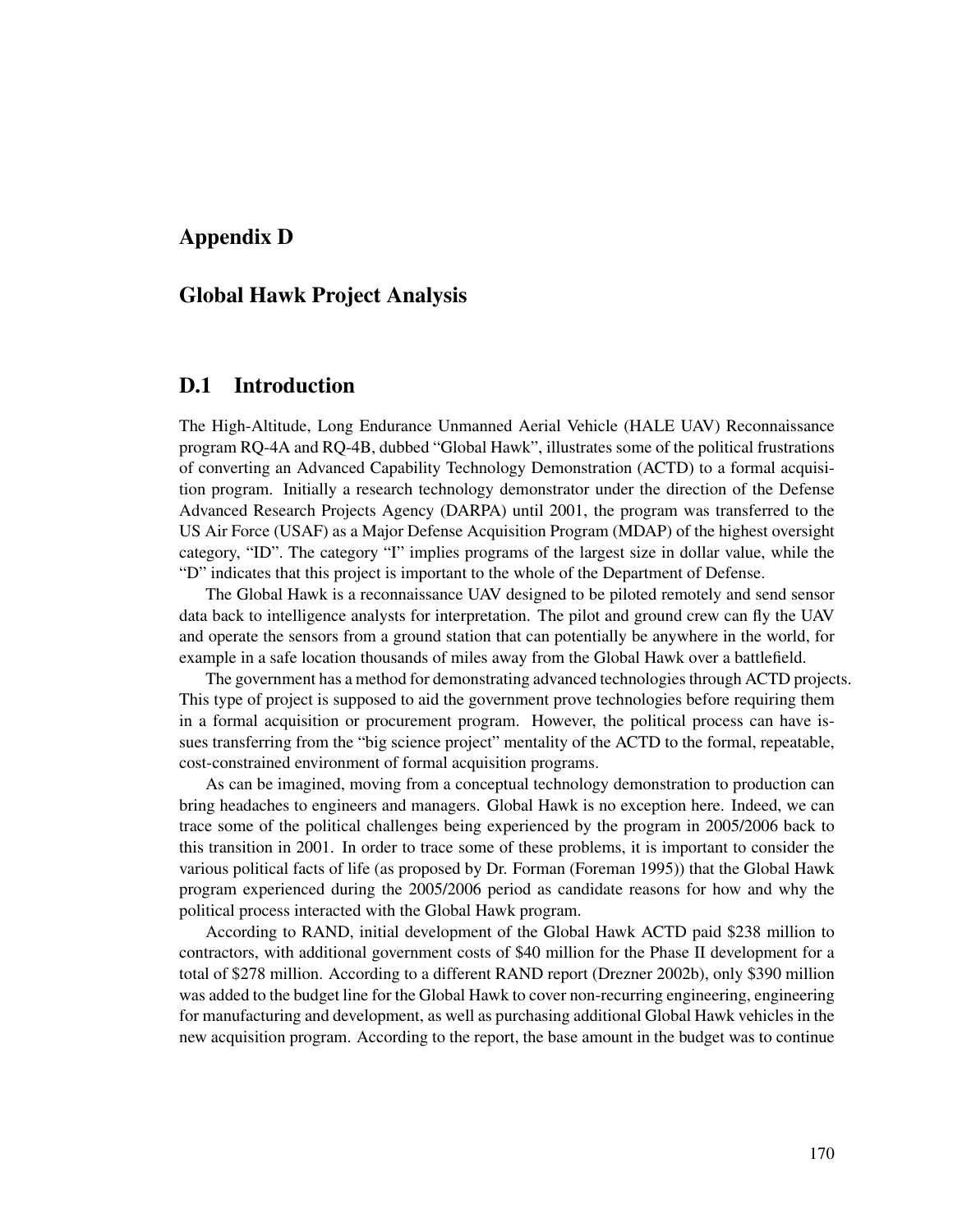operation of the ACTD vehicles and procure more air vehicles. Ultimately, the program office has considerably overrun this initial budget projection.

This case study first examines the history of military UAVs and then more specifically the history of the Global Hawk system, focusing on events around the transition from ACTD to a MDAP in 2001 and then on political events in 2005/2006. From there, the political facts of life are discussed and examples of how these facts occurred in this case, and where there may be connections between the current events and the 2001 transition. Finally, the paper concludes by pulling together these events and analysis to indicate potential issues that future ACTD to MDAP transitions may face, with an emphasis on observing which engineering methods may need to be changed to meet the challenges of delivering a highly robotic system in this political environment.

## D.2 Background

#### D.2.1 Early History of Unmanned Aerial Vehicles

In the beginning, there were balloons. The earliest reported use of an unmanned aerial platform was by the Austrians in 1849, using balloons to overfly Venice and deliver munitions (Naughton 2003). This early system was neither remotely piloted nor automatically performing flight control; a fuse was set to deliver and detonate the munition 30 minutes after launch, providing some unmanned or autonomous operation. However, this initial foray was not entirely successful, as a small number of the balloons were caught in a wind that brought them back over the Austrian lines before delivering their munition (and hence dropping some on their own troops!).

Toward the end of World War I, several unmanned aerial vehicles were being considered and built by the British and by the United States. Specifically, the US Army attempted to acquire a system that acted as an aerial torpedo, dubbed the "Kettering Bug" (Darling 2008), and was able to demonstrate the system at Dayton, Ohio in 1918. However, the system was never employed as World War I ended before the program entered the production phase.

In addition to attempts to deliver munitions remotely, pre and early World War II (WWII) saw a new class unmanned aerial platforms - militarized, remotely-piloted vehicles (RPV). The most common use for these RPVs for the US was for target practice for anti-aircraft gunners (Klein 2002). Both the US Army and Navy procured many of these for this exact purpose. The US Army program, OQ-2 Radioplane acquired about 15,000 units from the Radioplane Company in California.

After WWII, the UAVs began to appear in a new role, surveillance. This new role was first exercised in in the 1960's during the Vietnam with the AQM-34 Firebee (Klein 2002), the Teledyne-Ryan Compass Arrow series, and Boeing Compass Cope series (Goebel 2008c). These early aircraft carried cameras and were capable of carrying infrared cameras and various SIGINT payloads. Also, many UAV systems were now being developed and deployed by the US Marine Corps (Van Riper 1997) and the US Air Force (Goebel 2008c) in addition to the US Army. Advertising an error rate of around a half percent (meaning off by 5 km for a 1,000 km flight), these systems were typically launched and recovered from the air and equipped with self-destruct mechanisms to prevent the sensitive payloads from falling into enemy hands.

With the success of UAVs, many acquisitions were started in the 1970's and 1980's. Most acquisition programs were very aggressive in their goals, but had many problems common to all the different UAV program offices. Eventually, Congress directed the formation of a Joint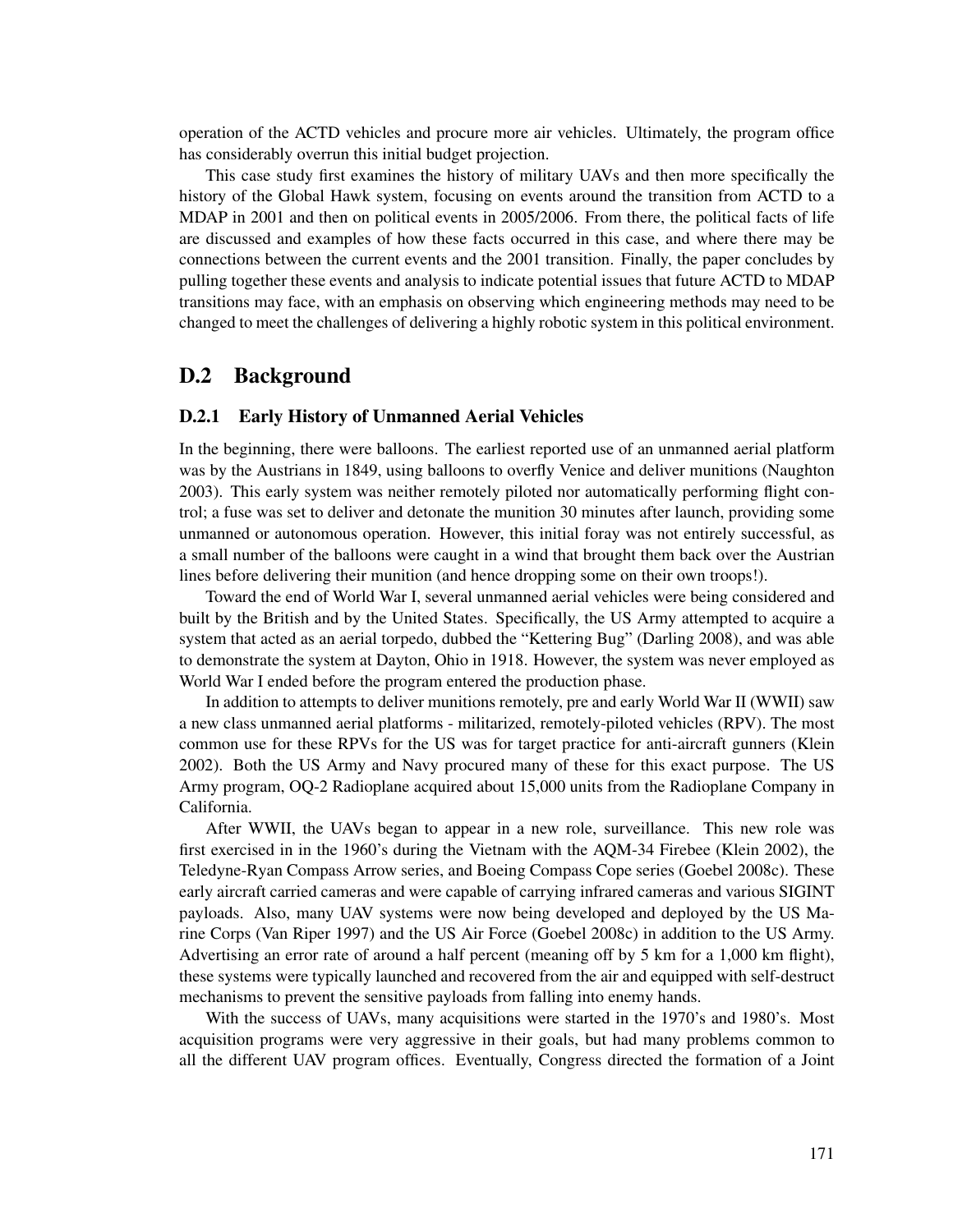Program Office (JPO) under the United States Air Force (USAF) around 1987 to consolidate all the UAV programs (Goebel 2008b). One of the first programs out from that office was the Hunter UAV, eventually redesignated the RQ-5A.

By this time a guiding strategy for surveillance UAVs was needed. In answer to this, a framework for UAVs was created to guide their development. The USAF, through the JPO, created a tier system (Bierbaum2008) as did the USMC (Gitlin 2007). These tier systems, although both having three tiers and are still in use today, are not directly comparable and the various levels are not satisfied by the same airframes. One reason for this is that the USMC focuses on its marine operations support role, putting more emphasis on man and small-unit-operated vehicles. For example, the USAF's "Tier II+" requirement was for "endurance UAVs" with mission durations from 40-50 hours at very high altitudes (e.g. 60,000 feet).

#### D.2.2 Global Hawk ACTD Program and Transition to a Major Acquisition Program

The Defense Advanced Research Projects Agency (DARPA) began a High Altitude Endurance Unmanned Aerial Vehicle (HAE UAV) ACTD in 1994 to meet the "Tier II+" requirements from the USAF tier system. The government had just canceled a classified program entitled "Advanced Airborne Reconnaissance System" at the end of 1993 due to budget overruns. It was thought at the time that an open program would fare better. (Drezner 2002a) (Lott 2006)

The first prototype Global Hawk was delivered in Feb 1998. At the same time this was happening, the Global Hawk program had incurred funding hits and had been reduced from five down to one developmental contractor (Ryan, later purchased by Northrop Grumman). The Global Hawk flew only a few test flights before the USAF took possession of the ACTD in Oct 1998. There are notes that this transition was a year behind schedule due to some production problems, and no doubt, the budgetary issues. (Drezner 2002a) (Lott 2006)

The USAF completed the ACTD around Oct 2000, but had yet to have the post-ACTD activities approved by the Defense Acquisition Board. Due to various delays in having the board meet, final approval for entry into low-rate initial production and engineering and manufacturing development wasn't granted until March 2001. These approvals constituted the transition of the program from its ACTD heritage to a MDAP. (Drezner 2002a)

One report, from Col Coale (USAF) (Coale 2006) listed five problems that were experienced as the program transitioned between ACTD and MDAP. First, the testing community didn't leverage actual battlefield experiences in determining the combat utility of the system. The author asks, "Why try to simulate the combat environment if we can assess the system in actual combat?" In many cases, it was felt that the military tests were trying to recreate environments and situations in which vehicle had already achieved in operations.

Second, logistics planing needed to occur sooner. Specifically, due to the ACTD nature of the system, neither DARPA nor the USAF invested in logistics planning. Hence, when the system was converted to an MDAP, logistics planning was already behind.

Third, there was no assessment of the contractors ability to achieve with the expanded program, as there is a large difference between building prototypes and building large numbers of production units. Ideally, the government should have either re-competed the MDAP and examined the sufficiency of the bidders capability to perform on a large contract or have mentored and developed the ACTD incumbent to develop the technical and management capability to run the MDAP. Ultimately, Col Coale notes that the government did neither, and selected Teledyne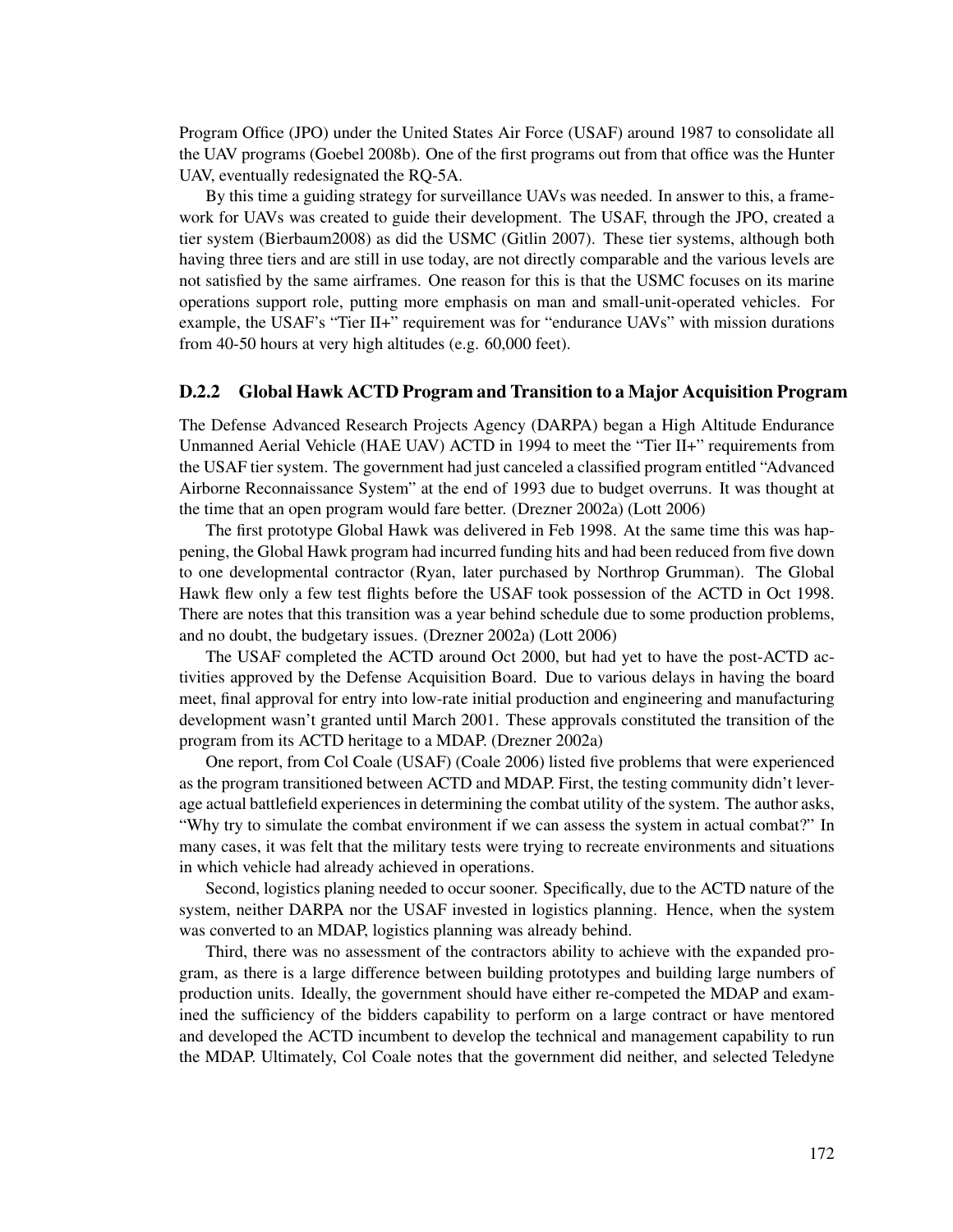Ryan. Teledyne Ryan was bought out by Northrop Grumman. When problem occurred, Northrop Grumman was able to invest corporate assets. Although this was not done early enough to prevent later problems.

Fourth, this program, like many others, had requirements creep. Although the system went from concept to flying in 5 years, that cycle could have been shorter if additional capabilities were phased over more development spirals, rather than being front loaded.

Finally, Col Coale recommended that the manufacturing planning be accelerated. Essentially, since the Global Hawk was launched into engineering manufacturing design and low-rate initial production simultaneously, several problems occurred because the manufacturing established for the low-quantity ACTD prototypes was not appropriate for producing the larger quantities for the MDAP.

Rand (Drezner 2002a) also performed a study on the transition. Their report indicated that the ACTD nature of Global Hawk prevented certain type of acquisition planning due to "color of money" (a government term that refers to the fact that money can only be used for the limited purposes for which Congress appropriated the funds) and regulatory issues. This impeded the ability of the USAF to rapidly and effectively transition the program to an MDAP. The entire designation of the development as an ACTD, which the reports cites as an inadequately understood mechanism, may have contributed to the transition issue, as the traditional acquisition community didn't know what to expect to receive. Also, the user base that services the two types of activities (ACTD and MDAP) are different. ACTDs are supported by operational users in unified commands, while MDAPs are supported by users in the force providing command (corporate USAF). This distinction is important, as the priorities of users in these different commands are different, as are their routine funding mechanisms. This can make for very different priorities for requirements.

Talking with a member of the development team, it was revealed that the ACTD method for accounting and describing the work to be done, the Work-Breakdown Structure (WBS), was very different from the production system WBS (Anonymous 2006). The new WBS did not provide managers and engineers clear guidance for where to account their costs, hence the cost to work on one item may have fit in many potential categories in the WBS. Further, since the typical program management is structured around the form of the WBS, some costs were lost either because the development item was thought to be housed in a different part of the WBS or because a change in one item's functions didn't reflect into the directly related-integrating components that were being accounted in another distant WBS element.

Also, there were many problems in taking the prototype system to production. For example, many of the hardware and software avionic interfaces were non-standard (custom) in order to fit the space/weight/power requirements for the prototype. The engineering documentation was lacking, meaning many of these interfaces were not documented, and in some cases their existence as being non-standard wasn't recorded. This has led to tremendous difficulty taking the system into Low-Rate Initial Production (LRIP), as the production line didn't really exist and had to be created. (Marz 2006)

Of the 7 prototype units produced by the ACTD program, 4 were lost (Peck 2003). The first two were lost in 1999 during testing. In March 1999, a Global Hawk was flown too high by operators, lost its control signal and aborted due to termination signal from another base. In December 1999, another Global Hawk was badly damaged when it overran the runway during a taxiing test. The USAF blamed known software problems, while Northrop Grumman says USAF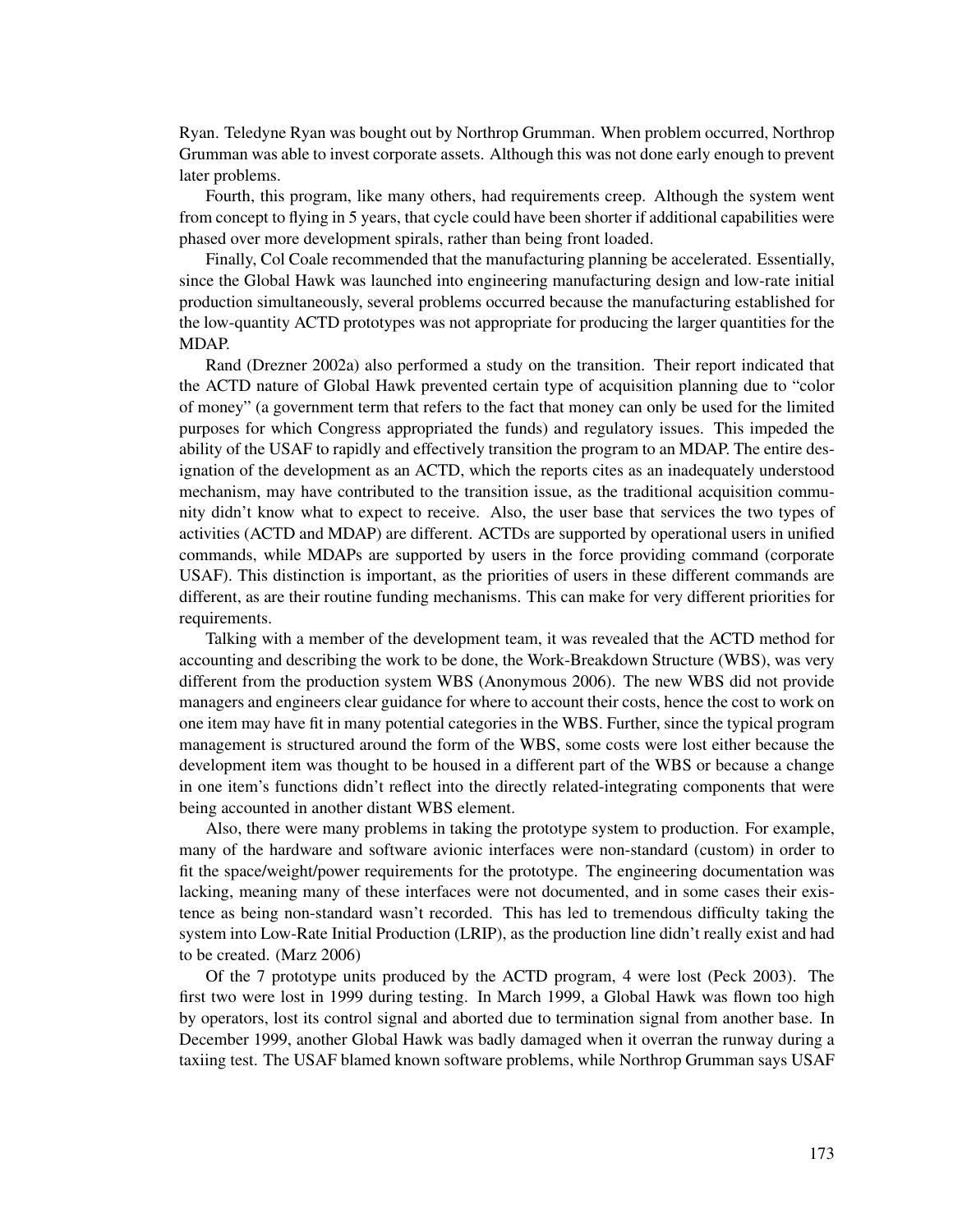ignored a warning that a ground speed of 155 knots was excessive given both the length of the Edwards AFB runway and the Global Hawk's breaking capability. The second two were lost during operational uses.

#### D.2.3 Early Transition to Operations

With the events of September 11th, 2001, the United States entered a new political situation, the start of the Global War On Terrorism (GWOT). The politics of the time called for quick and decisive action in Afghanistan entitled Operation Enduring Freedom (OEF). Unfortunately, OEF was in Afghanistan, remote from many friendly bases for military operations. Fortunately for the reconnaissance mission, there were several prototype Global Hawk systems available to support the needs of US Central Command and the OEF task force. To all accounts, the system performed admirably and became popular with commanders in the field, despite the loss of two air-vehicles during operations.

The operational losses in December 2001 and July 2002, were over Afghanistan. Both crashes were attributed to maintenance/material problems, pilot error, and restrictive landing policies; policies that prohibited emergency landing at allied nation airstrips. For these two crashes, the air-vehicle was in the air and under control for some time after the initial problems. However, the Global Hawks were only allowed to land where it departed from, and both were unable to complete the many hour flight to return to station. (Peck 2003)

#### D.2.4 Technical Description of the Global Hawk RQ-4A and RQ-4B

The Global Hawk Weapon System includes not just the air-vehicle, but also the ground station and spares. The specification that the whole must be considered the weapon system means that all elements must be present in order for the system to be combat effective.

Table D.1 summarizes the major technical measures of the two Global Hawk air-vehicle platforms, RQ-4A and RQ-4B, as collected from various sources (GAO 2004) (USAF 2006) (Goebel 2008) (Northrop Grumman 2008b). Note that the RQ-4A is essentially similar to the ACTD platform (Goebel 2008b), while the RQ-4B presented is in production and acquisition and is a new design (although politically it is just a "modification"). Note from this table that the two system, while often cited by management and Congress as incremental system, actually vary on every aircraft metric listed on the table. In some respects, one must wonder how much of this system really had to be redesigned from the ground-up or significantly modified from the, known to be lacking, design documents (Marz 2006).

Note that for endurance, demonstrated and required levels of endurance vary greatly by source. Other features had occasional and minor differences by source.

Beyond the aircraft, the RQ-4B sports improved communications equipment and an "open architecture" meant to facilitate integration with various military command and control systems (Goebel 2008); of course this open architecture meant the redesign of many software components, both on ground station equipment and on the aircraft (Anonymous 2006).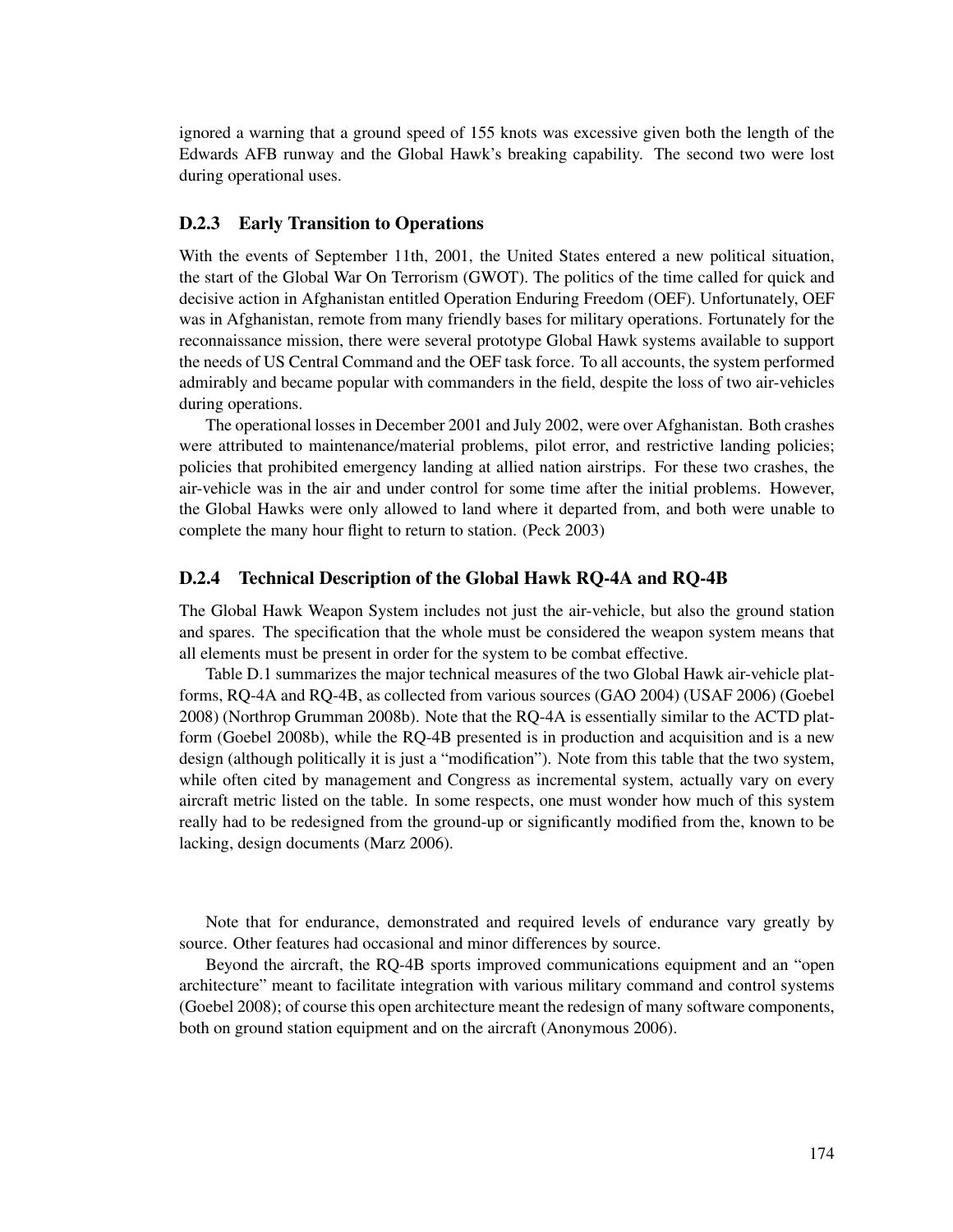| <b>Feature</b>       | <b>Global Hawk RO-4A</b> | <b>Global Hawk RQ-4B</b> |
|----------------------|--------------------------|--------------------------|
| Wingspan             | 116'2''                  | 130'10''                 |
| Length               | 44'5''                   | 47'7''                   |
| Height               | 15'2''                   | <b>NA</b>                |
| <b>Empty Weight</b>  | 8,490#                   | <b>NA</b>                |
| Take-Off Weight      | 26,750#                  | 32,250#                  |
| Payload              | 2,000#                   | 3,000#                   |
| Cruise Speed         | 404 mph / 350 knots      | 310 knots (@60,000')     |
| Service Ceiling      | 65,000'                  | 60,000'                  |
| Endurance            | 31-35 hours              | 33-36 hours              |
| Endurance $@60,000'$ | 14 hours                 | 4 hours                  |

Table D.1: Global Hawk Technical Measures

The ground system is a container module with connections for power and communications. The ground system does not need to have line of sight to the Global Hawk to control the airvehicle. In typical operations, the Global Hawk operations crew is 4,000+ miles from the operating zone, safely inside the US, while the Global Hawk flies missions over Afghanistan and Iraq (Northrop Grumman 2008).

In both aircraft, many sensors are mounted. Currently the sensors and demonstrated performance on the aircraft are: Synthetic Aperture Radar: 1.0/0.3 M Resolution (WAS/Spot), Electro-Optical: NIIRS 6.0/6.5 (WAS/Spot), Infrared: NIIRS 5.0/5.5 (WAS/Spot) (Northrop Grumman 2008b).

For those uninitiated to the sensor community, these modes, sensors, and metrics may not make much sense. First we'll cover the two modes common to all three sensors. All sensors are measured over WAS and Spot modes. WAS means "Wide Area Search", while Spot modes are used when studying a specific thing. The reason for different modes can be most easily explained by considering the zoom on your personal camera. Initially you may "zoom out" (WAS) to see if you find anything of interest, then you "zoom in" (Spot) to get a detailed picture of an object of interest.

The three sensors described are synthetic aperture radar, electro-optical, and infrared. Synthetic aperture radar is a radar system where the radar's receive time is integrated over the travel of the receiver while listening for radar returns. Essentially, this means we pretend to have a bigger radar antenna than we really have by listening better and longer. Electro-optical systems are similar to a digital camera (not exactly, but that is a close analogy). In this case electro-optical means that optical pictures are taken through electronic means. Finally, infrared sensors are essentially cameras that take pictures in the infrared spectrum, rather than the visual spectrum.

Finally, the performance metrics may make sense for radar (1.0 and 0.3 M pixel resolution for the two modes), but NIIRS is a different story. Civil NIIRS (National Imagery Interpretability Rating Scale) is a task-based metric based on the concept that people using the images should be able to do more sophisticated interpretation at successive levels (0-9). For example, civil NIIRS 5 requires that the analyst be able to "detect an open bay door of a vehicle storage area" or "identify a Christmas tree plantation", while NIIRS 6 should be able to "differentiate between sedans and station wagons" or "distinguish between row crops and small grain (e.g. wheat) crops". On the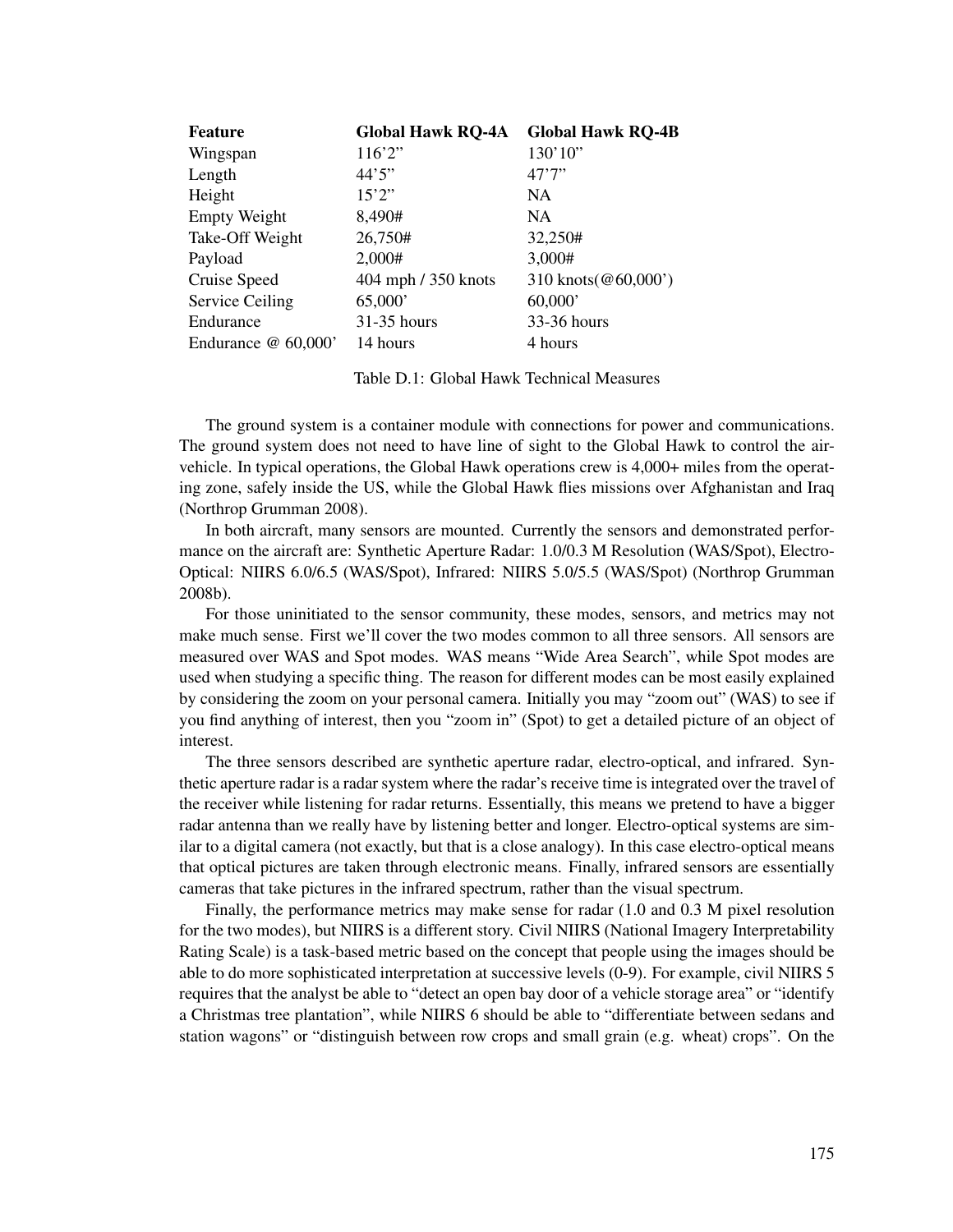extreme end of the scale, NIIRS 9 requires the ability to "identify individual grain heads on small grain crops" (e.g. identify a specific wheat grain on a plant) (FAS 2008).

Between the air-vehicle, ground station, sensors, and integration, no one company would be able to bring all these element together. Global Hawk is manufactured by a wide range of contractors lead by Northrop Grumman. Northrop Grumman lists the team (Northrop Grumman 2008c) as being: Aurora, ATK, BAE Systems, Curtiss Wright Controls, Inc., Goodrich, Honeywell, Kearfott, L3 Communications, Northrop Grumman, Parker, Raytheon, Rolls-Royce, Saft, Sierra Nevada Corporation, Smiths, Parker, and Vought. Although the official USAF fact sheet (USAF 2006) notes only the following contractors and their rolls Northrop Grumman's Ryan Aeronautical Center (prime contractor), Raytheon Systems Company (ground segment and sensors), Rolls-Royce (turbofan engine), Vought Aircraft Company, (carbon-fiber wing), and L3 Com, (communications systems). The fact sheet does include the corporate sites, by city and state, each of these 5 contractors is performing Global Hawk development work (6 sites, Raytheon is operating in 2 different states for their two roles).

#### D.2.5 Recent Events

Examining the recent year budget requests, can provide some context for identifying how the administration feels about the Global Hawk program. Starting with the FY2004 budget request, half of the \$1.39B requested for UAV programs (\$686M) is for Global Hawk development and production activities (Kosiak 2003). However, at this point Global Hawk is still in the same program element (program elements are budget line items) as the Predator program.

A 2004 GAO study (GAO 2004) had changed the program from a 10 year production program to a 20 year production program. Ultimately this was done to keep the per-annum cost of Global Hawk down. The report forced the 2005/2006 budgets to be constrained, as without this leveling some years would be as much as triple in the 10 year plan as in the 20 year plan.

Moving into FY2005, only about one third of the UAS program budget request \$1.973B, with \$696M for the Global Hawk development. One item of note is that the overall UAS program budget request increased \$633M in FY 2004 (Kosiak 2004). Also, in Feb 2005 documents supporting the split of Global Hawk and Predator into separate program elements (DTIC 2005) begin to surface, providing for more detailed description and tracking of Global Hawk unique expenses from the general UAS program element.

However, the budget requests for FY2006 UAS acquisition funding is \$1.512B for 6 programs, a substantial decrease of \$359M from FY2005 (Kosiak 2005). Half this funding (\$706M) is for Global Hawk. This is first revealed in Feb 2005 in the Presidents budget requests and various industry news following UAS developments. Of course, this may be a prelude to what will happen just two months later.

In April 2005, the USAF joint program office overseeing Global Hawk files a required Nunn-McCurdy breach notice to Congress for an 18% increase in the unit-cost of the Global Hawk systems (Sullivan 2005). Nunn-McCurdy breach notices are needed for a variety of reasons, in this case the program tripped the 15% unit-cost growth criteria.

Predictably debate arose over the cost estimate. Sen John Warner (R-Va, Chair of Armed Services Committee) ordered the investigation of the 18% increase reported to the Department of Defense (DoD) from the USAF but the investigation by the Government Accounting Office (GAO the investigative arm of Congress) concluded a 31% increase (Erwin 2006). That increase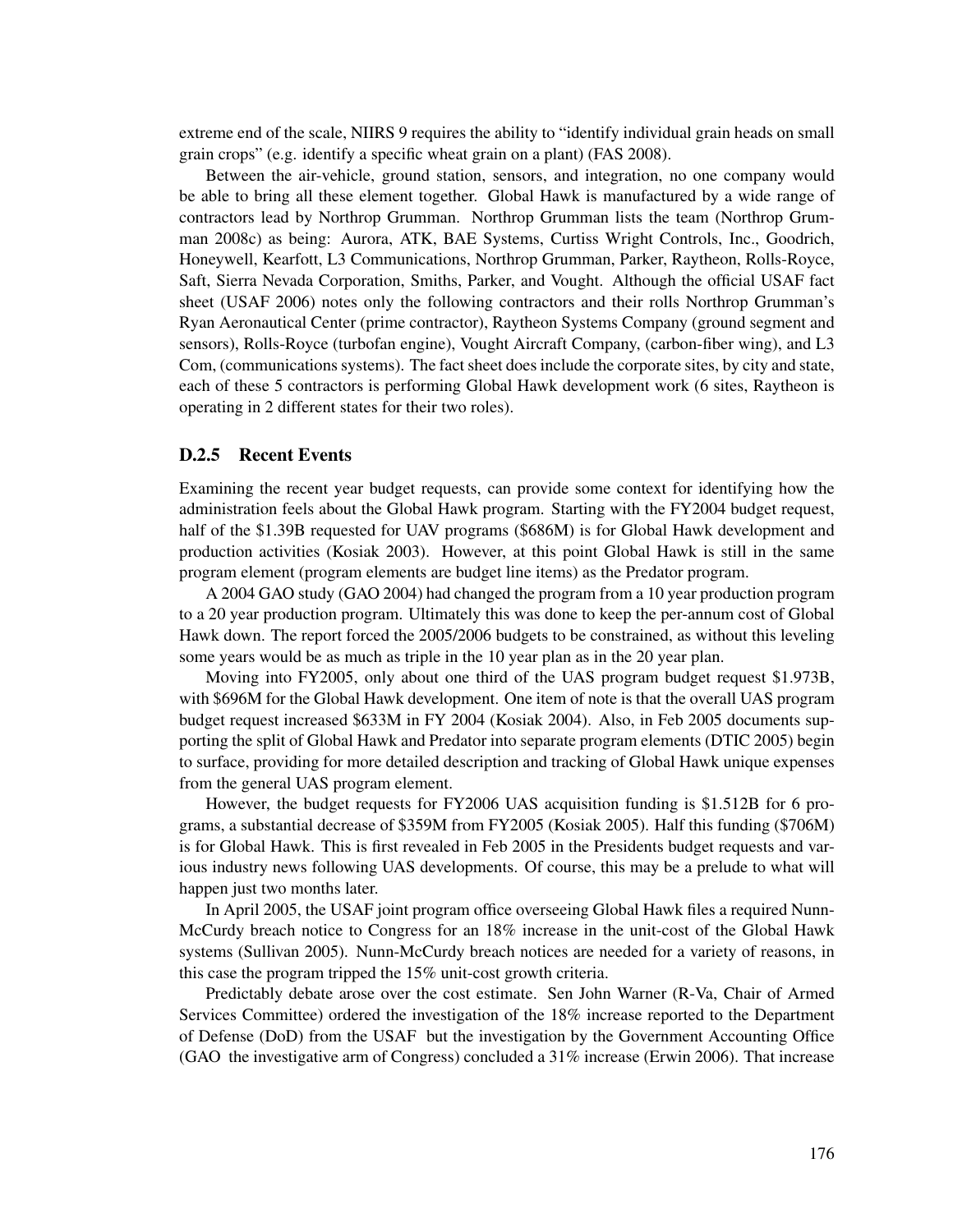was debated by the DoD as including sensor upgrades and redesigns that were part of another approved upgrade and stated the actual cost increase at 22.5%. Essentially the DoD partly concurred with the GAO that the USAF JPO office estimates were not fully correct, but didn't agree that the unit-cost growth was as bad as the GAO was implying. The final GAO report was not delivered until December 2005.

At the end of 2005, the Office of Management and Budget listed the overall national UAS program as "Moderately Effective" (the second highest rating) (OMB 2005). Global Hawk is mentioned several times in the report, typically in a good light, such as adding user requested SIGINT capability, following the DoD acquisition framework guidance structure of committees and required documents, transparency of the re-baselining of the budget, meeting operational needs, and inclusion of measurable key performance parameters from the outset and their use to incentivize contractors to meet cost goals. However, Global Hawk was noted for not meeting its production schedule and for not meeting its target objective endurance (target endurance is 40 hours, while actual for 2006 was 30 hours).

Congress, in building the FY2006 appropriation, received the FY2006 budget request for Global Hawk of \$327.7M for 5 vehicles and \$70M for advance procurement costs of 6 additional vehicles in 2007. Committee reduced 2006 by 2 vehicles and \$110M and the advanced procurement by 1 vehicle and \$10M. (US House 2005) Of course, this funding amount is different than the presidents budget, which considered the research and development funding separately from the procurement funding. The \$327.7M requested here is the procurement portion of the funding. At the same time, Congress is seeing problems in another unmanned system project, Future Combat Systems by the US Army. Congress reduced \$449M from that budget with heavy restrictive language and required reporting and heavily criticized for slipping deployment date to 2014 (US House 2005). Congress is getting sensitive to schedule slips for autonomous/robotic systems.

In Jan 2006, the GAO revised cost projects for Global Hawk, citing a 35% increase from the March 2001 unit price of \$60.9M to \$82.3M in 2006 (unit cost includes aircraft, ground station, and required spares). However in Feb 2006, DoD endorsed Global Hawk in the Quadrennial Defense Review despite increasing costs (Erwin 2006).

In Feb 2006, the administration requested a UAS budget of \$1.687B for 7 programs in FY2007 (Kosiak 2006). Half this funding (\$752M) would be for the Global Hawk program. This is a significant increase from both the previous year's requested (+ \$175M) and appropriated amounts

Never far out of trouble, in March 2006, another GAO report criticizes the high-risk strategy for development of the RQ-4B (Sullivan 2006). Further, the GAO unit cost has crept to \$130.5M, when calculated as the total cost divided by number of procurement units. Northrop Grumman counters that the incremental unit-cost is only \$56.5M. This new cost of \$56.5M is for the RQ-4B air-vehicle, ground station, and an improved sensor package over the previous unit price of \$43M for RQ-4A air-vehicle, ground station, and initial sensor package. (Bigelow 2006)

Costs continue to rise in April 2006, when DoD announces that Global Hawk unit costs have risen over 50% from the original estimate. Since this is a difference from the original baseline, and a new baseline was approved with the previous Nunn-McCurdy breach certification from Congress, this is not another Nunn-McCurdy breach.

However, the media has not let go of the various ways of computing cost overruns. Continued discussion forces a more detailed explanation of the costing differences to be explained in April 2006, nearly a year after the initial cost differences were noticed. In this most recent explanation,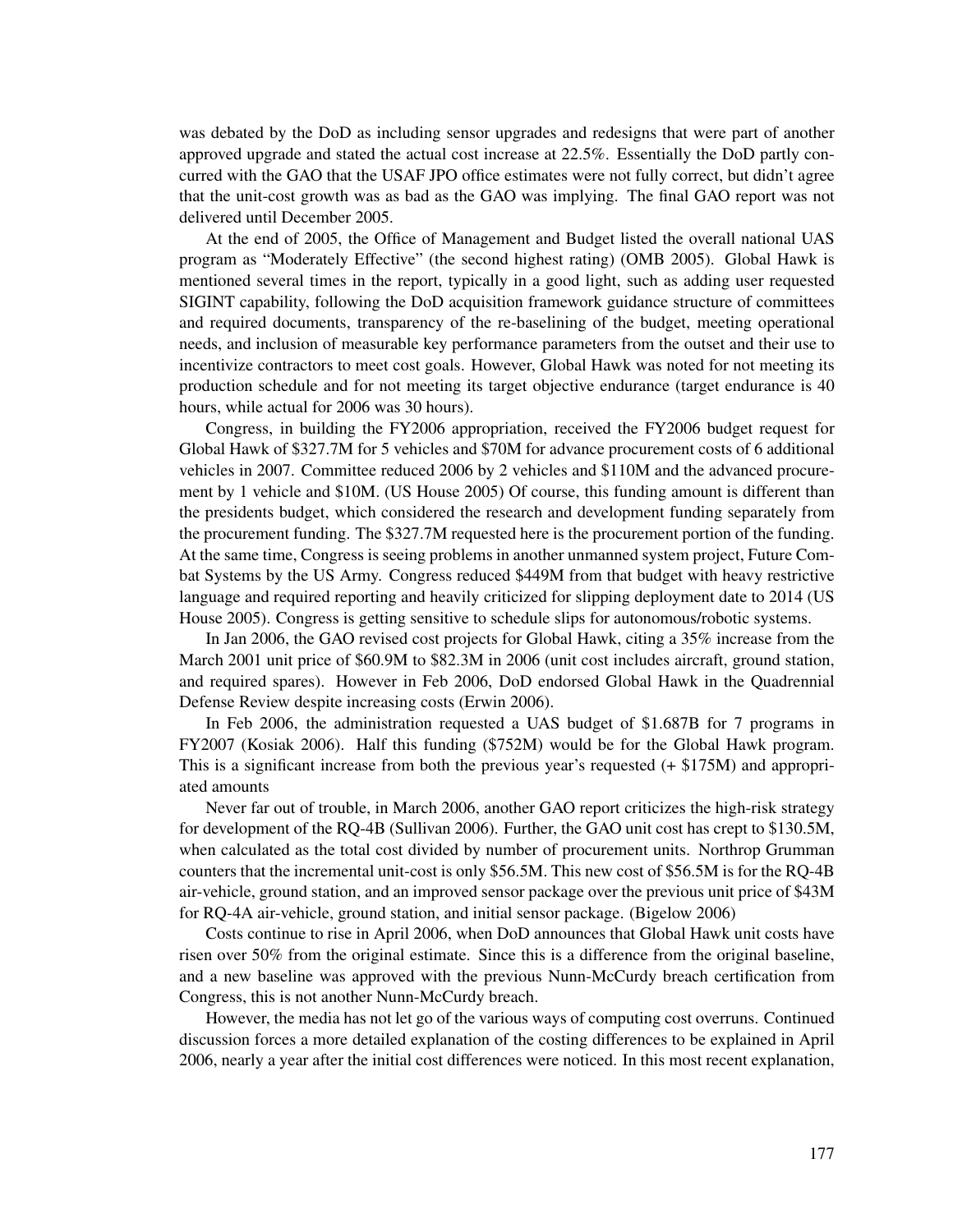many cost increases accounted by the GAO are being booked by the USAF as operational upgrades, to be purchased with research funds, rather than procurement dollars. (Erwin 2006) cites this as typical of USAF programs (pushing items into operational upgrades, rather than paying for them upfront in the acquisition). A USAF spokesman states that the booking procedure is a long-standing policy, and that the difference between the USAF and DoD (18 and 22.5%) numbers are due to the fact some sensors scheduled to be installed in the acquisition baseline are now scheduled for field installation.

In May 2006, the intelligence appropriation picked up the cause of the Global Hawk. Congress is questioning the ability of Global Hawk to replace the current manned system, the U-2 "Dragon Lady" (US House 2006b). Questions have been coming up about the ability of the Global Hawk to replicate all the capability of the U-2. While there is some opinion that eventually there will be sensor packages for the full range of missions, that isn't currently the case (Hess 2006). Retiring the U-2 would free up \$1B in funds, which the DoD wants to use ro continue to acquire and develop next generation technologies.

Finally in June 2006, the initial appropriations bill from the House proposed to fund Global Hawk at \$341.3M for procurement, \$88M less than the request. The committee's rationale was that production had slowed and the USAF was overly optimistic about being able to recover the production lot delays back to schedule. Included was a reduction of 2 more aircraft from the FY2007 request and reduced 2 advanced procurement costs intended for vehicles in 2008. Committee articulated that they understood the delays were due to operational tempo draining spares, operators, and maintainers to fight the current GWOT; however the committee wants these facts to be considered in subsequent budget requests. (US House 2006)

Recently, in December 2007 (Simpson 2008), the Developmental Operational Test and Evaluation directorate found that the Global Hawk system was not operationally suitable. The analysis was based on a lower than expected number of flights allowed by the FAA, insufficient spares, "less-than-predictable reliability", and insufficient flight testing overall.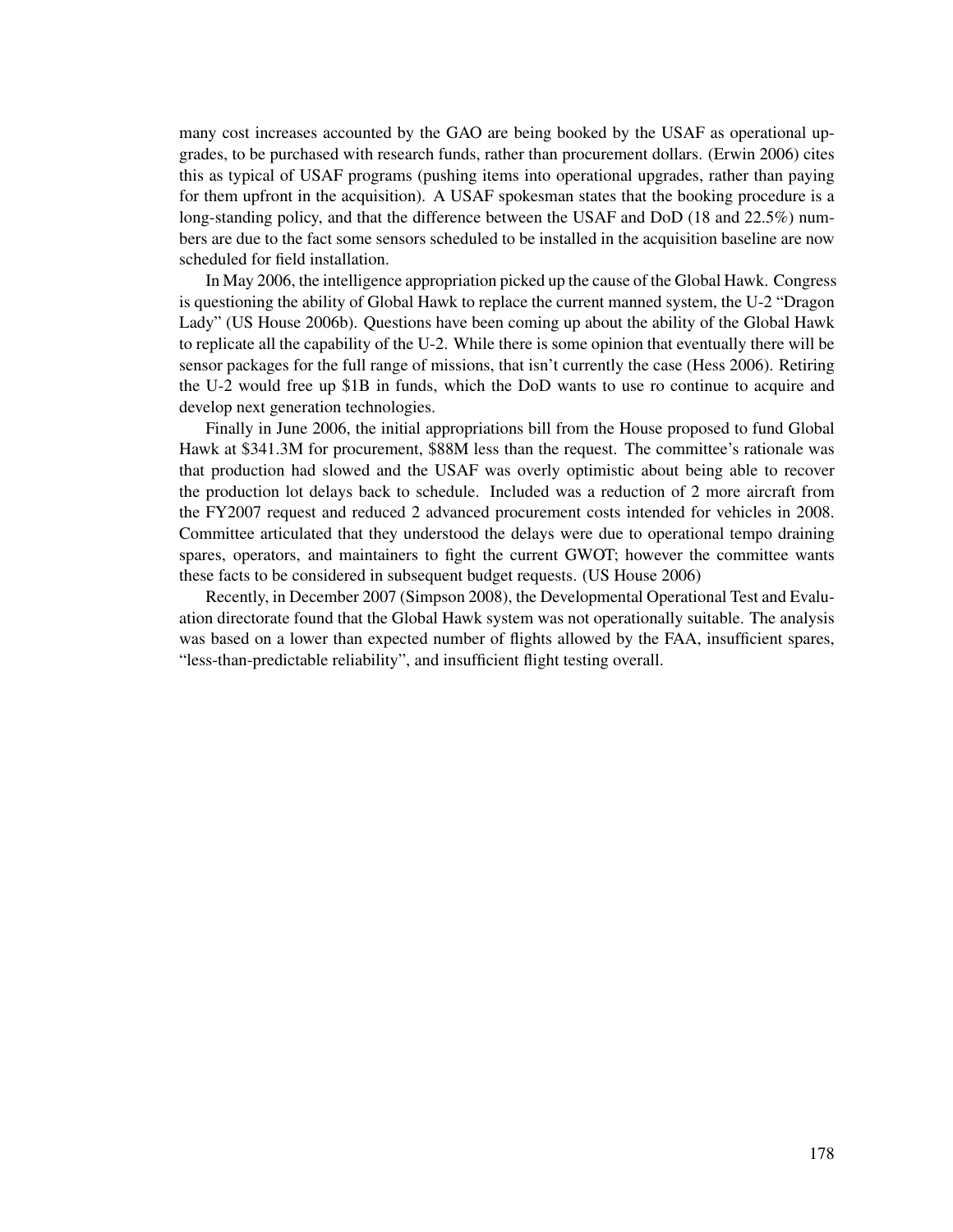## Appendix E

### PackBot Explorer Robot Controller

### E.1 Introduction

The project to develop and acquire an improved operator control unit for the PackBot Explorer, a remotely piloted reconnaissance robot, demonstrates several problem with attempting to do a hands-off, no direct cost project between an industrial and academic entity. Initially begun in the summer of 2006, I worked as a volunteer, independent acquisition manager with several members of the iRobot Government & Industrial Robots team. Bringing on three teams over the fall 2006 semester, one was eventually selected to deliver an operational prototype of a haptic-style controller by summer 2007. Despite on-time delivery, meeting requirements, and preliminary patent applications by the students involved, no follow-up has been conducted.

The PackBot Explorer is built on the PackBot base platform with an added pan-tilt sensor package on the end of a boom arm extending from the body. The PackBot Explorer used for reconnaissance applications and the sensor package mounts a forward optical zooming camera, a backwards fish-eye camera, and several LED lights for illumination. The operator control unit was admitted to be one of the areas of the robot that iRobot would most like to improve, as it requires the most training of any component of the system.

The University of Southern California (USC) and DeVry - Long Beach (DVLB) have courses that encourage students to partner with industry. At USC, the concept of upgrading the user interface was put before a team of software engineers in the CSCI577a (Software Engineering I) graduate course and was taken by a single graduate student as independent research in robotics. At DVLB, a team of two undergraduate students undertook the project for their design capstone course. After the fall 2006 semester, the DVLB team's solution, named "Haptic Avatar", was selected for development.

This case first gives an overview of the cast of players in this acquisition case. Then a brief overview of the PackBot itself and its anticipated environment is discussed. Some related work in haptic and miniature based control systems is given to give some background. Then the various organizations involved are briefly described. The acquisition phases are then addressed, first looking at the acquisition goals, then the competitive design phase, and finally the development phase. From there, the final demonstration is considered and the state of the project after the demonstration is described.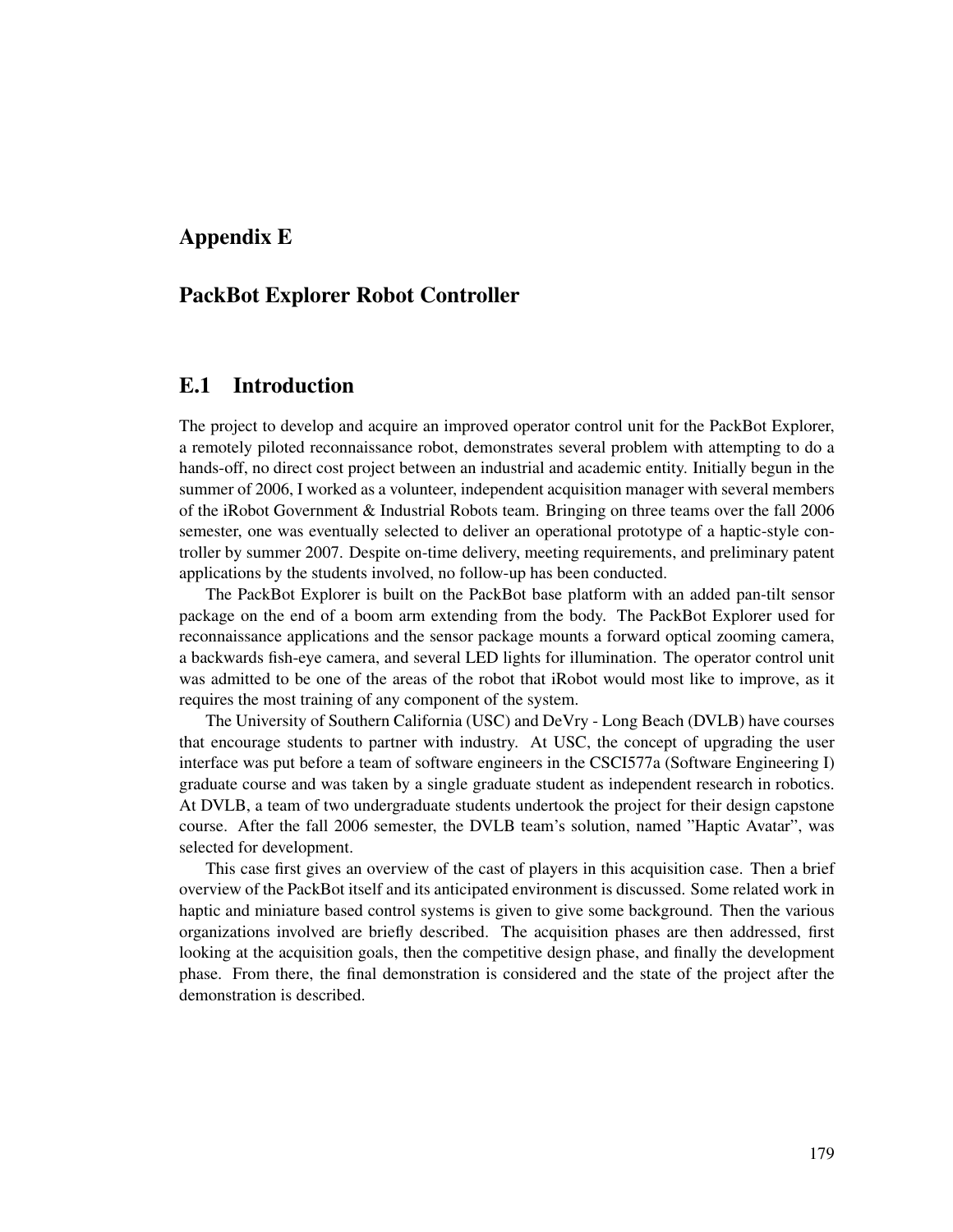## E.2 Background

#### E.2.1 Cast of Players

- AcquirerDeWitt
- Acquiring OrganizationUSC
- Successful DevelopersTracy and Ethan
- Successful Development OrganizationDeVry Long Beach Student Project Team
- Unsuccessful Development Organization 1CSCI 577a Software Engineering I teams
- Unsuccessful Development Organization 2USC Graduate Student Independent Study Project, Don
- ClientiRobot, Government & Industrial Robots Team, specific points of contact were Orin and Aaron
- UserArbitrary Operator of a PackBot Explorer
- Robot OwnerUS Navy SPAWAR SSC, Small Robotics Center of Excellence, specific point of contact was Ben

#### E.2.2 iRobot PackBot and Operational Environment Discussion

The PackBot Explorer was offered by iRobot as part of their PackBot line (iRobot 2007). The PackBot is a tracked vehicle. The payload of the vehicle is a camera head on a neck actuator. The PackBot mounts two forward cameras and one rear facing camera. The cameras are augmented by white and infra-red illuminating LEDs. The front flippers are actuated to assist the robot overcome difficult terrain. The robot as used in this case was only employed with a single battery, but the robot can be employed with two battery packs for long duration operation.

The PackBot's onboard computer controls robot functions. Communications is handled over a 802.11b wireless ethernet connection. The control unit is a ruggedized laptop and and a USB device with several buttons and two 3-axis joysticks.

The robot disassembles for easy transportation and can be assembled in the field with only a screwdriver and employed in a matter of a few minutes.

#### E.2.3 Haptic and Miniature Based Interfaces

Haptic is from the Greek language and relates to the sense of touch. Generically, haptic refers to providing touch, force, vibration, and/or motion feedback to a user through the physical interface device. Many papers are available that describe the process of providing haptic feedback to users and were provided to the DVLB team as background material. One of specific note was (Lee 2005) and discussed the use of haptics in the control of a PackBot Scout (similar to the Explorer, but without the camera head or boom arm).

Miniature based controllers for robots are not highly common. One inspiration for the project was the MiniUAV controller, call a "Physical Icon", which commanded a model aircraft via a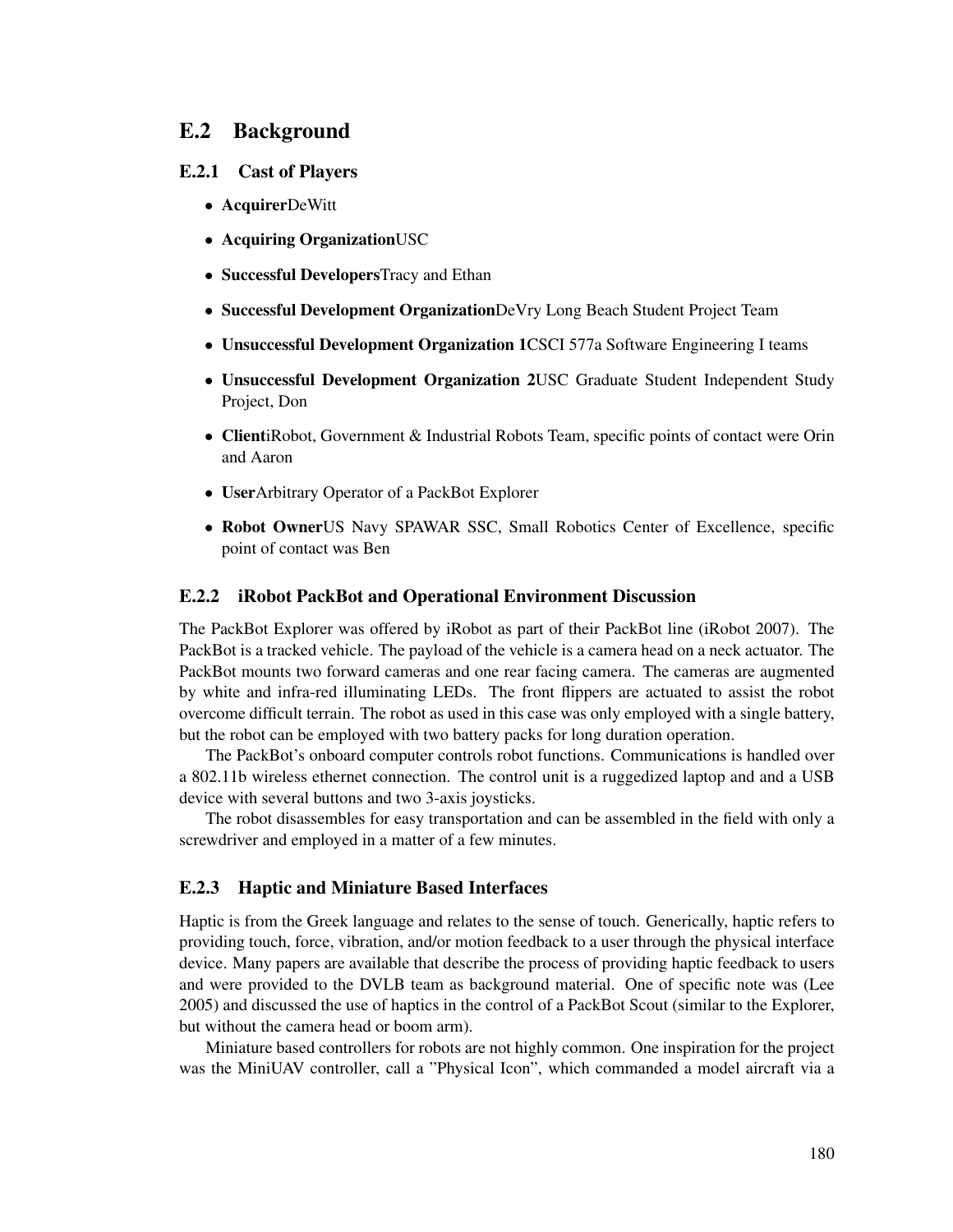model handled and maneuvered by the operator (Quigley 2008). The Icon used sensors to determine its orientation and relayed that information via radio to the model aircraft. The aircraft would then attempt to approximate the pose of the Icon. The main problem noted with the miniature controller was user fatigue, as the user had to hold the miniature plan aloft to provide control inputs. The initial Icon was another model aircraft, but a later version was done as a palm-sized, stylized aircraft.

### E.2.4 The Haptic Avatar PackBot Controller

This controller operated as a peripheral that connected with the operator control unit laptop. The controller, a physical miniature of the Explorer robot's payload, would send pose information about the payload over a serial/USB connection to the OCU, which would then be responsible for sending the commands to drive the motors appropriately. In this way, an operator wouldn't need to know how to achieve any given pose, nor need to have speicalized knowledge about interface settings – merely would have to put the controller into the desired pose and the robot would follow.

In the 2007 prototype, the haptic feedback feature was not developed (having been designated as low priority verses the control input mode). Also, the temporary code for the OCU only performed linear interpolation between the PackBot's current position and the destination indicated by the controller. No intermediate way points were kept.

The haptic feedback feature, when implemented, was also intended to assist by visualizing common motions and tasks in the miniature. In this sense, if a behavior needed to be trained, the operator could ask the OCU to demonstrate the task on the controller. This gives the operator a real-world perspective on how to accomplish the task, without having to worry about managing a camera in a 3-D visualization. Ultimately, this feature was anticipated to close the full capability gap.

#### E.2.4.1 Final, formal requirements

- The size shall be approximately the size of a laptop bag
- The angular positions reported shall be within 5 degrees of actual model poses
- The pose shall be updated at over 15 Hz
- The shoulder joint shall have a range of 180 degrees
- The head pan and tilt joints shall have a range of 180 degrees each
- The controller shall be implemented as a peripheral connecting via either USB or RS-232

#### E.2.4.2 Actual Delivered Properties

- Total Height: Approximately Seventeen inches
- Base Height: Three inches
- Width: Ten inches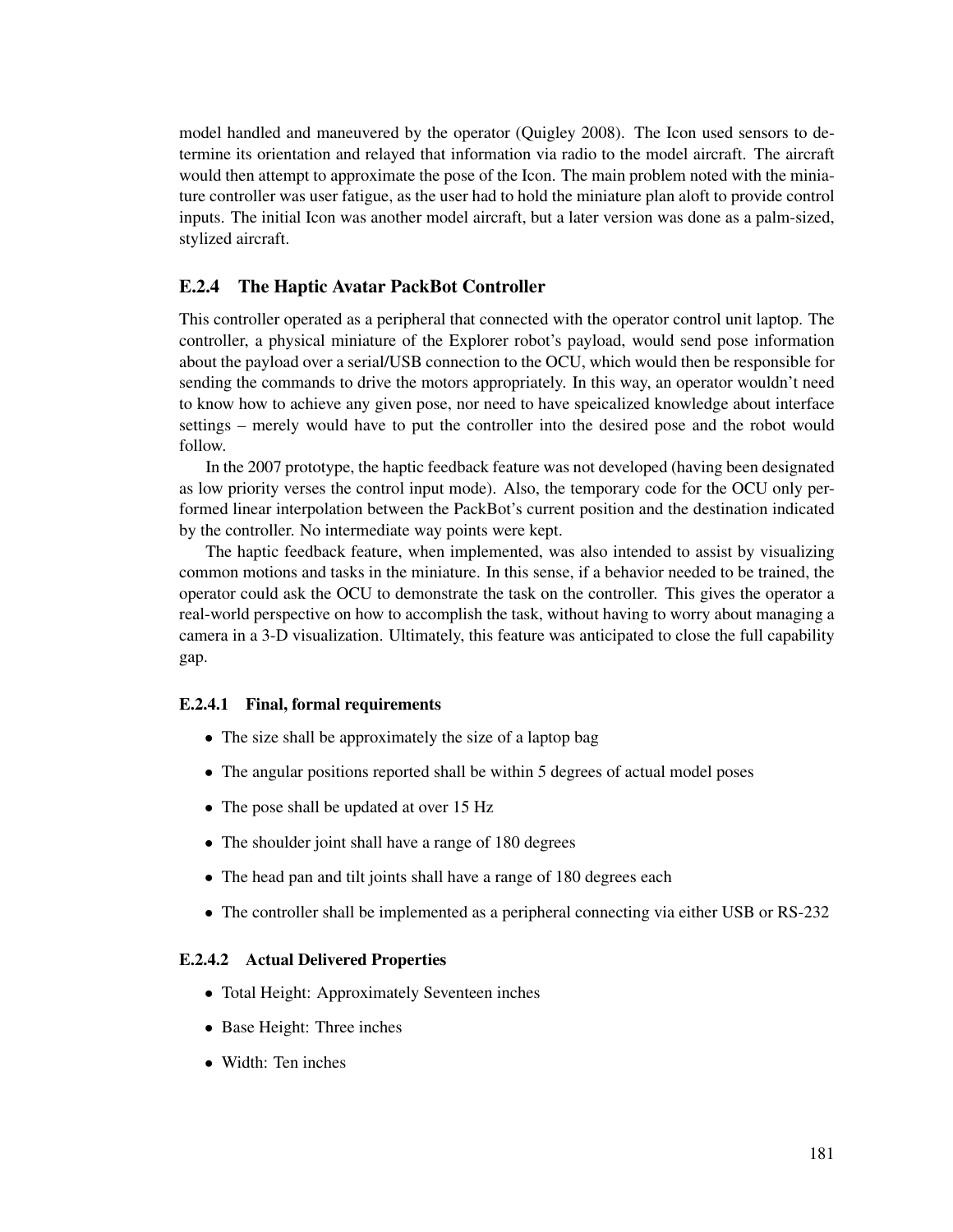- Depth: Thirteen inches
- Weight: Three pounds
- Power Consumption
	- Motors idle 17.4 mA
	- Motors running 540 mA
	- Motors stall 4,900 mA
- Torque for Specified Motors
	- Arm motor 18kg/cm
	- Head Pan & tilt 3kg/cm
- Motor Angle Accuracy each step is within 5 degrees
- Kinematics in mirror mode
	- Pan head motor: 180 in five seconds
	- Tilt head motor: 180 in three seconds
	- Arm motor: 180 in seven seconds
- Kinematics in command mode
	- Pan head motor: 180
	- Tilt head motor: 180
	- Arm motor: 180
- Communication between Haptic Avatar Controller and Operator Control Unit RS-232 at 19.2 KHz

### E.2.5 Acquisition Environment

In this environment, DeWitt, the acquirer, was supported through his US Air Force graduate fellowship and had time to invest in helping a company work with students to acquire a novel robotics technology. DeWitt was a member of the Robotics and Embedded Systems Laboratory (RESL) at USC. After interviewing six different companies, DeWitt began work with iRobot as a potential customer because a robot could be made available for the students to utilize and had project ideas that were considered to be possible within a 2 semester academic time line. iRobot was one of two projects selected to be acquisition studies.

iRobot was not interested in spending money to develop the new interface technology, but was open to having staff communicate the issues with DeWitt and any students. DeWitt had a site visit to the iRobot facility as part of the pre-systems analysis phase. iRobot assigned Aaron, a humanrobot interaction expert, to be a permanent point of contact for the project duration. Aaron acted as the first line for questions into iRobot, but once contact was established with another engineer, DeWitt or the students were allowed to directly contact people as needed. Ultimately, Aaron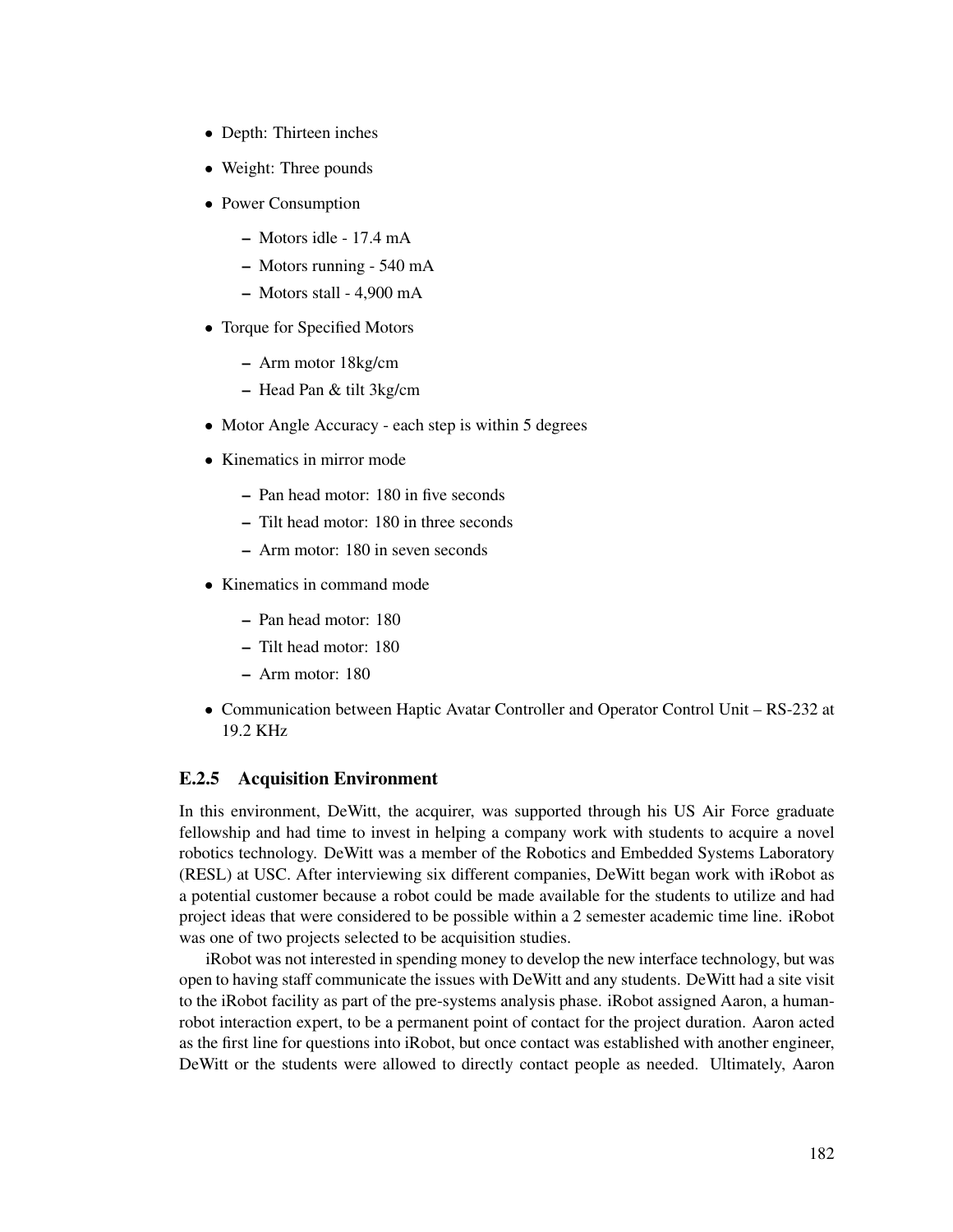ended up having weekly (initially) or bi-weekly (after entering design phase) telecons to answer questions and provide input to the project.

The US Navy's SPAWAR SSC, through their small robot loan pool, had a PackBot Explorer that could be checked out by DeWitt for use in research at no charge for up to six months. SPAWAR asked, but did not require, to see a presentation of the final interface control after the project's completion, as typical for their loan program.

iRobot considered several elements of the direct API to the robot to be proprietary and subject to restrictions on exporting from the US. As such, only US nationals would be allowed to see the API, and iRobot preferred that only DeWitt did the detailed programming to the API. DeWitt was able to build and deliver a RS-232 (Serial) interface to be able to command the Explorer camera payload and arm without the students having to directly know the API.

Ultimately, no contracts were established and all individuals operated on a consensus schedule. Student time lines were considered to be critical, as the students needed to have work completed to their course's satisfaction on required dates.

#### E.2.6 Client and Acquiring Organization

The client, iRobot, was organized into commercial and government/industrial robot divisions. A director in the government group, Orin, initially worked on the definition of needs, then handed the project to a new employee, Aaron, starting in Sep 2006.

The acquiring organization was RESL. DeWitt was an independent graduate student, with no obligations to other projects within the lab, as his funding was an individual fellowship. RESL had previously worked in haptics for control of PackBots, but didn't consider haptics to be part of their research portfolio anymore. DeWitt had access to faculty who were familiar with the issues as independent experts, but generally required no other support from the RESL to accomplish this acquisition.

#### E.2.7 Developing Organizations

Three developing organization took part in some portion of the effort: USC CSCI577a Software Engineering I, USC Independent Study Project, and DVLB senior design project.

USC CSCI577a course - summer project write up, Sep team selection process; note that description is truncated due to lack of a qualified team

USC Independent study project partners gruadte students with faculty advisors to undertake research in their field of interest. The RESL director sponsored the student (a MS student) and assigned DeWitt as his day-to-day overseer;

DVLB senior design project course is a two quarter course progression. Students self-form teams and self-select their project, subject to the approval of the course instructor. The first quarter focuses on design and planning. The second quarter focuses on detailed design and prototype development culminating in a design competition between the teams. The course requires delivery of design artifacts in formats prescribed by the instructor.

### E.3 System Development

Briefly the time line for development was: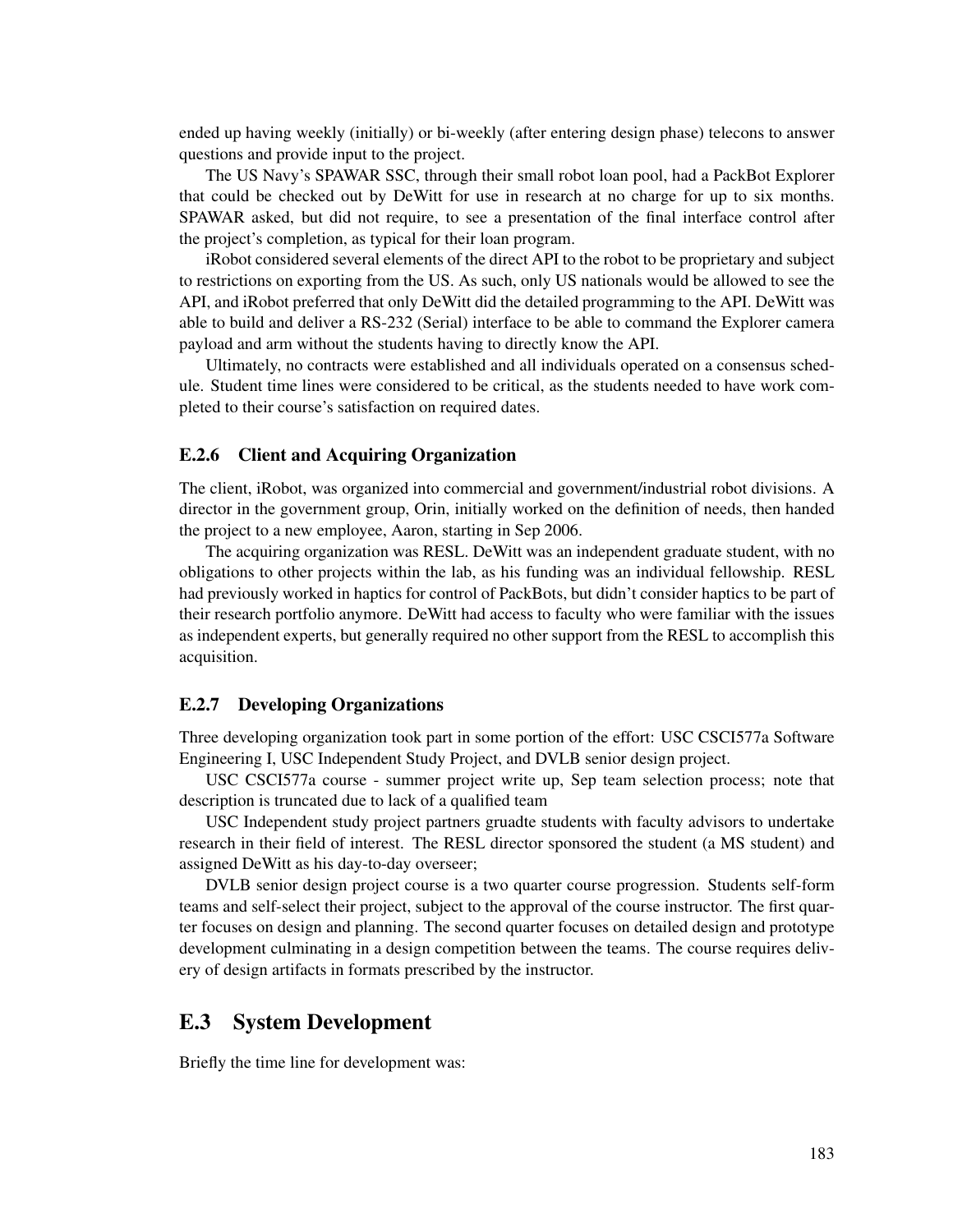- Pre-System Analysis Summer 2006
- System Concept Phase Fall 2006
- Design/Build Phase Spring/Summer 2007

#### E.3.1 Pre-System Analysis Phase

During this phase, no developers were present. The pre-analysis work was low level of effort activities intended to define the specific need, motivation for addressing that need, and what would be a set of candidate solutions to meet that need. The initial point of contact at iRobot was with a director in the government and industrial applications group, Orin.

DeWitt and Orin initially talked about which platform would be suitable for a 2-semester student project. The PackBot, with some published API was a good candidate. Although the PackBot was extremely popular with users and acquirers (reference to contract for EOD robots), there were still issues in training. Typically, an organization trains one individual, who will then train their replacement. After several generations of this training, a portion of the capability of the robot was not being utilized, due to the features of that part not being as frequently performed (but still needed in some mission scenarios). Eventually, a client would send a user back for iRobot sponsored training to reset the skill level. Although this kept return business, due to the nature of some of the robots being involved in safety or time-critical applications, improvements to overcome this skill loss problem may be a selling point to potential customers.

In this vein, DeWitt and Orin set on improving the Operator Control Unit experience and focused on the PackBot Explorer model. The selection of the Explorer was due to it having an articulated payload, but that the payload was simpler (3 degrees of freedom) than the other robot in the line (the explosives ordinance disposal robot with over 7 degrees of freedom). Initial concepts called for a self-training interface that would guide an operator on how to achieved different poses of the payload to accomplish various higher level goals. It was believed that a training mode for the interface, likely virtual, would be a great way for an operator to "test before driving" the robot. Both the statement of needs and this conceptualized solution was communicated to all developers who joined the project.

This pre-system analysis phase concluded with DeWitt performing a site visit in early September 2006 to iRobot, experimenting with various PackBot models, and interviewing members of the development and product teams about their positions decreasing the learning curve and more trainable interface concepts. This visit solidified the team's view of the task to be accomplished.

Also, at this site visit, a new staff member, Aaron, was introduced. Aaron was hired specifically to deal with human factors issues and was given the lead form the iRobot side to work with DeWitt and the upcoming projects.

#### E.3.2 System Concept Phase

In Sep 2006, two concept development activities started at USC. Tracy, from DVLB, indicated interest, but due to a different semester schedule (DVLB being on quarters rather than semesters), would not be able to form a team until early Nov 2006.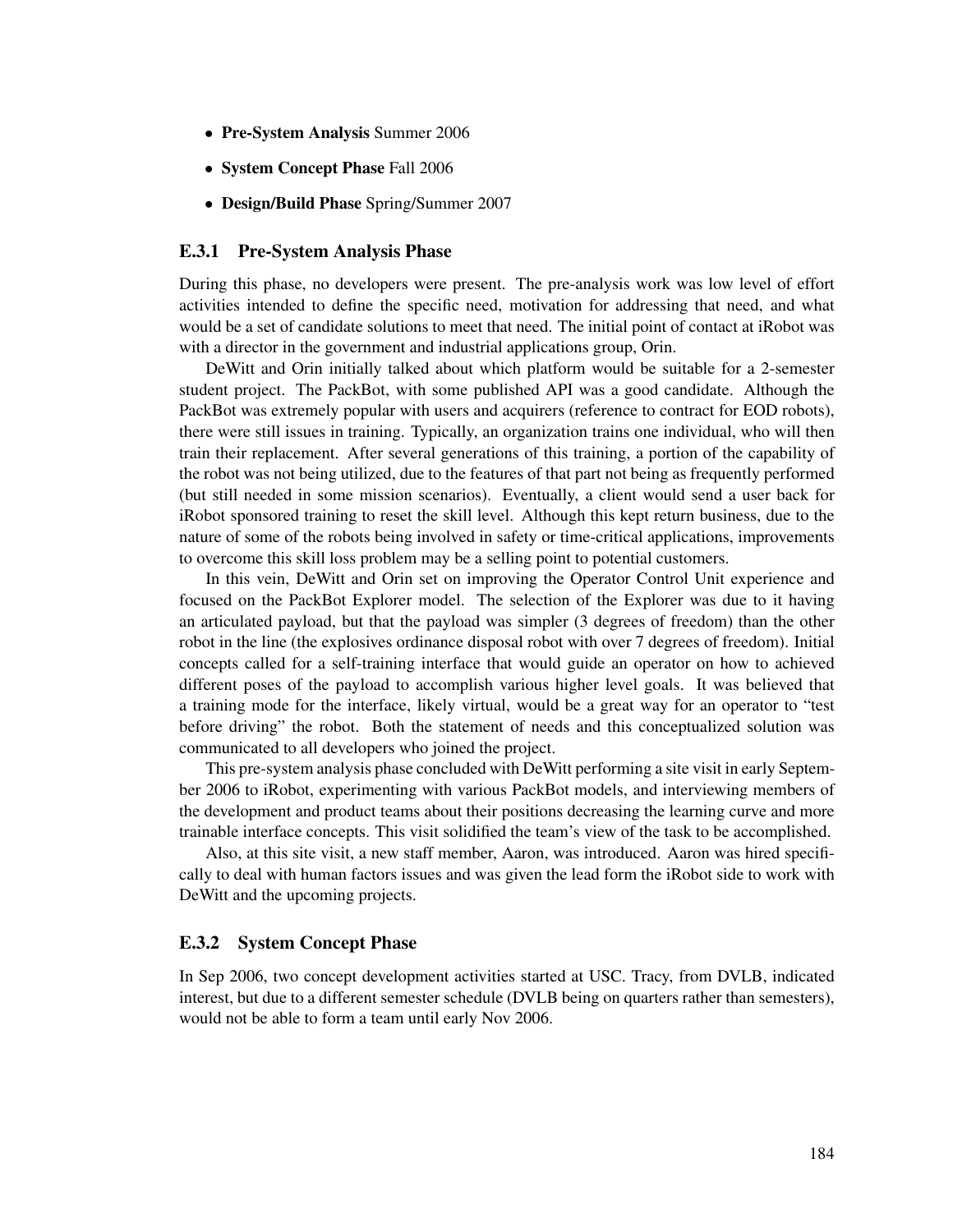The first USC team considered was to utilize the 5-student team from CSCI577a (Software Engineering I). That course typically focuses on web services deliveries, but has done user interfaces for other systems, including one for a robot previously (REFERENCE). After working with the course faculty, the project was advertised. Initial conversations with some students indicated that most of the students were unfamiliar with robotic systems and preferred web services style projects for their resume. Ultimately, since no student was suitable to lead a team, this project was de-emphasized in favor of an unrelated robot simulator project.

Another graduate student, Don, solicited DeWitt and RESL to address the user interface system as a graduate independent study project in robotics in the computer science department. Don's concept was to improve the graphical layout of the objects in the current OCU. During September and October, he reviewed screen shots provided by iRobot, inquired about the different functions, created some common use cases, and worked to figure out how to develop a virtual training system.

At the end of October, DeWitt and Aaron were eager to see some concepts, but Don as reluctant. At this time, Tracy had formed a 2-person team at DVLB with Ethan and again came back to see if the project was still open. Without any viable prototype from Don, DeWitt and Aaron agreed to provide them the chance to pitch a new idea. Since Tracy and Ethan were engineering students, rather than computer science, they quickly moved on the idea to address different input devices, so that they could augment Don's graphical user interface. Also, DVLB's design project required them to utilize a specific micro-controller, which also moved them to prefer working on input devices

During November, the two teams, USC and DVLB, met weekly to attempt to integrate a solution of both graphics and a new physical input device. The DVLB team proposed input devices from new joysticks, to a video game controller, and the initial idea that eventually became the "Haptic Avatar". Although several new physical input devices were proposed, but the user interface still lacked a prototype. After three meetings, and with Thanksgiving break approaching, a new strategy was needed to see if there would ever be something delivered that improves the graphical interface.

DeWitt and Aaron decided to force the submission of design candidates by indicating that only one project would be able to move forward. By the second week of December, both teams presented their ideas to Aaron. Don's user interface design was determined be be only a minor improvement over the current OCU graphical interface. Tracy and Ethan decided to push for the Haptic Avatar concept.

After the presentations, Aaron and DeWitt quickly agreed that the DVLB had the most innovative solution. Aaron was impressed by the quality of their proposal, which included a prioritized requirements list and traced the requirements back to the statement of needs from the summer efforts. He was slightly concerned that a miniature haptic controller would be too difficult for an undergraduate team and felt that other attempts at similar systems in the past had failed. However, since the investment from iRobot was only minimal, felt that the risk was worth the potential payoff. Hence, the DVLB team was selected to proceed into design.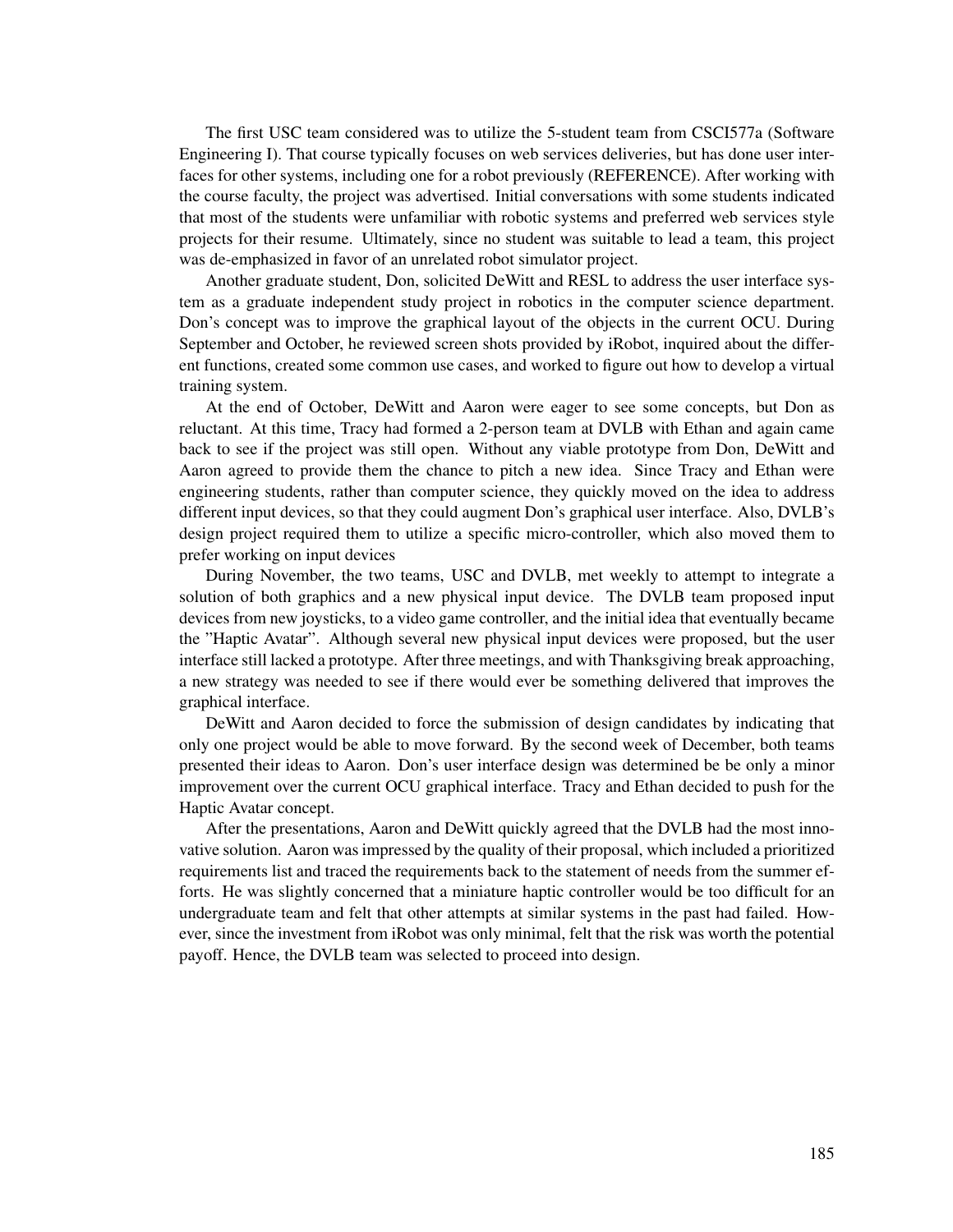#### E.3.3 Design/Built Phase

December 2006 started the first quarter of their senior design course. The first goals were to deliver project plans, a description of the proposed system, a bill of materials and other estimates, and construction of prototypes of subsystems. Additionally, the goal of the first academic quarter prototypes was to validate that the students could acquire and then utilize (set and read positions) from servo motors and begin fabrication of a simple miniature body. Those motors were purchased from local hobby shops and then calibrated for positional accuracy (to meet requirements) and evaluated for torque strength (to be able to move the miniature and provide force feedback)

January 2007 Robot was expected to be available at the end of the month, but was delayed to early February. Students proceeded with development using CAD models provided by iRobot. There was some problem getting appropriate CAD viewers, as the models were in a format not supported by the DVLB labs. Eventually, DeWitt was able to get preview the models in a USC lab until Tracy acquired a student version of the CAD programs for their use.

One major requirements change happened in March. The PackBot Explorer head pans 360 degrees with no maximum number of revolutions. Initially, the requirement was to fully imitate that capability, but due to the constraint to servo motors (as being cost affordable to the students), DeWitt and Aaron agreed to a range of 180 degrees for the first prototype for head-pan.

February 2007, the PackBot's arrival was announced to be delayed further, as the robot had not yet been returned by the previous borrower. Mid-February was the quarter break for the DVLB team. In their review for their first half efforts, the team was graded highly by their faculty advisor, but there was some concern from DVLB that the project was too aggressive to be completed. The new quarter, brought in a new faculty advisor, who needed to be brought up to speed.

March 2007 had the robot arrive, but without some critical documentation for the API. As the robot was expensive (over \$70,000) and was signed out to him directly, the robot remained secured at the USC lab or in DeWitt's possession, reducing the students' access to the unit on demand (typically a once a week, but eventually daily as integration activities began in April). "Mirror mode" (where the miniature assumes a commanded position) was demonstrated on all three motors independently through a simulated controller (the connection to RS-232 was scheduled for implementation in April). Manual driving of each motor independently was demonstrated for the two joints in the head assembly. The shoulder joint, which was a high-torque model servo motor, was stronger than a person could manually drive, and alternate modes were being considered to set a desired pose. In this mode, the pose would be set, then the miniature would go back and show the linear execution from the start pose to the final pose. However, ultimately, this mode ended up not being needed.

In April 2007, the most expensive servo motor (which provided sufficient torque for the shoulder joint) was destroyed during integration testing due to a wiring accident. As the development team was spending from their own pocket for this motor, they were leery to invest again in a motor. A quick conversation with DeWitt and Aaron confirmed to the developers that the haptic feedback was a "stretch" requirement and not required in the first version for success, as indicated in the previous requirements documents. Tracy and Ethan quickly adapted a new procedure for checking the wiring of the prototype before enabling power from unregulated sources.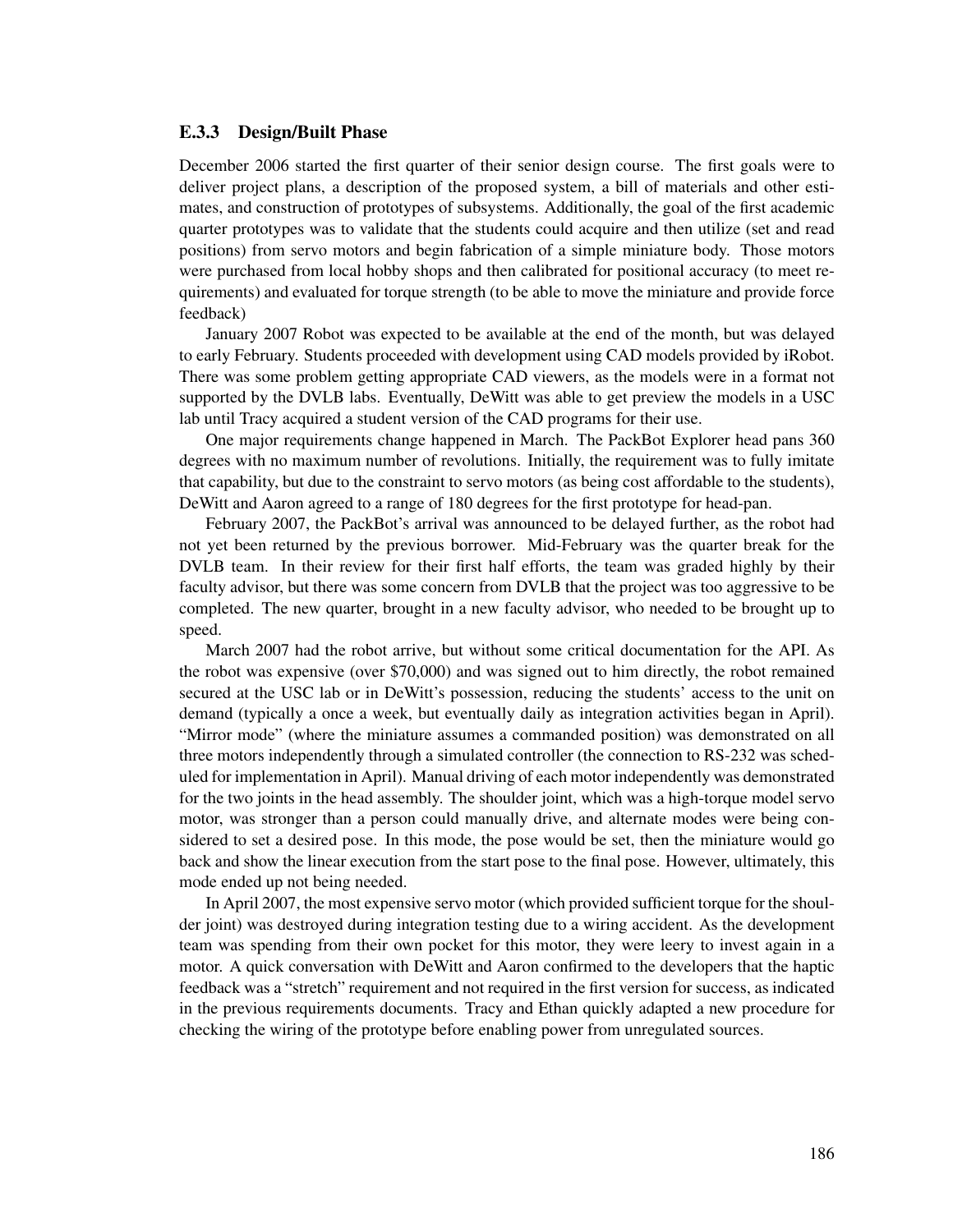Also in April 2007, the service that provided setting the three angles for the joints of the Explorer payload was completed shortly before the demonstration to the DVLB faculty. The services API had been set in February and the binary settings had finalized about 3 weeks before the demonstration. However, due to the intellectual property concerns, only DeWitt could do the API programming for the team. Unfortunately, as DeWitt was only available to work on the project full time a week before the demonstration. Quickly some undocumented features were discovered with the PackBot and overcome before the developers had connectivity with the robot a few days before their course's final design review.

## E.4 System Delivery and Demonstration

The project, as delivered, included: the Haptic Avatar controller, a brochure describing the interface, a poster, and a set of technical documents fully detailing the Avatar's construction including both hardware and software components, and digital movies demonstrating the system's utility and function. The controller provided, as specified, plus-or-minus 5 degree reporting accuracy over the RS-232 at approximately 3000 Hz (well better than the 15 Hz required) with over a range of motion over 180 degrees for each joint.

The students first demonstrated their system in a series of design competitions within the De-Vry University system in May 2007. Tracy and Ethan took second place overall in the greater Los Angeles area (covering 3 different campuses), and were asked by DeVry to have their project demonstrated during various technology day demonstrations to industry and the community. Their final project presentation was in May, and the team earned excellent marks for their project.

The iRobot demonstration, however, went differently. Initially, the team and Aaron believed that they would be flown to th iRobot facility to give their demonstration. However, funds were not available by the time of project completion for the trip, forcing a remote presentation. Scheduling the final demonstration was also difficult, as the demonstration was moved from June to July due to lack of availability of key members to be able to participate. During the presentation, despite the warning that full haptic would be part of a follow-on project (if desired), there was considerable attention paid to the lack of haptic capability of the system. The path for the PackBot to have a miniature-based controller was unclear.

Finally, in September, Tracy demonstrated the system to SPAWAR SSC. This demonstration was scheduled for September to coincide with the robot's return to the lending pool. This talk went extremely well, and was fortunately timed in the same window with other reviews of alternate input devices occurring at SPAWAR. This demonstration garnered about twice the number of staff than anticipated, including the associate director of the center. The staff were extremely pleased with the initial demonstration and thought the upgrade path to haptic capability seemed reasonable given the extremely low budget and short turnaround time for implementation.

### E.5 Post Delivery

After the formal end of the project, several events happen, by which we can attempt to judge the success or failure of this project.

Tracy submitted a patent application for controlling a robot via a miniature based haptic controller and that application is still being worked at the time of the writing of this case.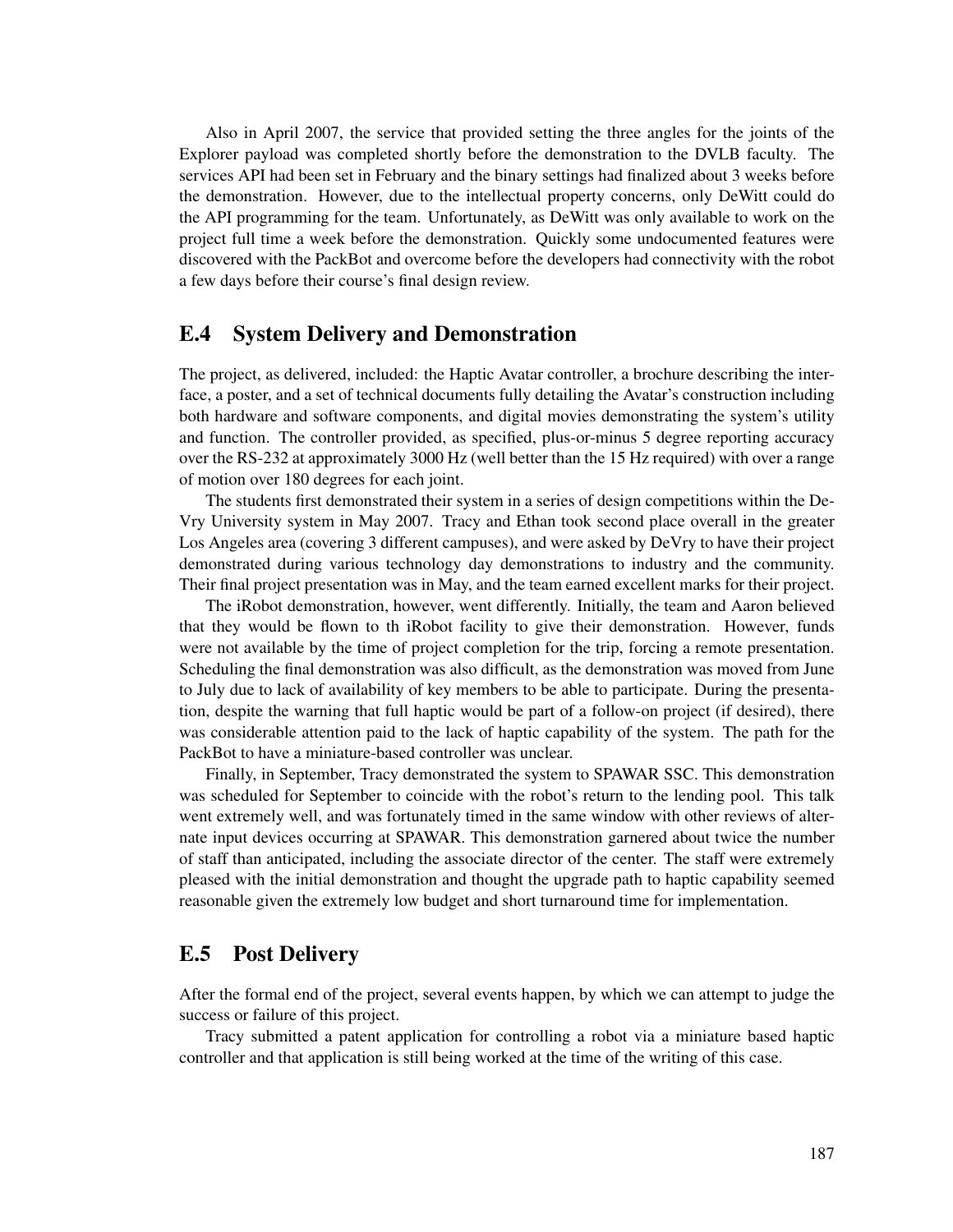Aaron, DeWitt, Tracy, and Ethan collaborated on an ICRA 2008 poster paper in the fall 2007 timeframe. Although the paper was not accepted, other conferences were identified in the future as potential targets for descriptions of this system.

SPAWAR invited Tracy to apply for a job based on his project presentation. Ethan had another job lined up and wasn't pursuing a robotic career.

No additional inquiries into applying this style of interface iRobot - including no effort to complete anticipated upgrades to full haptic feedback

On academic metrics, this project did very well, earning the DVLB students high grades, a patent application, an attempt to publish in a major robotics conference, and a job offer. However, on a technology transfer front, this project seemed to fail to appeal to the larger iRobot development community. The lack of a "success plan" to work this style of alternate interface into an evaluation program for OCU input devices means that although the project met its requirements, it ended up not being suitable for further development.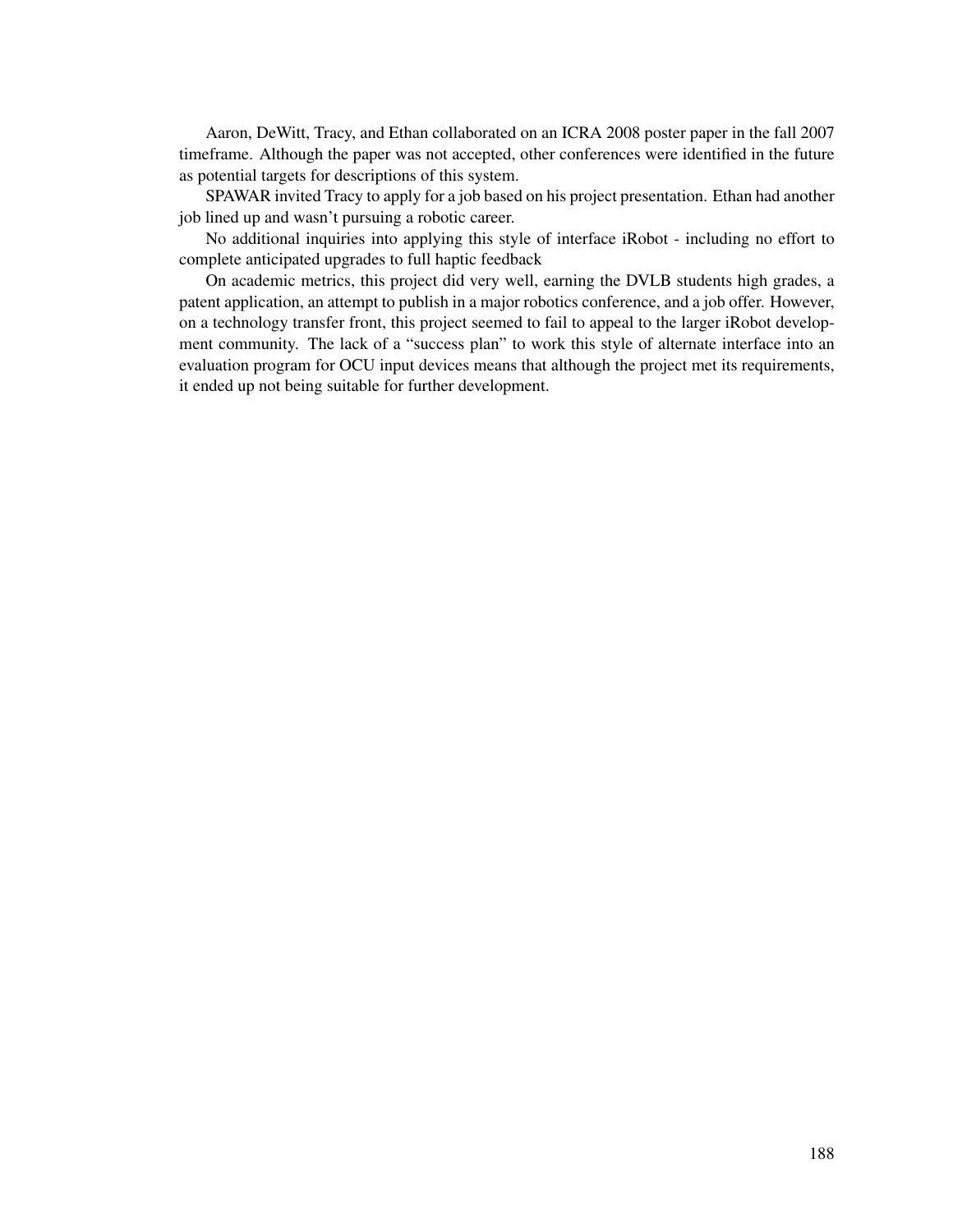# Appendix F

## Autonomous Helicopter Safe and Precise Landing Capability

## F.1 Introduction

The Jet Propulsion Laboratory has an initiative to study autonomous "safe and precise landing" of spacecraft in their Machine Vision group. One method to study the system terrestrially is to study the flight dynamics and control of an autonomous helicopter. JPL uses a "Partnership Research and Development Fund" (PRDF) to encourage small projects to be strategically partnered with outside organizations. In 2005, Dr. Montgomery, in the Machine Vision Group of the Mobility and Robotic Systems Section, successfully worked with the University of Southern California's (USC) Robotics and Embedded Systems Laboratory (RESL), under Prof Sukhatme, to develop a model to emulate models of spacecraft via an autonomous helicopter. This one year project was intended to supplement current autonomous helicopter work already underway at RESL. Ultimately, this project was able to deliver on most of its deliverables, JPL hired Srikanth , the lead graduate student, and JPL was able to import software and models into their current efforts.

## F.2 Background

### F.2.1 Cast of Players

- Acquirer Dr. Montgomery, JPL
- Acquiring Organization JPL, Machine Vision Group, Mobility and Robotics Systems Section
- Developers Srikanth , Prof Sukhatme
- Development Organization USC RESL
- Client JPL
- User JPL Developers in the Machine Vision Group, Mobility and Robotics Systems Section

### F.2.2 Autonomous Helicopter and Operational Environment Discussion

The USC AVATAR (Autonomous Vehicle for Aerial Tracking And Reconnaissance) system (Figure F.1) utilized during this PRDF was the third and final generation of autonomous helicopters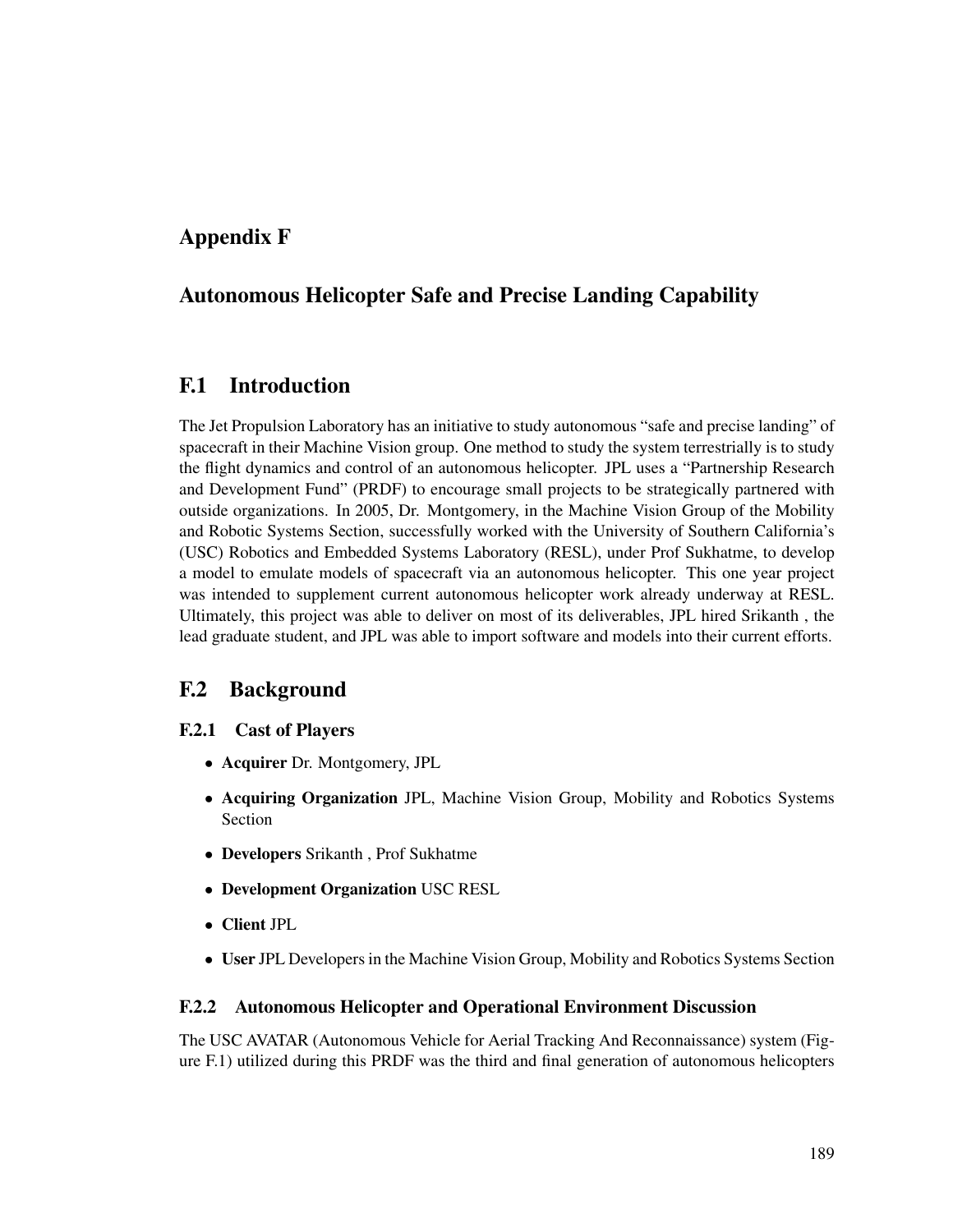

Figure F.1: USC AVATAR Helicopter

developed in RESL (detailed in Saripalli 2007a). Srikanth, the lead graduate student, took over the AVATAR system in 2001, and was tasked to produce this third generation of AVATAR platform (Saripalli 2007b). (Kelly 2008) maintained the project web page.

In Jan 2001, Srikanth arrived at USC and was immediately tasked to upgrade the previous AVATAR to the generation that would eventually be used in the JPL PRDF. From 2001 through 2005, Srikanth switch the base platform, inertial navigation system (INS), the operating system, the graphical user interface, the GPS, and the onboard computer. Ultimately, this resulted in an almost completely different vehicle, but as these modifications were done partially sequentially, there was time to adjust between each transition. Overall, JPL was not the only sponsoring agency that worked with the AVATAR, other sponsors included the National Science Foundation (NSF) and the Defense Advanced Projects Research Agency (DARPA).

The Bergen Industrial Twin RC Helicopter was the base platform. The reason for this platform was to be able to match the one JPL was using. Because of this JPL constraint, which forced a US-based manufacturer selection, Bergen was the only vendor with an RC helicopter that lifted sufficient payload (rated at 10kg) under \$10,000. However, just upgrading the principal sensors used half the payload, and adding other mission systems raised the payload to be 10.2kg. Ultimately, Srikanth indicated that this contributed to several helicopter crashes due to gear stripping on the main motor. These crashes persisted throughout Srikanth's involvement and typically occurred once ever 3-6 months and would take a few days or weeks to recover, depending on the severity of damage.

Of the other systems onboard, the upgrade of the INS, involved Srikanth working with various JPL post-Doctorial Fellows and engineers. Two situations lead to problems using the JPL software, which unfortunately Srikanth wasn't (at the time) allowed direct access to view. Ultimately, Srikanth found a work around until JPL was able to debug their own software (in one case the Kalman Filter (KF) used to integrate the output of the INS was improperly parameterized and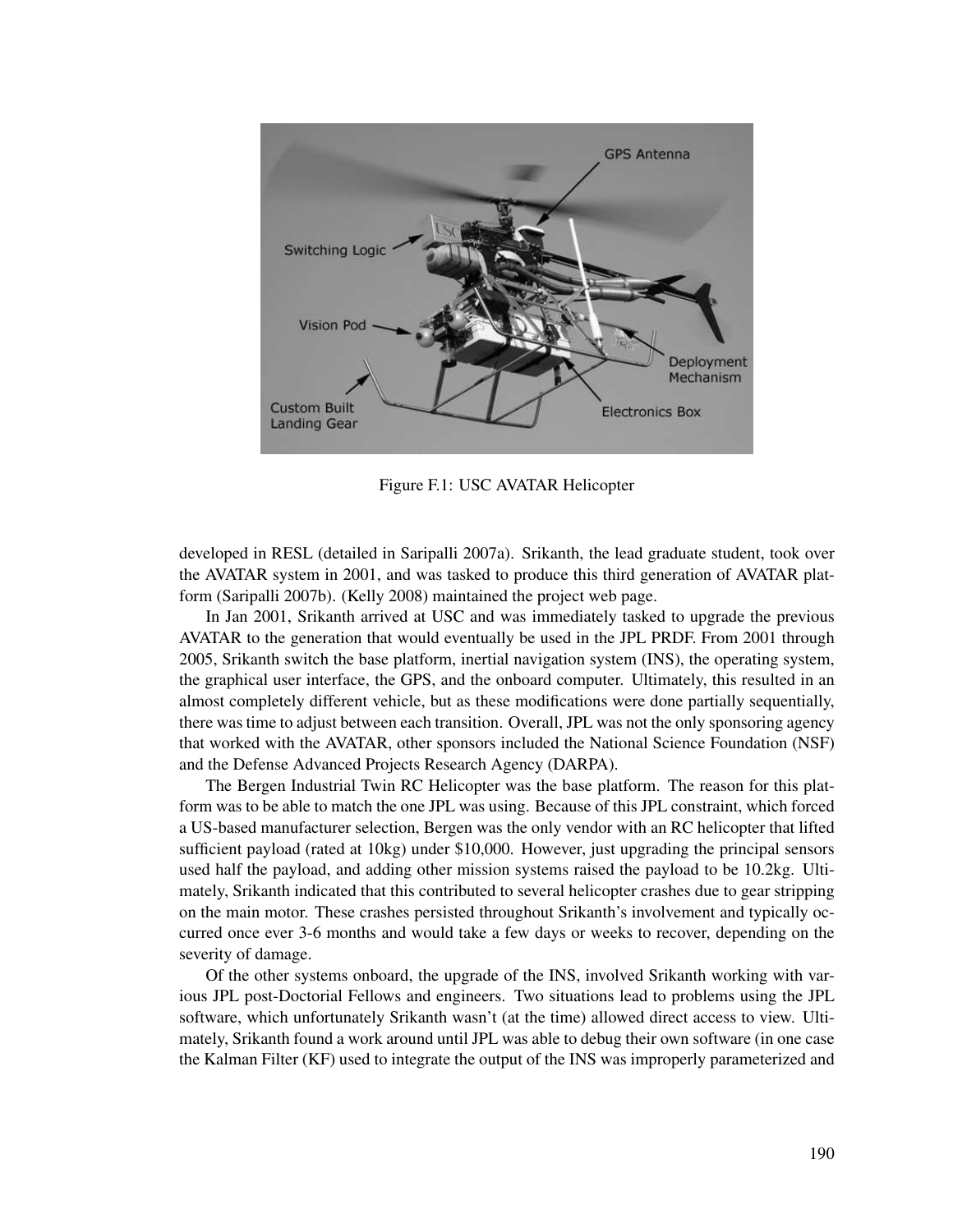in another incident the same KF diverged). Srikanth's work around involved developing his own KF to utilize until the JPL KF was ready. In both cases, JPL was eventually able to integrate the INS into their own KFs.

The project included 2 pilots, who were responsible for the vehicle while in flight. This was accomplished by the pilots mimicking the flight of the AVATAR on their own control, while depressing a "dead-man switch". If a problem was encountered, the pilot would release the switch, the helicopter would the respond to the pilot's controls, rather than the autonomy system. The pilots had to mimic the flight on their controls, so that when the transition occurred, the pilots controls would be in a relevant state for the helicopter; otherwise, if the controls were out of position, the AVATAR may would have likely crashed.

#### F.2.3 Acquisition Environment

This research was performed via contract with explicit deliverables (Montgomery 2005 and Sukhatme 2005). USC accepted informal technical meetings with Dr. Mongomery and his staff, although no formal design reviews or other technical management activities were stated in the contract. The contract was small, only about \$18,000 for a period of performance of July 2005 through May 2006. The final report to the JPL director (Montgomery 2007) indicates success in the objectives of the project with USC.

The contract (Sukhatme 2005) required the delivery of the following items:

- 1. a model and control system for a class of helicopters
- 2. a method and implementation of emulating EDL (entry, descent, and landing) spacecraft dynamics on a helicopter platform
- 3. a draft proposal for future funding opportunities, and
- 4. a final report, including reprints of publications (as available) (Sukhatme 2005)

#### F.2.4 Client and Acquiring Organization

JPL is a Federally-Funded Research and Development Center, owned by the California Institute of Technology (CalTech) and funded by NASA. The status as an FFRDC enables JPL to be a "trusted agent" for NASA and perform reearch and development activities. NASA can fund additional research within JPL, but JPL is not allowed to compete with industry for any public request for proposals (with it's trusted agent role, JPL has inside information about the NASA program and may be helping NASA select the winning bidder). JPL operates about 80% of the civilian space missions and sources many of the development contracts for unmanned spacecraft (providing those systems and data back to NASA's enterprise).

Internal to JPL, a Mobility and Robotics Systems Section (section 347, part of the Autonomous Systems Division of the Engineering and Science Directorate) conducts tasks to in space exploration and planetary exploration. Within this section, there is a Robotic Software Systems Group (3472) which focuses on the robotic software needed for for the operation of mission ground control and flight systems (flight systems, in this case, are the robots - flight refers to the fact the robots are launched and hence 'fly' as NASA-JPL missions). Dr. Montgomery had previously accomplished research with RESL and Prof Sukhatme, including his PhD at USC.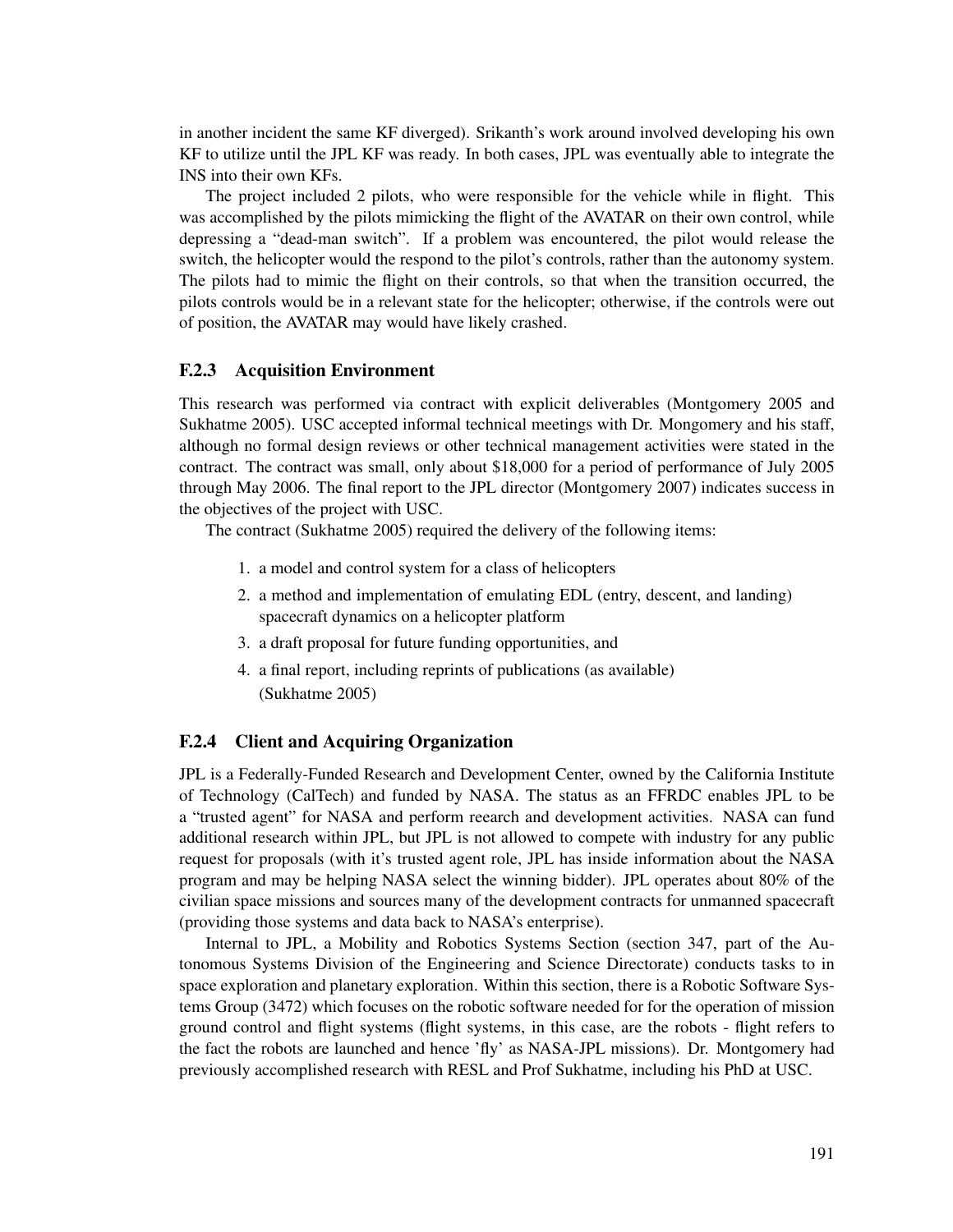The JPL Director provides funds to groups to conduct partnered research with industry and academia through the PRDF activity. The activity can fund both the local groups in JPL in addition to the external agency. In this way, the JPL group can conduct tasks to ensure the integration and utilization of the outcome of their joint project. This PRDF is not meant to be a grant mechanism, but one to contribute the the accomplishment of developmental research that contributes to NASA-JPL missions and mission capability.

As mentioned, the sections and gorup operate via tasks, which are specific. This PRDF supports the Autonomous Helicopter Testbed (Volpe 2008a) system, which is a research system to aid with the ALHAT: Autonomous Landing and Hazard Avoidance Technology task (Volpe 2008b). Through these tasks and systems, requirements are developed from the lead agencies and division (ALHAT is lead by Johnson Space Center with support from many other labs). In this way, Dr. Montgomery knew what types of system dynamics models would be needed and in what time line to be usable by JPL to address the task.

#### F.2.5 Developing Organization

RESL is Prof Sukhatme's vehicle for conducting research in robotic systems. Srikanth is a graduate student in RESL, having begun his PhD studies at USC in 2001. Srikanth's research focus was on dynamics of autonomous helicopters, so his selection to work on the PRDF contact was consistent with his research. Srikanth also acted as the lab's lead maintainer and developer of the lab's autonomous helicopter. Several other graduate student in the lab performed experiments onboard the helicopter, but only Srikanth was directly involved in meeting the objectives of this PRDF contract.

At USC, graduate research assistantships are given by faculty to graduate students to provide a stipend and cover tuition in exchange for performing research on the faculty's projects. Students at USC sign documents indicating that a 50% assistantship is for 20 hours of work per week (USC does not have assistantships for for than 50% time for graduate students). The students must certify that they did not work more than 20 hours per week each semester on the assistantship. According to the certification, this is to ensure that USC complies with employment policies. The remainder of the graduate student's time is to be devoted to class work or the student's own dissertation/thesis research.

## F.3 System Development

Note that the type main activities, system analysis and experimentation, were not temporally distinct. Both activities occurred over the project's duration of July 2005 through May 2006.

As noted previously, the USC-RESL AVATAR was under Srikanth's developmental control throughout this period. Srikanth admitted to working long days, well above the 20-hour per week assistantship. Unfortunately, as time accounting is not standard practice for graduate students, there is little idea about which specific activities Srikanth spent his time. However, Srikanth does admit that the 2006-2007 timeframe was his time to focus on helicopter dynamics, which was both related to the PRDF and the topic of his dissertation (Saripalli 2007c).

The time Srikanth spent on this activity related to managing the test flights, generation of the models, which became the basis of his dissertation, and working with JPL, both on weekdays and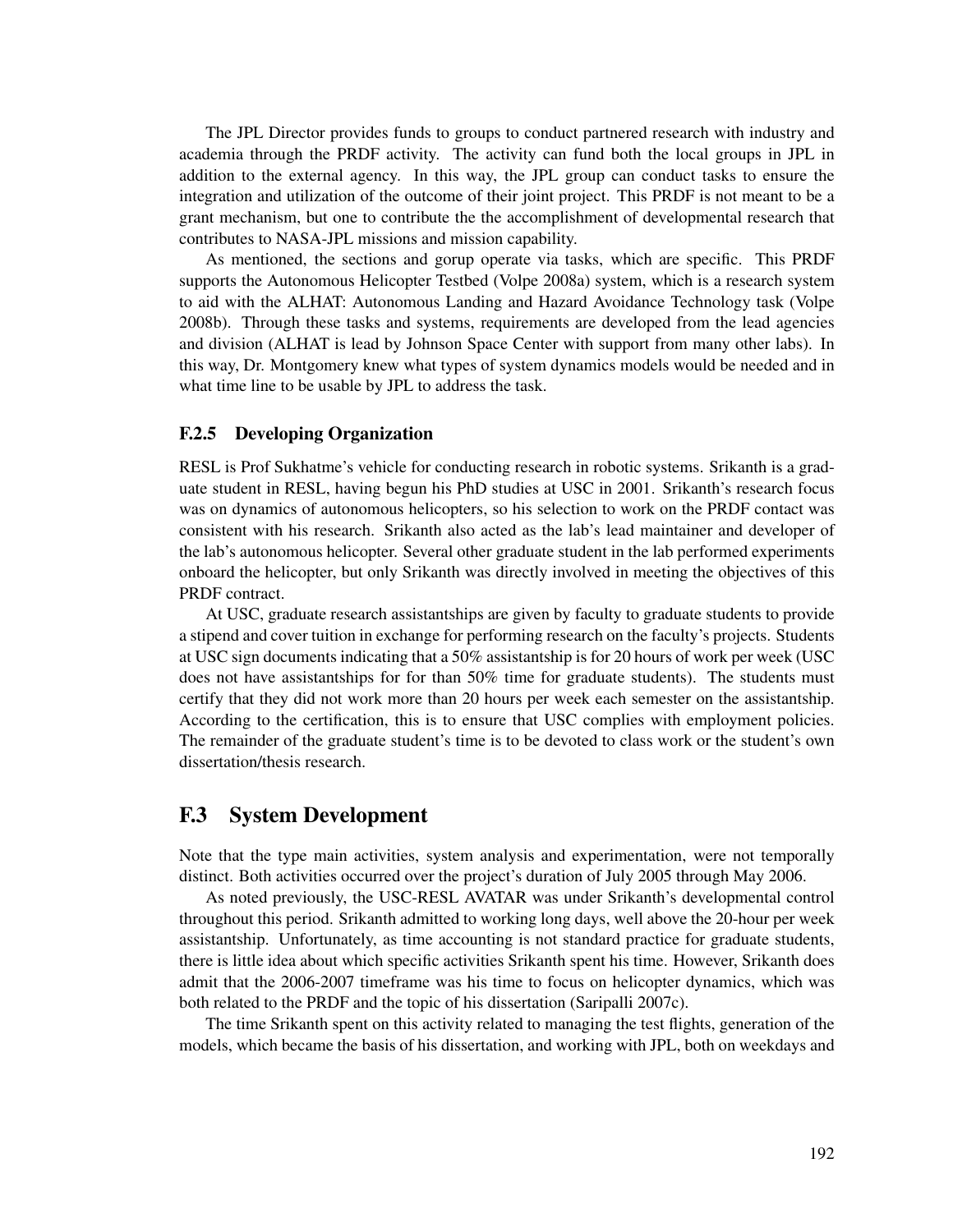weekends. This additional time with JPL was crucial, according to him, in order that the JPL staff know how to utilize the models and for him to locate problems in the model himself.

Although the funding was expended by the closeout of the final report (May 2006), work continued on the models until Srikanth graduated in August 2007. Even after completion of the formal completion of the contract, Srikanth admitted (Saripalli 2007b) that he continued to meet with the JPL engineers and programmers as they had questions about his models, software, and the use of the same in JPL's own autonomous helicopter. JPL had previously purchased the same robotic helicopter base platform and autonomy systems at the USC AVATAR, which helped facilitate the exchange of software from USC to JPL (Saripalli 2007b).

## F.4 Contract Completion

As required, a final report on the project was jointly written by Dr. Montgomery and Prof Sukhatme (Montgomery 2007). This report indicated completion of all items in the contract, except for a draft proposal. The report made no mention of future funding opportunities, proposals, or other items that would indicate that the deliverable had been accomplished.

## F.5 Post Delivery

Discussions with Prof Sukhatme (Sukhatme 2008) confirm that no such proposal was developed. Prof Sukhatme also indicated that JPL was pursuing different research with RESL, due to Prof Sukhatme's decision to have RESL abandon autonomous helicopter research in favor of other research areas (specifically aquatic and maritime robots).

In September 2007 Srikanth was hired to the robotics software group of JPL (Saripalli 2007b). This practice of hiring graduate students who worked on contract is typical for research agencies (Sukhatme 2008). Overall, this indicates great satisfaction with the work performed by Srikanth on the contract.

According to Srikanth, JPL continues work in autonomous helicopters and unmanned aerial vehicles and Srikanth is part of that team.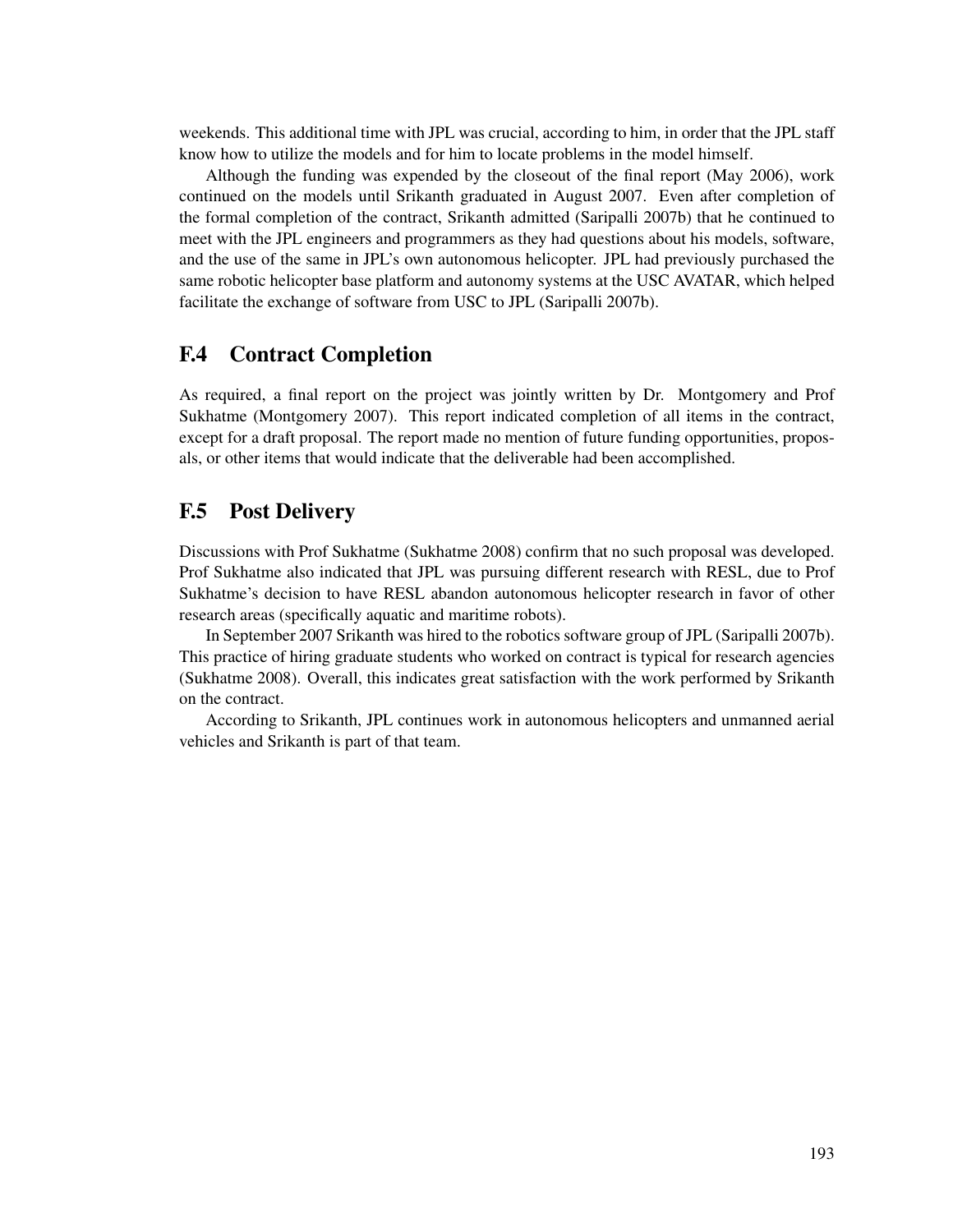# Appendix G

## Hoboken, NJ Robot Garage Maintenance Change

## G.1 Introduction

The case of the botched change of a maintenance contract for an automated (robotic) parking facility was selected arbitrarily from the news media, partially because it made CNN's list of "101 Dumbest Moments in Business" for 2007 (Horowitz 2007). This case uses public records and news media to create a time line of events leading up to the July 2006 garage shutdown that trapped hundreds of Hoboken, NJ parking patrons vehicles for about two weeks. Ultimately, this case shows that inadequate attention to technical maintenance issues, such as software licensing and maintenance agreements, can severely impact a client and users of an automated system.

## G.2 Background

### G.2.1 Cast of Players

- Acquirer: Parking Authority of Hoboken, NJ
- Acquiring Organization: Parking Authority of Hoboken, NJ
- Development Organization: Robotic Parking Inc. and Ultronics Inc.
- Client: City of Hoboken, NJ
- User: On-site parking staff and parking patrons in Hoboken, NJ

### G.2.2 Robot Garage and Operational Environment Discussion

The garage operates by a series of pulley, sleds, and elevators to move patrons' vehicles and store them efficiently in the structure. Software is needed to effectively plan, store, and retrieve patron vehicles. Patrons either use an RFID card or (later) a keypad with a personal identification number to indicate which vehicle is to be retrieved. The Hoboken Parking Utility maintained 2 garage attendants to help patrons with problems. Additionally, Robotic Parking either had personnel living in Hoboken or commuting to Hoboken to provide technical support for the facility.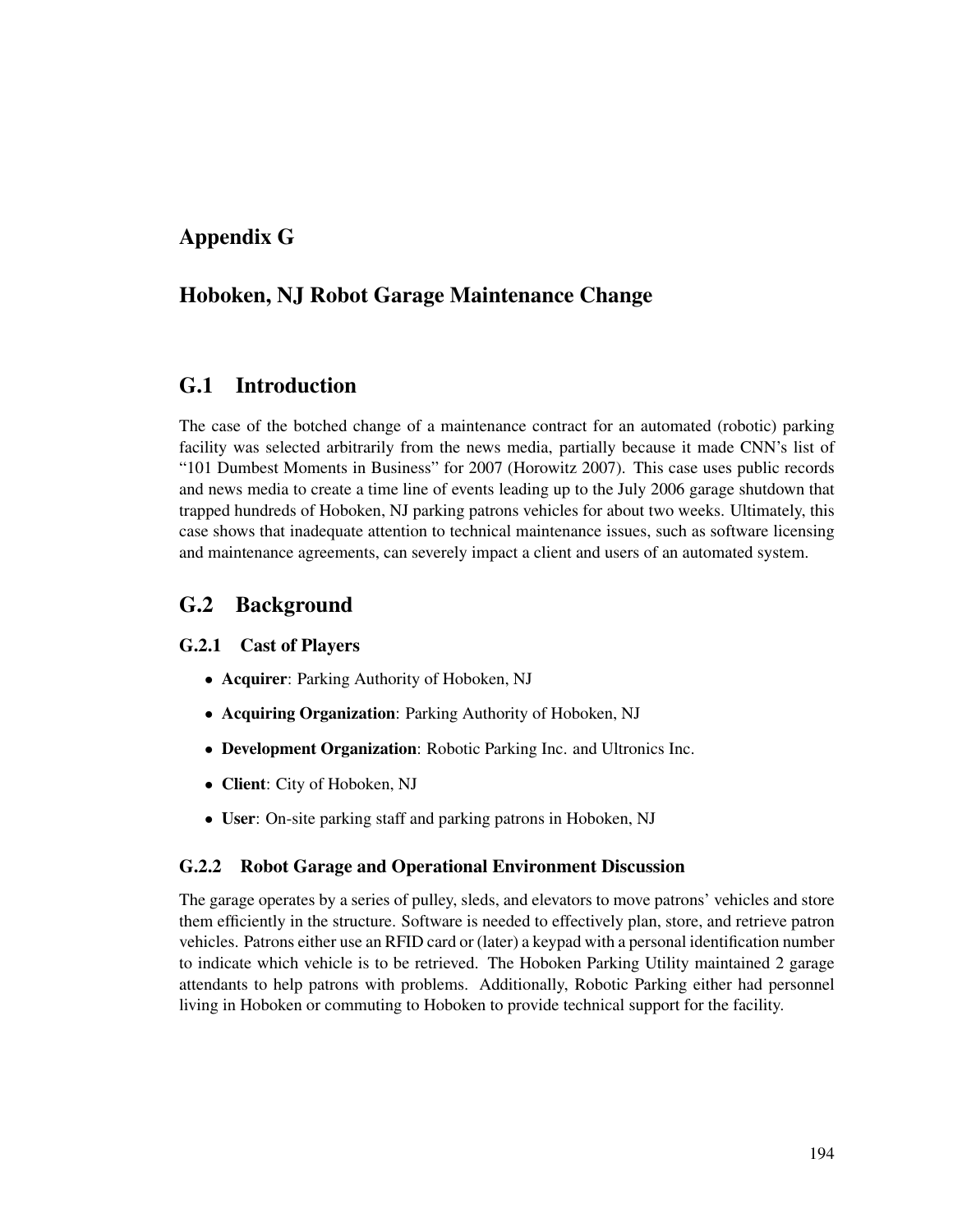### G.2.3 Client and Acquiring Organization

Initially, the Hoboken Parking Authority (HPA) let the contract for the construction and delivery of a 314-space automated parking structure. The HPA was lead by various commissioners, appointed by the city, who were fully empowered to take actions on behalf of the parking program with minimal to no oversight from the city council. As of 2002, the HPA was able to build up a \$8 million surplus in revenue generated from parking fees and enforcement activities.

The HPA was disbanded in 2002; the Authority's budget surplus was used to close other gaps in the budget, new bonds were issued, and a Hoboken Parking Utility (HPU) was created as the Authority's succession agency (Hoboken City Council Minutes, 2002). The HPU, as a department of the city, was under the oversight of the city council and city government. Ultimately, this meant that all contractual actions had to be ratified by the city council.

### G.2.4 Developing Organization

Robotic Parking Inc. is based in Clearwater, Florida. The company has disclosed, via a patent (US Patent #5,669,753), the key technologies and offers its patent through licensing agreements to local clients. Robot Parking Inc. is not a general contractor in the state of New Jersey, and and hence partners with construction firms that deliver the system, such as Belcor. Presently, Robotic Parking has several licensed distributors working in different parts of the US to bring their systems to market and deliver them to clients. One example of this arrangement is with Parking Solutions LLC, which operates in the New England area.

## G.3 Robotic Parking Garage Timeline

- Pre-Contract Modification (1998-2006)
- Contract Modification (July 2006)
- Dispute (August 2006)
- Legal Resolution (August 2006 Present)

### G.3.1 Pre-Contract Modification

The parking facility in question is located at 916 Garden Street in Hoboken, NJ, provides 324 parking spaces, has a waiting list for parking spaces, and currently charges \$200/month for a standard vehicle and \$250/month for a sports utility vehicle (Hoboken 2008a). A Belcor/Robotic Parking Inc. team won a contract in 1998 (after two previous rounds of bidding were thrown out for administrative reasons) to build the facility. Robotic Parking, not a construction company, had to partnered with Belcor to provide construction and general contractor services in the winning bid (indeed, Robotic Parking was partnered with all submitting general contractors, the Belcor partnering provided the lowest cost). (Faria 2002) covers the construction period, which went several years and millions of dollars over budget, partially due to allegations of intellectual property theft and failure to perform between Robotic Parking and Belcor. Ultimately, the courts intervened, and allowed Robotic Parking to finish their system despite objections from Hoboken and Belcor.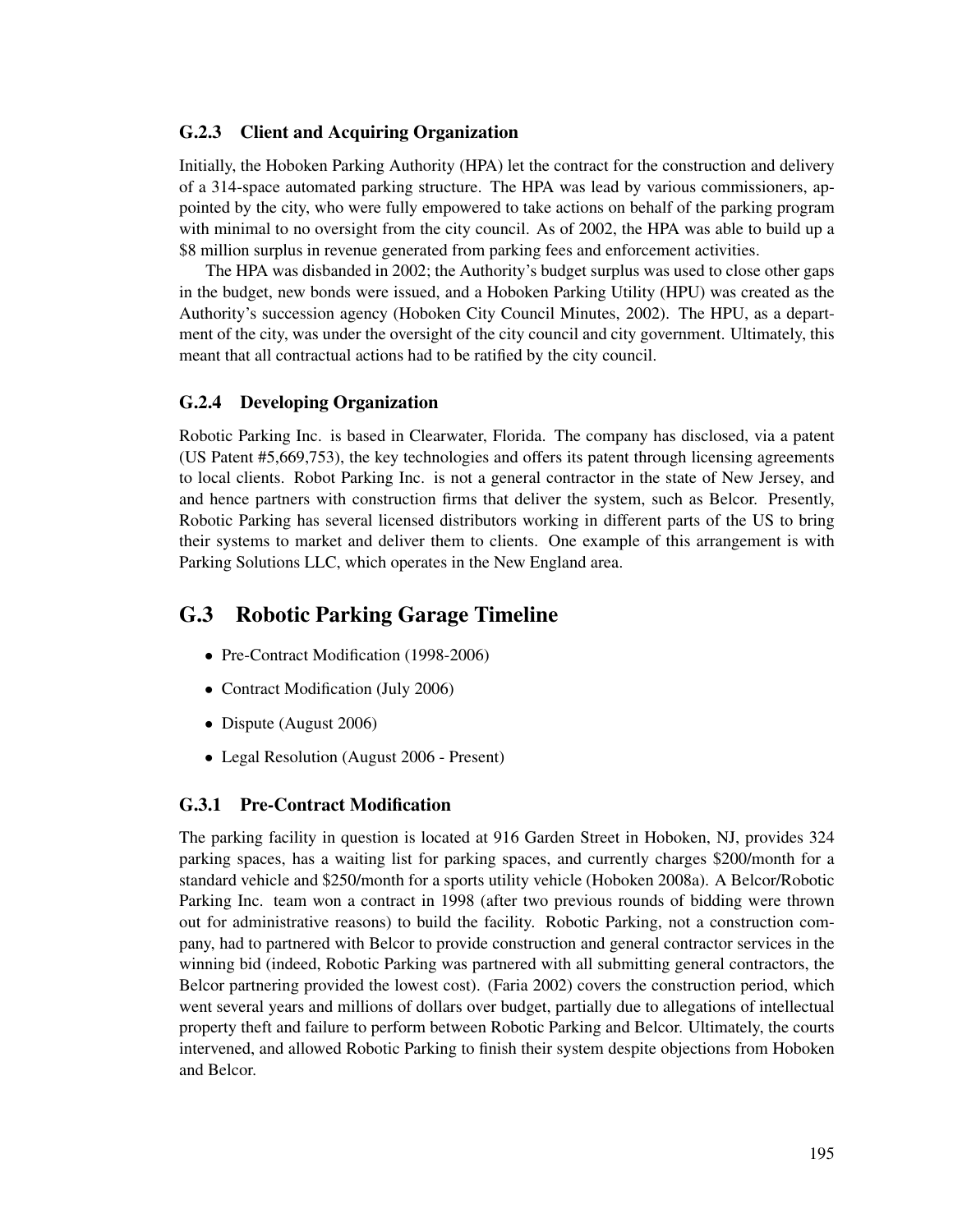The facility was initially opened in October 2002. From opening until the contract termination in 2006, no less than three incidents of damage to patrons vehicles and one shut-down of 26 hours occurred (Jennemann 2006). Fortunately, in all the mishaps, no patrons were injured, as no people are allowed in the vehicle storage area.

Note that Robotic Parking only had month-to-month contracts with the city from 2002-2006 (Reference all Hoboken City Council Minutes from 2002-2006). As the contract was voted on monthly by the city council, the city was well aware of the transient nature of the relationship with their software provider. During this time, Robotic Parking was paid \$23,250 per month for software licensing, support, and management of the 916 Garden Street Facility (Jennemann 2006).

#### G.3.2 Contract Modification

In June 2006, Robotic Parking officials demanded to increase their fee to \$27,900/month (Minutes of Meetings of the Council of the City of Hoboken, 2006). Robotic officials argued the fee increase was needed to pay for the additional on-site support that was being given and to account for software modifications to address HPU concerns (having transitioned from RFID cards to PIN codes and addressed safety issues from the various problems); but, HPU rejected the increase. Robotic Parking give written notice to terminate their services, effective August 1st to the HPU, hoping to force the issue to resolution in city council. However, in the June 12th city council meeting, the city voted to authorize HPU to let an emergency contract to find another vendor for support of the 916 Garden Street facility. It is not clear from the time of the request for more funding a week before the council meeting on the 12th, what, if any engineering analysis was done to support the "after Robotic Parking" scenario on the part of the HPU or Hoboken. Although (Craig 2008) notes that extensive work was done on the request for proposals that went out later, even the city council resolution on the 12th indicated that the city did not presently have the resources to manage or operate the facility.

#### G.3.3 Dispute

On July 25th, a few days before the contract for management and support was to end, several police officers and officials of HPU escorted the Robotic from the 916 Garden Street facility (Quinn 2006). What is not clear, is how or when Ultronics was recruited by the city to perform this task. Robotic Parking attempted an injunction against the use of its software, but was overruled. The judge, however, enabled Robotic Parking to have an employee present to ensure that its software was not being copied.

On August 1st, 2006, the 916 Garden Street automated garage stopped functioning, and trapped hundred of vehicle in the structure (Quinn 2006). It took just over a week for the courts to impose a settlement that forced the Hoboken and Robotic Parking to accept a \$5,500/month license for the software for up to three years to continue running the facility and to release the trapped patrons vehicles.

#### G.3.4 Legal Resolution and Recent Events

In (Campbell 2006), the city announced that Ultronics (now identified as a US company based in Massachusetts) would install temporary software in December 2006 and have the facility running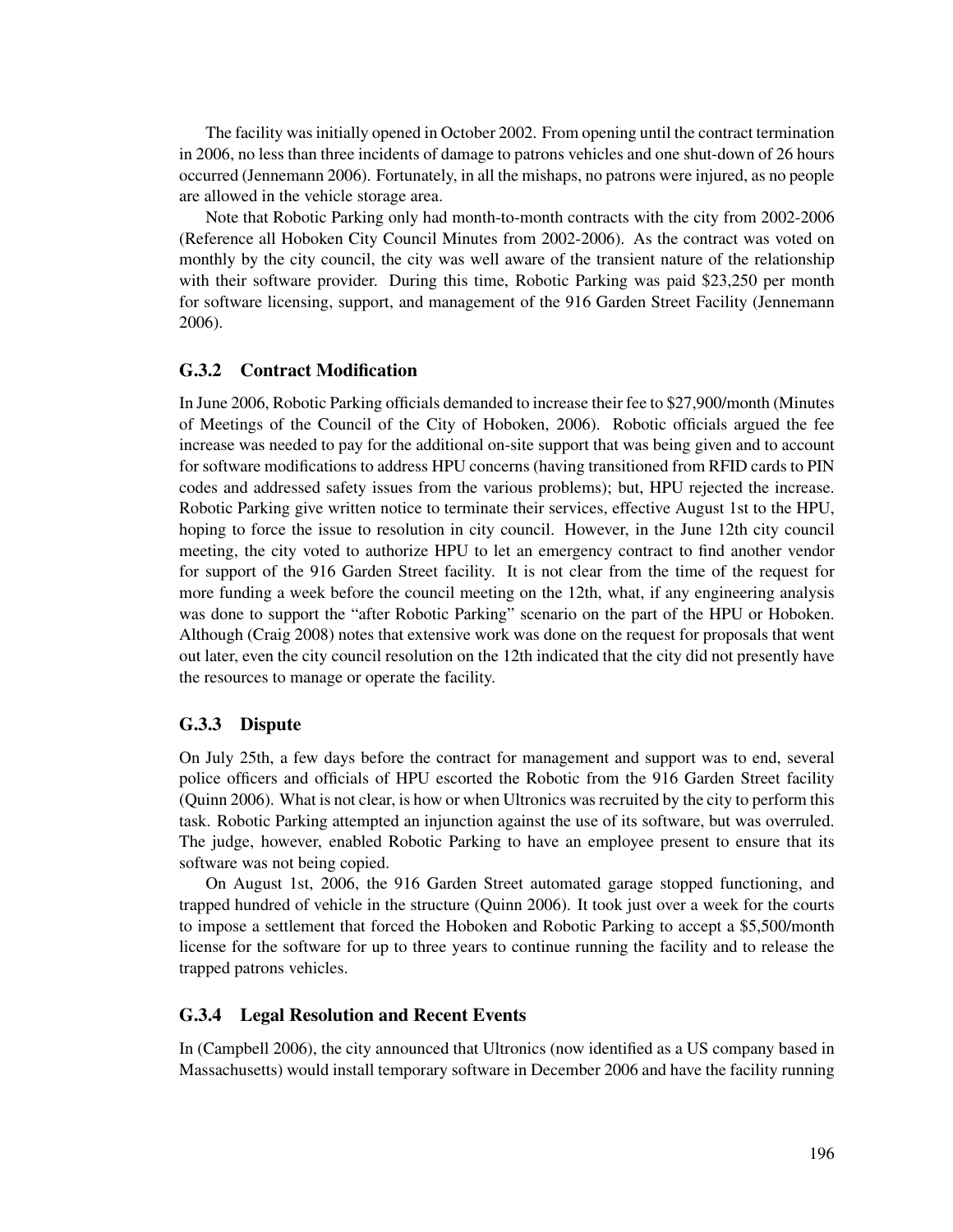by March 2007. However, (Craig 2008) notes that legal battles continued and eventually forced as much as 10 months of delays and closures, resulting in the garage opening for use in January 2008. Largely the delay was due to Robotic Parking winning injunctions preventing the city or Ultronics (now a competitor of Robotic Parking) for utilizing its patented technology. This forced the city to order Ultronics to install their own hardware at the site.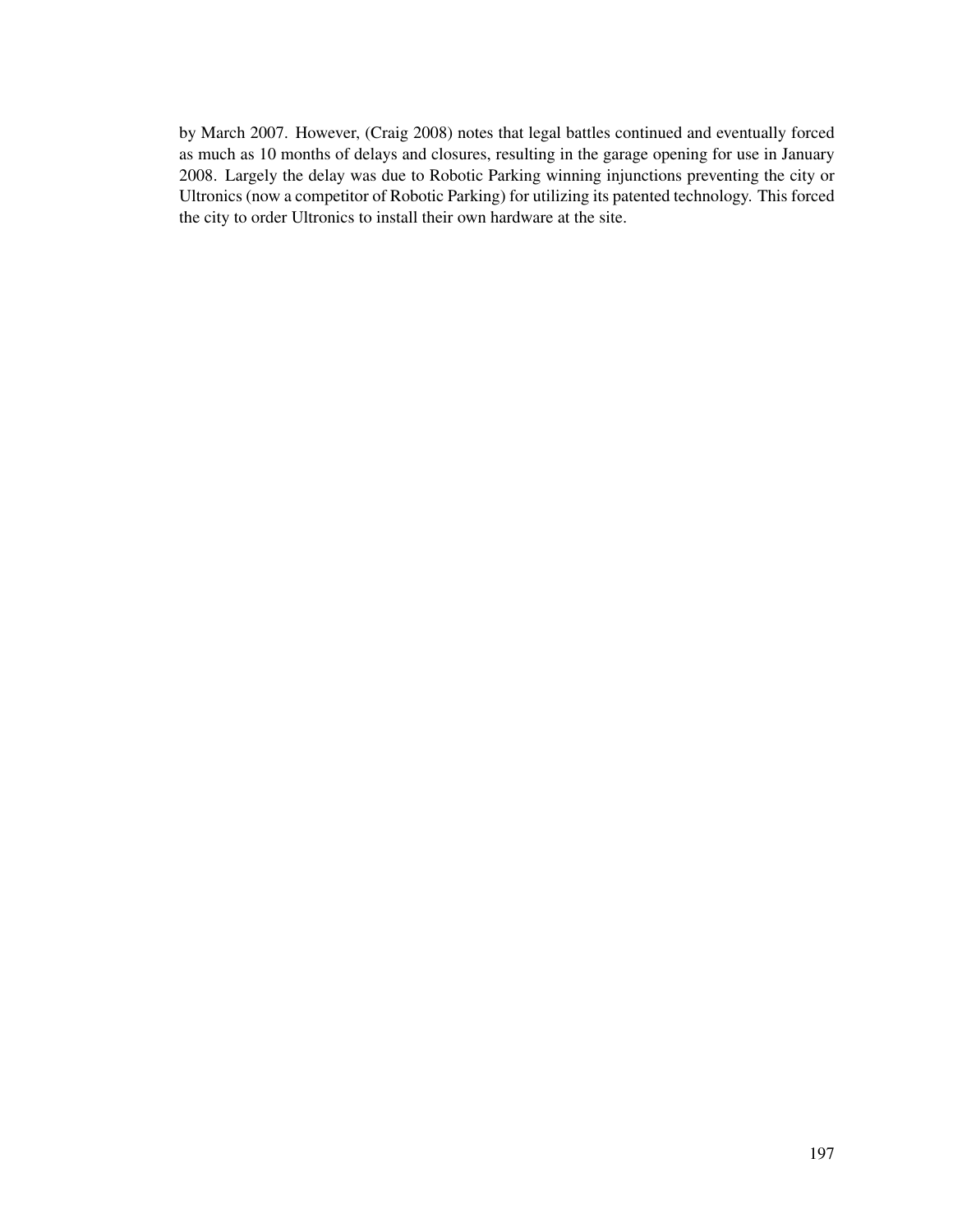## Appendix H

## Robotic Vacuum Customer Satisfaction

## H.1 Introduction

This study focuses on attempting to reverse-engineer a weighted-sum-of-features table (Dym 2000) or populate a Quality Function Deployment Chart to connect the Voice of the Engineer to the Voice of the Consumer (Akao 1990) for purchasing a robotic vacuum. Presently there are over 39 different autonomous, or robotic, vacuum cleaners on the market. The leader, iRobot, has sold over 2 million units in its Roomba line in the past five years (iRobot 2008). Given this very large market, a natural question to ask would be "how does a customer select between the different offerors?". This study takes the top 9 robots in terms of number of Internet reviews and offered technical specifications and unit cost by the vendors to attempt to build a linearly regressed model of which features contribute to or reduce customer satisfaction. Ultimately, this study identifies that the technical differences that discriminate between the robots are combinations of factors that seem unnatural for a user to consider. Interestingly, the unit cost of the robotic vacuums did not seem to impact customer satisfaction.

### H.2 Background

#### H.2.1 Robotic Vacuums

The purpose of a robotic vacuum is to vacuum an area without the direct involvement of a human in the vacuuming operation. Although this goal of "human-free" autonomy is desired by many users, most robots require that users prepare the area to be cleaned by picking up small objects, securing cables, ensuring tassels are not on the floor (e.g. as are attached sometimes to edge of rugs), and that the area the robot is to clean is clearly demarked (by either closing doors or blocking exits by various means). The majority of the robots indicate that they operate on bare floors (wood, tile, ceramic, linoleum, etc.) and tight-weave carpets, but are not capable of dealing with deep-pile, or shag, carpeting.

Consumer reports (Consumer Reports 2008) indicates that robotic vacuums are still largely a luxury item and are not meant to replace normal vacuums yet. They published a comparison and evaluation of 3 robotic vacuums: Kracher, Electrolux, and the Roomba 416. The comparison indicates that the Kracher and Roomba perform in a similarly satisfactory manner with respect to x, y, and z; the Electrolux performed slightly worse in terms of y. Ultimately, Consumer Reports recommends the Roomba 416 over the Kracher due to the large price difference.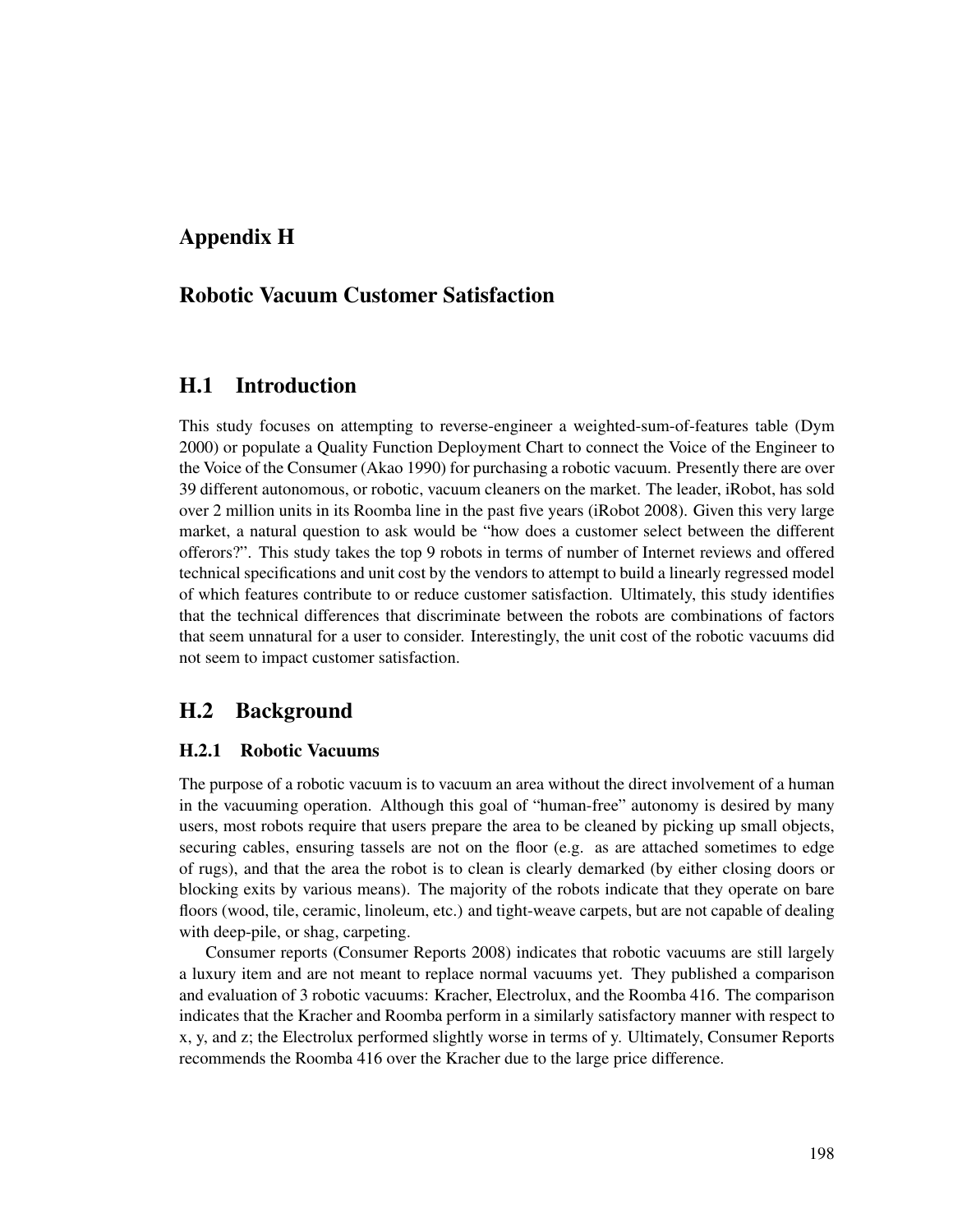### H.2.2 Vendors and Robots

List of full set of 39 vacuums identified, as well as the number of reviews available for each on the selected sites, is summarized in Table H.1.

### H.2.3 Internet Product Reviews

The following Internet sites were visited on 3-Feb-2008 to determine how many reviews were present for the robots:

- Amazon.com
- epinions.com
- target.com
- sears.com
- shopping.com
- shopping.msn.com
- buy.com
- compuplus.com
- wize.com
- homeclick.com

Additionally, the following editorial review sites were included with equal weight to other user reviews:

- robotadvice.com
- ascully.com
- howstuffworks.com
- pcmag.com

The goal in the end was to collect as many reviews as possible. Editorial reviews were given no additional weight, but were generally useful at identifying additional robotic vacuums and providing links to vendor specifications.

Note, that although iRobot provides user forums and user reviews on their webpage, that source was not considered. It was felt that participants in the corporate forum may be biased in favor of the system. We would expect that, even with some negative reviews present in the forum, that people who actively participate in the forum would generally be satisfied customers and be more likely to generate a review.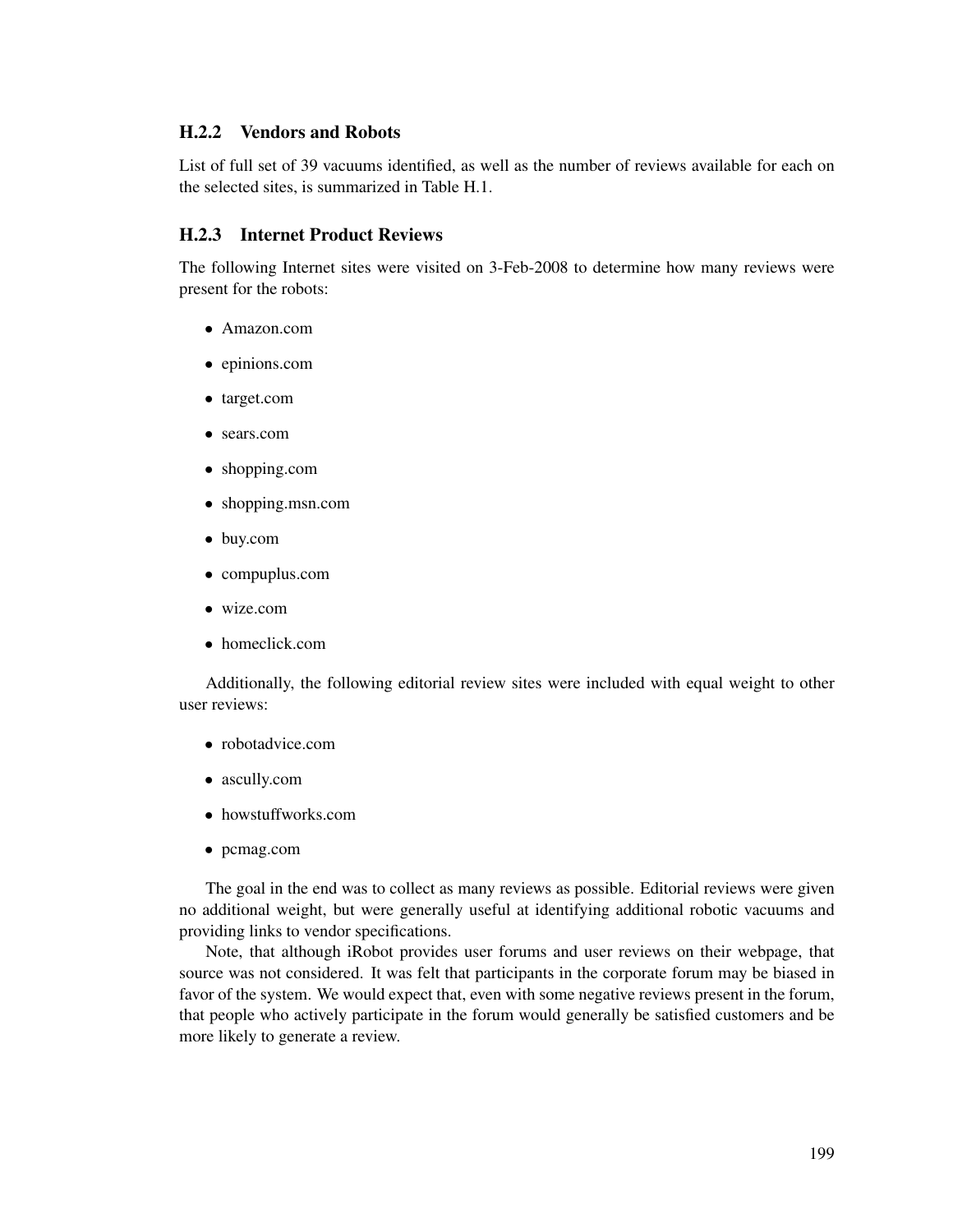| #              | <b>Product Name</b>                         | # of Reviews     | <b>Vendor Specs?</b> |
|----------------|---------------------------------------------|------------------|----------------------|
| $\mathbf{1}$   | Karcher RC 3000 RoboCleaner                 | 6                | Yes                  |
| $\overline{2}$ | iRobot-Roomba Original (Silver)             | 268              | N <sub>o</sub>       |
| $\overline{3}$ | iRobot-Roomba Pro                           | 57               | No                   |
| $\overline{4}$ | iRobot-Roomba 3005 Pro                      | 17               | N <sub>o</sub>       |
| 5              | iRobot-Roomba 3100 Pro Elite                | 24               | No                   |
| 6              | iRobot-Roomba 4100(now 410)                 | 478              | Yes                  |
| $\tau$         | iRobot-Roomba 4105 (now 416)                | 94               | Yes                  |
| 8              | iRobot-Roomba 4110 (now 416)                | 20               | Yes                  |
|                | with charging base                          |                  |                      |
| 9              | iRobot-Roomba 4150                          | (see #7)         | Yes                  |
|                | (4105 except color, exclusive distributors) |                  |                      |
| 10             | iRobot-Roomba 4160                          | (see #7)         | Yes                  |
|                | (4105)                                      |                  |                      |
| 11             | iRobot-Roomba 4188                          | (see #7)         | Yes                  |
|                | (4105, color pink, 20% donated to charity)  |                  |                      |
| 12             | iRobot-Roomba 4199                          | 472              | N <sub>o</sub>       |
| 13             | iRobot-Roomba 4210 Discovery                | 1,312            | No)                  |
| 14             | iRobot-Roomba 4230 Scheduler                | 475              | No                   |
| 15             | iRobot-Roomba 4225                          | (see #14)        | N <sub>o</sub>       |
|                | (4230, exclusive distributors)              |                  |                      |
| 16             | iRobot-Roomba 4326                          | $\overline{7}$   | No)                  |
| 17             | iRobot-Roomba 4275                          | $\boldsymbol{0}$ | No                   |
| 18             | iRobot-Roomba 4296                          | 4                | N <sub>0</sub>       |
| 19             | iRobot-Roomba 510                           | $\overline{0}$   | Yes                  |
| 20             | iRobot-Roomba 530                           | 55               | Yes                  |
| 21             | iRobot-Roomba-540                           | $\boldsymbol{0}$ | Yes                  |
| 22             | iRobot-Roomba-550                           | $\overline{2}$   | N <sub>o</sub>       |
|                | (model only listed by distributors)         |                  |                      |
| 23             | iRobot-Roomba 560                           | 110              | Yes                  |
| 24             | iRobot-Roomba 570                           | $\mathbf{1}$     | Yes                  |
| 25             | iRobot-Roomba 580                           | $\mathbf{1}$     | Yes                  |
| 26             | Roboking By LG                              | 1                | N <sub>0</sub>       |
| 27             | (production canceled)                       | $\overline{3}$   |                      |
| 28             | CleanMate QQ-2<br>CleanMate QQ-1            | 17               | Yes<br>Yes           |
| 29             | iTouchless Robotic Vacuum                   | 3                | Yes                  |
| 30             | P3 P4900 Robotic Vacuum                     | $\overline{2}$   | Yes                  |
| 31             | Koolvac KV-1                                | $\overline{7}$   | No                   |
| 32             | Lentek RV01 IntelliVac                      | $\overline{4}$   | Yes                  |
| 33             | Black & Decker RV500 Zoombot                | 17               | Yes                  |
| 34             | Black & Decker RV501 Zoombot                | 1                | Yes                  |
| 35             | Electrolux EL520A Trilobite 1.0             | 13               | Yes                  |
| 36             | P3 P4920 Robotic Vacuum                     | $\overline{0}$   | Yes                  |
| 37             | P3 P4940 Robotic Vacuum                     | $\boldsymbol{0}$ | Yes                  |
| 38             | Microbot UBOT                               | 1                | Yes                  |
| 39             | Robo Maxx                                   | $\mathbf{1}$     | No                   |
|                |                                             |                  |                      |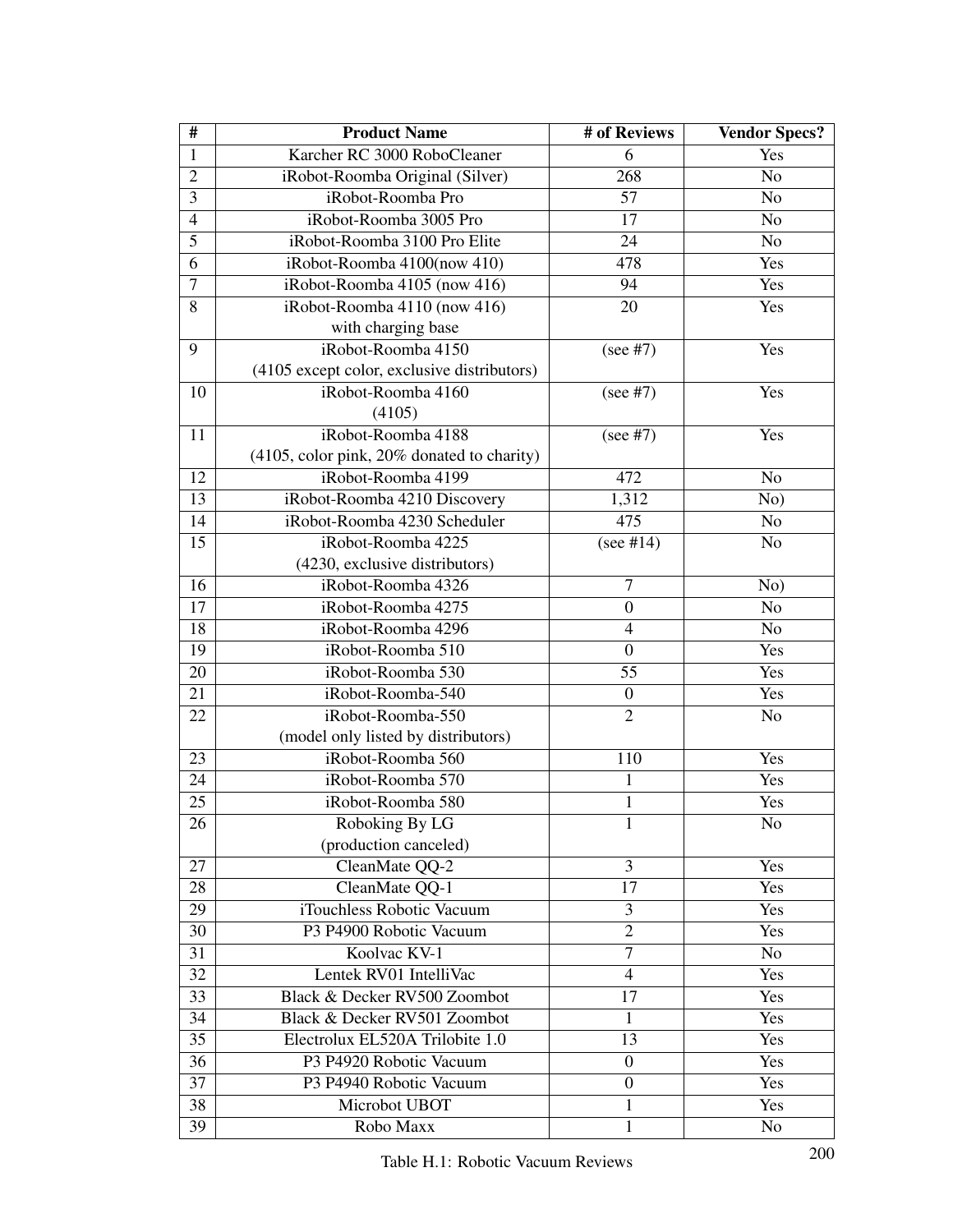| <b>Robot</b>             | 5-Star Ratio | 4 and 5-Star Ratio |
|--------------------------|--------------|--------------------|
| Karcher RC 3000          | 0.50         | 0.88               |
| Electrolux Trilobite     | 0.46         | 0.69               |
| Black&Decker ZoomBot     | 0.00         | 0.29               |
| CleanMate QQ-1           | 0.06         | 0.53               |
| <i>iRobot Roomba</i> 410 | 0.53         | 0.25               |
| <i>iRobot Roomba</i> 416 | 0.45         | 0.26               |
| <i>iRobot Roomba</i> 416 | 0.60         | 0.80               |
| (with base station)      |              |                    |
| <i>iRobot Roomba</i> 530 | 0.62         | 0.91               |
| <i>iRobot Roomba</i> 560 | 0.61         | 0.79               |

Table H.2: Robotic Vacuum Review Rates

## H.3 Robotic Vacuum Selection

All robots identified were not eligible for inclusion in this study. Many robots (14) did not have technical information available directly from the product vendor's web pages. The use of editorial reviews to provide technical information was considered, but rejected when several sites had different technical information available for iRobot Roomba products (weights that varied by more than 1 kg and dimensions that were as much as 2 cm different between sites). As only authoritative information was desired, any product that was no longer supported by its vendor, or whose vendor did not provide technical information, was excluded. This exclusion is needed, because robots without verifiable technical specifications would be unable to participate in the linear regression as they would either have no data or add too much uncertainty (in the case of non-vendor review information).

Many vacuums also had a deficient number of reviews (17). Despite having only 6 reviews, RC 3000 is kept in the pool due to its performance and recognition in many unranked comparisons (e.g. the Consumer Reports comparison).

Ultimately this leads to the selection of the following robots for further analysis: Karcher RC 3000, Electrolux Trilobite 1.0, Black & Decker RV 5000, CleanMate QQ-1, and the following iRobot models: 410, 416, 416 with charging base, 530, and 560. Note that all robots were released in 2004, except for the Roomba 500's, which were released in 2007.

### H.4 Features of Selected Robotic Vacuums

Table H.2 lists the proportion of reviews at each 1-5 star level (partial star reviews were truncated, except reviews less than 1-star were converted to a 1-star review).

The following list enumerates the technical features of each unit. When a value is unknown a "?" is listed and that case will not be considered in analyses that examine that variable. Physical attributes are for the mobile robot only, and thus are not shipping weights and do not include the weights of associated items (such as base stations or remote controls). Two technical features, manual start of cleaning and front oriented bump sensors, are present on all systems. Of note, several expected technical parameters were unavailable except in a limited number of systems: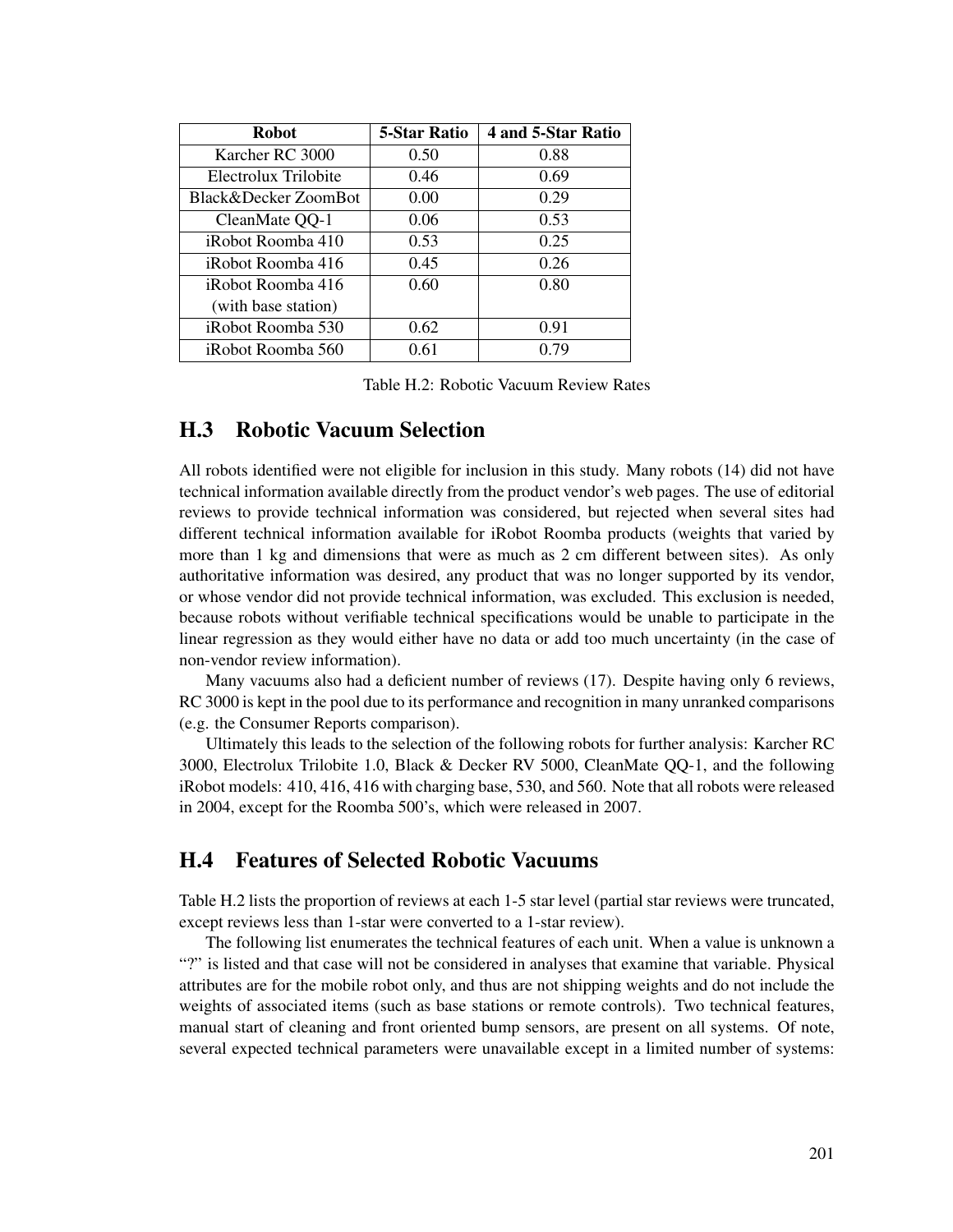vacuum power (only 1 reported), speed (only 1 reported), and robot debris bin volume (only 3 reported).

- Kracher RC 3000 (http://www.robocleaner.de/english/work1.html)
	- US Distributor False
	- Actual Cost \$1,500 (Cost Rank #2)
	- Disk Form Factor
	- Diameter 28 cm
	- Height 11 cm
	- Weight 2 kg
	- Noise 54 dbA
	- Base Station (provides power, enables auto-charging/auto-return, transfers debris from robot)
	- Charge Time 0.3 hours
	- NiMH Battery
	- Battery Power 1.6 AH
	- Cleaning Duty Time 60 minutes
	- Overhead sensor TRUE
	- Non-contact front sensor FALSE
	- Dirt Sensor TRUE
	- Debris Bin Sensor TRUE
	- Number of filters included: 1
	- UV Surface Disinfecting False
	- Fragrance Slot True
	- Virtual Walls False
	- Schedule Clean Time False
	- Remote Control False
	- Programming Interface Port False
	- Corporate-Sponsored User Forum False
	- Spot cleaning mode False
- Electrolux Trilobite 1.0 (http://trilobite.electrolux.com/node217.asp)
	- US Distributor True
	- Actual Cost \$1,600 (Cost Rank #1)
	- Disk Form Factor
	- Diameter 35 cm
	- Height 13 cm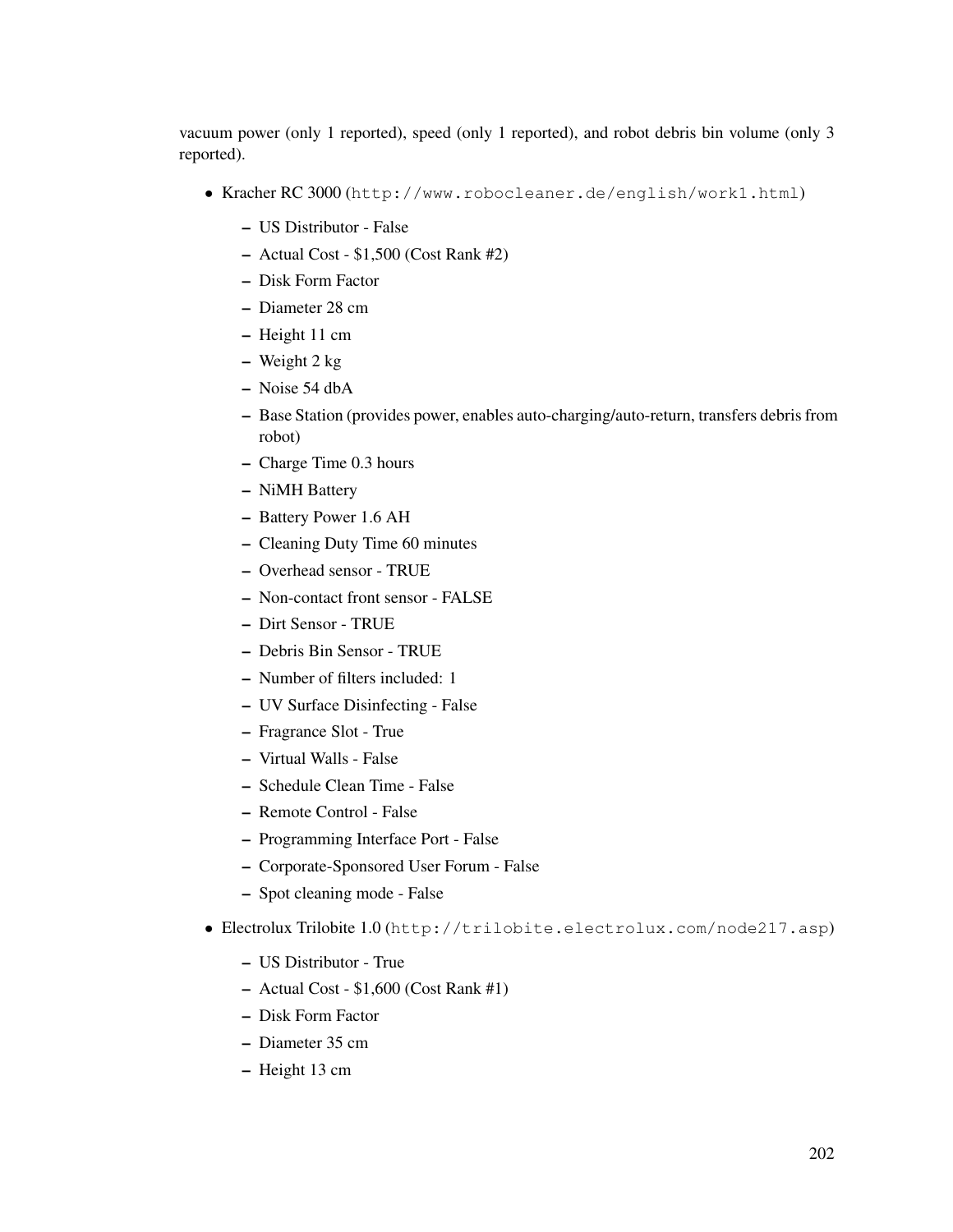- Weight 5kg
- Noise 75 dbA
- Base Station (provides power, enables auto-charging/auto-return)
- Charge Time 2 hours
- NiMH Battery
- Battery Power ? AH
- Cleaning Duty Time 60 minutes
- Overhead sensor False
- Non-contact front sensor True
- Dirt Sensor False
- Debris Bin Sensor TRUE
- Number of filters included: 5
- UV Surface Disinfecting False
- Fragrance Slot True
- Virtual Walls True (permeant installed strips)
- Schedule Clean Time True
- Remote Control False
- Programming Interface Port False
- Corporate-Sponsored User Forum False
- Spot cleaning mode False
- Black & Decker ZoomBot

(http://www.everydayrobots.com/index.php?option=content&task=view&id=9&Itemid=.)

- US Distributor True
- Actual Cost \$99 (Cost Rank #8)
- Square Form Factor
- Diameter 36 cm
- Height 10 cm
- Weight ? kg
- Noise ? dbA
- No Base Station
- Charge Time ? hours
- NiCD Battery
- Battery Power ? AH
- Cleaning Duty Time 45 minutes
- Overhead sensor False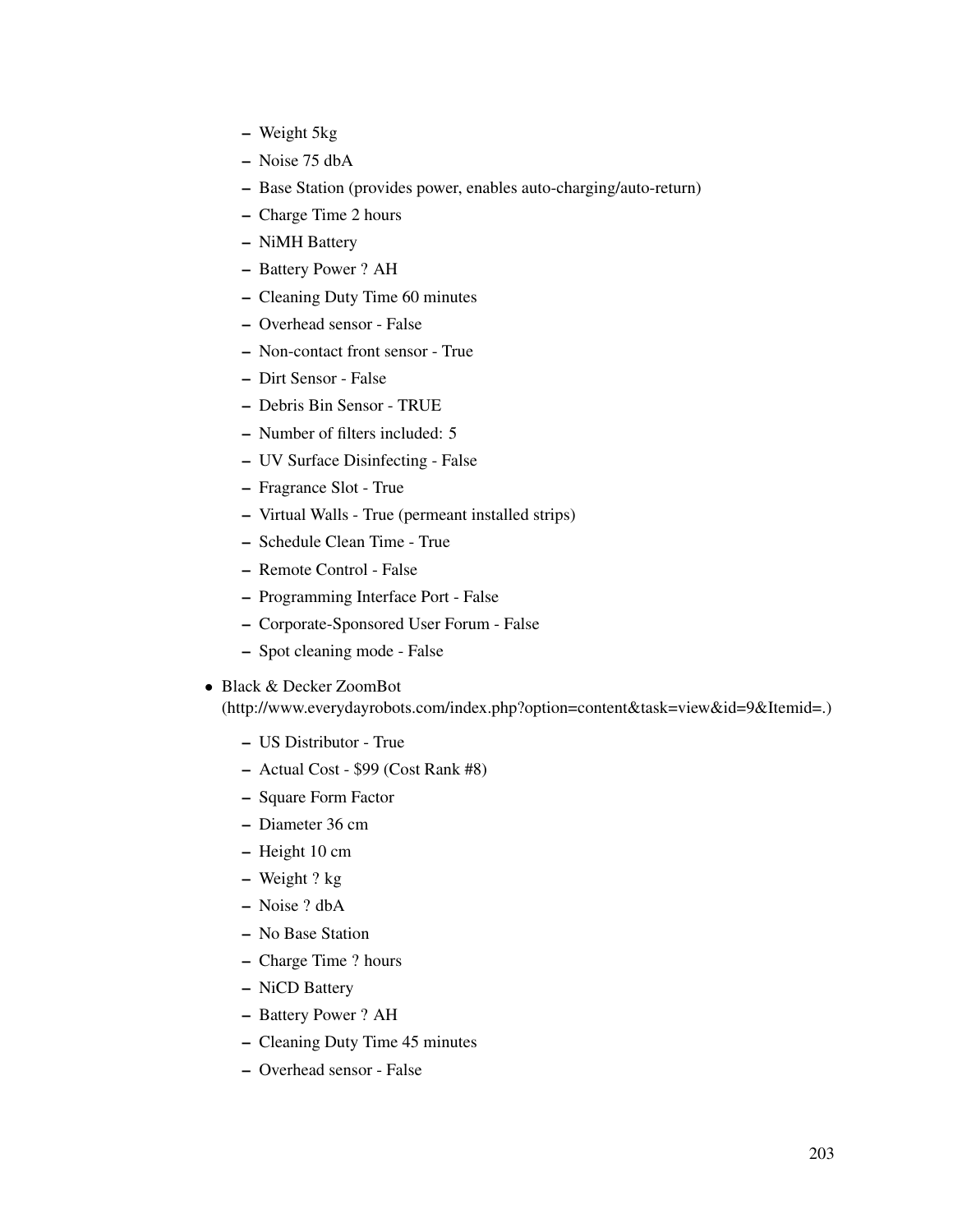- Non-contact front sensor False
- Dirt Sensor False
- Debris Bin Sensor TRUE
- Number of filters included: ?
- UV Surface Disinfecting False
- Fragrance Slot True
- Virtual Walls False
- Schedule Clean Time False
- Remote Control False
- Programming Interface Port False
- Corporate-Sponsored User Forum False
- Spot cleaning mode ?
- CleanMate QQ-1 (http://www.metapo.com/products/home/cleanmate.php)
	- US Distributor True
	- Actual Cost \$123 (Cost Rank #7)
	- Disk Form Factor
	- Diameter 36 cm
	- Height 9 cm
	- Weight 2.7 kg
	- Noise 80 dbA
	- No Base Station
	- Charge Time 2.5 hours
	- NiCD Battery
	- Battery Power 2.5 AH
	- Cleaning Duty Time 80 minutes
	- Overhead sensor True
	- Non-contact front sensor False
	- Dirt Sensor False
	- Debris Bin Sensor False
	- Number of filters included: 3
	- UV Surface Disinfecting True
	- Fragrance Slot True
	- Virtual Walls False
	- Schedule Clean Time False
	- Remote Control True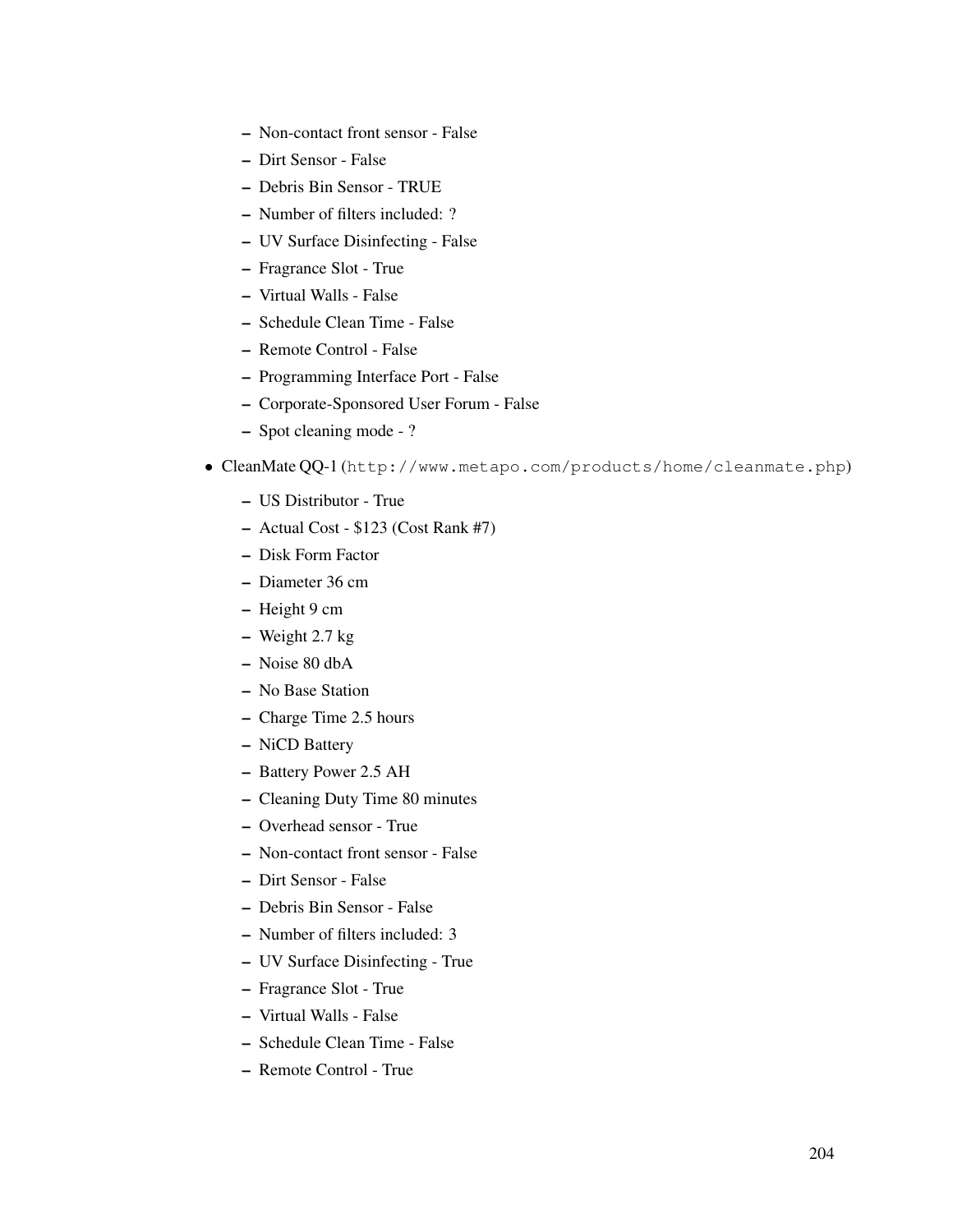- Programming Interface Port False
- Corporate-Sponsored User Forum False
- Spot cleaning mode False
- iRobot Roomba 410 (http://www.irobot.com & http://www.irobot.cz)
	- US Distributor True
	- Actual Cost \$150 (Cost Rank #6)
	- Disk Form Factor
	- Diameter 34.5 cm
	- Height 9 cm
	- Weight 3 kg
	- Noise 79 dbA
	- No Base Station
	- Charge Time 7 hours
	- NiMH Battery
	- Battery Power 1.6 AH
	- Cleaning Duty Time 90 minutes
	- Overhead sensor False
	- Non-contact front sensor False
	- Dirt Sensor True
	- Debris Bin Sensor False
	- Number of filters included: 2
	- UV Surface Disinfecting False
	- Fragrance Slot True
	- Virtual Walls IR from movable unit
	- Schedule Clean Time False
	- Remote Control False
	- Programming Interface Port True
	- Corporate-Sponsored User Forum True
	- Spot cleaning mode True
- iRobot Roomba 416 (http://www.irobot.com & http://www.irobot.cz)
	- US Distributor True
	- Actual Cost \$200 (Cost Rank #5)
	- Disk Form Factor
	- Diameter 34.5 cm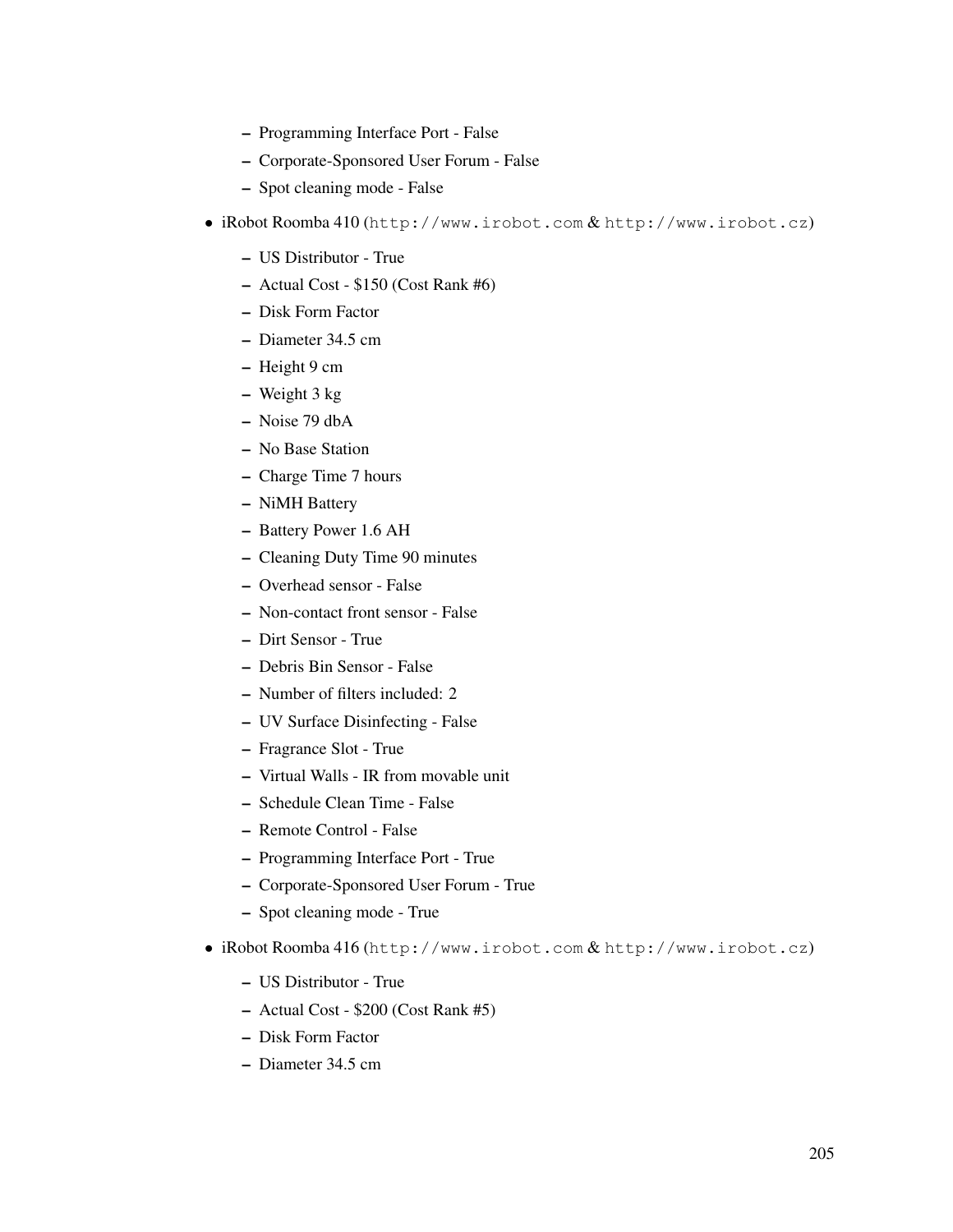- Height 9 cm
- Weight 3 kg
- Noise 79 dbA
- No Base Station
- Charge Time 3 hours
- NiMH Battery
- Battery Power 1.6 AH
- Cleaning Duty Time 120 minutes
- Overhead sensor False
- Non-contact front sensor False
- Dirt Sensor True
- Debris Bin Sensor False
- Number of filters included: 1
- UV Surface Disinfecting False
- Fragrance Slot True
- Virtual Walls IR from movable unit
- Schedule Clean Time False
- Remote Control False
- Programming Interface Port True
- Corporate-Sponsored User Forum True
- Spot cleaning mode True
- iRobot Roomba 416 (with base station) (http://www.irobot.com & http://www. irobot.cz)
	- US Distributor True
	- Actual Cost \$? (Cost Rank #?) (although this configuration is no longer sold as a bundle, information for all components to upgrade from the base 416 is available)
	- Disk Form Factor
	- Diameter 34.5 cm
	- Height 9 cm
	- Weight 3 kg
	- Noise 79 dbA
	- Base Station (provides power, enables auto-charging/auto-return)
	- Charge Time 3 hours
	- NiMH Battery
	- Battery Power 1.6 AH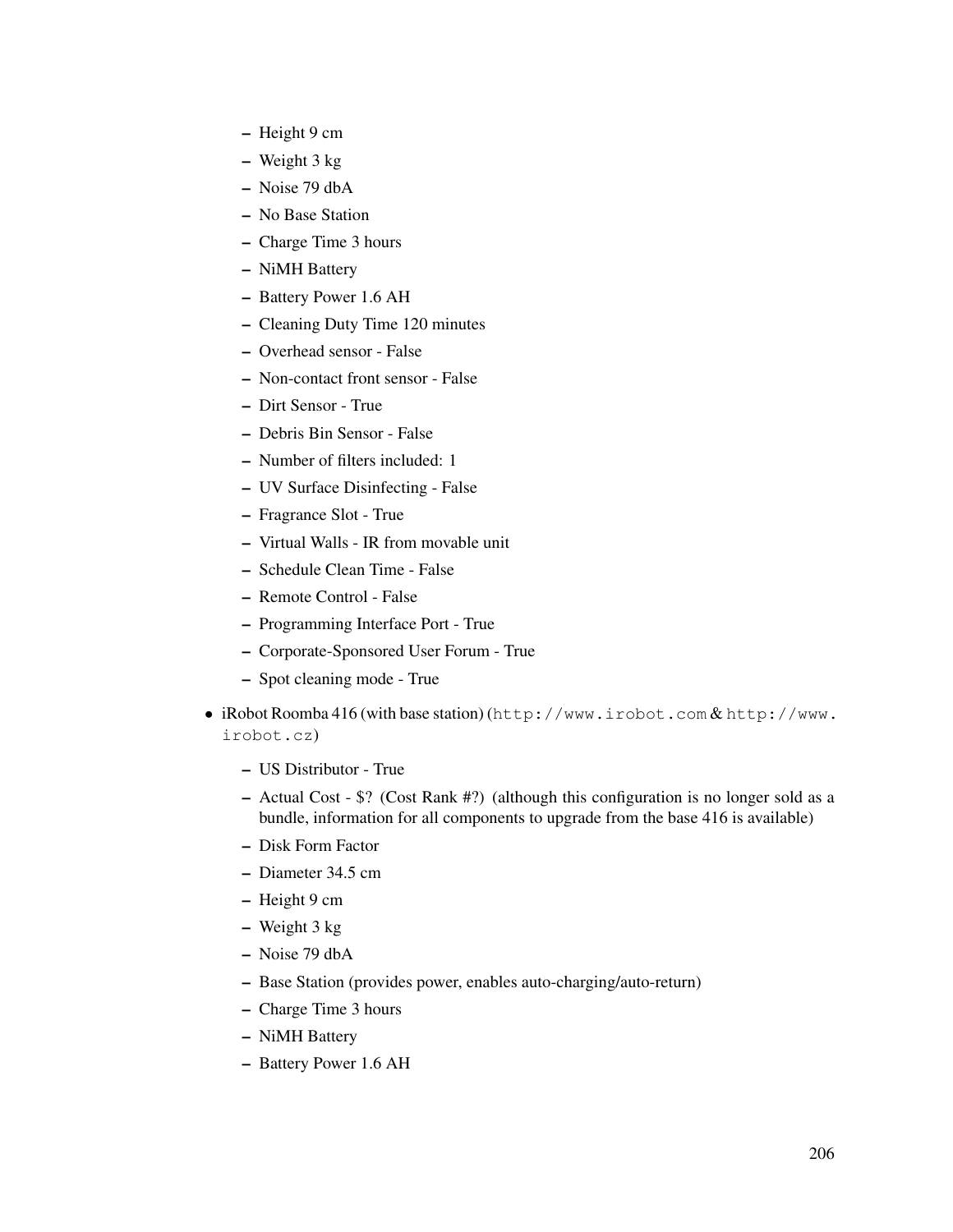- Cleaning Duty Time 120 minutes
- Overhead sensor False
- Non-contact front sensor False
- Dirt Sensor True
- Debris Bin Sensor False
- Number of filters included: 1
- UV Surface Disinfecting False
- Fragrance Slot True
- Virtual Walls IR from movable unit
- Schedule Clean Time False
- Remote Control False
- Programming Interface Port True
- Corporate-Sponsored User Forum True
- Spot cleaning mode True
- iRobot Roomba 530 (http://www.irobot.com)
	- US Distributor True
	- Actual Cost \$300 (Cost Rank #4)
	- Disk Form Factor
	- Diameter ? cm
	- Height ? cm
	- Weight ? kg
	- Noise ? dbA
	- Base Station (provides power, enables auto-charging/auto-return)
	- Charge Time 3 hours
	- NiMH Battery
	- Battery Power 1.6 AH
	- Cleaning Duty Time 120 minutes
	- Overhead sensor False
	- Non-contact front sensor True
	- Dirt Sensor True
	- Debris Bin Sensor False
	- Number of filters included: 1
	- UV Surface Disinfecting False
	- Virtual Walls IR from movable, schedulable unit
	- Schedule Clean Time False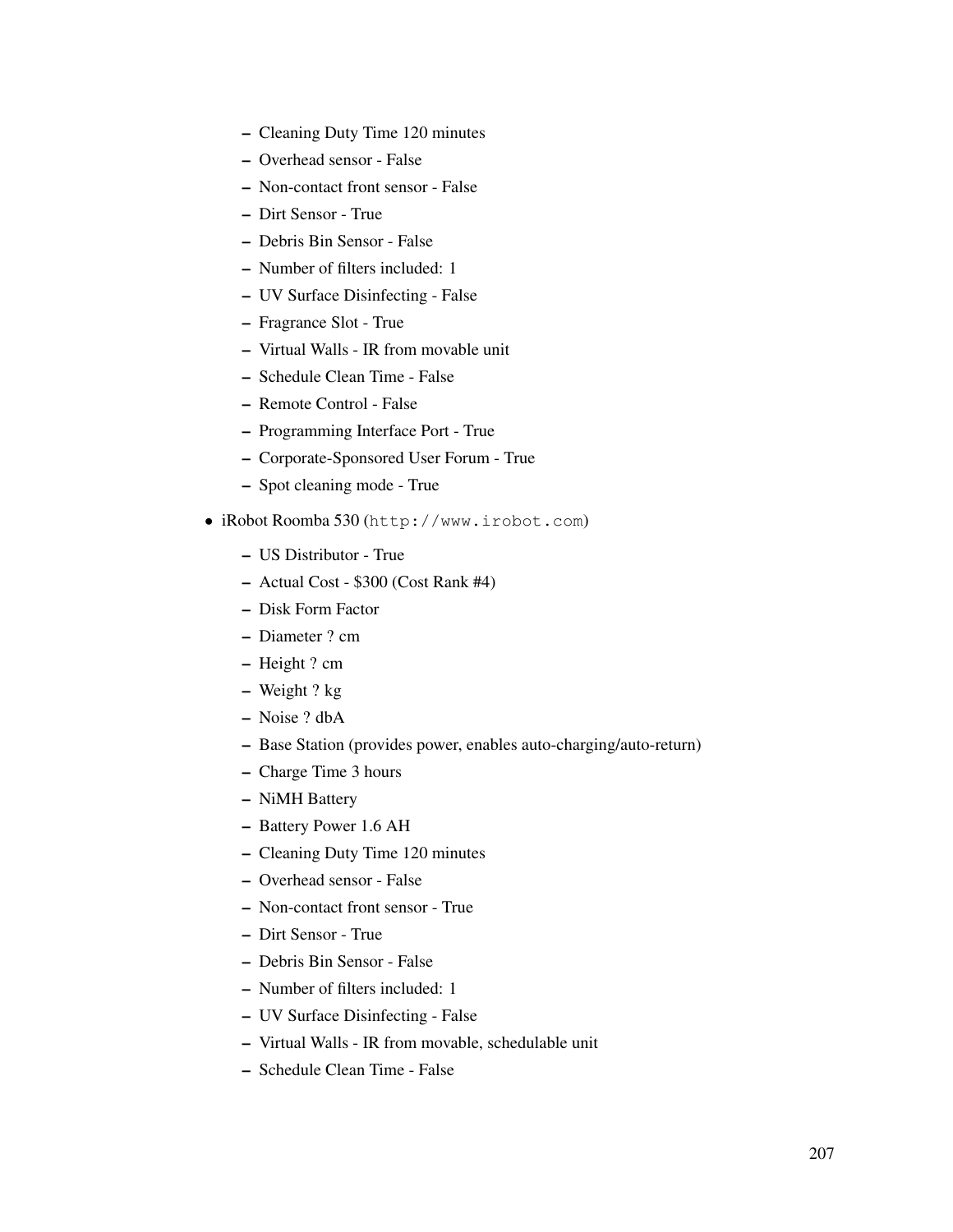- Remote Control False
- Programming Interface Port True
- Corporate-Sponsored User Forum True
- Voice demonstration mode True
- Spot cleaning mode True
- iRobot Roomba 530 (http://www.irobot.com)
	- US Distributor True
	- Actual Cost \$350 (Cost Rank #3)
	- Disk Form Factor
	- Diameter ? cm
	- Height ? cm
	- Weight ? kg
	- Noise ? dbA
	- Base Station (provides power, enables auto-charging/auto-return)
	- Charge Time 3 hours
	- NiMH Battery
	- Battery Power 1.6 AH
	- Cleaning Duty Time 120 minutes
	- Overhead sensor False
	- Non-contact front sensor True
	- Dirt Sensor True
	- Debris Bin Sensor False
	- Number of filters included: 1
	- UV Surface Disinfecting False
	- Virtual Walls IR from movable, schedulable unit, also provides functions to guide robot back to base and to control room access (contain to one area then allow passage to move to another area for cleaning)
	- Schedule Clean Time True
	- Remote Control True
	- Programming Interface Port True
	- Corporate-Sponsored User Forum True
	- Voice demonstration mode True
	- Spot cleaning mode True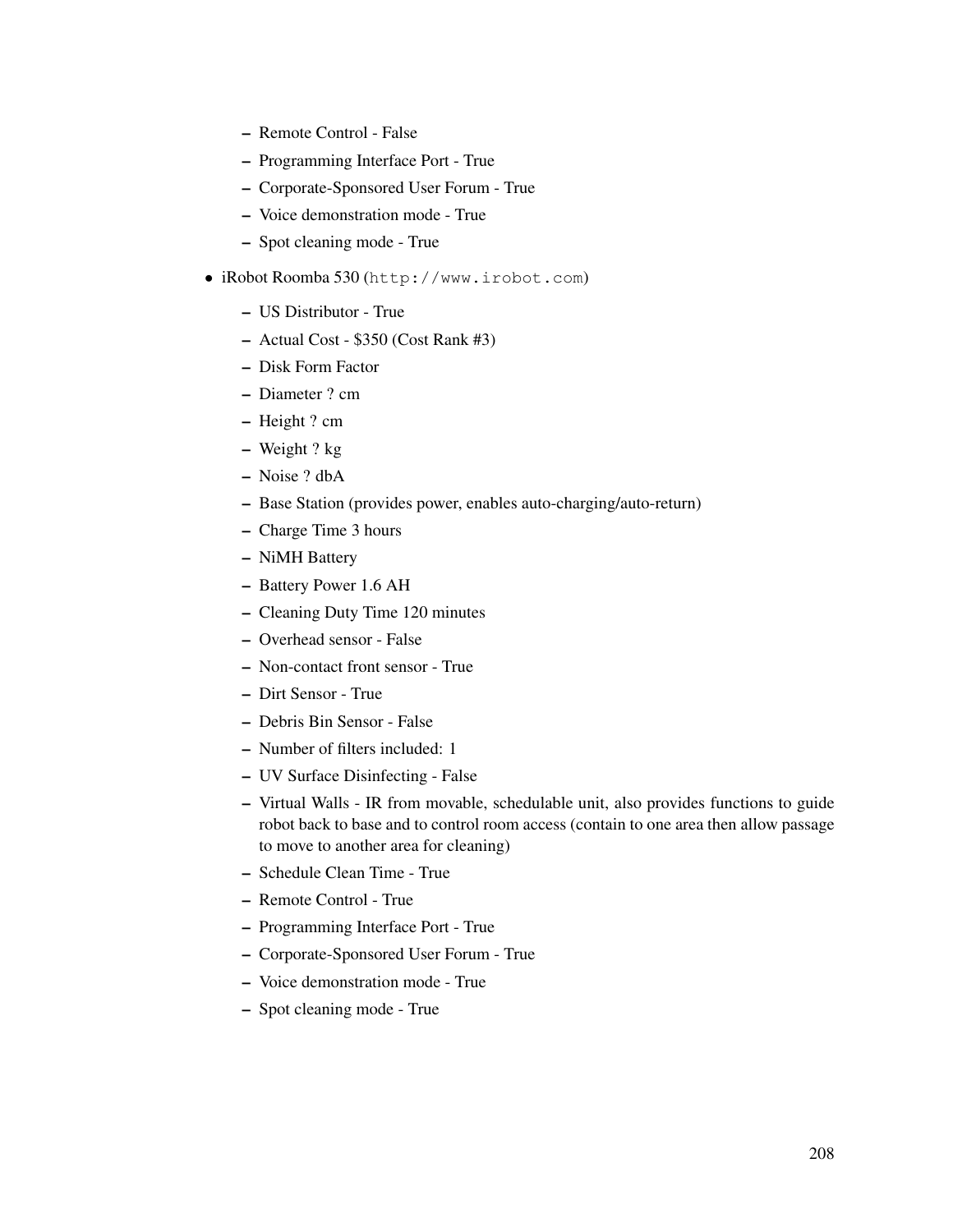Overall, 28 feature sets are considered (including price). Many of the features are recorded in a true/false nature to indicate if the feature is present (true) or not present (false). Because such parameters give either 0 or 1 point, several parameter sets may look identical, form partitions around specific vendors or robots, or be linear combinations of each other. We must carefully examine these parameters to ensure that we understand how to interpret the resulting analysis.

Observe the following features have identical performance across all the robots (meaning there is no way to distinguish the feature in a strictly numerical model):

- Programming Interface = Corporate Sponsored User Forum
- inverse of US Distributor = Base Station Empties Debris Bin of Robot
- UV Disinfection = Fragrance Slot = Battery Power (2.5 AH)
- Spot cleaning mode = movable virtual wall
- Schedule virtual wall  $=$  Voice demonstration mode

We must be careful when observing an impact due to one of these features, as the impact may be due to either or both features. Essentially, any of these identical areas are indistinguishable and regressions based on either or both of them will be equally likely. This examination helps reduce the total number of regressions that need to be examined, as identical feature sets would be redundant, the pool of potential parameters is reduced by 6 to 22.

Observe that some features are linear combinations (meaning that knowing the items on the left tells us the value of the item on the right). Such combinations may be accidental or may be natural results of the variables, examples include:

- Form factor + UV disinfection = Battery Type
- Installable Virtual Wall + Voice Demonstration Mode = Non-contact Front Sensor
- Programming Interface + Base Station Empties Debris Bin = Dirt Sensor
- Virtual wall supports robot room control and navigation + Installable Virtual Wall = Schedule Clean Time
- Virtual wall supports robot room control and navigation + UV disinfection = Remote Control
- Schedule Virtual Wall + Installable Virtual Wall = Non-contact front sensor
- Base station empties debris bin of robot + UV Disinfection = Overhead sensor

We must be careful when examining the impact of any of these parameters (especially those on the right) to ensure that the other factors do not play some role in satisfaction. Ultimately, this means that resulting regressions that utilize any of the features on the right are indistinguishable from regressions that utilize the all the parameters on the left instead. This also helps reduce the number of regressions that need to be examined, as variables that are linear combinations of other factors do not need to be considered. The pool of potential parameters is reduced by 7 to 15.

Observe that the following 8 features form set partitions (meaning that the feature only identifies a specific robot or a specific brand of robot):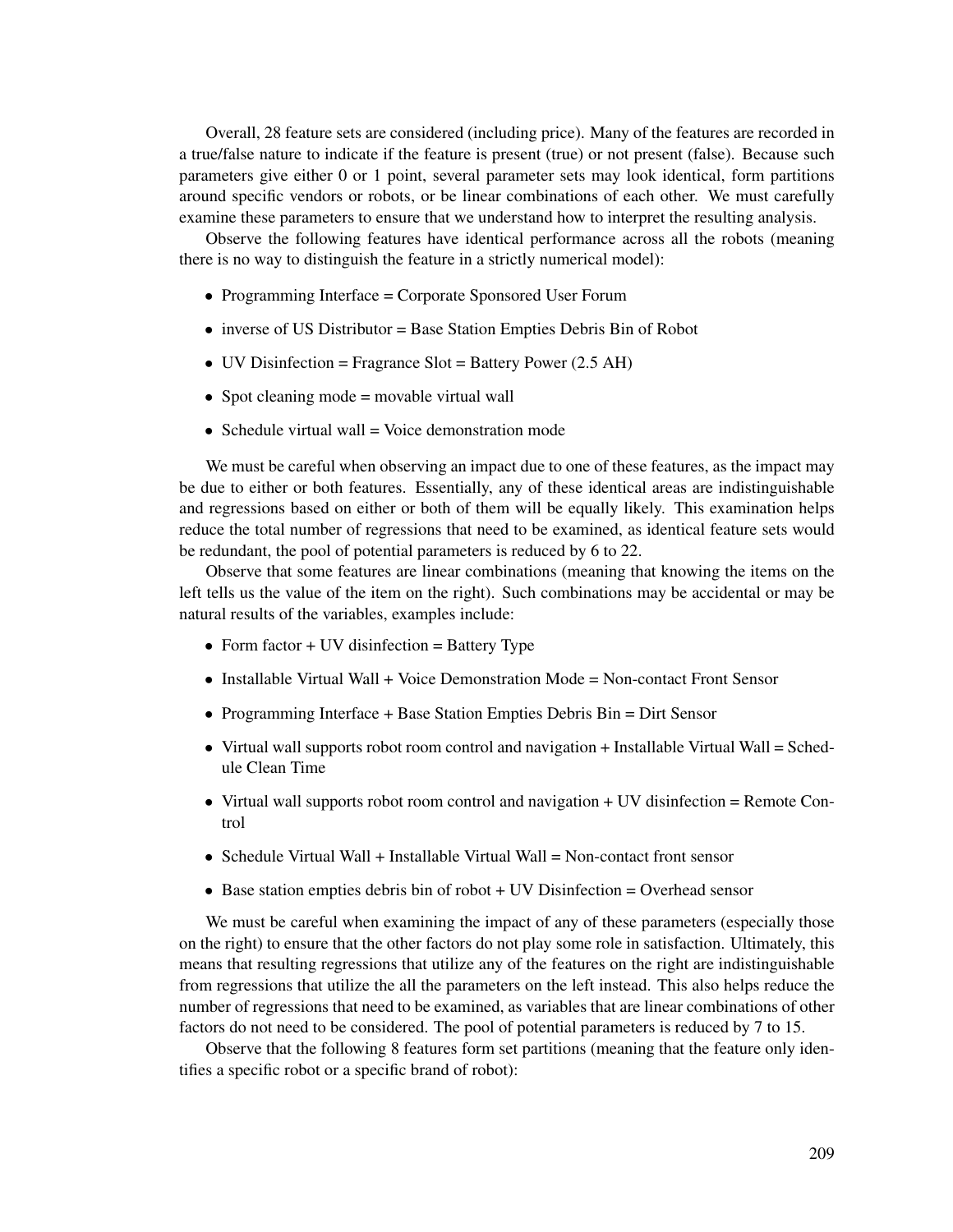- Spot Cleaning Mode = iRobot (with 1 unknown for the ZoomBot)
- Programming Interface = iRobot
- Schedule Virtual Wall = iRobot Roomba  $500$ 's
- Virtual wall supports robot room control and navigation = iRobot Roomba 560
- Installable Virtual Wall = Electrolux Trilobite
- UV Disinfection = CleanMate QQ-1
- Base Station Empties Debris Bin of Robot = RC 3000
- Form Factor Square = Black & Decker ZoomBot

We must be careful when examining the impact of weights assigned to partitions. Such weights may not be directly due to that factor and may represent satisfaction or dissatisfaction based on other, non-stated, features of the robot.

Conversely, there are 9 parameters that do not seem to have any linear relationship with the other parameters:

- Cost
- Diameter, height, and weight
- Noise
- Cleaning Duty Cycle
- Debris-level sensor
- Base station supports auto-return and auto-recharge
- Filters included

## H.5 Reverse Engineering a Weighted-Sum Trade-Off Matrix

## H.5.1 Method

This work uses linear regressions to match technical features to satisfaction rates. For model selection, Mallow's statistic to used to discriminate which model parameters are best candidates for selection or elimination from a model. Finally, models are compared with respect to their f-value, number of cases fit, the p-value, the residual sum of squares error, and other statistical factors to differentiate between model candidates.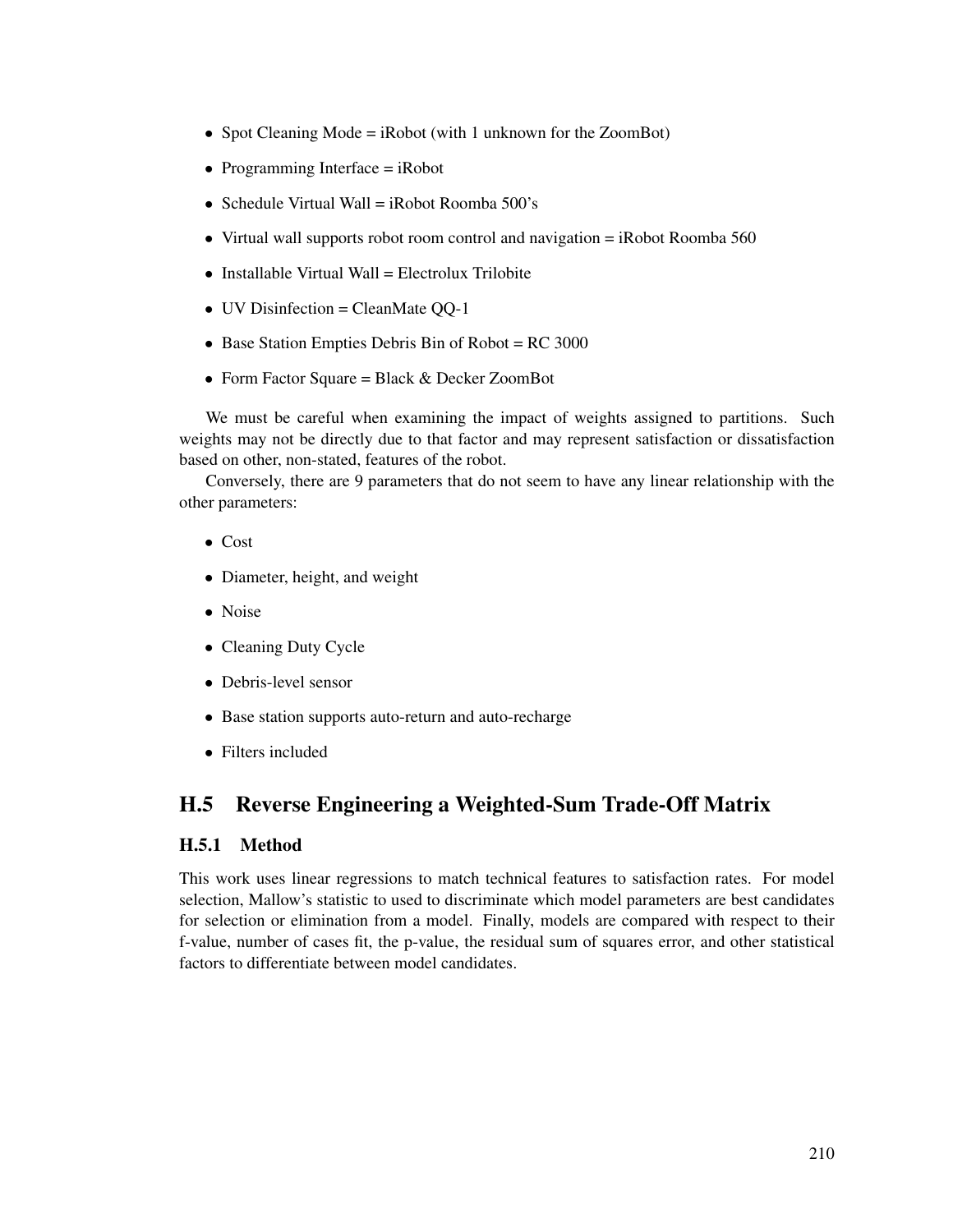## H.5.2 Analysis

After forward and backward selection among parameter sets for the 4-or-5-star references (the "Liked" the system responses") the following regression appears to be the best available (X17 is the variable code for "Battery Type"):

```
Data set = robovac, Name of Fit = L31Normal Regression
Kernel mean function = Identity
Response = Liked
Terms = (X17)Coefficient Estimates
Label Estimate Std. Error t-value p-value
Constant 0.410000 0.0689720 5.944 0.0006
X17 0.380000 0.0782069 4.859 0.0018
R Squared: 0.771309
Sigma hat: 0.0975412
Number of cases: 9
Degrees of freedom: 7
Summary Analysis of Variance Table
Source df SS MS F p-value
Regression 1 0.224622 0.224622 23.61 0.0018
Residual 7 0.0666 0.00951429
Pure Error 7 0.0666 0.00951429
```
Examination of the same regression for 5-star ("X01") reviews only:

```
Data set = robovac, Name of Fit = L33
Normal Regression
Kernel mean function = Identity
Response = X01Terms = (X17)Coefficient Estimates
Label Estimate Std. Error t-value p-value
Constant 0.0300000 0.0484663 0.619 0.5555
X17 0.508571 0.0549556 9.254 0.0000
R Squared: 0.924439
Sigma hat: 0.0685417
Number of cases: 9
Degrees of freedom: 7
```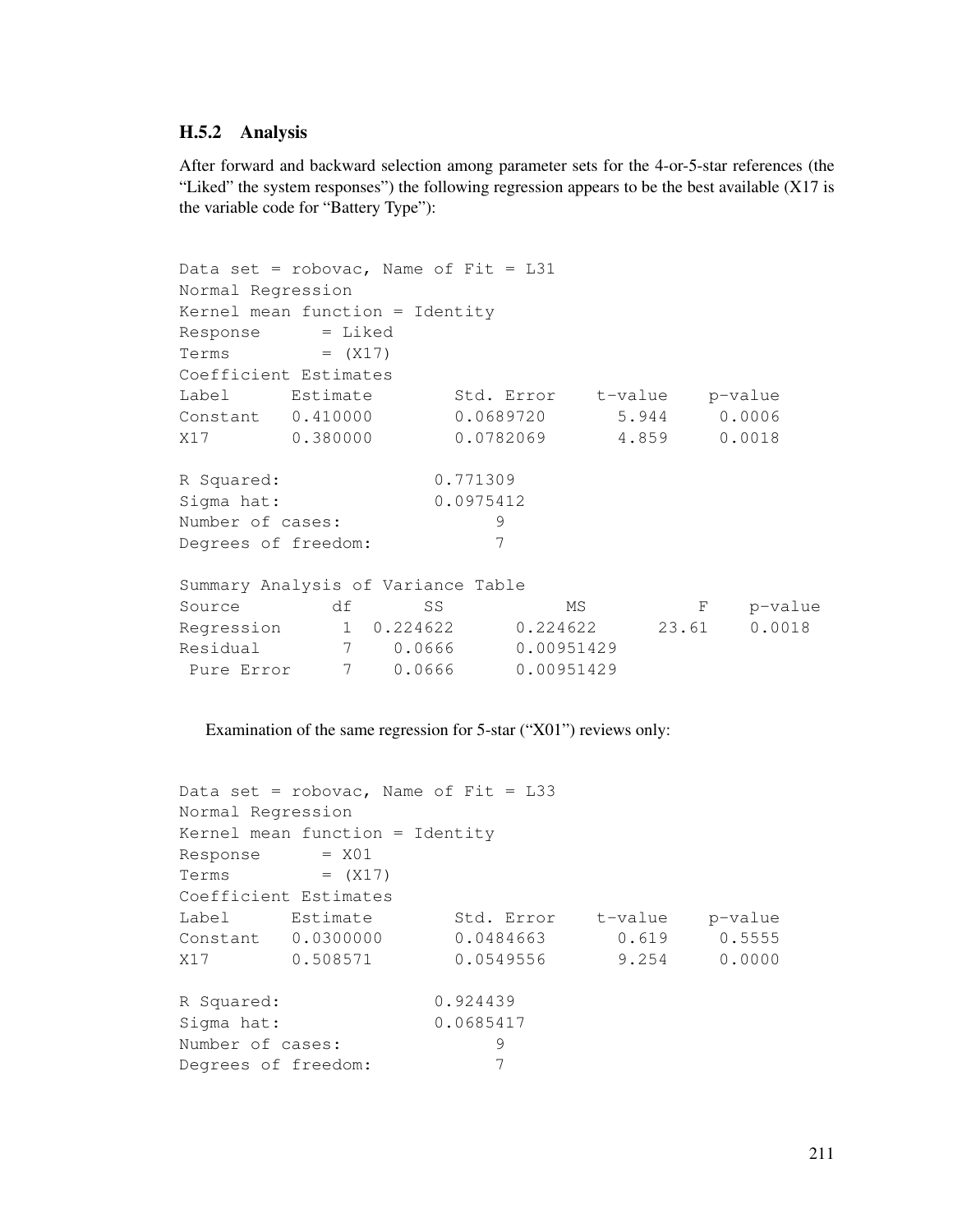| Summary Analysis of Variance Table |    |             |            |       |         |
|------------------------------------|----|-------------|------------|-------|---------|
| Source                             | dt | SS.         | MS         | F.    | p-value |
| Regression                         |    | 1 0.402337  | 0.402337   | 85.64 | 0.0000  |
| Residual                           |    | 7 0.0328857 | 0.00469796 |       |         |
| Pure Error                         |    | 7 0.0328857 | 0.00469796 |       |         |

Notice that selection by battery type, while strong for 4 and 5 star reviews, is exceptionally strong for prediction complete satisfaction. Note, however, that regressions involving the duty cycle or charging time fail to provide a comparably strong model. We also observe that the Black & Decker and CleanMate systems are significantly worse performers in satisfaction ranks than the other robots.

The following summary for 5-star and"Liked" reviews indicates that we may desire to treat the Black & Decker and CleanMate as outliers.

|       |                    | Data set = robovac, Summary Statistics  |         |        |         |
|-------|--------------------|-----------------------------------------|---------|--------|---------|
|       |                    | 8 cases are missing at least one value. |         |        |         |
|       | Variable N Average | Std Dev                                 | Minimum | Median | Maximum |
| X01   | 9 0.42556          | 0.23324                                 | (1)     | 0.5    | 0.62    |
| Liked | 9 0.70556          | 0.1908                                  | 0.29    | 0.78   | 0.93    |

In this case, we find no good regression for the "Liked" case. However, on examining only 5-Star reviews, the following regression appears to satisfy ("X30" is "installable virtual wall", "X15" is "Base Station Empties Debris Bin of Robot", and "X24" is "Base station supports autoreturn and auto-recharge"):

| Data set = robovac, Name of Fit = $L60$ |                         |       |         |
|-----------------------------------------|-------------------------|-------|---------|
| Deleted cases are                       |                         |       |         |
| $(2 \space 3)$                          |                         |       |         |
| Normal Regression                       |                         |       |         |
| Kernel mean function = Identity         |                         |       |         |
| $=$ X01<br>Response                     |                         |       |         |
| $Terms = (X30 X15 X24)$                 |                         |       |         |
| Coefficient Estimates                   |                         |       |         |
| Label Estimate                          | Std. Error t-value      |       | p-value |
| Constant 0.490000                       | 0.0238048 20.584 0.0003 |       |         |
| $X30 -0.150000$                         | $0.0388730 -3.859$      |       | 0.0308  |
| $X15 -0.110000$                         | $0.0388730 -2.830$      |       | 0.0662  |
| 0.120000<br>X24                         | 0.0307318               | 3.905 | 0.0298  |
| R Squared:                              | 0.890625                |       |         |
| Sigma hat:                              | 0.033665                |       |         |
| Number of cases:                        | 9                       |       |         |
| Number of cases used:                   | 7                       |       |         |